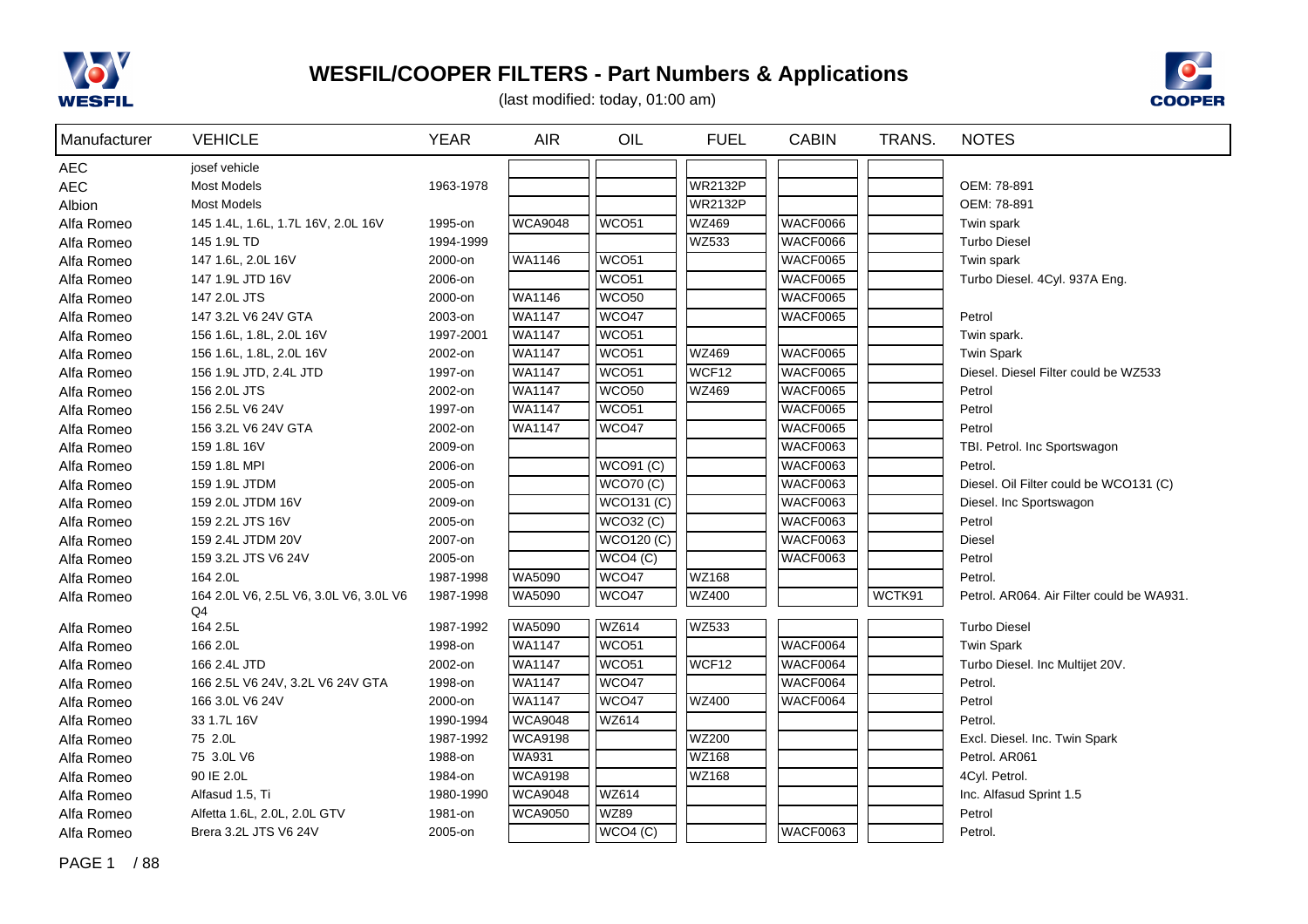



| Manufacturer       | <b>VEHICLE</b>                       | <b>YEAR</b> | <b>AIR</b>     | OIL                    | <b>FUEL</b>   | <b>CABIN</b>    | TRANS. | <b>NOTES</b>                                                                 |
|--------------------|--------------------------------------|-------------|----------------|------------------------|---------------|-----------------|--------|------------------------------------------------------------------------------|
| Alfa Romeo         | Giulietta 1.8L, 2.0L                 | 1974-1987   | <b>WCA9050</b> | <b>WZ89</b>            |               |                 |        | Petrol. Oil Filter could be WZ614.                                           |
| Alfa Romeo         | GT 1.8L 16V                          | 2004-on     | <b>WA1147</b>  | WCO51                  |               | <b>WACF0065</b> |        | Petrol                                                                       |
| Alfa Romeo         | GT 2.0L JTS 16V                      | 2004-on     | WA1146         | <b>WCO50</b>           |               | <b>WACF0065</b> |        |                                                                              |
| Alfa Romeo         | GT 3.2L V6 24V                       | 2004-on     | <b>WA1147</b>  | WCO47                  |               | <b>WACF0065</b> |        | Petrol                                                                       |
| Alfa Romeo         | GTV 1.8L 16V, 2.0L 16V               | 1995-2000   | WA1147         | <b>WCO51</b>           | <b>WZ400</b>  | <b>WACF0066</b> |        | Twin spark                                                                   |
| Alfa Romeo         | GTV 2.5L V6                          | 1985-1988   | WA931          | WZ614                  | WZ168         |                 |        | AR016, AR019                                                                 |
| Alfa Romeo         | GTV 2.0L V6, 3.0L V6 24V             | 1995-2000   | <b>WA1147</b>  | WCO47                  | <b>WZ400</b>  | <b>WACF0066</b> |        | Petrol. Inc Turbo                                                            |
| Alfa Romeo         | MiTo 1.4L 16V                        | 2009-on     |                | <b>WCO113 (C)</b>      |               | <b>WACF0081</b> |        | Petrol. Inc Turbo T-Jet                                                      |
| Alfa Romeo         | MiTo 1.6L JTDM 16V                   | 2008-on     |                | WCO131 (C)             |               | <b>WACF0081</b> |        | Diesel                                                                       |
| Alfa Romeo         | Q4 1.9L JTD 16V                      | 2004-on     | WA1147         |                        |               | <b>WACF0065</b> |        | Turbo Diesel.                                                                |
| Alfa Romeo         | Spyder 1.8L 16V, 2.0L 16V            | 1998-2000   | WA1147         | <b>WCO51</b>           | <b>WZ400</b>  | <b>WACF0066</b> |        | Twin spark                                                                   |
| Alfa Romeo         | Spyder 2.0L                          | 1977-1993   | <b>WCA9198</b> |                        | <b>WZ168</b>  |                 |        | Petrol                                                                       |
| Alfa Romeo         | Spyder 2.0L JTS                      | 2003-2004   | WA1147         | <b>WCO51</b>           |               | <b>WACF0066</b> |        | Petrol                                                                       |
| Alfa Romeo         | Spyder 2.0L V6, 3.0L V6, 3.0L V6 24V | 1995-2003   | <b>WA1147</b>  | WCO47                  | <b>WZ400</b>  | <b>WACF0066</b> |        | Inc. Turbo                                                                   |
| Alfa Romeo         | Spyder 2.2L JTS 16V                  | 2006-on     |                | <b>WCO32 (C)</b>       |               | <b>WACF0063</b> |        | Petrol                                                                       |
| Asia & Asia Motors | Combi 3.8L                           | 1997-2000   |                |                        | <b>WZ181</b>  |                 |        | AM815                                                                        |
| Asia & Asia Motors | Combi 4.1L ZB                        | 1993-1997   | WA811          |                        | <b>WZ181</b>  |                 |        | AM815                                                                        |
| Asia & Asia Motors | Rocsta 2.2L                          | 1993-99     | WA1149         | <b>WZ56 (FF)</b>       | WZ262         |                 |        | 4 Cyl. Diesel. By Pass Oil Filter WZ155                                      |
| Audi               | 80 2.0L E 16V                        | 1991-1996   | <b>WCA9192</b> | WZ596                  | <b>WZ400</b>  | <b>WACF5324</b> | WCTK41 | Petrol                                                                       |
| Audi               | 80 2.6L E, 2.8L E                    | 1991-1996   | <b>WCA9267</b> | WZ596                  | <b>WZ400</b>  | <b>WACF5324</b> | WCTK41 | Inc. Quattro                                                                 |
| Audi               | 80 Quattro, 1.9E                     | 1986-on     | <b>WCA9192</b> | WZ63                   |               | <b>WACF5324</b> |        | 85Q, 89Q, 8A/C, B4                                                           |
| Audi               | A3 1.6L                              | 2005-on     | WA5016         | <b>WZ596</b>           | <b>WCF151</b> | <b>WACF0025</b> |        | 75KW. Inc Cabriolet                                                          |
| Audi               | A3 1.6L                              | 2003-2005   | WA5016         | <b>WZ596</b>           | WCF14         | <b>WACF0025</b> |        | 75KW. Inc Cabriolet                                                          |
| Audi               | A3 1.6L FSi                          | 2003-on     | WA5127         | <b>WCO85 (C)</b>       | WZ469         | <b>WACF0025</b> |        | Petrol.                                                                      |
| Audi               | A3 1.6L, 1.8L                        | 1997-2005   | <b>WCA8116</b> | <b>WZ553</b>           | <b>WZ584</b>  | <b>WACF0016</b> |        | Petrol. MPFI. Use WZ596 where longer oil filter                              |
|                    |                                      |             |                |                        | WCF92         | WACF0025        |        | is required.                                                                 |
| Audi               | A3 1.9L TDi                          | 2003-on     | <b>WA5038</b>  | <b>WCO54 (C)</b>       |               |                 |        | Diesel. Inc. Turbo. Diesel filter could be<br><b>WCF130</b>                  |
| Audi               | A3 1.9L TDi                          | 2003-on     | <b>WA5038</b>  | WCO54 (C)              | <b>WCF112</b> | WACF0025        |        | Diesel. With UFI filtration                                                  |
| Audi               | A3 1.9L TDi                          | 1996-2003   | <b>WCA8116</b> | WCO39(C)               | <b>WCF128</b> | <b>WACF0011</b> |        | Diesel. Inc. Turbo                                                           |
| Audi               | A3 2.0L FSi                          | 2003-on     | <b>WA5016</b>  | $\overline{WCO22}$ (C) | <b>WZ469</b>  | <b>WACF0025</b> |        | Inc. Turbo                                                                   |
| Audi               | A3 2.0L TDi                          | 2003-on     | WA5038         | <b>WCO54 (C)</b>       | <b>WCF112</b> | <b>WACF0025</b> |        | Diesel. 4Cyl. DTFI. Inc Quattro, Sportback.                                  |
|                    |                                      |             |                |                        |               |                 |        | With UFI filtration.                                                         |
| Audi               | A3 2.0L TDi                          | 2003-on     | <b>WA5038</b>  | WCO54(C)               | WCF92         | <b>WACF0025</b> |        | Diesel. 4Cyl. DTFI. Inc Quattro, Sportback.<br>Diesel filter could be WCF130 |
| Audi               | A3 2.0L TFSi                         | 2005-on     | WA5104         | <b>WCO22 (C)</b>       | WCF93         | <b>WACF0025</b> |        | Turbo                                                                        |
| Audi               | A3 3.2L V6                           | 2003-on     | WA5190         | <b>WCO54 (C)</b>       | <b>WCF151</b> | <b>WACF0025</b> |        | Petrol. MPFI. Inc Quattro. Fuel Filter could be                              |
|                    |                                      |             |                |                        |               |                 |        | WCF14                                                                        |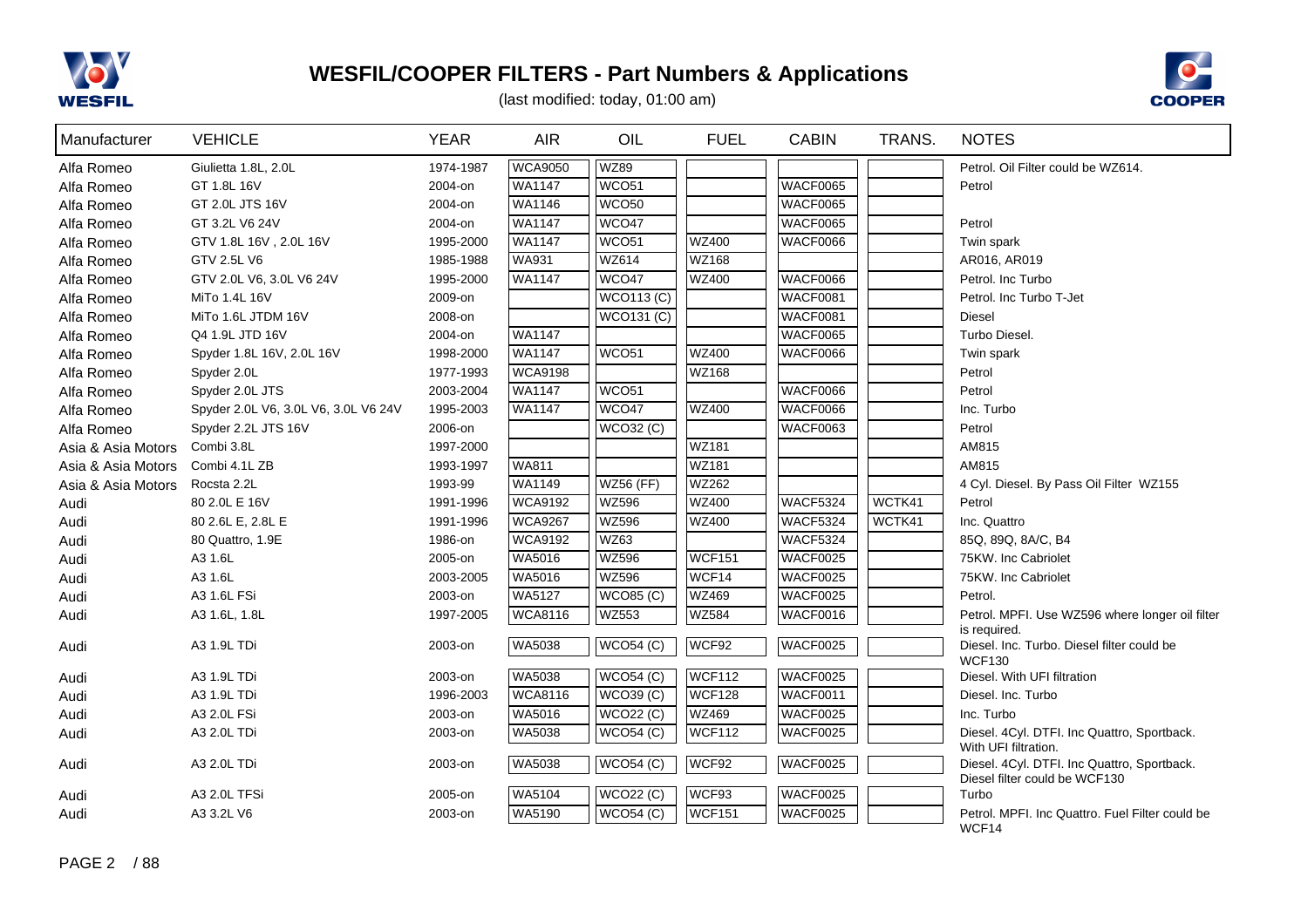



| Manufacturer | <b>VEHICLE</b>                                           | <b>YEAR</b> | <b>AIR</b>     | OIL                        | <b>FUEL</b>   | <b>CABIN</b>    | TRANS. | <b>NOTES</b>                                                  |
|--------------|----------------------------------------------------------|-------------|----------------|----------------------------|---------------|-----------------|--------|---------------------------------------------------------------|
| Audi         | A4 1.6L, 1.8L                                            | 2000-on     | WA5021         | <b>WZ596</b>               | <b>WZ584</b>  | <b>WACF0016</b> | WCTK91 | Inc. Turbo                                                    |
| Audi         | A4 1.8L T                                                | 2000-2008   | WA5021         | <b>WZ596</b>               | <b>WCF141</b> | WACF0039        |        | Petrol. Turbo. Inc Cabriolet                                  |
| Audi         | A4 1.8L, 1.8L 20V                                        | 1995-2001   | <b>WA970</b>   | <b>WZ553</b>               | <b>WZ168</b>  | WACF5324        | WCTK91 | Incl. Turbo. MPFI. Cabin Filter could be                      |
|              |                                                          |             |                |                            |               |                 |        | WACF0016/0039.<br>Use WZ596 where                             |
| Audi         | A4 1.9L TDi                                              | 2001-on     | WA5021         | <b>WCO39 (C)</b>           | <b>WCF128</b> | WACF0039        |        | longer oil filter is required.<br>Diesel. Inc. Turbo          |
| Audi         | A4 2.0L 20V, 2.0L TFSi                                   | 2001-on     | WA5021         | <b>WZ596</b>               | <b>WZ584</b>  | <b>WACF0039</b> |        | Incl. Quattro. 4Cyl. MPFI. Cabin Filter could be              |
|              |                                                          |             |                |                            |               |                 |        | <b>WACF0016</b>                                               |
| Audi         | A4 2.0L TDi                                              | 2004-on     | WA5021         | <b>WCO54 (C)</b>           | <b>WCF128</b> | WACF0039        |        | Oil Filter could be WCO39. Turbo Diesel                       |
| Audi         | A4 2.0L TFSi                                             | 2004-on     | WA5021         | WCO22(C)                   | <b>WCF125</b> | <b>WACF0039</b> |        | Turbo. Petrol.                                                |
| Audi         | A4 2.4L V6                                               | 2000-on     | WA5021         | <b>WZ89</b>                | <b>WZ584</b>  | <b>WACF0016</b> |        | Inc. Cabriolet. Cabin Filter could be                         |
|              | A4 2.4L, 2.6L, 2.8L V6                                   | 1995-2005   | <b>WA970</b>   | <b>WZ89</b>                | WZ168         | WACF5324        |        | <b>WACF0039</b><br>MPFI, TMPFI, Incl. Quattro, Cabin could be |
| Audi         |                                                          |             |                |                            |               |                 |        | WACF0039/0016                                                 |
| Audi         | A4 2.5L TDi V6                                           | 2001-2005   | <b>WA5021</b>  | <b>WCO77 (C)</b>           | WCF56         | <b>WACF0039</b> |        | Diesel                                                        |
| Audi         | A4 3.0L TDi V6                                           | 2004-on     | WA5021         | <b>WCO92 (C)</b>           |               | <b>WACF0039</b> |        | Diesel.                                                       |
| Audi         | A4 3.0L V6 30V                                           | 2000-on     | WA5021         | <b>WZ89</b>                | <b>WZ584</b>  | <b>WACF0039</b> |        | B6. Petrol. MPFI. Incl. Quattro. Cabin Filter                 |
|              |                                                          |             |                |                            |               |                 |        | could be WACF0016                                             |
| Audi         | A4 3.2L TFSi                                             | 2004-on     | WA5021         | <b>WCO89 (C)</b>           | <b>WCF125</b> | WACF0039        |        | B7. Petrol. MPFI. Cabin Filter could be<br>WACF0016           |
| Audi         | A4 4.2L V8                                               | 2005-2008   |                | <b>WCO114 (C)</b>          | WCF125        | WACF0039        |        | Petrol. RS4. Inc Quattro                                      |
| Audi         | A4 4.2L V8 40V                                           | 2002-2008   |                | $\sqrt{\text{WCO114}}$ (C) | <b>WZ584</b>  | <b>WACF0039</b> |        | Inc Cabriolet, S4 Quattro. Petrol.                            |
| Audi         | A4 Quattro 1.8L                                          | 1996-2005   | <b>WA970</b>   | <b>WZ553</b>               | <b>WZ400</b>  | <b>WACF0039</b> | WCTK91 | Incl. Turbo. MPFI. Use WZ596 where longer oil                 |
|              |                                                          |             |                |                            |               |                 |        | filter is required.                                           |
| Audi         | A5 3.2L TFSi                                             | 2007-on     |                | WCO89(C)                   |               |                 |        | Petrol. Inc Coupe                                             |
| Audi         | A6 1.9L TDi                                              | 2001-2005   | <b>WA970</b>   | <b>WCO39 (C)</b>           | <b>WCF128</b> | WACF0039        |        | <b>Turbo Diesel</b>                                           |
| Audi         | A6 2.0L 20V                                              | 2001-2005   | <b>WA970</b>   | <b>WZ596</b>               | WZ168         | <b>WACF0039</b> |        | Petrol. MPFI                                                  |
| Audi         | A6 2.0L TFSi                                             | 2006-on     |                | <b>WCO22</b>               | <b>WCF125</b> | <b>WACF0054</b> |        | Petrol. Turbo                                                 |
| Audi         | A6 2.0L, 2.0L 16V, 2.6L V6                               | 1994-1997   | <b>WCA9267</b> | <b>WZ596</b>               | WZ311         | <b>WACF3192</b> | WCTK91 | Petrol. MPFI                                                  |
| Audi         | A6 2.4L V6                                               | 2004-on     |                | WCO89(C)                   | <b>WCF125</b> | <b>WACF0054</b> |        | Petrol.                                                       |
| Audi         | A6 2.4L, 2.6L, 2.8L V6                                   | 1995-2005   | <b>WA970</b>   | <b>WZ89</b>                | WZ168         | <b>WACF0016</b> |        | Petrol. 4Cyl. & V6. MPFI. TMPFI. Incl. Quattro                |
| Audi         | A6 2.4L, 2.6L, 2.8L V6                                   | 1994-1997   | <b>WCA9267</b> | <b>WZ89</b>                | WZ311         |                 | WCTK91 | Petrol. MPFI                                                  |
| Audi         | A6 2.5L TDi V6                                           | 1997-2005   |                | <b>WCO77 (C)</b>           | WCF56         | WACF0039        |        | Diesel                                                        |
| Audi         | A6 2.8L FSi V6, 3.0L TFSi V6, 3.2L FSi<br>V <sub>6</sub> | 2004-on     |                | <b>WCO89 (C)</b>           | <b>WCF125</b> | <b>WACF0054</b> |        | Petrol.                                                       |
| Audi         | A6 3.0L TDi V6                                           | 2004-on     |                | <b>WCO92 (C)</b>           |               | <b>WACF0054</b> |        | Turbo Diesel.                                                 |
| Audi         | A6 3.0L V6                                               | 2002-2005   | WA970          | <b>WZ89</b>                | <b>WZ400</b>  | <b>WACF0054</b> |        | Incl. Quattro, MPFI. Fuel filter could be WZ168               |
| Audi         | A6 3.7L V8 40V                                           | 1999-2005   | <b>WA970</b>   | WCO97                      | <b>WZ400</b>  | WACF0039        |        | Petrol                                                        |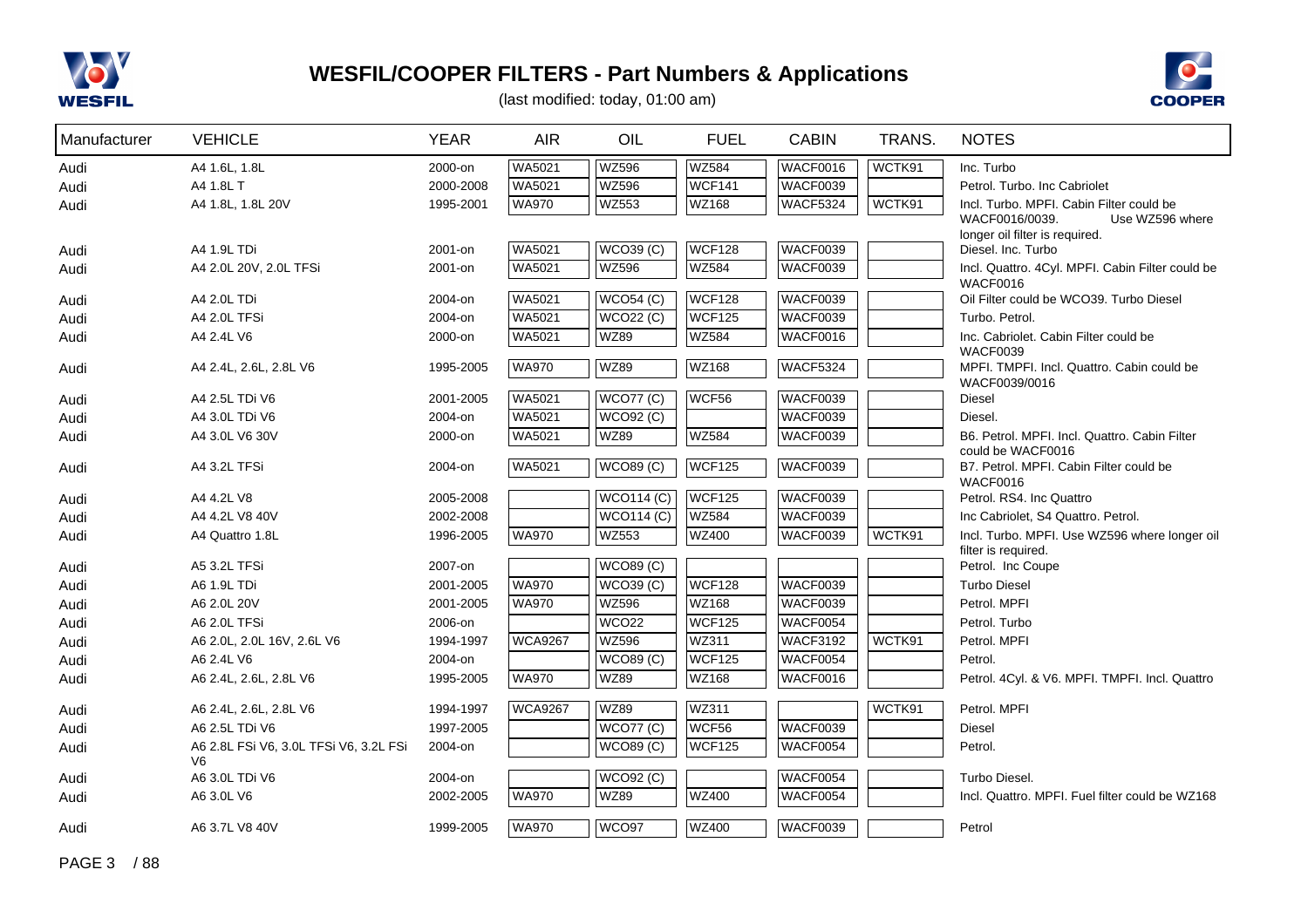



| Manufacturer | <b>VEHICLE</b>              | <b>YEAR</b> | <b>AIR</b>     | OIL                        | <b>FUEL</b>   | <b>CABIN</b>    | TRANS. | <b>NOTES</b>                                                                        |
|--------------|-----------------------------|-------------|----------------|----------------------------|---------------|-----------------|--------|-------------------------------------------------------------------------------------|
| Audi         | A6 4.2L V8                  | 1999-2005   | <b>WA970</b>   | WCO <sub>97</sub>          | <b>WZ400</b>  | WACF0039        |        | Petrol                                                                              |
| Audi         | A6 4.2L V8, 4.2L V8 FSi     | 2004-on     |                | WCO114(C)                  | <b>WCF125</b> | WACF0054        |        | Petrol. BAT Eng.                                                                    |
| Audi         | A6 5.0L V10, 5.2L FSi V10   | 2008-on     |                | $\sqrt{\text{WO0114}}$ (C) | <b>WCF125</b> | WACF0054        |        | RS6. S6. Petrol.                                                                    |
| Audi         | A6 Quattro 2.4L, 2.6L, 2.8L | 1997-2005   | <b>WA970</b>   | <b>WZ89</b>                | <b>WZ400</b>  |                 | WCTK92 | V6. Petrol. MPFI                                                                    |
| Audi         | A6 Quattro 4.2L V8          | 2000-2005   | <b>WA970</b>   | WCO97                      | <b>WZ400</b>  | WACF0039        |        | Petrol. MPFI                                                                        |
| Audi         | A8 2.5L TDi V6              | 1997-2002   |                | <b>WCO77 (C)</b>           | WCF56         |                 |        | Diesel. Inc Quattro                                                                 |
| Audi         | A8 2.8L FSi, 3.2L FSi       | 2007-on     | WA5126         | <b>WCO89 (C)</b>           | <b>WCF125</b> |                 |        | Petrol                                                                              |
| Audi         | A8 3.7L                     | 2002-on     | WA5126         | WCO114 (C)                 | <b>WZ584</b>  |                 |        | Petrol.                                                                             |
| Audi         | A8 3.7L V8 40V, 4.2L V8     | 1998-2002   |                | WCO <sub>41</sub> (C)      | WZ400         |                 |        | Petrol                                                                              |
| Audi         | A8 4.2L                     | 2002-2006   | WA5126         | $\sqrt{\text{WCO}}$ 14 (C) | <b>WZ584</b>  |                 |        | Petrol                                                                              |
| Audi         | A8 4.2L FSi                 | 2006-on     | WA5126         |                            | <b>WCF125</b> |                 |        | Petrol                                                                              |
| Audi         | A8 4.2L V8 TDi              | 2005-on     | WA5126 (X2)    | WCO92 (C)                  |               |                 |        | <b>Turbo Diesel</b>                                                                 |
| Audi         | A8 5.2L V10                 | 2006-on     |                | $\sqrt{\text{WCO}}$ 14 (C) | <b>WCF125</b> |                 |        | S8. Petrol                                                                          |
| Audi         | Allroad 2.5L TDi V6         | 2000-on     |                | <b>WCO77 (C)</b>           |               | WACF0039        |        | <b>Turbo Diesel</b>                                                                 |
| Audi         | Allroad 3.0L TDi V6         | 2006-on     |                | <b>WCO92 (C)</b>           |               | WACF0054        |        | <b>Turbo Diesel</b>                                                                 |
| Audi         | Allroad 4.2L V8             | 2002-on     | <b>WA970</b>   | WCO114(C)                  | WZ400         | WACF0039        |        | Petrol.                                                                             |
| Audi         | Allroad 4.2L V8 FSi         | 2006-on     |                | <b>WCO114 (C)</b>          | <b>WCF125</b> | WACF0054        |        | Petrol.                                                                             |
| Audi         | Cabriolet 2.0L 16V, 2.3L E  | 1995-2000   | <b>WCA9192</b> | <b>WZ596</b>               | WZ311         | <b>WACF5324</b> |        | Petrol. Oil Filter could be WZ63                                                    |
| Audi         | Cabriolet 2.6L E, 2.8L E    | 1992-2000   | <b>WCA9267</b> | WZ63                       | <b>WZ400</b>  | <b>WACF5324</b> |        | Incl. Coupe                                                                         |
| Audi         | Q5 2.0L TDi                 | 2008-on     |                | WCO54(C)                   |               |                 |        | Quattro. Turbo Diesel                                                               |
| Audi         | Q5 3.2L FSi                 | 2008-on     |                | WCO89(C)                   |               |                 |        | Quattro. Petrol                                                                     |
| Audi         | Q7 3.0L TDi V6              | 2006-on     | <b>WA5107</b>  | <b>WCO92 (C)</b>           |               | WACF0048        |        | Quattro. Diesel                                                                     |
| Audi         | Q7 3.6L FSi                 | 2006-on     | WA5107         | $\sqrt{\text{WCO41}}$ (C)  |               | WACF0048        |        | Quattro. Petrol                                                                     |
| Audi         | Q7 4.2L FSi V8              | 2006-on     | WA5107 (X2)    | WCO114 (C)                 |               | WACF0048        |        | Quattro. Petrol                                                                     |
| Audi         | Q7 4.2L TDi V8              | 2006-on     | WA5107 (X2)    | WCO92 (C)                  |               | WACF0048        |        | Quattro. Diesel                                                                     |
| Audi         | R8 4.2L FSi, 5.2L FSi       | 2007-on     |                | WCO114(C)                  | <b>WCF125</b> | WACF0054        |        | Inc. Quattro                                                                        |
| Audi         | S2 2.2L                     | 1993-1996   | <b>WCA9267</b> | <b>WZ553</b>               | WZ311         |                 |        | Petrol. 5Cyl. TMPFI. Use WZ596 where longer<br>filter is required.                  |
| Audi         | S3 1.8L                     | 1999-2002   | <b>WCA8116</b> | <b>WZ553</b>               | <b>WZ584</b>  | WACF0016        |        | 8L. T/154kw. Petrol. 4Cyl. APY. MPFI. DOHC<br>20V. Use WZ596 where longer filter is |
| Audi         | S3 2.0L TFSi                | 2007-on     |                | <b>WCO22 (C)</b>           |               | WACF0025        |        | required.<br>8P. T/188kw. Petrol. 4Cyl. BZC. MPFI. DOHC                             |
|              |                             |             |                |                            |               |                 |        | 16 <sub>V</sub>                                                                     |
| Audi         | S4 2.2L                     | 1993-1996   | <b>WCA9267</b> | <b>WZ553</b>               | WZ311         |                 |        | Petrol. 5Cyl. TMPFI. Use WZ596 where longer<br>filter is required.                  |
| Audi         | S4 2.7L V6 30V, 4.2L V8     | 1997-2003   | <b>WA970</b>   | <b>WZ89</b>                | <b>WZ400</b>  |                 |        | Petrol. TMPFI. AWD                                                                  |
| Audi         | S6 4.2L V8                  | 2001-2004   | <b>WA970</b>   | <b>WCO114 (C)</b>          | <b>WZ400</b>  | WACF0039        |        | Petrol, MPFI, AWD                                                                   |
| Audi         | S8 4.2L V8                  | 1999-2002   |                | <b>WCO41 (C)</b>           | WZ400         |                 |        | 4D. AWD. Petrol. AQH/AUX. MPFI. DOHC 40V                                            |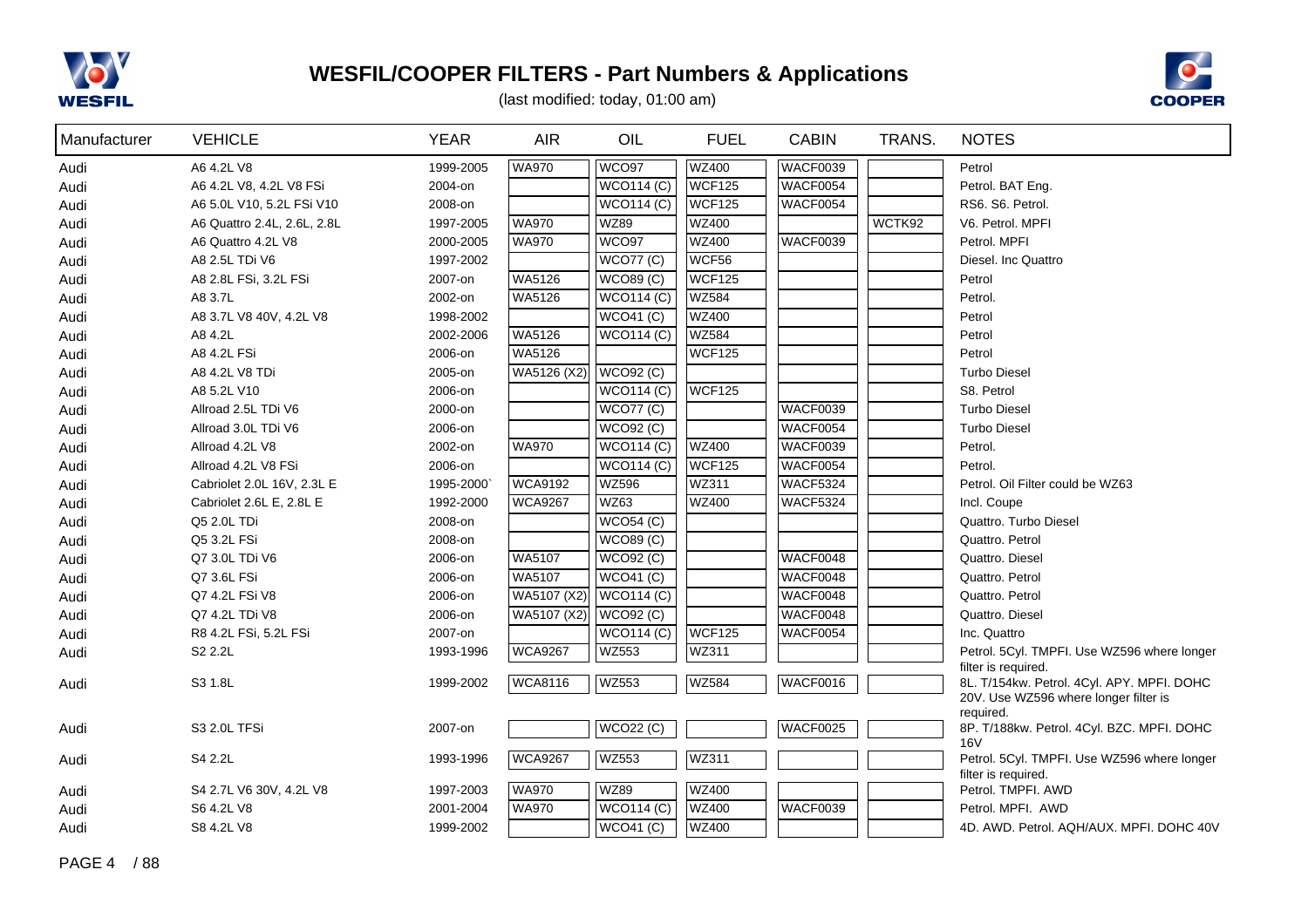



| Manufacturer | <b>VEHICLE</b>                       | <b>YEAR</b> | <b>AIR</b>     | OIL               | <b>FUEL</b>      | <b>CABIN</b>    | TRANS. | <b>NOTES</b>                                                    |
|--------------|--------------------------------------|-------------|----------------|-------------------|------------------|-----------------|--------|-----------------------------------------------------------------|
| Audi         | TT 1.8L 20V                          | 1999-2006   | <b>WCA8116</b> | <b>WZ596</b>      | <b>WZ584</b>     | WACF0011        |        | Petrol. Inc Turbo. TMPFI. Pre 08/00 Cabin<br>Filter is WACF0016 |
| Audi         | TT 3.2L V6                           | 2003-on     | <b>WCA8116</b> | <b>WCO54 (C)</b>  | <b>WZ584</b>     | WACF0011        |        | Petrol. MPFI. Inc VR6                                           |
| Audi         | TT II 2.0L TFSi, 2.5L TFSi           | 2006-on     | WA5190         | <b>WCO22 (C)</b>  | WCF93            | <b>WACF0025</b> |        | Inc. TTS II, TT RS. Turbo. Air Filter could be                  |
|              |                                      |             |                |                   |                  |                 |        | WA5104                                                          |
| Audi         | TT II 3.2L V6                        | 2006-on     | WA5190         | <b>WCO54 (C)</b>  | <b>WCF151</b>    | WACF0025        |        | Inc. TTS II, TT RS. Petrol.                                     |
| Austin, BMC  | <b>Most Models</b>                   |             |                |                   | <b>WR2132P</b>   |                 |        | OE: 37H576                                                      |
| Bedford      | 214Ci, 300Ci, 4.2L, 5.0L V8          | 1957-1982   | <b>WA143</b>   |                   |                  |                 | WCTK10 | Petrol.                                                         |
| Bedford      | 330Ci, 381Ci, 400Ci, 466Ci           | 1956-1980   | <b>WA143</b>   |                   | <b>WR2132P</b>   |                 | WCTK10 | Diesel.                                                         |
| Bedford      | 500Ci                                | 1976-1980   | <b>WA143</b>   |                   | <b>WR2388P</b>   |                 | WCTK10 | Diesel.                                                         |
| Bedford      | All Models with Stack mounted filter |             | WA024          |                   |                  |                 |        | 2 X Filters Required.                                           |
| <b>BMW</b>   | 116i 1.6L, 118i 2.0L, 120i 2.0L      | 2003-on     | WA1193         | WCO7(C)           | <b>IN TANK</b>   | WACF0053        |        | E81, E82, E87, E88. Petrol. 4Cyl. MPFI                          |
| <b>BMW</b>   | 118 D, 120 D, 123 D                  | 2007-on     | WA5178         | <b>WCO126 (C)</b> |                  | WACF0053        |        | E81, E82, E87, E88. Inc. Cabriolet & Coupe                      |
| <b>BMW</b>   | 130i                                 | 2005-on     | WA5131         | <b>WCO93 (C)</b>  | <b>IN TANK</b>   | <b>WACF0053</b> |        | E81, E87.                                                       |
| <b>BMW</b>   | 135i                                 | 2007-on     |                | <b>WCO93 (C)</b>  | <b>IN TANK</b>   | <b>WACF0053</b> |        | E82, E88                                                        |
| <b>BMW</b>   | 3 Series, 5 Series                   | 1999-on     |                |                   | WCF60            |                 |        | E46                                                             |
| <b>BMW</b>   | 316 1.6L, 318 1.8L                   | 1988-1991   | <b>WCA9194</b> | <b>WR2583P</b>    | WZ168            |                 | WCTK44 | E30, E36                                                        |
| <b>BMW</b>   | 316 1.6L, 318i 1.6L, 1.9L            | 1995-2005   | WA990          | <b>WR2597P</b>    | <b>WZ551</b>     | WACF0489        | WCTK56 | E36.                                                            |
| <b>BMW</b>   | 316i 1.6L                            | 1993-1999   | <b>WCA9194</b> | <b>WR2583P</b>    | <b>WZ551</b>     | WACF0489        | WCTK56 | E36. Oil Filter is WR2597P 1996-1999.                           |
| <b>BMW</b>   | 316i 1.9L                            | 1999-2002   | WA1006         | <b>WR2597P</b>    | WCF <sub>2</sub> | <b>WACF2270</b> |        | E46. Air Filter with Foam Base is WA5057                        |
| <b>BMW</b>   | 316i Compact                         | 1995-2000   | <b>WA990</b>   | <b>WR2583P</b>    |                  | WACF0028        |        | E36                                                             |
| <b>BMW</b>   | 316i, 316Ti                          | 2001-2005   | <b>WA1199</b>  | WCO7 (C)          | WCF <sub>2</sub> | <b>WACF2270</b> |        | E46. Inc Compact                                                |
| <b>BMW</b>   | 318 D 2.0L, 320 D 2.0L               | 1998-2005   | WA5035         | WCO42(C)          |                  | <b>WACF2270</b> | WCTK95 | E46                                                             |
| <b>BMW</b>   | 318 D, 320 D                         | 2007-on     | WA5178         | <b>WCO126 (C)</b> |                  | <b>WACF0053</b> |        | E90, E91, E92, E93. Inc. Cabriolet & Coupe                      |
| <b>BMW</b>   | 318 ti Compact                       | 1994-2000   | WA990          | <b>WR2597P</b>    | <b>WZ551</b>     | WACF0028        |        | E36. WR2583P W/- Aluminium Housing                              |
| <b>BMW</b>   | 318Ci                                | 1998-2001   | WA1006         | <b>WR2597P</b>    | <b>WZ551</b>     | <b>WACF2270</b> |        | E46. Petrol. Air Filter with Foam Base is<br>WA5057             |
| <b>BMW</b>   | 318i                                 | 2005-on     | <b>WA1193</b>  | WCO7(C)           | <b>IN TANK</b>   | <b>WACF0053</b> |        | E90, E91                                                        |
| <b>BMW</b>   | 318i                                 | 2000-on     | <b>WCA9194</b> | WCO7 (C)          | WCF <sub>2</sub> | <b>WACF2270</b> |        | E46                                                             |
| <b>BMW</b>   | 318i 1.8L                            | 1990-1999   | <b>WCA9194</b> | <b>WR2583P</b>    | <b>WZ551</b>     | WACF0489        | WCTK56 | E36. Oil Filter is WR2597P 1996-1999.                           |
| <b>BMW</b>   | 318i 1.8L Compact                    | 1995-2000   | <b>WA990</b>   | <b>WR2597P</b>    | <b>WZ551</b>     | <b>WACF0028</b> | WCTK56 | E36                                                             |
| <b>BMW</b>   | 318i, 318Ci, 318Ti                   | 2001-2007   | WA1199         | WCO7(C)           | WCF <sub>2</sub> | <b>WACF2270</b> |        | E46. Inc Compact                                                |
| <b>BMW</b>   | 320                                  | 1977-1982   | WA1156         |                   |                  |                 |        | E21                                                             |
| <b>BMW</b>   | 320i                                 | 1991-1995   | WA1006         | <b>WR2582P</b>    | WZ168            | WACF0489        | WCTK93 | E36, E36 M52. Air Filter with Foam Base is                      |
|              |                                      |             |                |                   |                  |                 |        | <b>WA5057</b>                                                   |
| <b>BMW</b>   | 320i, 320Ci                          | 2001-on     | <b>WA1006</b>  | <b>WR2592P</b>    |                  | <b>WACF2270</b> | WCTK95 | E46. Petrol. Air Filter with Foam Base is<br><b>WA5057</b>      |
| <b>BMW</b>   | 320i, 320si                          | 2005-on     | <b>WA1193</b>  | WCO7(C)           | <b>IN TANK</b>   | WACF0053        |        | E90, E91.                                                       |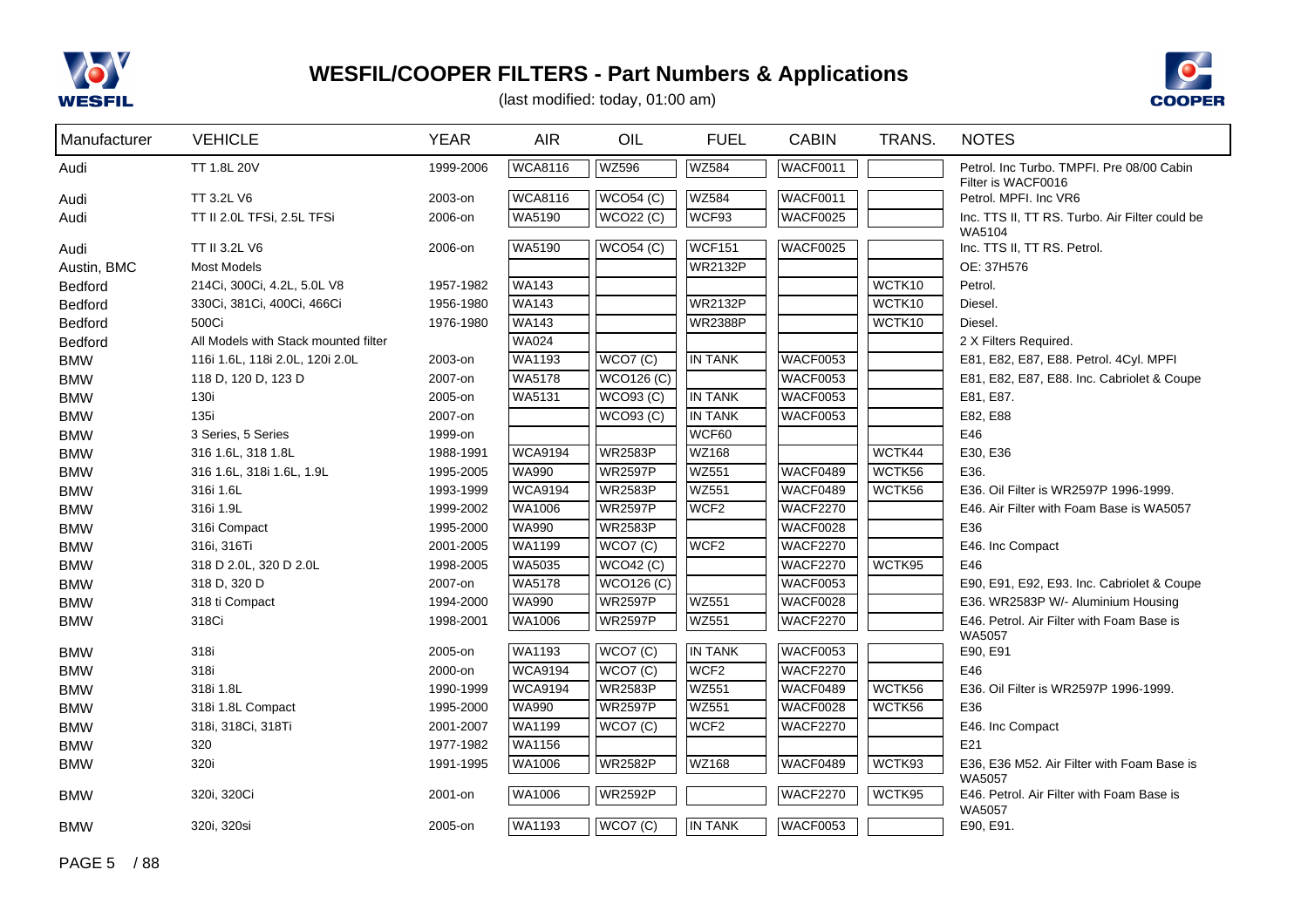



| Manufacturer | <b>VEHICLE</b>                             | <b>YEAR</b> | AIR.           | OIL                | <b>FUEL</b>      | <b>CABIN</b>     | TRANS.          | <b>NOTES</b>                                                                                           |
|--------------|--------------------------------------------|-------------|----------------|--------------------|------------------|------------------|-----------------|--------------------------------------------------------------------------------------------------------|
| <b>BMW</b>   | 320i, 323i                                 | 1979-1982   | <b>WCA9043</b> |                    | WZ168            |                  |                 | E21.                                                                                                   |
| <b>BMW</b>   | 323 ti Compact                             | 1997-2000   | WA1006         | WR2592P            | <b>WZ551</b>     | <b>WACF0028</b>  |                 | E36                                                                                                    |
| <b>BMW</b>   | 323i                                       | 1979-1983   | <b>WCA9043</b> | <b>WZ63</b>        | WCF49            |                  |                 | E21. 6Cyl.                                                                                             |
| <b>BMW</b>   | 323i, 325i, 325xi, 328i, 330i, 330xi, 335i | 2005-on     | WA5131         | $\sqrt{WCO}93$ (C) | <b>IN TANK</b>   | <b>WACF0053</b>  | WCTK100         | E90, E91, E92, E93                                                                                     |
| <b>BMW</b>   | 323i 2.5L                                  | 1998-2005   | WA1006         | <b>WR2592P</b>     | <b>WZ551</b>     | <b>WACF2270</b>  | <b>WCTK100</b>  | 6Cyl. E46. Air Filter with Foam Base is<br><b>WA5057</b>                                               |
| <b>BMW</b>   | 325 D, 330 D, 330 XD                       | 2005-on     | WA5008         | <b>WCO82 (C)</b>   |                  | <b>WACF0053</b>  |                 | E90, E91, E92, E93                                                                                     |
| <b>BMW</b>   | 325i                                       | 1986-1995   | <b>WCA9194</b> | <b>WZ63</b>        | <b>WZ168</b>     |                  | WCTK44          | E30                                                                                                    |
| <b>BMW</b>   | 325i, 325Ci, 325Ti, 325Xi, 330Ci, 330Xi    | 2001-2007   | WA1006         | <b>WR2592P</b>     | WCF <sub>2</sub> | <b>WACF2270</b>  | WCTK100         | E46. Inc Compact. Air Filter with Foam Base is<br><b>WA5057</b>                                        |
| <b>BMW</b>   | 325TD, 325TDS                              | 1991-1999   |                | $WCO34$ (C)        | WCF58            | WACF0489         | WCTK93          | E36                                                                                                    |
| <b>BMW</b>   | 328i 2.8L                                  | 1995-1997   | WA1006         | <b>WR2592P</b>     | <b>WZ551</b>     | WACF0489         | WCTK93          | E36. Air Filter with Foam Base is WA5057                                                               |
| <b>BMW</b>   | 328i, 328Ci                                | 1998-2000   | WA1006         | <b>WR2592P</b>     | <b>WZ551</b>     | <b>WACF2270</b>  | WCTK95          | E46. Air Filter with Foam Base is WA5057                                                               |
| <b>BMW</b>   | 328i, 335i                                 | 2006-on     |                | WCO93 (C)          |                  | <b>WACF0053</b>  | <b>WCTK100</b>  | E90, E91, E92, E93                                                                                     |
| <b>BMW</b>   | 330 D, 330 XD                              | 2005-on     | WA5008         | <b>WCO82 (C)</b>   |                  | <b>WACF0053</b>  |                 | E90, E91, E92, E93. Diesel                                                                             |
| <b>BMW</b>   | 330 D, 330 XD                              | 2003-2007   | <b>WA5008</b>  | <b>WCO82 (C)</b>   |                  | <b>WACF2270</b>  | WCTK95          | E46. Turbo Diesel                                                                                      |
| <b>BMW</b>   | 330 D, CD, XD                              | 1999-2003   | WA5008         | <b>WCO59 (C)</b>   | WCF60            | <b>WACF2270</b>  | WCTK95          | E46. Turbo Diesel                                                                                      |
| <b>BMW</b>   | 330i                                       | 2001-2007   | WA1006         | <b>WR2592P</b>     |                  | <b>WACF2270</b>  | <b>WCTK100</b>  | E46. Inc Compact. Air Filter with Foam Base is<br>WA5057                                               |
| <b>BMW</b>   | 335 D                                      | 2006-on     | <b>WA5178</b>  | <b>WCO126 (C)</b>  |                  | <b>WACF0053</b>  |                 | E90, E91, E92                                                                                          |
| <b>BMW</b>   | 520 D                                      | 2007-on     |                | <b>WCO126 (C)</b>  |                  |                  | <b>WACF0082</b> | E60, E61. Cabin Filter X 2.                                                                            |
| <b>BMW</b>   | 520 D 1.9L                                 | 2000-2004   | <b>WA5035</b>  | WCO42(C)           | WCF60            | <b>WACF0010</b>  |                 | E39. Inc Touring. Cabin Filter X 2.                                                                    |
| <b>BMW</b>   | 520, 525, 528                              | 1976-on     | WA1156         | <b>WR2418P</b>     |                  |                  |                 | E12                                                                                                    |
| <b>BMW</b>   | 520i                                       | 2007-on     |                | WCO7(C)            | <b>IN TANK</b>   | <b>WACF0082</b>  |                 | E60, E61                                                                                               |
| <b>BMW</b>   | 520i, 525i                                 | 1990-1996   | WA1074         | <b>WR2582P</b>     | <b>WZ551</b>     |                  | WCTK44          | E34 W/- M50 Eng                                                                                        |
| <b>BMW</b>   | 520i, 525i                                 | 2003-2005   | <b>WA5115</b>  | <b>WR2592P</b>     | <b>IN TANK</b>   | <b>WACF0082</b>  | <b>WCTK100</b>  | E60, E61                                                                                               |
| <b>BMW</b>   | 520i, 525i, 530i                           | 2000-2004   | WA1006         | <b>WR2592P</b>     | WCF52            | <b>WACF0010</b>  |                 | E39. Cabin Filter X 2. Air Filter with Foam Base<br>is WA5057                                          |
| <b>BMW</b>   | 523i                                       | 1995-2000   | WA1006         | <b>WR2592P</b>     | <b>WZ551</b>     | WACF0010         |                 | E39. Cabin Filter X 2. Air Filter with Foam Base<br>is WA5057                                          |
| <b>BMW</b>   | 523i, 525i, 530i                           | 2005-on     | WA5115         | <b>WCO93 (C)</b>   | IN TANK          | <b>WACF0082*</b> | <b>WCTK100</b>  | E60, E61. Cabin Filter X 2.                                                                            |
| <b>BMW</b>   | 525 D, 530 D                               | 2003-on     | <b>WA5008</b>  | <b>WCO82 (C)</b>   |                  | <b>WACF0082*</b> |                 | E60, E61. Cabin Filter X 2.                                                                            |
| <b>BMW</b>   | 525 D, 530 D                               | 2000-on     | WA5008         | <b>WCO59 (C)</b>   | WCF60            | <b>WACF0010</b>  | WCTK95          | E39. Cabin Filter X 2.                                                                                 |
| <b>BMW</b>   | 525i                                       | 1988-1990   | <b>WCA9194</b> | <b>WR2582P</b>     | WZ168            |                  | WCTK44          | E34. W/- M50 & early M52 eng.                                                                          |
| <b>BMW</b>   | 525i                                       | 2000-2004   | WA1006         | <b>WR2592P</b>     | WCF <sub>2</sub> | <b>WACF0010</b>  | WCTK95          | E39 W/- M50 & early M52 eng. Cabin Filter X                                                            |
| <b>BMW</b>   | 528i                                       | 1996-2000   | <b>WA1006</b>  | WR2592P            | <b>WZ551</b>     | <b>WACF0010</b>  | WCTK94          | 2.Air Filter with Foam Base is WA5057<br>E39. Cabin Filter X 2. Air Filter with Foam Base<br>is WA5057 |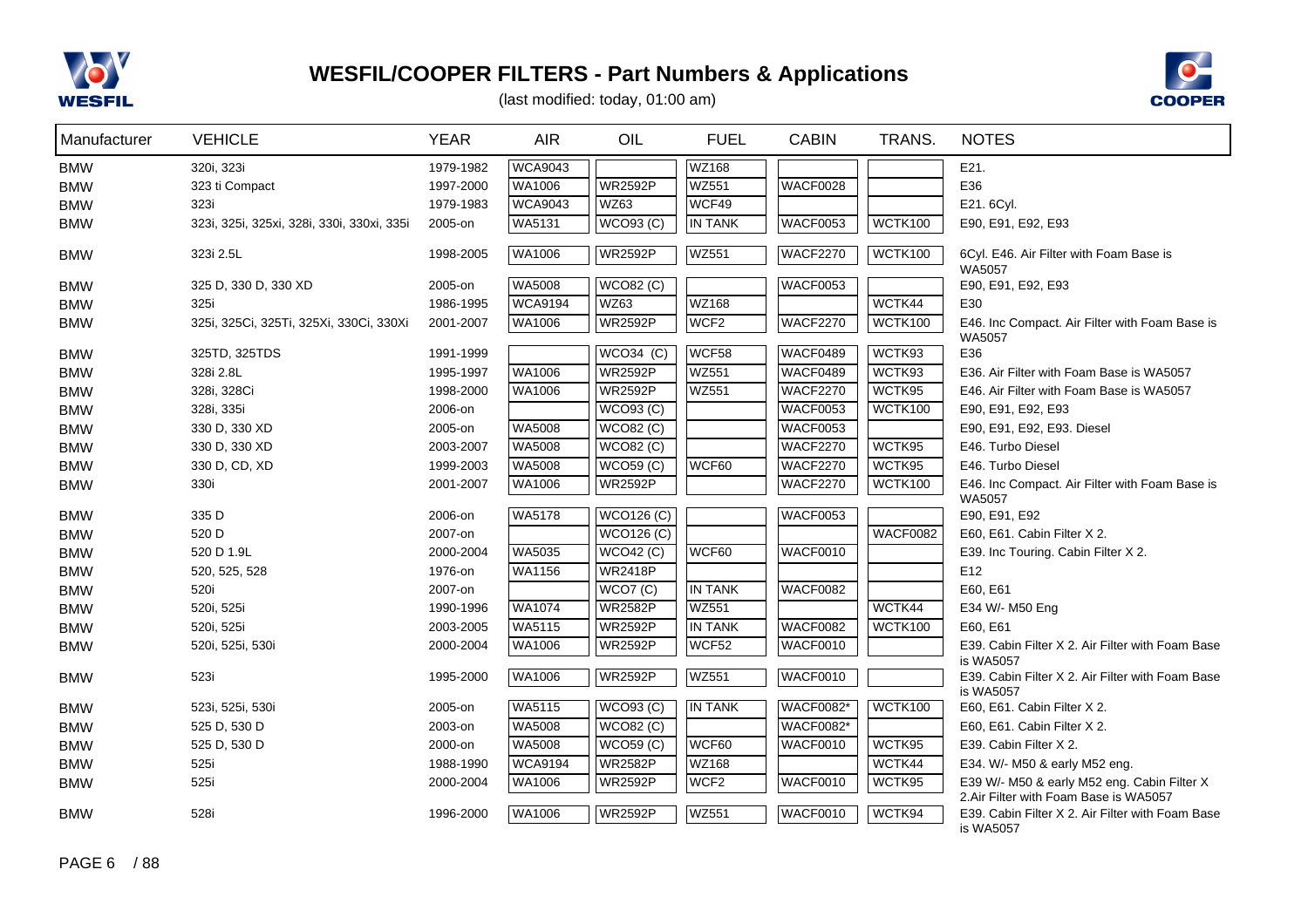



| Manufacturer | <b>VEHICLE</b>                   | <b>YEAR</b> | <b>AIR</b>     | OIL               | <b>FUEL</b>      | <b>CABIN</b>     | TRANS. | <b>NOTES</b>                                                  |
|--------------|----------------------------------|-------------|----------------|-------------------|------------------|------------------|--------|---------------------------------------------------------------|
| <b>BMW</b>   | 530 D                            | 1998-2000   | WA5008         | <b>WCO59 (C)</b>  | WCF58            | <b>WACF0010*</b> |        | E39. Cabin Filter X 2.                                        |
| <b>BMW</b>   | 530i                             | 2003-2005   | WA5115         | <b>WR2592P</b>    | <b>IN TANK</b>   | WACF0082         |        | E60, E61                                                      |
| <b>BMW</b>   | 530i                             | 2000-2004   | <b>WA1006</b>  | <b>WR2592P</b>    | WCF <sub>2</sub> | WACF0010         |        | E39. Cabin Filter X 2. Air Filter with Foam Base              |
| <b>BMW</b>   | 530i V8 32V, 535i, 540i V8 32V   | 1992-1996   | <b>WA970</b>   | <b>WCO37 (C)</b>  | <b>WZ168</b>     | <b>WACF0836</b>  | WCTK44 | is WA5057<br>E34. Fuel could be WZ551. Oil could be<br>WCO35. |
| <b>BMW</b>   | 530i, 535i                       | 1988-1995   | <b>WA943</b>   | <b>WR2418P</b>    | WZ168            | <b>WACF0836</b>  | WCTK44 | E34                                                           |
| <b>BMW</b>   | 535 D                            | 2004-on     |                | <b>WCO82 (C)</b>  |                  | <b>WACF0082*</b> |        | E60, E61. Cabin Filter X 2.                                   |
| <b>BMW</b>   | 535i, 540i V8 32V                | 1996-2004   | <b>WA970</b>   | WCO37 (C)         | WCF52            | WACF0010         | WCTK95 | E39. Fuel Filter could be WZ551. Cabin Filter X               |
|              |                                  |             |                |                   |                  |                  |        | 2.                                                            |
| <b>BMW</b>   | 540i, 550i                       | 2005-on     |                | <b>WCO128 (C)</b> | IN TANK          | <b>WACF0082</b>  |        | E60, E61. Cabin Filter X 2.                                   |
| <b>BMW</b>   | 545i                             | 2003-2005   |                | <b>WCO87 (C)</b>  | <b>IN TANK</b>   | <b>WACF0082</b>  |        | E60, E61. Cabin Filter X 2.                                   |
| <b>BMW</b>   | 625 CS, 630 CS                   | 1976-1979   | <b>WA1156</b>  | <b>WR2418P</b>    |                  |                  |        | E24                                                           |
| <b>BMW</b>   | 630 Ci                           | 2004-on     | WA5115         | WCO93 (C)         | IN TANK          | <b>WACF0082</b>  |        | E63, E64. Cabin Filter X 2.                                   |
| <b>BMW</b>   | 635 D                            | 2007-on     |                | <b>WCO82 (C)</b>  |                  | WACF0082         |        | E63, E64. Cabin Filter X 2.                                   |
| <b>BMW</b>   | 645 Ci                           | 2003-2005   |                | WCO87 (C)         | <b>IN TANK</b>   | WACF0082         |        | E63, E64. Cabin Filter X 2.                                   |
| <b>BMW</b>   | 650 Ci                           | 2005-on     |                | <b>WCO128 (C)</b> | <b>IN TANK</b>   | <b>WACF0082</b>  |        | E60, E61. Cabin Filter X 2.                                   |
| <b>BMW</b>   | 725, 728, 730                    | 1977-1979   | WA1156         | <b>WR2418P</b>    |                  |                  |        | E23                                                           |
| <b>BMW</b>   | 728i                             | 1995-2001   | WA1006         | <b>WR2592P</b>    | <b>WZ551</b>     | WACF0114         |        | E38                                                           |
| <b>BMW</b>   | 730 D                            | 1998-2001   | WA5008         | <b>WCO59 (C)</b>  | WCF58            | WACF0114         |        | E38                                                           |
| <b>BMW</b>   | 730 D                            | 2002-on     | <b>WA5008</b>  | <b>WCO82 (C)</b>  |                  |                  |        | E65, E66                                                      |
| <b>BMW</b>   | 730 D, 740 D                     | 2008-on     |                |                   |                  | WACF0109         |        | F01, F02                                                      |
| <b>BMW</b>   | 730i V8 32V, 735i V8, 740i, 750i | 1995-1998   | <b>WA970</b>   | <b>WCO37 (C)</b>  | <b>WZ551</b>     | WACF0114         | WCTK95 | E38                                                           |
| <b>BMW</b>   | 730i, 735i                       | 1986-1994   | WA943          | <b>WR2418P</b>    | WZ168            | <b>WACF0836</b>  | WCTK90 | E32                                                           |
| <b>BMW</b>   | 730i, 740i                       | 2009-on     |                | <b>WCO93 (C)</b>  | <b>IN TANK</b>   | WACF0109         |        | F01, F02                                                      |
| <b>BMW</b>   | 730i, 740i V8 32V                | 1992-1995   | <b>WA970</b>   | WCO35 (C)         | <b>WZ168</b>     | <b>WACF0836</b>  |        | E32                                                           |
| <b>BMW</b>   | 735 Li 3.6L V8, 740 Li 4.0L V8   | 2002-on     |                |                   | WCF <sub>2</sub> |                  |        | E66. Petrol. N62B36, N62B40. MPFI. DOHC                       |
|              |                                  |             |                |                   |                  |                  |        | 32V                                                           |
| <b>BMW</b>   | 735i, 740i                       | 1998-2001   | <b>WA970</b>   | <b>WCO37 (C)</b>  | WCF52            | WACF0114         |        | E38                                                           |
| <b>BMW</b>   | 735i, 745i                       | 2001-2005   |                | <b>WCO87 (C)</b>  | WCF19            |                  |        | E65, E66                                                      |
| <b>BMW</b>   | 740 D                            | 1999-2001   |                | <b>WR2592P</b>    | WCF58            | WACF0114         |        | E38                                                           |
| <b>BMW</b>   | 740i, 750i                       | 2005-2008   |                | <b>WCO128 (C)</b> | WCF19            |                  |        | E65, E66                                                      |
| <b>BMW</b>   | 745 Li 4.4L V8, 750 Li 4.8L V8   | 2002-on     |                |                   | WCF <sub>2</sub> |                  |        | E66. Petrol. N62B44, N62B48. MPFI. DOHC                       |
|              |                                  |             |                |                   |                  |                  |        | 32V                                                           |
| <b>BMW</b>   | 750i                             | 1995-2001   | <b>WA5000</b>  | <b>WCO37 (C)</b>  | <b>WZ551</b>     | WACF0114         | WCTK94 | E38                                                           |
| <b>BMW</b>   | 750i 5.0L V12                    | 1988-1994   | <b>WCA9194</b> | WCO35 (C)         |                  | <b>WACF0836</b>  | WCTK90 | E32                                                           |
| <b>BMW</b>   | 750i, 760i                       | 2008-on     |                |                   | <b>IN TANK</b>   | WACF0109         |        | F01, F02                                                      |
| <b>BMW</b>   | 760i                             | 2002-2008   |                | <b>WCO128 (C)</b> |                  |                  |        | E65, E66                                                      |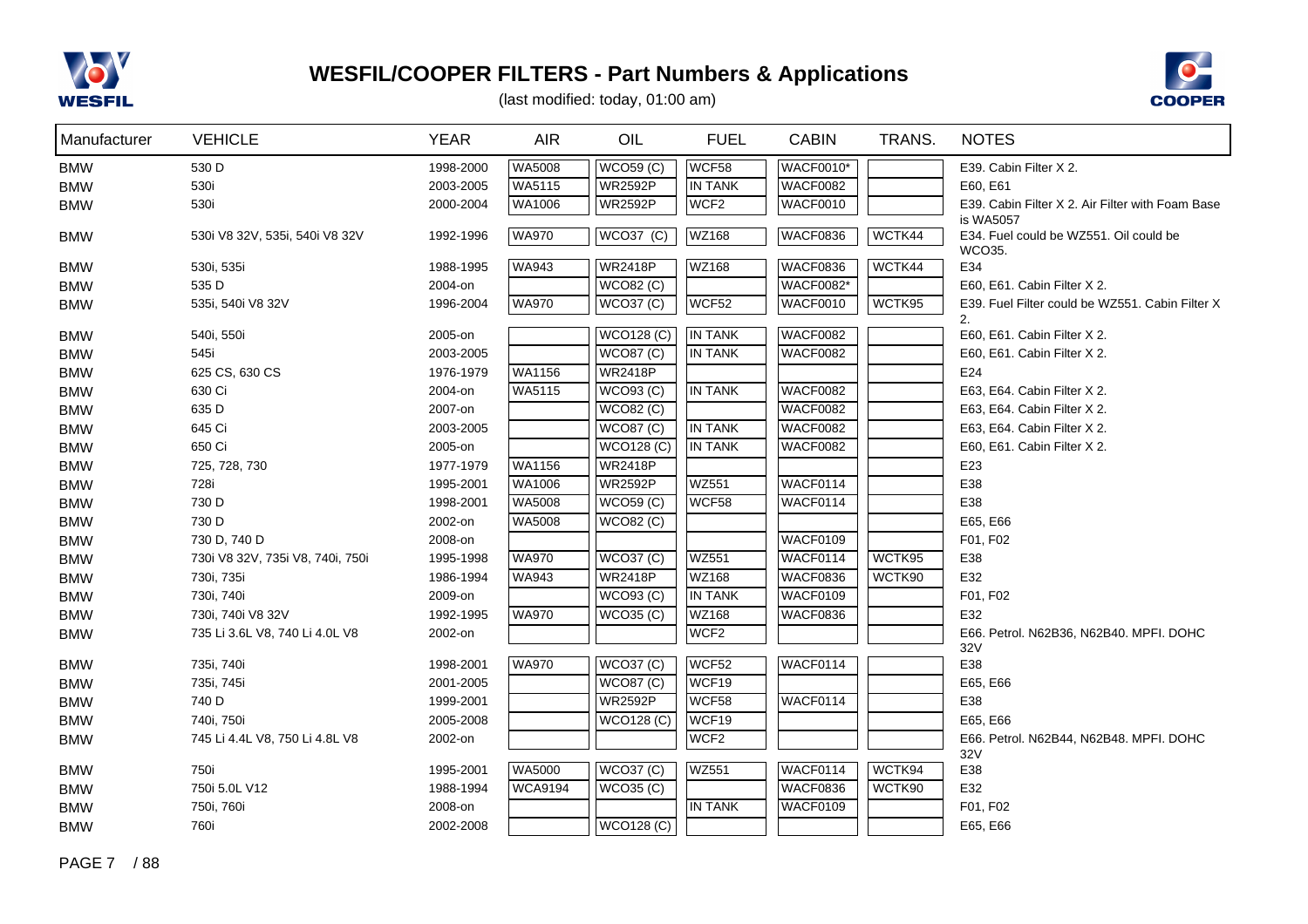



| Manufacturer   | <b>VEHICLE</b>            | <b>YEAR</b> | <b>AIR</b>     | OIL                   | <b>FUEL</b>      | <b>CABIN</b>    | TRANS.         | <b>NOTES</b>                                  |
|----------------|---------------------------|-------------|----------------|-----------------------|------------------|-----------------|----------------|-----------------------------------------------|
| <b>BMW</b>     | 830Ci, 840Ci              | 1992-1999   | <b>WA970</b>   | <b>WCO37 (C)</b>      | <b>WZ551</b>     |                 | WCTK90         | E31. Oil Filter could be WCO35.               |
| <b>BMW</b>     | 850Ci                     | 1994-1999   | <b>WCA9194</b> | <b>WCO37 (C)</b>      |                  |                 | WCTK90         | E31                                           |
| <b>BMW</b>     | L7 Saloon 5.4L V12        | 1998-2002   |                | <b>WCO37 (C)</b>      |                  | WACF0114        |                | E38.4D                                        |
| <b>BMW</b>     | M3 3.0L, 3.2L             | 1995-2000   | WA1006         | <b>WR2582P</b>        | WCF53            | WACF0489        |                | E36. Inc. Cabrio, Coupe. Fuel Filter could be |
|                |                           |             |                |                       |                  |                 |                | WZ551. Air Filter with Foam Base is WA5057    |
| <b>BMW</b>     | M3 3.2L, 3.2L CSL         | 2000-2005   | <b>WA1006</b>  | <b>WR2582P</b>        | WCF98            | <b>WACF2270</b> |                | E46. 6Cyl. Air Filter with Foam Base is       |
| <b>BMW</b>     | M3 4.0L V8                | 2008-on     |                |                       |                  | WACF0098        |                | WA5057<br>E90, E92, E93. Petrol. S65B40A Eng. |
| <b>BMW</b>     | M5 3.5L, 3.8L             | 1988-1995   | <b>WA1074</b>  | <b>WR2418P</b>        | <b>WZ168</b>     | <b>WACF0836</b> |                | E34. Petrol. 6Cyl. MPFI. DOHC 24V             |
| <b>BMW</b>     | M5 5.0L V8                | 1998-2004   | WA970 (X2)     | <b>WCO37 (C)</b>      |                  | WACF0010        |                | E39. Petrol. S62B50 Eng. MPFI. DOHC 32V       |
| <b>BMW</b>     | X3 2.0L D                 | 2007-on     |                | WCO126(C)             |                  | <b>WACF2270</b> |                | E83                                           |
| <b>BMW</b>     | X3 2.5L, 3.0L             | 2004-on     | WA1006         | <b>WR2592P</b>        | IN TANK          | <b>WACF2270</b> |                | E83. Petrol 4WD. Air Filter with Foam Base is |
|                |                           |             |                |                       |                  |                 |                | WA5057                                        |
| <b>BMW</b>     | X3 2.5si, 3.0si           | 2006-on     | WA5156         | WCO93 (C)             | IN TANK          | <b>WACF2270</b> |                | E83                                           |
| <b>BMW</b>     | X3 3.0L D                 | 2003-on     | WA5008         | <b>WCO82 (C)</b>      |                  | <b>WACF2270</b> |                | E83. Diesel. AWD                              |
| <b>BMW</b>     | X5 3.0L                   | 2001-2006   | WA5000         | <b>WR2592P</b>        | WCF52            | <b>WACF0071</b> |                | E53.4WD                                       |
| <b>BMW</b>     | X5 3.0L D                 | 2007-on     | WA5008         | <b>WCO82 (C)</b>      |                  | WACF0097        |                | E70. Diesel. M57306D5 Eng.                    |
| <b>BMW</b>     | X5 3.0L sd, 3.5L d, 35 dX | 2007-on     | <b>WA5191</b>  | <b>WCO82 (C)</b>      |                  | WACF0097        |                | E70                                           |
| <b>BMW</b>     | X5 3.0L si                | 2006-on     |                | WCO93 (C)             | <b>IN TANK</b>   | <b>WACF0097</b> |                | E70                                           |
| <b>BMW</b>     | X5 3.0L TDi               | 2003-2006   | <b>WA5008</b>  | <b>WCO82 (C)</b>      | <b>WCF113</b>    | <b>WACF0071</b> |                | E53. Diesel. DT6Cyl. 4X4. DTFI, M57D30 Eng.   |
| <b>BMW</b>     | <b>X5 3.0L TDS</b>        | 2000-on     | <b>WA5008</b>  | WCO <sub>59</sub> (C) | WCF60            | <b>WACF0071</b> |                | E53 4WD. Diesel & Turbo Diesel. DT6Cyl.       |
|                |                           |             |                |                       |                  |                 |                | 4X4. DTFI                                     |
| <b>BMW</b>     | X5 4.4L V8                | 2000-2003   | <b>WA970</b>   | WCO37 (C)             | WCF52            | <b>WACF0071</b> |                | E53 4WD.                                      |
| <b>BMW</b>     | X5 4.4L V8, 4.8L iS       | 2003-on     | <b>WA970</b>   | <b>WCO87 (C)</b>      | WCF131           | <b>WACF0071</b> |                | E53.4WD                                       |
| <b>BMW</b>     | X5 4.6L iS, 4.6L iS HP    | 2002-2006   | <b>WA970</b>   | <b>WCO37 (C)</b>      | WCF131           | <b>WACF0071</b> |                | E53.4WD                                       |
| <b>BMW</b>     | X5 4.8i                   | 2006-on     |                | WCO128 (C)            | <b>IN TANK</b>   | <b>WACF0097</b> |                | E70                                           |
| <b>BMW</b>     | X6 30 dX                  | 2008-on     | WA5008         | <b>WCO82 (C)</b>      |                  | <b>WACF0097</b> |                | E71                                           |
| <b>BMW</b>     | X6 35 dX                  | 2008-on     | WA5191         | <b>WCO82 (C)</b>      |                  | <b>WACF0097</b> |                | E71                                           |
| <b>BMW</b>     | X6 35 iX                  | 2008-on     |                | <b>WCO93 (C)</b>      |                  | WACF0097        |                | E71                                           |
| <b>BMW</b>     | X6 50 iX, 50 M            | 2008-on     |                |                       |                  | <b>WACF0097</b> |                | E71                                           |
| <b>BMW</b>     | Z3 1.8L, 1.9L             | 1996-on     | <b>WA990</b>   | <b>WR2597P</b>        | <b>WZ551</b>     |                 | WCTK56         | E36, E37 Inc. Roadster. EFI                   |
| <b>BMW</b>     | Z3 2.0L, 2.8L             | 1996-on     | WA1006         | <b>WR2592P</b>        | WZ551            |                 | WCTK56         | E36, E37. Air Filter with Foam Base is WA5057 |
| <b>BMW</b>     | Z3 2.2L                   | 2000-on     | <b>WA1006</b>  | <b>WR2592P</b>        | WCF <sub>2</sub> |                 | WCTK100        | E36, E37. Air Filter with Foam Base is WA5057 |
| <b>BMW</b>     | Z3 3.0L                   | 2000-on     | <b>WA1006</b>  | <b>WCO37 (C)</b>      | WCF <sub>2</sub> |                 | <b>WCTK100</b> | E36, E37. Air Filter with Foam Base is WA5057 |
| <b>BMW</b>     | Z3 3.2L M                 | 2001-on     | <b>WA1006</b>  | <b>WR2582P</b>        | WCF98            |                 | WCTK100        | E36, E37. Inc Coupe, Roadster. Air Filter     |
| PAGE 8<br>/ 88 |                           |             |                |                       |                  |                 |                |                                               |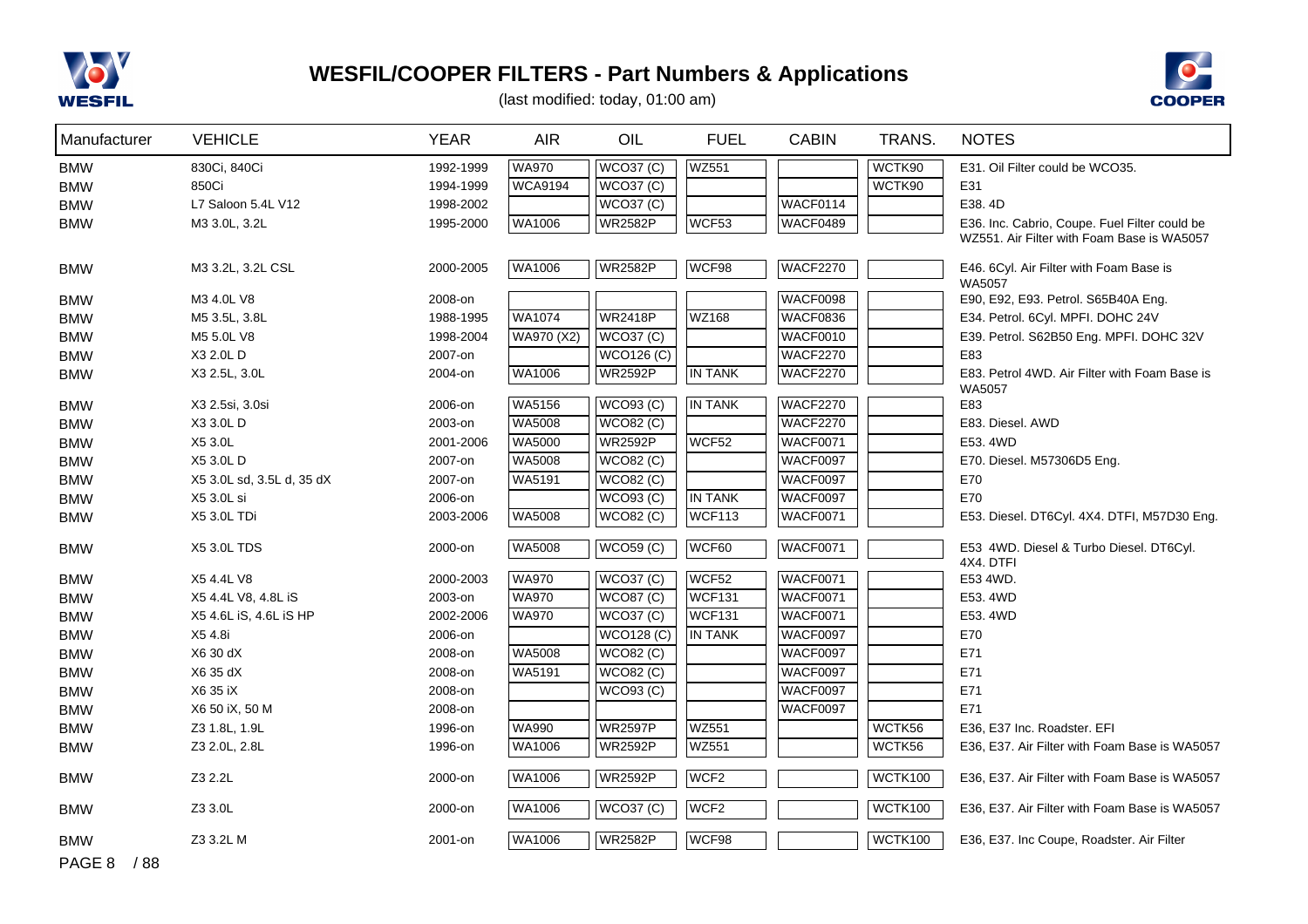



(last modified: today, 01:00 am)

| Manufacturer     | <b>VEHICLE</b>                             | <b>YEAR</b> | <b>AIR</b>    | OIL              | <b>FUEL</b>    | <b>CABIN</b>    | TRANS.         | <b>NOTES</b>                                           |
|------------------|--------------------------------------------|-------------|---------------|------------------|----------------|-----------------|----------------|--------------------------------------------------------|
|                  |                                            |             |               |                  |                |                 |                | with Foam Base is WA5057                               |
| <b>BMW</b>       | Z3 3.2L M                                  | 1997-2001   | <b>WA1006</b> | <b>WR2582P</b>   | <b>WZ551</b>   |                 |                | E36, E37. Air Filter with Foam Base is WA5057          |
| <b>BMW</b>       | Z4 2.0i                                    | 2005-on     | WA5156        | WCO7(C)          | <b>IN TANK</b> | <b>WACF0055</b> |                | E85                                                    |
| <b>BMW</b>       | Z4 2.2L, 2.5L, 3.0L                        | 2003-2006   | WA1006        | <b>WR2592P</b>   | <b>IN TANK</b> | WACF0055        | WCTK100        | E85. MPFI. Air Filter with Foam Base is                |
| <b>BMW</b>       | Z4 2.5i                                    | 2006-on     | WA5156        | WCO93 (C)        | <b>IN TANK</b> | <b>WACF0055</b> |                | WA5057<br>E85                                          |
| <b>BMW</b>       | Z4 2.5L Si, 3.0L Si                        | 2006-on     | <b>WA5156</b> | WCO93 (C)        | <b>IN TANK</b> | WACF0055        | WCTK100        | E85, E86                                               |
| <b>BMW</b>       | Z4 3.0L V6                                 | 2003-2006   | <b>WA5057</b> | <b>WR2592P</b>   | <b>IN TANK</b> | WACF0055        | WCTK100        | E85.                                                   |
| <b>BMW</b>       | Z4 3.2L M                                  | 2006-on     | WA5115        | <b>WR2582P</b>   | <b>IN TANK</b> | WACF0055        | <b>WCTK100</b> | E85, E86.                                              |
| <b>BMW</b>       | Z8 4.9L                                    | 2000-2003   | <b>WA970</b>  | WCO37 (C)        |                |                 |                | E <sub>52</sub>                                        |
| <b>Bobcat</b>    | Most Models with 70mm long                 |             |               |                  | <b>WR2132P</b> |                 |                | Cartridge Oil Filter                                   |
| <b>Bobcat</b>    | Most Models with Perkins & Kubuto          |             |               | <b>WZ179</b>     |                |                 |                | Spin On Oil Filter                                     |
| <b>Bobcat</b>    | Radial Seal closed one end                 |             | WA1155        |                  |                |                 |                | 323mm HT,135mm OD,80mm ID. Air could be<br>WA954/WA884 |
| Case             | All Models with 160mm long                 |             |               |                  | WZ533          |                 |                | Spin On                                                |
| Case             | Radial Seal closed one end                 |             | WA1155        |                  |                |                 |                | 323mm HT,135mm OD,80mm ID. Air could be                |
| Caterpillar      | 1100 All Models, 3208                      |             |               | <b>WZ133</b>     |                |                 |                | WA5019/WA884                                           |
| Caterpillar      | 317 Excavator                              |             | WA5019        |                  |                |                 |                | Inner filter is WA1154                                 |
| Caterpillar      | 3208T                                      |             |               | <b>WCO58</b>     |                |                 |                |                                                        |
| Caterpillar      | 40S1-UP, 51Z1-UP                           |             |               | WZ133            |                |                 |                |                                                        |
| Caterpillar      | <b>Most Models</b>                         |             |               |                  | <b>WR2132P</b> |                 |                | 70mm long Cartridge                                    |
| Caterpillar      | Most Models with Perkins 4.108, 4.236      |             |               | WHDZ179          |                |                 |                | Spin On                                                |
| Cav Fuel Systems | All with 7111/296 element                  |             |               |                  | <b>WR2132P</b> |                 |                | 70mm long                                              |
| Cav Fuel Systems | All with 7111/596 element                  |             |               |                  | <b>WR2444P</b> |                 |                | 90mm long                                              |
| Cav Fuel Systems | All with 7111/796 element                  |             |               |                  | <b>WR2388P</b> |                 |                | 110mm long                                             |
| Chevrolet        | 5.0L, 5.7L, 7.4L V8                        | 1996-2002   | WA1034        | <b>WZ24</b>      | WZ479          |                 |                | Petrol. Round Air Filter                               |
| Chevrolet        | 6.5L V8                                    | 1992-1996   | WA1132        | <b>WZ24</b>      |                |                 |                | Turbo Diesel, Panel Air Filter.                        |
| Chevrolet        | 6.5L V8                                    | 1996-2002   | <b>WA1034</b> | WZ24             |                |                 |                | Turbo Diesel. Round Air Filter.                        |
| Chevrolet        | Blazer 4.3L V6                             | 1997-on     |               | <b>WZ154</b>     | <b>WCF153</b>  |                 |                | Petrol. 4WD                                            |
| Chevrolet        | C20, C30, C50, C60, K20 6-292Ci, V8<br>350 | 1975-1981   |               | WZ40             |                |                 |                |                                                        |
| Chevrolet        | Imported Gas Engine                        | 1968-1974   | <b>WA1129</b> |                  | <b>WZ14</b>    |                 |                | 327 Eng. V8. Inc Silverado.                            |
| Chrysler         | 300C 2.7L V6, 3.5L V6, 5.7L V8, 6.1L V8    | 2004-on     | <b>WA5068</b> | <b>WZ89</b>      |                | WACF0101        |                | Petrol. MPFI. Inc Hemi                                 |
| Chrysler         | 300C 3.0L CRD V6                           | 2007-on     | WA5135        | <b>WCO94 (C)</b> | WCF13          | <b>WACF0101</b> |                | Turbo Diesel. RE3D. OM642 Eng.                         |
| Chrysler         | Crossfire 2.3L, 3.2L SRT-6                 | 2003-on     |               | WCO38(C)         | WCF51          | WACF2897        |                | Petrol. MPFI, SCMPFI. 2D Coupe &                       |

PAGE 9 / 88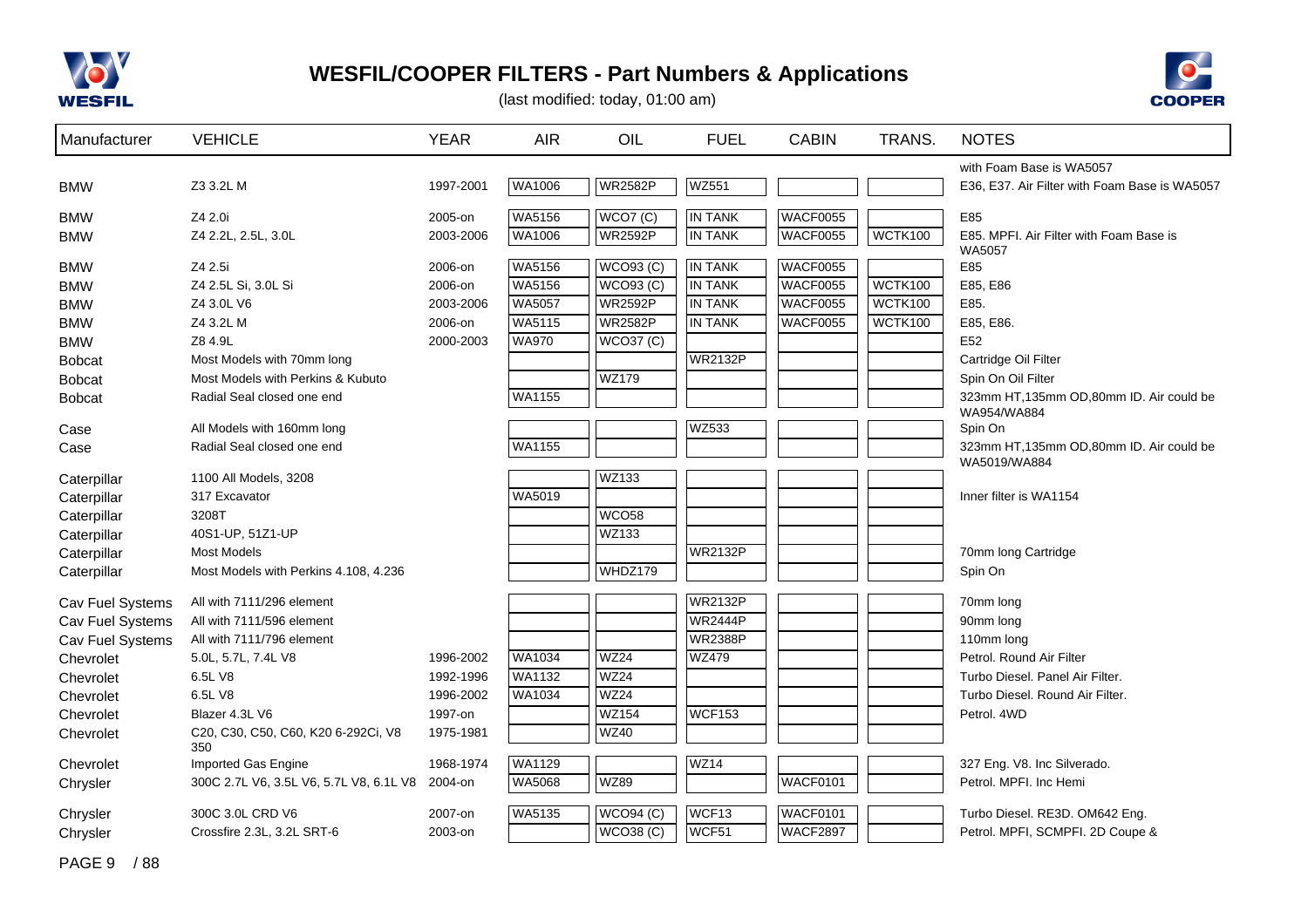



| Manufacturer | <b>VEHICLE</b>                    | <b>YEAR</b> | <b>AIR</b>     | OIL               | <b>FUEL</b>    | <b>CABIN</b>    | TRANS. | <b>NOTES</b>                                                              |
|--------------|-----------------------------------|-------------|----------------|-------------------|----------------|-----------------|--------|---------------------------------------------------------------------------|
|              |                                   |             |                |                   |                |                 |        | Roadster.                                                                 |
| Chrysler     | Crossfire 3.2L V6                 | 2003-on     | <b>WA5136</b>  | WCO38(C)          | WCF51          | WACF2897        |        | Petrol. MPFI, SCMPFI. 2D Coupe & Roadster.                                |
| Chrysler     | Neon FWD - 2.0L EFI               | 1996-1999   | <b>WA981</b>   | <b>WZ418</b>      | WCF37          |                 |        | WA981 is a panel filter. For radial seal filter use<br>WA1188.<br>Petrol. |
| Chrysler     | Neon FWD - 2.0L EFI               | 1996-1999   | <b>WA981</b>   | <b>WZ418</b>      | WCF35          |                 |        | WA981 is a panel filter. For radial seal filter use<br>WA1188.<br>Petrol. |
| Chrysler     | Neon FWD 2.0L EFI & MPFI          | 1999-on     | WA1188         | <b>WZ418</b>      | WCF35          |                 |        | WA1188 is a radial seal filter. For panel filter<br>use WA981.<br>Petrol. |
| Chrysler     | Neon FWD 2.0L EFI & MPFI          | 1999-on     | <b>WA1188</b>  | <b>WZ418</b>      | WCF37          |                 |        | WA1188 is a radial seal filter. For panel filter<br>use WA981.<br>Petrol. |
| Chrysler     | PT Cruiser 2.0L, 2.4L             | 2000-on     | WA1118         | <b>WZ418</b>      | <b>IN TANK</b> |                 | WCTK6  | PF, PG. Petrol. 4Cyl. MPFI                                                |
| Chrysler     | PT Cruiser 2.4L                   | 2006-on     | <b>WA988</b>   | <b>WZ418</b>      | <b>IN TANK</b> |                 |        | Petrol. 4Cyl. MPFI. DOHC                                                  |
| Chrysler     | Sebring 2.0L CRD                  | 2007-on     |                | WCO54 (C)         | WZ621          |                 |        | JS. Turbo Diesel. 4Cyl. X25D1. DOHC 16V.Oil<br>could be WZ543             |
| Chrysler     | Sebring 2.4L                      | 2001-on     |                | WCO99             | <b>IN TANK</b> |                 |        | Petrol. 4Cyl.                                                             |
| Chrysler     | Voyager GS 3.3L V6                | 1997-on     | <b>WA981</b>   | <b>WZ89</b>       | WCF65          | <b>WACF5307</b> |        | Petrol. Inc Grand                                                         |
| Chrysler     | Voyager RG 3.3L V6                | 2001-on     | WA1159         | <b>WZ89</b>       | WCF64          | <b>WACF5307</b> |        | Petrol. Inc Grand                                                         |
| Citroen      | Berlingo 1.1L, 1.4L, 1.6L 16V     | 2002-on     | WA5022         | WCO43 (C)         | <b>WZ549</b>   | <b>WACF0030</b> |        | Petrol. 4Cyl. MPFI                                                        |
| Citroen      | Berlingo 1.4i                     | 2003-on     | WA5022         | <b>WCO78 (C)</b>  | <b>WZ549</b>   | <b>WACF0030</b> |        | Petrol. 4Cyl. MPFI                                                        |
| Citroen      | Berlingo 1.4i                     | 1996-2002   | <b>WCA8107</b> | <b>WZ543</b>      | WZ549          | <b>WACF2225</b> |        | Oil Filter is WCO43 - 2000 to 2002. Petrol.<br>4Cyl. MPFI                 |
| Citroen      | Berlingo 1.6L HDi 75, 1.6L HDi 90 | 2005-on     | <b>WA5145</b>  | <b>WCO100 (C)</b> |                | <b>WACF0030</b> |        | Diesel                                                                    |
| Citroen      | Berlingo 1.8L                     | 1997-on     | <b>WCA8003</b> | <b>WZ543</b>      | <b>WZ549</b>   | WACF0030        |        | Petrol. 4Cyl. MPFI                                                        |
| Citroen      | Berlingo 1.8L, 1.9L               | 1996-on     |                | <b>WZ543</b>      | WCF10          | <b>WACF2225</b> |        | Diesel.                                                                   |
| Citroen      | Berlingo 2.0L HDi                 | 1999-on     | <b>WA5158</b>  | WCO <sub>53</sub> | <b>WCF100</b>  | <b>WACF0030</b> |        | Diesel. Fuel Filter could be WCF88                                        |
| Citroen      | Berlingo II 1.6L 16V              | 2008-on     | WA5167         | <b>WCO78 (C)</b>  |                |                 |        | Petrol.                                                                   |
| Citroen      | Berlingo II 1.6L HDi              | 2008-on     | WA5145         | <b>WCO100 (C)</b> |                |                 |        | Diesel. DV6TED4, DV6ATED4.                                                |
| Citroen      | C <sub>2</sub> 1.6L 16V           | 2004-on     | WA5022         | <b>WCO78 (C)</b>  | <b>WZ549</b>   | <b>WACF0029</b> |        | Petrol                                                                    |
| Citroen      | C3 1.1L, 1.4L, 1.6L 16V           | 2002-on     | WA5022         | $WCO43$ (C)       | <b>WZ549</b>   | <b>WACF0029</b> |        | Petrol. 4Cyl. MPFI                                                        |
| Citroen      | C3 1.3L                           | 2002-on     | WA5022         | <b>WCO78 (C)</b>  | <b>WZ549</b>   | <b>WACF0029</b> |        | Petrol. 4Cyl. MPFI                                                        |
| Citroen      | C3 1.4L, 1.6L                     | 2009-on     | WA5182         | <b>WCO78 (C)</b>  | <b>WZ549</b>   |                 |        | Petrol. VTi 95, VTi 120.                                                  |
| Citroen      | C3 1.4L, 1.6L 16V Picasso         | 2009-on     | WA5182         | <b>WCO78 (C)</b>  |                | <b>WACF0029</b> |        | Petrol. VTi95, VTi120.                                                    |
| Citroen      | C3 1.6L HDi                       | 2005-on     | WA5145         | <b>WCO100 (C)</b> |                | <b>WACF0029</b> |        | 90, 110. DV6TED4, DV6ATED4. Diesel. Inc.                                  |
|              |                                   |             |                |                   |                |                 |        | Picasso                                                                   |
| Citroen      | C4 1.4L 16V                       | 2004-on     | <b>WA5171</b>  | <b>WCO78 (C)</b>  |                | <b>WACF0029</b> |        | ET3JE Eng.                                                                |
| Citroen      | C4 1.6L 16V                       | 2004-on     | WA5167         | <b>WCO78 (C)</b>  | <b>WZ549</b>   | <b>WACF0029</b> |        | Petrol.                                                                   |
| Citroen      | C4 1.6L 16V VTi 120               | 2008-on     | WA5182         | <b>WCO78 (C)</b>  |                | <b>WACF0029</b> |        | Petrol.                                                                   |
| Citroen      | C4 1.6L HDi                       | 2004-on     | WA5145         | WCO100 (C)        |                | <b>WACF0029</b> |        | 90. 110. DV6ATED4, DV6TED4. Diesel.                                       |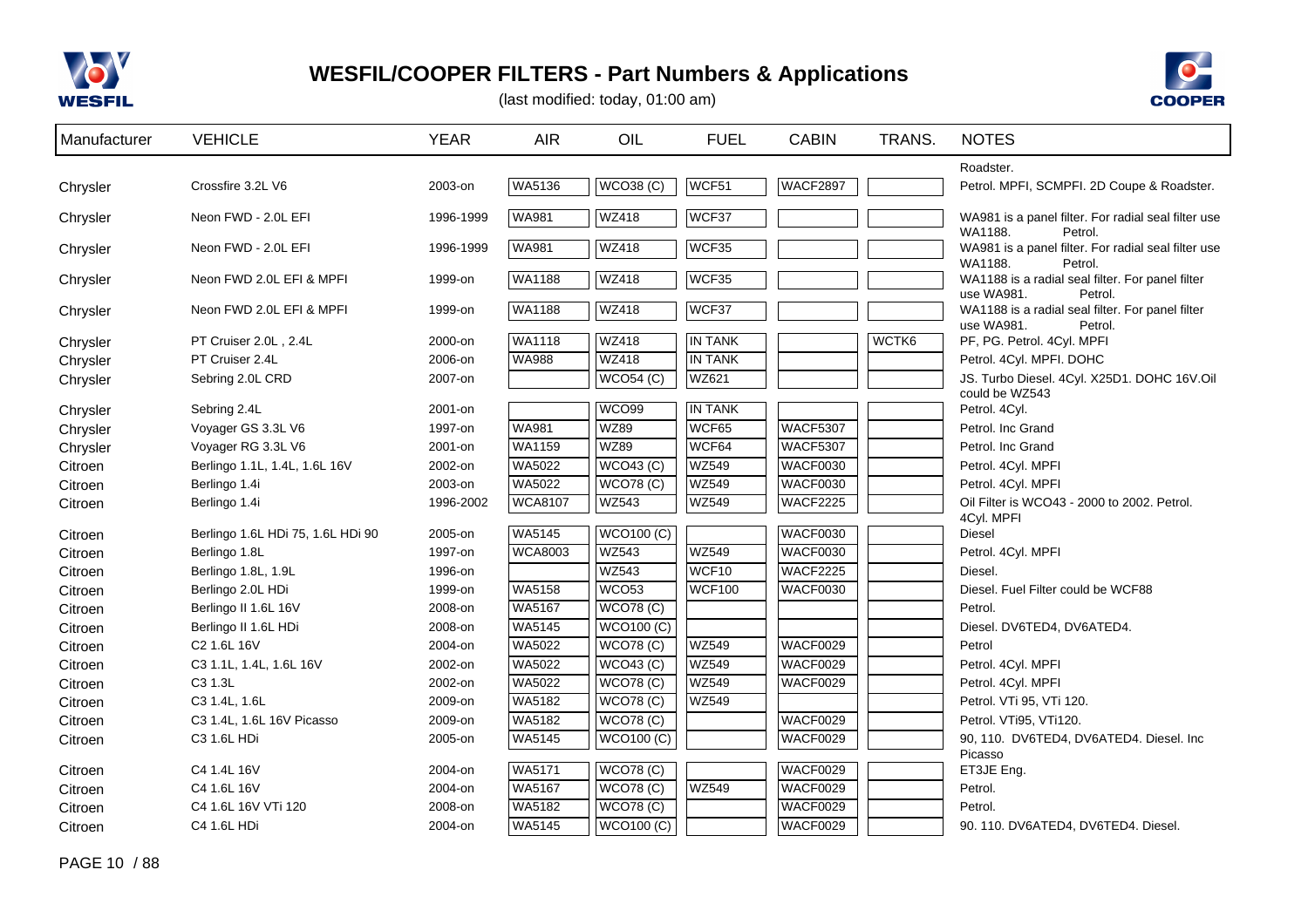



| Manufacturer       | <b>VEHICLE</b>                  | <b>YEAR</b> | <b>AIR</b>     | OIL               | <b>FUEL</b>   | <b>CABIN</b>    | TRANS. | <b>NOTES</b>                                                  |
|--------------------|---------------------------------|-------------|----------------|-------------------|---------------|-----------------|--------|---------------------------------------------------------------|
| Citroen            | C4 1.6L HDi Picasso             | 2007-on     | WA5145         | <b>WCO100 (C)</b> |               |                 |        | 110. DV6TED4. Diesel                                          |
| Citroen            | C4 2.0L 16V                     | 2004-on     | WA5002         | WCO <sub>53</sub> | <b>WZ549</b>  | <b>WACF0029</b> |        | Petrol. 4Cyl. MPFI. Oil could be WCO78                        |
| Citroen            | C4 2.0L 16V Automatic           | 2004-on     | <b>WA5121</b>  | WCO78(C)          |               | <b>WACF0029</b> |        | Petrol. Inc Picasso                                           |
| Citroen            | C4 2.0L HDi                     | 2004-on     | WA5094         | WCO78(C)          | WCF115        | <b>WACF0029</b> |        | Diesel. Inc Picasso. 136HP                                    |
| Citroen            | C4 2.0L HDi 16V                 | 2004-on     | WA5002         | <b>WCO78 (C)</b>  | WCF115        | <b>WACF0029</b> |        | Diesel. Inc Picasso, 138HP                                    |
| Citroen            | C5 1.6L HDi                     | 2004-on     |                | <b>WCO100 (C)</b> |               | <b>WACF0095</b> |        | Diesel                                                        |
| Citroen            | C5 1.8L 16V, 2.0i 16V, 2.0L HPi | 2000-2004   | <b>WCA9184</b> | WCO <sub>53</sub> | <b>WZ549</b>  | <b>WACF0037</b> |        | Petrol. 4Cyl. MPFI                                            |
| Citroen            | C5 1.8L 16V, 2.0L 16V           | 2008-on     | WA5164         | <b>WCO78 (C)</b>  | <b>WZ549</b>  |                 |        | Petrol                                                        |
| Citroen            | C5 1.8L 16V, 3.0L V6            | 2005-2008   | WA5164         | WCO <sub>53</sub> |               | <b>WACF0095</b> |        | Petrol. EW7J4. Oil Filter is WCO78(C) for Eng.<br>EW7A.       |
| Citroen            | C5 2.0L 16V                     | 2005-2008   | <b>WA5164</b>  | WCO78(C)          |               | <b>WACF0095</b> |        | Petrol                                                        |
| Citroen            | C5 2.0L HDi 135                 | 2004-on     | WA5009         | <b>WCO78 (C)</b>  | WCF115        | WACF0095        |        | Diesel. DW10-BTED4                                            |
| Citroen            | C5 2.0L HDi 16V                 | 2004-on     | WA5009         | <b>WCO78 (C)</b>  | <b>WCF100</b> | <b>WACF0037</b> |        | Turbo Diesel. 4Cyl. DW10-ATED. Fuel Filter                    |
| Citroen            | C5 2.2L HDi 16V                 | 2000-2004   | <b>WCA9184</b> | WCO <sub>53</sub> | <b>WCF100</b> | WACF0037        |        | could be WCF88<br>Diesel. 4Cyl. DW12-ATED4. Fuel Filter could |
|                    |                                 |             |                |                   |               |                 |        | be WCF88                                                      |
| Citroen            | C5 2.2L HDi 16V                 | 2004-on     | WA5009         | WCO <sub>53</sub> | WCF88         | <b>WACF0095</b> |        | Diesel. DW12TED4.                                             |
| Citroen            | C5 2.7L V6 HDi FAP              | 2008-on     |                | <b>WCO107 (C)</b> |               |                 |        | Diesel.                                                       |
| Citroen            | C5 3.0L V6                      | 2008-on     | WA5164         | WCO <sub>53</sub> | <b>WZ549</b>  |                 |        | Petrol                                                        |
| Citroen            | C5 3.0L V6 24V                  | 2000-2004   | <b>WCA9184</b> | WCO73             | <b>WZ549</b>  | <b>WACF0037</b> |        | Petrol. Oil Filter could be WZ543                             |
| Citroen            | C6 3.0L V6 24V                  | 2005-on     | WA5164         | WCO <sub>53</sub> | <b>WZ549</b>  | <b>WACF0095</b> |        | Petrol                                                        |
| Citroen            | Dispatch 2.0L HDi               | 2007-on     |                | WCO78(C)          | <b>WCF115</b> |                 |        | <b>Diesel</b>                                                 |
| Citroen            | Xantia 1.6i, 1.8i, 2.0i         | 1993-1998   | <b>WCA8003</b> | <b>WZ543</b>      | <b>WZ200</b>  | <b>WACF2225</b> | WCTK89 | Petrol. 4Cyl. MPFI. Fuel Filter could be WZ549.               |
| Citroen            | Xantia 1.8i 16V, 2.0i 16V, 2.0L | 1995-on     | <b>WCA9184</b> | <b>WZ543</b>      | <b>WZ549</b>  | <b>WACF2225</b> | WCTK89 | Petrol. 4Cyl. MPFI. Inc. Turbo. Fuel Filter could             |
|                    | Xantia 1.9L, 2.1L D             | 1993-1999   | <b>WCA9184</b> | <b>WZ543</b>      | WCF10         | <b>WACF2225</b> | WCTK89 | be WZ200.<br>Diesel                                           |
| Citroen            | Xantia 2.0i 16V                 | 1995-1998   | <b>WCA8004</b> | <b>WZ543</b>      | <b>WZ549</b>  |                 | WCTK89 | Petrol. MPFI                                                  |
| Citroen<br>Citroen | Xantia 2.0L HDi                 | 1996-on     | <b>WCA9184</b> | WCO <sub>53</sub> | <b>WCF100</b> | <b>WACF2225</b> |        | Diesel. Fuel Filter could be WCF88                            |
| Citroen            | Xantia 3.0L V6                  | 1998-2003   | WA5132         | WCO73             | <b>WZ549</b>  | WACF2225        |        | Petrol                                                        |
| Citroen            | Xantia 3.0L V6 24V              | 1996-1999   | <b>WCA9184</b> | WCO73             | <b>WZ549</b>  | <b>WACF2225</b> |        | Petrol. MPFI. Oil Filter could be WZ543                       |
| Citroen            | XM 3.0L V6 24V                  | 1998-2000   | WA5132         | WCO73             | WZ168         |                 |        | Petrol                                                        |
| Citroen            | Xsara 1.4i                      | 1997-2000   | <b>WCA8107</b> | WCO43 (C)         | <b>WZ549</b>  | <b>WACF2225</b> |        | Petrol                                                        |
| Citroen            | Xsara 1.4i, 1.6i 16V            | 2000-on     | WA1098         | <b>WCO43 (C)</b>  | <b>WZ549</b>  | <b>WACF0030</b> |        | Petrol                                                        |
| Citroen            | Xsara 1.4L HDi                  | 2003-on     |                | <b>WCO100 (C)</b> |               | <b>WACF2225</b> |        | Diesel. Inc Picasso                                           |
| Citroen            | Xsara 1.6L 16V                  | 2005-on     | WA5167         | <b>WCO78 (C)</b>  |               |                 |        | Petrol. Inc Picasso                                           |
| Citroen            | Xsara 1.8i 16V                  | 1997-on     | <b>WCA8119</b> | WZ543             | <b>WZ549</b>  | <b>WACF2225</b> |        | Petrol. Inc. Coupe                                            |
| Citroen            | Xsara 1.8LD                     | 1997-2000   |                | <b>WZ543</b>      | WCF10         | <b>WACF2225</b> |        | Diesel                                                        |
|                    |                                 |             |                |                   |               |                 |        |                                                               |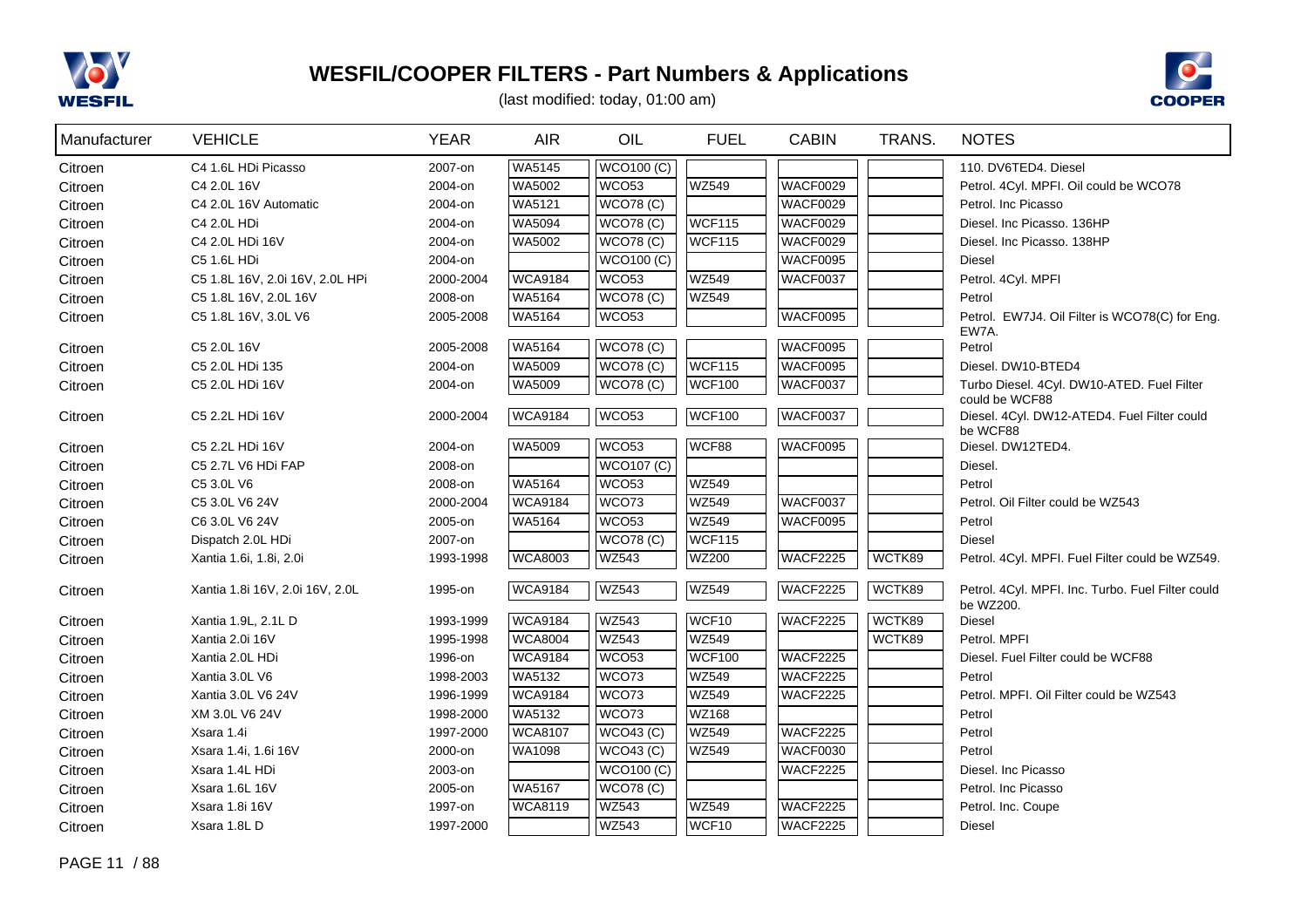



(last modified: today, 01:00 am)

| Manufacturer  | <b>VEHICLE</b>                 | <b>YEAR</b> | <b>AIR</b>     | OIL               | <b>FUEL</b>    | <b>CABIN</b>    | TRANS. | <b>NOTES</b>                                     |
|---------------|--------------------------------|-------------|----------------|-------------------|----------------|-----------------|--------|--------------------------------------------------|
| Citroen       | Xsara 1.8L, 1.9L TD            | 1997-2000   | <b>WCA8004</b> | <b>WZ543</b>      | WCF10          | <b>WACF2225</b> |        | <b>Turbo Diesel</b>                              |
| Citroen       | Xsara 1.9LD                    | 1999-on     |                | WCO <sub>53</sub> | WCF10          | <b>WACF2225</b> |        | <b>Diesel</b>                                    |
| Citroen       | Xsara 2.0i 16V                 | 1998-2000   | <b>WCA8004</b> | <b>WZ543</b>      | <b>WZ549</b>   | <b>WACF2225</b> |        | Petrol                                           |
| Citroen       | Xsara 2.0L HDi                 | 2000-on     | <b>WCA8109</b> | WCO53             | <b>WCF100</b>  | <b>WACF0030</b> |        | Diesel. Fuel Filter could be WCF88               |
| Citroen       | Xsara Coupe 2.0i 16V           | 1997-2000   | <b>WCA8119</b> | WZ543             | WZ549          | WACF2225        |        | Petrol.                                          |
| Clarke        | Most Models with Perkins 4Cyl. |             |                | WZ179             |                |                 |        | Spin On                                          |
| Clarke        | Some Models                    |             | <b>WA954</b>   |                   |                |                 |        | Air Filter could be WA884                        |
| Commer        | C Series                       | 1961-1973   |                |                   | <b>WR2132P</b> |                 |        | Diesel. Some Models                              |
| Commer        | V8 Series                      |             |                |                   | <b>WR2132P</b> |                 |        | Secondary Fuel Filter                            |
| Cummin Engine | <b>Most Models</b>             |             |                | WCO <sub>58</sub> |                |                 |        | Spin On By Pass Oil Filter                       |
| Daewoo        | Cielo 1.5L                     | 1994-1997   | <b>WA918</b>   | <b>WZ154</b>      | <b>WZ479</b>   |                 | WCTK51 | SOHC8V, DOHC16V. MPFI. A15MF, G15MF.             |
| Daewoo        | Espero 2.0L                    | 1994-1997   | <b>WA918</b>   | <b>WZ154</b>      | <b>WZ479</b>   |                 |        | SOHC8V. Petrol. MPFI. C20LE4.                    |
| Daewoo        | Kalos 1.5L                     | 2003-2005   | WA1170         | <b>WZ154</b>      | WZ621          | WACF0001        |        | Petrol. 4Cyl. MPFI. F15S.                        |
| Daewoo        | Lacetti 1.8L                   | 2003-on     | WA1180         | <b>WZ154</b>      | WZ621          |                 |        | J200 Series. Petrol. MPFI. DOHC                  |
| Daewoo        | Lanos 1.5L 8V, 1.6L 106V       | 1997-2003   | WA1010         | WZ154             | WZ621          |                 | WCTK36 | Petrol. A15SMS. A16DMS. MPFI. SOHC8V.            |
| Daewoo        | Leganza 2.0L, 2.2L             | 1997-2005   | <b>WA1012</b>  | <b>WZ154</b>      | WZ621          | WACF0031        | WCTK89 | DOHC16V<br>Petrol. T22SED. MPFI. DOHC16V. C20SED |
|               |                                |             |                |                   |                |                 |        | Eng.                                             |
| Daewoo        | Matiz 796cc                    | 1999-2005   | WA1066         | WZ443             | WZ621          |                 |        | Petrol. 3Cyl. F8CV. MPFI                         |
| Daewoo        | Nubira 1.6L, 2.0L              | 1997-2003   | WA1011         | <b>WZ154</b>      | WZ621          | WACF0033        |        | Petrol. A16DMS. MPFI. DOHC16V. X20SED            |
|               |                                |             |                |                   |                |                 |        | Eng.                                             |
| Daewoo        | Tacuma 2.0L                    | 2000-2005   | <b>WA1102</b>  | <b>WZ154</b>      | WZ621          | WACF0034        |        | Petrol. 4Cyl. T20. MPFI                          |
| <b>DAF</b>    | F2300 8.3L, F2500 8.3L         |             |                | WZ133             |                |                 |        | DH, DHS825, DHT, DHU825                          |
| Daihatsu      | 2D Hatchback 989cc             | 2003-2005   | WA1189         | <b>WZ443</b>      | <b>IN TANK</b> |                 |        | Petrol. 3Cyl. MPFI                               |
| Daihatsu      | Applause (101) 1.6L            | 1998-1999   | <b>WA446</b>   | <b>WZ443</b>      | <b>WZ540</b>   |                 |        | Petrol. HDE                                      |
| Daihatsu      | Applause (101) 1.6L            | 1995-1998   | <b>WA446</b>   | <b>WZ443</b>      | WZ521          |                 |        | Petrol. HDE                                      |
| Daihatsu      | Applause (101) 1.6L            | 1989-1995   | <b>WA446</b>   | WZ443             | WZ412          |                 | WCTK5  | Petrol. HDE                                      |
| Daihatsu      | Centro 659cc                   | 1995-1997   | <b>WA933</b>   | <b>WZ443</b>      | <b>WZ522</b>   |                 |        | Petrol. EFI                                      |
| Daihatsu      | Charade 1.0L                   | 1987-1998   | <b>WA320</b>   | <b>WZ386</b>      | WZ368          |                 | WCTK27 | G100. G102. G200. G202. Petrol. Carby            |
| Daihatsu      | Charade 1.3L                   | 1988-1998   | <b>WA446</b>   | <b>WZ386</b>      | <b>WZ441</b>   |                 | WCTK27 | G100, G102, G200. EFI                            |
| Daihatsu      | Charade 1.3L                   | 1993-1995   | <b>WA446</b>   | WZ386             | WZ361          |                 |        | G200. EFI                                        |
| Daihatsu      | Charade 1.3L                   | 1989-1993   | <b>WA446</b>   | WZ386             | WZ364          |                 | WCTK27 | G102. EFI                                        |
| Daihatsu      | Charade 1.3L                   | 1995-1998   | <b>WA446</b>   | <b>WZ386</b>      | <b>WZ520</b>   |                 |        | G200. EFI                                        |
| Daihatsu      | Charade 1.5L                   | 1995-2000   | <b>WA446</b>   | <b>WZ443</b>      | <b>WZ520</b>   |                 |        | G203. DI, SI G203. EFI                           |
| Daihatsu      | Charade 1.5L                   | 1992-1994   | <b>WA939</b>   | <b>WZ386</b>      |                |                 |        | <b>EFI</b>                                       |
| Daihatsu      | Charade 989cc                  | 2003-2005   | WA1189         | <b>WZ443</b>      | <b>IN TANK</b> |                 |        | 2D Hatchback. Petrol. 3Cyl. MPFI                 |
| Daihatsu      | Charade Turbo G11 1.0L         | 1984-1988   | <b>WA860</b>   | <b>WZ125</b>      |                |                 |        | 3Cyl.                                            |
| Daihatsu      | Commercial 3.0L TD             | 2005-on     | WA5030         |                   |                |                 |        | <b>Turbo Diesel</b>                              |

PAGE 12 / 88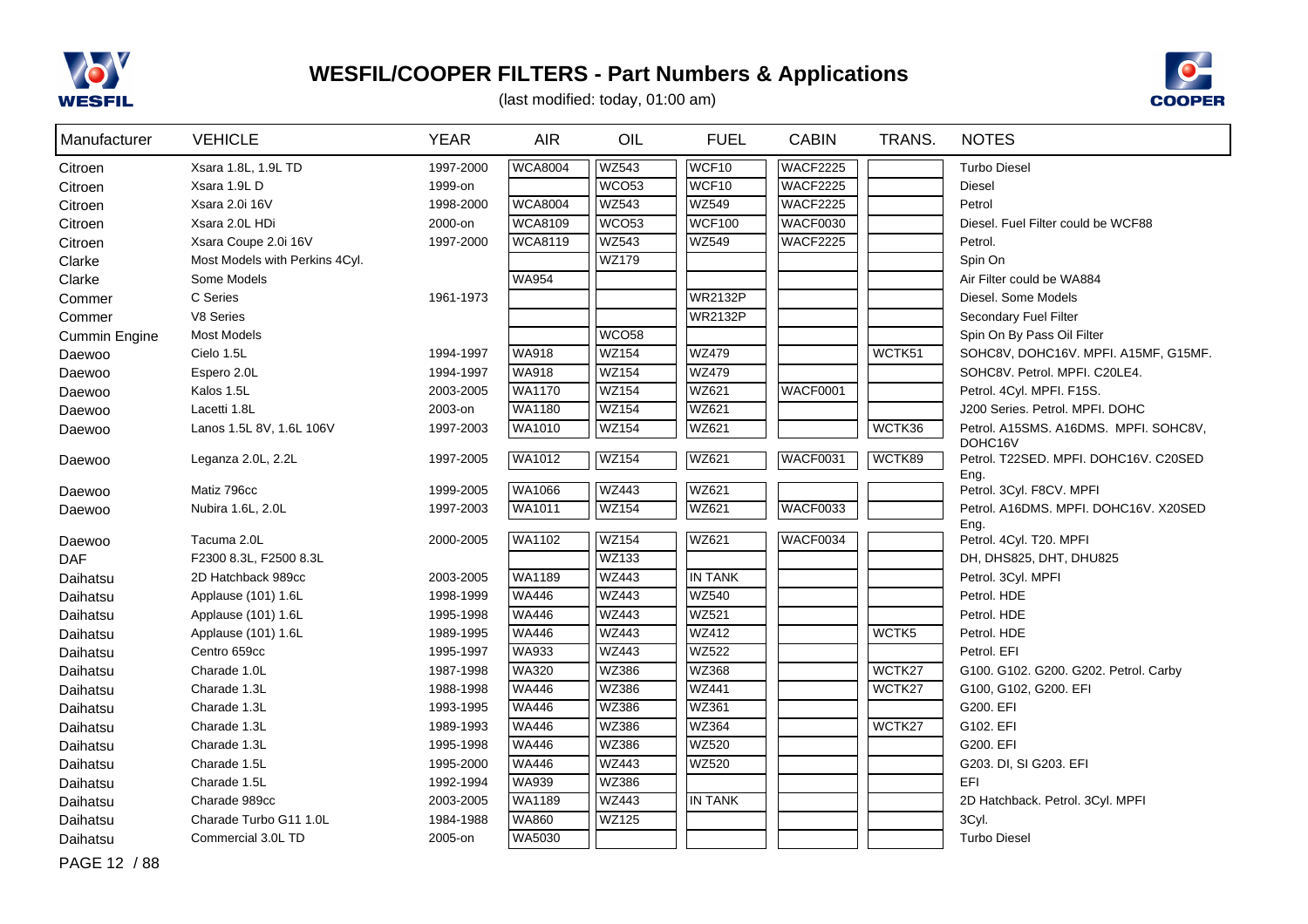



| Manufacturer | <b>VEHICLE</b>             | <b>YEAR</b> | <b>AIR</b>        | OIL              | <b>FUEL</b>    | <b>CABIN</b> | TRANS. | <b>NOTES</b>                                  |
|--------------|----------------------------|-------------|-------------------|------------------|----------------|--------------|--------|-----------------------------------------------|
| Daihatsu     | Copen 0.7L, 1.3L           | 2007-on     |                   | WCO83            |                |              |        | Petrol. MPFI. W/- K3-VE Eng. 2D Convertible.  |
| Daihatsu     | Cuore 1.0L                 | 2000-on     | WA1021            | <b>WZ443</b>     |                |              |        | Inc Turbo.<br>Petrol. 3Cyl. L700S. EFI        |
| Daihatsu     | Delta 2.0L                 | 1979-1984   | <b>WA215</b>      | WZ9              |                |              |        | Petrol. V30, V31, V32, V34, V35. 5R Eng.      |
| Daihatsu     | Delta 2.0L, 2.2L           | 1984-1999   | <b>WA215</b>      | <b>WZ89</b>      |                |              |        | Petrol. V62, V67, V68, V69, V107, V108, V109. |
|              |                            |             |                   |                  |                |              |        | 3Y, 4Y Eng.                                   |
| Daihatsu     | Delta 2.5L                 | 1979-1983   |                   | WZ312            | WZ132          |              |        | Diesel. V20, V22, V24, V25                    |
| Daihatsu     | Delta 2.8L                 | 1984-2003   | <b>WA844</b>      | <b>WZ312</b>     | WZ262          |              |        | Diesel. V50, V52, V54, V55, V57, V58          |
| Daihatsu     | Delta 2.8L                 | 1983-1984   | <b>WA215</b>      | <b>WZ312</b>     | WZ132          |              |        | Diesel. V50, V52, V54, V55, V57, V58          |
| Daihatsu     | Delta 3.0L                 | 2004-on     | WA5030            | <b>WZ334</b>     | WCF31          |              |        | Diesel. V138, V158. W/- 1KDSDN Eng. Inc.      |
|              | Delta 3.0L                 | 1979-1984   | <b>WA844</b>      | <b>WZ131</b>     | <b>WZ127</b>   |              |        | Turbo<br>Diesel. V10, V11, V12, V90, V92      |
| Daihatsu     | Delta 3.0L, 3.4L           | 1982-1996   | <b>WA215</b>      | WZ9              | <b>WZ127</b>   |              |        | Diesel. V47, V48, V98, V99. 13B Eng.          |
| Daihatsu     | Delta 3.4L, 3.7L           | 1984-2003   | <b>WA215</b>      | WZ9              | WZ169          |              |        | V76, V78, V79, V116, V118, V119. Diesel.      |
| Daihatsu     |                            |             |                   |                  |                |              |        | 4Cyl. 13B, 14B Eng.                           |
| Daihatsu     | DV21T                      | 1973-1973   |                   | <b>WZ131</b>     |                |              |        | Petrol                                        |
| Daihatsu     | DV23T                      | 1973-1977   | <b>WA242</b>      | <b>WZ131</b>     |                |              |        | Petrol                                        |
| Daihatsu     | DV26T                      | 1975-1976   | <b>WA844 (OA)</b> | WZ312            | <b>WZ181</b>   |              |        | Diesel.                                       |
| Daihatsu     | DV28D, L 3.0L B            | 1977-1978   | WA215 (OA)        | <b>WZ131</b>     | <b>WZ127</b>   |              |        | Diesel. Air Filter could be WA844.            |
| Daihatsu     | Feroza 1.6L                | 1989-1995   | <b>WA825</b>      | <b>WZ443</b>     | <b>WZ417</b>   |              | WCTK9  | Petrol. F310. HD-E. EFI. W/- oil cooler       |
| Daihatsu     | Feroza 1.6L                | 1995-1999   | <b>WA825</b>      | <b>WZ443</b>     | <b>WZ497</b>   |              | WCTK9  | Petrol. F310. HD-E. EFI. W/- oil cooler       |
| Daihatsu     | Feroza 1.6L                | 1989-1995   | <b>WA825</b>      | WZ386            | <b>WZ417</b>   |              | WCTK9  | Petrol. F300. HD-E. EFI. W/out oil cooler     |
| Daihatsu     | Feroza 1.6L                | 1995-1999   | <b>WA825</b>      | WZ386            | <b>WZ497</b>   |              | WCTK9  | Petrol. F300. HD-E. EFI. W/out oil cooler     |
| Daihatsu     | Handivan 1.0L              | 1999-2003   | WA1021            | <b>WZ443</b>     |                |              |        | L701 2D Van. Petrol. 3Cyl. EFI                |
| Daihatsu     | Handivan L500              | 1997-on     | <b>WA997</b>      |                  |                |              |        | Petrol. Air Filter could be WA933             |
| Daihatsu     | Handivan L55, L60          | 1971-on     | <b>WA961</b>      | <b>WZ125</b>     |                |              |        | Petrol.                                       |
| Daihatsu     | Handivan L80               | 1986-1990   | <b>WA357</b>      | WZ125            | <b>WZ91</b>    |              |        | Petrol.                                       |
| Daihatsu     | Hijet/Vans S65, 70, 75, 76 | 1979-1992   | <b>WA855</b>      | WZ386            |                |              |        | Petrol. 3Cyl. 993cc.                          |
| Daihatsu     | Mira L200                  | 1992-1995   | WA933             | <b>WZ386</b>     | <b>WZ525</b>   |              |        | Petrol. 3Cyl. EFI                             |
| Daihatsu     | Mira L201                  | 1990-1993   | <b>WA894</b>      | WZ386            |                |              |        | Petrol. 3Cyl. Carby.                          |
| Daihatsu     | Mira M201                  | 2002-on     | WA1162            | <b>WZ443</b>     |                |              |        | Petrol. 3Cyl. EFI                             |
| Daihatsu     | Move 847cc                 | 1996-on     | WA933             | <b>WZ443</b>     | <b>WZ522</b>   |              |        | Petrol. 3Cyl. EFI                             |
| Daihatsu     | Pyzar 1.5L, 1.6L           | 1997-2000   | <b>WA446</b>      | <b>WZ443</b>     | <b>WZ520</b>   |              |        | Petrol. G301, G303. EFI                       |
| Daihatsu     | Rocky 2.8L                 | 1984-1999   | <b>WA844</b>      | WZ312            | WZ262          |              |        | F70, F73, F75, F77, F78. Diesel & Turbo       |
| Daihatsu     | Sirion 1.0L, 1.3L          | 2005-on     | WA1162            | <b>WCO17 (C)</b> | <b>IN TANK</b> |              |        | Diesel.<br>Petrol                             |
| Daihatsu     | Sirion 1.0L, 1.3L          | 1998-2005   | WA1021            | <b>WZ443</b>     | <b>IN TANK</b> |              |        | M100, M101. Petrol. EFI & MPFI                |
| Daihatsu     | SV <sub>16</sub> T         | 1973        |                   | <b>WZ131</b>     |                |              |        | Petrol                                        |
|              |                            |             |                   |                  |                |              |        |                                               |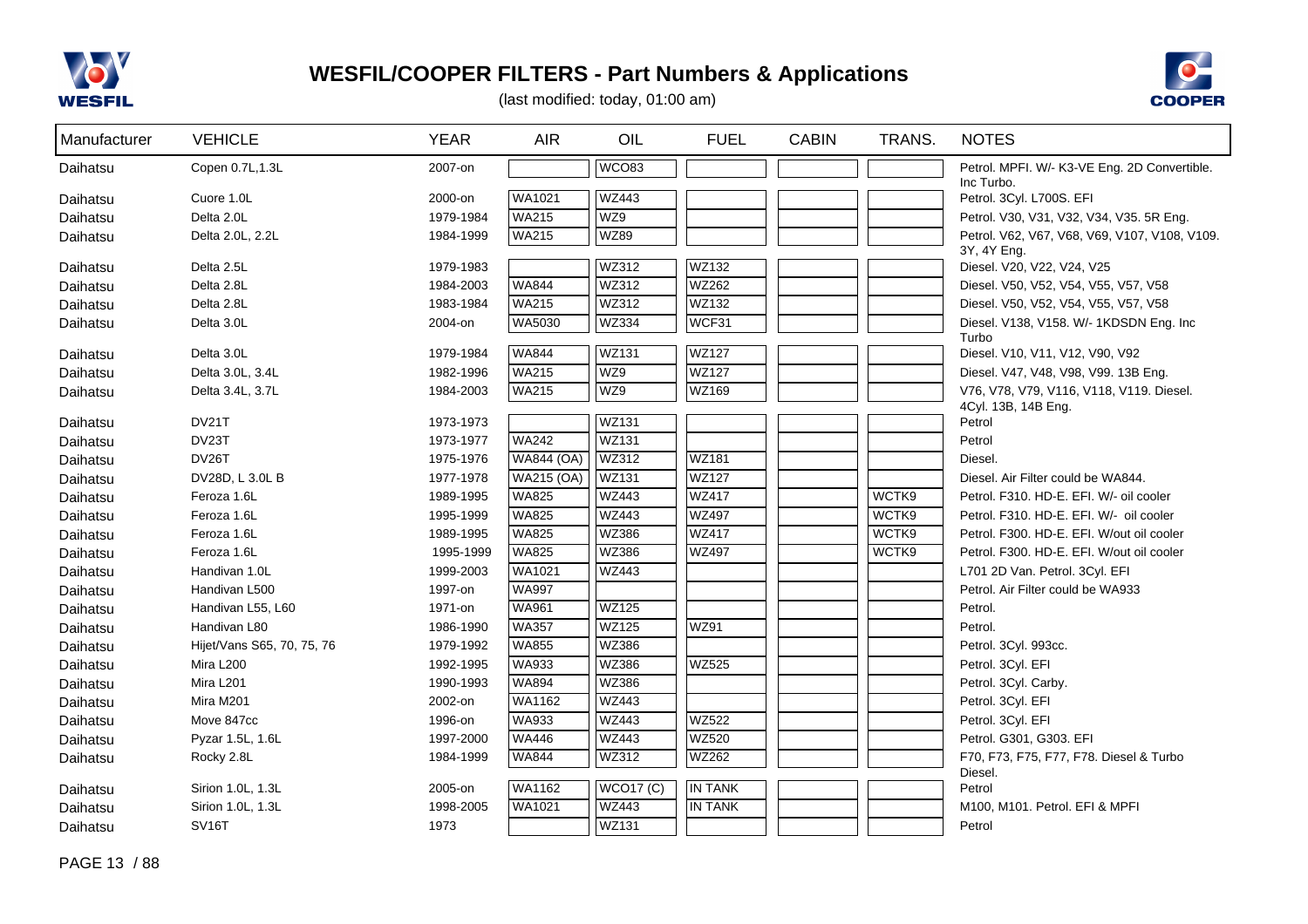



(last modified: today, 01:00 am)

| Manufacturer           | <b>VEHICLE</b>                       | <b>YEAR</b> | <b>AIR</b>    | OIL               | <b>FUEL</b>    | <b>CABIN</b> | TRANS. | <b>NOTES</b>                                |
|------------------------|--------------------------------------|-------------|---------------|-------------------|----------------|--------------|--------|---------------------------------------------|
| Daihatsu               | SV18L, 26                            | 1971-1974   | <b>WA844</b>  |                   |                |              |        |                                             |
| Daihatsu               | Terios 1.3L                          | 1998-on     | <b>WA1121</b> | <b>WZ443</b>      | <b>WZ536</b>   |              | WCTK29 | Petrol. J102. K3-VE. DOHC. MPFI. Ecology    |
|                        |                                      |             |               |                   |                |              |        | Filter                                      |
| Daihatsu               | Terios 1.3L                          | 1997-1998   | <b>WA840</b>  | <b>WZ443</b>      | <b>WZ536</b>   |              | WCTK29 | Petrol. J100. HC-EJ. SOHC. EFI              |
| Daihatsu               | V138                                 | 2005-on     | <b>WA5030</b> | WZ334             | WCF31          |              |        | <b>Diesel</b>                               |
| Daihatsu               | <b>YRV 1.3L</b>                      | 2001-2005   | WA1162        | <b>WZ443</b>      | <b>IN TANK</b> |              |        | Petrol. 4Cyl. M201. K3-VE Eng. MPFI         |
| Daihatsu               | <b>YRV 1.3L</b>                      | 2001-2005   | <b>WA1021</b> | <b>WZ443</b>      | <b>IN TANK</b> |              |        | Petrol. 4Cyl. M200. K3-VE Eng. MPFI         |
| Datsun                 | 240Z                                 | 1973-1976   | <b>WA858</b>  | <b>WZ115</b>      | <b>WZ92</b>    |              |        | Petrol. L24 Eng                             |
| Datsun                 | 260Z                                 | 1973-1976   |               | <b>WZ115</b>      | <b>WZ92</b>    |              |        | Petrol. L26 Eng.                            |
| Datsun                 | 280Z                                 | 1979-1981   | <b>WA801</b>  | <b>WZ115</b>      | <b>WZ202</b>   |              |        | Petrol. L28 Eng.                            |
| Datsun                 | 280ZX EFI                            | 1981-1984   | <b>WA802</b>  | <b>WZ115</b>      | <b>WZ202</b>   |              |        | Petrol. L28 Eng.                            |
| Datsun                 | 300ZX                                | 1984-1997   | <b>WA345</b>  | <b>WZ145</b>      | <b>WZ200</b>   |              |        | Petrol. Z31 Eng                             |
| <b>Detroit Engines</b> | 6-71, 6V-71, 6V-92, 8V-71, 8V-92     |             |               | WCO23             |                |              |        | Spin On By Pass Oil Filter                  |
| <b>Deutz Engines</b>   | 70D6, 6FK, FL, A3L812D, A4C812D, A3L |             |               | WZ133             |                |              |        |                                             |
| <b>Deutz Engines</b>   | A4L911, A4L912, F10L, F12L413        |             |               | WZ133             |                |              |        |                                             |
| Deutz Engines          | F1L, F2L411                          |             |               | WZ63              |                |              |        |                                             |
| <b>Deutz Engines</b>   | F1L208, 210                          |             |               | WZ9               |                |              |        |                                             |
| <b>Deutz Engines</b>   | F2L511, F2L511D                      |             |               | WZ63              | <b>WZ75</b>    |              |        |                                             |
| <b>Deutz Engines</b>   | F3L310, F4L310                       |             |               | <b>WZ89</b>       |                |              |        |                                             |
| <b>Deutz Engines</b>   | F3L812D, F3L911, F3L912, F3L913      |             |               | WZ133             | <b>WZ75</b>    |              |        |                                             |
| <b>Deutz Engines</b>   | F4L812D, F4L911, F4L912, F4L913      |             |               | WZ133             | <b>WZ75</b>    |              |        |                                             |
| <b>Deutz Engines</b>   | F5L911, F5L912, F5L913               |             |               |                   | <b>WZ75</b>    |              |        |                                             |
| Deutz Engines          | F6L413, F6L911, 912, F8L413          |             |               | WZ133             | WZ75           |              |        |                                             |
| Dodge& Dodge           | Avenger 2.4L                         | 2008-on     |               | WCO <sub>99</sub> | <b>IN TANK</b> |              |        | Petrol. 4Cyl.                               |
| Dodge& Dodge           | Caliber 1.8L, 2.0L, 2.4L             | 2006-on     | <b>WA5186</b> | <b>WCO99</b>      | <b>IN TANK</b> |              |        | Petrol. 4Cyl.                               |
| Dodge& Dodge           | Caliber 2.0L CRD                     | 2006-on     |               | WCO54(C)          |                |              |        | SXT. Diesel                                 |
| Dodge& Dodge           | Dakota, Durango 4.7L, 5.2L, 5.9L V8  |             | WA46077       | <b>WZ89</b>       |                |              |        |                                             |
| Dodge& Dodge           | Journey 2.0L CRD                     | 2008-on     |               | WCO54(C)          |                |              |        | <b>Turbo Diesel</b>                         |
| Dodge& Dodge           | Nitro 2.8L CRD                       | 2007-on     | <b>WA5161</b> | <b>WCO110 (C)</b> |                |              |        | Diesel.                                     |
| Dodge& Dodge           | Nitro 3.7L V6                        | 2009-on     | <b>WA5161</b> | <b>WCO125</b>     | <b>IN TANK</b> |              |        | Petrol. EKG Eng.                            |
| Dodge& Dodge           | Nitro 3.7L V6                        | 2007-2009   | <b>WA5161</b> | WCO <sub>21</sub> | <b>IN TANK</b> |              |        | Petrol                                      |
| Dodge& Dodge           | Nitro 4.0L V6                        | 2007-on     | WA5161        | <b>WZ89</b>       | <b>IN TANK</b> |              |        | Petrol.                                     |
| Dodge& Dodge           | Ram Pickup 5.2L, 5.9L V8             | To 2002     | WA46077       | <b>WZ89</b>       |                |              |        | 1500, 2500, 3500. Imported Model.           |
| Dodge& Dodge           | Ram Pickup 6.7L                      | 2007-2009   | WA5162        |                   |                |              |        | 2500/3500. Turbo. W/- Cummins Diesel Engine |
| Dorman Engines         | 3DA, 4DA, 6DA, 6DAN, 6DAT            |             |               | <b>WZ197</b>      |                |              |        | Spin On Oil Filter                          |
| Dorman Engines         | 8DA, 8FT, 8J, JT, T2, 12J, JT        |             |               | WZ133             |                |              |        | Spin On Oil Filter                          |

PAGE 14 / 88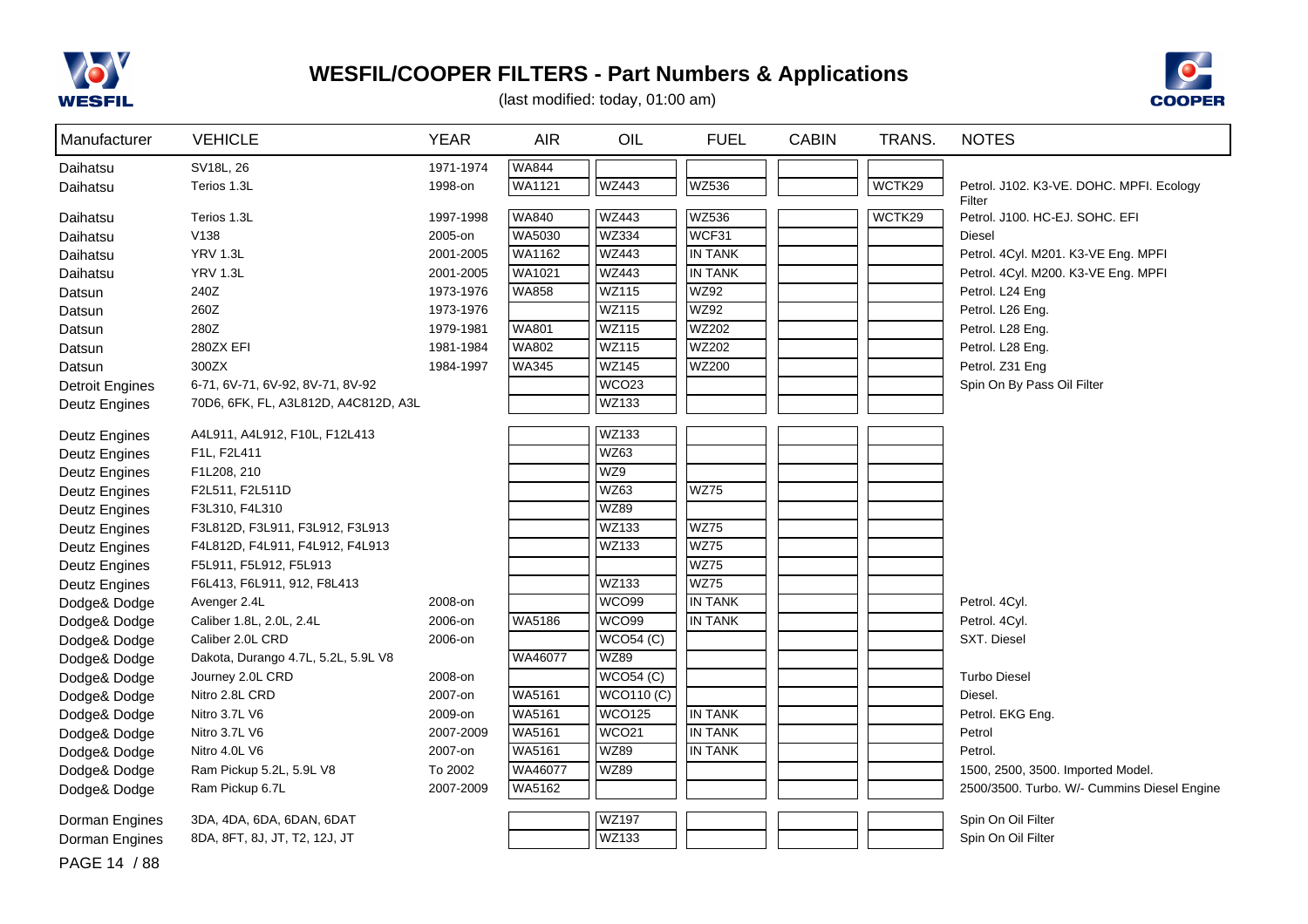



| Manufacturer | <b>VEHICLE</b>                                                      | <b>YEAR</b> | <b>AIR</b>     | OIL               | <b>FUEL</b>    | <b>CABIN</b>    | TRANS. | <b>NOTES</b>                                                        |
|--------------|---------------------------------------------------------------------|-------------|----------------|-------------------|----------------|-----------------|--------|---------------------------------------------------------------------|
| Eunos        | 30X                                                                 | 1992-1996   | <b>WA940</b>   | <b>WZ411</b>      | <b>WZ454</b>   |                 | WCTK20 | K8. Petrol.                                                         |
| Eunos        | 500                                                                 | 1992-1996   | <b>WA945</b>   | <b>WZ411</b>      | WZ385          |                 | WCTK22 | KF. Petrol.                                                         |
| Eunos        | 800 2.3L                                                            | 1993-on     | WA1007         | <b>WZ411</b>      | <b>WZ454</b>   |                 |        | W/- Supercharged Miller Eng. Petrol. M6. KJ.<br><b>Miller Cycle</b> |
| Eunos        | 800 2.5L V6                                                         | 1994-1996   | WA1008         | <b>WZ411</b>      | WZ385          |                 | WCTK22 | W/- Supercharged Miller Eng. Petrol. KL. MPFI                       |
| Fiat         | 500 1.3L JTD 16V                                                    | 2007-on     | WA5153         | <b>WCO113 (C)</b> | WCF99          |                 |        | Turbo Diesel. Oil Filter could be WCO131 (C)                        |
| Fiat         | 600 Multipla                                                        | 1955-1986   | <b>WA5087</b>  |                   |                |                 |        | Petrol.                                                             |
| Fiat         | 662N2                                                               |             |                | <b>WZ89</b>       | <b>WR2132P</b> |                 |        |                                                                     |
| Fiat         | 80NC 5.2L                                                           |             |                |                   | <b>WR2132P</b> |                 |        |                                                                     |
| Fiat         | Croma 2.4L JTD 20V                                                  | 2005-on     |                | <b>WCO120 (C)</b> |                | <b>WACF3337</b> |        | <b>Turbo Diesel</b>                                                 |
| Fiat         | Ducato (244) 2.0L JTD                                               | 2005-on     | <b>WCA8071</b> | WCO <sub>53</sub> | WCF99          |                 |        | <b>Turbo Diesel</b>                                                 |
| Fiat         | Ducato (244) 2.3L JTD, 2.8L JTD                                     | 2002-on     | <b>WCA8071</b> | WCO60             | WCF99          |                 |        | Turbo Diesel. Oil Filter could be WZ513.                            |
| Fiat         | Ducato 1.9L                                                         | 1987-1994   | WA5081         | WCO <sub>51</sub> | <b>WZ533</b>   |                 |        | Diesel & Turbo Diesel                                               |
| Fiat         | Ducato 1.9L TDi, 2.0L IE, 2.3L JTD, 2.5L<br>TDi, 2.8L JTD, 2.8L TDi | 1994-2002   | <b>WCA8071</b> | WCO60             | WZ533          |                 |        | Diesel & Turbo Diesel                                               |
| Fiat         | Ducato 2.0L JTD                                                     | 2000-2002   | <b>WCA8071</b> | WCO <sub>53</sub> | WCF12          |                 |        | Diesel.                                                             |
| Fiat         | Ducato 2.2L JTD, 2.3L JTD, 3.0L JTD                                 | 2006-on     |                | <b>WCO78 (C)</b>  | WCF99          |                 |        | <b>Turbo Diesel</b>                                                 |
| Fiat         | Ducato 2.3L JTD                                                     | 2002-on     | <b>WCA8071</b> | WCO60             | WCF154         |                 |        | Diesel                                                              |
| Fiat         | Ducato 2.4L, 2.5L, 2.8L                                             | 1985-on     | WA5081         | WZ513             | WZ533          |                 |        | Diesel & Turbo Diesel                                               |
| Fiat         | Ducato 2.8L JTD                                                     | 2002-on     | <b>WCA8071</b> | WCO60             | WCF12          |                 |        | Turbo Diesel. Oil Filter could be WZ513.                            |
| Fiat         | Ducato 94 1.9L, 2.5L                                                | 1994-2002   | WA5081         |                   | <b>WZ533</b>   |                 |        | <b>Diesel</b>                                                       |
| Fiat         | Multipla 1.9L JTD                                                   | 2002-on     |                | WCO <sub>51</sub> | WCF154         |                 |        | Turbo Diesel, 186                                                   |
| Fiat         | Punto 1.3L JTD                                                      | 2006-on     | WA5153         | <b>WCO113 (C)</b> |                | <b>WACF0081</b> |        | Turbo Diesel, 199. Oil Filter could be WCO131                       |
| Fiat         | Punto 1.3L JTD 16V                                                  | 2010-on     |                | <b>WCO131 (C)</b> |                | <b>WACF0081</b> |        | (C)<br>Diesel                                                       |
| Fiat         | Punto 1.4L                                                          | 2006-on     |                | WZ411             |                | <b>WACF0081</b> |        | Petrol                                                              |
| Fiat         | Punto 1.6L 16V                                                      | 2008-on     |                | WCO131 (C)        |                | <b>WACF0081</b> |        | Multijet                                                            |
| Fiat         | Punto 1.9L JTD                                                      | 2002-2003   |                |                   | <b>WCF154</b>  |                 |        | <b>Diesel</b>                                                       |
| Fiat         | Punto 1.9L JTD                                                      | 2003-on     |                | <b>WCO70 (C)</b>  | WCF99          | <b>WACF0081</b> |        | Diesel. Oil Filter could be WCO131 (C)                              |
| Ford         | Bronco 4.1L                                                         | 1982-1985   | <b>WA326</b>   | WZ9               |                |                 |        |                                                                     |
| Ford         | Bronco 5.0L V8                                                      | 1985-1987   | WA46134        | WZ9               |                |                 |        |                                                                     |
| Ford         | Capri 1.6L                                                          | 1989-1995   | <b>WA804</b>   | <b>WZ79</b>       | WZ309          |                 | WCTK8  | Petrol. EFI. Inc. Turbo                                             |
| Ford         | Cargo 6.0L                                                          | 1981-1990   | <b>WA937</b>   |                   |                |                 |        | 1514. Z/Z150. Inc Turbo.                                            |
| Ford         | Cargo 6.2L                                                          | 1982-1990   | <b>WA937</b>   |                   | <b>WR2132P</b> |                 |        | 0813, 1913, 1113, 1313                                              |
| Ford         | Cargo EFL 225 6.0L, 6.2L                                            | 1981-1990   | <b>WA937</b>   | WCO <sub>55</sub> | <b>WR2132P</b> |                 |        | 0812, 0912, 1112, 1312. Diesel. TD, TDi. Oil<br>could be WZ333      |
| Ford         | Cougar 2.5L V6                                                      | 1999-2004   | <b>WA1091</b>  | <b>WZ516</b>      | <b>WZ430</b>   | <b>WACF5257</b> |        | Petrol. V6Cyl. MPFI                                                 |
| PAGE 15 / 88 |                                                                     |             |                |                   |                |                 |        |                                                                     |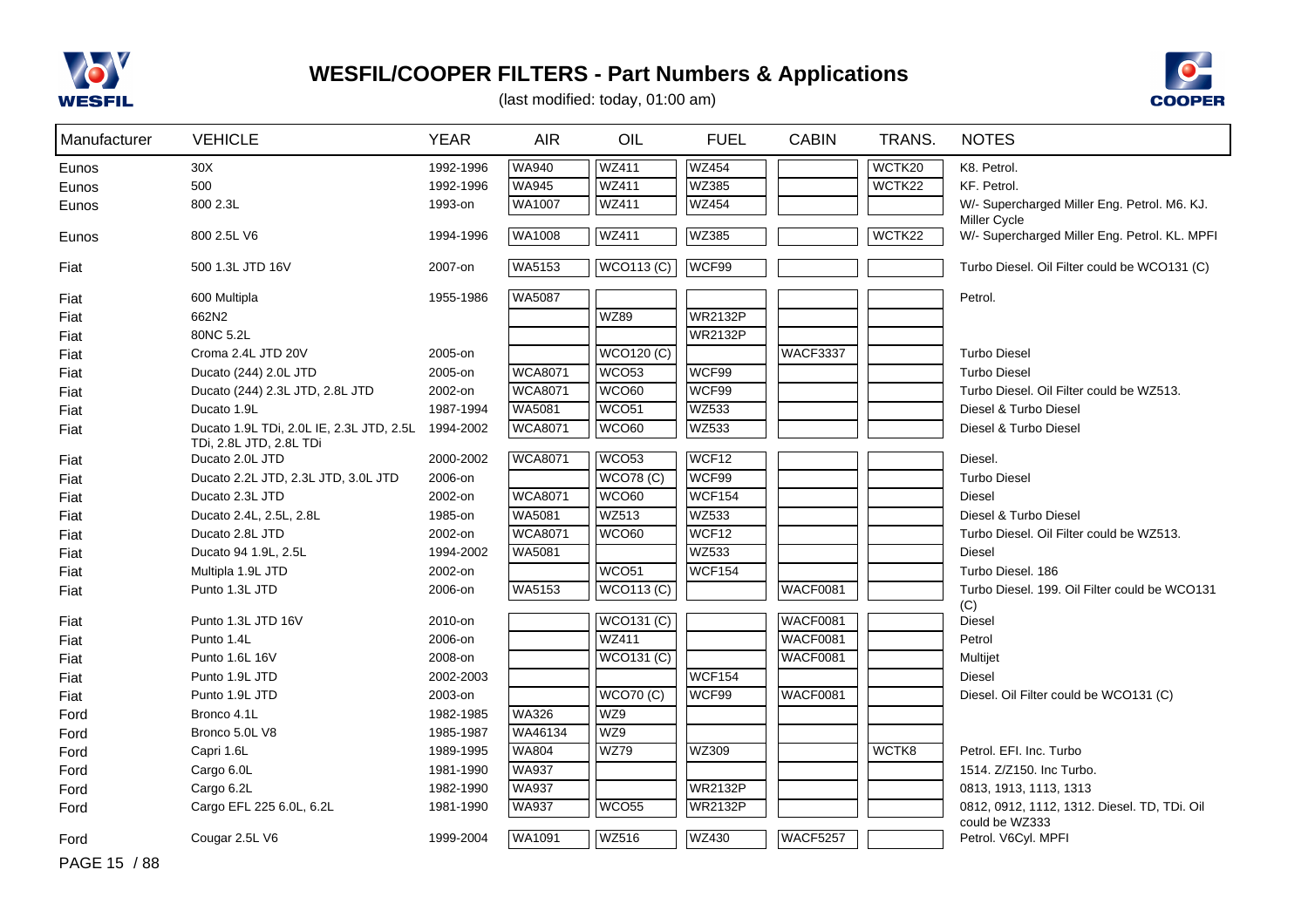



(last modified: today, 01:00 am)

| WZ56<br>WZ14<br>Courier 1.8L<br><b>WA216</b><br>1978-1982<br>VC. Petrol<br>Ford<br><b>WZ56</b><br><b>WZ198</b><br>WA216<br>Courier 2.0L, 2.2L<br>1982-1992<br>Petrol.<br>Ford<br>WZ181<br>Courier 2.2L<br><b>WA803</b><br><b>WZ56 (FF)</b><br>PC. Diesel. R2. OHC. By Pass Oil Filter is<br>1985-1996<br>Ford<br>WZ155<br><b>WA445</b><br><b>WZ150</b><br><b>WZ262</b><br>Courier 2.2L<br>1981-1985<br>Diesel. S2. OHV. By Pass Oil Filter is WZ155<br>Ford |  |
|-------------------------------------------------------------------------------------------------------------------------------------------------------------------------------------------------------------------------------------------------------------------------------------------------------------------------------------------------------------------------------------------------------------------------------------------------------------|--|
|                                                                                                                                                                                                                                                                                                                                                                                                                                                             |  |
|                                                                                                                                                                                                                                                                                                                                                                                                                                                             |  |
|                                                                                                                                                                                                                                                                                                                                                                                                                                                             |  |
|                                                                                                                                                                                                                                                                                                                                                                                                                                                             |  |
| <b>WA985</b><br>WZ313<br><b>WZ181</b><br>WCTK7<br>Courier 2.5L<br>1996-1999<br>PD. Diesel. WL SOHC12V<br>Ford                                                                                                                                                                                                                                                                                                                                               |  |
| <b>WZ334</b><br>WZ252<br>WCTK7<br>Courier 2.5L<br>WA1122<br>PE. W/- Intercooler. Cylindrical Filter. Turbo<br>1998-2000<br>Ford                                                                                                                                                                                                                                                                                                                             |  |
| Diesel.<br>WA1122<br>WZ9<br>WZ252<br>WCTK7<br>Courier 2.5L<br>1998-on                                                                                                                                                                                                                                                                                                                                                                                       |  |
| PE. PG. PH. Cylindrical Filter. Turbo Diesel.<br>Ford<br><b>WZ334</b><br><b>WZ252</b><br>WCTK7                                                                                                                                                                                                                                                                                                                                                              |  |
| Courier 2.5L<br>WA1032<br>1998-2000<br>PE. Panel Type Filter. Turbo Diesel.<br>Ford                                                                                                                                                                                                                                                                                                                                                                         |  |
| WA1032<br>WZ9<br>WZ252<br>WCTK7<br>Courier 2.5L<br>2000-on<br>PE. PG. PH. W/- Intercooler. Panel Type Filter.<br>Ford<br><b>Turbo Diesel</b>                                                                                                                                                                                                                                                                                                                |  |
| <b>WA829</b><br>WCTK7<br>Courier 2.6L<br><b>WZ411</b><br><b>WZ457</b><br>EFI. MPFI. SOHC12V. PE, PG, PH.<br>1999-on<br>Ford                                                                                                                                                                                                                                                                                                                                 |  |
| <b>WA829</b><br><b>WZ411</b><br><b>WZ405</b><br>WCTK7<br>Courier 2.6L<br>Petrol. EFI<br>1991-1999<br>Ford                                                                                                                                                                                                                                                                                                                                                   |  |
| <b>WZ142</b><br><b>WA330</b><br><b>WZ198</b><br>Courier 2.6L<br>1987-1992<br>Petrol with Astron Eng. 4X4<br>Ford                                                                                                                                                                                                                                                                                                                                            |  |
| <b>WZ516</b><br>WA5041<br><b>WZ457</b><br>PH. Petrol. MPFI. SOHC12V. Air Filter could<br>Courier 4.0L V6<br>2004-on<br>Ford                                                                                                                                                                                                                                                                                                                                 |  |
| be WA1020                                                                                                                                                                                                                                                                                                                                                                                                                                                   |  |
| WZ9<br><b>WR2132P</b><br>Oil Filter could be WZ333/WZ141<br>D Series 5.0L, 5.9L, 6.0L, 6.2L<br>1965-1987<br>Ford                                                                                                                                                                                                                                                                                                                                            |  |
| WZ9<br>WZ373<br>EB <sub>V8</sub><br><b>WA491</b><br>1991-1998<br>Petrol<br>Ford                                                                                                                                                                                                                                                                                                                                                                             |  |
| <b>WZ429</b><br>WZ310<br>WA1182<br>Econovan 1.8L, 2.0L<br>2003-on<br>4Cyl. MPFI. SOHC8V. JH.<br>Ford                                                                                                                                                                                                                                                                                                                                                        |  |
| <b>WZ56</b><br><b>WZ198</b><br>WCTK7<br><b>WA803</b><br>Econovan 1.8L, 2.0L<br>1984-1997<br>Petrol<br>Ford                                                                                                                                                                                                                                                                                                                                                  |  |
| <b>WA803</b><br><b>WZ429</b><br><b>WZ198</b><br>WCTK7<br>Econovan 2.0L<br>Petrol<br>1997-2003<br>Ford                                                                                                                                                                                                                                                                                                                                                       |  |
| <b>WZ181</b><br>WCTK7<br><b>WA803</b><br><b>WZ56 (FF)</b><br>Econovan 2.2L<br>1984-1997<br>OHC Diesel. By Pass Oil Filter WZ155<br>Ford                                                                                                                                                                                                                                                                                                                     |  |
| WCO56(C)<br>WZ601<br>Escape 2.3L<br>2004-on<br>WA1061<br>ZB. 4Cyl. MPFI 4WD<br>Ford                                                                                                                                                                                                                                                                                                                                                                         |  |
| <b>WZ516</b><br><b>WZ601</b><br><b>WA986</b><br><b>WACF2277</b><br>BA, ZA, ZB. Petrol. MPFI. 4WD. Air could be<br>Escape 3.0L V6<br>2001-on<br>Ford<br>WA1104                                                                                                                                                                                                                                                                                               |  |
| <b>WZ62</b><br>WZ14<br><b>WA232</b><br>WCTK57<br>Ford<br>Escort 1.6L<br>1976-1981<br>Petrol. Carburettor. Air Filter could be WA233                                                                                                                                                                                                                                                                                                                         |  |
| <b>WA233</b><br><b>WZ89</b><br>WZ14<br>Escort 2.0L<br>WCTK57<br>1977-1981<br>Petrol. Carburettor<br>Ford                                                                                                                                                                                                                                                                                                                                                    |  |
| WZ9<br>WA1025<br>Explorer<br>to 10/1996<br>Cone Type Air Filter<br>Ford                                                                                                                                                                                                                                                                                                                                                                                     |  |
| WZ9<br>WZ534<br>WCTK47<br>WA1071<br>EFI. Manual OHV. W/O-Dometop<br>Explorer 4.0L V6<br>1996-1999<br>Ford                                                                                                                                                                                                                                                                                                                                                   |  |
| WZ9<br><b>WA1020</b><br><b>WZ588</b><br>WCTK47<br>Explorer 4.0L V6<br>1999-2001<br>EFI. Automatic SOHC<br>Ford                                                                                                                                                                                                                                                                                                                                              |  |
| WZ9<br><b>WZ534</b><br>WCTK47<br>WA1020<br>Explorer 4.0L V6<br>1996-1999<br>EFI. Automatic SOHC<br>Ford                                                                                                                                                                                                                                                                                                                                                     |  |
| WZ9<br><b>WZ588</b><br>WCTK47<br>WA1071<br>Explorer 4.0L V6<br>1999-2001<br>EFI. Manual OHV. W/O-Dometop<br>Ford                                                                                                                                                                                                                                                                                                                                            |  |
| <b>WZ516</b><br>WZ623<br>WA1191<br>UT, UX, UZ. Petrol. SOHC. MPFI<br>Explorer 4.0L V6, 4.6L V8<br>2001-on<br>Ford                                                                                                                                                                                                                                                                                                                                           |  |
| WA803<br>Ezyloader 84<br>Ford                                                                                                                                                                                                                                                                                                                                                                                                                               |  |
| WZ9<br>WZ430<br>WA46134<br>F100 to F350 5.0L V8<br>Up to 1987<br>Ford                                                                                                                                                                                                                                                                                                                                                                                       |  |
| WZ9<br>WA46174<br>WZ430<br>F100 to F350 5.0L, 5.8L V8, 7.5L V8<br>1987-on<br>Ford                                                                                                                                                                                                                                                                                                                                                                           |  |
| WA1129<br>F100 W/- Gas Eng.<br>Ford                                                                                                                                                                                                                                                                                                                                                                                                                         |  |

PAGE 16 / 88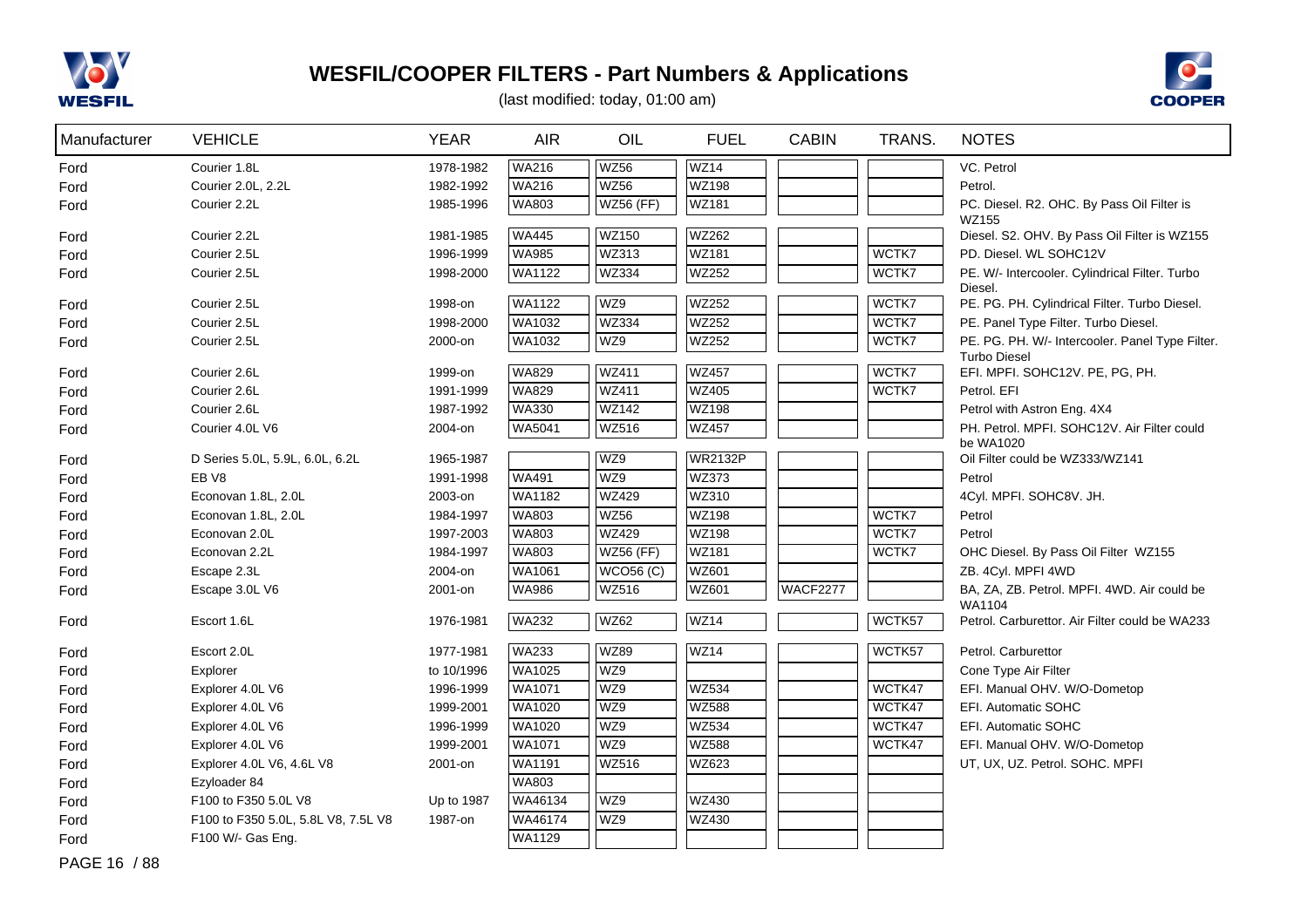



| Manufacturer | <b>VEHICLE</b>             | <b>YEAR</b> | <b>AIR</b>    | OIL              | <b>FUEL</b>      | <b>CABIN</b>    | TRANS. | <b>NOTES</b>                                                                                              |
|--------------|----------------------------|-------------|---------------|------------------|------------------|-----------------|--------|-----------------------------------------------------------------------------------------------------------|
| Ford         | F100, F250, F350 4.1L      | 1974-1978   | <b>WA217</b>  | WZ9              | <b>WZ14</b>      |                 | WCTK33 |                                                                                                           |
| Ford         | F100, F250, F350 4.1L      | 1982-1985   | <b>WA326</b>  | WZ9              |                  |                 | WCTK33 |                                                                                                           |
| Ford         | F100, F250, F350 4.1L      | 1978-1981   | <b>WA292</b>  | WZ9              |                  |                 | WCTK33 |                                                                                                           |
| Ford         | F150 GT 5.4L V8            |             | WA5056        |                  | <b>WZ580</b>     |                 |        |                                                                                                           |
| Ford         | F250 7.3L V8, F350         | 3/1999-on   | WA1116        | WCO <sub>1</sub> | WCF1             |                 |        | Panel Type Air Filter. Oil Filter could be WZ9                                                            |
| Ford         | F250 XL, XLT 4.2L          | 2001-on     | <b>WA5075</b> | WCO69            | <b>WZ580</b>     |                 |        | 6Cyl. Diesel & Turbo Diesel                                                                               |
| Ford         | F250 XL, XLT 4.6L, 5.4L V8 | 1997-on     | WA1059        | <b>WZ516</b>     | <b>WZ601</b>     |                 |        | Large Cone Type Air Filter. Petrol. MPFI                                                                  |
| Ford         | F250 XLT Crew Cab 7.3L V8  | 2001-on     | WA1120        | WCO <sub>1</sub> | WCF <sub>1</sub> |                 |        | 4x4. Inc. Super Cab. Diesel & Turbo Diesel.                                                               |
| Ford         | F250, F350                 | to 3/1999   | WA1119        | WCO <sub>1</sub> |                  |                 |        | Oval Air Filter. Oil Filter could be WZ9                                                                  |
| Ford         | F250, F350 5.3L, 6.0L V8   | 2003-on     |               | WCO3(C)          |                  |                 |        | <b>Turbo Diesel</b>                                                                                       |
| Ford         | F250, F350 5.4L V8         | 2001-on     | <b>WA1177</b> |                  | WCF1             |                 |        | <b>Turbo Diesel</b>                                                                                       |
| Ford         | F250, F350 7.3L V8         | 2001-on     | WA5055        | WCO <sub>1</sub> | WCF1             |                 |        | Turbo Diesel. 8Cyl. 4WD. Air Filter could be<br>WA1120/WA1177                                             |
| Ford         | Fairlane AU, AUII          | 1999-2003   | WA491         | WZ9              | <b>WZ528</b>     |                 | WCTK1  | 6Cyl. W/-Out Indep. Rear Susp.                                                                            |
| Ford         | Fairlane AU, AUII          | 1999-2003   | <b>WA491</b>  | WZ9              | WZ373            |                 | WCTK1  | 6Cyl. & V8. W/- Indep. Rear Susp.                                                                         |
| Ford         | Fairmont AU, AUII          | 1998-2002   | WA491         | WZ9              | WZ373            |                 | WCTK1  | 6Cyl. & V8. W/- Indep. Rear Susp.                                                                         |
| Ford         | Fairmont AU, AUII          | 1998-2002   | WA491         | WZ9              | <b>WZ528</b>     |                 | WCTK1  | 6Cyl. W/-Out Indep. Rear Susp.                                                                            |
| Ford         | Falcon AU, AUII, AUIII     | 2000-2002   | <b>WA491</b>  | WZ9              |                  |                 |        | LPG. 6Cyl                                                                                                 |
| Ford         | Falcon AU, AUII, AUIII     | 1998-2002   | <b>WA491</b>  | WZ9              | WZ373            |                 |        | Petrol. 6Cyl. W/-Indep Rear Suspn.                                                                        |
| Ford         | Falcon AU, AUII, AUIII     | 1998-2002   | <b>WA491</b>  | WZ9              | <b>WZ528</b>     |                 |        | Petrol. 6Cyl                                                                                              |
| Ford         | Falcon AU, AUII, AUIII     | 1998-2002   |               | <b>WZ504</b>     |                  |                 |        | Petrol. W/- Power Steering                                                                                |
| Ford         | Falcon AU, AUII, AUIII V8  | 1998-2002   | WA491         | WZ9              | WZ373            |                 |        | Petrol. V8. W/-Out Oil Cooler                                                                             |
| Ford         | Falcon AU, AUII, AUIII V8  | 1998-2002   | WA491         | <b>WZ89</b>      | WZ373            |                 |        | Petrol. V8. W/- Oil Cooler                                                                                |
| Ford         | Falcon BA 4.0L             | 2002-2005   | <b>WA1143</b> | WZ9              | <b>WZ373</b>     | <b>WACF0026</b> | WCTK1  | CAUTION â?? EFI only, not for LPG. MPFI. 6<br>Speed Transmission Kit WCTK104                              |
| Ford         | Falcon BA 4.0L             | 2002-2005   | WA1161        | WZ9              | WZ373            | WACF0026        | WCTK1  | CAUTION â?? LPG only, not for EFI. 6Cyl. Air<br>could be WA5139. 6 Speed Transmission Kit<br>WCTK104      |
| Ford         | Falcon BA 5.4L             | 2003-2005   | WA1059        | <b>WZ516</b>     | WZ373            | WACF0026        | WCTK1  | Quad Cam (Cone Type Filter). V8Cyl. MPFI.<br>240kW.Incl XR8. 6 Speed Transmission Kit<br><b>WCTK104</b>   |
| Ford         | Falcon BA 5.4L V8          | 2002-2005   | <b>WA1143</b> | <b>WZ516</b>     | WZ373            | <b>WACF0026</b> | WCTK1  | CAUTION â?? EFI only, not for LPG. MPFI.<br>V8Cyl. Excl 290kW. 6 Speed Transmission Kit<br><b>WCTK104</b> |
| Ford         | Falcon BF 4.0L             | 2005-on     | <b>WA1143</b> | <b>WZ516</b>     | WZ373            | WACF0026        | WCTK1  | Petrol. 6Cyl. MPFI. 6 Speed Transmission Kit                                                              |
| Ford         | Falcon BF 4.0L             | 2005-on     | WA1161        | <b>WZ516</b>     | WZ373            | WACF0026        | WCTK1  | WCTK104<br>LPG. 6Cyl. Air could be WA5139. 6 Speed<br>Transmission Kit WCTK104                            |
| Ford         | Falcon BF 5.4L V8          | 2008-on     | WA5137        | <b>WZ516</b>     | WZ373            | WACF0026        | WCTK1  | Petrol. MPFI. Excl. 290KW. 6 Speed                                                                        |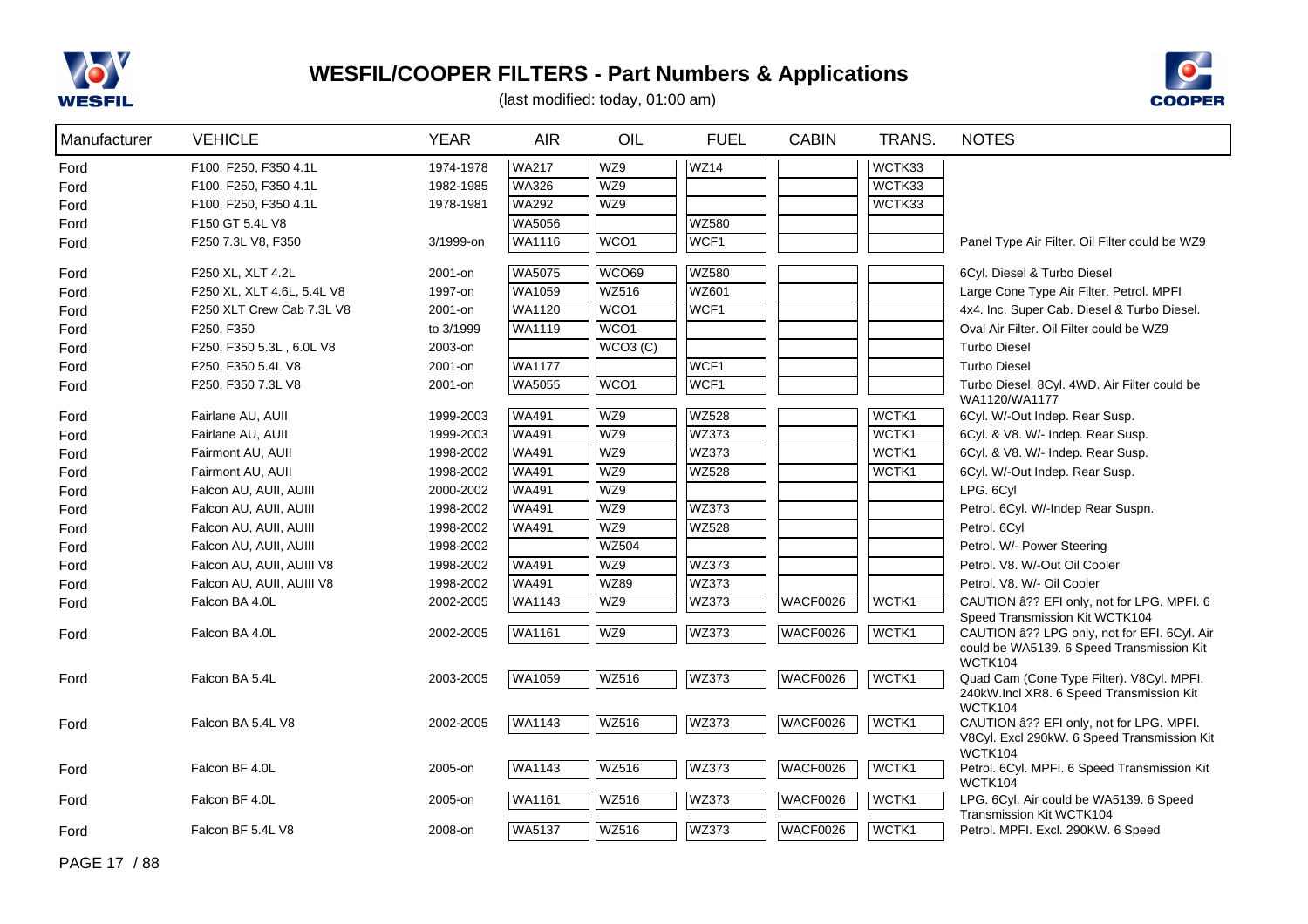



| Manufacturer | <b>VEHICLE</b>                               | <b>YEAR</b> | <b>AIR</b>    | OIL          | <b>FUEL</b>  | <b>CABIN</b>    | TRANS. | <b>NOTES</b>                                                                                              |
|--------------|----------------------------------------------|-------------|---------------|--------------|--------------|-----------------|--------|-----------------------------------------------------------------------------------------------------------|
|              |                                              |             |               |              |              |                 |        | <b>Transmission Kit WCTK104</b>                                                                           |
| Ford         | Falcon BF 5.4L V8                            | 2005-on     | WA1059        | WZ516        | WZ373        | <b>WACF0026</b> | WCTK1  | Petrol. MPFI. 290KW Inc. XR8. 6 Speed<br>Transmission Kit WCTK104                                         |
| Ford         | Falcon BF 5.4L V8                            | 2005-2007   | WA1143        | WZ516        | WZ373        | <b>WACF0026</b> | WCTK1  | Petrol. MPFI. Excl. 290KW. 6 Speed<br>Transmission Kit WCTK104                                            |
| Ford         | Falcon EA                                    | 1988-1991   | <b>WA326</b>  | WZ9          | <b>WZ200</b> |                 |        | Petrol. 6Cyl. W/- Throttle Body Inj.                                                                      |
| Ford         | Falcon EA                                    | 1988-1991   | <b>WA431</b>  | WZ9          | <b>WZ200</b> |                 |        | Petrol. 6Cyl. MPI                                                                                         |
| Ford         | Falcon EB, ED                                | 1991-1994   | <b>WA431</b>  | WZ9          | WZ373        |                 |        | Petrol. 6Cyl                                                                                              |
| Ford         | Falcon EB, ED, EF, EL                        | 1991-1998   | <b>WA491</b>  | WZ9          | WZ373        |                 |        | Petrol. V8 & 6Cyl                                                                                         |
| Ford         | Falcon FG 4.0L                               | 2008-on     | WA5137        | WZ516        | WZ373        | WACF0026        | WCTK1  | G Series. Petrol. Inc Turbo. I6 Eng. G6ET<br>DOHC. DI-VCT Eng. 6 Speed Transmission Kit<br><b>WCTK104</b> |
| Ford         | Falcon FG 4.0L                               | 2008-on     | WA5139        | <b>WZ516</b> | WZ373        | <b>WACF0026</b> | WCTK1  | G Series. LPG. Inc Turbo. I6 Eng. G6ET<br>DOHC. DI-VCT Eng. 6 Speed Transmission Kit<br><b>WCTK104</b>    |
| Ford         | Falcon FG 5.4L V8                            | 2008-on     | <b>WA5137</b> | WZ516        | WZ373        | <b>WACF0026</b> | WCTK1  | G Series. Petrol. Inc Turbo. I6 Eng. G6ET<br>DOHC. DI-VCT Eng. 6 Speed Transmission Kit<br>WCTK104        |
| Ford         | Falcon Outback Ute/Van                       | 1995-1996   | WA863         | WZ9          | WZ373        |                 |        | MPFI. XG. Petrol                                                                                          |
| Ford         | Falcon Outback Ute/Van                       | 1996-1999   | <b>WA1054</b> | WZ9          | WZ373        |                 |        | MPFI, XH. Petrol                                                                                          |
| Ford         | Falcon Ute                                   | 1993-1999   | <b>WA431</b>  | WZ9          | WZ373        |                 |        | XG. XH. Petrol. MPFI. Exc. Outback/XR6                                                                    |
| Ford         | Falcon Ute XR6, Van XR6                      | 1996-1999   | <b>WA491</b>  | WZ9          | WZ373        |                 | WCTK1  | XH. Petrol. MPFI                                                                                          |
| Ford         | Falcon XA, XB, XC, XD, XE, XR, XT,<br>XW, XY | 1966-1976   | <b>WA217</b>  | WZ9          |              |                 |        | Petrol. V8 & 6Cyl. Inc 200Ci/250Ci 1V/2V<br>Carby, 302 Cleveland                                          |
| Ford         | Falcon XA, XB, XC, XD, XE, XR, XT,<br>XW, XY | 1966-1981   | <b>WA277</b>  | WZ9          |              |                 |        | Petrol. V8. Inc 302, 351, GT Automatic trans.                                                             |
| Ford         | Falcon XA, XB, XC, XD, XE, XR, XT,<br>XW. XY | 1966-1974   | <b>WA126</b>  | WZ9          |              |                 |        | Petrol. V8. Inc 351 GT Manual trans.                                                                      |
| Ford         | Falcon XC, XD                                | 1976-1982   | <b>WA292</b>  | WZ9          |              |                 |        | Petrol. 6Cyl. Oval.                                                                                       |
| Ford         | Falcon XE, XF                                | 1982-1986   | WA326         | WZ9          |              |                 |        | Petrol. 6Cyl. W/-Out EFI                                                                                  |
| Ford         | Falcon XE, XF                                | 1984-1988   | <b>WA347</b>  | WZ9          |              |                 |        | Petrol. 6Cyl. EFI                                                                                         |
| Ford         | Falcon XL, XM, XP, XR, XT, XW                | 1962-1970   | <b>WA055</b>  | WZ9          |              |                 |        | Petrol. 6Cyl                                                                                              |
| Ford         | Festiva 1.3L                                 | 1990-1994   | <b>WA842</b>  | <b>WZ79</b>  | <b>WZ198</b> |                 | WCTK67 | WA. Carby.                                                                                                |
| Ford         | Festiva 1.3L, 1.5L                           | 1994-1997   | <b>WA934</b>  | <b>WZ79</b>  | <b>WZ484</b> |                 | WCTK21 | WB, WD. Petrol. B3, B5. MPFI                                                                              |
| Ford         | Festiva 1.3L, 1.5L                           | 1998-2000   | <b>WA934</b>  | <b>WZ436</b> | <b>WZ484</b> |                 | WCTK25 | WF. Petrol. B3, B5. MPFI                                                                                  |
| Ford         | Fiesta 1.6L                                  | 2006-2008   | WA1183        | WZ63         | WZ629        | <b>WACF0075</b> |        | WQ. Petrol. 4Cyl. MPFI                                                                                    |
| Ford         | Fiesta 1.6L                                  | 2009-on     |               | WZ553        |              |                 |        | WS. Petrol. 4Cyl. MPFI. DOHC 16V                                                                          |
| Ford         | Fiesta 1.6L                                  | 2004-2006   | WA1183        | <b>WZ63</b>  |              | WACF0075        |        | WP. Petrol. 4Cyl. MPFI                                                                                    |
| Ford         | Fiesta 1.6L TDCi                             | 2008-on     |               | WCO100 (C)   |              |                 |        | <b>Turbo Diesel</b>                                                                                       |
| Ford         | Fiesta 2.0L                                  | 2007-on     | WA5154        | WZ632        | WZ629        | WACF0075        |        | Petrol Oil Filter could be WZ553                                                                          |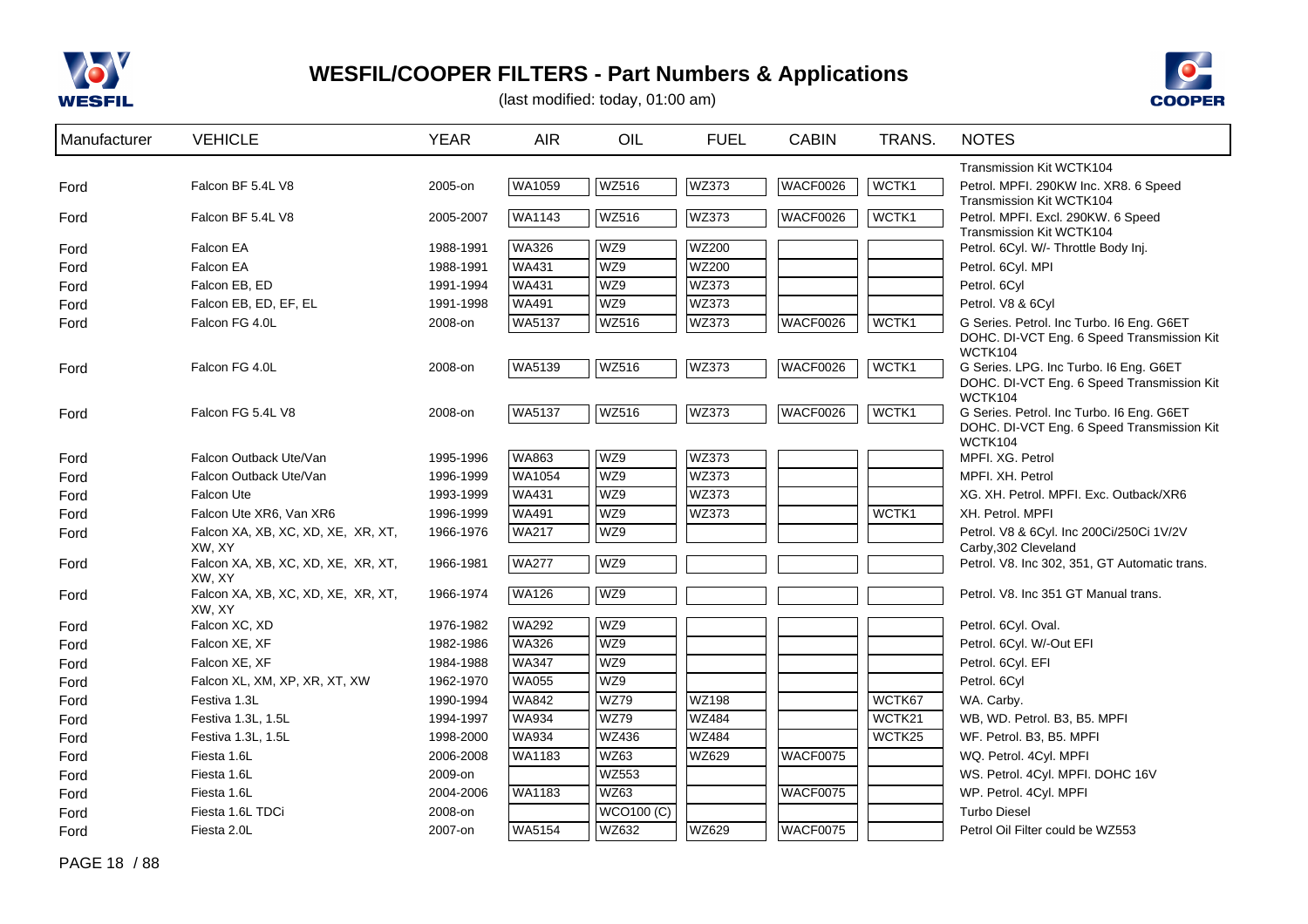



| Manufacturer | <b>VEHICLE</b>                        | <b>YEAR</b> | <b>AIR</b>    | OIL               | <b>FUEL</b>    | <b>CABIN</b>    | TRANS.         | <b>NOTES</b>                                                     |
|--------------|---------------------------------------|-------------|---------------|-------------------|----------------|-----------------|----------------|------------------------------------------------------------------|
| Ford         | Focus 1.4i, 1.6i                      | 2007-on     | WA5175        |                   |                | <b>WACF0041</b> |                | Petrol                                                           |
| Ford         | Focus 1.6L TDCi                       | 2007-on     | WA5175        | <b>WCO100 (C)</b> |                | <b>WACF0041</b> |                | Diesel. Inc Turbo                                                |
| Ford         | Focus 1.8i, 2.0i                      | 2007-on     | WA5175        | WZ632             |                | <b>WACF0041</b> | <b>WCTK102</b> | Petrol                                                           |
| Ford         | Focus 1.8L TDCi                       | 2007-on     | WA5175        |                   |                | <b>WACF0041</b> |                | Diesel.                                                          |
| Ford         | Focus 1.8L, 2.0L                      | 2002-2005   | WA1144        | <b>WZ63</b>       | WCF63          | <b>WACF0051</b> | <b>WCTK102</b> | LR. Petrol. 4Cyl. MPFI                                           |
| Ford         | Focus 2.0L                            | 2005-on     | WA5026        | WZ632             | WCF63          | <b>WACF0041</b> | <b>WCTK102</b> | LS. Petrol. 4Cyl. MPFI. DOHC16V. Oil Filter<br>could be WZ418    |
| Ford         | Focus 2.0L TDCi                       | 2007-on     | <b>WA5175</b> | <b>WCO78 (C)</b>  | WCF115         | WACF0041        |                | Diesel. Inc Turbo. Inc Cabriolet.                                |
| Ford         | Focus XR5 2.5L                        | 2005-on     | WA5049        | <b>WCO79 (C)</b>  | <b>IN TANK</b> | <b>WACF0041</b> |                | ST. Petrol. 5Cyl. Inc Turbo                                      |
| Ford         | FPV F6 Tornado Ute 4.0L, Typhoon 4.0L | 2004-on     | WA1143        | WZ516             | WZ373          | WACF0026        |                | BA, BF. Petrol. 6Cyl. 270KW. TMPFI                               |
| Ford         | FPV GT 5.4L V8, GT-P 5.4L V8          | 2003-on     | <b>WA1059</b> | <b>WZ516</b>      | WZ373          | <b>WACF0026</b> |                | BA, BF. Petrol. 290KW. MPFI. Inc. XR8                            |
| Ford         | FPV Pursuit Ute 5.4L V8               | 2003-on     | WA1059        | <b>WZ516</b>      | WZ373          | WACF0026        |                | BA, BF, Petrol, 290KW, MPFI, Inc. XR8, Inc.                      |
|              |                                       |             |               |                   |                |                 |                | Super Pursuit Ute.                                               |
| Ford         | Ka 1.3L                               | 1999-2005   | <b>WA1063</b> | <b>WZ418</b>      | <b>WZ506</b>   | <b>WACF0086</b> |                | 3D Hatchback. MPSI                                               |
| Ford         | Laser 1.6L                            | 1985-1987   | WA358         | WZ79              | <b>WZ198</b>   |                 |                | Petrol. KA, KB, KC. B6-2. Barrel Carb.                           |
| Ford         | Laser 1.6L                            | 1990-1995   | WA847         | WZ79              | <b>WZ434</b>   |                 | WCTK8          | KF, KH. Carby                                                    |
| Ford         | Laser 1.8L                            | 1990-1995   | <b>WA845</b>  | <b>WZ79</b>       | WZ310          |                 | WCTK20         | KF, KH TX3. EFI. Inc. Turbo                                      |
| Ford         | Laser 1.6L, 1.8L, 2.0L                | 2001-2002   | <b>WA935</b>  | <b>WZ429</b>      | WCF27 (IT)     |                 | <b>WCTK102</b> | KQ. ZMD. BP Eng. MPFI                                            |
| Ford         | Laser 1.3L, 1.5L                      | 1981-1987   | <b>WA313</b>  | <b>WZ79</b>       | <b>WZ198</b>   |                 |                | Petrol. KA. KB, KC. E3-1, E5-1. Carby.                           |
| Ford         | Laser 1.3L, 1.5L                      | 1982-1985   | <b>WA343</b>  | WZ79              | <b>WZ198</b>   |                 |                | Petrol. KA. KB, KC. E3-2, E5-2. Carby                            |
| Ford         | Laser 1.6L                            | 1985-1990   | <b>WA804</b>  | <b>WZ79</b>       | WZ309          |                 | WCTK8          | Petrol. KA, KB, KC, KE. B6. EFI. Inc. Turbo                      |
| Ford         | Laser 1.6L, 1.8L                      | 1999-2001   | <b>WA935</b>  | <b>WZ79</b>       | $WCF27$ (IT)   |                 |                | KN. ZMD Eng. MPFI                                                |
| Ford         | Laser 1.6L, 1.8L                      | 1994-1999   | <b>WA935</b>  | <b>WZ79</b>       | WZ490          |                 | WCTK20         | KJ, KJ2, KJ3. MPFI                                               |
| Ford         | Louisville 10.4L                      | 1975-1980   |               | <b>WZ133</b>      |                |                 |                | LN7000, LN8000, LNT8000. Caterpillar                             |
| Ford         | Louisville 6.0L V8, 7.8L V8           | 1975-1981   |               | <b>WZ54</b>       |                |                 |                | LN700, LN900, LNT900. Petrol.                                    |
| Ford         | LTD 5.4L                              | 2003-on     | WA1143        | <b>WZ516</b>      | WZ373          | WACF0026        |                | BA, BF. Petrol. SOHC. MPFI                                       |
| Ford         | Maverick 4.2L                         | 1988-1993   | <b>WA444</b>  | <b>WZ170</b>      | <b>WZ322</b>   |                 | WCTK53         | Petrol. 4WD                                                      |
| Ford         | Maverick 4.2L                         | 1989-1993   | WA839 (OA)    | WZ115 (x2)        | WZ332          |                 | WCTK53         | Diesel. Inner air filter WA444. 4WD                              |
| Ford         | Mondeo 1.6L Ti-VCT                    | 2007-on     | WA5114        | <b>WZ553</b>      | <b>IN TANK</b> | WACF0041        |                | Petrol                                                           |
| Ford         | Mondeo 2.0L                           | 1995-2001   | WA957         | WZ63              | <b>WZ506</b>   | <b>WACF5257</b> |                | HA, HB, HC, HD, HE. Petrol. 4Cyl. Zetec.<br>ZH20/NGA. MPFI. DOHC |
| Ford         | Mondeo 2.0L TDCi                      | 2007-on     | WA5114        | <b>WCO78 (C)</b>  | <b>WCF150</b>  | WACF0041        |                | MA. Turbo Diesel. D7.MPFI. DOHC 16V. Fuel<br>could be WCF115     |
| Ford         | Mondeo 2.3L                           | 2007-on     | <b>WA5114</b> | <b>WCO56 (C)</b>  | <b>IN TANK</b> | WACF0041        |                | MA. Petrol. 4Cyl. MPFI. DOHC 16V. Oil could<br>be WZ632          |
| Ford         | Mondeo 2.5L V6                        | 2000-on     | <b>WA1091</b> | <b>WZ516</b>      | WZ506          | <b>WACF5257</b> |                | HE. ST24. Petrol. KL. MPFI. DOHC 24V                             |
| Ford         | Mondeo 2.5L XR5                       | 2007-on     | WA5049        | <b>WCO79 (C)</b>  | <b>IN TANK</b> | WACF0041        |                | MA. Petrol. 5Cyl. B5254T3. MPFI. SOHC 20V.                       |
|              |                                       |             |               |                   |                |                 |                | Inc. Turbo                                                       |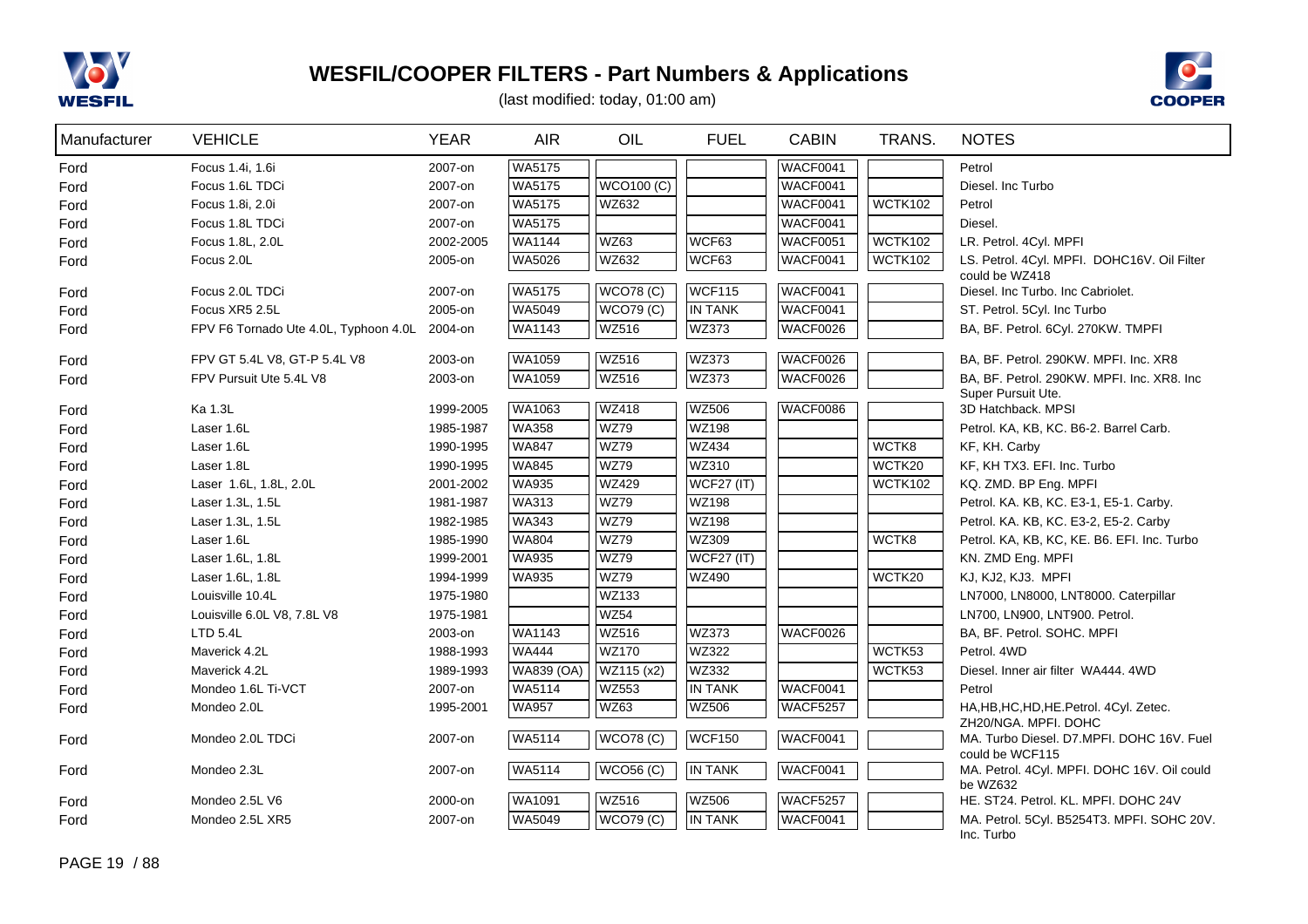



| Manufacturer | <b>VEHICLE</b>              | <b>YEAR</b> | <b>AIR</b>                   | OIL               | <b>FUEL</b>           | <b>CABIN</b>    | TRANS. | <b>NOTES</b>                                                              |
|--------------|-----------------------------|-------------|------------------------------|-------------------|-----------------------|-----------------|--------|---------------------------------------------------------------------------|
| Ford         | Mustang 3.8L V6, V8         | 1994-2000   | WA1145                       | WZ9               |                       |                 |        | Petrol.                                                                   |
| Ford         | Mustang Cobra 4.6L V8       | 2001-2003   | WA1059                       | <b>WZ516</b>      | <b>WZ588</b>          |                 |        | Petrol.                                                                   |
| Ford         | Probe 2.5L V6               | 1998-on     | <b>WA988</b>                 | <b>WZ411</b>      | <b>WZ486</b>          |                 |        | ST, SU, SV. Petrol                                                        |
| Ford         | Raider 2.6L                 | 1991-1997   | <b>WA829</b>                 | <b>WZ411</b>      | <b>WZ405</b>          |                 |        | Petrol. UV W/- G6 Eng.                                                    |
| Ford         | Ranger 2.5L TDCi, 3.0L TDCi | 2007-on     | WA5023                       | WCO84             | <b>WCF104</b>         |                 |        | PJ. DT4Cyl. 4X2/4X4. Turbo Diesel. Oil Filter                             |
|              |                             | 1983-1984   | <b>WA308</b>                 | <b>WZ56</b>       | <b>WZ14</b>           |                 |        | could be WZ418.                                                           |
| Ford         | Spectron 1.6L               |             | WA803                        | <b>WZ56</b>       | <b>WZ198</b>          |                 |        | Petrol. Carby<br>Petrol. Carby                                            |
| Ford         | Spectron 1.8L, 2.0L         | 1984-1990   |                              | <b>WZ516</b>      | WZ430                 |                 |        | DN, DP. Petrol                                                            |
| Ford         | Taurus 3.0L V6              | 1998-on     | <b>WA986</b>                 | <b>WZ429</b>      |                       |                 |        |                                                                           |
| Ford         | Telstar 2.0L                | 1992-1996   | <b>WA895</b>                 | <b>WZ402</b>      | WZ385<br><b>WZ262</b> |                 | WCTK8  | AT, AV, AX, AY. FS Eng. Petrol. MPFI                                      |
| Ford         | Telstar 2.0L                | 1987-on     | <b>WA947</b><br><b>WA805</b> | <b>WZ56</b>       | <b>WZ308</b>          |                 |        | Diesel Import                                                             |
| Ford         | Telstar 2.2L                | 1987-1992   |                              |                   |                       |                 | WCTK23 | Petrol. EFI. FZ Eng. AT, AV, AX, AY.                                      |
| Ford         | Telstar 2.5L V6             | 1992-1996   | <b>WA895</b>                 | <b>WZ411</b>      | WZ385                 |                 | WCTK22 | Petrol. EFI. KL Eng. AT, AV, AX, AY.                                      |
| Ford         | Telstar TX5 2.0L            | 1986-1987   | <b>WA849</b>                 | <b>WZ56</b>       |                       |                 | WCTK8  | Petrol. Inc Turbo. FE-T Eng. AR, AS                                       |
| Ford         | Territory 4.0L              | 2008-on     | <b>WA5137</b>                | <b>WZ516</b>      | <b>WZ373</b>          | WACF0026        | WCTK1  | 6Cyl. MPFI. AWD. RWD                                                      |
| Ford         | Territory 4.0L              | 2004-2005   | <b>WA1143</b>                | WZ9               | <b>WZ373</b>          | WACF0026        | WCTK1  | SX. 6Cyl. MPFI. AWD, RWD.                                                 |
| Ford         | Territory 4.0L              | 2005-2008   | <b>WA1143</b>                | <b>WZ516</b>      | <b>WZ373</b>          | WACF0026        | WCTK1  | SY. 6Cyl. MPFI. AWD, RWD.                                                 |
| Ford         | Trader                      | 1990-1999   | <b>WA854</b>                 | WZ419             | WZ183                 |                 |        | 4Cyl. Inc. Turbo. By Pass Oil Filter WZ330                                |
| Ford         | Trader 2.0L                 | 1979-1981   | <b>WA951</b>                 | <b>WZ56</b>       | <b>WZ506</b>          |                 |        | 0409. VA(GE). Petrol                                                      |
| Ford         | Trader 3.0L                 | 1981-1984   | <b>WA806</b>                 | <b>WZ179 (FF)</b> | <b>WR2132P</b>        |                 |        | 0409, 0509. HA. Diesel. By Pass Oil Filter<br>WR2453                      |
| Ford         | Trader 3.5L                 | 1984-1989   | <b>WA806</b>                 | <b>WZ419 (FF)</b> | <b>WR2444P</b>        |                 |        | SL. Diesel. By Pass Oil Filter WR2453. Non                                |
|              |                             |             |                              |                   |                       |                 |        | Turbo                                                                     |
| Ford         | Trader 3.5L, 4.0L, 4.6L     | 1981-1999   | <b>WA854</b>                 | <b>WZ419 (FF)</b> | WZ183                 |                 |        | SL, TF, TM. Diesel & Turbo Diesel. By Pass Oil                            |
| Ford         | Trader 4.1L                 | 1981-1989   | <b>WA811</b>                 | <b>WZ179 (FF)</b> | <b>WR2132P</b>        |                 |        | Filter WZ330.<br>ZB Eng. By Pass Oil Filter WR2453                        |
| Ford         | Transit 2.0L                | 1996-2000   | <b>WCA9294</b>               | <b>WZ89</b>       | <b>WZ506</b>          |                 |        | VF, VG. DOHC.NSJ. Petrol. 4Cyl. EFI. Oil                                  |
|              |                             |             |                              |                   |                       |                 |        | could be WZ63                                                             |
| Ford         | Transit 2.0L                | 2000-on     | <b>WA1100</b>                | <b>WR2594P</b>    | WCF69                 |                 |        | Turbo Diesel. RWD.                                                        |
| Ford         | Transit 2.2L TDCi           | 2006-on     | WA5165                       | <b>WCO78 (C)</b>  | WCF147                |                 |        | Turbo Diesel. Fuel Filter could be WCF69                                  |
| Ford         | Transit 2.3L, 2.4L          | 2000-on     | WA1100                       | <b>WZ63</b>       | WCF47                 |                 |        | Petrol. VH, VJ. MPFI                                                      |
| Ford         | Transit 2.4L                | 2000-2004   | WA1100                       | <b>WR2594P</b>    | WCF69                 | <b>WACF2392</b> |        | Turbo Diesel. VH, VJ. RWD.                                                |
| Ford         | Transit 2.4L Di             | 2005-on     | WA1100                       | <b>WR2594P</b>    | WCF109                | <b>WACF2392</b> |        | Turbo Diesel. Fuel Filter could be WCF110<br>(152mm canister)             |
| Ford         | Transit 2.4L TDCi           | 2006-on     | WA1100                       | <b>WCO78 (C)</b>  | WCF147                |                 |        | Turbo Diesel. Fuel Filter could be WCF69. By<br>Pass Oil Filter is WCO103 |
| Ford         | Transit 2.5L                | 1988-1994   | <b>WCA9271</b>               | <b>WZ499</b>      | <b>WZ544</b>          | <b>WACF2392</b> |        | Diesel, 70 HP. Inc. Turbo Diesel                                          |
| Ford         | Transit 2.5L                | 1997-2000   | WA1035                       | <b>WZ499</b>      | <b>WZ576</b>          | <b>WACF2392</b> | WCTK47 | VF, VG. Turbo Diesel. 4Cyl. W/- A/C.                                      |
| Ford         | Transit 2.5L                | 1994-1996   | <b>WCA9294</b>               | <b>WZ499</b>      | <b>WZ544</b>          |                 | WCTK47 | Diesel. VE. 4DA Eng.                                                      |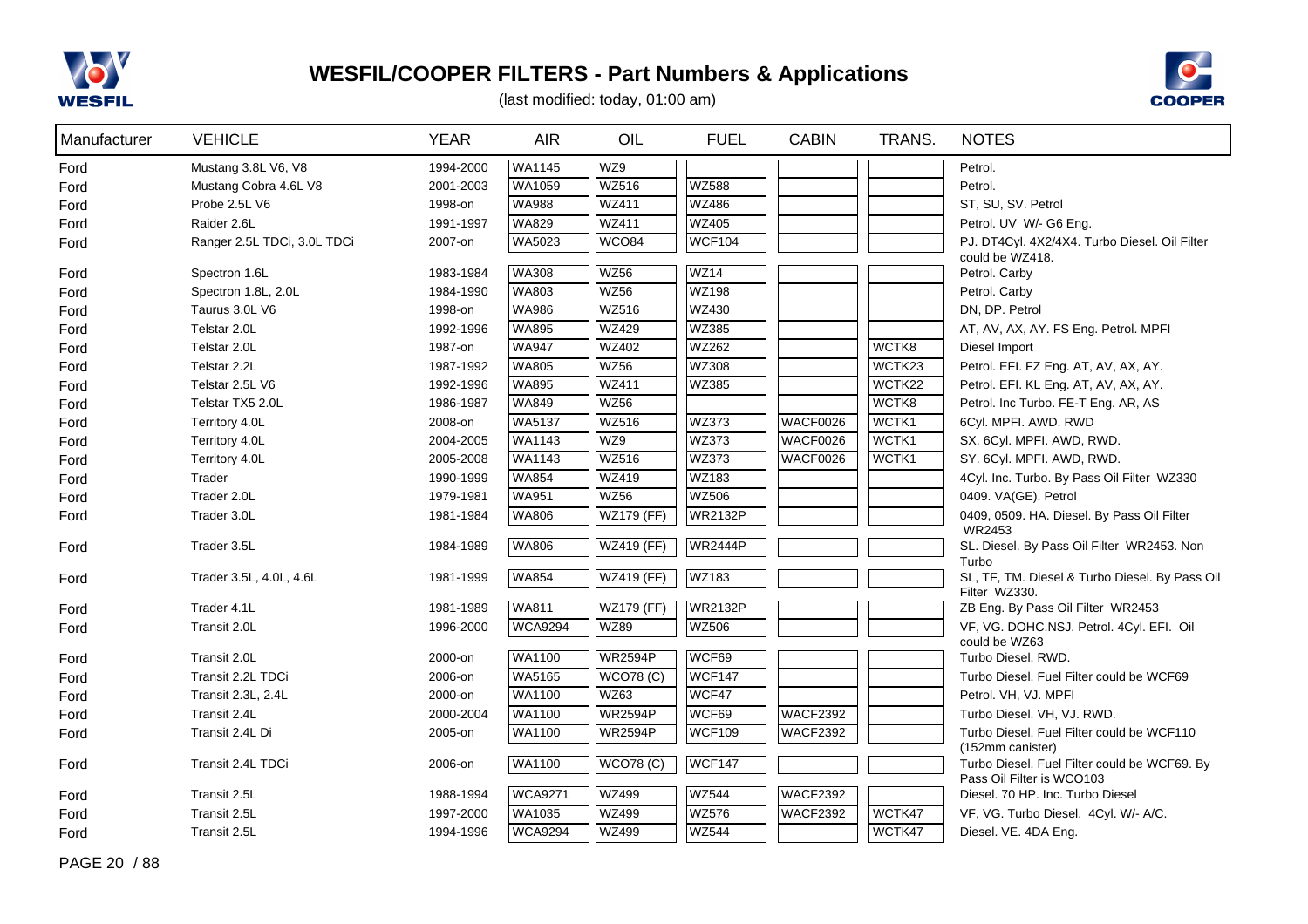



| Manufacturer      | <b>VEHICLE</b>                                                                                                                                                            | <b>YEAR</b> | <b>AIR</b>        | OIL               | <b>FUEL</b>    | <b>CABIN</b>    | TRANS. | <b>NOTES</b>                                                           |
|-------------------|---------------------------------------------------------------------------------------------------------------------------------------------------------------------------|-------------|-------------------|-------------------|----------------|-----------------|--------|------------------------------------------------------------------------|
| Ford              | Transit 2.5L                                                                                                                                                              | 1997-2000   | <b>WCA9294</b>    | <b>WZ499</b>      | <b>WZ576</b>   | <b>WACF2392</b> | WCTK47 | VF, VG. Turbo Diesel. 4Cyl. W/- Out A/C                                |
| Ford              | Transit 2.9i                                                                                                                                                              | 1989-on     | <b>WCA9294</b>    |                   | <b>WZ506</b>   |                 |        | Petrol                                                                 |
| Ford              | Transit 3.2L TDCi                                                                                                                                                         | 2006-on     |                   | <b>WCO78 (C)</b>  | <b>WCF147</b>  |                 |        | Turbo Diesel. Fuel Filter could be WCF69. By<br>Pass Oil Filter WCO103 |
| <b>GMC</b>        | GMC 5.0L, 5.7L, 6.5L V8, 7.4L V8                                                                                                                                          | 1996-2002   | <b>WA1034</b>     | <b>WZ24</b>       | <b>WZ479</b>   |                 |        | Petrol. Oil Filter could be WZ154                                      |
| <b>GMC</b>        | GMC 6.5L V8                                                                                                                                                               | 1992-1996   | WA1132            | <b>WZ24</b>       |                |                 |        | Turbo Diesel. Air Filter could be WA1034                               |
| <b>GMC</b>        | <b>GMC Trucks</b>                                                                                                                                                         |             |                   | WCO <sub>23</sub> |                |                 |        | By Pass Oil Filter. Cummins Diesel                                     |
| <b>GREAT WALL</b> | SA220 2.2L                                                                                                                                                                | 2009-on     | WA5192            | <b>WCO127</b>     | <b>WZ200</b>   | WACF0103        |        | Petrol. 4Cyl                                                           |
| <b>GREAT WALL</b> | V240 2.4L                                                                                                                                                                 | 2009-on     | WA5181            | <b>WZ436</b>      | <b>WZ200</b>   | <b>WACF0103</b> |        | Petrol. 2X4, 4X4                                                       |
| <b>GREAT WALL</b> | X240 2.4L                                                                                                                                                                 | 2009-on     |                   |                   |                | <b>WACF0102</b> |        | Petrol. 4Cyl. MPI. Hover. SUV                                          |
| Hatz Industrial   | 2L30C, 2L30S, 2L30Z,<br>2L40C.<br>2L40S, 2L40Z, 3L30C, 3L30S, 3L30Z,<br>3L30C, 3L40S, 3L40Z, 3M40, 4L30C,<br>4L30K, 4L30S, 4L30Z, 4L40S, 4M40,<br>H2L30C, H3L30S, H3L30Z, |             | <b>WCA9262</b>    | <b>WZ89</b>       | <b>WZ75</b>    |                 |        |                                                                        |
| Hino              | <b>Bus AC140 5.8L</b>                                                                                                                                                     | 1989-on     | WA910             |                   | <b>WR2199P</b> |                 |        |                                                                        |
| Hino              | Bus AK176 6.4L                                                                                                                                                            | 1981-on     | WA883             | <b>WR2390P</b>    | <b>WR2199P</b> |                 |        | AK176. EH700                                                           |
| Hino              | Bus AM100 5.0L                                                                                                                                                            | 1976-1984   | <b>WA910</b>      | <b>WR2390P</b>    |                |                 |        | EC100                                                                  |
| Hino              | Bus BC144 5.8L, BG100 10.2L                                                                                                                                               | 1979-on     | <b>WA883</b>      |                   | <b>WR2199P</b> |                 |        | W/- W06D, DK20 Eng.                                                    |
| Hino              | Bus BG300 13.3L, CG277, CM277                                                                                                                                             | 1984-on     | <b>WA902 (OA)</b> | <b>WR2390P</b>    | <b>WR2493P</b> |                 |        | W/- EK100 Eng. Inner Filter WA987                                      |
| Hino              | Bus BX340 5.9L                                                                                                                                                            | 1976-on     | <b>WA881</b>      | <b>WR2390P</b>    | <b>WR2493P</b> |                 |        | EH100                                                                  |
| Hino              | Bus BX341 6.4L                                                                                                                                                            | 1981-on     | <b>WA881</b>      | <b>WR2390P</b>    | <b>WR2199P</b> |                 |        | EH700                                                                  |
| Hino              | Bus RB145, RB150 3.8L                                                                                                                                                     | 1987-on     | <b>WA883</b>      | WZ176             | WHDZ321        |                 |        | W/- W04CT Eng.                                                         |
| Hino              | Bus RC320, RC420, RC520 10.2L                                                                                                                                             | 1975-on     |                   |                   | <b>WR2199P</b> |                 |        | Inc. Turbo. DK20 Eng.                                                  |
| Hino              | Bus RG195 6.5L                                                                                                                                                            | 1987-on     |                   |                   | <b>WR2199P</b> |                 |        | Turbo. W/- H06C-T Eng. Secondary Fuel Filter                           |
| Hino              | Bus RK176 6.4L                                                                                                                                                            | 1985-on     | WA881             | <b>WR2390P</b>    |                |                 |        | is WHDZ321<br>EH700                                                    |
| Hino              | Bus RV730P 13.8L                                                                                                                                                          | 1972-on     |                   | <b>WR2390P</b>    | <b>WR2199P</b> |                 |        | EF100                                                                  |
| Hino              | Dutro XZU30 Series 4.6L, 4.9L                                                                                                                                             | 2000-2002   | <b>WA1017</b>     | WCO <sub>25</sub> | WZ252          |                 |        | S05C, S05D Eng. 300/400 Series.                                        |
| Hino              | Dutro XZU305/345 Series 4.0L                                                                                                                                              | 2003-on     | WA1195            | WCO <sub>6</sub>  | WCF8           |                 |        | NO4C Eng.                                                              |
| Hino              | Dutro XZU306R, XZU307R, XZU347R                                                                                                                                           | 2006-on     | WA1115            | WCO75             | WCF43          |                 |        | Diesel & Turbo Diesel. 300 Series. 614.                                |
|                   | 4.0 <sub>L</sub>                                                                                                                                                          |             |                   |                   |                |                 |        | Secondary Fuel Filter is WCF8                                          |
| Hino              | Dutro XZU40 Series                                                                                                                                                        | 2003-on     | <b>WA1115</b>     | WCO <sub>25</sub> | WCF7           |                 |        | Spin on at engine. S05C Eng. 2005                                      |
| Hino              | Dutro XZU404/414/424/434 Series 4.6L                                                                                                                                      | 2003-on     | WA1115            | WCO <sub>1</sub>  | WCF9           |                 |        | S05C-TD, SO5C-TB Eng. Secondary Fuel                                   |
| Hino              | Dutro XZU404R                                                                                                                                                             | 2000-on     | WA1115            | WZ319             | WCF7           |                 |        | Filter is WCF7<br>W/- SO5CTB eng                                       |
| Hino              | Dutro XZU407, XZU407R, XZU417R 4.0L 2006-on                                                                                                                               |             | WA1115            | WCO75             | WCF8           |                 |        | Diesel & Turbo Diesel. 300 Series. 616, 716,                           |
|                   |                                                                                                                                                                           |             |                   |                   |                |                 |        | 816                                                                    |
| Hino              | Dutro XZU427, XZU427R 4.0L                                                                                                                                                | 2006-on     |                   | WCO75             |                |                 |        | Diesel & Turbo Diesel. 300 Series. 816, 916                            |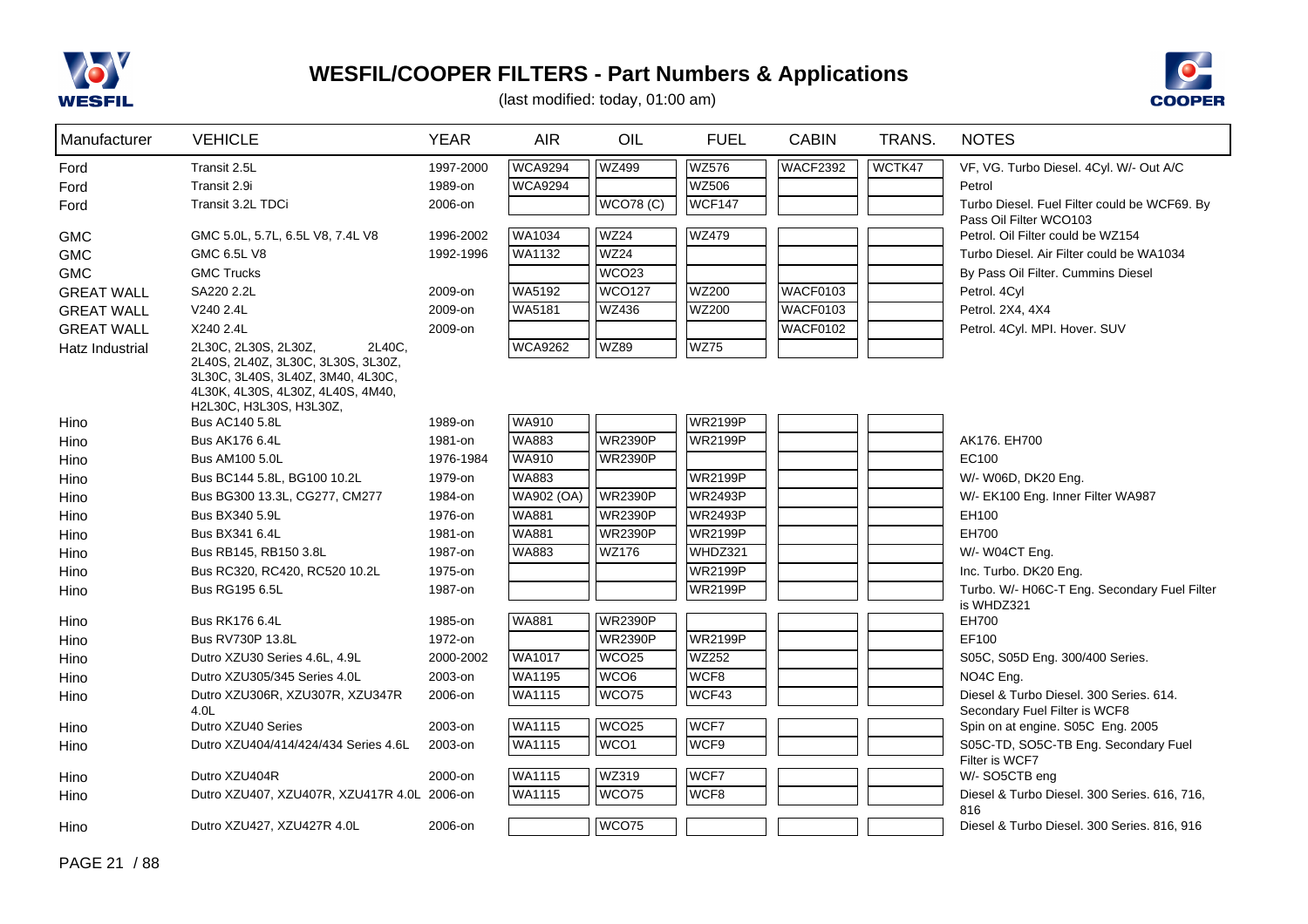



| Manufacturer | <b>VEHICLE</b>                                | <b>YEAR</b> | <b>AIR</b>         | OIL               | <b>FUEL</b>    | <b>CABIN</b> | TRANS. | <b>NOTES</b>                                                   |
|--------------|-----------------------------------------------|-------------|--------------------|-------------------|----------------|--------------|--------|----------------------------------------------------------------|
| Hino         | Dutro XZU437, XZU437R                         | 2006-on     |                    | <b>WCO75</b>      |                |              |        | Diesel & Turbo Diesel. 300 Series. 916                         |
| Hino         | FB4J 5.3L                                     | 1995-2003   | WA1096 (OA)        | WZ303             | WZ132          |              |        | J05C Eng. Inner Filter WA1128                                  |
| Hino         | FC142, FC144, FC146                           | 1984-1987   | WA883              |                   | <b>WR2199P</b> |              |        | W06D Eng. Fuel Filter could be WR2493P.                        |
| Hino         | FC142, FC144, FC146                           | 1987-1995   | <b>WA883</b>       |                   | WHDZ321        |              |        | W06D Eng. Fuel Filter could be WR2493P.                        |
| Hino         | FC3J                                          | 1996-on     | <b>WA998 (OA)</b>  | WCO <sub>23</sub> | WHDZ321        |              |        | J07C Eng. Inner Filter WA1148                                  |
| Hino         | FC4J                                          | 2005-on     | <b>WA1175 (OA)</b> | WZ319             | WHDZ321        |              |        | Inner Filter WA1176                                            |
| Hino         | FC6J 1018                                     | 2008-on     |                    |                   | <b>WCF119</b>  |              |        |                                                                |
| Hino         | FD164, 166 6.0L. FF172, 173, 174, 177<br>6.7L | 1987-1992   | <b>WA882</b>       | WZ303             | WHDZ321        |              |        | W/- W06E, H07C Eng.                                            |
| Hino         | FD164, FD166 6.0L. GD164, 166 6.0L            | 1986-1987   | <b>WA882</b>       | <b>WR2390P</b>    | <b>WR2199P</b> |              |        | W/- W06E Eng.                                                  |
| Hino         | FD171,173, 174 6.4L. FF172, 173, 177.<br>GD   | 1980-1986   | <b>WA881</b>       | <b>WR2390P</b>    | <b>WR2199P</b> |              |        | W/- EH700 Eng. Non-Turbo                                       |
| Hino         | FD8J, FG8J, FL8J, FM8J, FT8J,<br>GD8J.GT8J    | 2008-on     | WA1173 (OA) WCO90  |                   | <b>WCF119</b>  |              |        | Inner Filter WA1174. Secondary Fuel Filter is<br><b>WCF122</b> |
| Hino         | FF172, 173, 174, 177 6.7L                     | 1986-1987   | WA882              | WR2390P           | WHDZ321        |              |        | W/- H07C Eng.                                                  |
| Hino         | FF192, 193, 197. FG177, 192, 193, 195,<br>197 | 1985-on     | WA889 (OA)         | <b>WZ319</b>      | <b>WR2199P</b> |              |        | W/- H06CT Eng. Inner Filter WA915                              |
| Hino         | FG1J                                          | 2002        | <b>WA1173 (OA)</b> |                   |                |              |        | Inner Filter WA1174.                                           |
| Hino         | FL8J 2427                                     | 2008-on     |                    |                   | <b>WCF119</b>  |              |        |                                                                |
| Hino         | FS <sub>1</sub> K                             | Pre - 1990  |                    |                   | <b>WCF163</b>  |              |        | Inc. Cummins Eng.                                              |
| Hino         | FS420 13.0L 700 Series 4562, 4568             | 2008-on     |                    | <b>WCO108</b>     | <b>WCF127</b>  |              |        | FSIEMPG, SSIELPG. E13C-TS Eng.                                 |
|              |                                               |             |                    |                   | <b>WR2199P</b> |              |        | Secondary Oil is WCO123                                        |
| Hino         | FT163 GT, GT Series, FF177L                   | 1986-1996   | <b>WA882</b>       | <b>WZ303</b>      |                |              |        | W/- H07C Eng.                                                  |
| Hino         | GH8J 1727                                     | 2008-on     |                    |                   | <b>WCF119</b>  |              |        |                                                                |
| Hino         | Griffon 850 6.7L                              | 1991-1996   | <b>WA882</b>       | WZ319             | <b>WR2493P</b> |              |        | FF217. W/- H07C-T Eng. Secondary Fuel Filter<br>is WHDZ321     |
| Hino         | GS221KD, GS221JM, GS224, GS224KA 1984-1992    |             | <b>WA911 (OA)</b>  | <b>WR2390P</b>    | <b>WR2199P</b> |              |        | With EM100 Engine. Inner Filter WA1130                         |
| Hino         | Harrier 700 7.4L                              | 1991-1996   | <b>WA889 (OA)</b>  | WZ319             | WHDZ321        |              |        | GD. W/- H07D Eng. Inner Filter WA915                           |
| Hino         | Hawk 550 6.0L                                 | 1991-1997   | <b>WA882</b>       | <b>WZ303</b>      | WHDZ321        |              |        | FD162, 164, 166. W/- W06E Eng.                                 |
| Hino         | Hawk 550 7.4L                                 | 1991-1995   | <b>WA889</b>       | WZ319             | <b>WR2493P</b> |              |        | FD186. W/- H07D Eng. Secondary Fuel Filter<br>is WHDZ321       |
| Hino         | Kestrel 6.0L                                  | 1990-1996   | <b>WA889</b>       | WZ303             | <b>WR2493P</b> |              |        | FT500. W/- W06E Eng. Secondary Fuel Filter<br>is WHDZ321       |
| Hino         | KL, KR Series, LA, LB Series                  | 1975-1983   | <b>WA910</b>       | <b>WR2390P</b>    | <b>WR2199P</b> |              |        | All Models. Air Filter could be WA881                          |
| Hino         | Merlin 500 6.0L                               | 1993-1996   | <b>WA889</b>       | WZ303             | <b>WR2493P</b> |              |        | FC3. W/- W06E Eng. Secondary Fuel Filter is<br>WHDZ321         |
| Hino         | Osprey GT 7.4L                                | 1993-1997   | <b>WA889</b>       | <b>WZ319</b>      | <b>WR2493P</b> |              |        | KK3. W/- H07DA Eng. Secondary Fuel Filter is<br>WHDZ321        |
| Hino         | Ranger FC                                     | 2006-on     |                    | WCO <sub>90</sub> | WHDZ321        |              |        | Diesel. Inc Turbo. W/- J08C Eng                                |
| Hino         | Ranger Pro 5.3L 4T FB4J                       | 1999-2004   | WA1096 (OA)        | WZ303             | WR60P          |              |        | W/- J05C. Inner Filter WA1128. Secondary                       |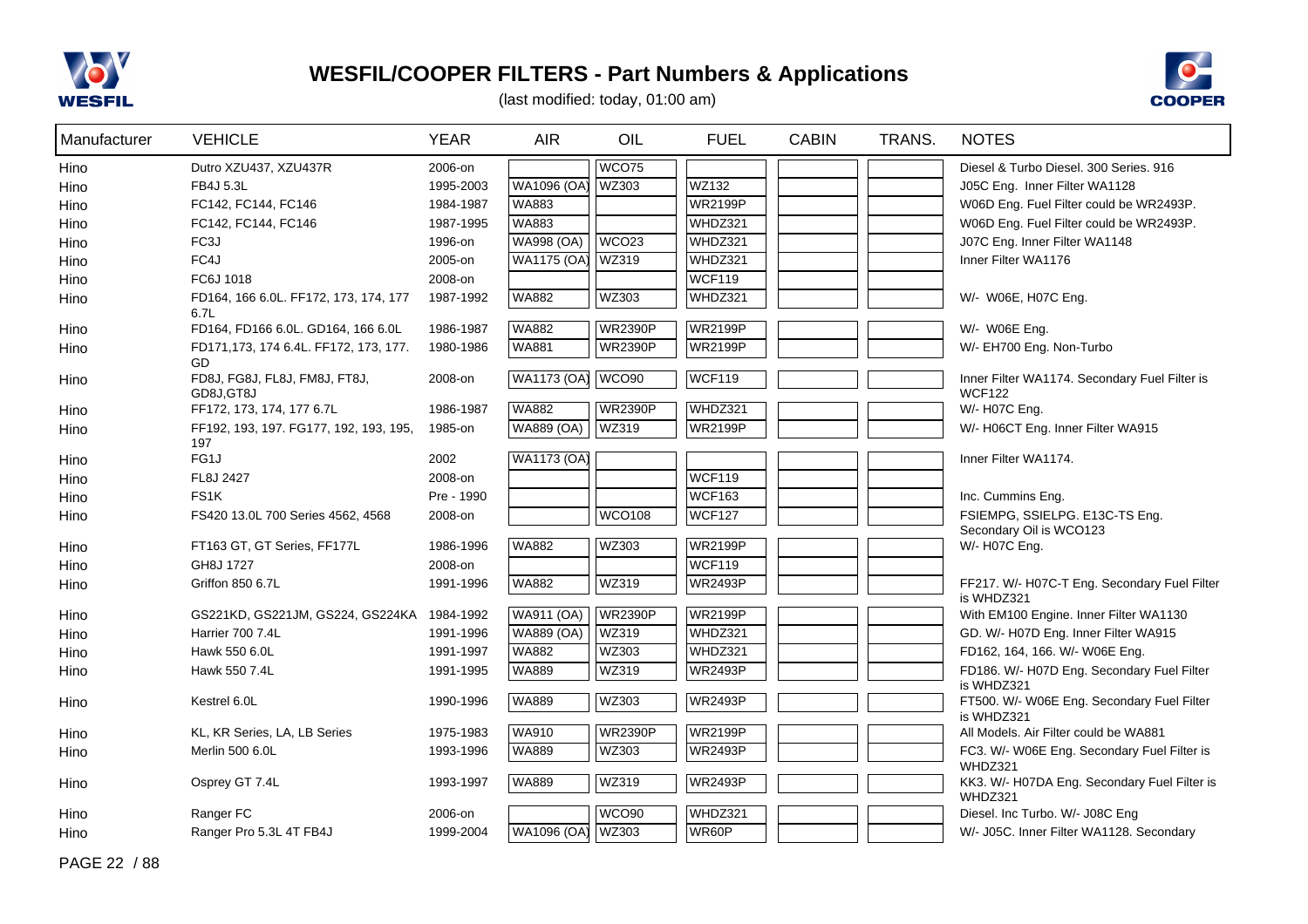



(last modified: today, 01:00 am)

| Manufacturer | <b>VEHICLE</b>                                          | <b>YEAR</b> | <b>AIR</b>         | OIL               | <b>FUEL</b>    | <b>CABIN</b>    | TRANS.  | <b>NOTES</b>                                                                                |
|--------------|---------------------------------------------------------|-------------|--------------------|-------------------|----------------|-----------------|---------|---------------------------------------------------------------------------------------------|
|              |                                                         |             |                    |                   |                |                 |         | Fuel is WZ132                                                                               |
| Hino         | Ranger Pro 5.3L 4T FC4J                                 | 2003-on     | <b>WA1175 (OA)</b> | <b>WZ303</b>      | WZ183          |                 |         | Inner Filter WA1176. TJ Turbo. W/- JO5C Eng.                                                |
| Hino         | Ranger Pro 6.6L 5Z FC3J                                 | 1996-2004   | <b>WA998 (OA)</b>  | <b>WZ303</b>      | WR60P          |                 |         | W/- J07C Eng. Inner WA1148. Secondary Fuel<br>is WHDZ321                                    |
| Hino         | Ranger Pro 8.0L 10 GH1                                  | 1996-2004   | <b>WA889</b>       | WCO1 (FF)         | WR60P          |                 |         | W/- J08C-TG Eng. Inc Turbo. ByPass Oil Filter<br>is WCO23. Secondary Fuel Filter is WHDZ321 |
| Hino         | Ranger Pro 8.0L 14 FM1                                  | 1997-2004   | <b>WA889 (OA)</b>  | WCO <sub>23</sub> | WR60P          |                 |         | W/- J08C-TG Eng. Inc. Turbo. Secondary Fuel<br>is WHDZ321                                   |
| Hino         | Ranger Pro 8.0L 5Z FT1J, 7 GD1J, 8<br>GT <sub>1</sub> J | 2003-on     | <b>WA1173 (OA)</b> | <b>WZ319</b>      | WHDZ321        |                 |         | W/- J08C-UJ Turbo. Inner Filter WA1174                                                      |
| Hino         | Ranger Pro 8.0L 5Z FT1JG, 8Z FF1, JT1 1996-2004         |             | <b>WA889</b>       | WCO <sub>1</sub>  | <b>WR2199P</b> |                 |         | 4WD. W/- J08C-F Eng. Secondary Fuel Filter<br>is WHDZ321                                    |
| Hino         | Ranger Pro 8.0L 6 FD1, FD2                              | 1996-2004   | <b>WA889</b>       | WCO <sub>1</sub>  | WR60P          |                 |         | J08C. Inc Turbo. Secondary Fuel is WHDZ321.<br>Inner is WA915                               |
| Hino         | Ranger Pro 8.0L 7 GD1                                   | 1996-2004   |                    | WCO <sub>1</sub>  | WHDZ321        |                 |         | W/- J08C-F Eng.                                                                             |
| Hino         | Ranger Pro 8.0L 9 FG1J                                  | 1996-2004   | <b>WA999</b>       | WCO <sub>1</sub>  | WHDZ321        |                 |         | W/- J08C-TF Eng. Inc Turbo                                                                  |
| Hino         | Raven 800 7.4L                                          | 1991-1996   | <b>WA889</b>       | WZ319             | <b>WR2493P</b> |                 |         | FE182, 185, 187. W/- H07D Eng. Secondary                                                    |
| Hino         | Shrike 1400 9.9L                                        | 1993-1997   | WA889 (OA)         | WCO <sub>23</sub> | WR60P          |                 |         | Fuel is WHDZ321<br>FM3. W/- M10C Eng. Secondary Fuel Filter is<br>WHDZ321                   |
| Hino         | <b>Stationary Engine</b>                                |             | WA1106             |                   |                |                 |         | Gen Set                                                                                     |
| Hino         | Super Eagle 900 7.4L, 1000 6.5L                         | 1991-1997   | <b>WA889 (OA)</b>  | WZ319             | WHDZ321        |                 |         | W/- H07D, H06C-T Eng. Inner Filter is WA915                                                 |
| Hino         | Super Hawk 550 7.4L                                     | 1991-1995   | <b>WA889</b>       | <b>WZ319</b>      | <b>WR2493P</b> |                 |         | FD Series. W/- H07D. Secondary Fuel Filter is<br>WHDZ321                                    |
| Hitachi      | All Models with Cummins                                 |             |                    | WCO <sub>23</sub> |                |                 |         | By Pass Spin On                                                                             |
| Hitachi      | All Models with Perkins 6.354                           |             |                    | WZ179             |                |                 |         | Spin On                                                                                     |
| Hitachi      | <b>Excavator Loader</b>                                 |             | WA913              |                   |                |                 |         |                                                                                             |
| Hitachi      | Excavator with Caterpillar                              |             | WA5019 (OA)        |                   |                |                 |         | Inner Filter WA1154                                                                         |
| Hitachi      | Forklift                                                |             | WA1028 (OA)        |                   |                |                 |         | Inner Filter WA1152, Some Models WA954                                                      |
| Holden       | Adventra 3.6L                                           | 2005-on     | <b>WA991</b>       | WCO4 (C)          | <b>WZ586</b>   |                 | WCTK100 | VZ. Petrol. MPFI. AWD                                                                       |
| Holden       | Adventra 5.7L V8                                        | 2003-2006   | <b>WA991</b>       | <b>WZ160</b>      | <b>WZ586</b>   |                 | WCTK100 | VYII, VZ. Petrol. MPFI. 4WD & AWD                                                           |
| Holden       | Apollo 2.0L                                             | 1989-1993   | <b>WA446</b>       | <b>WZ386</b>      | WZ316          |                 | WCTK6   | JL. Petrol. W/- 3SFE Eng. F/Inj.                                                            |
| Holden       | Apollo 2.0L                                             | 1989-1993   | WA893              | <b>WZ386</b>      | WZ318          |                 | WCTK5   | JK. Carby. Petrol. 3SF Eng.                                                                 |
| Holden       | Apollo 2.2L                                             | 1993-1997   | <b>WA851</b>       | <b>WZ386</b>      | <b>WZ424</b>   |                 | WCTK6   | JM, JP. Petrol. 5SFE Eng. F/Inj.                                                            |
| Holden       | Apollo 3.0L V6                                          | 1993-1997   | <b>WA851</b>       | <b>WZ418</b>      | <b>WZ424</b>   |                 | WCTK29  | JM, JP. Petrol. 3VZ-FE Eng.                                                                 |
| Holden       | Astra 1.6L, 1.8L, 2.0L                                  | 1996-1998   | <b>WA993</b>       | <b>WZ154</b>      | WZ200          | <b>WACF4251</b> |         | TR. Petrol. C16, C18, X20. MPFI. Cabin could<br>be WACF0021                                 |
| Holden       | Astra 1.8L                                              | 2004-on     | WA1080             | <b>WZ154</b>      |                | <b>WACF3054</b> |         | AH. Petrol. 4Cyl. MPFI                                                                      |

PAGE 23 / 88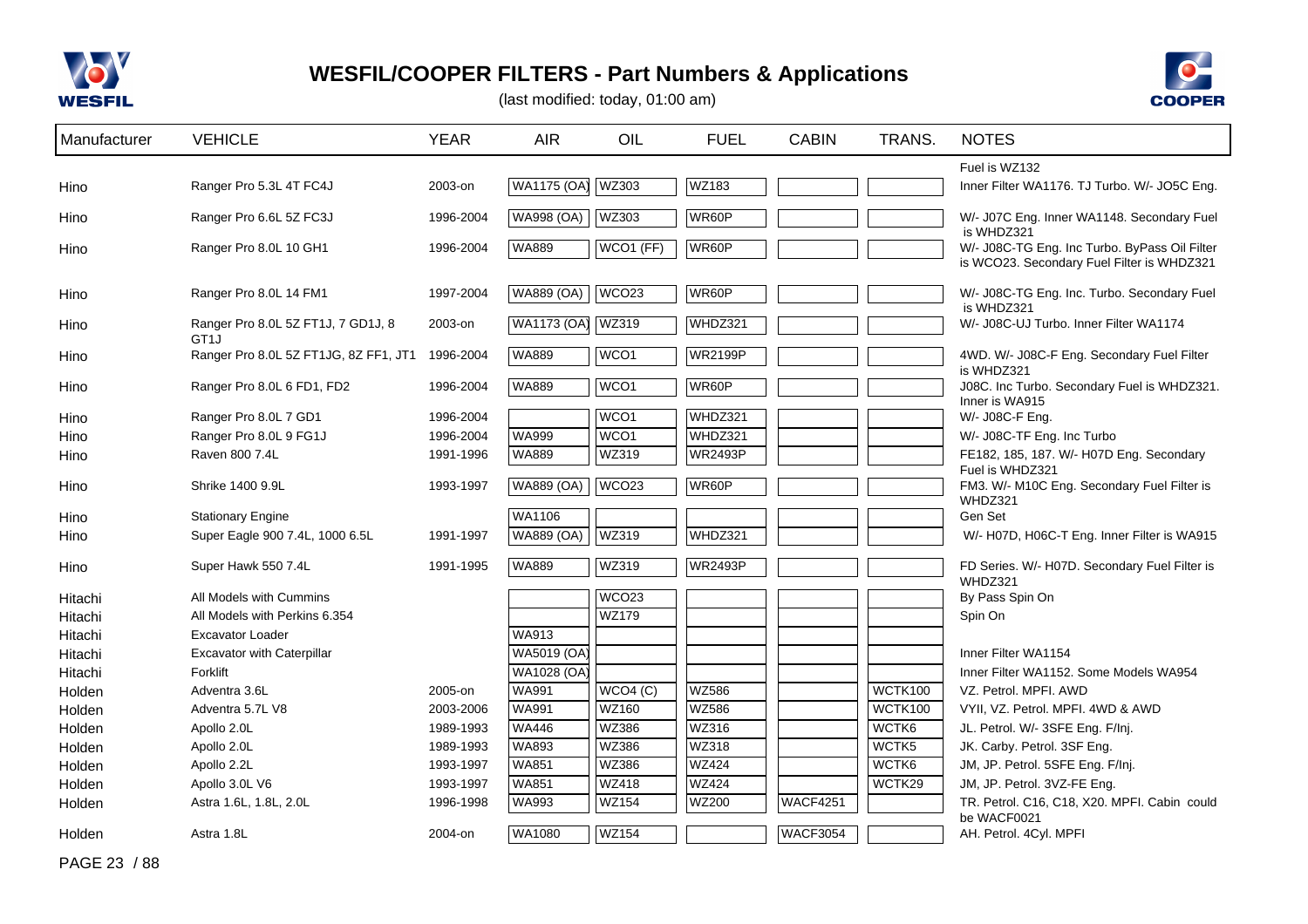



(last modified: today, 01:00 am)

| Manufacturer | <b>VEHICLE</b>          | <b>YEAR</b> | <b>AIR</b>     | OIL              | <b>FUEL</b>  | <b>CABIN</b>    | TRANS.         | <b>NOTES</b>                                                                          |
|--------------|-------------------------|-------------|----------------|------------------|--------------|-----------------|----------------|---------------------------------------------------------------------------------------|
| Holden       | Astra 1.8L, 2.0L        | 1998-2005   | WA1080         | <b>WR2591P</b>   | <b>WZ578</b> | <b>WACF3054</b> |                | TS. Petrol.4Cyl. X18XE, X18XE1.Inc Turbo. Oil<br>could be WZ154.                      |
| Holden       | Astra 1.9L, 2.0L CTDi   | 2004-on     | <b>WA5073</b>  | <b>WCO70 (C)</b> | WCF99        | <b>WACF3054</b> |                | AH. Turbo Diesel. 4Cyl. FWD. DTFI.                                                    |
| Holden       | Astra 2.0L              | 2006-on     | <b>WA1080</b>  | <b>WZ154</b>     |              | <b>WACF3054</b> |                | AH. Petrol. 4Cyl. FWD. TMPFI. DOHC16V                                                 |
| Holden       | Astra 2.2L              | 2006-on     | WA1141         | WCO32 (C)        |              | <b>WACF3054</b> |                | AH. Petrol. 4Cyl. FWD. DOHC16V. Cabin                                                 |
|              |                         |             |                |                  |              |                 |                | could be WACF0021.Oil Filter could be                                                 |
| Holden       | Astra 2.2L              | 2001-on     | <b>WA1141</b>  | <b>WCO32 (C)</b> | <b>WZ578</b> | <b>WACF3054</b> |                | <b>WCO91 (C)</b><br>TS. Petrol. 4Cyl. X22SE Eng. MPFI. Cabin                          |
|              |                         |             |                |                  |              |                 |                | could be WACF0021                                                                     |
| Holden       | Astra 1.8L 16V          | 2005-on     | WA1080         | <b>WCO91 (C)</b> |              | <b>WACF3054</b> |                | AH. Petrol. W/- Z18XER Eng.                                                           |
| Holden       | Barina 1.3L             | 1989-1995   | <b>WA861</b>   | <b>WZ125</b>     | WZ491        |                 | WCTK27         | MF, MH. Petrol. G13B Eng.                                                             |
| Holden       | Barina 1.4L             | 2001-2005   | <b>WA1024</b>  | <b>WZ154</b>     | <b>WZ578</b> | <b>WACF3337</b> |                | XC. W/- Z14XE Eng. MPFI. 4Cyl. With Non-                                              |
|              |                         |             | <b>WA1024</b>  | <b>WR2591P</b>   |              |                 |                | Factory A/C.                                                                          |
| Holden       | Barina 1.8L             | 2001-2005   |                |                  | <b>WZ578</b> | <b>WACF3337</b> |                | XC. To Eng. 20V00604. Petrol. 4Cyl. Z18XE<br>Eng. MPFI. Oil Filter could be WCO11 (C) |
| Holden       | Barina 1.8L             | 2001-2005   | <b>WA1024</b>  | <b>WZ154</b>     | <b>WZ578</b> | WACF3337        |                | XC. From Eng. 20V00605. Petrol. 4Cyl. Z18XE                                           |
|              |                         |             |                |                  |              |                 |                | Eng. MPFI. Oil Filter could be WCO11 (C)                                              |
| Holden       | Barina 1.2L, 1.4L, 1.6L | 1994-2001   | <b>WA862</b>   | <b>WZ154</b>     | <b>WZ578</b> | <b>WACF2376</b> |                | SB. W/- C12NZ, C14NZ, C16XE Eng. EFI                                                  |
| Holden       | Barina 1.4L             | 2005-on     | WA1099         | <b>WCO11 (C)</b> | <b>WZ578</b> |                 |                | XC. W/- Z14XEP Eng.                                                                   |
| Holden       | Barina 1.6L             | 2005-on     | WA1170         | <b>WZ154</b>     | WZ621        | <b>WACF0001</b> |                | TK. Petrol. 4Cyl. MPFI. Oil Filter could be                                           |
|              |                         |             |                |                  |              |                 |                | <b>WCO91</b>                                                                          |
| Holden       | Berlina 3.6L V6         | 2004-2007   | <b>WA991</b>   | WCO4(C)          | <b>WZ586</b> |                 |                | VZ. Petrol.                                                                           |
| Holden       | Calais 3.6L V6          | 2006-on     | <b>WA5064</b>  | WCO4 (C)         |              | <b>WACF0058</b> | WCTK100        | VE. Petrol. MPFI. VDOHC24V                                                            |
| Holden       | Calais 3.6L V6          | 2004-on     | <b>WA991</b>   | WCO4 (C)         | <b>WZ586</b> |                 | <b>WCTK100</b> | VZ. Petrol. MPFI                                                                      |
| Holden       | Calais 3.8L V6          | 1991-1997   | <b>WA360</b>   | <b>WZ154</b>     | <b>WZ200</b> |                 |                | VP. VR. VS. Petrol                                                                    |
| Holden       | Calais 3.8L V6          | 1997-2004   | <b>WA991</b>   | <b>WZ154</b>     | <b>WZ578</b> |                 | <b>WCTK100</b> | VT. VTII. VX. VY. Petrol. Inc S/Charged                                               |
| Holden       | Calais 3.8L V6          | 1997-2002   | <b>WA360</b>   | <b>WZ154</b>     | <b>WZ578</b> |                 | <b>WCTK100</b> | VT. VTII. VX. Factory LPG                                                             |
| Holden       | Calais 5.0L V8          | 1991-1997   | <b>WA360</b>   | <b>WZ160</b>     | <b>WZ200</b> |                 |                | VP. VR. VS. Petrol                                                                    |
| Holden       | Calais 5.0L V8          | 1997-1999   | <b>WA991</b>   | WZ160            | <b>WZ578</b> |                 |                | VT. VTII. Petrol                                                                      |
| Holden       | Calais 5.7L V8, 6.0L V8 | 1999-on     | <b>WA991</b>   | <b>WZ160</b>     | WZ586        |                 |                | VT. VTII. VX. VY. VZ. Petrol. Gen III. Gen IV.<br><b>MPFI</b>                         |
| Holden       | Calibra                 | 1990-1999   | WA353          | <b>WZ154</b>     | WZ200        |                 |                | Petrol                                                                                |
| Holden       | Calibra 2.0L, 2.5L V6   | 1991-1998   | <b>WCA9066</b> | <b>WZ154</b>     | <b>WZ200</b> | <b>WACF4251</b> |                | YE, YE95. DOHC. X25XE Eng.                                                            |
| Holden       | Camira 1.6L             | 1982-1987   | <b>WA329</b>   | <b>WZ154</b>     | WZ92         |                 | WCTK51         | JB. Petrol. L16                                                                       |
| Holden       | Camira 1.8L             | 1982-1987   | <b>WA329</b>   | <b>WZ154</b>     | WZ168        |                 |                | JD. Throttle Body F/Inj.                                                              |
| Holden       | Camira 1.8L             | 1985-1989   | <b>WA353</b>   | <b>WZ154</b>     | WZ168        |                 |                | JD. JE. Port F/Inj. EFI                                                               |
| Holden       | Camira 2.0L             | 1985-1989   | <b>WA353</b>   | <b>WZ154</b>     | <b>WZ168</b> |                 | WCTK51         | JD. JE. Port F/Inj. EFI                                                               |
| Holden       | Captiva 2.0L            | 2006-on     | WA5074         | WCO102 (C)       | WCF99        | <b>WACF0056</b> |                | CG, LX, SX, 4Cyl, Z20S1 Eng. Turbo Diesel.                                            |
| Holden       | Captiva 3.2L V6         | 2006-on     | WA5074         | WCO76            | IN TANK      | WACF0056        |                | Petrol. CG. 10HMA Eng.                                                                |

PAGE 24 / 88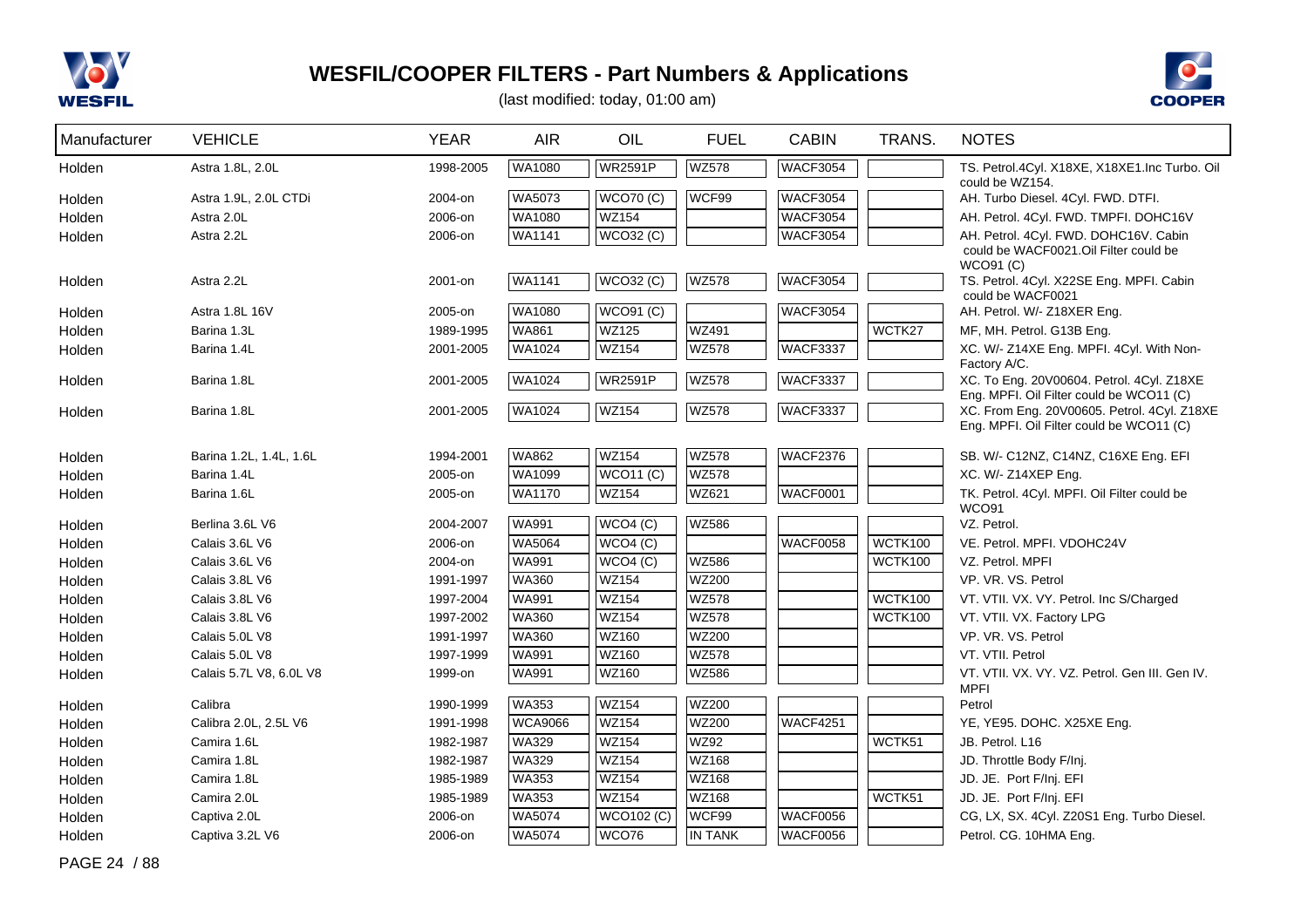



| Manufacturer | <b>VEHICLE</b>                     | <b>YEAR</b> | <b>AIR</b>    | OIL               | <b>FUEL</b>   | <b>CABIN</b>    | TRANS.         | <b>NOTES</b>                                 |
|--------------|------------------------------------|-------------|---------------|-------------------|---------------|-----------------|----------------|----------------------------------------------|
| Holden       | Colorado 2.4L                      | 2008-on     | WA1181        | <b>WZ154</b>      | <b>WZ578</b>  |                 |                | RC. Petrol. 4Cyl. Y24SE. MPFI. SOHC 8V       |
| Holden       | Colorado 3.0L                      | 2008-on     | WA5095        | <b>WZ554</b>      | <b>WCF108</b> |                 |                | RC. Turbo Diesel. 4Cyl. 4JJ1 Eng. OHV        |
| Holden       | Colorado 3.6L V6                   | 2008-on     | WA1181        | WCO <sub>18</sub> | <b>WZ578</b>  |                 |                | RC. Petrol. HFV6. MPFI. DOHC 24V             |
| Holden       | Combo Van 1.3L CDTi                | 2005-on     | WA1024        | WCO113 (C)        | WCF99         | <b>WACF3337</b> |                | Turbo Diesel.                                |
| Holden       | Combo Van 1.4L                     | 2005-2007   | WA868         | <b>WZ154</b>      | <b>WZ578</b>  | <b>WACF3337</b> |                | XC. MPFI. W/- Z14XE Eng. Oil Filter could be |
|              |                                    |             |               |                   |               |                 |                | WCO11.                                       |
| Holden       | Combo Van 1.4L                     | 2005-on     | <b>WA868</b>  | <b>WCO91 (C)</b>  | <b>WZ578</b>  | <b>WACF3337</b> |                | XC. W/- Z18XE Eng.                           |
| Holden       | Combo Van 1.4L                     | 2007-on     | WA1024        | <b>WCO11 (C)</b>  | <b>WZ578</b>  | <b>WACF3337</b> |                | Petrol. 4Cyl. MPFI.                          |
| Holden       | Combo Van 1.4L                     | 1996-2002   | <b>WA862</b>  | <b>WZ154</b>      | <b>WZ578</b>  |                 |                | SB. Petrol. Opel SPFI                        |
| Holden       | Combo Van 1.6L                     | 2002-2005   | WA1024        | <b>WZ154</b>      | <b>WZ578</b>  | WACF3337        |                | XC. MPFI.                                    |
| Holden       | Commodore                          | 1978-1986   | <b>WA024</b>  | <b>WZ30</b>       | <b>WZ92</b>   |                 | WCTK10         | VB, VC, VK. W/-out EFI                       |
| Holden       | Commodore                          | 1984-1986   | <b>WA344</b>  | WZ30              | WZ168         |                 | WCTK10         | 6Cyl. VB, VC, VH, VK. W/- EFI.               |
| Holden       | Commodore                          | 1978-1986   | <b>WA142</b>  | <b>WZ30</b>       | WZ92          |                 | WCTK10         | V8. VB, VC, VH, VK. W/-out EFI               |
| Holden       | Commodore VE 3.0L                  | 2009-on     | WA5064        | WCO4(C)           |               | WACF0058        | <b>WCTK100</b> | Petrol. 6Cyl. SIDI. MPFI. DOHC 24V           |
| Holden       | Commodore VE 3.6L V6               | 2006-on     | WA5064        | WCO4(C)           |               | WACF0058        | WCTK100        | Petrol & LPG. RWD. MPFI                      |
| Holden       | Commodore VE 6.0L V8               | 2006-on     | <b>WA5064</b> | WCO68             |               | <b>WACF0058</b> |                | Petrol. RWD. MPFI. VDOHC24V. Inc Ute         |
| Holden       | Commodore VE 6.2L V8               | 2008-on     | WA5064        | <b>WCO68</b>      |               |                 |                | ClubSport LS3. Petrol                        |
| Holden       | Commodore VH, VK                   | 1981-1986   | <b>WA142</b>  | <b>WZ30</b>       | <b>WZ92</b>   |                 | WCTK10         | V8. W/ -out EFI                              |
| Holden       | Commodore VH, VK                   | 1981-1986   | <b>WA024</b>  | <b>WZ30</b>       | <b>WZ92</b>   |                 | WCTK10         | W/- out EFI                                  |
| Holden       | Commodore VK SS                    | 1984        | WA1129        |                   |               |                 |                | V8. â??Peter Brockâ?? Special                |
| Holden       | Commodore VL                       | 1986-1988   | <b>WA360</b>  | <b>WZ145</b>      | WZ168         |                 | WCTK7          | W/- Nissan eng. 3.0L 6Cyl. EFI               |
| Holden       | Commodore VL SS Walkinshaw 4.9L V8 | 1988-on     | <b>WA344</b>  | <b>WZ30</b>       | <b>WZ168</b>  |                 | WCTK10         | Group A SV. F/Inj. Twin Throttle. Petrol     |
| Holden       | Commodore VN                       | 1989-1991   | <b>WA360</b>  | WZ160             | <b>WZ200</b>  |                 | WCTK4          | V8. Petrol                                   |
| Holden       | Commodore VN                       | 1989-1991   | <b>WA360</b>  | <b>WZ154</b>      | <b>WZ200</b>  |                 | WCTK4          | V6. Petrol                                   |
| Holden       | Commodore VN                       | 1988-1989   | <b>WA360</b>  | <b>WZ154</b>      | <b>WZ168</b>  |                 | WCTK4          | V6. Petrol                                   |
| Holden       | Commodore VP                       | 1991-1997   | <b>WA360</b>  | WZ160             | WZ200         |                 | WCTK4          | V8. Inc. GTS2151 5.7L                        |
| Holden       | Commodore VP                       | 1991-1997   | <b>WA360</b>  | <b>WZ154</b>      | <b>WZ200</b>  |                 | WCTK4          | V6. Petrol                                   |
| Holden       | Commodore VR, VS                   | 1991-1997   | <b>WA360</b>  | WZ160             | <b>WZ200</b>  |                 | WCTK2          | V8. Inc. GTS2151 5.7L                        |
| Holden       | Commodore VR, VS                   | 1991-1997   | <b>WA360</b>  | <b>WZ154</b>      | <b>WZ200</b>  |                 | WCTK2          | V6. Petrol                                   |
| Holden       | Commodore VT, VTII                 | 1999-2000   | <b>WA991</b>  | <b>WZ160</b>      | WZ586         |                 | WCTK3          | V8. Petrol                                   |
| Holden       | Commodore VT, VTII                 | 1997-2000   | <b>WA360</b>  | <b>WZ154</b>      | <b>WZ578</b>  |                 | WCTK3          | V6. With Factory LPG Fitted                  |
| Holden       | Commodore VT, VTII                 | 1997-1999   | <b>WA991</b>  | WZ160             | <b>WZ578</b>  |                 | WCTK3          | V8. Excluding LPG                            |
| Holden       | Commodore VT, VTII                 | 1997-2000   | <b>WA991</b>  | <b>WZ154</b>      | <b>WZ578</b>  |                 | WCTK3          | V6. Excluding LPG. Incl. S/Charged           |
| Holden       | Commodore VX                       | 2000-2002   | <b>WA360</b>  | <b>WZ154</b>      | <b>WZ578</b>  |                 | WCTK3          | V6. With Factory LPG Fitted                  |
| Holden       | Commodore VX                       | 2000-2002   | <b>WA991</b>  | <b>WZ154</b>      | <b>WZ578</b>  |                 | WCTK3          | V6. Incl. S/Charged                          |
| Holden       | Commodore VX 5.7L V8               | 2000-2002   | <b>WA991</b>  | WZ160             | WZ586         |                 | WCTK3          | V8. Petrol                                   |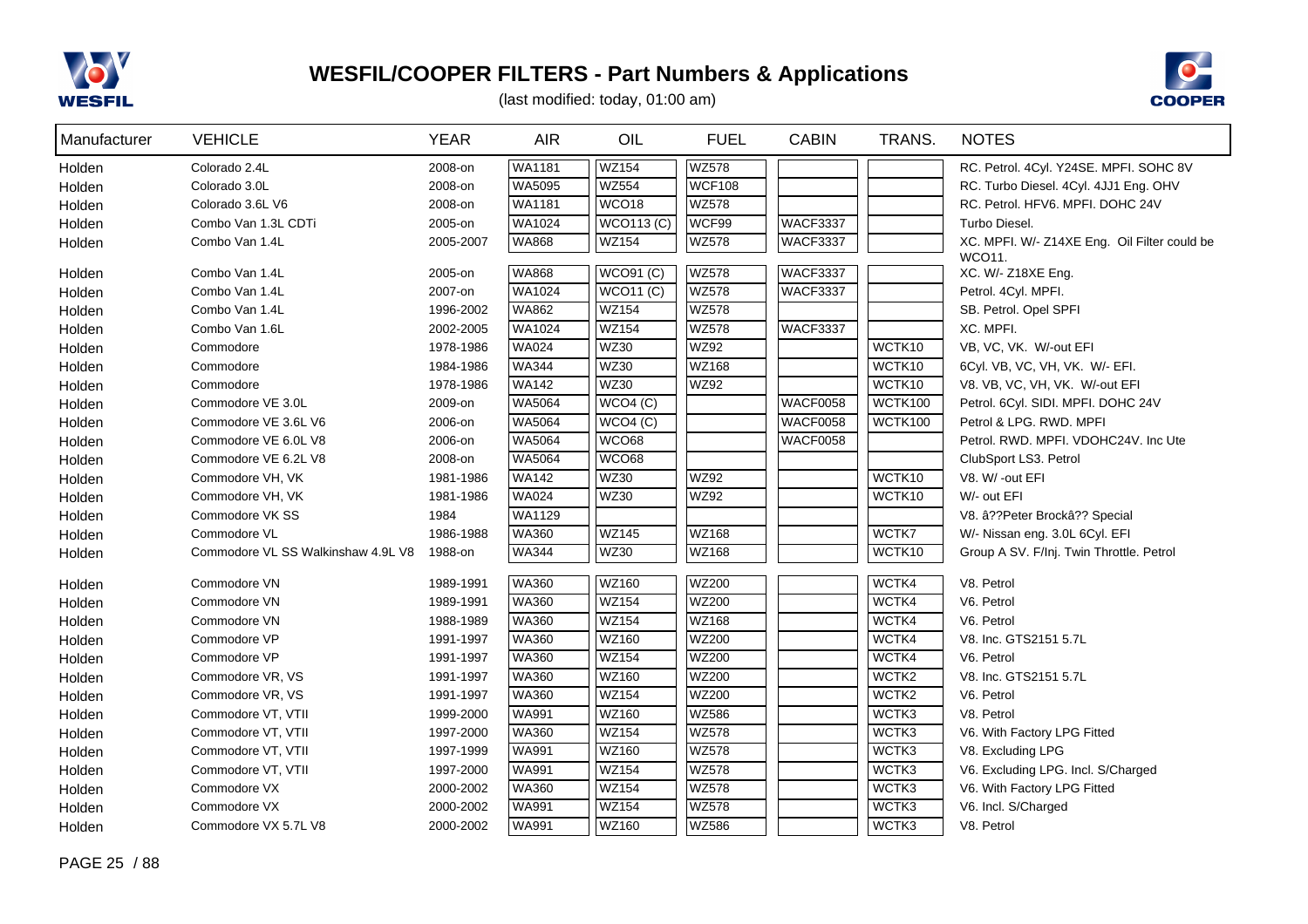



(last modified: today, 01:00 am)

| Manufacturer | <b>VEHICLE</b>                | <b>YEAR</b> | <b>AIR</b>    | OIL                | <b>FUEL</b>    | <b>CABIN</b> | TRANS. | <b>NOTES</b>                                                                |
|--------------|-------------------------------|-------------|---------------|--------------------|----------------|--------------|--------|-----------------------------------------------------------------------------|
| Holden       | Commodore VY 5.7L V8          | 2002-2004   | <b>WA991</b>  | <b>WZ160</b>       | WZ586 **       |              | WCTK98 | V8. MPFI. Inc Ute. In Tank Fuel Filter is<br><b>WCF138</b>                  |
| Holden       | Commodore VY 3.8L V6          | 2002-2004   | <b>WA991</b>  | <b>WZ154</b>       | WZ578 **       |              | WCTK98 | V6. MPFI. Inc Ute. In Tank Fuel Filter is<br><b>WCF138</b>                  |
| Holden       | Commodore VZ 3.6L V6          | 2004-on     | <b>WA991</b>  | WCO4 (C)           | WZ586 **       |              | WCTK98 | V6. MPFI. Inc Ute. In Tank Fuel Filter is<br><b>WCF138</b>                  |
| Holden       | Commodore VZ 5.7L V8, 6.0L V8 | 2004-on     | <b>WA991</b>  | <b>WZ160</b>       | WZ586 **       |              | WCTK98 | V8. MPFI. Petrol. 6.0L is Gen IV. Inc Ute. In<br>Tank Fuel Filter is WCF138 |
| Holden       | Crewman VYII 3.8L V6          | 2003-2005   | <b>WA991</b>  | <b>WZ154</b>       | <b>WZ578</b>   |              |        | V6. Ute & P/up. MPFI. Petrol. VH. OHV                                       |
| Holden       | Crewman VYII 5.7L V8          | 2003-2005   | <b>WA991</b>  | <b>WZ160</b>       | <b>WZ586</b>   |              |        | V8. Ute & P/up. MPFI. Gen III. OHV                                          |
| Holden       | Crewman VZ 5.7L V8, 6.0L V8   | 2004-on     | <b>WA991</b>  | WZ160              | WZ586          |              |        | V8. Ute & P/up. MPFI. Gen III/IV. L98. OHV.                                 |
|              |                               |             |               |                    |                |              |        | DOHC. 24V                                                                   |
| Holden       | Crewman VZ 3.6L V6            | 2004-2007   | WA991         | WCO4(C)            | <b>WZ586</b>   |              |        | V6. Ute & P/up. MPFI. Alloy. T172/T175/T180.                                |
|              |                               |             |               |                    |                |              |        | DOHC 24V. In Tank Fuel Filter is WCF138                                     |
| Holden       | Cruze 1.5L                    | 2002-2006   | <b>WA1108</b> | WCO <sub>28</sub>  | <b>IN TANK</b> |              |        | YG. 4D Wagon. Petrol. 4Cyl. MPFI. M15A.<br>DOHC 16V                         |
| Holden       | Cruze 1.8L 16V                | 2009-on     | <b>WA5187</b> | WCO91 (C)          | <b>IN TANK</b> | WACF0111     |        | Petrol. CD. CDX. 4Cyl. DOHC. ECOTEC Eng.                                    |
| Holden       | Cruze 2.0L CDi, 2.0L TD       | 2009-on     | WA5188        | $WCO102$ (C)       | <b>WCF145</b>  | WACF0111     |        | JG. 4Cyl. Turbo Diesel. Z20SI. MPFI. DOHC                                   |
|              |                               |             |               |                    |                |              |        | <b>16V</b>                                                                  |
| Holden       | Drover 1.3L                   | 1985-1987   | <b>WA348</b>  | WZ172              | WZ367          |              |        | QB. Petrol. W/- Suziki G13A Eng.                                            |
| Holden       | Epica 2.0L CDX, 2.5L CDXi     | 2007-on     |               | WCO102 (C)         | WCF99          |              |        | Diesel. EP. 4Cyl. Z20S1. Turbo                                              |
| Holden       | Epica 2.0L, 2.5L              | 2007-on     | WA5141        | WCO <sub>104</sub> | WZ621          |              |        | EP. 6Cyl. Petrol. X20D1, X25D1 Eng. Oil Filter<br>could be WZ543            |
| Holden       | Frontera 2.0L                 | 1996-on     | <b>WA970</b>  | <b>WZ154</b>       | <b>WZ200</b>   |              |        | M7. Petrol. 4Cyl. X20SE Eng. MPFI. 4WD                                      |
| Holden       | Frontera 2.2L                 | 1999-2005   | <b>WA868</b>  | <b>WZ154</b>       | <b>WZ200</b>   |              | WCTK30 | MX. Petrol. 4Cyl. X22SE Eng. MPFI. 4WD                                      |
| Holden       | Frontera 3.2L V6              | 1999-2005   | <b>WA868</b>  | <b>WZ79</b>        | <b>WZ200</b>   |              | WCTK30 | MX. Petrol. 6VD15 Eng. MPFI. 4WD                                            |
| Holden       | Gemini                        | 1981-1984   | <b>WA354</b>  | <b>WZ178</b>       | <b>WZ304</b>   |              | WCTK10 | <b>Diesel</b>                                                               |
| Holden       | Gemini RB                     | 1985-1987   | <b>WA807</b>  | <b>WZ56</b>        | WZ396          |              |        | FWD. Petrol                                                                 |
| Holden       | Jackaroo 2.2L                 | 1984-1988   | <b>WA331</b>  | <b>WZ182</b>       | WZ169          |              | WCTK45 | UBS52. W/- C223T Eng. Diesel Inc. Turbo                                     |
| Holden       | Jackaroo 2.6L                 | 1988-1993   | <b>WA822</b>  | <b>WZ79</b>        | <b>WZ200</b>   |              |        | UBS17. Petrol. W/- 4ZE1 Eng.                                                |
| Holden       | Jackaroo 2.8L                 | 1989-1993   | <b>WA873</b>  | <b>WZ178</b>       | WZ169          |              | WCTK45 | UBS55. Turbo Diesel. W/-C4JB1 eng.                                          |
| Holden       | Jackaroo 3.0L                 | 1998-2004   | WA1081        | <b>WZ554</b>       | WZ321          |              |        | UBS73. W/- 4JX1 Eng. DTFI. Turbo Diesel. By<br>Pass filter WZ79             |
| Holden       | Jackaroo 3.1L                 | 1992-1998   | <b>WA912</b>  | WZ402              | WZ169          |              | WCTK30 | UBS69. Intercooled Turbo Diesel. W/- 4JG2<br>Eng.                           |
| Holden       | Jackaroo 3.2L V6              | 1992-2004   | WA868         | WZ79               | WZ200          |              | WCTK30 | UBS25. W/- 6VD15 Eng. Petrol. MPFI                                          |
| Holden       | Jackaroo 3.5L V6              | 1992-2004   | <b>WA868</b>  | WZ79               | WZ200          |              | WCTK97 | UBS26. W/- 6VE1 Eng. Petrol. MPFI. WCTK84                                   |
|              |                               |             |               |                    |                |              |        | only for 1998-1999                                                          |
| Holden       | Monaro 3.8L V6                | 2001-2003   | <b>WA991</b>  | <b>WZ154</b>       | <b>WZ578</b>   |              |        | V2. Petrol. MPFI                                                            |
| Holden       | Monaro 5.7L V8                | 2001-on     | <b>WA991</b>  | WZ160              | <b>WZ586</b>   |              |        | V2, VZ. Petrol. Gen III. MPFI                                               |

PAGE 26 / 88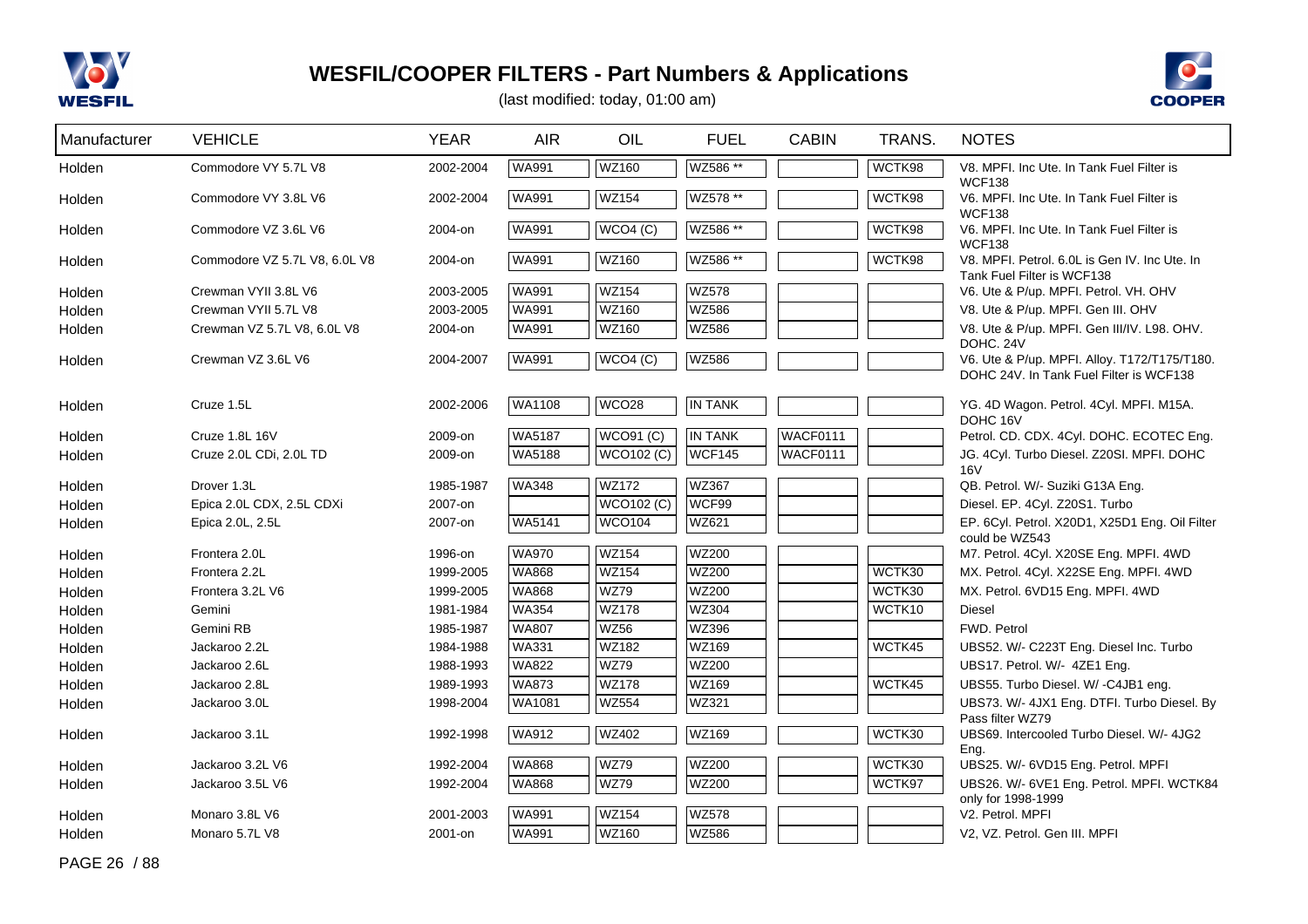



(last modified: today, 01:00 am)

| Manufacturer     | <b>VEHICLE</b>             | <b>YEAR</b> | <b>AIR</b>                   | OIL                         | <b>FUEL</b>           | <b>CABIN</b>    | TRANS.  | <b>NOTES</b>                                                                        |
|------------------|----------------------------|-------------|------------------------------|-----------------------------|-----------------------|-----------------|---------|-------------------------------------------------------------------------------------|
| Holden           | Nova 1.4L, 1.6L            | 1989-1993   | <b>WA449</b>                 | <b>WZ386</b>                | <b>WZ91</b>           |                 | WCTK5   | LE, LF. Carby                                                                       |
| Holden           | Nova 1.6L, 1.8L            | 1994-1997   | <b>WA922</b>                 | WZ386                       | <b>WZ478</b>          |                 | WCTK14  | LG. MPFI                                                                            |
| Holden           | Nova 1.6L, 1.8L            | 1991-1994   | <b>WA840</b>                 | <b>WZ386</b>                | WZ354                 |                 | WCTK14  | LF. MPI                                                                             |
| Holden           | Piazza 2.0L                | 1986-1987   |                              | <b>WZ142</b>                | WZ202                 |                 | WCTK9   | Petrol. 4Cyl. 4ZC1-T Eng. Turbo                                                     |
| Holden           | Rodeo 2.0L, 2.2L           | 1979-1988   | <b>WA359</b>                 | <b>WZ162</b>                | <b>WZ127</b>          |                 |         | KBD25, 26, 27, 28, 40, 41, 42, 43, 47. 4Cyl.                                        |
|                  |                            |             |                              |                             |                       |                 |         | C190, C223 Eng.                                                                     |
| Holden           | Rodeo 2.2L                 | 1998-2003   | <b>WA868</b><br><b>WA822</b> | <b>WZ154</b><br>WZ79        | <b>WZ200</b><br>WZ14  |                 | WCTK30  | R9. Petrol. W/- C22NE Eng.                                                          |
| Holden           | Rodeo 2.3L                 | 1990-1993   |                              | <b>WZ154</b>                | <b>WZ578</b>          |                 | WCTK9   | TF. Petrol. 4ZD1 Eng.                                                               |
| Holden           | Rodeo 2.4L                 | 2003-on     | <b>WA1181</b>                |                             |                       |                 |         | RA. W/- C24SE Eng. Petrol                                                           |
| Holden           | Rodeo 2.5L, 2.8L           | 1988-2003   | <b>WA866</b><br><b>WA822</b> | <b>WZ178</b><br><b>WZ79</b> | WZ169<br><b>WZ200</b> |                 | WCTK9   | TF. W/-4JAI Eng. Diesel                                                             |
| Holden           | Rodeo 2.6L                 | 1988-on     |                              | <b>WZ554</b>                |                       |                 | WCTK30  | TF. W/- 4ZE1 Eng. Petrol                                                            |
| Holden           | Rodeo 3.0L                 | 09/2006-on  | <b>WA5095</b>                |                             | <b>WCF108</b>         |                 |         | Turbo Diesel. RA. 4Cyl. 4JJ1TC Eng. Diesel<br>Fuel/Water Separator Filter is WCF142 |
| Holden           | Rodeo 3.0L                 | 2003-09/06  | WA1081                       | <b>WZ158</b>                | WZ169                 |                 |         | RA. Turbo Diesel. W/- 4JH1TC Eng. Diesel                                            |
|                  |                            |             |                              |                             |                       |                 |         | Fuel/Water Separator Filter is WCF142                                               |
| Holden           | Rodeo 3.0L, 4.3L           | 2002-2003   | <b>WA1081</b>                | <b>WZ402</b>                | <b>WZ127</b>          |                 |         | R9. Turbo Diesel. 4Cyl. W/- 4JH1TC Eng.                                             |
|                  | Rodeo 3.2L V6              | 1998-2003   | <b>WA868</b>                 | <b>WZ79</b>                 | <b>WZ200</b>          |                 | WCTK30  | Diesel could be WZ169<br>R9. Petrol. 6VD Eng. EFI                                   |
| Holden<br>Holden | Rodeo 3.5L V6              | 2003-2005   | <b>WA1181</b>                | <b>WZ79</b>                 | <b>WZ578</b>          |                 | WCTK97  | RA. W/- 6VE1 Eng. Petrol. EFI                                                       |
| Holden           | Rodeo 3.6L V6              | 2006-on     | WA1181                       | WCO <sub>18</sub>           | <b>WZ578</b>          |                 | WCTK97  | RA. Petrol. HFV6. EFI                                                               |
| Holden           | Shuttle                    | 1982-1991   | <b>WA310</b>                 | <b>WZ56</b>                 | WZ14                  |                 | WCTK9   | Petrol.                                                                             |
| Holden           | Statesman 3.6L V6          | 2006-on     | WA5064                       | WCO4(C)                     |                       | WACF0058        |         | WM. Petrol. Alloytec 195. MPFI. DOHC24V                                             |
| Holden           | Statesman 3.8L V6          | 1991-1999   | <b>WA360</b>                 | <b>WZ154</b>                | <b>WZ200</b>          |                 |         | VQII, VR, VRII, VS, VSII, VSIII. Petrol. Ecotec                                     |
|                  |                            |             |                              |                             |                       |                 |         | OHV.                                                                                |
| Holden           | Statesman 3.8L V6          | 1999-2004   | <b>WA991</b>                 | <b>WZ154</b>                | <b>WZ578</b>          |                 |         | WH, WHII, WK. VS-L67 Incl. S/Charged.                                               |
|                  |                            |             |                              |                             |                       |                 |         | Petrol. Ecotec OHV                                                                  |
| Holden           | Statesman 5.0L V8          | 1990-1999   | <b>WA360</b>                 | WZ160                       | <b>WZ200</b>          |                 |         | VQ, VQII, VR, VRII, VS, VSII, VSIII. Petrol. 304                                    |
| Holden           | Statesman 5.7L V8, 6.0L V8 | 1999-2006   | <b>WA991</b>                 | WZ160                       | WZ586                 |                 | WCTK100 | OHV.<br>WH, WHII, WK, WL. Petrol. Gen. III. Gen. IV.                                |
|                  |                            |             |                              |                             |                       |                 |         | L76. MPFI. OHV                                                                      |
| Holden           | Suburban 5.7L V8           | 1996        | WA1129                       | <b>WZ40</b>                 | <b>WZ479</b>          |                 |         | Petrol. 2WD                                                                         |
| Holden           | Suburban 5.7L V8           | 1998-2001   | WA1034                       | <b>WZ154</b>                | <b>WZ479</b>          |                 |         | K8. Petrol. RCWG. 4WD                                                               |
| Holden           | Suburban 6.5L V8           | 1998-2001   | <b>WA1034</b>                | <b>WZ24</b>                 |                       |                 |         | K8. Diesel. FCWG. DTFI                                                              |
| Holden           | Tigra 1.3L CDTi            | 2004-on     | WA1024                       | <b>WCO113 (C)</b>           | WCF99                 | <b>WACF3337</b> |         | Turbo Diesel. Twin Top.                                                             |
| Holden           | Tigra 1.8L                 | 2005-2006   | WA1024                       | <b>WZ154</b>                | <b>WZ578</b>          | <b>WACF4251</b> |         | XC. 4Cyl. MPFI DOHC16V                                                              |
| Holden           | Torana 2.8L, 3.6L          | 1974-1979   | <b>WA024</b>                 | <b>WZ30</b>                 |                       |                 | WCTK10  | LH, LX. 6Cyl.                                                                       |
| Holden           | Torana 4.2L V8, 5.0L V8    | 1974-1978   | <b>WA142</b>                 | <b>WZ30</b>                 |                       |                 | WCTK10  | LH, LX. 253, 308 Eng.                                                               |
| Holden           | Vectra 2.0L, 2.2L, 2.5L    | 1997-2003   | WA1005                       | WZ154                       | <b>WZ578</b>          | WACF0019        |         | JR, JS, JSII. 4Cyl. & V6. X22SE, X25XE,                                             |
|                  |                            |             |                              |                             |                       |                 |         | C20SEL Eng.                                                                         |
| Holden           | Vectra 2.2L                | 2002-2005   | <b>WA1186</b>                | $\overline{WCO32}$ (C)      | <b>WZ578</b>          | WACF0012        |         | ZC. 4Cyl. Z22SE Eng. Cabin Filter could be                                          |

PAGE 27 / 88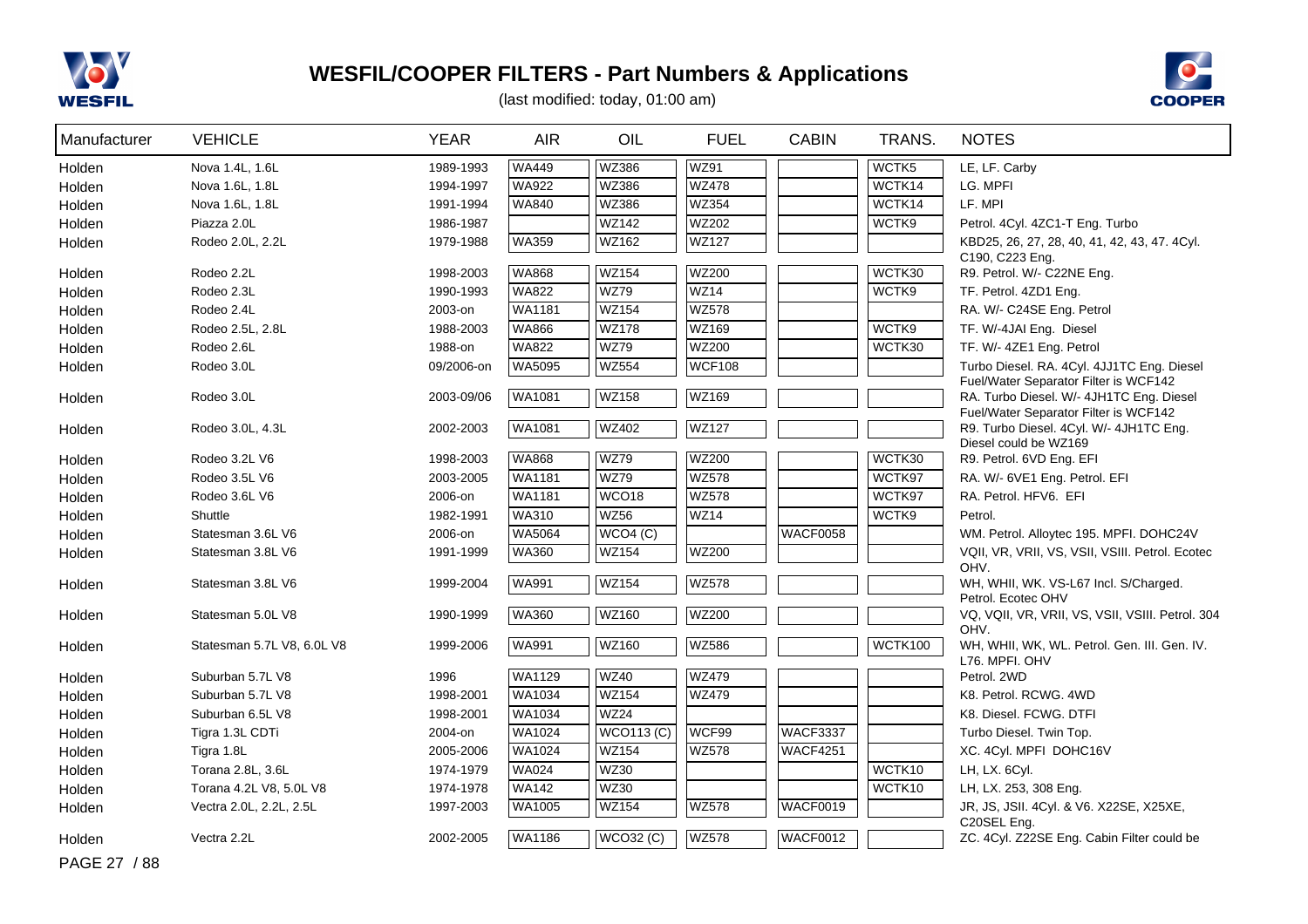



(last modified: today, 01:00 am)

| Manufacturer     | <b>VEHICLE</b>                 | <b>YEAR</b> | <b>AIR</b>    | OIL              | <b>FUEL</b>       | <b>CABIN</b>    | TRANS. | <b>NOTES</b>                                                |
|------------------|--------------------------------|-------------|---------------|------------------|-------------------|-----------------|--------|-------------------------------------------------------------|
|                  |                                |             |               |                  |                   |                 |        | <b>WACF3337</b>                                             |
| Holden           | Vectra 2.5L, 2.6L V6           | 1999-2003   | <b>WA1005</b> | <b>WR2591P</b>   | <b>WZ578</b>      | WACF0019        |        | JS, JSII. X22SE, X25XE, Y26SE Eng.                          |
| Holden           | Vectra 3.2L V6                 | 2003-2005   | <b>WA1186</b> | <b>WR2591P</b>   | <b>WZ578</b>      | WACF0012        |        | ZC. V6Cyl. Z32SE Eng. Cabin Filter could be                 |
|                  | Vectra B 1.8L 16V, 2.6L V6 24V | 2000-on     | <b>WA1005</b> | <b>WR2591P</b>   | WZ469             | <b>WACF0019</b> |        | <b>WACF3337</b><br>Petrol. Z18XE, Y26SE Eng.                |
| Holden<br>Holden | Vectra C 1.9L CDTi             | 2005-on     | WA1186        | <b>WCO70 (C)</b> | WCF99             | <b>WACF3337</b> |        | <b>Turbo Diesel</b>                                         |
| Holden           | Vectra C 2.6L                  | 2002-on     | WA1186        | <b>WCO32 (C)</b> | <b>WZ578</b>      |                 |        | Y26JS Eng                                                   |
| Holden           | Vectra C 3.2L V6 GTS           | 2002-on     | <b>WA1186</b> | <b>WR2591P</b>   | <b>WZ469</b>      | <b>WACF3337</b> |        | Petrol. Y/Z32SE Eng. FWD. MPFI                              |
| Holden           | Viva 1.8L                      | 2005-on     | <b>WA1180</b> | <b>WZ154</b>     | WZ621             |                 |        | JF. 4Cyl. MPFI                                              |
| Holden           | Zafira 2.2L                    | 2001-2005   | <b>WA1141</b> | WCO32(C)         | <b>WZ578</b>      | WACF0021        |        | TS, TT. 4Cyl. Z22SE Eng. Cabin Filter Could                 |
|                  |                                |             |               |                  |                   |                 |        | be WACF3054                                                 |
| Holden           | Zafira II 1.9L CDTi            | 2005-on     | <b>WA5073</b> | <b>WCO70 (C)</b> | WCF99             | <b>WACF0021</b> |        | Turbo Diesel.                                               |
| Honda            | Accord 2.0L                    | 1985-1989   | <b>WA808</b>  | <b>WZ79</b>      | WZ369             |                 |        | Carby 84. CA. Petrol. A20A Eng.                             |
| Honda            | Accord 2.0L                    | 1987-1989   | <b>WA809</b>  | <b>WZ79</b>      | <b>WZ357</b>      |                 |        | EFI. CA. Petrol. A20A4 EnG. F/Inj.                          |
| Honda            | Accord 2.2L                    | 1989-1998   | <b>WA920</b>  | <b>WZ79</b>      | WZ463             |                 |        | CD. W/- V-Tec. Sedan & Wagon. Petrol.                       |
|                  |                                |             |               |                  |                   |                 |        | F22B3 Eng.                                                  |
| Honda            | Accord 2.3L                    | 1998-2003   | <b>WA1053</b> | <b>WZ79</b>      | <b>WZ620</b>      |                 |        | CG. VTi. Petrol. F23A1 Eng. Oil Filter could be<br>WZ547.   |
| Honda            | Accord 2.4L                    | 2003-2007   | <b>WA1158</b> | <b>WZ547</b>     | <b>WCF26 (IT)</b> | WACF5302        |        | L4 Eng. 40 Series. Petrol. 4Cyl. MPFI.                      |
| Honda            | Accord 2.4L                    | 2008-on     | <b>WA5174</b> | <b>WZ547</b>     | <b>IN TANK</b>    | WACF5302        |        | 50 Series. Petrol. 4Cyl. K24Z2 Eng                          |
| Honda            | Accord 3.0L V6                 | 2003-on     | <b>WA1172</b> | <b>WZ547</b>     | <b>WCF26 (IT)</b> |                 |        | 40 Series. Petrol. MPFI                                     |
| Honda            | Accord 3.0L V6                 | 1997-2003   | <b>WA1018</b> | <b>WZ79</b>      | WZ620             |                 |        | Petrol. J30A1 Eng. MPFI. Oil Filter could be                |
|                  |                                |             |               |                  |                   |                 |        | WZ547.                                                      |
| Honda            | Accord 3.5L V6                 | 2008-on     | WA5151        | <b>WZ547</b>     |                   | <b>WACF5302</b> |        | Petrol. V-Tec                                               |
| Honda            | Accord 90 2.2L                 | 1989-1991   | <b>WA856</b>  | <b>WZ79</b>      | <b>WZ359</b>      |                 |        | EFI. W/-Out V-Tec                                           |
| Honda            | Accord Euro 2.4L               | 2003-2009   | <b>WA1158</b> | <b>WZ547</b>     | <b>WCF26 (IT)</b> | <b>WACF5302</b> |        | 40 Series. Petrol. 4Cyl. MPFI.                              |
| Honda            | Accord Euro 2.4L               | 2009-on     | WA5169        |                  |                   | <b>WACF5302</b> |        | Petrol. 4Cyl.                                               |
| Honda            | Accord Sedan & Wagon           | 1994-1997   | <b>WA920</b>  | <b>WZ79</b>      | <b>WZ463</b>      |                 |        | Petrol                                                      |
| Honda            | City 1.5L                      | 2009-on     | <b>WA5177</b> | <b>WZ547</b>     |                   | WACF0106        |        | GM. L15A7-17 Eng. Petrol. 4Cyl.                             |
| Honda            | Civic 1.5L                     | 1993-1995   | WA885         | <b>WZ79</b>      |                   |                 |        | <b>EFI</b>                                                  |
| Honda            | Civic 1.5L                     | 1988-1995   | WA832         | <b>WZ79</b>      | WZ616             |                 |        | Carby. Could be WA313                                       |
| Honda            | Civic 1.6L                     | 1995-2000   | <b>WA953</b>  | <b>WZ79</b>      | WZ463             |                 |        | Petrol. MPFI. Inc. Vti-R DOHC. Air Filter could<br>be WA886 |
| Honda            | Civic 1.6L                     | 1991-1995   | <b>WA885</b>  | <b>WZ79</b>      | <b>WZ359</b>      |                 |        | Petrol. W/- D16A8 Eng. MPFI                                 |
| Honda            | Civic 1.7L (4 DR)              | 2000-on     | WA1086        | <b>WZ547</b>     | <b>WZ620</b>      |                 |        | 4Cyl. MPFI                                                  |
| Honda            | Civic 1.7L (5 DR)              | 2000-on     | <b>WA1123</b> | <b>WZ547</b>     | <b>IN TANK</b>    |                 |        | Hatchback. 4Cyl. MPFI                                       |
| Honda            | Civic 1.8i VTEC, 2.0i VTEC     | 2006-on     | WA5176        | <b>WZ547</b>     | <b>IN TANK</b>    | <b>WACF0091</b> |        | R30 Series. Petrol. 4Cyl. K20Z4 Eng. Inc Type               |
|                  |                                |             |               |                  |                   |                 |        | R.                                                          |
| Honda            | Civic 1.8L                     | 2006-on     | WA5105        | <b>WZ547</b>     | <b>IN TANK</b>    | <b>WACF5302</b> |        | Series 40. VTi., VTi-L.4Cyl.                                |

PAGE 28 / 88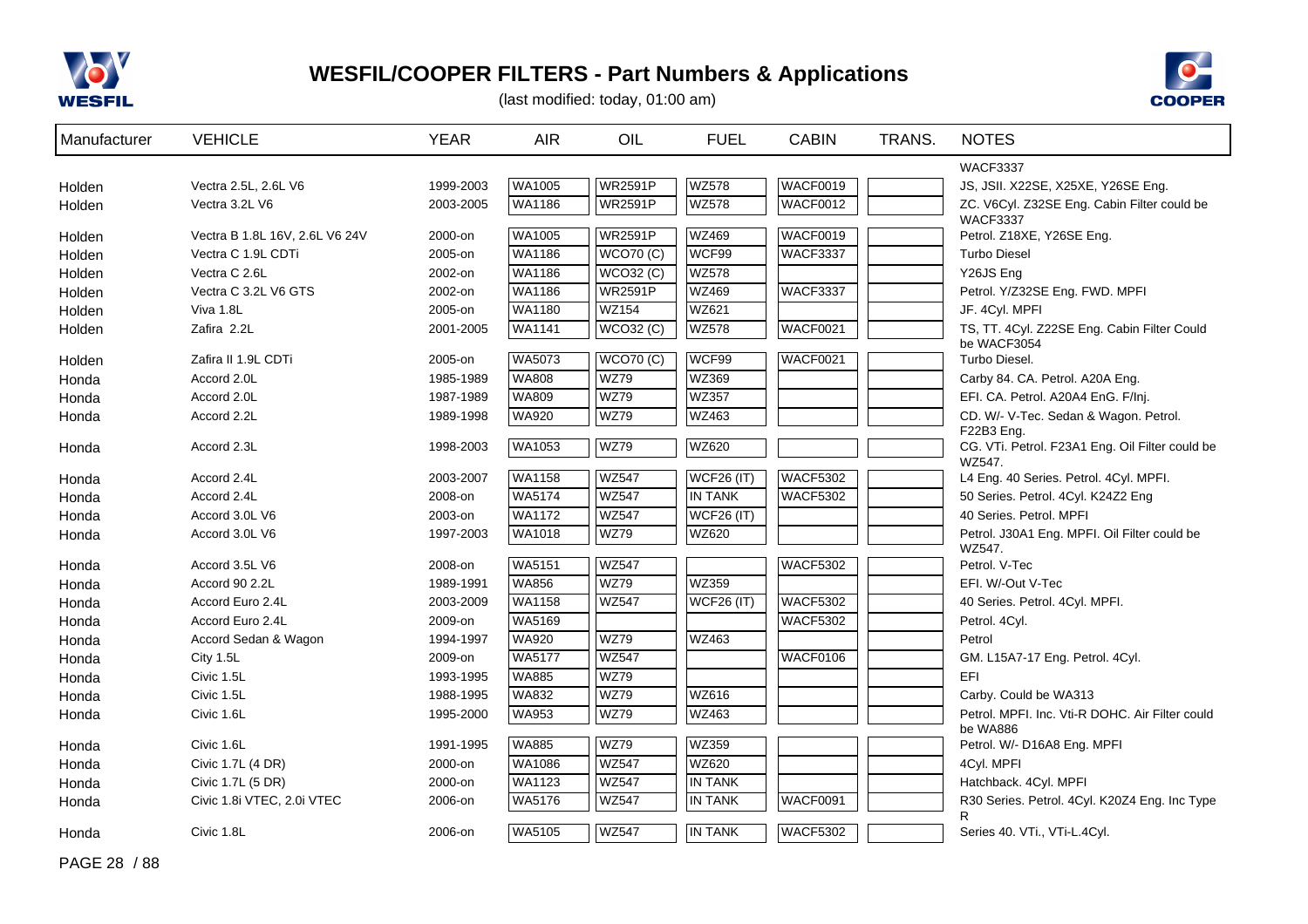



| Manufacturer | <b>VEHICLE</b>                    | <b>YEAR</b> | <b>AIR</b>    | OIL          | <b>FUEL</b>        | <b>CABIN</b>    | TRANS. | <b>NOTES</b>                                                         |
|--------------|-----------------------------------|-------------|---------------|--------------|--------------------|-----------------|--------|----------------------------------------------------------------------|
| Honda        | Civic 1.8L                        | 2005-2007   | WA5052        | <b>WZ547</b> | <b>IN TANK</b>     | <b>WACF5302</b> |        | Petrol. MPFI                                                         |
| Honda        | Civic 2.0L                        | 2007-on     | WA5093        | <b>WZ547</b> | <b>IN TANK</b>     | <b>WACF5302</b> |        | Petrol. MPFI                                                         |
| Honda        | Civic Breeze 1.3L                 | 1991-1993   | <b>WA878</b>  | <b>WZ79</b>  | WZ616              |                 |        | Petrol. EG. W/- D1382 Eng.                                           |
| Honda        | Civic GL 1500 1.3L                | 1991-1993   | <b>WA878</b>  | <b>WZ79</b>  | WZ616              |                 |        | Single Carby 4Cyl.                                                   |
| Honda        | Civic GL 1500 1.3L                | 1991-1992   | WA832         | <b>WZ79</b>  | WZ616              |                 |        | Petrol                                                               |
| Honda        | Civic Hybrid 1.3L                 | 2004-2006   | WA1196        | <b>WZ547</b> | <b>IN TANK</b>     |                 |        | ES9. L13A1 Eng. 4Cyl. MPFI. SOHC8V                                   |
| Honda        | Civic Hybrid 1.3L                 | 2006-on     | WA5052        | <b>WZ547</b> | <b>IN TANK</b>     | <b>WACF5302</b> |        | 4O Series. 4Cyl. MPFI. SOHC16V                                       |
| Honda        | Civic Type R 2.0L                 | 1997-on     | WA1139        | <b>WZ547</b> | <b>IN TANK</b>     |                 |        | Petrol. V-Tec Eng.                                                   |
| Honda        | Civic Type R 2.0L VTEC            | 2007-on     | WA5176        | <b>WZ547</b> | <b>IN TANK</b>     | <b>WACF0091</b> |        | Petrol. V-Tec Eng                                                    |
| Honda        | Civic Vti-R 1.6L                  | 1995-1999   | <b>WA953</b>  | WZ79         | WZ463              |                 |        | DOHC. Petrol                                                         |
| Honda        | Civiv Type R 2.0L VTEC            | 2007-on     | WA5176        | <b>WZ547</b> |                    | <b>WACF0091</b> |        | Petrol. V-Tec Eng.                                                   |
| Honda        | Concerto 1.8L                     | 1994-1996   |               | WZ543        | <b>WR2388P</b>     |                 |        | Turbo Diesel.                                                        |
| Honda        | Concerto EX-I 1.6L                | 1988-1993   | <b>WA835</b>  | <b>WZ79</b>  | WCF40              |                 |        | 4Cyl. Petrol. W/- D16Z2 Eng.                                         |
| Honda        | <b>CRV 2.0L</b>                   | 1997-2001   | WA953         | <b>WZ79</b>  | WZ463              |                 |        | RD1. Petrol. 4Cyl. W/- B20B3 Eng. MPFI.<br>DOHC 16V                  |
| Honda        | <b>CRV 2.4L</b>                   | 2001-2007   | <b>WA1139</b> | <b>WZ547</b> | WZ620              |                 |        | RD7. Petrol. 4Cyl. W/- K24A1 Eng. MPFI.<br>DOHC 16V #110KW           |
| Honda        | <b>CRV 2.4L</b>                   | 2008-on     | WA5134        | <b>WZ547</b> | <b>IN TANK</b>     | <b>WACF5302</b> |        | RE Series. K24Z1 Eng. Petrol. MPFI                                   |
| Honda        | <b>CRX 1.6L</b>                   | 1992-1998   | <b>WA885</b>  | <b>WZ79</b>  | WZ359              |                 |        | Petrol. 4Cyl. B16A2 Eng. MPFI. Fuel Filter<br>could be WCF40         |
| Honda        | <b>CRX 1.6L</b>                   | 1988-1992   | <b>WA835</b>  | <b>WZ79</b>  | WZ324              |                 |        | Petrol. 4Cyl. D16A8 Eng. EFI                                         |
| Honda        | <b>HRV 1.6L</b>                   | 1999-2002   | <b>WA953</b>  | <b>WZ79</b>  | <b>WZ463</b>       |                 |        | Petrol. 4Cyl. D16W1 Eng. MPFI                                        |
| Honda        | Insight Hybrid 1.0L 12V           | 2001-2004   |               | <b>WZ436</b> |                    |                 |        | Petrol. 3Cyl. MPFI                                                   |
| Honda        | Integra 1.6L                      | 1986-1989   | <b>WA834</b>  | <b>WZ130</b> | <b>WZ360</b>       |                 |        | SX. Petrol. 4Cyl. D16A8. MPFI                                        |
| Honda        | Integra 1.8L                      | 1989-1992   | <b>WA869</b>  | <b>WZ79</b>  | <b>WZ340</b>       |                 |        | 2nd. Gen. Petrol. 4Cyl. MPFI                                         |
| Honda        | Integra 1.8L                      | 1992-1993   | <b>WA869</b>  | <b>WZ79</b>  | <b>WZ483</b>       |                 |        | 2nd. Gen. Petrol. 4Cyl. MPFI                                         |
| Honda        | Integra 1.8L, 2.0L                | 1993-2002   | <b>WA904</b>  | <b>WZ79</b>  | WZ463              |                 |        | Petrol. 4Cyl. MPFI. Inc. GSi. 3rd Gen.                               |
| Honda        | Integra 2.0L                      | 2002-on     | <b>WA904</b>  | <b>WZ547</b> | WZ463              |                 |        | Petrol. 4Cyl.                                                        |
| Honda        | Integra Series 1.8L 16V, 2.0L 16V | 1997-on     | WA1139        | WCO48        |                    |                 |        | Petrol                                                               |
| Honda        | Jazz 1.2L                         | 2002-on     |               | WCO48        | <b>WCF159 (IT)</b> |                 |        | Petrol                                                               |
| Honda        | Jazz 1.2L i-DSi, 1.4L i-DSi       | 2002-on     | WA1163        | <b>WZ547</b> | <b>IN TANK</b>     | WACF0093        |        | GD. Diesel                                                           |
| Honda        | Jazz 1.3L, 1.5L                   | 2002-2004   | WA1163        | <b>WZ547</b> | <b>WCF159 (IT)</b> |                 |        | Petrol. 4Cyl. L13A1, L15A1 Eng. MPFI                                 |
| Honda        | Jazz 1.3L, 1.5L                   | 2006-2008   | WA5072        | <b>WZ547</b> | $WCF159$ (IT)      |                 |        | Petrol. 4Cyl. L13A1, L15A1 Eng. MPFI. Air<br>Filter could be WA5151. |
| Honda        | Jazz 1.3L, 1.5L                   | 2008-on     | WA5177        | <b>WZ547</b> | <b>WCF159 (IT)</b> |                 |        | GE. Petrol. 4Cyl. L13Z1, L15A7 Eng. MPFI                             |
| Honda        | Jazz 1.3L, 1.5L                   | 2004-2006   | WA5032        | <b>WZ547</b> | <b>WCF159 (IT)</b> |                 |        | Petrol. 4Cyl. L13A1, L15A1 Eng. MPFI                                 |
| Honda        | Legend 2.5L V6                    | 1986-1988   | <b>WA848</b>  | WCO48        | WZ413              |                 |        | Petrol. W/- C25A Eng. EFI                                            |
| Honda        | Legend 2.7L V6                    | 1987-1991   | <b>WA848</b>  | WZ336        | WZ413              |                 |        | Petrol. W/- C27A Eng. EFI                                            |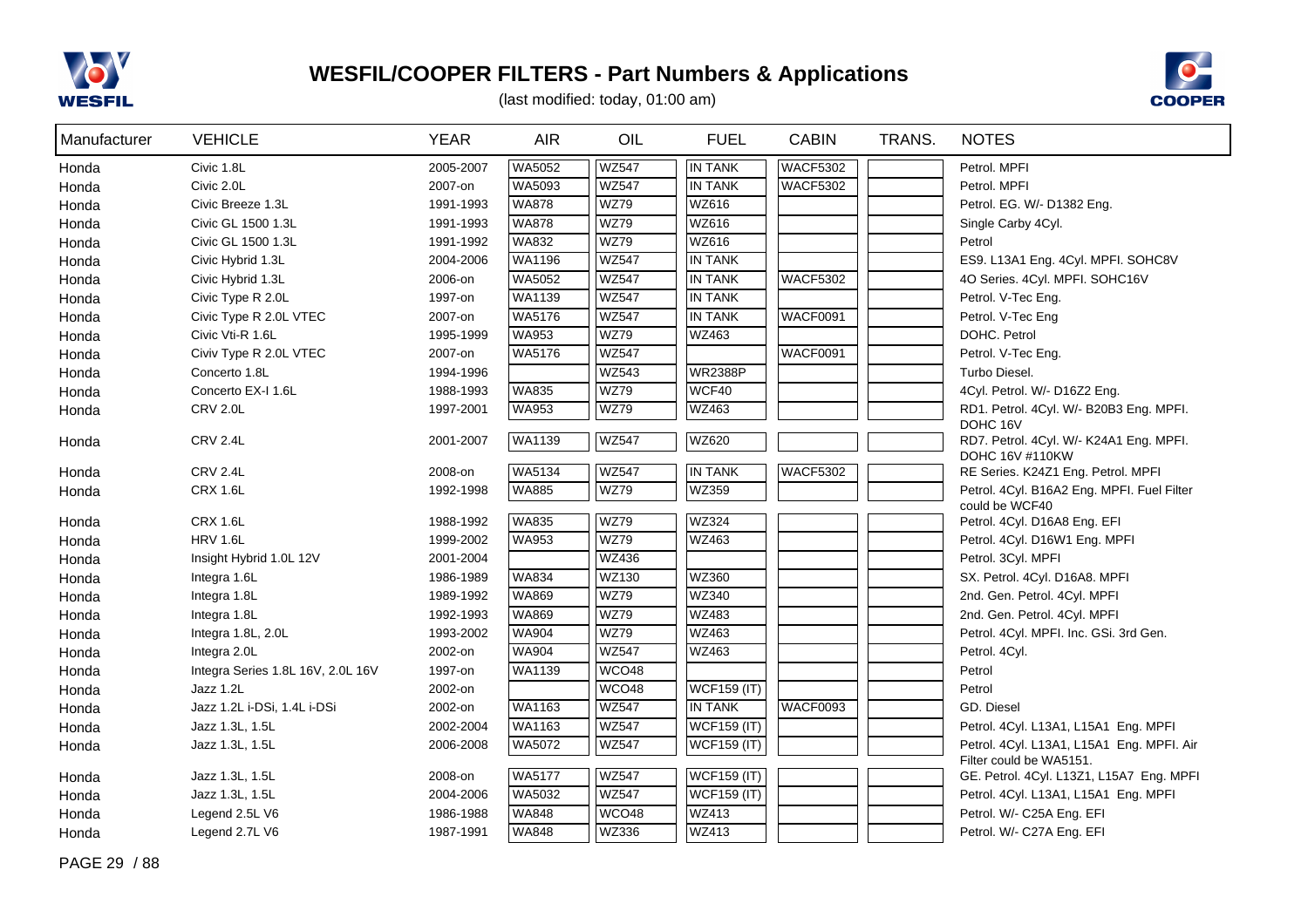



(last modified: today, 01:00 am)

| Manufacturer | <b>VEHICLE</b>             | <b>YEAR</b> | <b>AIR</b>    | OIL               | <b>FUEL</b>        | <b>CABIN</b>    | TRANS.          | <b>NOTES</b>                             |
|--------------|----------------------------|-------------|---------------|-------------------|--------------------|-----------------|-----------------|------------------------------------------|
| Honda        | Legend 3.5L V6             | 2002-2005   | WA1023        | <b>WZ547</b>      | WZ463              |                 |                 | Petrol. W/- C35A3 Eng. EFI. 4 Door       |
| Honda        | LEGEND 3.5L V6             | 2006-on     | WA5143        | <b>WZ547</b>      |                    | <b>WACF5302</b> |                 | KB16. Petrol. C35A8 Eng.                 |
| Honda        | Legend 3.5L V6             | 1996-2002   | WA1023        | <b>WZ79</b>       | WZ463              | <b>WACF5302</b> |                 | Petrol. W/- C35A3 Eng. EFI. 4 Door. KA9  |
| Honda        | Legend 3.2L V6             | 1991-1996   | <b>WA898</b>  | <b>WZ336</b>      | WZ393              |                 |                 | Petrol. W/- C32A Eng. EFI                |
| Honda        | MDX 3.5L V6                | 2003-on     | <b>WA5004</b> | <b>WZ547</b>      |                    | WACF2267        |                 | Petrol. W/- J35A5 Eng. MPFI. 4WD         |
| Honda        | NSX V6, NSX-T 3.0L V6      | 2002-2005   | WA1126        | <b>WZ547</b>      |                    |                 |                 | Petrol. W/- C30A3 Eng. DOHC. MPFI        |
| Honda        | NSX V6, NSX-T 3.0L V6      | 1995-2002   | WA1126        | <b>WZ79</b>       |                    |                 |                 | Petrol. W/- C30A3 Eng. DOHC. MPFI        |
| Honda        | Odyssey 2.2, 2.3L          | 1995-2000   | <b>WA920</b>  | <b>WZ79</b>       | WZ463              |                 |                 | Petrol. 4Cyl. W/- F22B3, F23A1 Eng. MPFI |
| Honda        | Odyssey 2.3L               | 2002-2004   | WA1110        | <b>WZ547</b>      |                    |                 |                 | Petrol. 4Cyl. W/- F23A1 Eng. MPFI        |
| Honda        | Odyssey 2.3L               | 2000-2002   | WA1110        | <b>WZ79</b>       |                    |                 |                 | Petrol. 4Cyl. W/- F23A1 Eng. MPFI        |
| Honda        | Odyssey 2.4L               | 2002-on     | WA5020        | <b>WZ547</b>      | <b>IN TANK</b>     |                 |                 | Petrol. 4Cyl. MPFI                       |
| Honda        | Odyssey 3.0L V6            | 2002-2004   | WA5020        | <b>WZ547</b>      |                    |                 |                 | Petrol. W/- J30A1 Eng. MPFI              |
| Honda        | Odyssey 3.0L V6            | 2000-2002   | WA1111        | <b>WZ79</b>       |                    |                 |                 | Petrol. W/- J30A1 Eng. MPFI              |
| Honda        | Prelude 1.8L               | 1983-1985   | WA810         | <b>WZ148</b>      | WZ337              |                 |                 | ET. Petrol. 4Cyl. 2D Coupe               |
| Honda        | Prelude 2.0L               | 1985-1987   | <b>WA809</b>  | <b>WZ79</b>       | WZ323              |                 |                 | Petrol. 4Cyl. W/- A20A4 Eng. 2D Coupe    |
| Honda        | Prelude 2.0L               | 1988-1991   | <b>WA833</b>  | <b>WZ79</b>       | WZ339              |                 |                 | Petrol. 4Cyl. W/- B20A5 Eng. 2D Coupe    |
| Honda        | Prelude 2.2L               | 1997-2002   | <b>WA899</b>  | <b>WZ79</b>       | WZ463              |                 |                 | Petrol. 4Cyl. MPFI                       |
| Honda        | Prelude 2.2L, 2.3L         | 1991-1997   | <b>WA899</b>  | <b>WZ79</b>       | WZ359              |                 |                 | Petrol. 4Cyl. W/- H23A1 Eng.             |
| Honda        | Prelude Vti-R 2.2L         | 1997-2002   | <b>WA899</b>  | <b>WZ79</b>       | <b>WZ463</b>       |                 |                 | Petrol. 4Cyl. W/- H22A4 Eng. MPFI        |
| Honda        | Prelude Vti-R 2.2L         | 1994-1996   | <b>WA899</b>  | <b>WZ79</b>       | <b>WZ529</b>       |                 |                 | Petrol. 4Cyl. EFI                        |
| Honda        | Prelude Vti-R 2.2L         | 2002-2005   | <b>WA899</b>  | <b>WZ547</b>      | WZ463              |                 |                 | Petrol. 4Cyl. W/- H22A4 Eng. MPFI        |
| Honda        | S2000 2.0L                 | 2003-on     | WA1167        | <b>WZ547</b>      |                    |                 |                 | 4Cyl. MPFI. W/- F2OC Eng.                |
| Honda        | Shuttle                    | 1984-1986   | <b>WA351</b>  | <b>WZ130</b>      |                    |                 |                 |                                          |
| <b>HSV</b>   | Clubsport 6.0L V8, 6.2L V8 | 2008-on     | WA5064        | WCO68             |                    |                 |                 | R8. Petrol. LS2, LS3                     |
| <b>HSV</b>   | Grange 6.0L V8, 6.2L V8    | 2007-on     | WA5064        | WCO68             |                    |                 |                 | WM. Petrol. LS2, LS3.                    |
| <b>HSV</b>   | GTS 6.0L V8, 6.2L V8       | 2006-on     | WA5064        | WCO68             |                    |                 |                 | E Series. Petrol. LS2, LS3               |
| <b>HSV</b>   | Maloo 6.0L V8, 6.2L V8     | 2007-on     | WA5064        | WCO68             |                    |                 |                 | R8. Petrol. LS2                          |
| Hummer       | H3 3.5L, 3.7L              | 2007-on     | <b>WA5179</b> | WCO <sub>18</sub> |                    |                 |                 | Petrol. 5Cyl. Inc. Turbo                 |
| Hummer       | H3 5.3L V8                 | 2007-on     | WA5179        | WCO68             |                    |                 |                 | Petrol. Inc Turbo                        |
| Hyster       | Forklifts                  |             | <b>WA884</b>  |                   | <b>WZ153</b>       |                 |                 |                                          |
| Hyundai      | Accent 1.5L, 1.6L          | 2000-2006   | <b>WA1069</b> | WZ79              | <b>WZ583</b>       |                 |                 | Petrol. 4Cyl. W/- G4EC2, G4ED2 Eng. MPFI |
| Hyundai      | Accent 1.6L                | 2006-on     | WA5039        | WZ79              | <b>IN TANK</b>     |                 |                 | MC. Petrol. G4ED5                        |
| Hyundai      | Coupe FX 2.0L, SX 1.8L     | 1996-on     | <b>WA971</b>  | WZ79              | WZ535              |                 | WCTK35          | Petrol. MPFI. 2 Door.                    |
| Hyundai      | Elantra 1.8L, 2.0L         | 2000-2006   | WA1088        | <b>WZ79</b>       | <b>WCF21 (IT)</b>  |                 | TO <sub>1</sub> | XD. 4Cyl. MPFI. W/- G4GC Eng.            |
| Hyundai      | Elantra 2.0L               | 2006-on     | WA5098        | WZ79              |                    | WACF0113        |                 | Petrol.                                  |
| Hyundai      | Elantra Lavita 1.8L        | 2001-2004   | WA1166        | WZ79              | <b>WCF105 (IT)</b> | WACF2D00        | WCTK35          | Petrol. 4Cyl. MPFI                       |
| Hyundai      | Excel 1.5L                 | 1990-1994   | <b>WA828</b>  | <b>WZ142</b>      | WZ342              |                 | WCTK66          | X1, X2. EFI. W/- Cylindrical housing     |

PAGE 30 / 88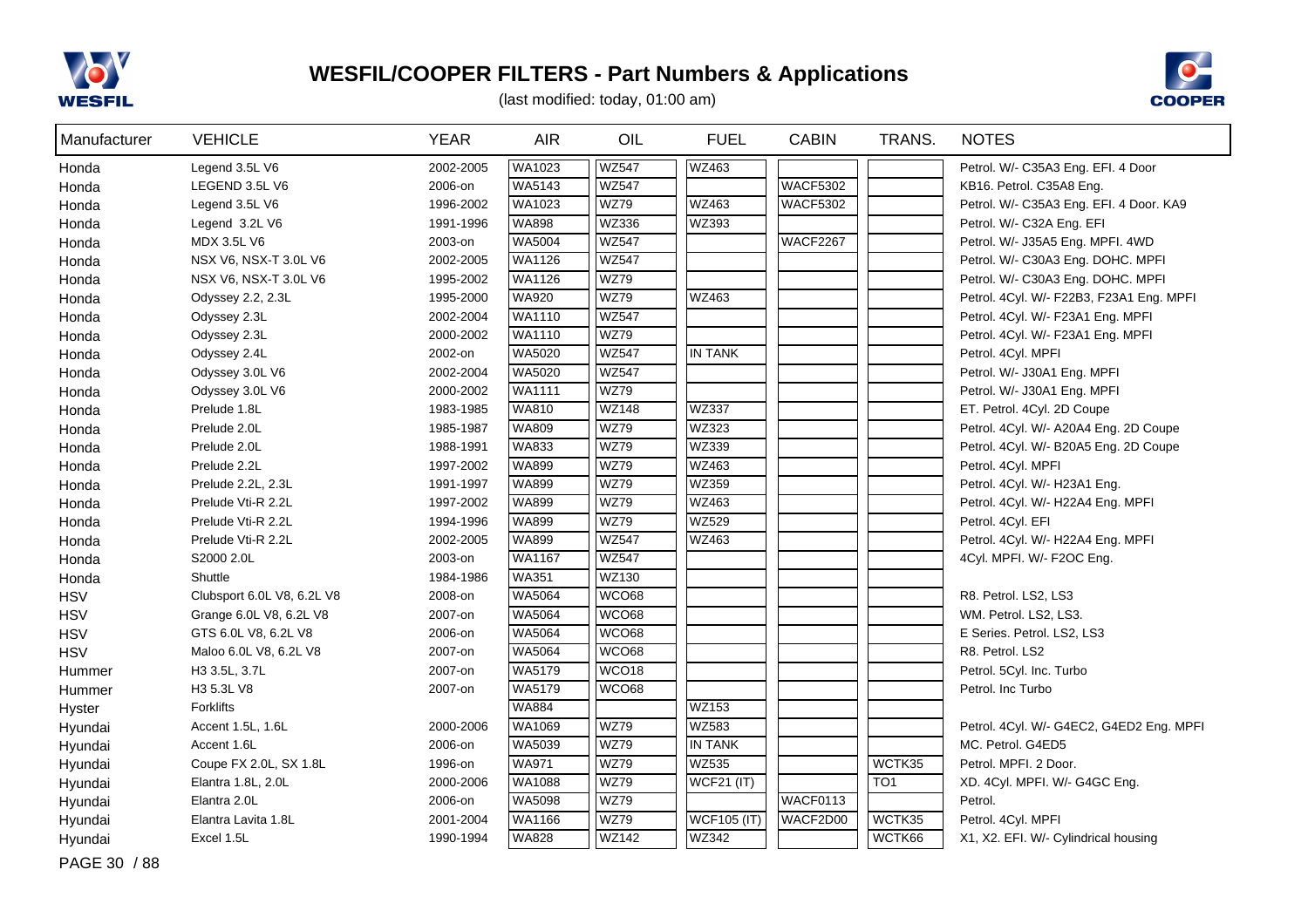



| Manufacturer | <b>VEHICLE</b>              | <b>YEAR</b> | <b>AIR</b>    | OIL               | <b>FUEL</b>        | <b>CABIN</b>    | TRANS.          | <b>NOTES</b>                                           |
|--------------|-----------------------------|-------------|---------------|-------------------|--------------------|-----------------|-----------------|--------------------------------------------------------|
| Hyundai      | Excel 1.5L                  | 1994-on     | <b>WA929</b>  | <b>WZ79</b>       | <b>WZ317</b>       |                 |                 | X3. MPFI                                               |
| Hyundai      | Excel 1.5L                  | 1990-1994   | <b>WA859</b>  | $WZ$ 142          | WZ342              |                 | WCTK66          | X1, X2. EFI. W/- Panel housing                         |
| Hyundai      | Getz 1.3L, 1.4L, 1.5L, 1.6L | 2002-on     | <b>WA1134</b> | <b>WZ79</b>       | <b>WCF101 (IT)</b> | WACF5241        |                 | TB. Petrol. 4Cyl. W/- G4EA2, G4ECX Eng.<br><b>MPFI</b> |
| Hyundai      | Grandeur 2.2L CRDi          | 2007-on     |               |                   | <b>WCF129</b>      | WACF0050        |                 | Turbo Diesel. 4Cyl.                                    |
| Hyundai      | Grandeur 3.0L V6            | 1999-2004   | <b>WA1076</b> | WZ79              | WZ383              |                 | TO <sub>1</sub> | Petrol. MPFI                                           |
| Hyundai      | Grandeur 3.8L V6            | 2006-on     | <b>WA5059</b> | <b>WCO61 (C)</b>  |                    |                 |                 | TG. Petrol. MPFI                                       |
| Hyundai      | i30 1.4L, 1.6L, 2.0L 16V    | 2007-on     | <b>WA5098</b> | <b>WZ79</b>       | <b>IN TANK</b>     | WACF0116        |                 | FD Series. Petrol. 4Cyl. EFI. Oil Filter could be      |
| Hyundai      | i30 1.6L CRDi, 2.0L CRDi    | 2007-2008   | <b>WA5098</b> | WCO105(C)         | WCF126             | WACF0116        |                 | WCO105 (C)<br>FD Series. 4Cyl. Turbo Diesel.           |
| Hyundai      | i30 1.6L CRDi, 2.0L CRDi    | 2008-on     | <b>WA5098</b> | WCO115(C)         | WCF126             | WACF0116        |                 | FD Series. 4Cyl. Turbo Diesel                          |
| Hyundai      | ILoad 2.4L                  | 2008-on     | <b>WA5123</b> | <b>WZ79</b>       |                    |                 |                 | Petrol. TQ-V. 4Cyl. G4KG8.                             |
| Hyundai      | ILoad 2.5L CRDi             | 2008-on     | WA5123        | <b>WCO106</b>     | <b>WCF126</b>      | WACF0115        |                 | Turbo Diesel. 4Cyl. TQ-V. G4KG8. Oil could be          |
| Hyundai      | IMax 2.4L                   | 2008-on     | WA5123        | <b>WZ79</b>       |                    |                 |                 | <b>WCO57</b><br>Petrol. TQ-W. 4Cyl. G4KG8              |
| Hyundai      | iMax 2.5L CRDi              | 2008-on     | WA5123        | <b>WCO106</b>     | <b>WCF126</b>      |                 |                 | Turbo Diesel. 4Cyl. TQ-V. G4KG8. Oil could be          |
|              |                             |             |               |                   |                    |                 |                 | <b>WCO57</b>                                           |
| Hyundai      | ix35 2.0L CRDi              | 2010-on     | <b>WA5189</b> | <b>WCO130 (C)</b> | <b>WCF129</b>      | WACF0005        |                 | Diesel.                                                |
| Hyundai      | ix35 2.0L, 2.4L             | 2010-on     | <b>WA5189</b> | WZ79              |                    | WACF0005        |                 | Petrol                                                 |
| Hyundai      | Lantra 1.8L                 | 1991-1995   | <b>WA828</b>  | <b>WZ142</b>      | WZ316              |                 | WCTK96          | Petrol. W/- G4CR Eng. MPFI                             |
| Hyundai      | Lantra 1.8L                 | 1995-1999   | <b>WA971</b>  | <b>WZ79</b>       | WZ535              |                 | WCTK12          | J2 Series. Petrol. W/- G4GM Eng.                       |
| Hyundai      | Lantra 2.0L                 | 1999-2000   | <b>WA971</b>  | <b>WZ79</b>       | WZ535              |                 | WCTK35          | Petrol. W/- G4GMS Eng. MPFI                            |
| Hyundai      | <b>Light Commercial</b>     | 2001-on     |               | WCO <sub>57</sub> |                    |                 |                 | <b>Diesel</b>                                          |
| Hyundai      | S Coupe 1.5L                | 1994-1996   | WA828         | <b>WZ79</b>       | <b>WZ317</b>       |                 |                 | Petrol. 4Cyl. W/- Cylindrical housing. Inc.<br>Turbo   |
| Hyundai      | S Coupe 1.5L                | 1994-1996   | WA921         | <b>WZ79</b>       | WZ317              |                 |                 | Petrol. 4Cyl. W/- Panel housing. Inc. Turbo            |
| Hyundai      | S Coupe 1.5L                | 1990-1994   | <b>WA828</b>  | <b>WZ79</b>       | <b>WZ342</b>       |                 | WCTK28          | Petrol. 4Cyl. W/- Cylindrical housing. Inc.            |
| Hyundai      | S Coupe 1.5L                | 1990-1994   | <b>WA921</b>  | <b>WZ79</b>       | WZ342              |                 |                 | Turbo<br>Petrol. 4Cyl. W/- Panel housing. Inc. Turbo   |
| Hyundai      | Santa Fe 2.2L CRDi          | 08/09/06-   | WA5084        | WCO88             | <b>WCF117</b>      | WACF0050        |                 | <b>Turbo Diesel</b>                                    |
| Hyundai      | Santa Fe 2.2L CRDi          | 2010-on     |               | <b>WCO130 (C)</b> | <b>WCF129</b>      |                 |                 | <b>Turbo Diesel</b>                                    |
| Hyundai      | Santa Fe 2.2L CRDi          | 11/10/06-   | <b>WA5084</b> | WCO88             | <b>WCF129</b>      | WACF0050        |                 | <b>Turbo Diesel</b>                                    |
| Hyundai      | Santa Fe 2.4L, 2.7L V6      | 2000-2006   | WA1079        | <b>WZ79</b>       | <b>IN TANK</b>     | <b>WACF3810</b> | TO <sub>1</sub> | Petrol. 4Cyl. & V6. MPFI. 4WD.                         |
| Hyundai      | Santa Fe 2.7L V6            | 2007-on     | WA1079        | <b>WZ79</b>       | <b>WCF106 (IT)</b> | WACF0050        | TO <sub>1</sub> | Petrol. 4WD. MPFI                                      |
| Hyundai      | Santa Fe 3.3L V6            | 2007-on     | WA5084        | WCO61 (C)         |                    | WACF0050        |                 | Petrol.                                                |
| Hyundai      | Sonata 2.0L                 | 1993-1998   | <b>WA828</b>  | <b>WZ79</b>       | WZ383              | <b>WACF3810</b> | WCTK28          | Petrol. 4Cyl. W/- G4CP Eng.                            |
| Hyundai      | Sonata 2.0L                 | 1998-2000   | <b>WA1045</b> | WZ79              | WZ383              | <b>WACF3810</b> |                 | EF. Petrol. 4Cyl. W/- G4JP Eng.                        |
| Hyundai      | Sonata 2.4L                 | 1988-1992   | <b>WA828</b>  | <b>WZ142</b>      | <b>WZ343</b>       |                 | WCTK28          | MPFI. W/- G4CS Eng.                                    |
| Hyundai      | Sonata 2.4L                 | 2005-on     | WA5025        | <b>WZ79</b>       | <b>WCF28 (IT)</b>  | <b>WACF0050</b> |                 | NF Series. Petrol. 4Cyl. MPFI                          |
| PAGE 31 / 88 |                             |             |               |                   |                    |                 |                 |                                                        |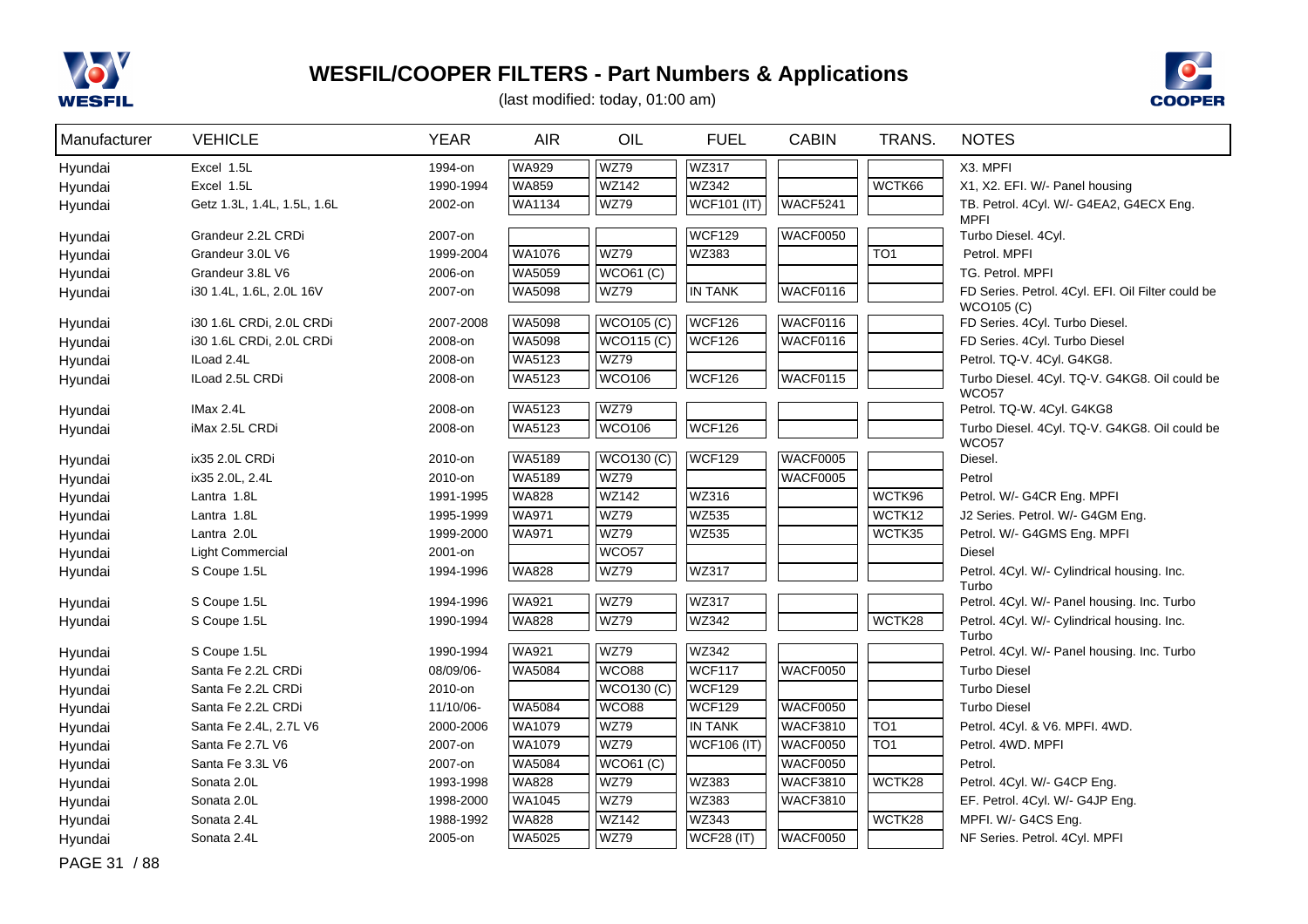



| Manufacturer      | <b>VEHICLE</b>             | <b>YEAR</b> | <b>AIR</b>    | OIL               | <b>FUEL</b>        | <b>CABIN</b>    | TRANS.          | <b>NOTES</b>                                                |
|-------------------|----------------------------|-------------|---------------|-------------------|--------------------|-----------------|-----------------|-------------------------------------------------------------|
| Hyundai           | Sonata 2.4L, 2.7L V6       | 2001-2005   | WA1045        | <b>WZ79</b>       | <b>WCF86 (IT)</b>  | <b>WACF3810</b> | <b>T01</b>      | EF-B Series. Petrol. 4Cyl. & V6. MPFI                       |
| Hyundai           | Sonata 2.5L V6             | 1998-2001   | WA1045        | <b>WZ79</b>       | WZ383              |                 |                 | Petrol. MPFI                                                |
| Hyundai           | Sonata 2.7L V6             | 2006-on     |               |                   | <b>WCF136 (IT)</b> |                 |                 | Petrol                                                      |
| Hyundai           | Sonata 3.0L V6             | 1993-1998   | <b>WA828</b>  | <b>WZ79</b>       | WZ383              |                 | WCTK18          | Petrol. MPFI                                                |
| Hyundai           | Sonata 3.0L V6             | 1991-1993   | <b>WA828</b>  | <b>WZ79</b>       | <b>WZ545</b>       |                 |                 | Petrol. MPFI                                                |
| Hyundai           | Sonata 3.0L V6             | 1989-1991   | <b>WA828</b>  | <b>WZ79</b>       | WZ356              |                 |                 | Petrol. MPFI                                                |
| Hyundai           | Sonata 3.3L V6             | 2005-on     | WA5059        | <b>WCO61 (C)</b>  | $WCF28$ (IT)       | <b>WACF0050</b> |                 | NF Series, Petrol, MPFI                                     |
| Hyundai           | Terracan 2.9L CRDi         | 2004-on     | <b>WA1117</b> | WCO <sub>57</sub> | WCF90              | WACF0104        |                 | Turbo Diesel. DTFI. 4WD. DT4Cyl. Cabin could<br>be WACF0060 |
| Hyundai           | Terracan 3.5L V6           | 2002-on     | WA1117        | <b>WZ79</b>       | WCF4               | <b>WACF0104</b> |                 | MPFI. 4WD. W/- G6CU Eng. Cabin could be<br><b>WACF0060</b>  |
| Hyundai           | Tiburon 2.0L, 2.7L V6      | 2002-2005   | WA1088        | <b>WZ79</b>       | <b>WCF21 (IT)</b>  |                 | TO <sub>1</sub> | 2D Coupe. Petrol. 4Cyl. MPFI                                |
| Hyundai           | Trajet 2.0L GSi            | 2000-2004   | WA1045        | <b>WZ79</b>       | WZ590              | <b>WACF3810</b> |                 | Petrol. MPFI                                                |
| Hyundai           | Trajet 2.6L V6             | 2000-2004   | WA1045        | <b>WZ79</b>       | <b>WZ590</b>       | <b>WACF3810</b> | TO <sub>1</sub> | Petrol. MPFI                                                |
| Hyundai           | Tucson 2.0L CRDi           | 2006-on     | WA5012        |                   | WCF126             | WACF0112        |                 | Diesel.                                                     |
| Hyundai           | Tucson 2.7L V6             | 2004-2007   | WA5012        | <b>WZ79</b>       | <b>WCF123 (IT)</b> | WACF0112        |                 | AWD. MPFI. DOHC24                                           |
| Hyundai           | Tucson 2.9L CRDi           | 2004-on     |               | WCO <sub>14</sub> | WCF90              |                 |                 | <b>Diesel</b>                                               |
| Hyundai           | Tucson 2.0L                | 2004-on     | WA5012        | <b>WZ79</b>       | $WCF123$ (IT)      | WACF0046        |                 | Petrol. Cabin Filter could be WACF0112                      |
| I.H.C             | All Models with 160mm long |             |               |                   | WZ533              |                 |                 |                                                             |
| I.H.C             | <b>Wheel Tractors</b>      |             | <b>WA884</b>  |                   |                    |                 |                 |                                                             |
| Inner Air Filters | Inner Filter for WA1028    |             | WA1152        |                   |                    |                 |                 |                                                             |
| Inner Air Filters | Inner Filter for WA1029    |             | WA1153        |                   |                    |                 |                 |                                                             |
| Inner Air Filters | Inner Filter for WA1042    |             | WA1107        |                   |                    |                 |                 |                                                             |
| Inner Air Filters | Inner Filter for WA1043    |             | WA5097        |                   |                    |                 |                 |                                                             |
| Inner Air Filters | Inner Filter for WA1096    |             | WA1128        |                   |                    |                 |                 |                                                             |
| Inner Air Filters | Inner Filter for WA1173    |             | <b>WA1174</b> |                   |                    |                 |                 |                                                             |
| Inner Air Filters | Inner Filter for WA1175    |             | WA1176        |                   |                    |                 |                 |                                                             |
| Inner Air Filters | Inner Filter for WA5019    |             | WA1154        |                   |                    |                 |                 |                                                             |
| Inner Air Filters | Inner Filter for WA5044    |             | WA5045        |                   |                    |                 |                 |                                                             |
| Inner Air Filters | Inner Filter for WA5110    |             | WA5111        |                   |                    |                 |                 |                                                             |
| Inner Air Filters | Inner Filter for WA5148    |             | WA5149        |                   |                    |                 |                 |                                                             |
| Inner Air Filters | Inner Filter for WA5160    |             | WA5159        |                   |                    |                 |                 |                                                             |
| Inner Air Filters | Inner Filter for WA889     |             | <b>WA915</b>  |                   |                    |                 |                 |                                                             |
| Inner Air Filters | Inner Filter for WA902     |             | <b>WA987</b>  |                   |                    |                 |                 |                                                             |
| Inner Air Filters | Inner Filter for WA911     |             | WA1130        |                   |                    |                 |                 |                                                             |
| Inner Air Filters | Inner Filter for WA914     |             | <b>WA973</b>  |                   |                    |                 |                 |                                                             |
| Inner Air Filters | Inner Filter for WA917     |             | <b>WA949</b>  |                   |                    |                 |                 |                                                             |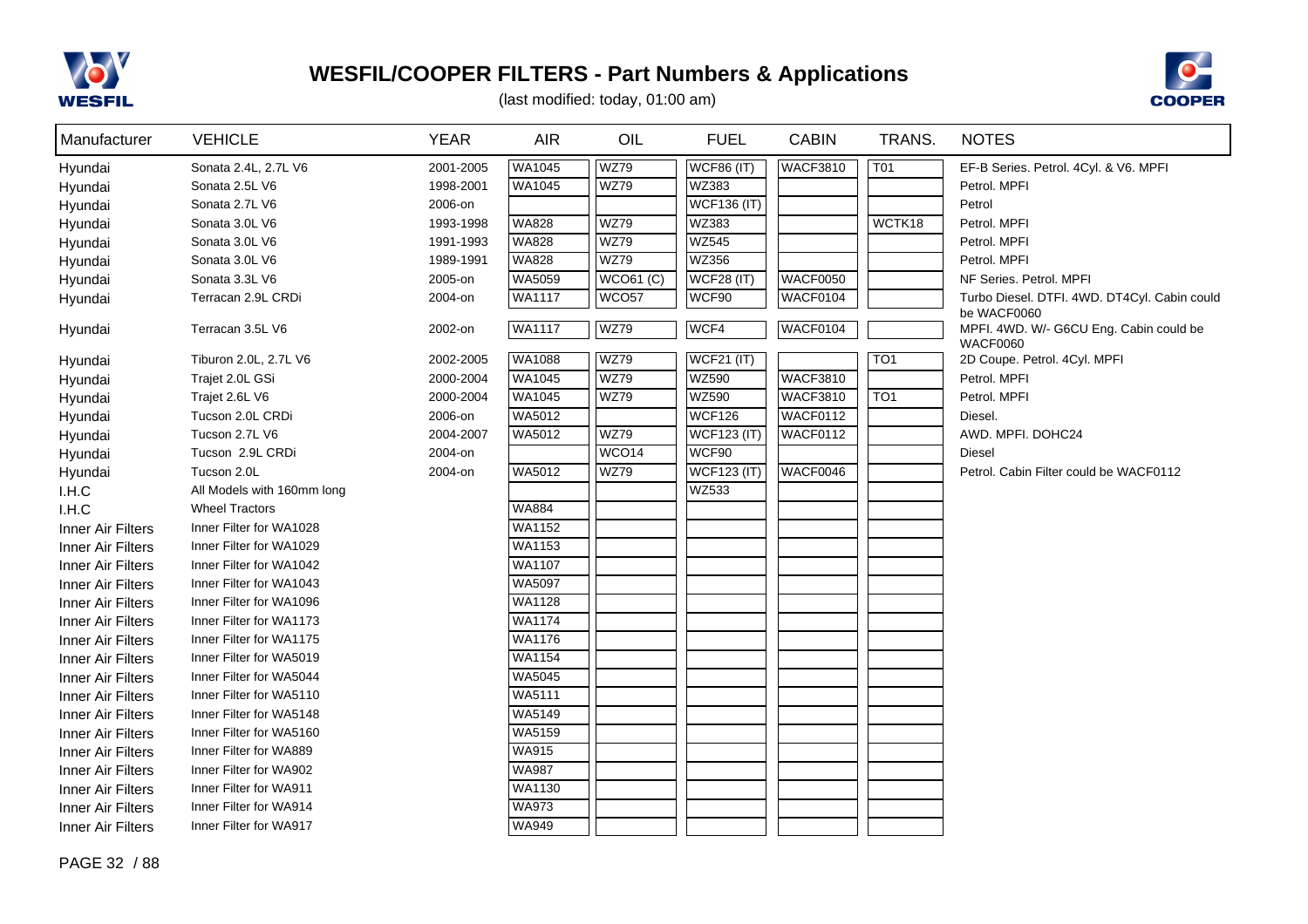



| Manufacturer                                  | <b>VEHICLE</b>                                   | <b>YEAR</b> | <b>AIR</b>                     | OIL               | <b>FUEL</b>       | <b>CABIN</b> | TRANS. | <b>NOTES</b>                                                                  |
|-----------------------------------------------|--------------------------------------------------|-------------|--------------------------------|-------------------|-------------------|--------------|--------|-------------------------------------------------------------------------------|
| <b>Inner Air Filters</b><br>Inner Air Filters | Inner Filter for WA962<br>Inner Filter for WA998 |             | <b>WA1125</b><br><b>WA1148</b> |                   |                   |              |        |                                                                               |
| International                                 | ACCO A, B, C, D 6.0L                             | 1987-1990   |                                |                   | <b>WR2132P</b>    |              |        | 160T, 180T, Ti Perkins                                                        |
| International                                 | N1630 5.7L, N1650 5.7L, N1750 6.9L               | 1983-1991   | <b>WA889 (OA)</b>              | WZ433             | WZ192             |              |        | W/- FD6, FD6T, FE6B Eng. Inner Filter is<br><b>WA915</b>                      |
| Iseki                                         | Tractor 178mm HGT â?? 106mm Total<br><b>OD</b>   |             | <b>WA954</b>                   |                   |                   |              |        |                                                                               |
| Iseki                                         | Tractor 192mm HGT â?? 133mm Total<br><b>OD</b>   |             | WA865                          |                   |                   |              |        |                                                                               |
| Iseki                                         | Tractor 254mm HGT â?? 132mm Total<br>OD          |             | <b>WA884</b>                   |                   |                   |              |        |                                                                               |
| Isuzu                                         | Bus ECR570S 5.8L, LT111 5.8L                     | 1978-1987   | <b>WA889 (OA)</b>              | <b>WR2390P</b>    | <b>WR2199P</b>    |              |        | Turbo. 68D1T. Inner Air WA915. By Pass Oil<br>WR2453                          |
| Isuzu                                         | <b>CXY51</b>                                     | 2003-on     | <b>WA5067</b>                  |                   | <b>WCF94 (PF)</b> |              |        | Sitec 425 Eng. Secondary Fuel Filter is WCF43                                 |
| Isuzu                                         | D-Max 3.0L TD                                    | 2008-on     |                                | <b>WZ554</b>      | <b>WCF108</b>     |              |        | Turbo Diesel. 4Cyl. 4JJ1 Eng. Diesel<br>Fuel/Water Separator Filter is WCF142 |
| Isuzu                                         | ELF150 1.6L, ELF250 2.0L                         | 1972-1979   | <b>WA209</b>                   | <b>WZ68</b>       |                   |              |        | Petrol. KA40, 41. TLG22, 52. G161, G201.                                      |
| Isuzu                                         | ELF250 2.4L, 2.8L, 3.3L                          | 1971-1984   | <b>WA334</b>                   | <b>WR2412P</b>    | WZ169             |              |        | Diesel. TLD24, 44, 56, KT26. C240, 4BA1,<br>4BC1                              |
| Isuzu                                         | ELF250 3.3L, ELF350 3.6L                         | 1973-1984   | <b>WA336</b>                   | <b>WR2412P</b>    | WZ169             |              |        | Diesel. KT25, KS11, 21. 4BC1, 4BB1                                            |
| Isuzu                                         | ELF350 3.6L, 3.9L                                | 1973-1984   | WA905                          | <b>WR2412P</b>    | WZ169             |              |        | Diesel. KS11, 21. 4BB1, 4BD1                                                  |
| Isuzu                                         | <b>FBR</b>                                       | 1975-1980   | <b>WA811</b>                   |                   |                   |              |        |                                                                               |
| Isuzu                                         | FRD75                                            | 2008-on     | WA5110 (OA)                    |                   | <b>WCF121</b>     |              |        | Inner Air Filter is WA5111                                                    |
| Isuzu                                         | FRR12 6.5L                                       | 1985-1990   | <b>WA883</b>                   | WCO <sub>20</sub> |                   |              |        | 6BG1-T. By Pass Oil is WR2453. Oil could be<br>WZ212/WR2390P                  |
| Isuzu                                         | FRR33-500, 550 8.2L                              | 1996-2000   | <b>WA889</b>                   |                   | <b>WCF43 (PF)</b> |              |        | Crew Cab. 6HH1-N. Secondary Fuel<br>WHDZ321                                   |
| Isuzu                                         | FRR33-500, 550 8.2L                              | 1996-2000   | <b>WA889 (OA)</b>              | <b>WZ475</b>      | WCF43 (PF)        |              |        | Std Cab. 6HH1-N. Inner Air WA915.<br>Secondary Fuel WHDZ321                   |
| Isuzu                                         | FRR33-500, 550 8.2L. FSR33-700 8.2L              | 1999-2000   | <b>WA889</b>                   | <b>WZ475</b>      | WCF42             |              |        | 6HH1-S. Inc. Std Cab.                                                         |
| Isuzu                                         | <b>FRR34, FRR75</b>                              | 2008-on     | WA5110 (OA)                    |                   | <b>WCF121</b>     |              |        | Inner Air Filter is WA5111                                                    |
| Isuzu                                         | <b>FRR500</b>                                    | 2002-2008   | WA1042 (OA)                    | <b>WZ475</b>      | WHDZ321           |              |        | 6HK1 Eng. Inner Air WA1107. Secondary Fuel<br>WCF43                           |
| Isuzu                                         | FRR500 5.2L                                      | 2005-on     |                                |                   | <b>WCF132</b>     |              |        | Turbo Diesel. 4Cyl. 77 Motor. SiTec 205                                       |
| Isuzu                                         | FSD34                                            | 2008-on     | WA5110 (OA)                    |                   |                   |              |        | Inner Air Filter is WA5111                                                    |
| Isuzu                                         | <b>FSR11 5.8L</b>                                | 1986-1989   | WA811                          | <b>WR2390P</b>    | <b>WR2199P</b>    |              |        | FA, HA. 6BD1. By Pass Oil is WR2453                                           |
| Isuzu                                         | FSR11-450 5.8L                                   | 1986-1992   | <b>WA889 (OA)</b>              | <b>WR2390P</b>    | <b>WR2199P</b>    |              |        | 6BD1. Inner WA915. By Pass WR2453. Oil<br>could be WHDZ212                    |
| Isuzu                                         | FSR12-500, 650 6.5L                              | 1988-1992   | <b>WA889 (OA)</b>              | <b>WR2390P</b>    | <b>WR2199P</b>    |              |        | 6BG1. Inner WA915. By Pass WR2453.<br>Secondary Fuel WCF42                    |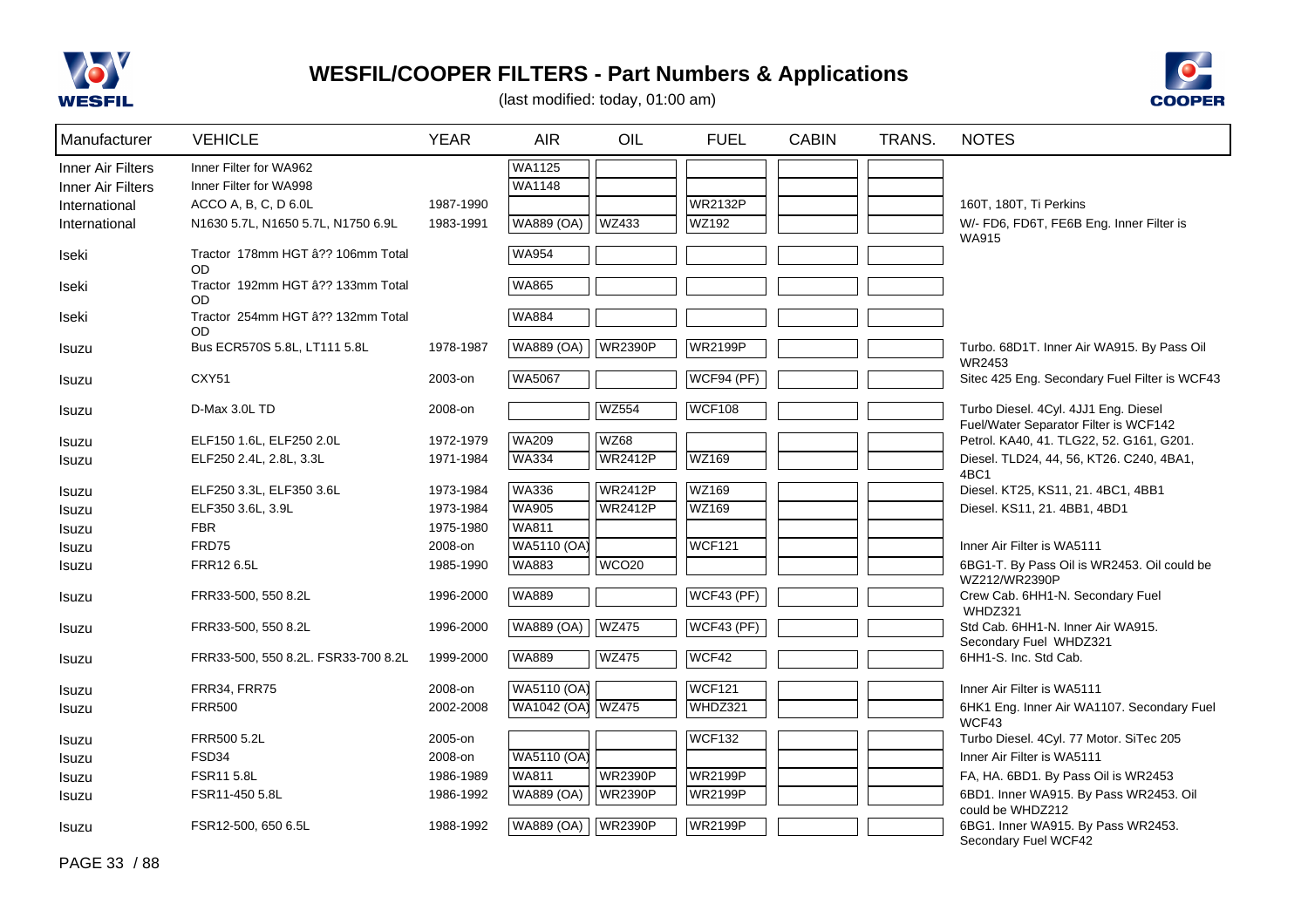



| Manufacturer | <b>VEHICLE</b>                               | <b>YEAR</b> | <b>AIR</b>          | OIL               | <b>FUEL</b>       | <b>CABIN</b> | TRANS. | <b>NOTES</b>                                                                                             |
|--------------|----------------------------------------------|-------------|---------------------|-------------------|-------------------|--------------|--------|----------------------------------------------------------------------------------------------------------|
| Isuzu        | FSR32-500, 550, 650, 750 7.1L                | 1992-1996   | WA889 (OA)          | <b>WZ475</b>      | <b>WR2199P</b>    |              |        | 6HE1. Inner Air WA915. Secondary Fuel<br>WHDZ321                                                         |
| Isuzu        | FSR33-700 7.1L. FTR33-800, 850 7.1L,<br>8.2L | 2000-2004   | <b>WA889 (OA)</b>   | <b>WZ475</b>      | <b>WCF43 (PF)</b> |              |        | Turbo SiTec-230. Inner Air WA915. Secondary<br>Fuel WHDZ321                                              |
| Isuzu        | FSR33-700 8.2L. FSS33-550 8.2L               | 2000-2004   |                     | <b>WZ475</b>      | WCF43 (PF)        |              |        | SiTec-200. Secondary Fuel WHDZ321                                                                        |
| Isuzu        | FSR33-700 8.2L. FTR33-800 8.2L               | 1996-2000   | <b>WA889 (OA)</b>   | <b>WZ475</b>      | <b>WR2199P</b>    |              |        | 6HH1-N. Inner Air WA915 Std Cab. Secondary<br>Fuel WHDZ321                                               |
| Isuzu        | FSR34                                        | 2008-on     | WA5110 (OA)         | <b>WZ475</b>      | <b>WCF121</b>     |              |        | Inner Air Filter is WA5111                                                                               |
| Isuzu        | FSS12 6.5L, FSS500                           | 1986-on     | WA883               | <b>WZ475</b>      | WCF43             |              |        | 6BG1, 6HH1 Eng.                                                                                          |
| Isuzu        | FSS12-500, 550 6.5L                          | 1989-1996   | <b>WA889 (OA)</b>   |                   | <b>WR2199P</b>    |              |        | 6BG1. Inner Air WA915. Secondary Fuel<br>WCF42                                                           |
| <b>Isuzu</b> | FSS33-550 8.2L                               | 1996-2000   | <b>WA889</b>        | <b>WZ475</b>      | $WCF43$ (PF)      |              |        | 6HH1-S. Secondary Fuel WHDZ321                                                                           |
| Isuzu        | FTR11 5.8L, FTR12-800 6.5L                   | 1987-1992   | <b>WA889 (OA)</b>   | <b>WR2390P</b>    | <b>WR2199P</b>    |              |        | Inc Turbo. 6BD1T, 6BG1. Inner WA915. By<br>Pass WR2453.<br>Oil could be<br>WHDZ212. Secondary Fuel WCF42 |
| Isuzu        | FTR11, 12 6.5L, FVR11, 12 5.8L               | 1985-1989   | WA889 (OA)          | <b>WR2390P</b>    | <b>WR2199P</b>    |              |        | 6BG1. Inner WA915. By Pass WR2453. Air<br>could be WA811                                                 |
| <b>Isuzu</b> | FTR32-800 7.1L, FVR33-900, 950 8.2L          | 1992-2000   | <b>WA889 (OA)</b>   | <b>WZ475</b>      | <b>WR2199P</b>    |              |        | 6HE1, 6HH1-S. Inner Air WA915. Secondary<br>Fuel WHDZ321                                                 |
| Isuzu        | FTR33-850 8.2L                               | 1996-2000   | <b>WA889 (OA)</b>   | <b>WZ475</b>      | WHDZ321           |              |        | 6HH1-S. Inner Air WA915                                                                                  |
| Isuzu        | FTR34                                        | 2008-on     | WA5110 (OA)         | <b>WZ475</b>      | WCF121            |              |        | Inner Air Filter is WA5111                                                                               |
| Isuzu        | FTS12-500, 700 6.5L                          | 1987-1996   | <b>WA889 (OA)</b>   | <b>WR2453</b>     | <b>WR2199P</b>    |              |        | 6BG1. Inner Air WA915. WR2453 is By Pass<br>Oil Filter.                                                  |
| Isuzu        | FTS12-500, 700 6.5L, 8.4L                    | 1987-1996   |                     |                   | <b>WR2199P</b>    |              |        | Turbo. 6BG1T, 6SA1T.                                                                                     |
| Isuzu        | FTS33-750 8.2L. FVD32-950 7.1L               | 1996-2004   | <b>WA889 (OA)</b>   | <b>WZ475</b>      | <b>WCF43 (PF)</b> |              |        | Inc Turbo, 6HH1-S/SiTec, Inner WA915.<br>Secondary WHDZ321                                               |
| Isuzu        | FVD950 9.8L, FVL1400 9.8L, FVM1400<br>9.8L   | 2000-2004   |                     | WCO58             |                   |              |        | Inc Turbo. SiTec-270                                                                                     |
| Isuzu        | FVM13-1400 8.4L, FVZ13-1400 8.4L             | 1990-1996   | WA1042 (OA)         | <b>WR2390P</b>    | <b>WR2199P</b>    |              |        | Inc Turbo, 6SA1-T. Inner Air WA1107, Oil<br>could be WHDZ212                                             |
| Isuzu        | FVM34                                        | 2008-on     | WA5148              | <b>WZ475</b>      | <b>WCF121</b>     |              |        | Inner Air Filter is WA5149                                                                               |
| Isuzu        | FVR13-900 8.4L                               | 1988-1996   | WA889 (OA)          | <b>WR2390P</b>    | <b>WR2199P</b>    |              |        | Inc Turbo. 6SA1. Inner WA915. By Pass                                                                    |
|              |                                              |             |                     |                   |                   |              |        | WR2453.<br>Oil could be WHDZ212.<br>Secondary Fuel WHDZ321                                               |
| Isuzu        | FVR32-950 7.1L                               | 2000-2004   | <b>WA889 (OA)</b>   | WCO <sub>58</sub> | <b>WCF43 (PF)</b> |              |        | SiTec-230. Inner WA915. Secondary<br>WHDZ321                                                             |
| Isuzu        | FVR32-950 9.8L                               | 1996-2000   | <b>WA889 (OA)</b>   | WCO <sub>58</sub> |                   |              |        | Inc Turbo. 6SD1-TC. Inner WA915. Oil could<br>be WZ475                                                   |
| Isuzu        | FVR34, FVZ34                                 | 2008-on     |                     |                   | <b>WCF121</b>     |              |        |                                                                                                          |
| Isuzu        | FVZ23-1400 8.4L                              | 1990-1996   | WA1042 (OA)         | WHDZ212           |                   |              |        | Inc Turbo, 6SA1-T. Inner Air WA1107                                                                      |
| Isuzu        | GVD 9.8L, GVR32-950 9.8L, GVR 9.8L           | 1999-2004   | WA1042 (OA)   WCO58 |                   | WCF43             |              |        | Inc Turbo. 6SD1-TC, SiTec-270. Inner Filter<br>WA1107                                                    |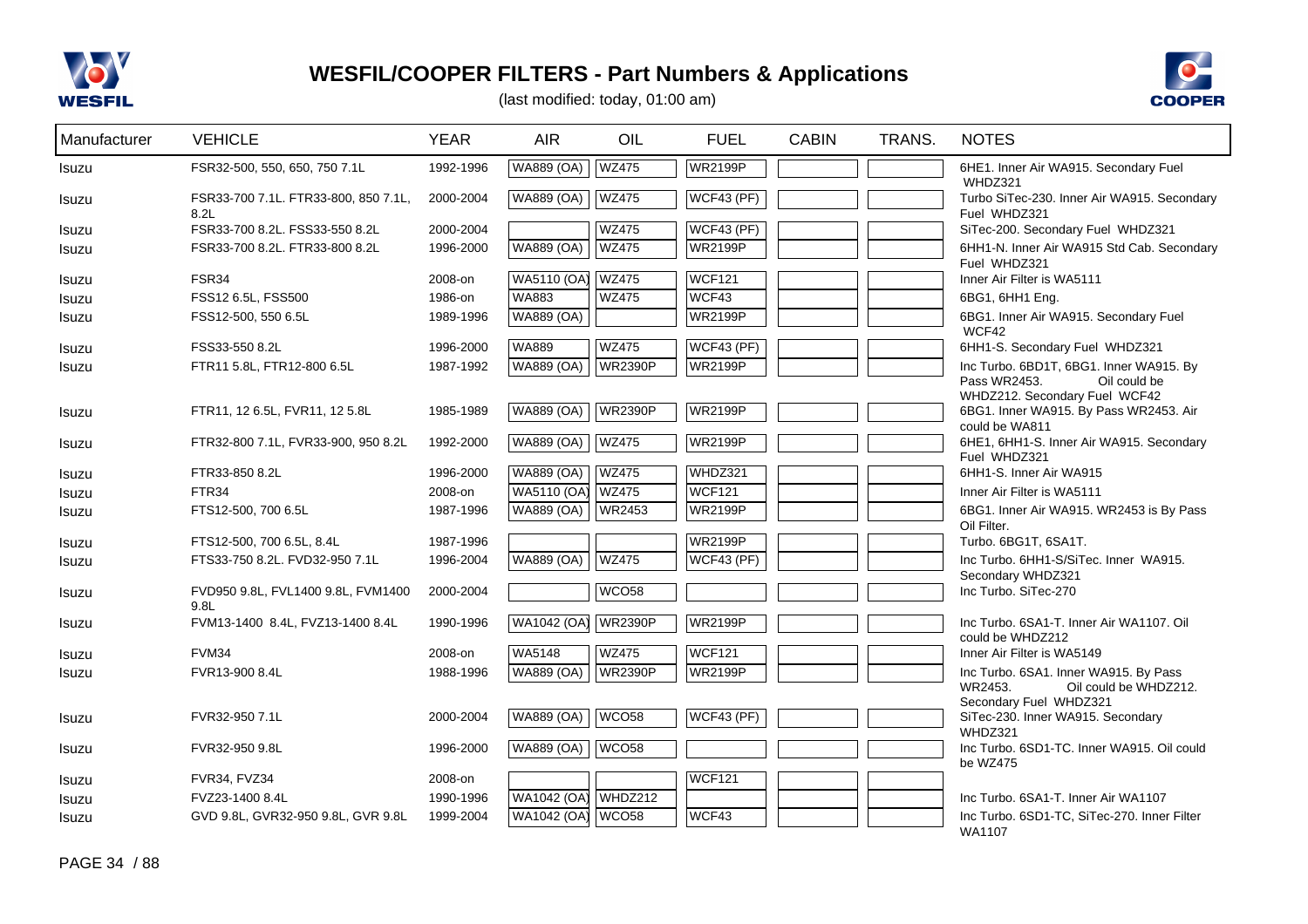



(last modified: today, 01:00 am)

| Manufacturer | <b>VEHICLE</b>                             | <b>YEAR</b> | <b>AIR</b>        | OIL               | <b>FUEL</b>       | <b>CABIN</b> | TRANS. | <b>NOTES</b>                                                              |
|--------------|--------------------------------------------|-------------|-------------------|-------------------|-------------------|--------------|--------|---------------------------------------------------------------------------|
| Isuzu        | GVD34                                      | 2008-on     | WA5148            |                   |                   |              |        | Inner Air Filter WA5149                                                   |
| Isuzu        | GVR34                                      | 2008-on     | WA5148            |                   | <b>WCF121</b>     |              |        | Inner Air Filter WA5149                                                   |
| Isuzu        | JBR420, 500 5.4L, JCR360, 420, 500<br>5.8L | 1970-1984   | WA811             | <b>WR2390P</b>    | <b>WR2199P</b>    |              |        | 6BB1, 6BD1. By Pass WR2453                                                |
| Isuzu        | JCR360, 420, 500 5.8L, JCS420 4WD<br>5.8L  | 1978-1984   | <b>WA889 (OA)</b> | <b>WR2390P</b>    | <b>WR2199P</b>    |              |        | Inc Turbo. 6BD1-T. By Pass WR2453. Inner Air<br>WA915.                    |
| Isuzu        | JCS420 5.8L                                | 1983-1984   | <b>WA811</b>      | <b>WR2390P</b>    | <b>WR2199P</b>    |              |        | 6BD1. By Pass WR2453                                                      |
| Isuzu        | NKR150, 200 3.1L                           | 1996-2000   |                   | <b>WZ402</b>      |                   |              |        | 4JG2.                                                                     |
| Isuzu        | NKR150, 200, 250 3.6L                      | 1989-1997   | <b>WA867</b>      | WCO <sub>25</sub> | WZ169             |              |        | 4BE1. Air could be WA334                                                  |
| Isuzu        | NKR150, 200, 250 4.3L                      | 1996-2003   | <b>WA336</b>      | <b>WZ476</b>      | WZ169             |              |        | 4HF1, SiTec-110. Air Filter could be WA867                                |
| Isuzu        | NKR200 3.0L                                | 2003-on     | <b>WA867</b>      | <b>WZ402</b>      | WZ304             |              |        | 4JH1, SiTEC-125.                                                          |
| Isuzu        | NKR300, 400 3.9L, NPR300, 400 3.8L         | 1987-1995   | <b>WA867</b>      | <b>WZ333</b>      | WZ169             |              |        | 4BD1, 4BD1T. Air could be WA334. By Pass<br>WZ155.                        |
| Isuzu        | NKR57 3.3L, NPR57 3.3L                     | 1985-1987   | <b>WA334</b>      | <b>WZ333</b>      | WZ169             |              |        | 4BC1, 4BC2. By Pass WR2412P/WZ155.                                        |
| Isuzu        | NKR58 3.6L, NKR150, 200, 250 3.6L          | 1987-1997   | <b>WA334</b>      | WZ333             | WZ <sub>169</sub> |              |        | 4BE1. By Pass WZ155. Air could be WA867                                   |
| Isuzu        | NKR69                                      | 1996-1997   | WA5071            |                   | WZ169             |              |        | Flat low and crew cab with single rear wheels<br>and air intake at front. |
| Isuzu        | NKR71, NPS71                               | 1995-2000   | <b>WA867</b>      | WCO <sub>25</sub> | WZ169             |              |        | 4HG1                                                                      |
| Isuzu        | NLR85, NLR200, NNR85                       | 2007-on     | WA1031            | <b>WCO101 (C)</b> | <b>WCF121</b>     |              |        | W/- 3L Diesel 4JJ1 Eng.                                                   |
| Isuzu        | NPR200, 250, 300, 350, 400 4.8L            | 2003-on     | <b>WA917</b>      | <b>WZ476</b>      | WHDZ321           |              |        | Turbo. SiTec-140, 170                                                     |
| Isuzu        | NPR200, 250, 300, 400 4.3L, 4.6L           | 1992-2003   | <b>WA867</b>      | <b>WZ476</b>      | WZ169             |              |        | Inc Turbo. 4HF1, 4HG1, SiTec-110,115, 120.                                |
| Isuzu        | NPR300 5.2L                                | 2006-on     | <b>WA917</b>      | <b>WZ476</b>      | WZ262             |              |        | 4HK1. Air Filter coluld be WA1031                                         |
| Isuzu        | NPR57 3.9L                                 | 1985-1987   | <b>WA867</b>      | WZ333             | WZ169             |              |        | 4BD1. By Pass WR2412P/WZ155.                                              |
| Isuzu        | NPR59 3.9L                                 | 1985-1988   | <b>WA867</b>      | WZ333             | WZ169             |              |        | Turbo. 4BD1T. By Pass WR2412P                                             |
| Isuzu        | NPR59 3.9L                                 | 1985-1988   | <b>WA336</b>      | <b>WZ333</b>      | WZ169             |              |        | 4BD1. By Pass WR2412P/WZ155.                                              |
| Isuzu        | NPR75                                      | 2005-2007   | <b>WA917</b>      | <b>WZ476</b>      | WZ304             |              |        | 4HK1 Eng.                                                                 |
| Isuzu        | <b>NPR75, NPS75</b>                        | 2008-on     | <b>WA917</b>      | <b>WZ476</b>      | <b>WCF121</b>     |              |        | Medium 200 SiTec-150                                                      |
| Isuzu        | NPS250 4.6L, NPS300 4.3L, 4.6L             | 1997-2002   | <b>WA867</b>      | <b>WZ476</b>      | WZ169             |              |        | 4HF1, 4HG1, SiTec-115.                                                    |
| Isuzu        | NPS300 3.8L                                | 1992-1998   | <b>WA867</b>      | WZ333             | WZ169             |              |        | 4BD1T. By Pass WZ155                                                      |
| Isuzu        | <b>NQR450</b>                              | 2006-on     | <b>WA917</b>      | <b>WZ476</b>      | <b>WZ304</b>      |              |        | With Water Trap                                                           |
| Isuzu        | NQR450 4.8L                                | 1996-on     | WA1031            | <b>WZ476</b>      | WCF42             |              |        | Turbo. 4HE1-T, SiTec-145. Air/Fuel could be<br>WA917/WZ169.               |
| Isuzu        | <b>NQR75</b>                               | 2008-on     |                   |                   | <b>WCF121</b>     |              |        |                                                                           |
| Isuzu        | SBR372, 420, 422 5.4L                      | 1976-1984   | <b>WA811</b>      | <b>WR2390P</b>    | <b>WR2199P</b>    |              |        | 6BB1.                                                                     |
| Isuzu        | SBR372, 420, 422 5.8L                      | 1985-1986   | <b>WA889 (OA)</b> | <b>WR2390P</b>    | <b>WR2199P</b>    |              |        | 6BD1. Inner Filter WA915                                                  |
| Isuzu        | SBR450, 480, 482 5.4L, 5.8L                | 1973-1986   | <b>WA811</b>      |                   | <b>WR2199P</b>    |              |        | 6BB1, 6BD1.                                                               |
| Isuzu        | SCR370 5.8L                                | 1982-1986   | <b>WA811</b>      | <b>WR2390P</b>    | <b>WR2199P</b>    |              |        | 6BD1. By Pass WR2453.                                                     |

PAGE 35 / 88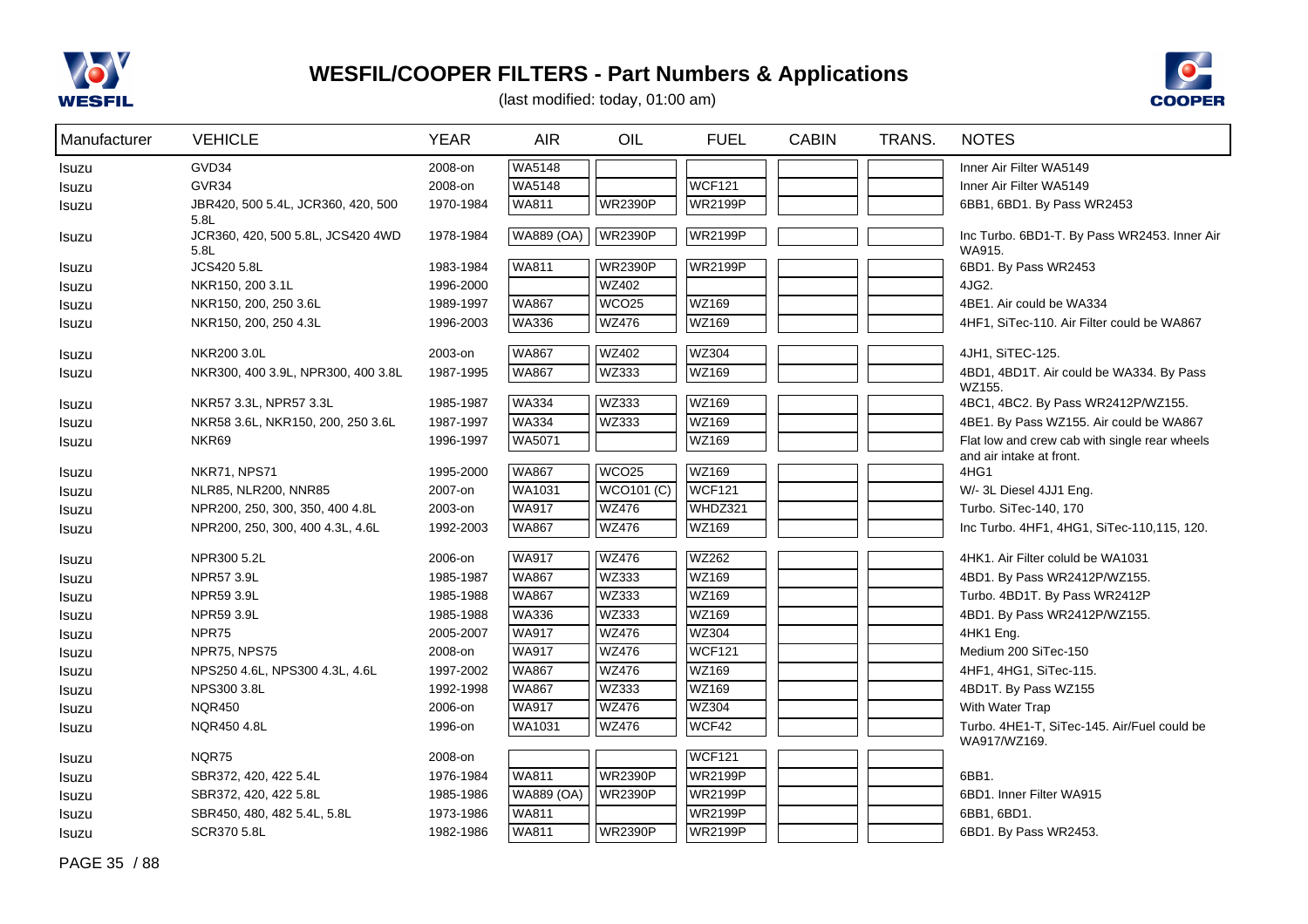



| Manufacturer | <b>VEHICLE</b>                          | <b>YEAR</b> | <b>AIR</b>        | OIL               | <b>FUEL</b>    | <b>CABIN</b>    | TRANS.  | <b>NOTES</b>                                                     |
|--------------|-----------------------------------------|-------------|-------------------|-------------------|----------------|-----------------|---------|------------------------------------------------------------------|
| Isuzu        | SCR370, 420 5.8L                        | 1982-1986   | WA889 (OA)        | <b>WR2390P</b>    | <b>WR2199P</b> |                 |         | Turbo. 6BD1T. Inner Filter WA915. By Pass                        |
| Isuzu        | SCR420 5.8L                             | 1982-1986   | <b>WA811</b>      | <b>WR2390P</b>    |                |                 |         | WR2453.<br>6BD1. By Pass WR2453.                                 |
| Isuzu        | SCR480 5.8L                             | 1982-1986   | <b>WA889 (OA)</b> |                   | <b>WR2199P</b> |                 |         | Turbo, 6BD1T, Inner Filter WA915                                 |
| Isuzu        | <b>SCR500 6.5L</b>                      | 1985-1986   | <b>WA889 (OA)</b> |                   |                |                 |         | 6BG1. Inner Filter WA915                                         |
| Isuzu        | SHG541, SHH711, SHR361, SHZ451<br>12.0L | 1982-on     | WA902 (OA)        |                   | WCF94          |                 |         | Turbo, E120T. Inner Filter WA987, Oil could be<br><b>WR2199P</b> |
| Isuzu        | SLR520, SPG540, SPH710, SPZ440<br>12.0L | 1974-1981   |                   |                   | WCF94          |                 |         | E120T. Oil could be WR2199P                                      |
| Isuzu        | SPZ451, 515 12.0L                       | 1981-1982   | <b>WA902 (OA)</b> |                   | WCF94          |                 |         | Turbo. E120T. Inner Filter WA987. Oil could be<br><b>WR2199P</b> |
| Isuzu        | TR40, TWD45                             | 1972-1976   | <b>WA811</b>      |                   |                |                 |         |                                                                  |
| Isuzu        | TSD45, TWD25 5.8L, 6.5L                 | 1981-1988   | <b>WA889 (OA)</b> | <b>WR2390P</b>    | <b>WR2199P</b> |                 |         | 6BD1, 6BG1. Inner Filter WA915                                   |
| Isuzu        | VPR290, VPZ440 12.0L                    | 1974-1980   |                   | <b>WR2390P</b>    | WCF94          |                 |         | E120, Oil could be WR2199P                                       |
| <b>Iveco</b> | Daily 3.0L                              | 2004-on     | WA5019            | WCO72             | <b>WCF154</b>  |                 |         | Turbo Diesel. 29L, 35C, 35S, 45C-18, 50C.<br><b>HPi</b>          |
| <b>Iveco</b> | Daily 35S13, 35S15 2.8L                 | 2003-on     | WA5019            | WCO60             | WZ533          |                 |         | Diesel & Turbo Diesel, Intercooled.                              |
| <b>Iveco</b> | Daily 50C15 2.8L                        | 2001-2004   | WA5019            | <b>WZ513</b>      | WCF16          |                 |         | Diesel & Turbo Diesel                                            |
| <i>Iveco</i> | Daily Turbo Diesel 2.3L, 2.8L, 3.0L     | 2002-on     | WA5019            | <b>WCO60</b>      | <b>WCF154</b>  |                 |         | Turbo Diesel. 35S14, 40C13, 50C17, 65C15,<br>65C17.              |
| Iveco        | Eurocargo 5.9L                          | 1991-on     | <b>WA5155</b>     | WZ513             | WCF16          |                 |         | ML100 E18, E21. ML120 E18. 8060. Diesel<br>could be WZ533.       |
| Iveco        | Eurostar, Eurotech 9.5L, 10.3L, 13.8L   | 1992-on     |                   |                   | WCF16          |                 |         | MT3500 8460.41K/L, MT4500 8210.42L,<br>MP4300 Cursor 10.         |
| <b>Iveco</b> | New Daily 2.5L, 2.8L                    | 1985-2002   | <b>WCA8126</b>    | <b>WZ513</b>      | <b>WZ533</b>   |                 |         | 8140.27/43/47. Fuel Filters Some Models<br><b>WR2132P</b>        |
| <b>Iveco</b> | New Daily, Turbo Daily 2.5L, 2.8L       | 1985-2002   | <b>WA1048</b>     | <b>WZ513</b>      | WZ533          |                 |         | 8140.27/43/47. Fuel Filters Some Models<br><b>WR2132P</b>        |
| <b>Iveco</b> | Powerstar 10.3L                         | 2007-on     |                   |                   | <b>WCF116</b>  |                 |         | Diesel. DT6. 6X4. Cursor 10 Eng.                                 |
| <b>Iveco</b> | Stralis 10.3L, 12.8L                    | 2005-on     |                   |                   | <b>WCF116</b>  |                 |         | Turbo Diesel. DT6. 6X4. Cursor 10/13 Eng.<br>AD/AT10, AD/AT13    |
| J.C.B        | <b>Most Models</b>                      |             | WA1155            | <b>WZ179</b>      | <b>WR2132P</b> |                 |         |                                                                  |
| Jaguar       | S-Type 2.5L V6, 3.0L V6                 | 2002-on     | WA5033            | WCO <sub>21</sub> | <b>WZ588</b>   |                 |         | Petrol. WA5033 - Chassis No. to M44997.                          |
| Jaguar       | S-Type 2.7L V6 D                        | 2004-on     | WA5100            | <b>WCO107 (C)</b> |                |                 |         | Diesel. X200                                                     |
| Jaguar       | S-Type 4.0L V8, 4.2L V8                 | 1999-2002   | WA5033            | WCO <sub>9</sub>  | <b>WZ549</b>   |                 |         | Petrol                                                           |
| Jaguar       | S-Type 4.2L V8, 4.2L V8 R               | 2002-on     | WA5100 (X2)       | <b>WCO129</b>     | WZ588          |                 |         | X200, Petrol, From Chassis No: M44998.                           |
| Jaguar       | S-Type 4.2L V8, 4.2L V8 R               | 2002-on     | WA5033 (X2)       | WCO <sub>9</sub>  | <b>WZ588</b>   |                 |         | X200, Petrol, Chassis No: to M44997.                             |
| Jaguar       | X-Type 3.0L V6                          | 2003-on     | WA1190            | WCO <sub>21</sub> | <b>WZ558</b>   | <b>WACF5257</b> | WCTK103 | Petrol                                                           |
| Jaguar       | X-Type 2.0L V6, 2.5L V6                 | 2001-on     | WA1190            | WCO <sub>21</sub> | WZ469          | <b>WACF5257</b> |         | Petrol                                                           |
| Jaquar       | <b>XF 2.7L V6 D</b>                     | 2008-on     |                   | <b>WCO107 (C)</b> |                |                 |         | <b>Diesel</b>                                                    |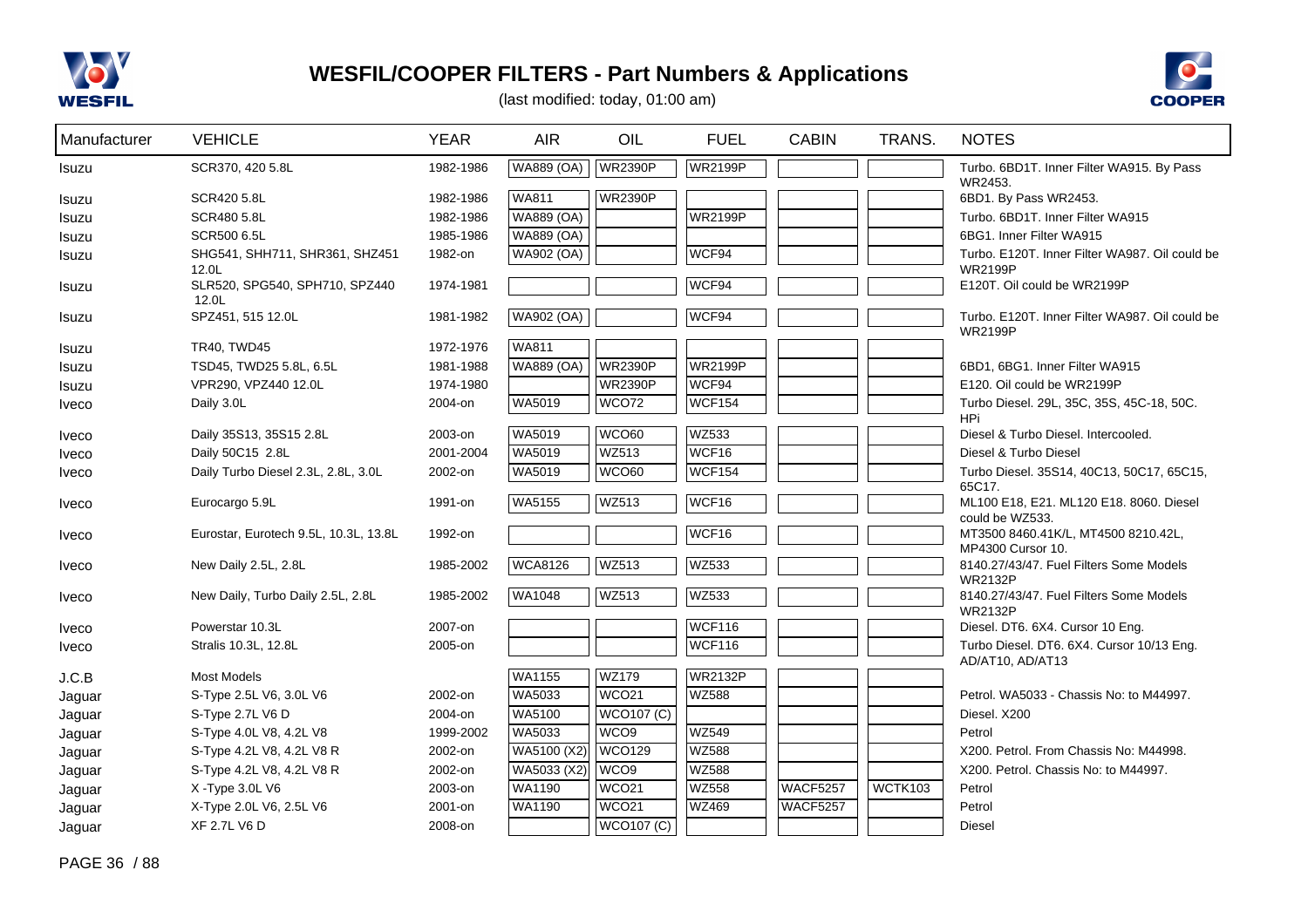



| Manufacturer | <b>VEHICLE</b>             | <b>YEAR</b> | <b>AIR</b>     | OIL               | <b>FUEL</b>    | <b>CABIN</b> | TRANS. | <b>NOTES</b>                                                                      |
|--------------|----------------------------|-------------|----------------|-------------------|----------------|--------------|--------|-----------------------------------------------------------------------------------|
| Jaguar       | <b>XF 3.0L V6</b>          | 2008-on     |                | WCO21             |                |              |        | Petrol.                                                                           |
| Jaguar       | XF 4.2L V8                 | 2008-on     | WA5100 X2      | <b>WCO129</b>     | <b>WZ588</b>   |              |        | Petrol. Inc Kompressor                                                            |
| Jaguar       | XJ/XJR 2.7L V6 D           | 2005-on     | WA5100         | <b>WCO107 (C)</b> |                |              |        | Diesel                                                                            |
| Jaguar       | XJ12 6.0L V12              | 1993-on     | <b>WCA729</b>  | WZ133             | <b>WZ168</b>   |              |        | Petrol                                                                            |
| Jaguar       | XJ12 HE, XJS HE 5.3L       | 1973-1992   | <b>WCA9035</b> | WZ133             | WZ168          |              | WCTK13 | Inc. Sovereign V12                                                                |
| Jaguar       | XJ12 Series 1 & 2          |             | WCA968K        |                   |                |              |        | Carby. 2 Filters per Pack                                                         |
| Jaguar       | XJ6 1 Series 2.8L          | 1968-1976   | <b>WCA959</b>  | <b>WR2308P</b>    |                |              | WCTK37 | Petrol                                                                            |
| Jaguar       | XJ6 2 & 3 Series 2.8L      | 1976-1987   | <b>WCA9005</b> | WZ133             |                |              | WCTK52 | Petrol                                                                            |
| Jaguar       | XJ6 3.0L V6                | 2003-on     | WA5100         | WCO <sub>21</sub> |                |              |        | Petrol                                                                            |
| Jaguar       | XJ6 3.6L, 4.0L             | 1987-1991   | <b>WCA729</b>  | WZ133             | <b>WZ400</b>   |              | WCTK44 | Petrol. Inc. Sovereign 3.6L, 4.0L                                                 |
| Jaguar       | XJ8 3.2L, 4.0L V8          | 1997-on     | WA5070         | WCO <sub>9</sub>  | <b>WZ479</b>   |              | WCTK94 | Petrol                                                                            |
| Jaguar       | XJ8 3.5L V8, 4.2L V8       | 2004-on     | WA5100 (X2)    | <b>WCO129</b>     | <b>WZ479</b>   |              |        | Petrol. Inc Kompressor                                                            |
| Jaguar       | XJR 4.2L V8                | 2004-on     | WA5100         | WCO <sub>9</sub>  | <b>WZ479</b>   |              |        | Petrol                                                                            |
| Jaguar       | XJR8 4.0L V8               | 1997-on     | <b>WA5070</b>  | WCO9              | <b>WZ479</b>   |              |        | Petrol                                                                            |
| Jaguar       | XK 3.5L V8, 4.2L V8        | 2006-on     |                | <b>WCO129</b>     |                |              |        | Petrol                                                                            |
| Jaguar       | XK8 4.0L V8                | 1996-on     | WA5070         | WCO <sub>9</sub>  | <b>WZ479</b>   |              | WCTK94 | Petrol                                                                            |
| Jaguar       | XK8 4.2L, 4.2L R           | 2003-2006   | WA5070         | <b>WCO129</b>     |                |              |        | Petrol.                                                                           |
| Jeep         | Cherokee 2.4L              | 2004-2006   | WA5144         | WZ418             |                |              |        | KJ. 4Cyl. MPFI. 4WD                                                               |
| Jeep         | Cherokee 2.5L              | 2004-2006   |                | <b>WZ418</b>      |                |              |        | KJ. Petrol. 4Cyl. MPFI. 4WD                                                       |
| Jeep         | Cherokee 2.5L CRD          | 2002-2009   | WA1099         | WCO119(C)         | WCF55          |              |        | KJ. VM Eng. 4Cyl. Turbo Diesel. 4WD                                               |
| Jeep         | Cherokee 2.5L CRD          | 1998-2001   | WA1084         | <b>WZ596</b>      | WCF55          |              |        | KJ. VM Eng. 4Cyl. Turbo Diesel. 4WD                                               |
| Jeep         | Cherokee 2.8L CRD          | 2005-on     | WA1099         | <b>WZ596</b>      | WCF85          |              |        | KJ. Turbo Diesel. 4Cyl. 4WD. Oil Filter could<br>be WZ614                         |
| Jeep         | Cherokee 2.8L CRD          | 2003-2004   | WA1099         | WCO21             |                |              |        | KJ. Turbo Diesel. 4Cyl. 4WD. Oil Filter could<br>be WZ614                         |
| Jeep         | Cherokee 3.7L V6           | 2001-on     | WA1099         | WCO <sub>21</sub> |                |              |        | KJ. Petrol. 6Cyl. SOHC. 4WD. MPFI. Air Filter<br>could be WA5161                  |
| Jeep         | Cherokee 4.0L              | 1996-1998   | <b>WA976</b>   | <b>WZ89</b>       | <b>IN TANK</b> |              | WCTK43 | 6Cyl.                                                                             |
| Jeep         | Cherokee 4.0L              | 1996        | <b>WA976</b>   | <b>WZ89</b>       | <b>WZ570</b>   |              | WCTK43 | 6Cyl.                                                                             |
| Jeep         | Cherokee 4.0L              | 1994-2001   | WA46077        | <b>WZ89</b>       | WZ468          |              | WCTK43 | MX. Petrol. 6Cyl. MPI. 4WD.                                                       |
| Jeep         | Cherokee 4.0L, 4.7L V8     | 1999-2005   | <b>WA976</b>   | <b>WZ89</b>       |                |              | WCTK43 | 6Cyl. MPFI                                                                        |
| Jeep         | Commander 3.0L CRD         | 2006-on     | WA1099         | WCO94(C)          | <b>WCF114</b>  |              |        | XH. Turbo Diesel.                                                                 |
| Jeep         | Commander 3.7L V6          | 2009-on     | WA1099         | <b>WCO125</b>     |                |              |        | Petrol                                                                            |
| Jeep         | Commander XL7 5.7L V8      | 2006-on     | WA1099         | <b>WZ89</b>       | <b>IN TANK</b> |              |        | XH. Petrol                                                                        |
| Jeep         | Compass 2.4L               | 2007-on     | WA5186         | WCO99             |                |              |        | Petrol. 4Cyl.                                                                     |
| Jeep         | Grand Cherokee 2.7L CRD    | 2001-2005   | <b>WA976</b>   | <b>WCO40 (C)</b>  | <b>WCF158</b>  |              |        | Turbo Diesel. 5Cyl. 4WD. Oil Filter could be<br>WCO62. Fuel Filter could be WCF85 |
| Jeep         | Grand Cherokee 3.0L CRD V6 | 2005-on     | WA1099         | <b>WCO94 (C)</b>  | WCF114         |              |        | WH. Turbo Diesel. DTV6Cyl. 4WD. DTFI                                              |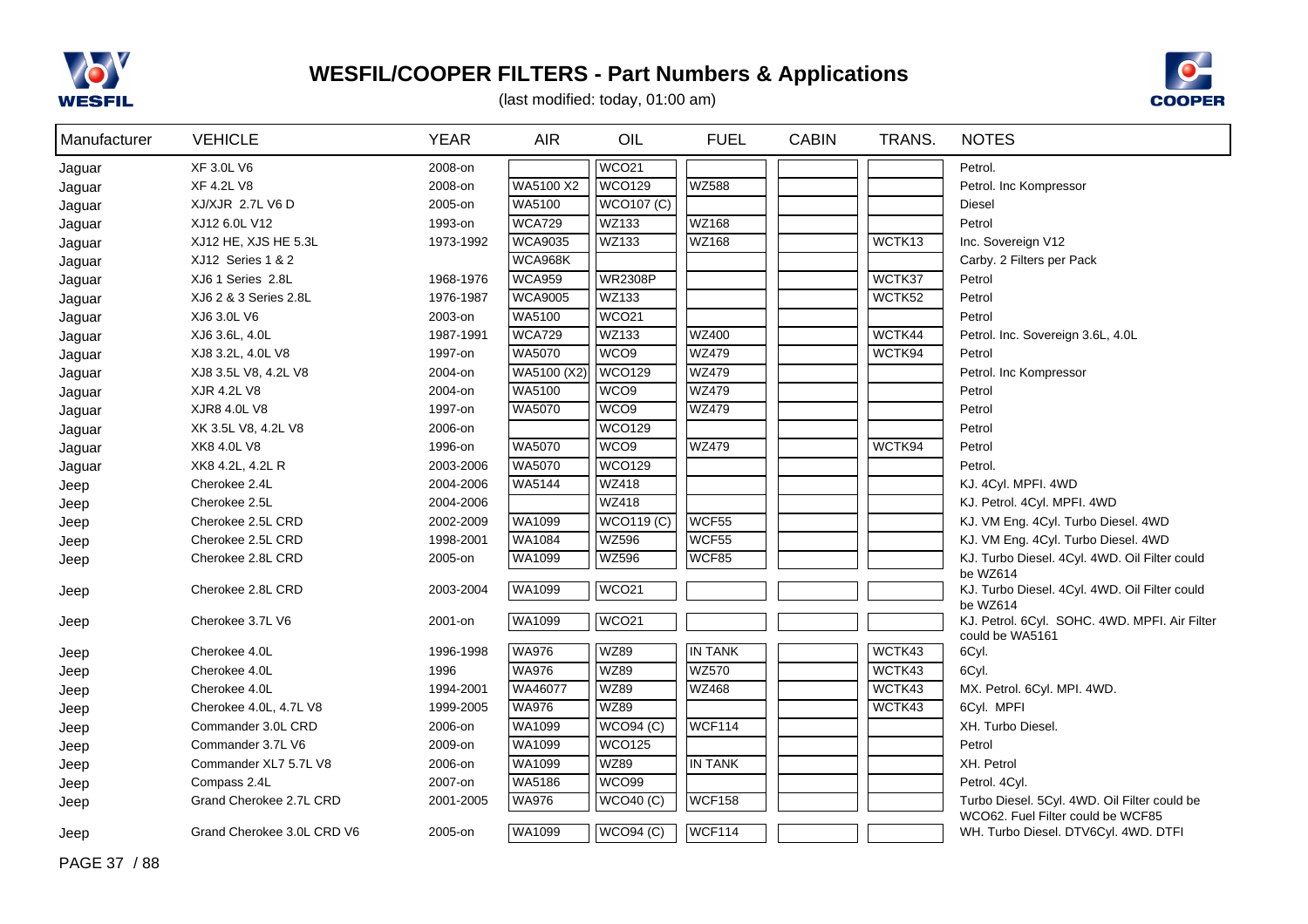

PAGE 38 / 88

# **WESFIL/COOPER FILTERS - Part Numbers & Applications**



| Manufacturer | <b>VEHICLE</b>                              | <b>YEAR</b> | <b>AIR</b>    | OIL               | <b>FUEL</b>        | <b>CABIN</b>    | TRANS.           | <b>NOTES</b>                                                 |
|--------------|---------------------------------------------|-------------|---------------|-------------------|--------------------|-----------------|------------------|--------------------------------------------------------------|
| Jeep         | Grand Cherokee 4.0L                         | 1997-2005   | <b>WA976</b>  | <b>WZ89</b>       | <b>WZ570</b>       |                 | WCTK62           | Petrol. 6cyl. 4WD. WJ, WG, ZG. MX Eng.                       |
| Jeep         | Grand Cherokee 4.7L V8                      | 2000-2005   | WA1179        | <b>WZ89</b>       | WCF36              |                 |                  | Petrol. MPFI. 4WD. V8Cyl.                                    |
| Jeep         | Grand Cherokee 4.7L, 5.7L V8, 6.1L V8       | 2005-on     | WA1099        | <b>WZ89</b>       | <b>IN TANK</b>     |                 |                  | WH. Petrol. 4WD. Inc HEMI-SRT8                               |
| Jeep         | Laredo 3.7i V6                              | 2007-on     |               | <b>WZ63</b>       |                    |                 |                  | Petrol.                                                      |
| Jeep         | Liberty 2.4L                                | 2002-2006   | <b>WA5144</b> | <b>WZ418</b>      |                    |                 |                  | Petrol.                                                      |
| Jeep         | Liberty 3.7L V6                             | 2009-on     | WA5161        | <b>WCO125</b>     |                    |                 |                  | Petrol.                                                      |
| Jeep         | Patriot 2.0L CRD                            | 2007-on     |               | WCO54 (C)         |                    |                 |                  | Diesel.                                                      |
| Jeep         | Patriot 2.4L                                | 2007-on     |               | WCO99             |                    |                 |                  | Petrol. 4Cyl.                                                |
| Jeep         | Wrangler 2.4L                               | 2002-2006   | <b>WA5144</b> |                   |                    |                 |                  | Petrol.                                                      |
| Jeep         | Wrangler 2.5L, 4.0L                         | 1988-1995   | <b>WCA780</b> |                   |                    |                 |                  | Petrol                                                       |
| Jeep         | Wrangler 2.8L CRD                           | 2007-on     | <b>WA5142</b> | <b>WCO110 (C)</b> |                    |                 |                  | <b>Diesel</b>                                                |
| Jeep         | Wrangler 3.7L                               | 2006-on     |               | <b>WZ596</b>      |                    |                 |                  | Petrol                                                       |
| Jeep         | Wrangler 3.8L V6                            | 2007-on     | WA5140        | <b>WZ418</b>      |                    |                 |                  | JK. Petrol. 7L Eng.                                          |
| Jeep         | Wrangler 4.0L                               | 1996-2006   | <b>WA1037</b> | <b>WZ89</b>       | <b>IN TANK</b>     |                 | WCTK62           | 6Cyl. MPI. Some Wrangler WA46077                             |
| John Deere   | 3100, 3200, 3210, 3300, 3310, 3400,<br>3410 |             | WA5019 (OA)   |                   |                    |                 |                  | Inner Air Filter WA1154                                      |
| John Deere   | Gator                                       |             | WA1030        |                   |                    |                 |                  | Some Models WA954, WA884, WA1155.                            |
| John Deere   | Tractor 8650                                |             |               | WCO <sub>23</sub> |                    |                 |                  | By Pass Spin On                                              |
| Kia          | Carens 1.8L                                 | 1999-on     | WA1064        | <b>WZ436</b>      | WZ589              |                 | WCTK20           | 4Cyl. 5D Wagon                                               |
| Kia          | Carnival Van 2.5L V6                        | 1999-2006   | WA1065        | <b>WZ411</b>      | WCF34 (IT)         |                 | T01              | Petrol. LS. KVII, K5. DOHC. 24V. MPFI. Fuel                  |
|              |                                             |             |               |                   |                    |                 |                  | Filter could be WZ605. Oil Filter could be<br><b>WZ79</b>    |
| Kia          | Carnival Van 2.7L SWB                       | 2006-on     | <b>WA5083</b> | <b>WZ79</b>       |                    | <b>WACF0083</b> | T01              | VQ. K5. Petrol                                               |
| Kia          | Carnival Van 2.7L V6 LWB, 3.8L V6           | 2006-on     | WA5083        | WCO61 (C)         |                    | WACF0083        | $\overline{TO1}$ | VQ. K5. Inc Grand. Petrol. Oil Filter could be<br>WCO115 (C) |
| Kia          | Carnival Van 2.9L CRDi                      | 2006-on     | <b>WA5173</b> | WCO <sub>57</sub> | WCF90              | <b>WACF0083</b> |                  | VQ. Diesel                                                   |
| Kia          | Cerato 2.0L                                 | 2004-on     | WA1088        | <b>WZ79</b>       | <b>WCF135 (IT)</b> | WACF0083        |                  | Petrol. 4Cyl. FWD. MPFI                                      |
| Kia          | Cerato 2.0L CRDi                            | 2008-on     | WA5012        | WCO105 (C)        | WCF126             | <b>WACF0083</b> |                  | Diesel.                                                      |
| Kia          | Cerato 2.0L CRDi                            | 2004-2007   | WA1064        | WCO119 (C)        | <b>WCF126</b>      | WACF0083        |                  | Diesel. Oil Filter could be WCO14 (Spin On).                 |
| Kia          | Ceres 2.2L                                  | 1992-1997   | WA803         | <b>WZ150</b>      | WZ539              |                 |                  | S2. Diesel                                                   |
| Kia          | Ceres 2.4L                                  | 1997-2000   | WA1044        | <b>WZ150</b>      | WZ539              |                 |                  | KW51, 52, 53, 55. SC. Diesel                                 |
| Kia          | Credos 2.0L                                 | 1998-2001   | WA1093        | <b>WZ429</b>      | <b>WZ598</b>       |                 | WCTK22           | DOHC16V MPFI                                                 |
| Kia          | K2700 2.7L                                  | 2005-on     | WA5040        | WCO <sub>57</sub> | WZ304              |                 |                  | PU Cab Chassis. Diesel. 4Cyl                                 |
| Kia          | K2700 2.7L                                  | 2002-2005   | WA1169        | WCO <sub>57</sub> | <b>WZ304</b>       |                 |                  | TU Cab Chassis. J2. Diesel. 4Cyl.                            |
| Kia          | K2900 2.9L CRDi                             | 2008-on     | WA5173        | WCO <sub>57</sub> | WCF90              |                 |                  | PU. Turbo Diesel. 4Cyl. DOHC. J3 Eng.                        |
| Kia          | KM825 Bus                                   |             | <b>WA882</b>  | <b>WZ54</b>       | WZ181              |                 |                  |                                                              |
| Kia          | Magentis 2.4L, 2.7L V6                      | 2006-on     | WA5108        | <b>WZ79</b>       |                    | WACF0050        |                  | Petrol. 4Cyl, 6Cyl. MPFI                                     |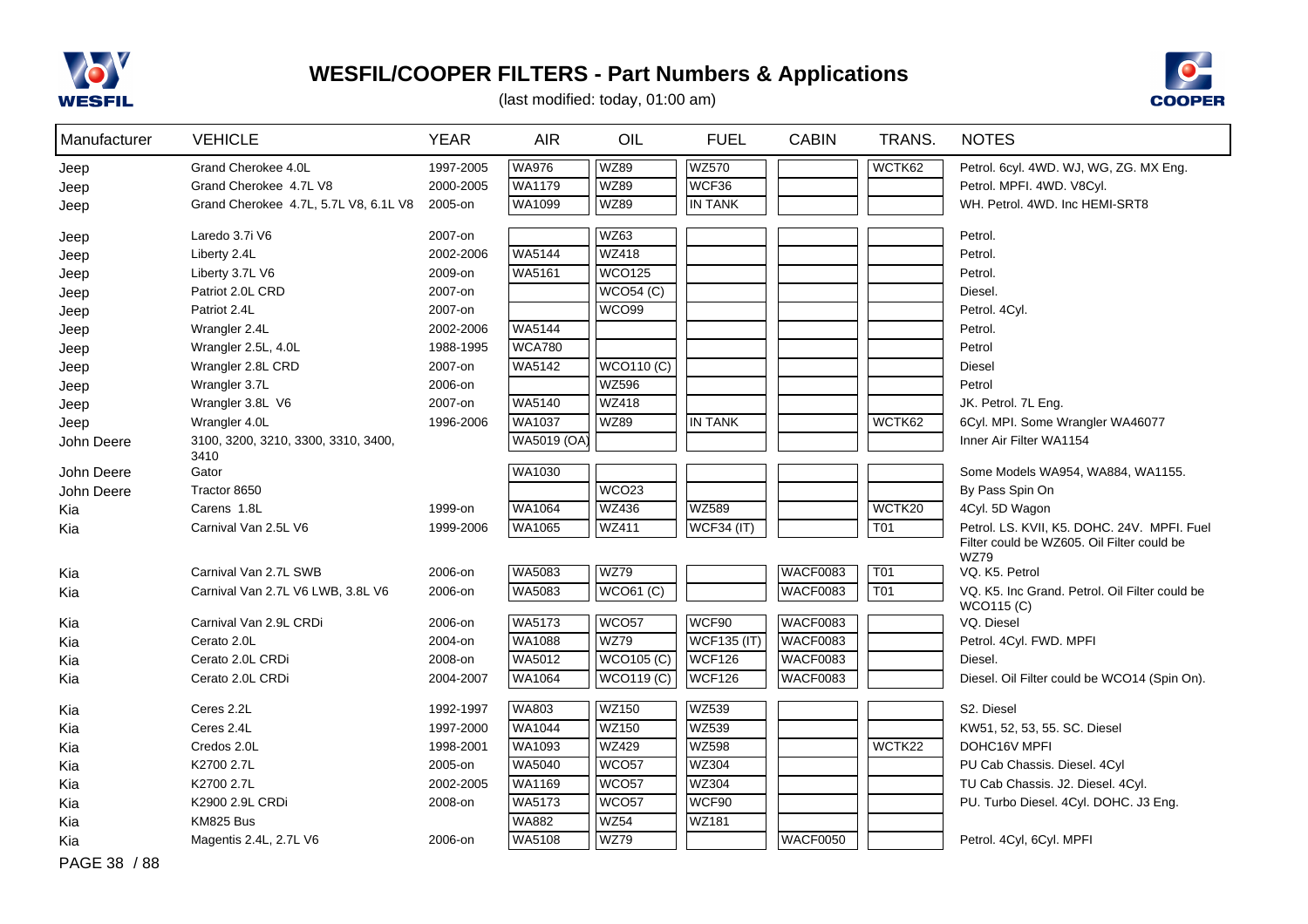



| Manufacturer      | <b>VEHICLE</b>                 | <b>YEAR</b> | <b>AIR</b>      | OIL               | <b>FUEL</b>        | <b>CABIN</b>    | TRANS. | <b>NOTES</b>                                                    |
|-------------------|--------------------------------|-------------|-----------------|-------------------|--------------------|-----------------|--------|-----------------------------------------------------------------|
| Kia               | Mentor 1.5L 8V                 | 1996-1998   | <b>WA983</b>    | <b>WZ436</b>      | <b>WZ569</b>       |                 | WCTK20 | Petrol. MPFI. SOHC8V                                            |
| Kia               | Mentor 1.5L, 1.8L 16V          | 1998-2000   | WA1064          | WZ436             | WZ589              |                 | WCTK20 | Petrol. MPFI - Series II Only. DOHC                             |
| Kia               | Optima 2.5L, 2.7L V6           | 2001-on     | WA1045          | <b>WZ79</b>       | WZ383              |                 |        | GD. Petrol                                                      |
| Kia               | Pregio 2.7L                    | 2002-2004   | WA1133          | WCO57             | WZ304              |                 |        | 3VRS Van. J2. Diesel. 4Cyl.                                     |
| Kia               | Pregio 2.7L                    | 2004-on     | WA5024          | WCO57             | WZ304              |                 |        | CT Van. Diesel. 4Cyl.                                           |
| Kia               | Rio 1.4L, 1.6L                 | 2005-on     | WA5039          | <b>WZ79</b>       | <b>IN TANK</b>     | WACF0005        |        | Petrol. JB. 4Cyl. G4ED, G4EE Eng.                               |
| Kia               | Rio 1.5L                       | 2000-on     | WA1089          | WZ411             | WZ603              |                 | WCTK20 | Petrol. BC. MPFI 4Cyl.                                          |
| Kia               | Rondo 2.0L                     | 2008-on     | WA5108          | <b>WZ79</b>       |                    | <b>WACF0005</b> |        | Petrol.                                                         |
| Kia               | Shuma 1.8L                     | 2001        | WA1064          | WZ436             | WZ589              |                 | WCTK20 | Petrol. MPFI. 4Cyl. DOHC 16V                                    |
| Kia               | Sorento 2.2L CRDi              | 2009-on     | WA5180          | <b>WCO106</b>     | <b>WCF129</b>      | <b>WACF0083</b> |        | Diesel                                                          |
| Kia               | Sorento 2.4L                   | 2009-on     |                 | <b>WZ79</b>       |                    | <b>WACF0083</b> |        | XM. Petrol. VVT                                                 |
| Kia               | Sorento 2.5L CRDi              | 2006-on     | <b>WA5180</b>   | WCO <sub>57</sub> | <b>WCF129</b>      | WACF0112        |        | Diesel.                                                         |
| Kia               | Sorento 3.3L V6                | 2006-on     | WA5180          | <b>WCO61 (C)</b>  | <b>WCF107 (IT)</b> | <b>WACF0112</b> |        | Petrol. V6Cyl. MPFI. Oil Filter could be                        |
|                   |                                |             |                 |                   |                    |                 |        | <b>WCO115 (C)</b>                                               |
| Kia               | Sorento 3.5L V6                | 2003-on     | WA1157          | <b>WZ79</b>       | <b>WCF34 (IT)</b>  |                 | WCTK19 | Petrol. 4WD. Fuel Filter could be WCF107 (IT)                   |
| Kia               | Soul 1.6L                      | 2009-on     |                 | <b>WZ79</b>       | <b>IN TANK</b>     |                 |        | Petrol                                                          |
| Kia               | Spectra 1.8L                   | 2001-on     | <b>WA1064</b>   | <b>WZ436</b>      | <b>WZ589</b>       |                 | WCTK20 | FB. Petrol. 4Cyl.                                               |
| Kia               | Sportage 2.0i, 2.7L V6         | 2005-on     | WA5012          | <b>WZ79</b>       | <b>IN TANK</b>     | <b>WACF0112</b> |        | KM. Petrol.                                                     |
| Kia               | Sportage 2.0L 16V              | 1996-2004   | <b>WA982</b>    | <b>WZ429</b>      | <b>WZ568</b>       |                 | WCTK19 | Petrol. MPFI. DOHC 16V                                          |
| Kia               | Sportage 2.0L CRDi             | 2005-on     | WA5012          | WCO <sub>14</sub> | <b>WCF126</b>      | WACF0112        |        | Turbo Diesel. Cartridge oil filter is WCO119.                   |
| Komatsu           | Forklift                       |             | <b>WA1114</b>   |                   |                    |                 |        | Air Filter could be WA884, WA954, WA911.                        |
| Komatsu           | Forklift                       |             | WA1112          |                   |                    |                 |        | Air Filter could be WA884, WA954, WA911.                        |
| Komatsu           | Forklift with Cummins          |             |                 | WCO23             |                    |                 |        | By Pass Spin On                                                 |
| Kubota            | Kubota                         |             | <b>WA954</b>    |                   |                    |                 |        | Excavators & Stationary Engines.                                |
| Kubota            | Kubota                         |             | <b>WA884</b>    |                   |                    |                 |        | AF435KN. Excavators & Stationary Engines                        |
| Kubota            | Kubota Ta                      |             | WA1029          |                   |                    |                 |        | Inner Air Filter WA1153                                         |
| <b>Land Rover</b> | Defender 90 2.5L, 110 2.5L     | 1990-1995   | <b>WCA9668K</b> | WCO49             | <b>WZ533</b>       |                 |        | Turbo & Non Turbo. Diesel                                       |
| <b>Land Rover</b> | Defender 90, 110, 130 2.4L TD4 | 2007-on     | WA5184          | WCO78(C)          |                    |                 |        | <b>Turbo Diesel</b>                                             |
| <b>Land Rover</b> | Defender 90, 110, 130 2.5L TD5 | 1998-on     | <b>WCA8228</b>  | WZ614             | WZ615              |                 |        | Turbo Diesel. By Pass Oil Filter WCO103                         |
|                   |                                |             |                 |                   |                    |                 |        | (Centriffugal type)                                             |
| <b>Land Rover</b> | Defender 90, 110, 130 2.5L TDi | 1995-1998   | <b>WCA8011</b>  | <b>WCO49</b>      | WZ533              |                 |        | <b>Turbo Diesel</b>                                             |
| <b>Land Rover</b> | Discovery 2.0L 16V             | 1993-on     | <b>WCA8007</b>  | <b>WZ585</b>      | <b>WZ479</b>       |                 |        | MPi, MPiS Inj.                                                  |
| <b>Land Rover</b> | Discovery 2.5L                 | 11/93-on    | <b>WCA8007</b>  | WCO49             | WZ533              |                 |        | 12L/19L Eng. Diesel â?? Inc. TDi. 83KW                          |
| <b>Land Rover</b> | Discovery 2.5L                 | To 10/1993  | <b>WA332</b>    | WCO49             | WZ533              |                 |        | 12L/19L Eng. Diesel - Inc. TDi. 83KW                            |
| <b>Land Rover</b> | Discovery 2.5L TD5             | 1999-on     | <b>WCA8228</b>  | <b>WZ614</b>      | WZ615              |                 | WCTK49 | Turbo Diesel. By Pass Oil Filter WCO103.<br>(Centriffugal type) |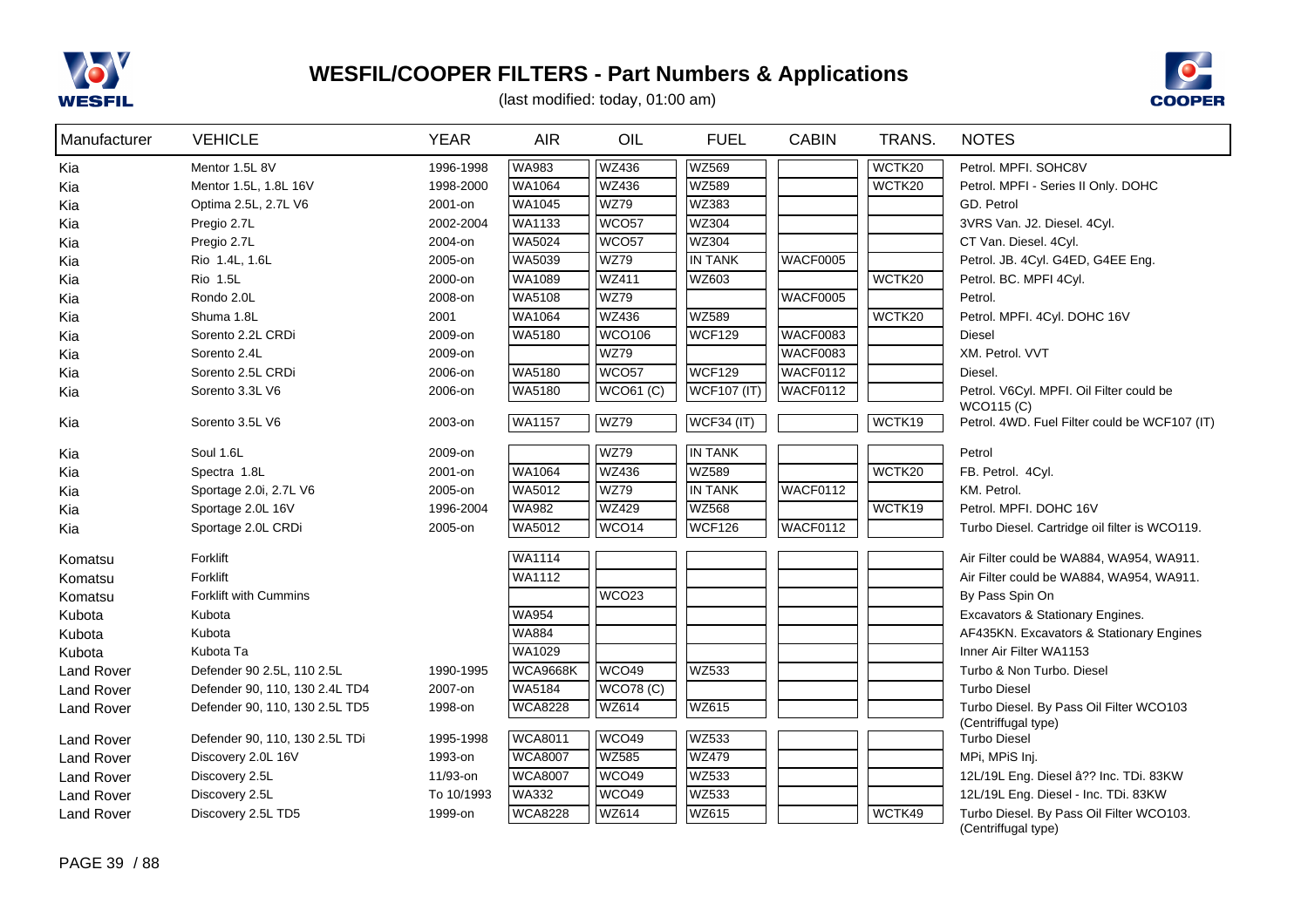



| Manufacturer      | <b>VEHICLE</b>                              | <b>YEAR</b>        | <b>AIR</b>       | OIL                              | <b>FUEL</b>                         | <b>CABIN</b>                | TRANS.  | <b>NOTES</b>                                                                     |
|-------------------|---------------------------------------------|--------------------|------------------|----------------------------------|-------------------------------------|-----------------------------|---------|----------------------------------------------------------------------------------|
| <b>Land Rover</b> | Discovery 2.5L TDi, TD4                     | 1991-on            | <b>WCA9771</b>   | WCO49                            | WZ533                               |                             | WCTK49  | Inc. Turbo Diesel, 83KW/90KW                                                     |
| <b>Land Rover</b> | Discovery 3.5L V8                           | To 8/1990          | <b>WCA785</b>    | WCO49                            | WZ168                               |                             |         | 22D Eng. (2 Filters)                                                             |
| <b>Land Rover</b> | Discovery 3.5L V8i, V8iS                    | 9/1990-on          | <b>WCA9065</b>   | WCO49                            | WZ168                               |                             |         | 22D Eng.                                                                         |
| <b>Land Rover</b> | Discovery 3.9L, 4.0L V8 MKII                | 1992-1998          | <b>WCA8007</b>   | WCO49                            | <b>WZ479</b>                        |                             |         | Petrol                                                                           |
| <b>Land Rover</b> | Discovery 4.0L V8 MKII                      | 1998-on            | <b>WCA8228</b>   | WCO49                            | <b>WZ479</b>                        |                             | WCTK49  | Petrol                                                                           |
| <b>Land Rover</b> | Discovery III 2.7L TD V6                    | 2004-on            | WA5124           | <b>WCO107 (C)</b>                |                                     | WACF0061                    |         | Turbo Diesel. ELD11276DT Eng.                                                    |
| <b>Land Rover</b> | Discovery III 3.0L                          | 2007-on            |                  | WCO <sub>21</sub>                |                                     |                             |         | Petrol                                                                           |
| Land Rover        | Discovery III 4.4L V8                       | 2004-on            | WA5124           | <b>WCO129</b>                    |                                     | <b>WACF0061</b>             |         | Petrol                                                                           |
| <b>Land Rover</b> | Discovery IV 3.0L TD V6                     | 2009-on            | WA5124           | <b>WR2593P</b>                   |                                     | <b>WACF0061</b>             |         | <b>Turbo Diesel</b>                                                              |
| <b>Land Rover</b> | Freelander 1.8L 16V                         | 1998-on            | <b>WCA9295</b>   | <b>WZ585</b>                     | <b>IN TANK</b>                      |                             |         | Petrol. 4Cyl. MPFI.                                                              |
| <b>Land Rover</b> | Freelander 2.0L Di, 7TDi                    | 1998-2000          | <b>WCA9295</b>   | <b>WZ587</b>                     | <b>WZ542</b>                        |                             |         | Not BMW Engine. Diesel. 4Cyl. DFI                                                |
| <b>Land Rover</b> | Freelander 2.0L TD4                         | 2002-on            | WA5035           | WCO42 (C)                        | WCF91                               |                             |         | Turbo Diesel. 4Cyl                                                               |
| <b>Land Rover</b> | Freelander 2.0L TD4                         | 2000-2002          | WA5035           | <b>WCO42 (C)</b>                 | WCF58                               |                             |         | Turbo Diesel. 4Cyl.                                                              |
| <b>Land Rover</b> | Freelander 2.2L TD4                         | 2007-on            | WA5152           | <b>WCO78 (C)</b>                 |                                     | <b>WACF0080</b>             |         | Turbo Diesel. 4Cyl.                                                              |
| <b>Land Rover</b> | Freelander 2.5L V6                          | 2000-on            | <b>WCA8228</b>   | WCO <sub>29</sub>                | WCF61                               |                             | WCTK103 | Petrol. MPFI. 2D                                                                 |
| <b>Land Rover</b> | Freelander 3.2L                             | 2006-on            | WA5152           | <b>WCO109 (C)</b>                |                                     | <b>WACF0080</b>             |         | Petrol. Inc. i6 HSE. 4X4                                                         |
| <b>Land Rover</b> | Series 88 2.3L                              | 1983-on            |                  | WCO49                            |                                     |                             |         | Diesel.                                                                          |
| <b>Land Rover</b> | Series 90 3.5L V8                           | 1984-1990          |                  | WCO49                            |                                     |                             |         | Diesel.                                                                          |
| <b>Land Rover</b> | Series 90, 110 2.3L, 2.5L<br>2.5L Series 90 | County 1982-on     | <b>WCA9668K</b>  | WCO49                            |                                     |                             |         | Turbo & Turbo. Diesel                                                            |
| Lexus             | ES300 3.0L V6                               | 1992-2005          | <b>WA851</b>     | <b>WZ418</b>                     | <b>WZ424</b>                        | WACF0017                    | WCTK15  | VCV10R, MCV20R. MPFI. W/- 1MZ-FE, 3VZ-<br>FE Eng. Cabin Filter could be WACF5231 |
|                   |                                             |                    |                  |                                  |                                     |                             |         |                                                                                  |
| Lexus             | GS300 3.0L                                  | 1997-on            | WA1087           | <b>WZ418</b>                     | <b>WZ550</b>                        |                             |         | 6Cyl. JZS160R W/- 2JZ-GE Eng. MPFI. Air                                          |
|                   |                                             |                    |                  |                                  |                                     |                             |         | could be WA1060                                                                  |
| Lexus             | GS430 4.3L V8                               | 2004-on            | WA1138           | <b>WZ418</b>                     | <b>IN TANK</b>                      |                             |         | Petrol. Air Filter could be WA5060                                               |
| Lexus             | GS450H 4.5L V6                              | 2006-on            | WA1138           | $WCO66$ (C)                      |                                     | <b>WACF0040</b><br>WACF0040 |         | Petrol. Hybrid                                                                   |
| Lexus             | GS460 4.6L                                  | 2008-on            |                  |                                  | <b>IN TANK</b>                      | <b>WACF5232</b>             |         | Petrol. 1UR-FE Eng                                                               |
| Lexus             | IS200 2.0L                                  | 1999-on            | WA1136           | <b>WZ418</b>                     |                                     |                             | WCTK19  | Petrol. 6Cyl. GXE10R W/- 1G-FE Eng. MPFI                                         |
| Lexus             | IS250 2.5L V6                               | 2005-on<br>2001-on | WA5060<br>WA1087 | <b>WCO66 (C)</b><br><b>WZ418</b> | <b>WCF97 (IT)</b><br><b>IN TANK</b> | <b>WACF5232</b>             |         | Petrol. 4GR Eng. GSE20R. 4GRFSE                                                  |
| Lexus             | IS300 3.0L<br>LS300 3.0L                    | 1994-2000          | <b>WA851</b>     | WZ418                            | <b>WZ597</b>                        |                             |         | JCE10R Eng. Petrol. 6Cyl. MPFI<br>Petrol                                         |
| Lexus             |                                             |                    | WA1039           | <b>WZ418</b>                     | <b>WZ597</b>                        |                             |         |                                                                                  |
| Lexus             | LS400 4.0L V8                               | 1994-1997          |                  |                                  |                                     |                             |         | UCF20R W/- 1UZ-FE Eng. MPFI. Air Filter<br>could be WA851.                       |
| Lexus             | LS400 4.0L V8                               | 1998-on            | WA1039           | <b>WZ418</b>                     | <b>WCF165</b>                       | <b>WACF5232</b>             |         | UCF20 W/- 1UZ-FE Eng. MPFI. Air Filter could<br>be WA851                         |
| Lexus             | LS430 4.3L V8                               | 2000-on            | WA1137           | <b>WZ418</b>                     | <b>WCF22 (IT)</b>                   |                             |         | Petrol. UCF30R W/- 3UZ-FE Eng. MPFI                                              |
| Lexus             | LX470 4.7L V8                               | 1998-on            | WA1019           | <b>WZ418</b>                     | WZ599                               |                             |         | Petrol. UZJ100R. W/- 2UZ-FE Eng. MPFI.                                           |
|                   |                                             |                    |                  |                                  |                                     |                             |         | 4WD                                                                              |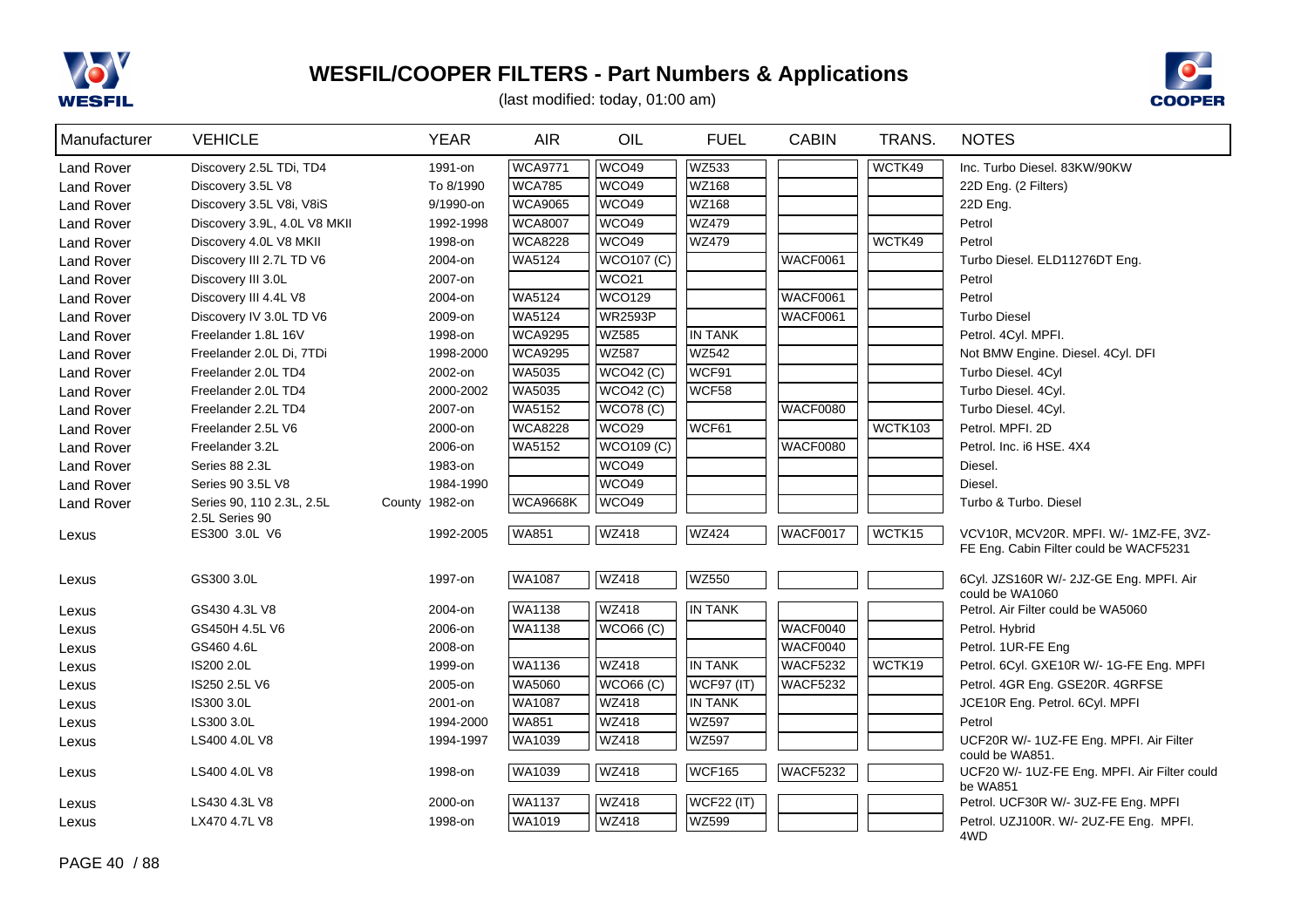



| Manufacturer    | <b>VEHICLE</b>                 | <b>YEAR</b> | <b>AIR</b>    | OIL               | <b>FUEL</b>        | <b>CABIN</b>    | TRANS.         | <b>NOTES</b>                                       |
|-----------------|--------------------------------|-------------|---------------|-------------------|--------------------|-----------------|----------------|----------------------------------------------------|
| Lexus           | <b>Private Imported Model</b>  | 1992-2000   | <b>WA984</b>  | <b>WZ418</b>      | WZ383              |                 |                | Petrol                                             |
| Lexus           | rx300 3.0l v6                  | 2000-2003   | wa851         | wz418             |                    |                 |                | Petrol. 1MZ-FE Eng. VVT-i                          |
| Lexus           | RX330 3.3L V6                  | 2003-on     | WA1135        | <b>WZ418</b>      | <b>WCF137 (IT)</b> | <b>WACF0017</b> |                | Petrol. MCU38R. MPFI. 4WD. 3MZ-FE. Oil             |
|                 |                                |             |               |                   |                    |                 |                | Filter could be WZ87                               |
| Lexus           | RX350 3.5L V6                  | 2006-on     | <b>WA1135</b> | <b>WCO67 (C)</b>  |                    | <b>WACF0017</b> |                | Petrol. GUS35R. 2GR-FE Eng.                        |
| Lexus           | RX400H 3.3L V6                 | 2006-on     | WA5118        | <b>WZ418</b>      | <b>WCF22 (IT)</b>  | <b>WACF0017</b> |                | Petrol. Hybrid. 3MZFE Eng.                         |
| Lexus           | SC400 4.0L V8                  | 1991-1998   | <b>WA984</b>  | <b>WZ418</b>      | WZ383              |                 |                | Petrol                                             |
| Lexus           | SC430 4.3L V8 32V              | 2001-on     |               | <b>WZ418</b>      |                    |                 |                | Petrol                                             |
| Leyland         | All Models with CAV            |             |               |                   | <b>WR2388P</b>     |                 |                |                                                    |
| Leyland         | Boxer BX9, 12 Perkins 6.354    | 1974-1984   |               | <b>WZ54</b>       |                    |                 |                |                                                    |
| Leyland         | Fleetline Leyland 680, 690     |             | <b>WA937</b>  |                   | <b>WR2132P</b>     |                 |                |                                                    |
| Leyland         | Harrier, Mastiff Perkins V8    |             |               | WZ54<br>WZ54      | <b>WR2388P</b>     |                 |                |                                                    |
| Leyland         | Terrier Perkins 6.247          |             | <b>WA937</b>  |                   | WZ181              |                 |                | Fuel Filter could be WR2132P, WR2444P,<br>WR2388P. |
| Lister          | Engines                        |             | <b>WA884</b>  |                   |                    |                 |                |                                                    |
| Mahindra        | Pik-Up 2.5L CRD                | 2007-on     |               | WCO32 (C)         | <b>WR2132P</b>     |                 |                | Turbo Diesel. Oil could be WZ312 (Spin On)         |
| <b>MAN</b>      | All Models 330mm HGT-234mm OD  |             | <b>WA909</b>  |                   |                    |                 |                | Inner Air Filter is WA913                          |
| <b>MAN</b>      | All Models 405mm HGT-280mm OD  |             | <b>WA902</b>  |                   |                    |                 |                | Inner Air Filter is WA987                          |
| <b>MAN</b>      | All Models with 123mm long     |             |               |                   | WZ75               |                 |                | Spin On Fuel Filter                                |
| <b>MAN</b>      | All Models with 160mm long     |             |               |                   | WZ533              |                 |                | Spin On Fuel Filter                                |
| <b>MAN</b>      | All Models with 72mm long      |             |               |                   | <b>WR2132P</b>     |                 |                | Cartridge Fuel Filter                              |
| <b>MAN</b>      | UL S315, S319                  |             |               |                   | WCF59              |                 |                | <b>Water Separator</b>                             |
| Massey Ferguson | Cummins                        |             |               | WCO <sub>23</sub> |                    |                 |                | By Pass Spin On                                    |
| Massey Ferguson | Perkins                        |             |               | <b>WZ179</b>      |                    |                 |                | Spin On                                            |
| Massey Ferguson | Some Models 178mm HGT-106mm OD |             | <b>WA954</b>  |                   |                    |                 |                | Air Filter could be WA1155 (Radial Sealed)         |
|                 |                                |             |               |                   |                    |                 |                |                                                    |
| Massey Ferguson | Some Models 254mm HGT-132mm OD |             | WA884         |                   |                    |                 |                | Air Filter could be WA1155 (Radial Sealed)         |
| Mazda           | 1.6L FI Turbo EGI              | 1985-1989   | WA804         | <b>WZ79</b>       | WZ309              |                 |                | Petrol                                             |
| Mazda           | 121 Funtop                     | 1987-1993   | <b>WA842</b>  | <b>WZ79</b>       | WZ484              |                 | WCTK25         | Petrol. Carby. 3 Door. Fuel Filter could be        |
| Mazda           | 121 Metro Van 1.3L             | 1996-2002   | <b>WA934</b>  | <b>WZ436</b>      | <b>WZ484</b>       |                 | WCTK21         | <b>WZ198</b><br>EFI. B3, B5 Eng.                   |
| Mazda           | 121 Metro Van 1.5L             | 1996-2002   | <b>WA934</b>  | <b>WZ436</b>      | <b>WZ484</b>       |                 | WCTK25         | EFI. B3, B5 Eng.                                   |
| Mazda           | $2$ 1.5L                       | 2002-2006   | WA1160        | <b>WZ436</b>      | WZ629              | <b>WACF0018</b> | WCTK102        | DY. Petrol. 4Cyl. MPFI                             |
| Mazda           | 2 1.5L                         | 2007-on     | WA1160        | WZ436             |                    |                 | <b>WCTK102</b> | DE Series. Petrol. 4Cyl.                           |
| Mazda           | 3 2.0L TD                      | 2007-on     | WA1185        | WZ79              | <b>WCF104</b>      | <b>WACF0003</b> |                | BK10. Turbo Diesel. 4Cyl. MZR-CD. MPFI.            |
|                 |                                |             |               |                   |                    |                 |                | DOHC. 16V                                          |
| Mazda           | 3 2.2L CD                      | 2009-on     | WA1185        | <b>WZ79</b>       | <b>WCF104</b>      |                 |                | <b>BL. Diesel</b>                                  |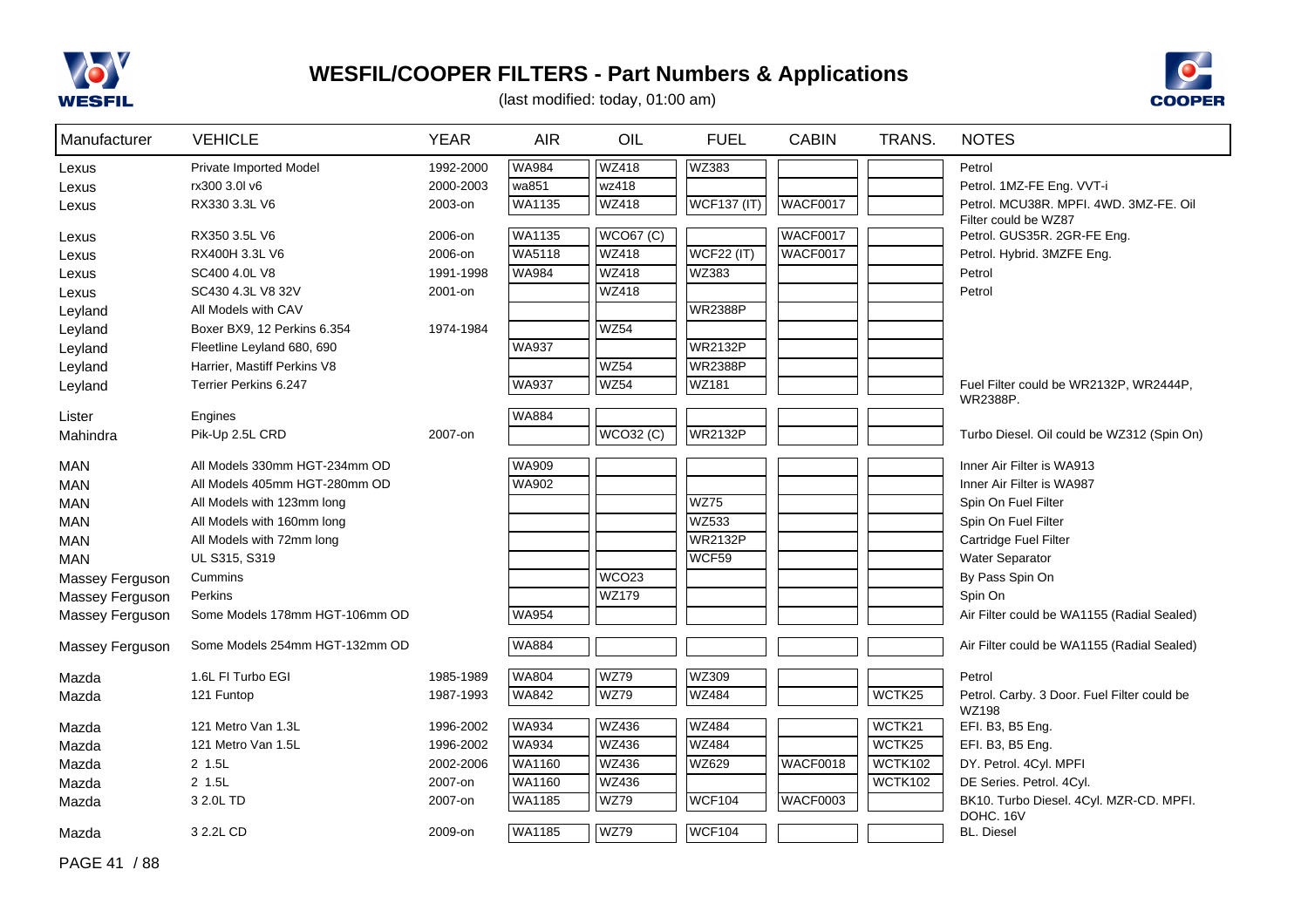



(last modified: today, 01:00 am)

| Manufacturer | <b>VEHICLE</b>             | <b>YEAR</b> | <b>AIR</b>    | OIL              | <b>FUEL</b>       | <b>CABIN</b>    | TRANS.         | <b>NOTES</b>                                                  |
|--------------|----------------------------|-------------|---------------|------------------|-------------------|-----------------|----------------|---------------------------------------------------------------|
| Mazda        | 3 2.5L                     | 2009-on     | WA1185        | <b>WZ632</b>     |                   |                 |                | SP25. Petrol. 4Cyl. DOHC S-VT                                 |
| Mazda        | 3 2.0L                     | 2004-on     | WA1185        | <b>WZ632</b>     | WCF63             | <b>WACF0003</b> | WCTK102        | Petrol. 4Cyl. MPFI. DOHC16V. FWD                              |
| Mazda        | 3 2.3L                     | 2004-on     | <b>WA1185</b> | <b>WCO56 (C)</b> | WCF63             | <b>WACF0003</b> | <b>WCTK102</b> | Petrol. T4Cyl. MPFI. DOHC16V. FWD.                            |
| Mazda        | 3 2.3L DISI                | 2007-on     | WA1185        | <b>WCO56 (C)</b> |                   | <b>WACF0003</b> |                | Diesel. MPS. Inc Turbo                                        |
| Mazda        | 323 1.6L                   | 1989-1995   | <b>WA847</b>  | <b>WZ79</b>      | <b>WZ434</b>      |                 |                | Petrol. Series 3. B6 Carby.                                   |
| Mazda        | 323 1.6L                   | 1985-1989   | <b>WA358</b>  | <b>WZ79</b>      | <b>WZ198</b>      |                 |                | Petrol. BF1061, 62. 4Cyl. B6. Single B/Carb                   |
| Mazda        | 323 1.6L, 1.8L             | 1998-2003   | WA935         | <b>WZ436</b>     | <b>WCF27 (IT)</b> | WACF0038        |                | BJ. Series 2. Petrol. B6 EFI. BP MPFI. DOHC                   |
| Mazda        | 323 1.6L, 1.8L             | 1994-1998   | <b>WA935</b>  | <b>WZ436</b>     | <b>WZ490</b>      |                 |                | BA. EFI. DOHC MPFI                                            |
| Mazda        | 323 1.8L                   | 1989-1993   | <b>WA845</b>  | <b>WZ79</b>      | WZ310             |                 |                | Series 3. BP F/Inj.                                           |
| Mazda        | 323 2.0L V6                | 1994-1998   | <b>WA805</b>  | <b>WZ411</b>     | <b>WZ527</b>      |                 |                | KF. Inc. Protégé. Petrol.                                     |
| Mazda        | 323 Astina 1.6L            | 2001-2003   | <b>WA935</b>  | <b>WZ436</b>     | <b>WCF27 (IT)</b> |                 |                | BJ. Series 2. Petrol. B6 Eng. EFI                             |
| Mazda        | 323 Astina 1.6L            | 1998-2001   | <b>WA935</b>  | <b>WZ436</b>     | <b>WCF24 (IT)</b> | WACF0038        |                | BJ. Series 1. Petrol. B6 Eng. EFI                             |
| Mazda        | 323 Astina 1.8L            | 1998-2001   | <b>WA935</b>  | <b>WZ436</b>     | <b>WCF24 (IT)</b> | WACF0038        |                | BJ. Series 1. Petrol. BP Eng. MPFI                            |
| Mazda        | 323 Astina 1.8L            | 2001-2003   | <b>WA935</b>  | <b>WZ436</b>     | <b>WCF27 (IT)</b> |                 |                | BJ. Series 2. Petrol. BP Eng. MPFI                            |
| Mazda        | 323 Astina 2.0L, SP20 2.0L | 2001-2003   | <b>WA935</b>  | <b>WZ436</b>     | <b>WCF27 (IT)</b> | WACF0038        |                | Petrol. 4Cyl. FS. MPFI                                        |
| Mazda        | 323 Protégé 1.8L           | 1998-2001   | <b>WA935</b>  | <b>WZ436</b>     | <b>WCF24 (IT)</b> |                 |                | BJ. Series 1. Petrol. BP Eng. MPFI                            |
| Mazda        | 323 Protégé 1.8L           | 2001-2003   | <b>WA935</b>  | <b>WZ436</b>     | WCF27 (IT)        | <b>WACF0038</b> |                | BJ. Series 2. Petrol. BP Eng. MPFI                            |
| Mazda        | 323 Protege 1.6L           | 2001-2003   | <b>WA935</b>  | <b>WZ436</b>     | WCF27 (IT)        | <b>WACF0038</b> |                | BJ. Series 2. Petrol. B6 Eng. EFI                             |
| Mazda        | 323 Protege 1.6L           | 1998-2001   | <b>WA935</b>  | <b>WZ436</b>     | WCF24 (IT)        |                 |                | BJ. Series 1. Petrol. B6 Eng. EFI                             |
| Mazda        | 6 2.0L CD, 2.2L CD         | 2006-on     | WA1061        | <b>WZ79</b>      | <b>WCF104</b>     | <b>WACF0018</b> |                | GG. Intercooled Turbo Diesel. 4Cyl. FWD.<br>DTFI. MZR-2D Eng. |
| Mazda        | 6 2.3L DISI                | 2006-on     | <b>WA1061</b> | WCO56(C)         |                   | WACF0018        |                | Diesel. MPS. Inc Turbo. GG, GY.                               |
| Mazda        | 6 2.3L MPS                 | 2005-on     | <b>WA5092</b> | WCO56(C)         | <b>IN TANK</b>    | <b>WACF0018</b> |                | GG, GY. AWD. TMPFI. Inc Turbo                                 |
| Mazda        | 6 2.3L, 2.5L               | 2002-on     | WA1061        | WCO56(C)         |                   | <b>WACF0018</b> | WCTK102        | GG, GY. Series I & II. Petrol. 4Cyl. MPFI. LE,<br>MZR Eng.    |
| Mazda        | 6 3.0L V6                  | 2003-on     | WA5092        | <b>WZ516</b>     |                   |                 | WCTK103        | Petrol.                                                       |
| Mazda        | 626                        | 1987-on     | <b>WA947</b>  | <b>WZ79</b>      | <b>WZ262</b>      |                 |                | Diesel. Oil Filter could be WZ402. Used Import.               |
| Mazda        | 626 2.0L                   | 1992-1997   | <b>WA895</b>  | <b>WZ429</b>     | WZ385             |                 | WCTK22         | GE. Petrol. FS. MPFI                                          |
| Mazda        | 626 2.0L                   | 1987-1991   | <b>WA805</b>  | WZ56             | WZ306             |                 |                | EFI. Turbo                                                    |
| Mazda        | 626 2.0L                   | 1997-2002   | <b>WA895</b>  | <b>WZ436</b>     | <b>WZ526</b>      | WACF0038        | <b>WCTK102</b> | GF. Petrol. FS. MPFI                                          |
| Mazda        | 626 2.2L                   | 1991-1997   | <b>WA805</b>  | <b>WZ429</b>     | <b>WZ308</b>      |                 | WCTK23         | Petrol. F2. MPFI                                              |
| Mazda        | 626 2.5L V6                | 1992-1997   | WA895         | <b>WZ411</b>     | WZ385             |                 | WCTK22         | GE. Petrol. KL                                                |
| Mazda        | 626 Classic                | 1998-2002   |               |                  |                   | WACF0018        |                |                                                               |
| Mazda        | 626 Turbo                  | 1985-1987   | <b>WA849</b>  |                  |                   |                 |                |                                                               |
| Mazda        | 929 3.0L V6, 929L 3.0L V6  | 1991-1997   | <b>WA853</b>  | <b>WZ411</b>     | <b>WZ425</b>      |                 | WCTK31         | Petrol. JE2 Inj. MPFI                                         |
| Mazda        | 929 3.0L V6, 929L 3.0L V6  | 1987-1991   | <b>WA829</b>  | WZ56             | WZ307             |                 |                | Petrol. JE1 Inj. MPFI                                         |
| Mazda        | 929 Turbo, 929L Turbo      | 1983-1987   | <b>WA849</b>  | <b>WZ148</b>     |                   |                 |                | Petrol. F/Inj. W/- FE-T Eng. Turbo                            |

PAGE 42 / 88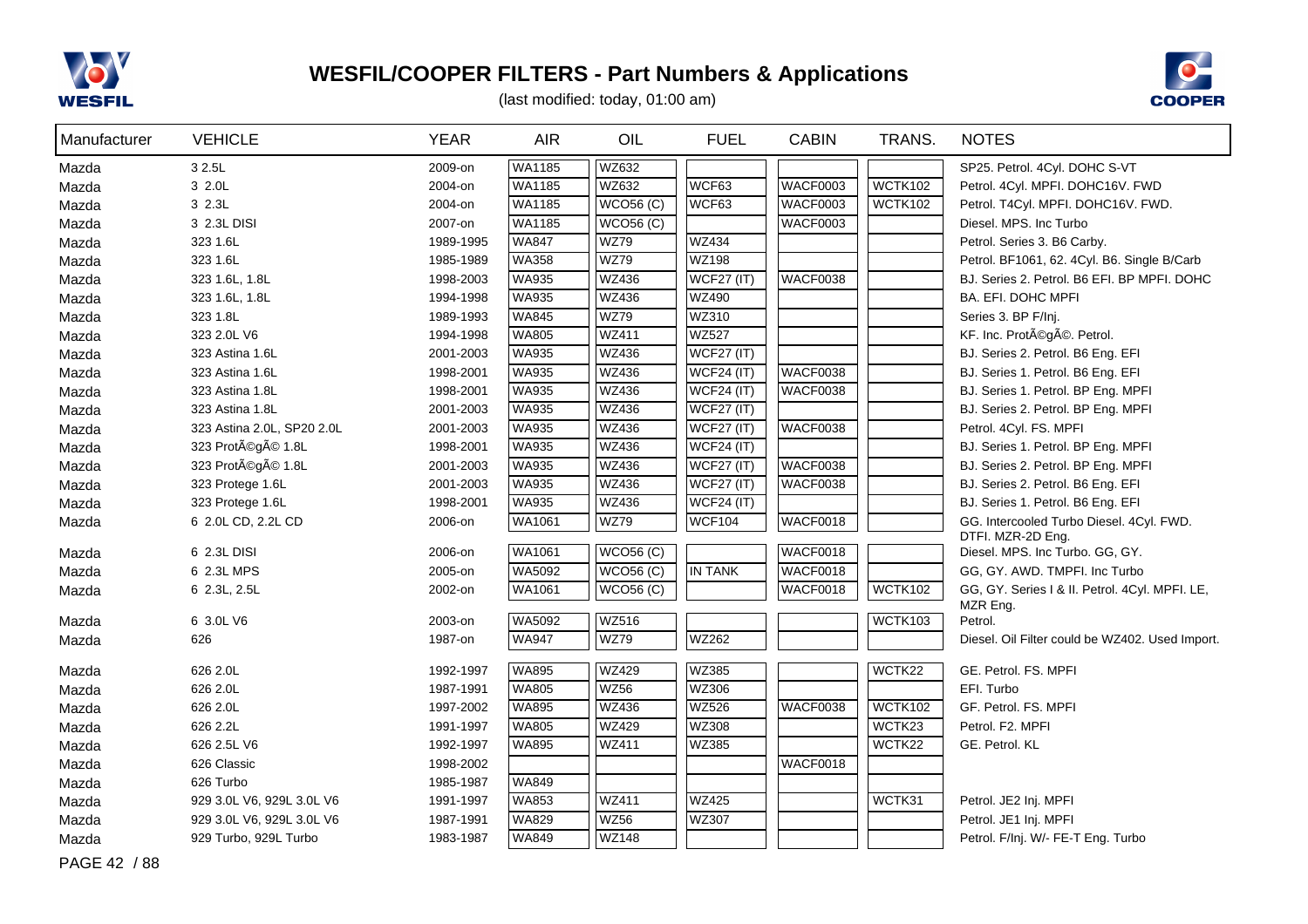



| Manufacturer | <b>VEHICLE</b>         | <b>YEAR</b> | <b>AIR</b>    | OIL              | <b>FUEL</b>   | <b>CABIN</b>    | TRANS.         | <b>NOTES</b>                                                   |
|--------------|------------------------|-------------|---------------|------------------|---------------|-----------------|----------------|----------------------------------------------------------------|
| Mazda        | 929, 929L              | 1984-1987   | <b>WA814</b>  | <b>WZ148</b>     |               |                 |                | Petrol. F/Inj. W/- FE Eng.                                     |
| Mazda        | 929, 929L              | 1982-1987   | <b>WA813</b>  | <b>WZ148</b>     | <b>WZ198</b>  |                 | WCTK7          | MA. Petrol. Inc. EFI                                           |
| Mazda        | 929, 929L V6           | 1991-1995   | <b>WA872</b>  | <b>WZ411</b>     | <b>WZ425</b>  |                 |                | Turbo                                                          |
| Mazda        | B2200, Bravo 2.2L      | 1988-1993   | <b>WA216</b>  | <b>WZ56</b>      | <b>WZ198</b>  |                 | WCTK7          | Petrol. F2                                                     |
| Mazda        | B2200, Bravo 2.2L      | 1985-1996   | <b>WA803</b>  | <b>WZ56 (FF)</b> | WZ181         |                 | WCTK7          | By Pass Oil Filter WZ155. Diesel OHV. R2                       |
| Mazda        | B2200, Bravo 2.2L      | 1980-1985   | <b>WA445</b>  | <b>WZ150(FF)</b> | <b>WZ262</b>  |                 |                | By Pass Oil Filter WZ155. Diesel OHV. S2                       |
| Mazda        | B2500 2.5L             | 2008-on     | WA5023        | WCO84            | <b>WCF104</b> |                 |                | <b>Turbo Diesel</b>                                            |
| Mazda        | B2500, Bravo 2.5L      | 2000-2006   | WA1032        | WZ9              | <b>WZ252</b>  |                 | WCTK7          | Turbo Diesel. W/- Intercooler (Panel Housing).<br><b>WL</b>    |
| Mazda        | B2500, Bravo 2.5L      | 1999-2000   | <b>WA1122</b> | <b>WZ334</b>     | WZ252         |                 | WCTK7          | Turbo Diesel. W/- Intercooler (Oval Housing).<br><b>WL</b>     |
| Mazda        | B2500, Bravo 2.5L      | 2000-2006   | <b>WA1122</b> | WZ9              | WZ252         |                 | WCTK7          | Turbo Diesel. W/- Intercooler (Oval Housing).<br><b>WL</b>     |
| Mazda        | B2500, Bravo 2.5L      | 1996-1999   | <b>WA985</b>  | <b>WZ313</b>     | WZ181         |                 | WCTK7          | Diesel. WL                                                     |
| Mazda        | B2500, Bravo 2.5L      | 1999-2000   | WA1032        | <b>WZ334</b>     | <b>WZ252</b>  |                 | WCTK7          | Turbo Diesel. W/- Intercooler (Panel Housing).<br><b>WL</b>    |
| Mazda        | B2600 2.6L             | 1991-1999   | <b>WA829</b>  | WZ411            | <b>WZ405</b>  |                 |                | Petrol. W/- G6 Eng. EFI                                        |
| Mazda        | B2600 2.6L             | 1987-1991   | <b>WA330</b>  | <b>WZ142</b>     | <b>WZ198</b>  |                 |                | Petrol. W/- G54B Eng. Carby                                    |
| Mazda        | B2600 2.6L             | 1999-on     | <b>WA829</b>  | <b>WZ411</b>     | <b>WZ457</b>  |                 |                | Petrol. W/- G6 Eng. MPFI                                       |
| Mazda        | Bravo B6 4.0L          | 2005-on     | <b>WA1020</b> | <b>WZ516</b>     | <b>WZ457</b>  |                 |                | Petrol.                                                        |
| Mazda        | BT-50 2.5L, 3.0L       | 2006-on     | WA5023        | WCO84            | <b>WCF104</b> |                 |                | 4X2 Intercooled Turbo Diesel. 4Cyl. DOHC. Oil                  |
|              |                        |             |               |                  |               |                 |                | Filter could be WZ632                                          |
| Mazda        | CX-7 2.2L              | 2009-on     |               | <b>WZ79</b>      | <b>WCF104</b> | <b>WACF0018</b> |                | ER. Turbo Diesel. 4Cyl. MZR-CD.                                |
| Mazda        | CX-7 2.3L DISI         | 2007-on     |               | WCO56(C)         |               | WACF0018        |                | Diesel. Inc Turbo                                              |
| Mazda        | CX-7 2.3L, 2.5L        | 2006-on     | WA5092        | <b>WCO56 (C)</b> |               | WACF0018        |                | Petrol. 4Cyl. DOHC. Turbo                                      |
| Mazda        | CX-9 3.7L V6           | 2007-on     | WA5150        | <b>WZ596</b>     |               | WACF0078        |                | Petrol. V6Cyl. 34X4. MPFI                                      |
| Mazda        | E1800 1.8L             | 2003-on     | WA1182        | <b>WZ436</b>     | WZ310         |                 | WCTK7<br>WCTK7 | Petrol. 4Cyl. MPFI. W/- F8-E Eng.                              |
| Mazda        | E1800, E2000           | 1984-1999   | <b>WA803</b>  | <b>WZ148</b>     | WZ198         |                 | WCTK7          | OHC Diesel & Petrol. Ezyloader. FE.                            |
| Mazda        | E2000 2.0L             | 2003-on     | WA1182        | WZ429            | WZ310         |                 |                | Carby & EFI. Air Filter could be<br>WA1069/WA985               |
| Mazda        | E2000 2.0L             | 1999-2003   | WA803         | WZ436            | WZ198         |                 |                | Petrol                                                         |
| Mazda        | E2200 2.2L             | 1980-1984   | <b>WA816</b>  | WZ150(FF)        | <b>WZ262</b>  |                 |                | By Pass Oil Filter WZ155. Diesel. S2. OHV.<br>Ezyloader.       |
| Mazda        | E2200 2.2L             | 1984-1997   | <b>WA803</b>  | <b>WZ56 (FF)</b> | WZ181         |                 |                | By Pass Oil Filter WZ155. Diesel. R2. OHV                      |
| Mazda        | E2200 2.2L, Econovan   | 1980-1984   | <b>WA815</b>  |                  |               |                 |                | <b>OHV Diesel</b>                                              |
| Mazda        | E2500 2.5L             | 1997-2003   | WA803         | WZ313            | WZ181         |                 |                | Diesel. WL. SOHC. Air Filter could be WA985                    |
| Mazda        | E2700 2.7L             | 1975-1977   |               | <b>WZ179</b>     | WZ181         |                 |                | XB. Diesel                                                     |
| Mazda        | E3000 3.0L, E4100 4.1L | 1975-1981   |               | WZ179 (FF)       | WZ181         |                 |                | HA, ZB. Diesel. ByPass WR2453. Fuel Filter<br>could be WR2132P |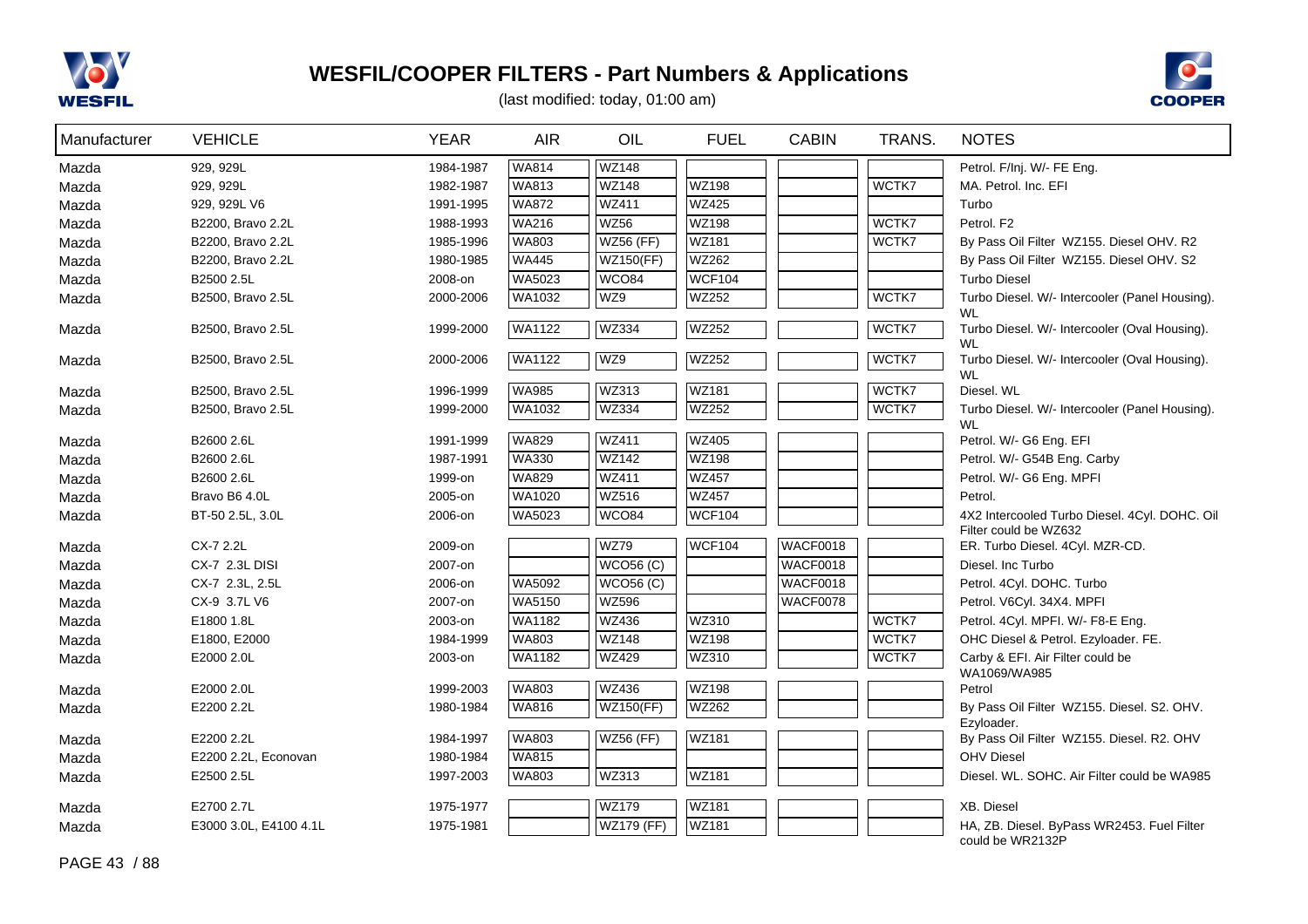



| Manufacturer  | <b>VEHICLE</b>              | <b>YEAR</b> | <b>AIR</b>     | OIL               | <b>FUEL</b>    | <b>CABIN</b>    | TRANS.  | <b>NOTES</b>                                                    |
|---------------|-----------------------------|-------------|----------------|-------------------|----------------|-----------------|---------|-----------------------------------------------------------------|
| Mazda         | MPV 2.5L V6                 | 1999-2002   | WA1061         | <b>WZ516</b>      |                |                 | WCTK22  | LW. Petrol. GY. DOHC                                            |
| Mazda         | MPV 3.0L V6                 | 1993-1999   | <b>WA829</b>   | <b>WZ411</b>      | <b>WZ457</b>   | <b>WACF5231</b> |         | JE. Petrol. SOHC                                                |
| Mazda         | MPV 3.0L V6                 | 2003-on     | <b>WA1061</b>  | <b>WCO56 (C)</b>  |                | <b>WACF0002</b> | WCTK103 | LW10J2 Eng. Petrol.                                             |
| Mazda         | MPV 3.0L V6                 | 2002-2003   | WA1061         | <b>WZ516</b>      |                | <b>WACF5231</b> | WCTK103 | LWA2. Petrol. DOHC                                              |
| Mazda         | MX-5 1.6L                   | 1989-1993   | <b>WA845</b>   | <b>WZ79</b>       | <b>WZ404</b>   |                 |         | Petrol. 4Cyl. B6. MPFI                                          |
| Mazda         | MX-5 1.8L                   | 1998-2005   | <b>WA895</b>   | <b>WZ436</b>      | <b>WZ574</b>   |                 |         | Petrol. 4Cyl. B8. MPFI                                          |
| Mazda         | MX-5 1.8L                   | 1993-1997   | <b>WA845</b>   | <b>WZ436</b>      | WZ404          |                 |         | Petrol. 4Cyl. BP. MPFI                                          |
| Mazda         | MX-5 2.0L                   | 2005-on     | <b>WA5091</b>  | <b>WZ632</b>      | IN TANK        |                 |         | Petrol. 4Cyl. MPFI                                              |
| Mazda         | MX-6 2.0L V6                | 1994-1995   | <b>WA945</b>   |                   |                |                 |         | Import                                                          |
| Mazda         | MX-6 2.2L                   | 1987-1991   | <b>WA805</b>   | <b>WZ436</b>      | WZ306          |                 | WCTK23  | Petrol. F2-T Turbo                                              |
| Mazda         | MX-6 2.5L V6 24V            | 1991-1997   | <b>WA895</b>   | <b>WZ411</b>      | WZ385          |                 | WCTK22  | KL. Petrol. EFI                                                 |
| Mazda         | Premacy 1.8L, 2.0L          | 2001-2003   | <b>WA935</b>   | <b>WZ436</b>      | <b>IN TANK</b> | WACF0038        |         | BP, FS. Petrol. 4Cyl. MPFI                                      |
| Mazda         | RX7                         | 1986-1992   | <b>WA850</b>   | <b>WZ79</b>       | WZ310          |                 | WCTK7   | Inc. Turbo & F/Inj.                                             |
| Mazda         | RX7 Twin Turbo              | 1992-1999   | <b>WA850</b>   | <b>WZ436</b>      | WZ401          |                 | WCTK31  | Petrol.                                                         |
| Mazda         | RX8 1.3L                    | 2003-on     | WA1165         | <b>WZ436</b>      | <b>IN TANK</b> | <b>WACF0002</b> |         | Petrol. 2Cyl. MPFI. 13B Eng.                                    |
| Mazda         | T2000 2.0L                  | 1981-1982   | <b>WA951</b>   | <b>WZ148</b>      |                |                 |         | VA (GE). Petrol                                                 |
| Mazda         | T2600 2.6L                  | 1985-1988   |                | <b>WZ142</b>      |                |                 |         | G54B. Petrol                                                    |
| Mazda         | T3000 3.0L                  | 1981-1984   | <b>WA806</b>   | <b>WZ179 (FF)</b> | <b>WR2132P</b> |                 |         | HA. Diesel. By Pass Oil Filter WR2453.                          |
| Mazda         | T3500 3.5L                  | 1984-1989   | <b>WA806</b>   | WZ419 (FF)        | <b>WR2444P</b> |                 |         | By Pass Oil Filter WR2453. Diesel. SL                           |
| Mazda         | T3500 3.5L, T4000 4.0L      | 1990-2002   | <b>WA854</b>   | WZ419 (FF)        | WZ183          |                 |         | SL, TF. Diesel. By Pass Oil Filter WZ330                        |
| Mazda         | T4100 4.1L                  | 1981-1989   | <b>WA811</b>   | <b>WZ179 (FF)</b> | <b>WR2132P</b> |                 |         | ZB. By Pass Oil Filter WR2453. Air Filter could<br>be WA852.    |
| Mazda         | T4600 4.6L                  | 1992-2003   | <b>WA854</b>   | <b>WZ419 (FF)</b> | WZ183          |                 |         | By Pass Oil Filter WZ330. Diesel. Fuel Filter<br>could be WZ169 |
| Mazda         | Tribute 2.0L                | 2001-2005   | <b>WA986</b>   | <b>WZ596</b>      | WZ601          |                 |         | 4WD. Petrol. 4Cyl. MPFI                                         |
| Mazda         | Tribute 2.3L                | 2004-2006   | WA1061         | <b>WCO56 (C)</b>  | WZ601          |                 |         | 4WD. Petrol. 4Cyl. MPFI. Oil filter could be                    |
|               |                             |             |                |                   |                |                 |         | WZ632                                                           |
| Mazda         | Tribute 3.0L V6             | 2001-2006   | <b>WA1104</b>  | <b>WZ516</b>      | WZ601          |                 |         | 4WD. Petrol. MPFI                                               |
| Mercedes Benz | 180E                        | 1988-on     | WA1002         | <b>WZ423</b>      | <b>WZ449</b>   |                 | WCTK49  |                                                                 |
| Mercedes Benz | 180E                        | To 1988     | WA37107        |                   |                |                 |         |                                                                 |
| Mercedes Benz | 190 D 2.5L                  | 1987-1993   | <b>WA5120</b>  | <b>WR2586P</b>    | <b>WZ556</b>   |                 |         | W201. Turbo Diesel                                              |
| Mercedes Benz | 190D 2.0L, 190E             | 1983-1993   | <b>WCA9085</b> | <b>WZ423</b>      | <b>WZ447</b>   |                 |         | Inc. Diesel. W201                                               |
| Mercedes Benz | 190E 1.8L, 2.0L, 2.3L, 2.6L | 1988-on     | WA1002         | <b>WZ423</b>      | <b>WZ449</b>   |                 |         | W201                                                            |
| Mercedes Benz | 190E 2.0L                   | 1982-1988   | WA37107        | WCO33 (C)         | <b>WZ449</b>   |                 |         | WCO33 to 10/1984. W201. Oil Filter could be<br>WZ423            |
| Mercedes Benz | 190E 2.3L                   | 1984-on     | <b>WA1077</b>  | WCO33 (C)         | <b>WZ449</b>   |                 |         | WCO33 to 8/1996. W201                                           |
| Mercedes Benz | 200, 200T                   | 1980-1985   | WA1156         | <b>WCO33 (C)</b>  |                |                 |         | WCO33 from 5/1984-on, W123                                      |
| Mercedes Benz | 200, 200T                   | 1986-1990   | WA1156         | WZ423             |                |                 |         | W124                                                            |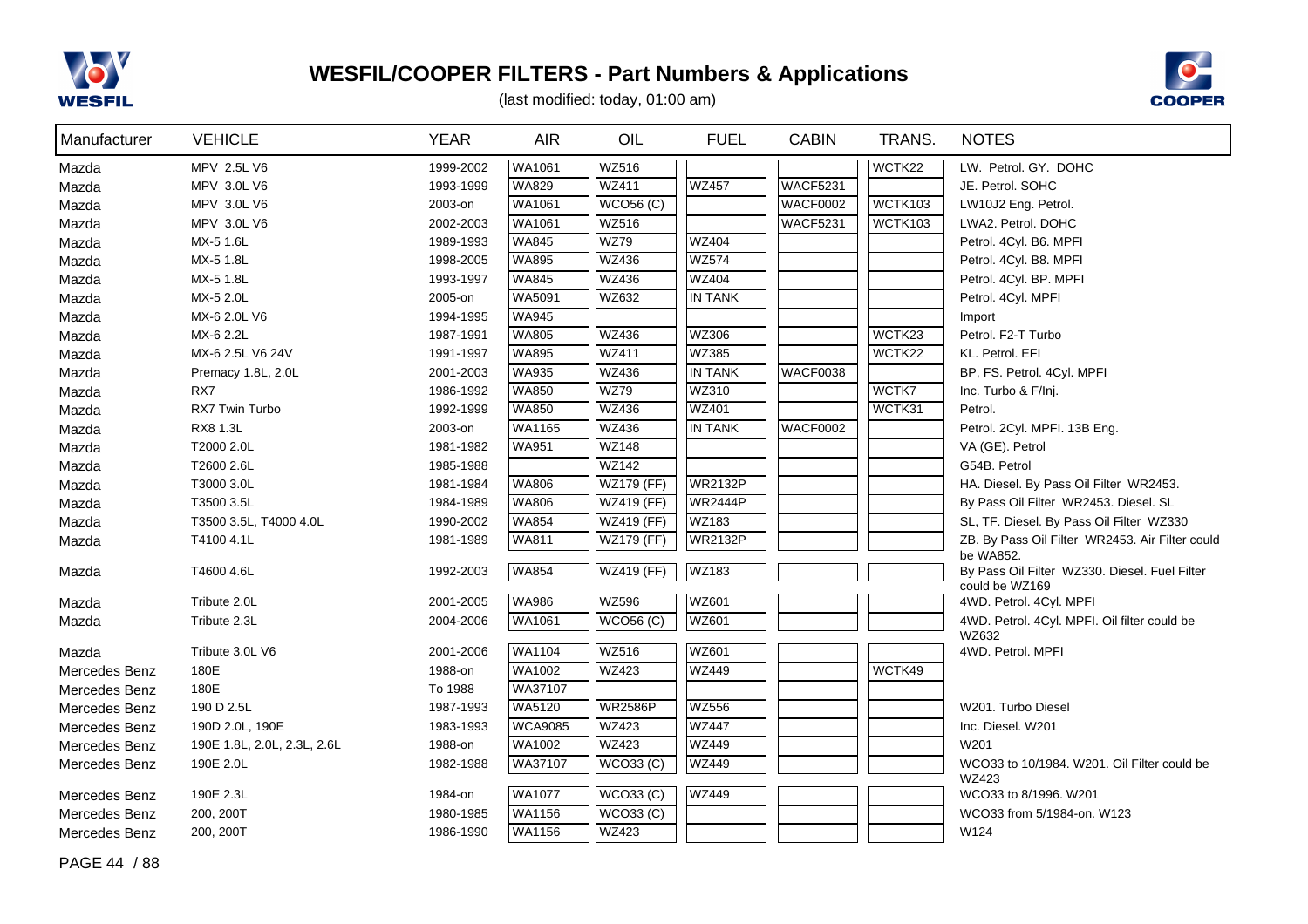



| Manufacturer  | <b>VEHICLE</b>                                    | <b>YEAR</b> | <b>AIR</b>     | OIL                           | <b>FUEL</b>       | <b>CABIN</b>    | TRANS. | <b>NOTES</b>                                               |
|---------------|---------------------------------------------------|-------------|----------------|-------------------------------|-------------------|-----------------|--------|------------------------------------------------------------|
| Mercedes Benz | 200D, 220D                                        | 1976-1985   | <b>WCA747</b>  | <b>WR2397P</b>                | WCF77             |                 |        | Diesel. W123                                               |
| Mercedes Benz | 200E, CE, TE                                      | 1988-1992   | WA1002         | WZ423                         | <b>WZ449</b>      |                 |        | W124                                                       |
| Mercedes Benz | 220E, CE, TE                                      | 1992-1993   | WA980          | <b>WR2596P</b>                | <b>WZ449</b>      |                 |        | W124                                                       |
| Mercedes Benz | 230E, CE, TE                                      | 1988-on     | WA1002         | WZ423                         | <b>WZ449</b>      |                 |        | W124                                                       |
| Mercedes Benz | 230E, CE, TE                                      | 1985-1988   | WA37107        | <b>WZ423</b>                  | <b>WZ449</b>      |                 | WCTK49 | W124                                                       |
| Mercedes Benz | 230E, CE, TE                                      | 1980-1985   | WA37107        | WCO33 (C)                     | <b>WZ449</b>      |                 | WCTK49 | W123                                                       |
| Mercedes Benz | 240D, 240TD                                       | 1976-1985   | <b>WCA747</b>  | <b>WR2397P</b>                | WCF62             |                 | WCTK49 | Diesel & Turbo Diesel, W123                                |
| Mercedes Benz | 240D, 300D, 300GD, MB100<br>SECONDARY FUEL FILTER |             |                |                               | WCF77             |                 |        |                                                            |
| Mercedes Benz | 250 TD                                            | 1988-1993   | WA5120         | <b>WR2586P</b>                | <b>WZ556</b>      |                 |        | W124. Turbo Diesel                                         |
| Mercedes Benz | 260E                                              | 1985-on     | WA41173        | <b>WZ423</b>                  | <b>WZ447</b>      |                 | WCTK49 | W124                                                       |
| Mercedes Benz | 280E, 280CE, 280TE                                | 1992-1993   | <b>WA977</b>   | <b>WR2596P</b>                |                   |                 |        | W124                                                       |
| Mercedes Benz | 280E, CE, SE, SEL, TE                             | 1976-1985   | WA1085         | <b>WR2336PA</b>               | <b>WZ449</b>      |                 | WCTK49 | W114, W123, W126                                           |
| Mercedes Benz | 300 GE                                            | 1989-1995   |                | <b>WR2596P</b>                | <b>WZ447</b>      |                 |        |                                                            |
| Mercedes Benz | 300D, 300TD                                       | 1976-1985   | <b>WCA747</b>  | <b>WR2397P</b>                |                   |                 |        | Diesel & Turbo Diesel. W123                                |
| Mercedes Benz | 300E, 300CE, 300TE                                | 1985-on     | WA41173        | WZ423                         | <b>WZ449</b>      |                 | WCTK49 | W124                                                       |
| Mercedes Benz | 300GD, 350GD                                      | 1990-on     | WA1082         | <b>WR2586P</b>                | <b>WZ556</b>      |                 |        |                                                            |
| Mercedes Benz | 300SE, 300SEL                                     | 1991-1993   |                | <b>WR2596P</b>                | <b>WZ449</b>      |                 |        | W140                                                       |
| Mercedes Benz | 300SE, 300SEL                                     | 9/85-3/91   | WA41173        | <b>WR2098P</b>                | <b>WZ447</b>      |                 | WCTK49 | W126                                                       |
| Mercedes Benz | 320E, CE, TE                                      | 1992-1993   | <b>WA977</b>   | <b>WR2596P</b>                | <b>WZ447</b>      |                 | WCTK49 | W124                                                       |
| Mercedes Benz | 380 SE, SEC, SEL                                  | 1980-1985   | <b>WA880</b>   | WR2336PA                      | <b>WZ449</b>      |                 |        | W126                                                       |
| Mercedes Benz | 400E, SE, SEL                                     | 1991-5/93   | <b>WA978</b>   | WCO36(C)                      | <b>WZ447</b>      |                 | WCTK49 | W124, W140                                                 |
| Mercedes Benz | 500E, SE, SEC, SEL, SL                            | 1991-1998   | WA978 (X2)     | WCO36(C)                      | <b>WZ447</b>      |                 |        | W124, W140, R129                                           |
| Mercedes Benz | 560 SEC, SEL, SL 5.5L                             | 1986-1992   | <b>WA880</b>   | <b>WR2336PA</b>               | <b>WZ447</b>      |                 |        | <b>MPFI</b>                                                |
| Mercedes Benz | 609D, 709D, 809D                                  | 1986-on     |                | <b>WCO12 (C)</b>              | WCF62             |                 |        |                                                            |
| Mercedes Benz | 616 CDi                                           | 2000-2003   | WA1047         | <b>WCO40 (C)</b>              | WCF54             | <b>WACF3858</b> |        | Fuel Filter is WZ612 (without connection for               |
| Mercedes Benz | 616 CDi                                           | 2004-on     | WA1047         | <b>WCO40 (C)</b>              | WCF114            | <b>WACF3858</b> |        | water suction)<br>WCF114 with water-sensor connection      |
| Mercedes Benz | A140, A160, A190                                  | 1997-2004   | <b>WCA8154</b> | $\overline{\text{WCO52}}$ (C) | WCF80             |                 |        | W168                                                       |
| Mercedes Benz | A150, A170, A200                                  | 2004-2009   | WA5125         | $\overline{WCO86}$ (C)        |                   | <b>WACF0092</b> |        | W169. Inc Turbo                                            |
| Mercedes Benz | A160 CDi, A170 CDi                                | 1999-2004   |                | $\overline{WCO74}$ (C)        | WCF164            |                 |        | W168. Diesel. W168. Fuel is WZ612 without                  |
|               |                                                   |             |                |                               |                   |                 |        | water sensor.                                              |
| Mercedes Benz | A160 CDi, A180 CDi, A200 CDi                      | 2004-on     |                | WCO74 (C)                     | WCF <sub>13</sub> | <b>WACF0092</b> |        | W169. Diesel. Fuel Filter is WCF114 (with                  |
|               |                                                   |             |                |                               |                   |                 |        | water sensor)                                              |
| Mercedes Benz | Atego, Axor                                       | 1998-on     |                |                               |                   | <b>WACF0085</b> |        | Inc Bus, Truck                                             |
| Mercedes Benz | B150, B170, B200                                  | 2005-2009   | WA5125         | <b>WCO86 (C)</b>              |                   | <b>WACF0092</b> |        | W245. Inc. Turbo                                           |
| Mercedes Benz | B180 CDi, B200 CDi                                | 2005-on     |                | <b>WCO74 (C)</b>              | WCF <sub>13</sub> | <b>WACF0092</b> |        | W245. Diesel. Fuel Filter is WCF114 (with<br>water sensor) |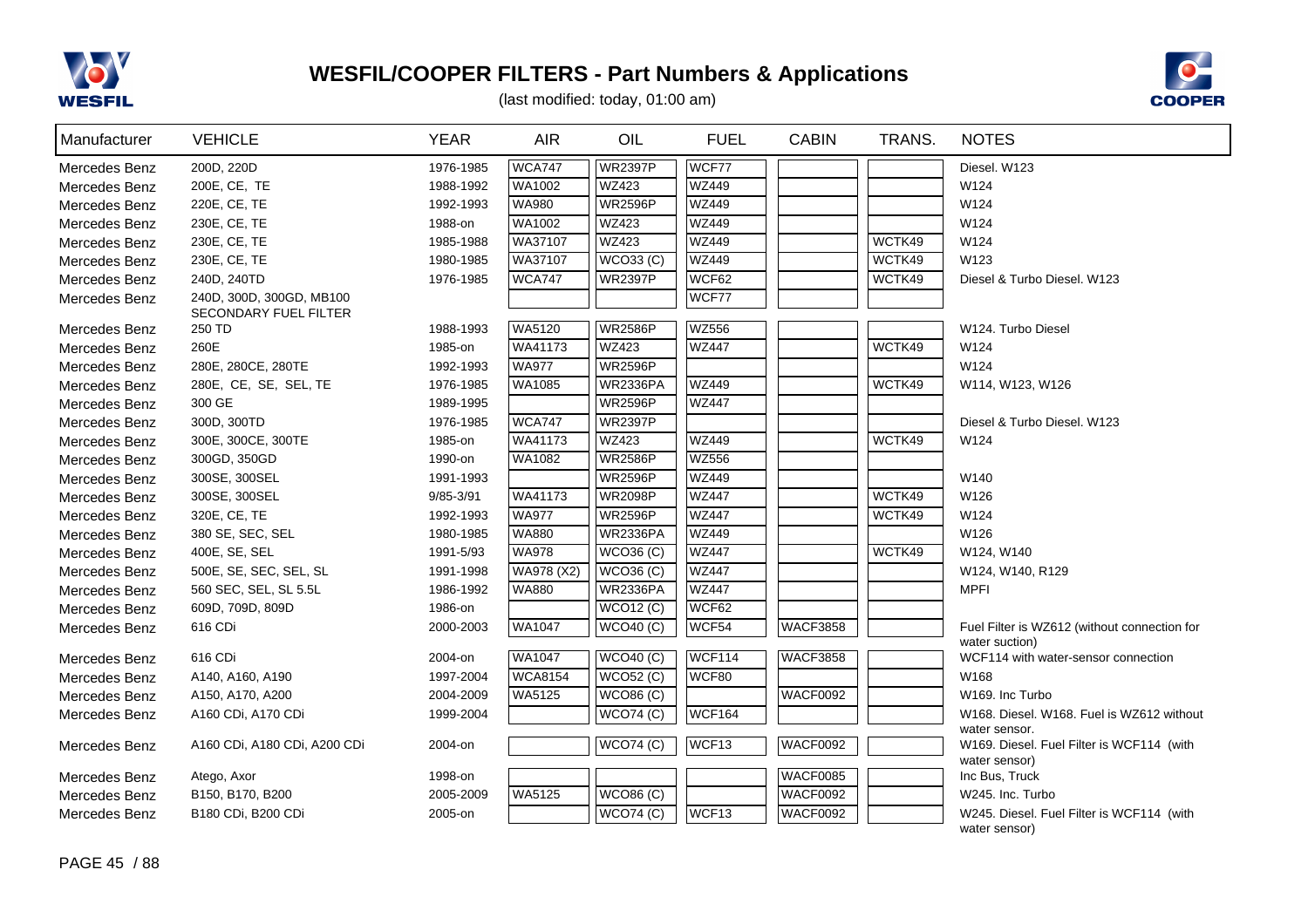



(last modified: today, 01:00 am)

| Manufacturer                   | <b>VEHICLE</b>                           | <b>YEAR</b>            | <b>AIR</b>     | OIL                                | <b>FUEL</b>    | <b>CABIN</b>                       | TRANS. | <b>NOTES</b>                                                  |
|--------------------------------|------------------------------------------|------------------------|----------------|------------------------------------|----------------|------------------------------------|--------|---------------------------------------------------------------|
| Mercedes Benz                  | C <sub>180</sub>                         | 2000-2002              | WA5011         | WCO5(C)                            | WCF51          | <b>WACF0023</b>                    |        | C/S/W203. Oil Filter could be WR2596P                         |
| Mercedes Benz                  | C180, C200, C220, C230, C280             | 1993-2000              | <b>WCA8186</b> | <b>WR2596P</b>                     | WZ168          | <b>WACF2897</b>                    |        | S/W202. Fuel filter could be WZ449. Inc. Turbo                |
|                                |                                          |                        |                |                                    |                |                                    |        |                                                               |
| Mercedes Benz                  | C180, C200, C220, C280                   | 2001-on                | <b>WA1038</b>  | <b>WR2596P</b>                     |                |                                    |        |                                                               |
| Mercedes Benz                  | C180, C200, C230 Kompressor              | 2002-on                | WA5028         | WCO <sub>5</sub> (C)               | WCF51          | <b>WACF0023</b>                    |        | C/S/W203                                                      |
| Mercedes Benz                  | C200 CDi, C220 CDi                       | 2003-2007              | WA5103         | WCO40(C)                           | WCF13          | <b>WACF0023</b>                    |        | W/S203. Fuel Filter is WCF114 (with water<br>sensor)          |
| Mercedes Benz                  | C200 CDi, C220 CDi                       | 2000-2003              | <b>WCA8259</b> | WCO62 (C)                          | WCF78          | <b>WACF0023</b>                    |        | C/S/W203. Oil Filter could be WCO40                           |
| Mercedes Benz                  | C200 CDi, C220 CDi                       | 2007-on                | WA5103         | <b>WCO40 (C)</b>                   | WCF13          |                                    |        | W/S204. Fuel Filter is WCF114 (with water                     |
|                                |                                          |                        |                |                                    |                |                                    |        | sensor)                                                       |
| Mercedes Benz                  | C200 CDi, C220 CDi                       | 1997-2001              | <b>WCA8186</b> | WCO62 (C)                          |                | <b>WACF2897</b>                    |        | S/W202. Inc. Turbo. Oil Filter could be WCO40                 |
| Mercedes Benz                  | C200 CGi                                 | 2002-on                | WA5028         | WCO5(C)                            | WCF51          | <b>WACF0023</b>                    |        | C/S/W203                                                      |
| Mercedes Benz                  | C200 D, C220 D, C250 D                   | 1993-2000              | <b>WCA8186</b> | <b>WR2601P</b>                     | <b>WZ556</b>   | <b>WACF2897</b>                    |        | W202. Inc. Turbo                                              |
| Mercedes Benz                  | C200, C230 Kompressor                    | 2000-2002              | WA5018         | WCO5(C)                            | WCF51          | <b>WACF0023</b>                    |        | C/S/ W203. Oil Filter could be WR2596P                        |
| Mercedes Benz                  | C200, C230 Kompressor                    | 1995-2000              | <b>WCA8186</b> | <b>WR2596P</b>                     | <b>WZ168</b>   | <b>WACF2897</b>                    |        | W202                                                          |
| Mercedes Benz                  | C230, C280, C350                         | 2005-on                | WA1097 (X2)    | WCO38(C)                           |                | <b>WACF0023</b>                    |        | C/S/W203                                                      |
| Mercedes Benz                  | C <sub>240</sub>                         | 2000-2005              | WA1097 (X2)    | <b>WCO38 (C)</b>                   | WCF51          | <b>WACF0023</b>                    |        | S/W203. V6Cyl. SOHC18V. RWD. MPFI                             |
| Mercedes Benz                  | C240 T, C280 T                           | 1997-2001              | <b>WCA8186</b> | WCO38(C)                           | WCF51          | <b>WACF2897</b>                    |        | W202. Turbo                                                   |
| Mercedes Benz                  | <b>C270 CDi</b>                          | 2000-2005              | <b>WCA8259</b> | <b>WCO62 (C)</b>                   | WCF78          | <b>WACF0023</b>                    |        | S/W203. Oil Filter could be WCO40                             |
| Mercedes Benz                  | C280 CDi, C320 CDi 3.0L                  | 2005-2007              | WA5117         | <b>WCO94 (C)</b>                   | WCF13          | <b>WACF0023</b>                    |        | C/S/W203. Turbo Diesel. Fuel is WCF114                        |
|                                |                                          |                        |                |                                    |                |                                    |        | (with water sensor)                                           |
| Mercedes Benz                  | C <sub>30</sub> C <sub>Di</sub> AMG 3.0L | 2002-2005              |                | <b>WCO62 (C)</b>                   | WCF78          | <b>WACF0023</b>                    |        | C/S/W203. Inc Coupe                                           |
| Mercedes Benz                  | C <sub>32</sub> AMG                      | 2001-on                |                | <b>WCO38 (C)</b>                   | WCF51          | <b>WACF0023</b>                    |        | S/W203                                                        |
| Mercedes Benz                  | C320                                     | 2000-2005              | WA1097 (X2)    | <b>WCO38 (C)</b>                   | WCF51          | <b>WACF0023</b>                    |        | C/S/W203. V6Cyl. SOHC18V. RWD. MPFI                           |
| Mercedes Benz                  | C320 CDi 3.0L                            | 2007-on                | <b>WA5117</b>  | WCO94 (C)                          |                |                                    |        | W/S204. Turbo Diesel                                          |
| Mercedes Benz                  | C36 AMG                                  | 1994-2000              |                | <b>WR2596P</b><br><b>WCO38 (C)</b> | WZ168<br>WCF51 | <b>WACF2897</b><br><b>WACF2897</b> | WCTK49 | W202. Fuel filter could be WZ449                              |
| Mercedes Benz                  | C43 AMG<br>C55 AMG                       | 1997-2001<br>1997-2001 | WA1097 (X2)    | <b>WCO38 (C)</b>                   | WCF51          | <b>WACF0023</b>                    |        | W202<br>W202                                                  |
| Mercedes Benz<br>Mercedes Benz | CL 420 4.2L, CL 500 5.0L                 | 1996-1998              | <b>WA978</b>   | <b>WCO36 (C)</b>                   | <b>WZ168</b>   |                                    | WCTK49 | C140                                                          |
| Mercedes Benz                  | CL 500 5.0L                              | 1999-on                | WA1097 (X2)    | <b>WCO38 (C)</b>                   | WCF51          | <b>WACF2745</b>                    |        | C <sub>215</sub>                                              |
| Mercedes Benz                  | CL 55 AMG 5.5L V8                        | 2000-2002              | WA1097 (X2)    | WCO38(C)                           | WCF51          | <b>WACF2745</b>                    |        | C215. Petrol. OM113. MPFI                                     |
| Mercedes Benz                  | CL 55 AMG 5.5L V8                        | 2002-on                |                | WCO38(C)                           |                | <b>WACF2745</b>                    |        | C215. Petrol. OM113. MPFI                                     |
| Mercedes Benz                  | CLK 200 CGI, CLK 200 Kompressor          | 2002-on                | <b>WA5028</b>  | WCO5(C)                            | WCF51          | <b>WACF0023</b>                    |        | C <sub>209</sub>                                              |
| Mercedes Benz                  | CLK 200, CLK 230                         | 1997-2000              | <b>WCA8186</b> | <b>WR2596P</b>                     | WZ168          | <b>WACF2897</b>                    |        | C208. Inc Kompressor. Fuel Filter could be                    |
|                                |                                          |                        |                |                                    |                |                                    |        | WCF51                                                         |
| Mercedes Benz                  | CLK 220 CDi 2.2L                         | 2005-on                | WA5103         | <b>WCO62 (C)</b>                   | WCF13          | <b>WACF0023</b>                    |        | C209. Oil could be WCO40. Fuel- WCF114<br>(with water sensor) |
| Mercedes Benz                  | CLK 240, CLK 320                         | 2002-2005              | WA1097 (X2)    | WCO38(C)                           | WCF51          | <b>WACF0023</b>                    |        | C <sub>209</sub>                                              |

PAGE 46 / 88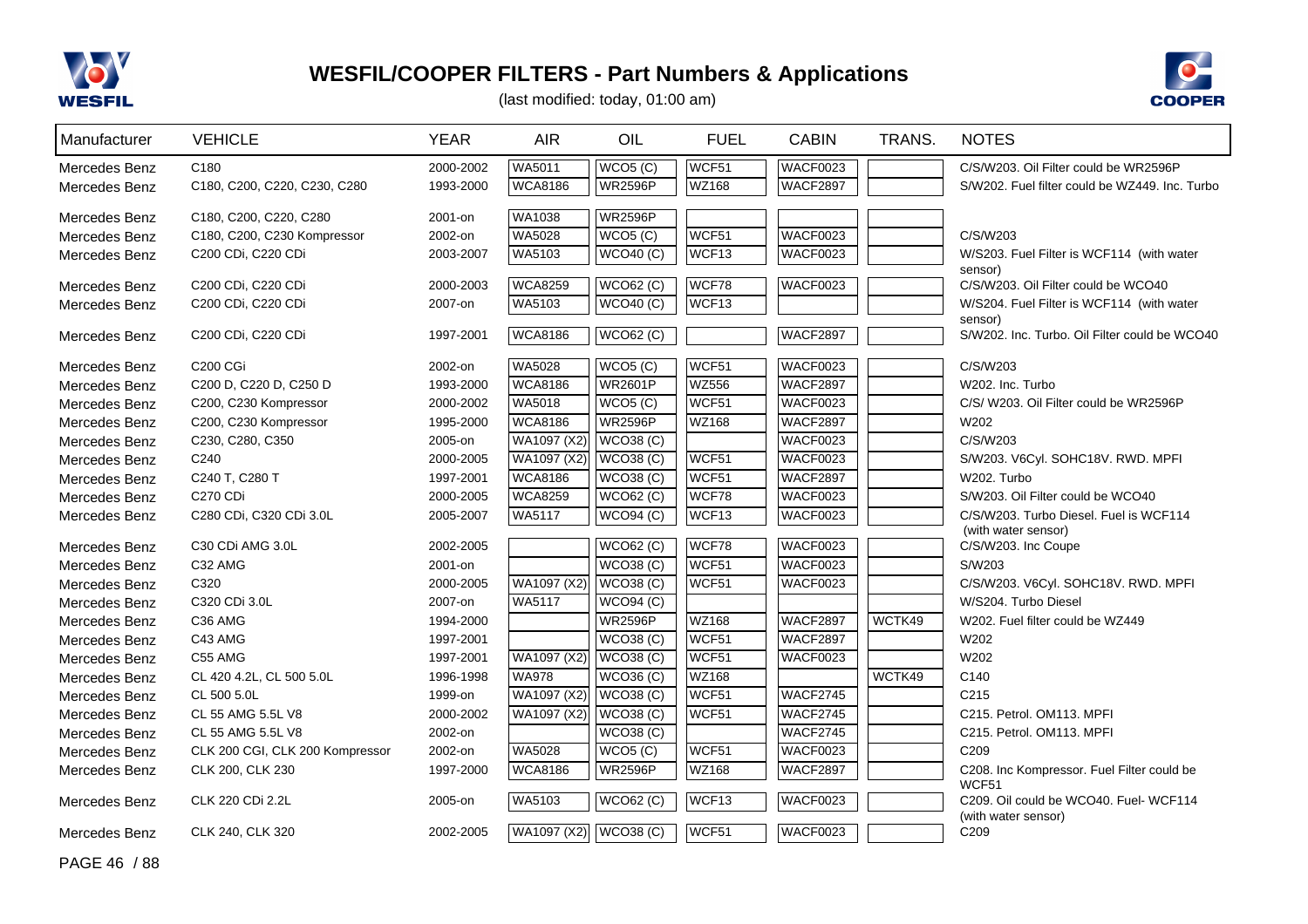



| Manufacturer  | <b>VEHICLE</b>                                   | <b>YEAR</b> | <b>AIR</b>     | OIL              | <b>FUEL</b>  | <b>CABIN</b>    | TRANS. | <b>NOTES</b>                                          |
|---------------|--------------------------------------------------|-------------|----------------|------------------|--------------|-----------------|--------|-------------------------------------------------------|
| Mercedes Benz | CLK 270 CDi                                      | 2002-on     | <b>WCA8259</b> | <b>WCO62 (C)</b> | WCF78        | <b>WACF0023</b> |        | C209. Oil Filter could be WCO40                       |
| Mercedes Benz | CLK 280, CLK 350                                 | 2005-on     | WA1097 (X2)    | WCO38(C)         |              | <b>WACF0023</b> |        | C209                                                  |
| Mercedes Benz | <b>CLK 320</b>                                   | 1997-2002   | <b>WCA8186</b> | WCO38(C)         | WCF51        | <b>WACF2897</b> |        | C208                                                  |
| Mercedes Benz | <b>CLK 320</b>                                   | 2002-on     | WA1097 (x2)    | WCO38(C)         | WCF51        |                 |        | C209                                                  |
| Mercedes Benz | CLK 320 CDi                                      | 2005-on     | WA5117         | <b>WCO94 (C)</b> | WCF13        | WACF0023        |        | C209. Diesel. Fuel Filter is WCF114 (with             |
|               |                                                  |             |                |                  |              |                 |        | water sensor)                                         |
| Mercedes Benz | <b>CLK 430, CLK 55 AMG</b>                       | 1998-2002   |                | WCO38(C)         | WCF51        | <b>WACF2897</b> |        | C208                                                  |
| Mercedes Benz | <b>CLK 500</b>                                   | 2002-on     | WA1097 (X2)    | WCO38(C)         | WCF51        | <b>WACF0023</b> |        | C209                                                  |
| Mercedes Benz | <b>CLS 320 CDi</b>                               | 2005-on     | WA5117         | WCO94 (C)        | WCF13        |                 |        | C219. Diesel. Fuel Filter is WCF114 (with             |
| Mercedes Benz | <b>CLS 500</b>                                   | 2004-on     | WA1097 (X2)    | WCO38(C)         |              |                 |        | water sensor)<br>C219. 4-dr Coupe.                    |
| Mercedes Benz | CLS350 CGi                                       | 2006-on     | WA1097 (X2)    | <b>WCO38 (C)</b> |              |                 |        | C <sub>219</sub>                                      |
| Mercedes Benz | E200                                             | 1999-on     | WA5069         | <b>WR2596P</b>   | <b>WZ168</b> | <b>WACF2897</b> |        | S/W210                                                |
| Mercedes Benz | E200 CDi 2.0L, E220 CDi 2.2L, E270 CDi 1999-2003 |             | <b>WCA8259</b> | <b>WCO62 (C)</b> | WCF13        | <b>WACF2897</b> |        | S/W210. Inc Turbo. Oil Filter could be WCO40.         |
|               | 2.7L                                             |             |                |                  |              |                 |        | Diesel.<br>Fuel Filter is WCF114 (with                |
|               |                                                  |             |                |                  |              |                 |        | water sensor)                                         |
| Mercedes Benz | E200 CDi 2.0L, E220 CDi 2.2L, E270 CDi 2003-on   |             |                | <b>WCO62 (C)</b> | WCF13        | <b>WACF0072</b> |        | S/W211. Diesel. Inc Turbo. Oil Filter could be        |
|               | 2.7L                                             |             |                |                  |              |                 |        | WCO40<br>Fuel Filter is WCF114 (with<br>water sensor) |
| Mercedes Benz | E200 D, E220 D, E250 D                           | 1995-on     | <b>WA1051</b>  | <b>WR2601P</b>   | <b>WZ556</b> | <b>WACF2897</b> |        | W210. Diesel.                                         |
| Mercedes Benz | E200 Kompressor                                  | 1995-1999   | WA1051         | <b>WR2596P</b>   | WZ168        | <b>WACF2897</b> | WCTK49 | S/W210.                                               |
| Mercedes Benz | E200 Kompressor                                  | 1999-on     | WA5069         | <b>WR2596P</b>   | <b>WZ168</b> | <b>WACF2897</b> |        | S/W210                                                |
| Mercedes Benz | E200 CGI, NGT, E200 Kompressor                   | 2002-on     | WA5028         | WCO5(C)          |              | <b>WACF0072</b> |        | W211, R171                                            |
| Mercedes Benz | E220                                             | 1995-1997   | <b>WA980</b>   | <b>WR2596P</b>   | <b>WZ168</b> |                 |        | S/W124                                                |
| Mercedes Benz | E230                                             | 1995-1999   | <b>WA1051</b>  | <b>WR2596P</b>   | WZ168        | <b>WACF2897</b> | WCTK49 | S/W210.                                               |
| Mercedes Benz | E240, E280 V6, E320 V6                           | 1999-on     | WA5069         | WCO38(C)         | WCF51        | <b>WACF2897</b> |        | S/W210. V6Cyl. SOHC18V. RWD. MPFI. Air                |
|               |                                                  |             |                |                  |              |                 |        | could be WA1051                                       |
| Mercedes Benz | E240, E280, E320                                 | 1995-on     | WA1051         | <b>WCO38 (C)</b> | WCF51        | <b>WACF2897</b> |        | S/W210. Cabin Filter could be WACF2745.               |
| Mercedes Benz | E250 D, E250 TD                                  | 1993-1995   | WA5120         | <b>WR2586P</b>   | WZ556        |                 |        | S/W124. Diesel & Turbo Diesel                         |
| Mercedes Benz | E280                                             | 2004-2009   | WA1097 (X2)    | <b>WCO38 (C)</b> |              | <b>WACF0072</b> |        | S/W211                                                |
| Mercedes Benz | E280 CDi 3.0L V6                                 | 2005-on     | <b>WA5117</b>  | <b>WCO94 (C)</b> | WCF13        | WACF0072        |        | S/W211. Fuel Filter is WCF114 (with water             |
| Mercedes Benz | E280, E320                                       | 1993-1997   | <b>WA977</b>   | <b>WR2596P</b>   | <b>WZ447</b> |                 |        | sensor)<br>C/ R/ S/ W124. Fuel Filter could be WZ168  |
| Mercedes Benz | E300 Bluetec, E320 Bluetec                       | 2007-on     | WA5117         | <b>WCO94 (C)</b> | WCF13        | <b>WACF0072</b> |        | W211. Fuel Filter is WCF114 (with water               |
|               |                                                  |             |                |                  |              |                 |        | sensor)                                               |
| Mercedes Benz | E300 D                                           | 1993-1995   | <b>WA5120</b>  | <b>WR2586P</b>   | <b>WZ556</b> |                 |        | S/W124. Diesel                                        |
| Mercedes Benz | E300 D, E300 TD                                  | 1995-on     | WA1051         | <b>WR2601P</b>   | <b>WZ556</b> | <b>WACF2745</b> |        | W210. Diesel. Turbo Diesel.                           |
| Mercedes Benz | E320 CDi                                         | 1999-2003   | <b>WCA8259</b> |                  | WCF13        | <b>WACF2897</b> | WCTK49 | S/W210. Diesel.                                       |
| Mercedes Benz | E320 CDi V6                                      | 2005-on     | WA5117         | <b>WCO94 (C)</b> | WCF13        | WACF0072        |        | S/W211. Fuel Filter is WCF114 (with water             |
|               |                                                  |             |                |                  |              |                 |        | sensor)                                               |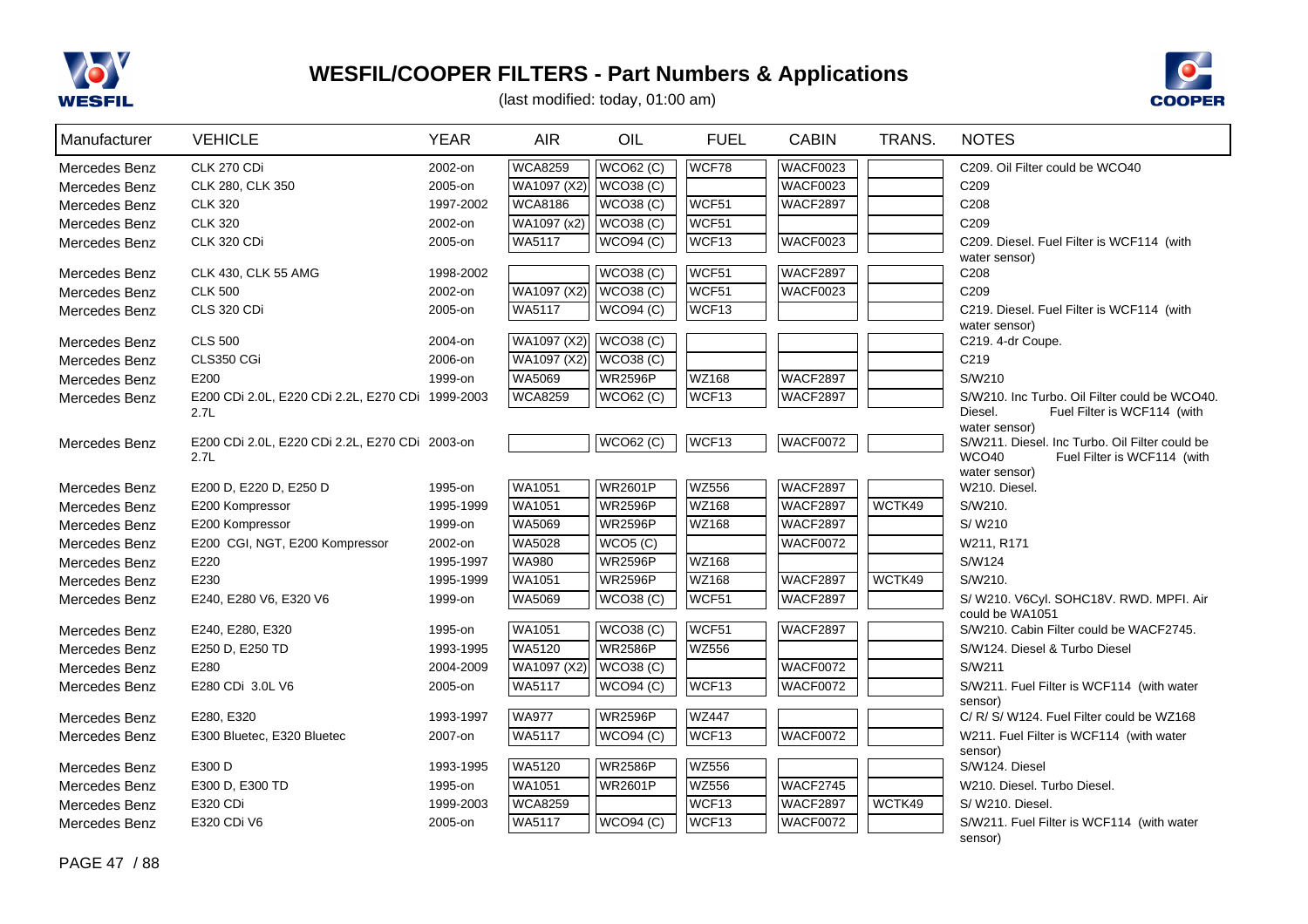



(last modified: today, 01:00 am)

| Manufacturer  | <b>VEHICLE</b>               | <b>YEAR</b> | <b>AIR</b>     | OIL              | <b>FUEL</b>  | <b>CABIN</b>    | TRANS. | <b>NOTES</b>                                                    |
|---------------|------------------------------|-------------|----------------|------------------|--------------|-----------------|--------|-----------------------------------------------------------------|
| Mercedes Benz | E350                         | 2005-on     | WA1097 (X2)    | WCO38(C)         |              | <b>WACF0072</b> |        | S/W211                                                          |
| Mercedes Benz | E420                         | 1996-1997   | WA1051         | <b>WCO36 (C)</b> | <b>WZ168</b> | <b>WACF2897</b> |        | S/W210                                                          |
| Mercedes Benz | E420 CDi                     | 2005-on     |                |                  | WCF13        | WACF0072        |        | W211. Fuel Filter is WCF114 (with water                         |
|               |                              |             |                |                  |              |                 |        | sensor)                                                         |
| Mercedes Benz | E430                         | 1997-2003   | <b>WA1051</b>  | WCO38(C)         | WCF51        | <b>WACF2897</b> |        | S/W210                                                          |
| Mercedes Benz | E500                         | 2002-on     | WA1097 (X2)    | WCO38(C)         |              | <b>WACF0072</b> |        | S/W211                                                          |
| Mercedes Benz | E55 AMG 5.5L V8              | 1997-2003   |                | WCO38(C)         | WCF51        | <b>WACF2745</b> |        | S/W210, Petrol, MPFI, OM113980.                                 |
| Mercedes Benz | G270 CDi 2.7L                | 2001-2006   | <b>WCA8259</b> | WCO62 (C)        |              |                 |        | W463. Diesel. Oil Filter could be WCO40                         |
| Mercedes Benz | G320 CDi 3.0L                | 2006-on     | WA5117         | WCO94 (C)        | WCF13        |                 |        | W463. Diesel. Fuel Filter is WCF114 (with<br>water sensor)      |
| Mercedes Benz | GL320 CDi 3.0L               | 2006-on     | <b>WA5117</b>  | WCO94(C)         | WCF13        |                 |        | X164. Diesel. Fuel Filter is WCF114 (with                       |
|               |                              |             |                |                  |              |                 |        | water sensor)                                                   |
| Mercedes Benz | MB100, MB140 2.3L            | 1999-2003   | WA1103         | <b>WR2596P</b>   | <b>WZ424</b> |                 | WCTK87 | M161. Petrol. Some models Fuel Filter could                     |
|               |                              |             |                |                  |              |                 |        | be WZ383                                                        |
| Mercedes Benz | MB100, MB140 2.3L, 2.9L      | 1999-2005   | <b>WA1103</b>  | <b>WR2601P</b>   | <b>WZ556</b> |                 | WCTK87 | OM661, 662. 4Cyl. & 5Cyl. Diesel                                |
| Mercedes Benz | ML230                        | 1998-on     | <b>WCA8186</b> | <b>WR2596P</b>   |              |                 |        | W163                                                            |
| Mercedes Benz | ML270 CDi 2.7L               | 1999-2002   | <b>WCA8259</b> | <b>WCO62 (C)</b> | WCF78        |                 |        | W163. Diesel. Oil Filter could be WCO40. Air<br>could be WA1038 |
| Mercedes Benz | ML280 CDi, ML320 CDi         | 2005-on     | <b>WA5117</b>  | WCO94 (C)        | WCF13        |                 |        | W164. Diesel. Fuel Filter is WCF114 (with                       |
|               |                              |             |                |                  |              |                 |        | water sensor)                                                   |
| Mercedes Benz | ML320, ML350                 | 1998-on     | <b>WCA8186</b> | <b>WCO38 (C)</b> |              |                 |        | W163                                                            |
| Mercedes Benz | ML400 CDi                    | 2001-on     | <b>WCA8186</b> |                  |              |                 |        | W163. Diesel.                                                   |
| Mercedes Benz | ML430 4.3L V8                | 1998-on     | <b>WCA8186</b> | WCO38(C)         |              |                 |        | W163                                                            |
| Mercedes Benz | ML500                        | 2005-on     | WA1097 (X2)    | WCO38(C)         |              |                 |        | W164                                                            |
| Mercedes Benz | ML500                        | 2001-on     | WA1038         | WCO38(C)         |              |                 |        | W163                                                            |
| Mercedes Benz | ML55 AMG                     | 2000-on     | <b>WCA8186</b> | <b>WCO40 (C)</b> |              |                 |        | W163                                                            |
| Mercedes Benz | R280 CDi 3.0L, R320 CDi 3.0L | 2006-on     | <b>WA5117</b>  | WCO94 (C)        | WCF13        |                 |        | W251. Diesel. Fuel Filter is WCF114 (with                       |
|               |                              |             |                |                  |              |                 |        | water sensor)                                                   |
| Mercedes Benz | S280, S320                   | 1993-1998   | <b>WA1067</b>  | <b>WR2596P</b>   | WZ168        | WACF0047        | WCTK49 | W140. Fuel Filter could be WZ447                                |
| Mercedes Benz | S320                         | 1998-2002   | WA1097 (X2)    | <b>WCO38 (C)</b> | WCF51        | <b>WACF2745</b> |        | W220. Petrol                                                    |
| Mercedes Benz | S320 CDi 3.0L                | 2006-on     | WA5117         | <b>WCO94 (C)</b> | WCF13        |                 |        | W221. Diesel. Fuel Filter is WCF114 (with                       |
| Mercedes Benz | S320 CDi                     | 1999-2002   | <b>WCA8259</b> |                  |              | <b>WACF2745</b> |        | water sensor)<br>W220. Diesel                                   |
| Mercedes Benz | S400, S420, S500             | 1993-1998   | WA978 (X2)     | WCO36(C)         | <b>WZ168</b> | WACF0047        | WCTK49 | W140. Inc Coupe. Fuel Filter could be WZ447                     |
|               |                              |             |                |                  |              |                 |        |                                                                 |
| Mercedes Benz | S430 4.3L                    | 1998-2005   | WA1097 (X2)    | WCO38(C)         | WCF51        | <b>WACF2745</b> |        | V8Cyl. MPFI. OM113941 Eng. W220.                                |
| Mercedes Benz | SL 280, SL 320               | 1993-2001   | WA5082         | <b>WR2596P</b>   | WZ168        |                 | WCTK49 | R129. Petrol. Fuel Filter could be WZ447                        |
| Mercedes Benz | SL 500 5.0L                  | 2001-2006   | WA1097 (X2)    | WCO38(C)         | WCF51        |                 | WCTK49 | R230. Petrol                                                    |
| Mercedes Benz | SLK 200 Kompressor           | 2004-on     | WA5028         | WCO5 (C)         |              |                 |        | R <sub>171</sub>                                                |
| Mercedes Benz | SLK 200, SLK 230 Kompressor  | 1997-2004   | <b>WA1197</b>  | <b>WR2596P</b>   | WCF51        | WACF5235        |        | R170 Series. Fuel Filter could be WZ168                         |

PAGE 48 / 88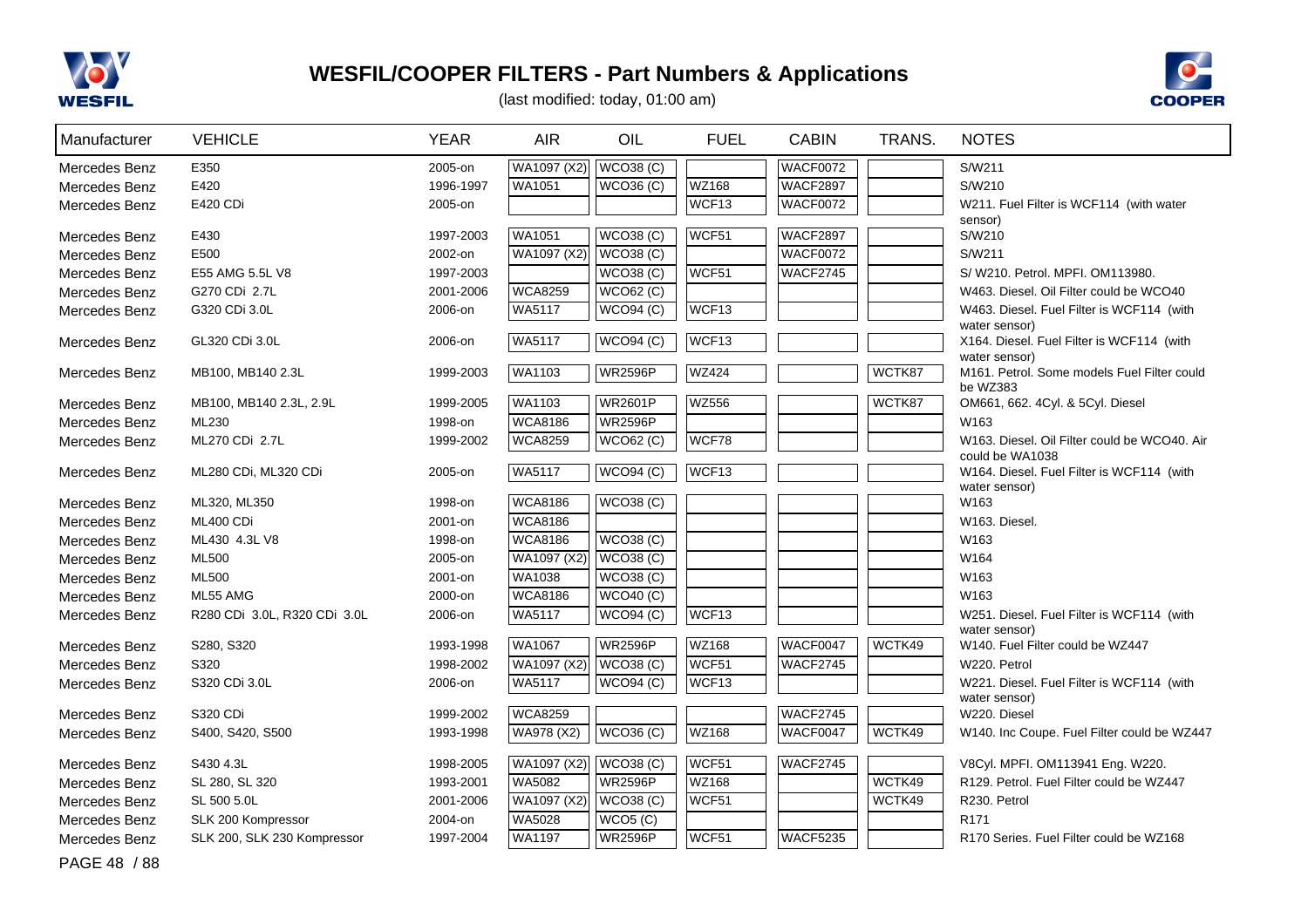



(last modified: today, 01:00 am)

| Manufacturer  | <b>VEHICLE</b>                                                            | <b>YEAR</b> | <b>AIR</b>     | OIL              | <b>FUEL</b>       | <b>CABIN</b>    | TRANS. | <b>NOTES</b>                                               |
|---------------|---------------------------------------------------------------------------|-------------|----------------|------------------|-------------------|-----------------|--------|------------------------------------------------------------|
| Mercedes Benz | SLK 55 AMG                                                                | 2004-on     | WA1097 (X2)    | WCO38(C)         |                   |                 |        | R <sub>171</sub>                                           |
| Mercedes Benz | <b>SLK320</b>                                                             | 2000-2004   | WA5136         | <b>WCO38 (C)</b> | WCF51             | <b>WACF2897</b> |        | R <sub>170</sub> Series, Petrol                            |
| Mercedes Benz | Sprinter 208 CDi, 211 CDi, 213 CDi                                        | 2000-2006   | WA1047         | <b>WCO40 (C)</b> | <b>WCF164</b>     | <b>WACF3858</b> |        | Fuel Filter is WZ612 without water sensor.                 |
| Mercedes Benz | Sprinter 208D, 308D, 408D                                                 | 1995-on     | WA1047         | WCO40(C)         | <b>WZ556</b>      | <b>WACF3858</b> | WCTK85 | Diesel.                                                    |
| Mercedes Benz | Sprinter 209 CDi, 309 CDi, 509 CDi                                        | 2006-on     | WA5122         | <b>WCO40 (C)</b> | WCF <sub>13</sub> | <b>WACF0084</b> |        | 906. Diesel. Fuel Filter is WCF114 (with water             |
|               |                                                                           |             |                |                  |                   |                 |        | sensor)                                                    |
| Mercedes Benz | Sprinter 211 CDi, 311 CDi, 411 CDi, 511<br>CDi                            | 2006-on     | WA5122         | WCO40(C)         | WCF13             | <b>WACF0084</b> |        | 906. Diesel. Fuel Filter is WCF114 (with water<br>sensor)  |
| Mercedes Benz | Sprinter 212D, 312D, 412D                                                 | 1995-on     | WA1047         | <b>WR2601P</b>   | <b>WZ556</b>      | <b>WACF3858</b> | WCTK85 | Turbo Diesel.                                              |
| Mercedes Benz | Sprinter 213 CDi, 313 CDi, 513 CDi                                        | 2006-on     | WA5122         | <b>WCO40 (C)</b> | WCF13             | <b>WACF0084</b> |        | 906. Diesel. Fuel Filter is WCF114 (with water             |
|               |                                                                           |             |                |                  |                   |                 |        | sensor)                                                    |
| Mercedes Benz | Sprinter 214, 314, 414                                                    | 1995-on     | WA1047         | <b>WCO40 (C)</b> | <b>WZ556</b>      | <b>WACF3858</b> |        |                                                            |
| Mercedes Benz | Sprinter 215 CDi, 315 CDi, 415 CDi, 515<br>CDi                            | 2006-on     | WA5122         | WCO40(C)         | WCF13             | <b>WACF0084</b> |        | 906. Diesel. Fuel Filter is WCF114 (with water<br>sensor)  |
| Mercedes Benz | Sprinter 216 CDi, 316 CDi, 416 CDi                                        | 2000-2003   | <b>WA1047</b>  | <b>WCO40 (C)</b> | WCF54             | <b>WACF3858</b> |        | Fuel Filter is WZ612 (without connection for               |
|               |                                                                           |             |                |                  |                   |                 |        | water suction)                                             |
| Mercedes Benz | Sprinter 218 CDi V6, 318 CDi V6,                                          | 2006-on     | WA5122         | WCO94 (C)        | WCF13             | WACF0084        |        | 906. Turbo Diesel. Fuel Filter is WCF114 (with             |
|               | 418 CDi V6, 518 CDi V6<br>Sprinter 224 V6, 324 V6, 424 V6, 524 V6 2006-on |             | WA5122         | <b>WCO38 (C)</b> |                   | WACF0084        |        | water sensor)<br>906.                                      |
| Mercedes Benz |                                                                           |             |                |                  |                   |                 |        |                                                            |
| Mercedes Benz | Sprinter 308 CDi, 311 CDi, 313 CDi                                        | 2000-2006   | <b>WA1047</b>  | <b>WCO40 (C)</b> | WCF54             |                 |        | Fuel Filter is WZ612 without water sensor.                 |
| Mercedes Benz | Sprinter 408 CDi, 411 CDi, 413 CDi                                        | 2000-2006   | WA1047         | WCO40 (C)        | WCF164            | <b>WACF3858</b> |        | Fuel Filter is WZ612 without water sensor.                 |
| Mercedes Benz | SSprinter 216 CDi, 316 CDi, 416 CDi                                       | 2004-2006   | <b>WA1047</b>  | WCO40 (C)        | <b>WCF114</b>     | <b>WACF3858</b> |        | WCF114 with water-sensor connection                        |
| Mercedes Benz | Viano 2.0L CDi, 2.2L CDi                                                  | 2003-on     | <b>WA5085</b>  | <b>WCO40 (C)</b> | WCF13             | WACF0049        |        | Diesel. W639. Fuel Filter is WCF114 (with                  |
|               |                                                                           |             |                |                  |                   |                 |        | water sensor)                                              |
| Mercedes Benz | Viano 3.0L, 3.2L, 3.5L, 3.7L V6                                           | 2005-on     | WA5085         | <b>WCO38 (C)</b> | <b>WCF148</b>     | WACF0049        |        | Petrol. W639                                               |
| Mercedes Benz | Vito 108 CDi, 110 CDi, 112 CDi                                            | 1999-2004   | WA1047         | <b>WCO40 (C)</b> | <b>WCF164</b>     |                 |        | W638. Fuel Filter is WZ612 without water<br>sensor.        |
| Mercedes Benz | Vito 108D 2.3L, 110D                                                      | 1996-on     | WA1046         | <b>WR2601P</b>   | <b>WZ556</b>      |                 | WCTK87 | Diesel & Turbo Diesel. Oil Filter could be                 |
|               |                                                                           |             |                |                  |                   |                 |        | WCO38.                                                     |
| Mercedes Benz | Vito 109 CDi, 111 CDi, 115 CDi                                            | 2003-on     | WA5085         | <b>WCO62 (C)</b> | WCF13             | WACF0049        | WCTK87 | W639. Diesel. Oil Filter could be WCO40.                   |
| Mercedes Benz | Vito 113 2.0L, 114 2.3L                                                   | 1996-on     | WA1046         | <b>WR2596P</b>   | WCF50             |                 | WCTK87 | Fuel Filter is WCF114 (with water sensor)<br>W638. Petrol. |
| Mercedes Benz | Vito 119, 122, 123                                                        | 2003-on     | WA5085         | <b>WCO38 (C)</b> | <b>WCF148</b>     | <b>WACF0049</b> |        | Petrol. W639. Inc. Box, Bus                                |
| Mercedes Benz | Vito 120 CDi 3.0L V6                                                      | 2008-on     |                | <b>WCO94 (C)</b> | WCF13             | <b>WACF0049</b> |        | W639. Diesel. Fuel Filter is WCF114 (with                  |
|               |                                                                           |             |                |                  |                   |                 |        | water sensor)                                              |
| <b>MG</b>     | <b>MGF 1.8i</b>                                                           | 1995-2002   | WA5050         | <b>WZ585</b>     |                   |                 |        | Petrol. MPFI DOHC16V                                       |
| <b>MG</b>     | ZR 160 1.8L                                                               | 2001-on     | <b>WCA9265</b> | WZ585            | <b>WZ479</b>      |                 |        | Petrol.                                                    |
| <b>MG</b>     | ZS 120 1.8L                                                               | 2001-on     | <b>WCA9295</b> | <b>WZ585</b>     | <b>WZ479</b>      |                 |        | Petrol.                                                    |
| <b>MG</b>     | ZS 180 2.5L V6                                                            | 2001-on     |                | WCO18            | <b>WZ479</b>      |                 |        | Petrol.                                                    |
| <b>MG</b>     | ZT 180 2.5L V6                                                            | 2002-on     | WA5062         | WZ585            |                   |                 |        | Petrol.                                                    |

PAGE 49 / 88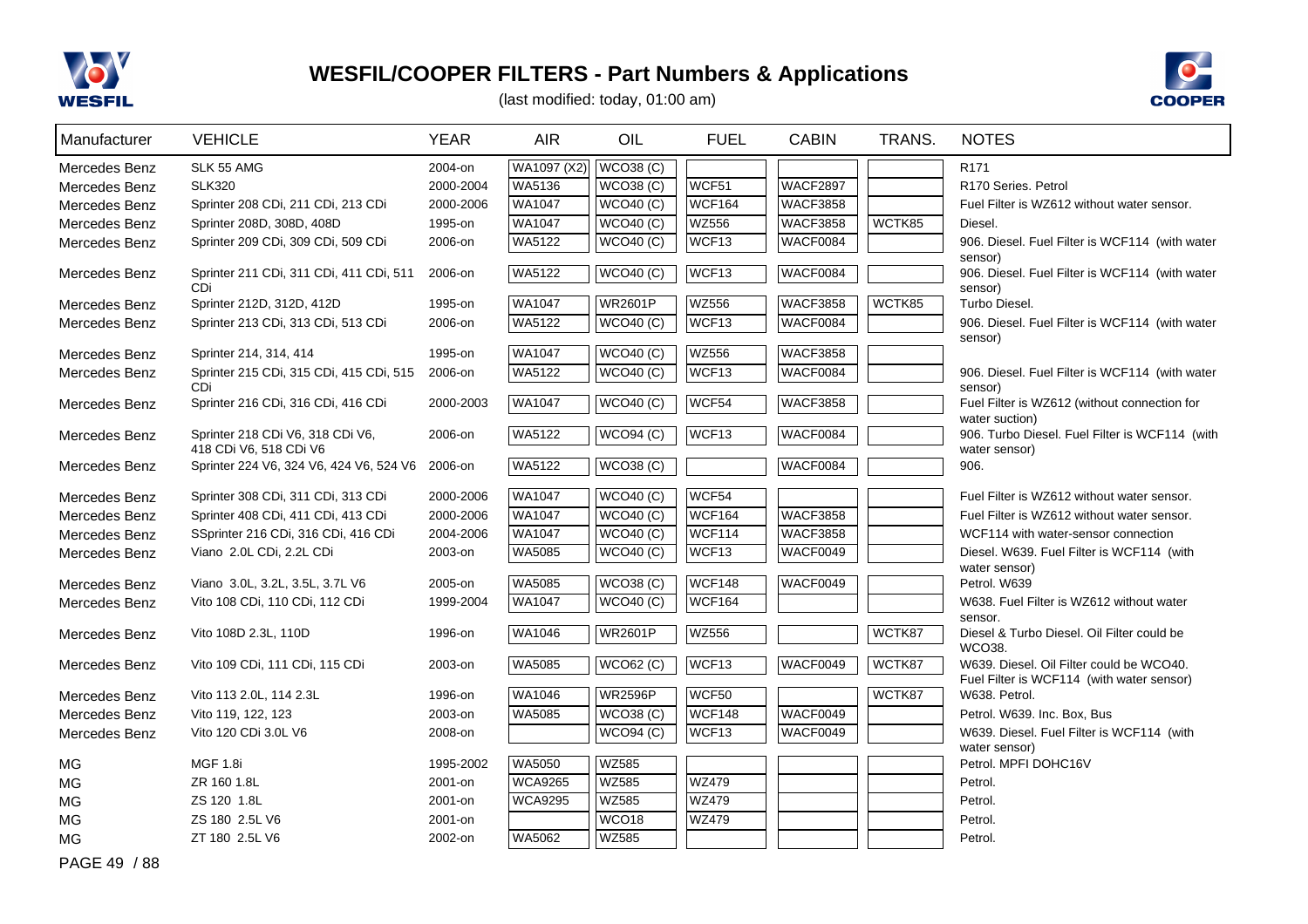



| Manufacturer | <b>VEHICLE</b>                                  | <b>YEAR</b> | <b>AIR</b>    | OIL               | <b>FUEL</b>   | <b>CABIN</b>    | TRANS. | <b>NOTES</b>                                            |
|--------------|-------------------------------------------------|-------------|---------------|-------------------|---------------|-----------------|--------|---------------------------------------------------------|
| <b>MG</b>    | ZT 190 2.5L V6                                  | 2001-on     | <b>WA5062</b> | WCO <sub>18</sub> |               |                 |        | Petrol.                                                 |
| Mini         | Cooper 1.6L                                     | 2007-on     |               | <b>WCO78 (C)</b>  |               | <b>WACF0062</b> |        | Petrol                                                  |
| Mini         | Cooper 1.6L                                     | 2001-2004   | WA1183        | WCO8 (C)          |               | <b>WACF0062</b> |        | Petrol. 85 KW                                           |
| Mini         | Cooper 1.6L                                     | 2006-on     | WA5182        | WCO78(C)          |               |                 |        | Petrol. R55, R56, R57. Manual gearbox.                  |
| Mini         | Cooper 1.6L D                                   | 2007-on     |               | <b>WCO100 (C)</b> |               |                 |        | R55, R56. Clubman. Diesel.                              |
| Mini         | Cooper 1.6L Automatic                           | 2004-on     | WA1183        | WCO8 (C)          |               | <b>WACF0062</b> |        | Petrol. 85 KW                                           |
| Mini         | Cooper 1.6L Manual                              | 2004-on     | WA5129        | WCO8 (C)          |               | <b>WACF0062</b> |        | Petrol. 85 KW                                           |
| Mini         | Cooper S 1.6L                                   | 2007-on     |               | <b>WCO78 (C)</b>  |               | <b>WACF0062</b> |        | Petrol. Supercharged                                    |
| Mini         | Cooper S 1.6L                                   | 2002-2006   | <b>WA5014</b> | WCO8(C)           |               | <b>WACF0062</b> |        | Petrol. Supercharged                                    |
| Mini         | One 1.4L                                        | 2003-2006   | WA1183        | <b>WZ418</b>      |               | <b>WACF0062</b> |        | Diesel. R50/52                                          |
| Mini         | One 1.4L                                        | 2001-2004   | WA1183        | WCO8(C)           |               | <b>WACF0062</b> |        | Petrol. R50                                             |
| Mini         | One 1.4L, 1.6L                                  | 2007-on     | WA5182        | WCO78(C)          |               |                 |        | Petrol. R56                                             |
| Mini         | One 1.6L                                        | 2001-2004   | <b>WA1183</b> | WCO8(C)           |               | <b>WACF0062</b> |        | Petrol. 66 KW                                           |
| Mini         | One 1.6L Automatic                              | 2004-on     | WA1183        | WCO8 (C)          |               | <b>WACF0062</b> |        | Petrol. 66 KW                                           |
| Mini         | One 1.6L Manual                                 | 2004-on     | <b>WA5129</b> | WCO8(C)           |               | <b>WACF0062</b> |        | Petrol. 66 KW                                           |
| Mitsubishi   | 380 3.8L V6                                     | 2005-on     | WA5034        | <b>WZ456</b>      | N/A           |                 |        | DB Series. 6G75 Eng. Fuel filter part of fuel           |
| Mitsubishi   | Canter FB511 2.8L                               | 1995-on     | <b>WA959</b>  | <b>WZ372</b>      | <b>WZ304</b>  |                 |        | pump.<br>Diesel. 4M40-OA Eng.                           |
| Mitsubishi   | Canter FC211 2.4L                               | 1979-1980   |               | <b>WZ56</b>       | <b>WZ92</b>   |                 |        | Petrol. 4G53 Eng.                                       |
| Mitsubishi   | Canter FC432 2.6L                               | 1986-1992   | <b>WA817</b>  | <b>WZ142</b>      | <b>WZ92</b>   |                 |        | Petrol. 4G54 Eng.                                       |
| Mitsubishi   | Canter FE211, FE214, FE334, FE434<br>3.3L       | 1984-1993   | <b>WA817</b>  | WZ162             | <b>WZ188</b>  |                 |        | Diesel. W/- 4D30, 4D31 Eng. By Pass Oil Filter<br>WZ251 |
| Mitsubishi   | Canter FE439, FE444, FE449 3.3L, 3.9L 1986-1995 |             | <b>WA852</b>  | <b>WZ162</b>      | <b>WZ188</b>  |                 |        | Turbo Diesel. W/- 4D34, 4D31T Eng. By Pass<br>Oil WZ251 |
| Mitsubishi   | Canter FE534 3.0L                               | 2002-on     | WA1127        | <b>WZ372</b>      | WZ611         |                 |        | <b>Turbo Diesel</b>                                     |
| Mitsubishi   | Canter FE537 4.2L, FG637 4.2L                   | 1996-2002   | <b>WA959</b>  | <b>WZ372</b>      | <b>WZ188</b>  |                 |        | Diesel. W/- 4D33-4A Eng.                                |
| Mitsubishi   | Canter FE659 3.9L                               | 2003-on     | <b>WA1127</b> | <b>WZ372</b>      | <b>WZ188</b>  |                 |        | W/- 4D34-2A Eng.                                        |
| Mitsubishi   | Canter FE83P 3.9L                               | 2005-on     | <b>WA1127</b> | <b>WZ372</b>      | WZ188         |                 |        | Turbo Diesel.                                           |
| Mitsubishi   | Canter FE84P 3.5L                               | 2005-on     | WA1127        | WZ372             | <b>WZ257</b>  |                 |        | <b>Turbo Diesel</b>                                     |
| Mitsubishi   | Canter FG434 3.3L                               | 1984-1993   | <b>WA817</b>  | <b>WZ162</b>      | <b>WZ188</b>  |                 |        | Diesel. W/- 4D31 Eng. By Pass Oil Filter<br>WZ251       |
| Mitsubishi   | Challenger 2.5L                                 | 2009-on     | <b>WA1181</b> |                   | <b>WCF103</b> |                 |        | Turbo Diesel. KH. 4Cyl. 4D56 Eng.                       |
| Mitsubishi   | Challenger 3.0L V6                              | 1998-on     | <b>WA489</b>  | <b>WZ79</b>       | <b>WZ541</b>  |                 | WCTK45 | SOHC MPFI. W/- 6G72 Eng. 4WD                            |
| Mitsubishi   | Colt 1.4L, 1.6L                                 | 1982-1990   | <b>WA325</b>  | <b>WZ142</b>      | WZ92          |                 | WCTK28 | RB, RC, RD, RE. 4G33B, G32B Eng.                        |
| Mitsubishi   | Colt 1.5L                                       | 2006-on     | WA5106        | <b>WZ411</b>      |               |                 |        | ES, VR-X. Petrol. 4Cyl. DOHC. W/- Mivec Eng.            |
| Mitsubishi   | Colt 1.5L                                       | 2005-on     | <b>WA5051</b> | WZ411             |               |                 |        | Eco Filter. RG. DOHC 16V. MPI                           |
| Mitsubishi   | Colt 1.5L DiD                                   | 2004-on     |               |                   | WCF13         |                 |        | Diesel.                                                 |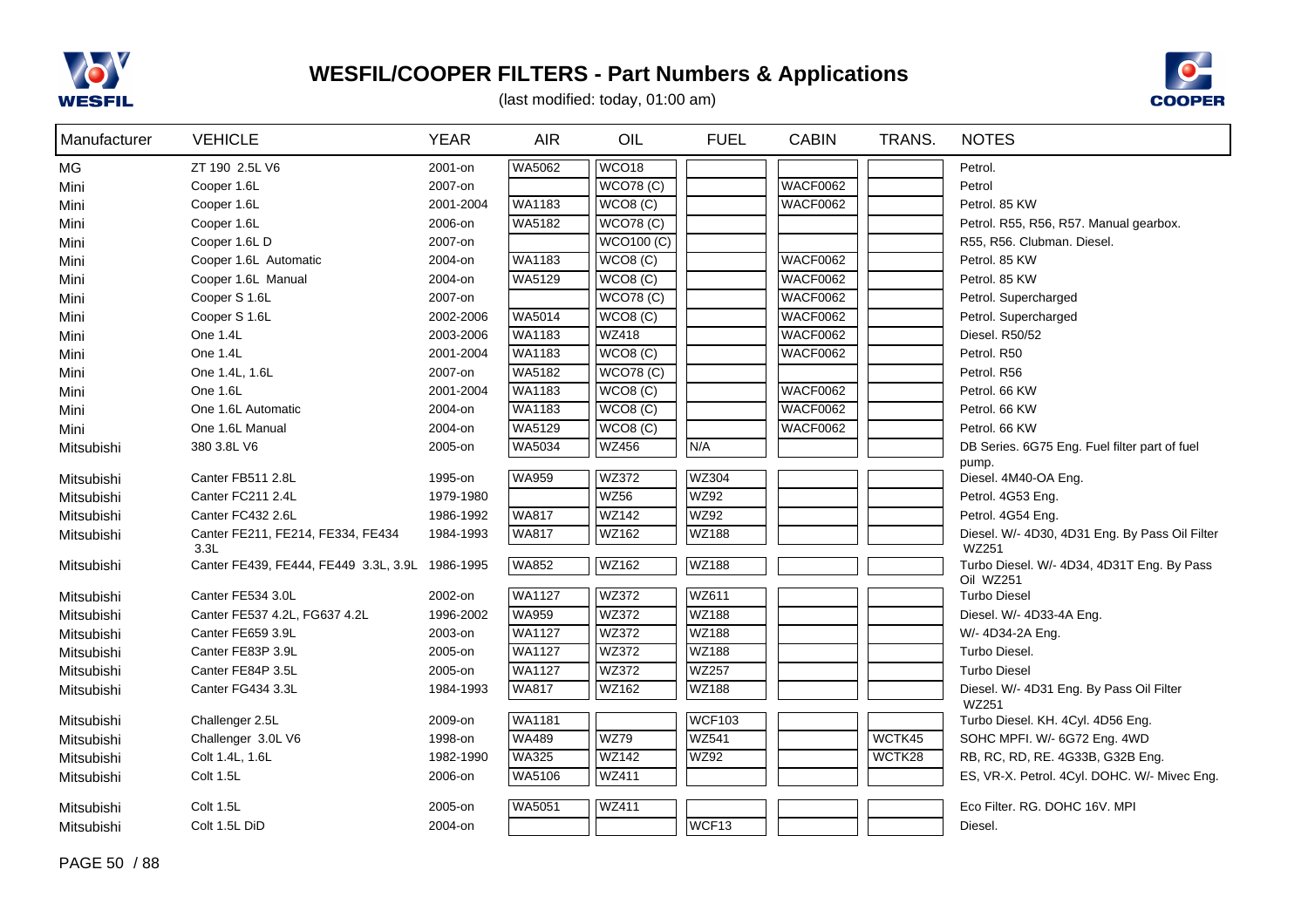



| Manufacturer | <b>VEHICLE</b>           | <b>YEAR</b> | <b>AIR</b>        | OIL            | <b>FUEL</b>    | <b>CABIN</b> | TRANS. | <b>NOTES</b>                                                 |
|--------------|--------------------------|-------------|-------------------|----------------|----------------|--------------|--------|--------------------------------------------------------------|
| Mitsubishi   | Cordia GSR               | 1984-1989   | WA846             | <b>WZ142</b>   | WZ317          |              | WCTK28 | AA, AB, AC. Petrol. W/- 4G62B Eng. Inc. Turbo                |
| Mitsubishi   | Crane 25t, 50t           |             |                   |                | WCF46          |              |        | W/- 8DC9, 8DC11 Eng.                                         |
| Mitsubishi   | Delica 2.8L              | 1994-on     | WA1140            | <b>WZ372</b>   | <b>WZ262</b>   |              |        | Diesel. Some Imported Models                                 |
| Mitsubishi   | Delica 3.0L V6           | 1998-on     | <b>WA489</b>      | <b>WZ79</b>    | <b>IN TANK</b> |              |        | Petrol                                                       |
| Mitsubishi   | Delica Spacegear 2.5L    | 1986-on     | <b>WA1124</b>     |                |                |              |        | Turbo Diesel. Used Import.                                   |
| Mitsubishi   | Dodge 4.0L               | 1973-1979   | <b>WA050</b>      | <b>WZ96</b>    | <b>WZ14</b>    |              |        | D3F, D5N.                                                    |
| Mitsubishi   | Dodge 5.2L V8            | 1973-1979   | <b>WA205</b>      | WZ96           | WZ14           |              |        | D3F, D5N.                                                    |
| Mitsubishi   | Evo VII 2.0L             | 2004-on     | <b>WA974</b>      | <b>WZ411</b>   | <b>IN TANK</b> |              |        | Petrol. 4Cyl. TMPFI. Import.                                 |
| Mitsubishi   | Express Van 2.0L         | 2003-2005   | <b>WA827</b>      | <b>WZ411</b>   | <b>IN TANK</b> |              | WCTK9  | SJ. 4Cyl. MPFI                                               |
| Mitsubishi   | Express Van 2.0L         | 1994-2003   | <b>WA827</b>      | <b>WZ411</b>   | <b>WZ524</b>   |              | WCTK9  | SJ. 4Cyl. Carb                                               |
| Mitsubishi   | Express Van 2.4L         | 1991-1994   | <b>WA827</b>      | <b>WZ142</b>   |                |              |        | SH. 4Cyl. EFI. W/- 4G63 Eng.                                 |
| Mitsubishi   | Express Van 2.4L         | 1994-2006   | <b>WA489</b>      | <b>WZ411</b>   | <b>WZ487</b>   |              | WCTK9  | WA. 4Cyl. EFI                                                |
| Mitsubishi   | Express Van 2.4L         | 1994-2006   | <b>WA827</b>      | <b>WZ411</b>   | <b>WZ487</b>   |              |        | SJ. 4Cyl. EFI                                                |
| Mitsubishi   | Express Van 2.4L         | 2006-on     | <b>WA827</b>      | <b>WZ411</b>   | <b>WZ345</b>   |              |        | SJ. Petrol. 4Cyl. EFI                                        |
| Mitsubishi   | Express Van 2.5L         | 1991-1998   | <b>WA863</b>      | WZ313          | WZ304          |              | WCTK9  | Diesel 4D56 Eng.                                             |
| Mitsubishi   | Express Van 2.5L         | 1987-1991   | <b>WA825</b>      | <b>WZ313</b>   |                |              |        | Diesel 4D56 Eng.                                             |
| Mitsubishi   | FE458                    |             | WA902 (OA)        |                |                |              |        | Inner filter is WA987                                        |
| Mitsubishi   | FH100 5.0L               | 1988-1990   | <b>WA917 (OA)</b> | WHDZ212        | <b>WZ257</b>   |              |        | 6D31. Inner filter is WA949. By Pass WZ251                   |
| Mitsubishi   | FK, FH100 Series         | 1991-1996   | <b>WA917 (OA)</b> | <b>WZ372</b>   | <b>WZ257</b>   |              |        | W/- 6D31, 6D31T Eng. Inner filter is WA949                   |
| Mitsubishi   | FK102 5.4L               | 1975-1984   |                   |                | WCF94          |              |        | Inc. Fuso. 6DS7 Eng.                                         |
| Mitsubishi   | FK115 6.6L               | 1982-1985   | WA913             | <b>WR2495P</b> | WCF94          |              |        | 6D14-1A Eng. Air could be WA916. Secondary<br>Fuel is WZ257. |
| Mitsubishi   | FK415 6.6L               | 1989-1992   | <b>WA917 (OA)</b> | <b>WZ371</b>   | <b>WZ257</b>   |              |        | W/- 6D14-2A Eng. Inner filter is WA949.                      |
| Mitsubishi   | FK417 7.6L               | To 1992     | WA917 (OA)        | <b>WZ371</b>   | <b>WZ257</b>   |              |        | Diesel. W/- 6D16-1A Eng. Non-Turbo. Inner is<br>WA949        |
| Mitsubishi   | FK417 7.6L               | 1992-on     | <b>WA914 (OA)</b> | <b>WZ371</b>   | <b>WZ257</b>   |              |        | Turbo Diesel. W/- 6D16-1AT Eng. Inner is<br><b>WA973</b>     |
| Mitsubishi   | FK615                    |             |                   |                | WCF11          |              |        | Diesel                                                       |
| Mitsubishi   | FK617 7.5L               | 1997-on     | <b>WA962 (OA)</b> | <b>WZ371</b>   | <b>WZ257</b>   |              |        | Turbo Diesel. W/- 6D16-2AT2 Eng. Inner is                    |
|              |                          |             |                   |                |                |              |        | WA1125.                                                      |
| Mitsubishi   | FK618, FM618, FM658 8.2L | 1995-2002   | <b>WA962 (OA)</b> | <b>WZ371</b>   | <b>WZ257</b>   |              |        | Inner is WA1125. Diesel. 6D17-1A2, 6D16-<br>2AT7.            |
| Mitsubishi   | <b>FK61F 7.6L</b>        | 2007-on     |                   | WZ319          | <b>WCF144</b>  |              |        | <b>Turbo Diesel</b>                                          |
| Mitsubishi   | FM104, FM215             | 1976-1984   | <b>WA913</b>      | <b>WR2495P</b> | WCF94          |              |        | 6D11, 6D14. Secondary Fuel is WZ257.                         |
| Mitsubishi   | FM515 6.6L               | 1985-1991   | WA911 (OA)        | <b>WR2495P</b> | <b>WZ257</b>   |              |        | Diesel. Inner filter is WA1130. W/- 6D14-2A<br>Eng.          |
| Mitsubishi   | FM515 6.6L               | 1988-1990   | <b>WA916 (OA)</b> | <b>WR2495P</b> | <b>WZ257</b>   |              |        | Turbo, Inner filter is WA950, Diesel, W/-                    |
| PAGE 51 / 88 |                          |             |                   |                |                |              |        |                                                              |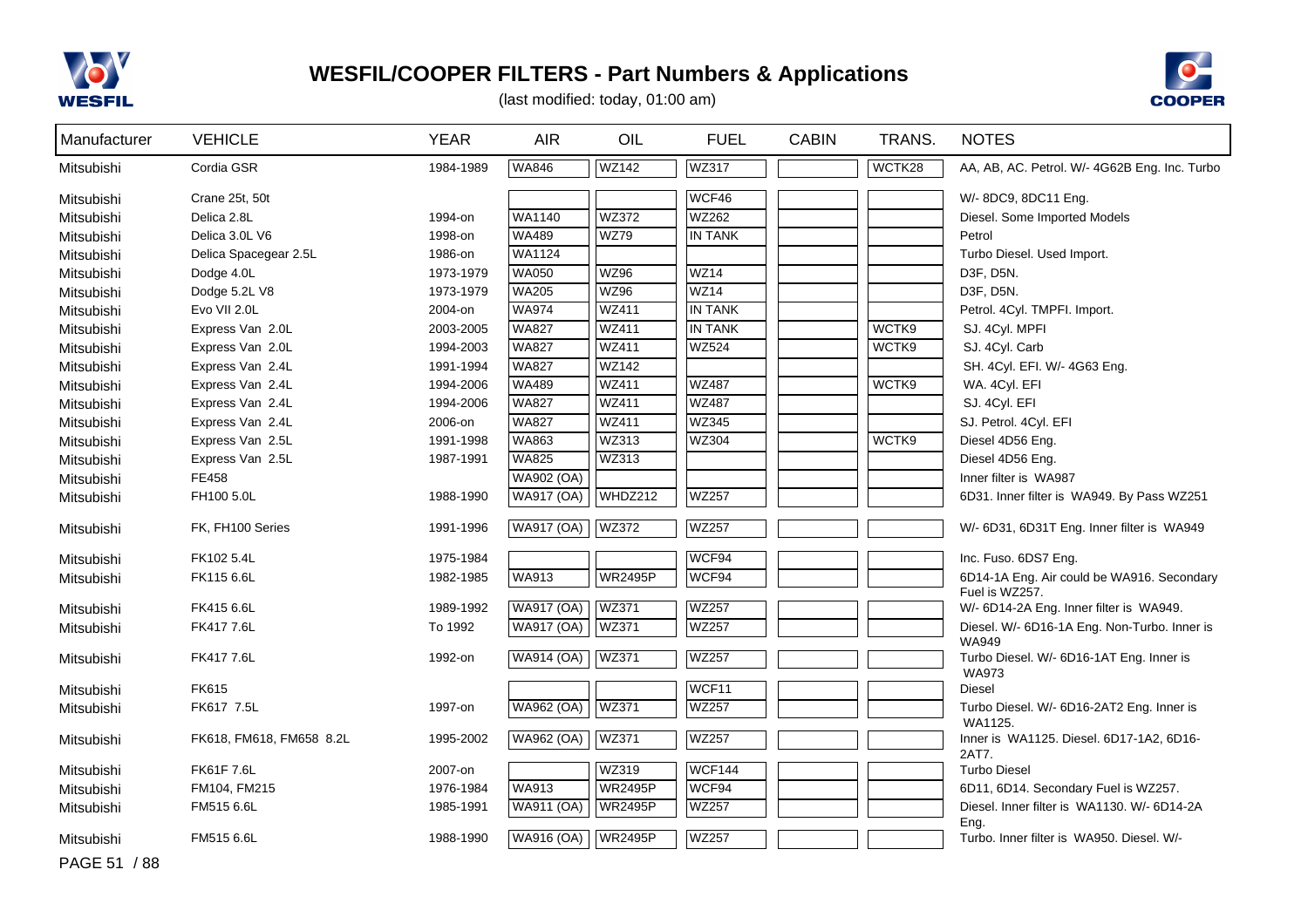



| Manufacturer             | <b>VEHICLE</b>                    | <b>YEAR</b> | <b>AIR</b>        | OIL            | <b>FUEL</b>    | <b>CABIN</b> | TRANS. | <b>NOTES</b>                                                   |
|--------------------------|-----------------------------------|-------------|-------------------|----------------|----------------|--------------|--------|----------------------------------------------------------------|
|                          |                                   |             |                   |                |                |              |        | 6D14-2AT Eng.                                                  |
| Mitsubishi               | FM517 7.6L                        | 1991-1995   | WA914 (OA)        | <b>WZ371</b>   | <b>WZ257</b>   |              |        | Turbo Diesel. 6D16-1AT. Inner filter is WA973                  |
| Mitsubishi               | FM555 6.6L                        | 1988-1989   | <b>WA916 (OA)</b> | <b>WR2495P</b> |                |              |        | Turbo Diesel. 6D16-2AT. Inner filter is WA950                  |
| Mitsubishi               | FM557 7.5L                        | 1989-1995   | <b>WA917 (OA)</b> | <b>WZ371</b>   | <b>WZ257</b>   |              |        | Turbo Diesel. 6D16 Eng. Inner filter is WA949                  |
| Mitsubishi               | FM650 7.5L, FM657 7.6L            | 1995-on     | WA962 (OA)        | <b>WZ371</b>   | <b>WZ194</b>   |              |        | Turbo Diesel, 6D16-1AT2. Inner filter is<br>WA1125             |
| Mitsubishi               | Fork lift                         |             | <b>WA927</b>      |                |                |              |        | Various Models                                                 |
| Mitsubishi               | Fork lift                         |             | <b>WA948</b>      |                |                |              |        | <b>Various Models</b>                                          |
| Mitsubishi               | Fork lift                         |             | <b>WA926</b>      |                |                |              |        | Various Models                                                 |
| Mitsubishi               | Fork lift                         |             | <b>WA928</b>      |                |                |              |        | <b>Various Models</b>                                          |
| Mitsubishi               | Fork lift FG25                    |             | WA1029 (OA)       |                |                |              |        | Inner filter is WA1153                                         |
| Mitsubishi               | FP103, FP113 14.9L                | 1976-1979   | <b>WA913</b>      |                | WCF94          |              |        | 8DC6, 8DC80A.                                                  |
| Mitsubishi               | FP417, FP418, FS428, FV417        | 1985-1998   | WA902 (OA)        |                | WZ194 (X2)     |              |        | Inner filter is WA987. Turbo Diesel. 6D22-                     |
|                          |                                   |             |                   |                |                |              |        | 1AT2, 6D24-0AT1.                                               |
| Mitsubishi               | FP547, FS518, FS527, FS528, FV517 | 1998-on     | WA1043 (OA)       |                | WCF46          |              |        | Turbo Diesel. W/- 6D24-0AT2 Eng. Inner Air<br>Filter is WA5097 |
| Mitsubishi               | FTO Sports 2.0L V6                | 1994-on     | <b>WA897</b>      | <b>WZ411</b>   | <b>WZ441</b>   |              |        | Imported. Petrol. MPFI                                         |
| Mitsubishi               | FV103, FV113 14.9L                | 1976-1979   | <b>WA913</b>      |                | WCF94          |              |        | 8DC6, 8DC8A                                                    |
| Mitsubishi               | FV315, FV358 16.0L                | 1982-1984   | WA902 (OA)        |                | WCF94          |              |        | Inner filter is WA987. 6D22, 8DC9.                             |
| Mitsubishi               | FV415J, FV418 11100cc, 16000cc    | 1984-1996   | WA902 (OA)        |                | WZ194 (X2)     |              |        | Inner filter is WA987. Diesel & Turbo Diesel.                  |
|                          |                                   |             |                   |                |                |              |        | DV8. 6Cyl. & 8Cyl.                                             |
| Mitsubishi               | Galant 2.0L                       | 1993-1997   | <b>WA897</b>      | <b>WZ411</b>   | WZ361          |              |        | 4Cyl. & V6. W/- 4G63, 6A12 Eng. MPFI                           |
| Mitsubishi               | Galant 2.0L                       | 1989-1993   | <b>WA828</b>      | <b>WZ142</b>   | <b>WZ364</b>   |              | WCTK66 | HG, HH. W/- 4G63 Eng. MPFI.                                    |
| Mitsubishi               | Galant 2.0L, 2.5L V6              | 1996-2000   |                   |                | WCF96          |              |        | Import. Petrol. Inc Estate                                     |
| Mitsubishi               | Grandis 2.4L                      | 2004-on     | WA5065            | <b>WZ142</b>   | <b>IN TANK</b> |              |        | BA. 4Cyl. MPFI                                                 |
| Mitsubishi               | <b>GSR 1.8L</b>                   | 1992-on     | <b>WA896</b>      | <b>WZ411</b>   | <b>WZ441</b>   |              |        | Turbo. 4WD                                                     |
| Mitsubishi               | L200 Express                      | 1982-1987   | WA863             | WZ312          | <b>WZ304</b>   |              | WCTK72 | Diesel. W/- 4D55 Eng.                                          |
| Mitsubishi               | L300 Express                      | 1986-1992   | <b>WA827</b>      |                |                |              |        | Petrol                                                         |
| Mitsubishi               | Lancer 1.5L                       | 1988-1990   | <b>WA325</b>      | <b>WZ142</b>   | <b>WZ346</b>   |              | WCTK28 | CA. Petrol. 4Cyl. Carby. W/- 4G15 Eng.                         |
| Mitsubishi               | Lancer 1.5L                       | 1991-1992   | WA874             | <b>WZ411</b>   | WZ346          |              | WCTK28 | CB. Petrol. 4Cyl. Carby. W/- 4G15 Eng.                         |
| Mitsubishi               | Lancer 1.5L, 1.8L                 | 1996-2004   | <b>WA974</b>      | <b>WZ411</b>   | <b>WZ515</b>   |              |        | CE. Petrol. 4Cyl. W/- 4G15, 4G93 Eng. MPFI.                    |
| Mitsubishi               | Lancer 1.6L GSR                   | 1990-1992   | <b>WA828</b>      | WZ142          | WZ403          |              |        | CB, CC. W/- 4G61 Eng. MPFI                                     |
| Mitsubishi               | Lancer 1.8L                       | 1992-1996   | WA896             | WZ411          | <b>WZ424</b>   |              |        | CC. Petrol. 4Cyl. W/- 4G93 Eng. Excl.                          |
|                          | Lancer 2.0L, 2.4L                 | 2002-2006   | <b>WA974</b>      | <b>WZ411</b>   |                |              |        | S/Wagon.<br>CG, CH. Petrol. 4Cyl. W/- 4G94 Eng. MPFI           |
| Mitsubishi<br>Mitsubishi | Lancer 2.0L, 2.4L                 | 2007-on     | WA5109            | <b>WZ411</b>   |                | WACF0090     |        | CJ. Petrol. 4Cyl. 4B11, 4B12 Eng. MPFI                         |
|                          |                                   |             |                   |                |                |              |        |                                                                |
| PAGE 52 / 88             |                                   |             |                   |                |                |              |        |                                                                |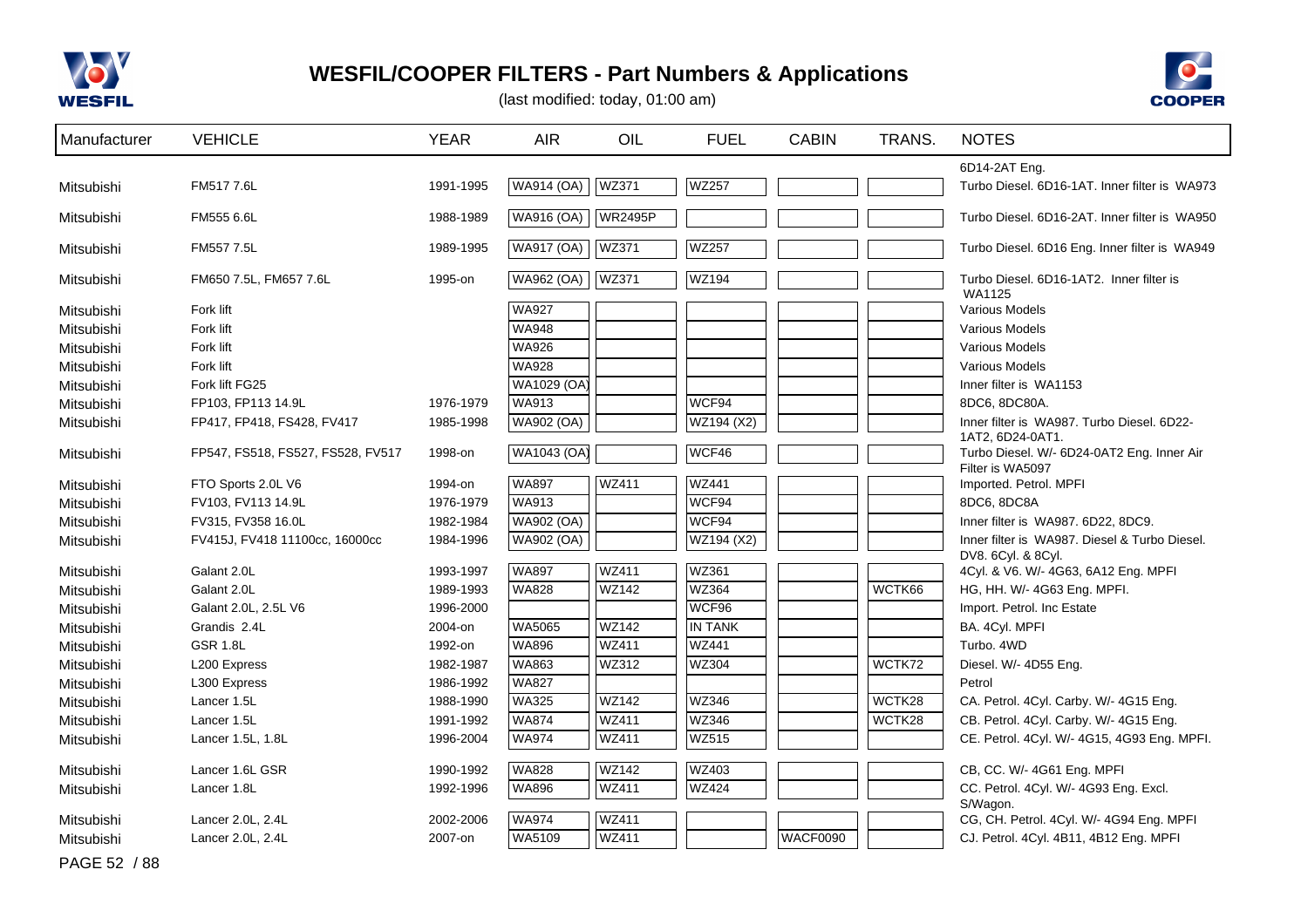



| Manufacturer | <b>VEHICLE</b>          | <b>YEAR</b> | <b>AIR</b>    | OIL          | <b>FUEL</b>    | <b>CABIN</b>    | TRANS.           | <b>NOTES</b>                                                         |
|--------------|-------------------------|-------------|---------------|--------------|----------------|-----------------|------------------|----------------------------------------------------------------------|
| Mitsubishi   | Lancer Evolution 2.0L   | 2004-on     | <b>WA974</b>  | <b>WZ436</b> |                |                 |                  | CY, CZ. Petrol. 4Cyl. TMPFI                                          |
| Mitsubishi   | Legnum VR4 2.5L V6      | 1996-2006   | WA1032        | WZ142        | <b>WZ541</b>   |                 |                  | Petrol. W/- 6A13TT Eng. Imported. Twin Turbo.                        |
| Mitsubishi   | Magna                   | 1987-1992   | <b>WA828</b>  | <b>WZ56</b>  | WZ311          |                 | TO <sub>1</sub>  | TM, TN, TP. Petrol. 4Cyl. W/- G54B Eng. MPFI                         |
| Mitsubishi   | Magna                   | 1985-1996   | <b>WA341</b>  | <b>WZ56</b>  | <b>WZ92</b>    |                 | TO1              | TM, TN, TP, TR, TS. Petrol. 4Cyl. W/- G54B<br>Eng.                   |
| Mitsubishi   | Magna                   | 1991-1996   | WA489         | <b>WZ56</b>  | WZ361          |                 | WCTK34           | TR, TS. Petrol. 4Cyl. MPFI                                           |
| Mitsubishi   | Magna 2.4L              | 1996-1999   | <b>WA960</b>  | <b>WZ411</b> | <b>WZ528</b>   |                 | $\overline{TO1}$ | TE, TF. Petrol. 4Cyl. W/- 4G64-S4 Eng. MPFI                          |
| Mitsubishi   | Magna 3.0L V6           | 1993-1996   | <b>WA489</b>  | <b>WZ79</b>  | WZ361          |                 | TO <sub>1</sub>  | TR, TS. MPFI. W/- 6G72 Eng.                                          |
| Mitsubishi   | Magna 3.5L V6           | 2003-2005   | WA1192        | WZ456        | <b>WZ528</b>   |                 | $\overline{TO1}$ | TL, TW. MPFI. W/-6G74-S4 Eng. Inc. LPG                               |
| Mitsubishi   | Magna 3.5L V6           |             |               |              |                |                 |                  |                                                                      |
| Mitsubishi   | Magna V6                | 2003-2003   | WA1192        | WZ456        |                |                 | $\overline{TO1}$ | TJ. W/- LPG Eng.                                                     |
| Mitsubishi   | Magna V6                | 1996-2003   | <b>WA960</b>  | WZ456        | <b>WZ528</b>   |                 | TO <sub>1</sub>  | TE, TF, TH, TJ. Petrol. MPFI Excl. LPG.                              |
| Mitsubishi   | Mirage 1.5L             | 1996-on     | <b>WA974</b>  | WZ411        | <b>WZ515</b>   |                 |                  | CW. 4Cyl. MPFI. W/- 4G15 Eng.                                        |
| Mitsubishi   | Nimbus 2.3L             | 1998-2004   | WA1032        | <b>WZ436</b> |                |                 |                  | UG. 4Cyl. MPFI                                                       |
| Mitsubishi   | Nimbus 2.3L             | 1992-1998   | <b>WA897</b>  | <b>WZ142</b> | WZ481          |                 |                  | UF. 4Cyl. MPFI. W/- 4G64 Eng.                                        |
| Mitsubishi   | Outlander 2.3L, 2.4L    | 2003-on     | <b>WA974</b>  | <b>WZ436</b> |                |                 |                  | ZE, ZF. 4Cyl. MPFI                                                   |
| Mitsubishi   | Outlander 2.4L, 3.0L V6 | 2006-2009   | WA5109        | WZ456        | <b>IN TANK</b> | <b>WACF0090</b> |                  | ZG. Petrol. 4Cyl & V6. 4B12, 6B31 Eng. Oil<br>could be WZ411         |
| Mitsubishi   | Pajero 2.3L, 2.5L       | 1982-1990   | <b>WA1124</b> |              |                |                 |                  | Turbo Diesel. Oval type Filter. Air could be<br>WA892 (Round filter) |
| Mitsubishi   | Pajero 2.5L             | 1991-1993   | <b>WA1124</b> | <b>WZ313</b> | <b>WZ304</b>   |                 | WCTK9            | Intercooled. Turbo Diesel. Oval type filter                          |
| Mitsubishi   | Pajero 2.5L             | 1991-1993   | WA892         | WZ313        | WZ304          |                 | WCTK9            | Intercooled. Turbo Diesel. Round type filter                         |
| Mitsubishi   | Pajero 2.5L             | 1983-1991   | <b>WA863</b>  |              | WZ304          |                 | WCTK16           | Turbo Diesel.                                                        |
| Mitsubishi   | Pajero 2.6L             | 1987-1993   | <b>WA870</b>  | <b>WZ142</b> | <b>WZ92</b>    |                 | WCTK16           | NE, NF, NG, NH. 4Cyl. Carb. W/- 4G54 Eng.                            |
| Mitsubishi   | Pajero 2.6L             | 1983-1987   | <b>WA356</b>  | WZ142        | WZ92           |                 | WCTK16           | NA, NB, NC, ND. 4Cyl. Carb. W/- 4G54 Eng.                            |
| Mitsubishi   | Pajero 2.8L             | 2000-on     | WA1073        | WZ372        | WZ611          |                 |                  | NM, NP. Turbo Diesel. 4Cyl. 4M41 Eng.                                |
| Mitsubishi   | Pajero 2.8L             | 1994-2000   | WA1124        | WZ372        | WZ304          |                 |                  | Turbo Diesel. Oval type filter.                                      |
| Mitsubishi   | Pajero 2.8L             | 1994-2000   | <b>WA892</b>  | <b>WZ372</b> | <b>WZ304</b>   |                 |                  | Turbo Diesel. Round type filter.                                     |
| Mitsubishi   | Pajero 3.0L V6          | 1991-1993   | <b>WA489</b>  | <b>WZ142</b> | <b>WZ482</b>   |                 | WCTK9            | NH. Petrol. W/- 6G72 Eng. MPFI                                       |
| Mitsubishi   | Pajero 3.0L V6          | 1988-1991   | <b>WA828</b>  | <b>WZ142</b> | WZ482          |                 | WCTK16           | NF, NG. Petrol. W/- 6G72 Eng. MPFI                                   |
| Mitsubishi   | Pajero 3.0L V6          | 1993-1997   | <b>WA489</b>  | <b>WZ79</b>  | <b>WZ481</b>   |                 | WCTK9            | NJ, NK. Petrol. W/- 6G72 Eng. MPFI                                   |
| Mitsubishi   | Pajero 3.2L             | 2006-on     | WA1073        | WZ372        | <b>WCF104</b>  |                 |                  | NS. TD4Cyl. Turbo Diesel. 4WD. DTFI                                  |
| Mitsubishi   | Pajero 3.2L TDi         | 2000-on     | <b>WA1073</b> | <b>WZ372</b> | WZ611          | <b>WACF0004</b> |                  | NM, NP, NS. Turbo Diesel. 4Cyl. 4M41 Eng.<br><b>DTFI</b>             |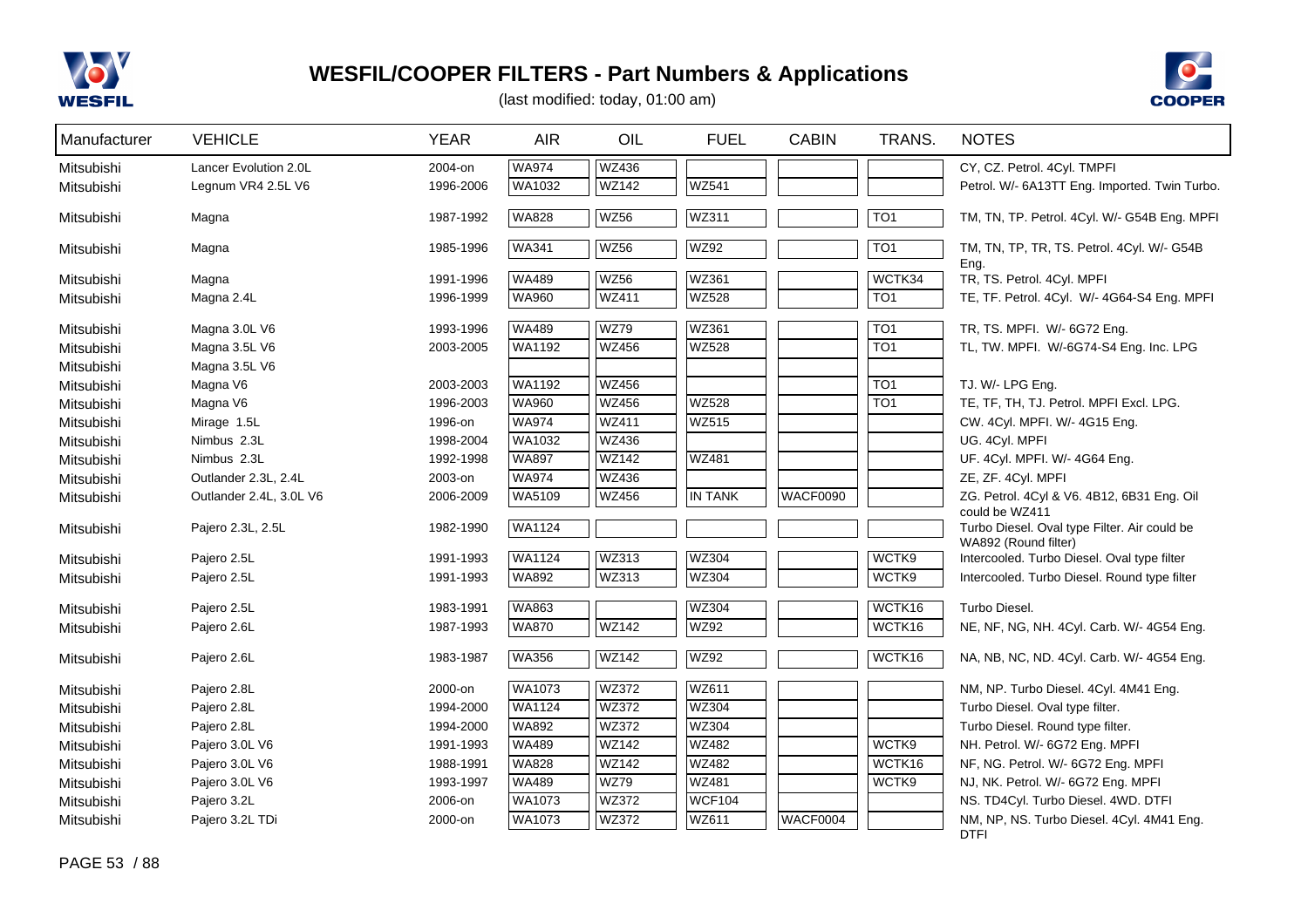



| Manufacturer   | <b>VEHICLE</b>             | <b>YEAR</b> | <b>AIR</b>                   | OIL               | <b>FUEL</b>       | <b>CABIN</b> | TRANS. | <b>NOTES</b>                                                  |
|----------------|----------------------------|-------------|------------------------------|-------------------|-------------------|--------------|--------|---------------------------------------------------------------|
| Mitsubishi     | Pajero 3.5L                | 1993-2000   | <b>WA932</b>                 | <b>WZ79</b>       | <b>WZ481</b>      |              | WCTK45 | NJ, NK, NL. Petrol. W/- 6G74 Eng. MPFI                        |
| Mitsubishi     | Pajero 3.5L V6, 3.8L V6    | 2000-2006   | WA1073                       | <b>WZ79</b>       | <b>WCF30 (IT)</b> |              | WCTK78 | NM, NP. Petrol. 6Cyl. W/- 6G74, 6G75 Eng.                     |
|                |                            |             |                              |                   |                   |              |        | MPFI.                                                         |
| Mitsubishi     | Pajero 3.8L V6             | 2006-on     | <b>WA1073</b>                | <b>WZ79</b>       | <b>WCF30 (IT)</b> |              | WCTK99 | NP, NS. Petrol. W/- 6G75 Eng. MPFI                            |
| Mitsubishi     | Pajero iO 1.6L, 1.8L, 2.0L | 1999-2003   | <b>WA1068</b>                | <b>WZ411</b>      | <b>WCF84 (IT)</b> |              |        | QA. Petrol. 4Cyl. MPFI. Fuel Filter is WCF29. if<br>4G93 Ena. |
| Mitsubishi     | Rosa Bus                   | 2007-on     | WA1127                       | WCO <sub>95</sub> | <b>WCF124</b>     |              |        | Turbo Diesel. 4Cyl. OHC.                                      |
| Mitsubishi     | Rosa Bus 3.9L              | 2000-on     | WA1127                       | <b>WZ372</b>      | <b>WZ188</b>      |              |        | Turbo Diesel. 4Cyl. BE649 W/- 4D34. Diesel                    |
|                |                            |             |                              |                   |                   |              |        | could be WZ611                                                |
| Mitsubishi     | Sigma 1.6L, 2.0L, 2.6L     | 1977-1986   | <b>WA223</b>                 | <b>WZ56</b>       | <b>WZ92</b>       |              | WCTK37 | GE, GH, GJ. Petrol. 4Cyl.                                     |
| Mitsubishi     | Sigma 2.0L, 2.6L           | 1977-1986   | <b>WA223</b>                 | <b>WZ56</b>       | <b>WZ92</b>       |              | WCTK11 | GK, GN. Petrol. 4Cyl.                                         |
| Mitsubishi     | Starion 2.0L               | 1982-1987   | <b>WA846</b>                 | WZ142             | WZ344             |              |        | JA, JB, JD. Petrol. W/- G63B Eng. Inc Turbo.                  |
|                |                            | 1995-1997   | <b>WA892</b>                 | <b>WZ411</b>      | <b>WZ524</b>      |              |        | <b>TEFI</b>                                                   |
| Mitsubishi     | Starwagon 2.0L             | 1987-1994   | <b>WA827</b>                 | <b>WZ142</b>      | <b>WZ397</b>      |              | WCTK16 | SJ. Petrol. 4Cyl. Carby.                                      |
| Mitsubishi     | Starwagon 2.4L             |             |                              |                   |                   |              | WCTK9  | SF, SG, SH. Petrol. 4Cyl. W/- 4G64 Eng. EFI                   |
| Mitsubishi     | Starwagon 2.4L             | 1994-on     | <b>WA489</b><br><b>WA884</b> | <b>WZ411</b>      | <b>WZ487</b>      |              |        | WA. Petrol. 4Cyl. W/- 4G64 Eng. EFI                           |
| Mitsubishi     | Tractors                   |             |                              |                   |                   |              |        |                                                               |
| Mitsubishi     | Tractors                   |             | <b>WA865</b>                 |                   |                   |              |        |                                                               |
| Mitsubishi     | Tractors                   |             | <b>WA954</b>                 |                   |                   |              |        |                                                               |
| Mitsubishi     | Triton 2.5L                | 2008-on     | WA1181                       | <b>WZ313</b>      | <b>WCF103</b>     |              |        | Turbo Diesel. W/- 4D56, 4D56UCB Eng. Inc<br>Dual Cab.         |
| Mitsubishi     | Triton 2.3L                | 1996-on     | <b>WA489</b>                 | <b>WZ411</b>      | <b>WZ577</b>      |              |        | MK. Petrol. 4Cyl. MPFI. W/- 4G64 Eng.                         |
| Mitsubishi     | Triton 2.4L                | 2007-on     | <b>WA1181</b>                | WZ411             | <b>WZ590</b>      |              |        | ML. Petrol.                                                   |
| Mitsubishi     | Triton 2.5L                | 1986-1997   | <b>WA892</b>                 | WZ313             | <b>WZ304</b>      |              |        | DSL. Diesel & Turbo Diesel. W/- 4D56 Eng. Air                 |
|                |                            |             |                              |                   |                   |              |        | could be WA825                                                |
| Mitsubishi     | Triton 2.6L                | 1986-1996   | <b>WA330</b>                 | <b>WZ142</b>      | <b>WZ346</b>      |              |        | MF, MG, MH, MJ. Petrol. 4Cyl. Carby. W/-                      |
|                |                            |             | <b>WA892</b>                 | <b>WZ372</b>      | <b>WZ304</b>      |              | WCTK9  | 4G54 Eng.                                                     |
| Mitsubishi     | Triton 2.8L                | 1996-on     |                              |                   |                   |              |        | MK. Diesel & Turbo Diesel. 4Cyl. W/- 4M40,<br>4M40T Eng.      |
| Mitsubishi     | Triton 3.0L V6             | 1990-1996   | <b>WA489</b>                 | <b>WZ142</b>      | <b>WZ326</b>      |              |        | MH, MJ. Petrol. MPFI. W/- 6G72 Eng.                           |
| Mitsubishi     | Triton 3.0L V6             | 1996-2005   | WA489                        | WZ79              | <b>WZ577</b>      |              | WCTK78 | MK. Petrol. 6Cyl. MPFI. W/- 6G72 Eng.                         |
| Mitsubishi     | Triton 3.2L                | 2006-on     | WA1181                       | <b>WZ372</b>      | <b>WCF103</b>     |              |        | Turbo Diesel. ML. 4Cyl. 4M41 Eng.                             |
| Mitsubishi     | Triton 3.5L V6             | 2006-on     | WA1181                       | <b>WZ79</b>       | <b>WZ590</b>      |              |        | Petrol. ML. 6G74A.                                            |
| Mitsubishi     | Verada 3.0L V6             | 1991-1997   | <b>WA489</b>                 | <b>WZ79</b>       | WZ361             |              | WCTK18 | KR, KS. MPFI                                                  |
| Mitsubishi     | Verada 3.5L V6             | 2003-2005   | WA1192                       | <b>WZ456</b>      | <b>WZ528</b>      |              |        | KL. V6Cyl. Excl. AWD. MPFI                                    |
| Mitsubishi     | Verada 3.5L V6             | 1996-2003   | <b>WA960</b>                 | <b>WZ456</b>      | WZ528             |              |        | MPFI. KE, KF, KH, KJ. Inc. AWD                                |
| Mitsubishi     | Verada 3.5L V6             | 2003-2005   | WA1192                       | <b>WZ456</b>      |                   |              |        | KL. AWD. V6Cyl. MPFI                                          |
| Mitsubishi     | VR4 2.5L V6                | 1996-2002   | WA1032                       | <b>WZ142</b>      | <b>WZ541</b>      |              |        | Petrol. DOHC. Twin Turbo. Import.                             |
| Motorcycle Oil | Aprilia Mojito             |             |                              | WMOF07            |                   |              |        |                                                               |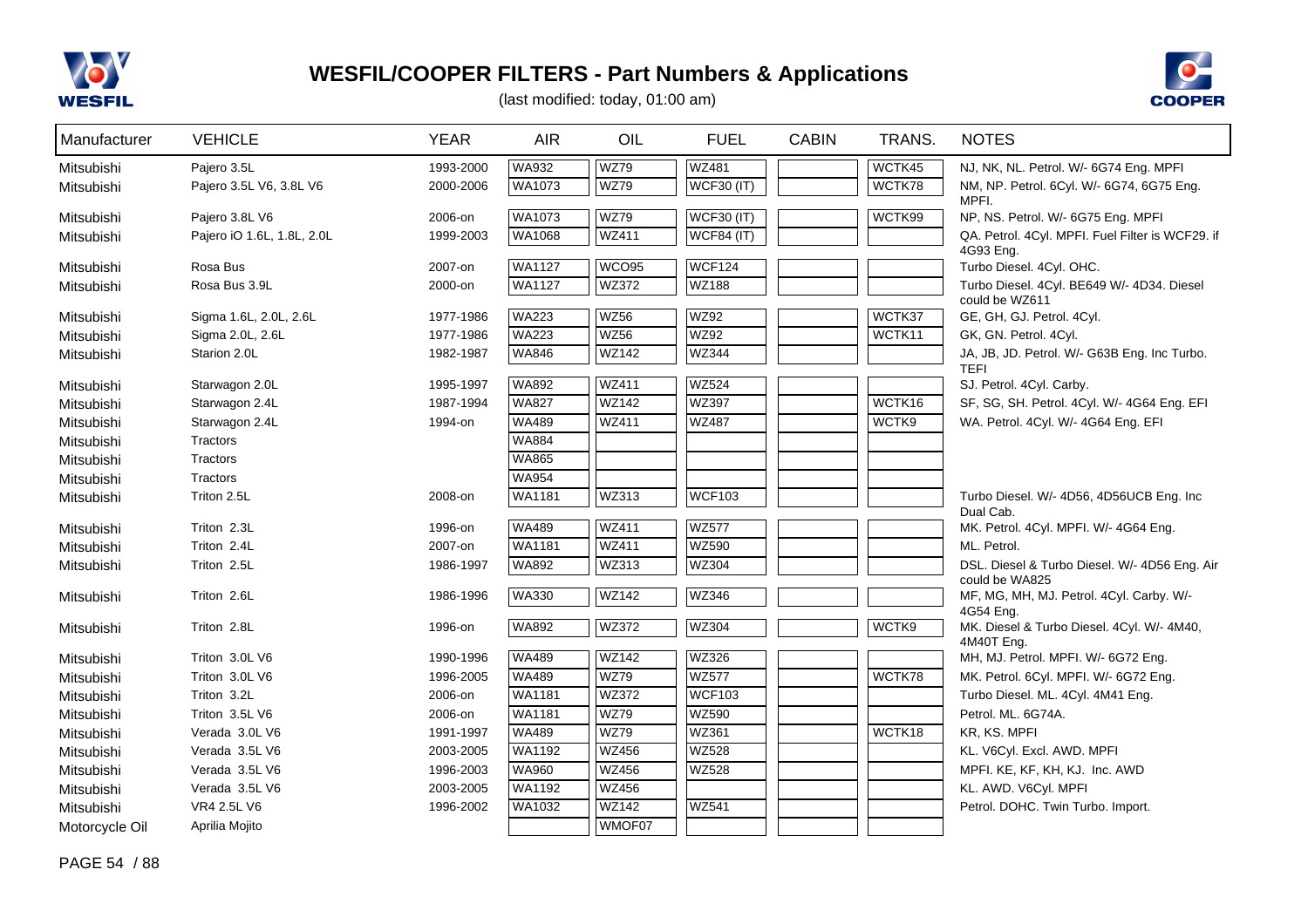



| Manufacturer   | <b>VEHICLE</b>                            | <b>YEAR</b> | <b>AIR</b> | OIL    | <b>FUEL</b>   | <b>CABIN</b> | TRANS. | <b>NOTES</b>            |
|----------------|-------------------------------------------|-------------|------------|--------|---------------|--------------|--------|-------------------------|
| Motorcycle Oil | Bella Gilera, Bolwell Pgo Arriba          |             |            | WMOF07 |               |              |        |                         |
| Motorcycle Oil | HONDA CB1000RR, CB1300F 1-6               | 2003-2006   |            | WMOF01 |               |              |        |                         |
| Motorcycle Oil | HONDA CB600, CB900F 2-6                   | 2002-2006   |            | WMOF01 | <b>WCF153</b> |              |        | Hornet                  |
| Motorcycle Oil | HONDA CBF600S                             | 2004-2005   |            | WMOF01 |               |              |        |                         |
| Motorcycle Oil | HONDA CBR1000RR 4-6                       | 2004-2008   |            | WMOF01 |               |              |        | Inc. Sport              |
| Motorcycle Oil | HONDA CBR600F4i 1-6, CBR600FR 2           | 2001-2008   |            | WMOF01 |               |              |        | Inc Rossi Replica       |
| Motorcycle Oil | HONDA CBR600RR 3-6                        | 2003-2008   |            | WMOF01 |               |              |        | Inc. Sport              |
| Motorcycle Oil | HONDA CBR900RE 1, CBR900RR Y.1-3          | 2000-2003   |            | WMOF01 |               |              |        | 929/954cc               |
| Motorcycle Oil | HONDA CBR919, CBR929, CBR954              | 2000-2004   |            | WMOF01 |               |              |        |                         |
| Motorcycle Oil | <b>HONDA CBRF41</b>                       | 2001-2006   |            | WMOF01 |               |              |        |                         |
| Motorcycle Oil | HONDA FCS600.6                            | 2006        |            | WMOF01 |               |              |        | Silver Wing             |
| Motorcycle Oil | HONDA FJS600 .2-6                         | 2001-2006   |            | WMOF01 |               |              |        | Silver Wing             |
| Motorcycle Oil | HONDA GL1800                              | 2001-2008   |            | WMOF01 |               |              |        | <b>Gold Wing</b>        |
| Motorcycle Oil | HONDA NRX 1800                            | 2004        |            | WMOF01 |               |              |        | Rune                    |
| Motorcycle Oil | HONDA NT700 DEAUVILLE 6-7                 | 2006-2007   |            | WMOF01 |               |              |        |                         |
| Motorcycle Oil | <b>HONDA ST1300 3-6</b>                   | 2002-2008   |            | WMOF01 |               |              |        |                         |
| Motorcycle Oil | HONDA VALKYRIE RUNE                       | 2004-2005   |            | WMOF01 |               |              |        |                         |
| Motorcycle Oil | HONDA VFR800Fi 2-6                        | 2002-2008   |            | WMOF01 |               |              |        |                         |
| Motorcycle Oil | <b>HONDA VN800 B7-B11</b>                 | 2002-2006   |            | WMOF01 |               |              |        | Vulcan Classic          |
| Motorcycle Oil | HONDA VT750C 4-6, VT750 C2                | 2004-2006   |            | WMOF01 |               |              |        |                         |
| Motorcycle Oil | HONDA VTR1000F 3-6, VTR1000SP             | 2001-2006   |            | WMOF01 |               |              |        |                         |
| Motorcycle Oil | HONDA VTX1300 3-6, VTX1800C 2-7           | 2001-2008   |            | WMOF01 |               |              |        |                         |
| Motorcycle Oil | HONDA VTX1800N 175, VTX1800F 1795 2008-on |             |            | WMOF01 |               |              |        |                         |
| Motorcycle Oil | KAWASAKI EJ650 A1-A5                      | 1999-2003   |            | WMOF01 |               |              |        | W650                    |
| Motorcycle Oil | KAWASAKI ER-6N                            | 2006        |            | WMOF01 |               |              |        |                         |
| Motorcycle Oil | KAWASAKI KAF620 A.B.C                     | 1992-1997   |            | WMOF01 |               |              |        | Mule                    |
| Motorcycle Oil | KAWASAKI KFX700                           | 2005-2007   |            | WMOF01 |               |              |        |                         |
| Motorcycle Oil | KAWASAKI KLE500                           | 2005        |            | WMOF01 |               |              |        |                         |
| Motorcycle Oil | KAWASAKI KSV700 A1-C7F                    | 2003-2007   |            | WMOF01 |               |              |        | <b>Brute Force ATV</b>  |
| Motorcycle Oil | KAWASAKI KVF360 A1/B1-A7/B7               | 2003-2007   |            | WMOF01 |               |              |        | Prairie 4X4             |
| Motorcycle Oil | KAWASAKI KVF650 A2-A7, KVF750             | 2002-2007   |            | WMOF01 |               |              |        | <b>Brute Force</b>      |
| Motorcycle Oil | KAWASAKI KX14                             | 2006        |            | WMOF01 |               |              |        |                         |
| Motorcycle Oil | KAWASAKI VN1500 N3, VN1500 L2-L4          | 2001-2003   |            | WMOF01 |               |              |        | Classic FI, Nomad FI    |
| Motorcycle Oil | KAWASAKI VN1500 R1.R2, VN1500<br>P1.P2    | 2001-2003   |            | WMOF01 |               |              |        | Drifter FI, Mean Streak |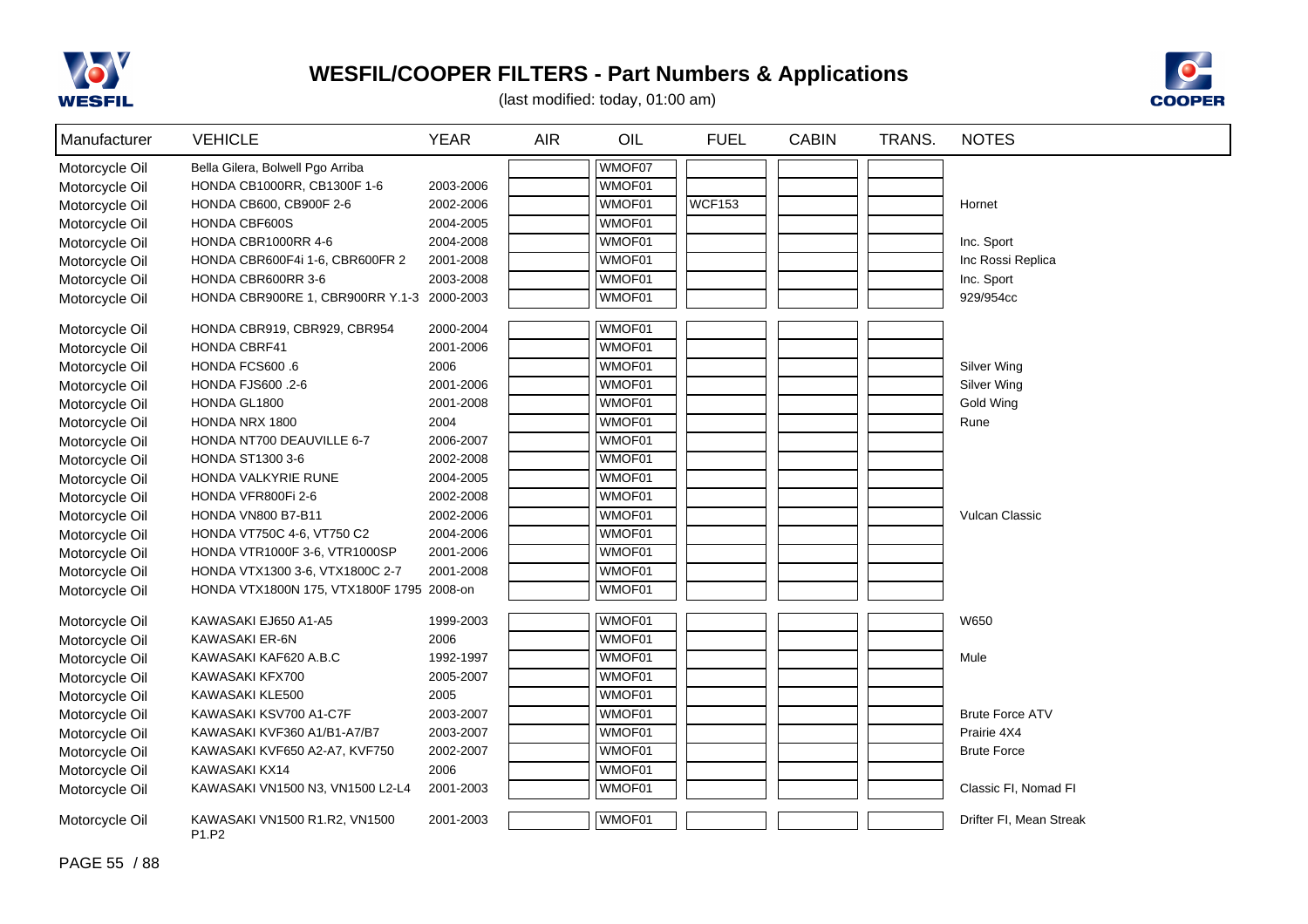



| Manufacturer   | <b>VEHICLE</b>                                       | <b>YEAR</b> | <b>AIR</b> | OIL    | <b>FUEL</b> | <b>CABIN</b> | TRANS. | <b>NOTES</b>       |
|----------------|------------------------------------------------------|-------------|------------|--------|-------------|--------------|--------|--------------------|
| Motorcycle Oil | KAWASAKI VN1600 A1-A6, VN1600 B1- 2003-2006<br>B6    |             |            | WMOF01 |             |              |        | <b>Mean Streak</b> |
| Motorcycle Oil | KAWASAKI VN2000 A1-A3                                | 2004-2006   |            | WMOF01 |             |              |        |                    |
| Motorcycle Oil | KAWASAKI W650                                        | 1999-2005   |            | WMOF01 |             |              |        |                    |
| Motorcycle Oil | KAWASAKI Z750 J1, Z750 K1, Z1000                     | 1980-2006   |            | WMOF01 |             |              |        |                    |
| Motorcycle Oil | KAWASAKI ZR1000 A1-A6                                | 2003-2006   |            | WMOF01 |             |              |        | Z1000 NEW          |
| Motorcycle Oil | KAWASAKI ZX10, ZX12, ZX12R,<br>ZX1200R               | 2000-2008   |            | WMOF01 |             |              |        |                    |
| Motorcycle Oil | KAWASAKI ZX1000 C1-C3                                | 2004-2006   |            | WMOF01 |             |              |        | $ZX-10R$           |
| Motorcycle Oil | KAWASAKI ZX1200 A1, ZX1200 A2-B5                     | 2000-2006   |            | WMOF01 |             |              |        | <b>ZX-12R</b>      |
| Motorcycle Oil | KAWASAKI ZX600 E10-E12                               | 2002-2004   |            | WMOF01 |             |              |        | ZZ-R600            |
| Motorcycle Oil | KAWASAKI ZX600 J2, ZX600 J4-J6                       | 2001-2006   |            | WMOF01 |             |              |        | ZX-6R, ZZ-R600     |
| Motorcycle Oil | KAWASAKI ZX636 A1, ZX636 B1-B2                       | 2002-2006   |            | WMOF01 |             |              |        | $ZX-6R$            |
| Motorcycle Oil | KAWASAKI ZX6R, ZX6RR, ZX9R,<br><b>ZX900R</b>         | 2000-2006   |            | WMOF01 |             |              |        |                    |
| Motorcycle Oil | KAWASAKI ZX900 E2-F2                                 | 2001-2003   |            | WMOF01 |             |              |        | ZX9-R              |
| Motorcycle Oil | KAWASAKI ZZR600                                      | 1993-1996   |            | WMOF01 |             |              |        |                    |
| Motorcycle Oil | Piaggio Liberty 125/150                              |             |            | WMOF07 |             |              |        |                    |
| Motorcycle Oil | SUZUKI AN650 K4-K6 BURGMAN                           | 2003-2006   |            | WMOF05 |             |              |        |                    |
| Motorcycle Oil | SUZUKI C50 BOULEVARD K5-K7                           | 2005-2007   |            | WMOF05 |             |              |        |                    |
| Motorcycle Oil | SUZUKI C90 BOULEVARD K5-K6                           | 2005-2006   |            | WMOF05 |             |              |        |                    |
| Motorcycle Oil | SUZUKI DL1000 K2-K7                                  | 2002-2007   |            | WMOF05 |             |              |        | V-Strom            |
| Motorcycle Oil | SUZUKI DL650 K4-K7                                   | 2004-2007   |            | WMOF05 |             |              |        | V-Strom            |
| Motorcycle Oil | SUZUKI GSF1200/S K6                                  | 2006        |            | WMOF05 |             |              |        | <b>Bandit</b>      |
| Motorcycle Oil | SUZUKI GSF1200/S T-X, GSF1200/S Y-<br>K <sub>5</sub> | 1996-2005   |            | WMOF05 |             |              |        | <b>Bandit</b>      |
| Motorcycle Oil | SUZUKI GSF600S T-W                                   | 1996-1998   |            | WMOF05 |             |              |        |                    |
| Motorcycle Oil | SUZUKI GSR600 K6                                     | 2006        |            | WMOF05 |             |              |        |                    |
| Motorcycle Oil | SUZUKI GSX-R1000 K1-K2, GSX-R1000 2001-2006<br>K3-K6 |             |            | WMOF05 |             |              |        |                    |
| Motorcycle Oil | SUZUKI GSX-R1100 G-J, GSX-R1100 K- 1986-1992<br>N    |             |            | WMOF05 |             |              |        |                    |
| Motorcycle Oil | SUZUKI GSX-R1100 G-J, GSX-R1100 K- 1986-1992<br>N    |             |            | WMOF05 |             |              |        |                    |
| Motorcycle Oil | SUZUKI GSX-R1100W P.W                                | 1993-1998   |            | WMOF05 |             |              |        |                    |
| Motorcycle Oil | SUZUKI GSX-R600 K2-K3, GSX-R600<br>K4                | 2001-2004   |            | WMOF05 |             |              |        |                    |
| Motorcycle Oil | SUZUKI GSX-R600 K5, GSX-R600 K6-<br>K7               | 2005-2007   |            | WMOF05 |             |              |        |                    |
| Motorcycle Oil | SUZUKI GSX-R600 V-K1                                 | 1997-2001   |            | WMOF05 |             |              |        |                    |
| PAGE 56 / 88   |                                                      |             |            |        |             |              |        |                    |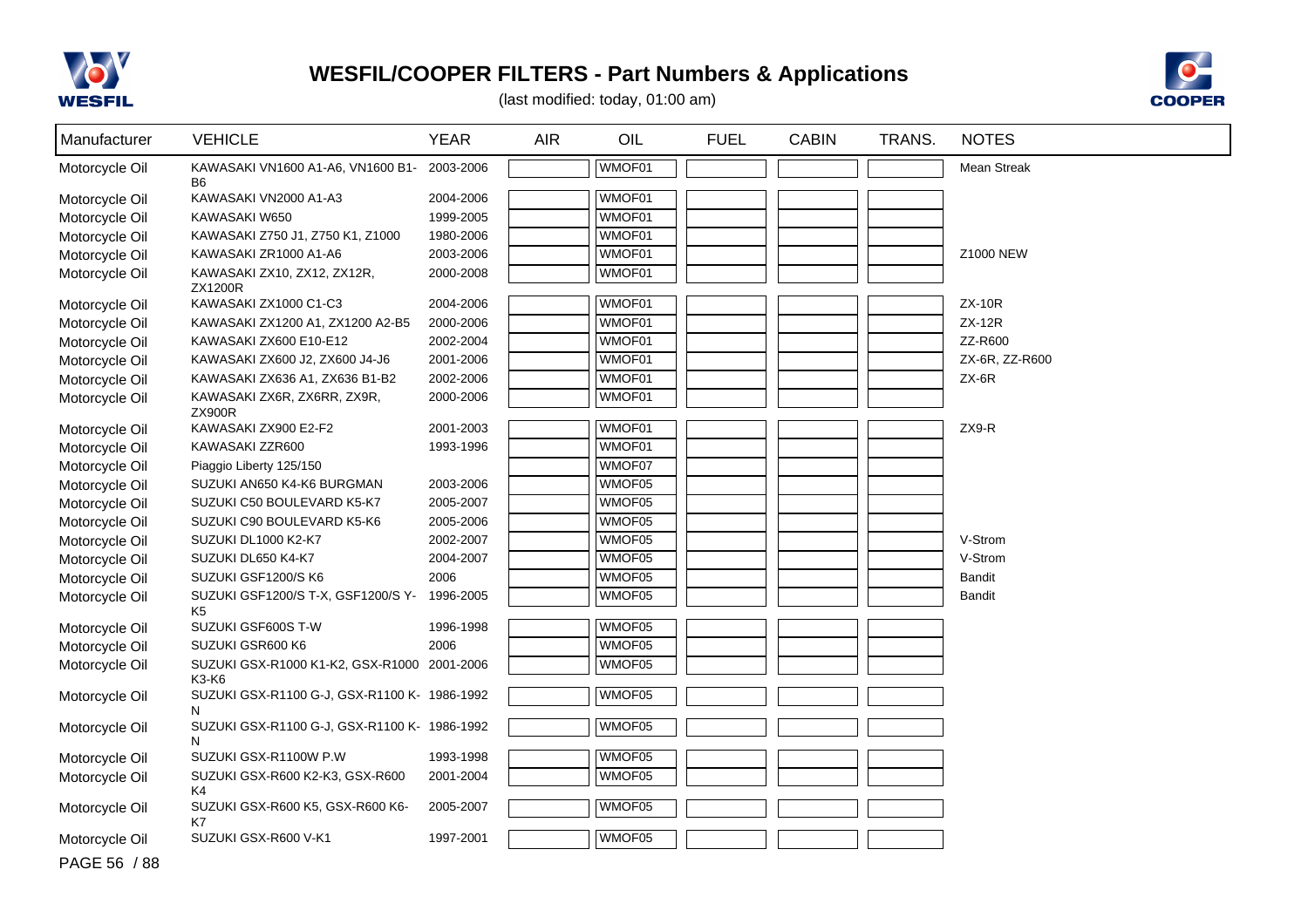



| Manufacturer   | <b>VEHICLE</b>                               | <b>YEAR</b> | <b>AIR</b> | OIL    | <b>FUEL</b> | <b>CABIN</b> | TRANS. | <b>NOTES</b> |
|----------------|----------------------------------------------|-------------|------------|--------|-------------|--------------|--------|--------------|
| Motorcycle Oil | SUZUKI GSX-R750 J.K, GSX-R750 L-M            | 1988-1991   |            | WMOF05 |             |              |        |              |
| Motorcycle Oil | SUZUKI GSX-R750 K4-K7                        | 2004-2007   |            | WMOF05 |             |              |        |              |
| Motorcycle Oil | SUZUKI GSX-R750 T-X, GSX-R750 Y-K3 1996-2003 |             |            | WMOF05 |             |              |        |              |
|                | SUZUKI GSX-R750W N.P, GSX-R750W              | 1992-1995   |            | WMOF05 |             |              |        |              |
| Motorcycle Oil | $R-S$                                        |             |            |        |             |              |        |              |
| Motorcycle Oil | SUZUKI GSX1100F J-L, GSX1100G                | 1988-1994   |            | WMOF05 |             |              |        |              |
|                | M.N.R                                        |             |            |        |             |              |        |              |
| Motorcycle Oil | SUZUKI GSX1300R X-K6, GSX1400 K2-<br>K6      | 1999-2006   |            | WMOF05 |             |              |        |              |
| Motorcycle Oil | SUZUKI GSX600F J-M                           | 1988-1991   |            | WMOF05 |             |              |        |              |
| Motorcycle Oil | SUZUKI GSX750F K-V, GSX750F W-K3             | 1989-2003   |            | WMOF05 |             |              |        |              |
| Motorcycle Oil | SUZUKI GSX750F K4-K6                         | 2004-2006   |            | WMOF05 |             |              |        |              |
| Motorcycle Oil | SUZUKI LT-A400F K2-K7 EIGER                  | 2002-2007   |            | WMOF05 |             |              |        | 2 & 4WD      |
| Motorcycle Oil | SUZUKI LT-A500F K2-K7                        | 2002-2007   |            | WMOF05 |             |              |        | Vinson       |
| Motorcycle Oil | SUZUKI LT-F500F W-K2                         | 1998-2002   |            | WMOF05 |             |              |        |              |
| Motorcycle Oil | SUZUKI LTA 700X KING QUAD K4-K7              | 2004-2007   |            | WMOF05 |             |              |        |              |
| Motorcycle Oil | SUZUKI M50 BOULEVARD K5-K7                   | 2005-2007   |            | WMOF05 |             |              |        |              |
| Motorcycle Oil | SUZUKI MT109                                 | 2006        |            | WMOF05 |             |              |        | Boulavard    |
| Motorcycle Oil | SUZUKI RF600R P-T                            | 1993-1996   |            | WMOF05 |             |              |        |              |
| Motorcycle Oil | SUZUKI RF900R R, RF900R S-W                  | 1994-1998   |            | WMOF05 |             |              |        |              |
| Motorcycle Oil | SUZUKI SV1000 K3-K6                          | 2003-2006   |            | WMOF05 |             |              |        |              |
| Motorcycle Oil | SUZUKI SV650/S X-K2, SV650/S K3-K6           | 1999-2006   |            | WMOF05 |             |              |        |              |
| Motorcycle Oil | SUZUKI TL1000R W-Y, TL1000R K1-K2            | 1998-2002   |            | WMOF05 |             |              |        |              |
|                |                                              |             |            |        |             |              |        |              |
| Motorcycle Oil | SUZUKI TL1000S V-W, TL1000S K1-K2            | 1997-2002   |            | WMOF05 |             |              |        |              |
| Motorcycle Oil | SUZUKI VL1500 X.Y.K1.K3, VL1500 K4           | 1999-2004   |            | WMOF05 |             |              |        | Intruder LC  |
| Motorcycle Oil | SUZUKI VL1600 MARAUDER                       | 2004-2005   |            | WMOF01 |             |              |        |              |
| Motorcycle Oil | SUZUKI VL800 K1-K3                           | 2001-2004   |            | WMOF05 |             |              |        | Volusia      |
| Motorcycle Oil | SUZUKI VS1400GLP H-X                         | 1987-1999   |            | WMOF05 |             |              |        | Intruder     |
| Motorcycle Oil | SUZUKI VX800 L-R                             | 1990-1994   |            | WMOF05 |             |              |        |              |
| Motorcycle Oil | SUZUKI VZ1600 K4-K5                          | 2004-2005   |            | WMOF01 |             |              |        | Marauder     |
| Motorcycle Oil | SUZUKI VZ800 V-Y                             | 1997-2000   |            | WMOF05 |             |              |        | Marauder     |
| Motorcycle Oil | TRIUMPH BONNEVILLE 800,<br>BONNEVILLE 900    | 2005-2008   |            | WMOF01 |             |              |        |              |
| Motorcycle Oil | TRIUMPH DAYTONA 675, DAYTONA<br>955i         | 2005-2008   |            | WMOF01 |             |              |        |              |
| Motorcycle Oil | TRIUMPH ROCKET 3                             | 2004-2008   |            | WMOF01 |             |              |        | All Models   |
| PAGE 57 / 88   |                                              |             |            |        |             |              |        |              |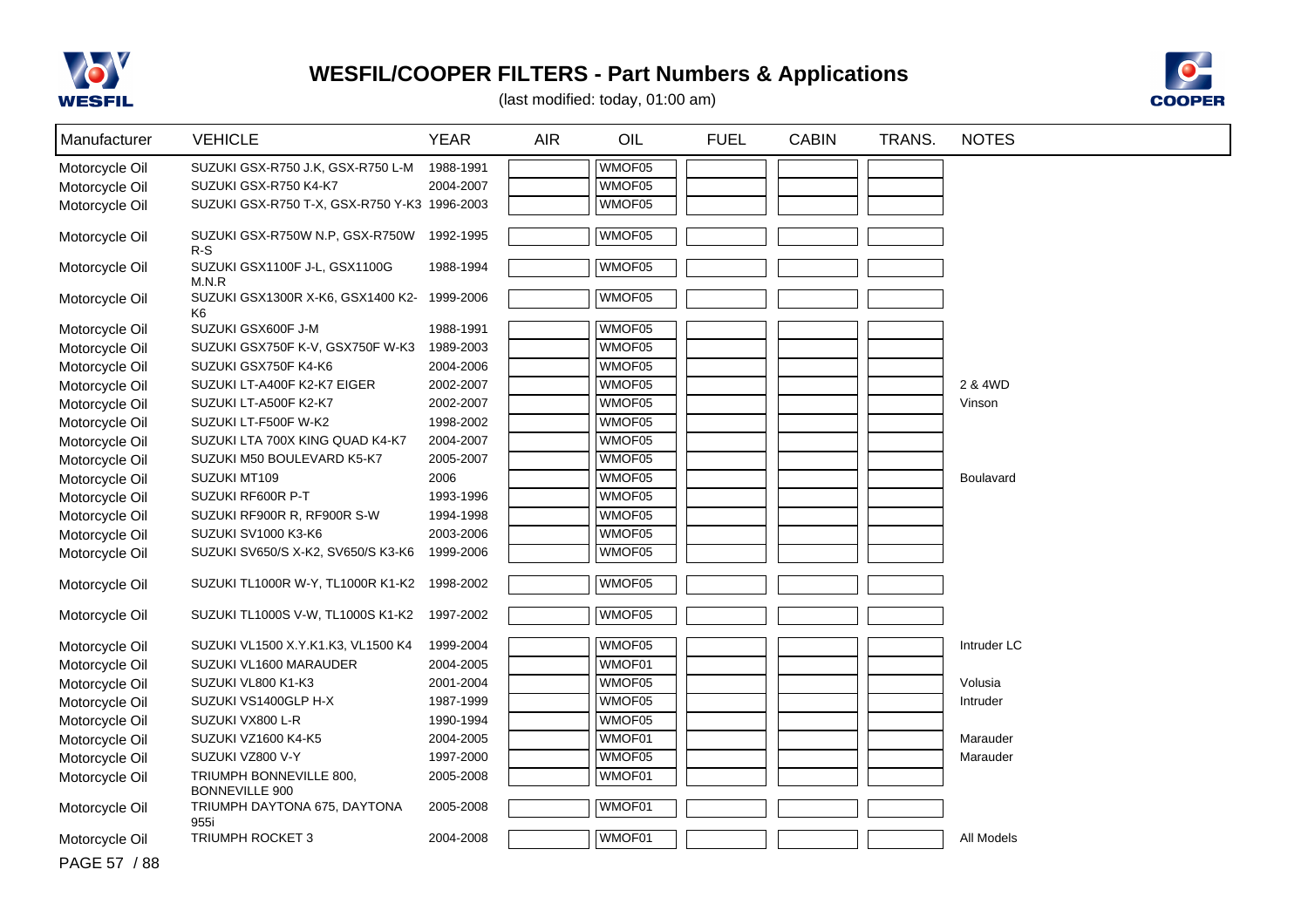



| Manufacturer   | <b>VEHICLE</b>                                  | <b>YEAR</b> | <b>AIR</b>   | OIL               | <b>FUEL</b>   | <b>CABIN</b> | TRANS. | <b>NOTES</b>                                      |
|----------------|-------------------------------------------------|-------------|--------------|-------------------|---------------|--------------|--------|---------------------------------------------------|
| Motorcycle Oil | TRIUMPH SPEED TRIPLE 1050,<br>STREET TRIPLE 675 | 2005-on     |              | WMOF01            |               |              |        |                                                   |
| Motorcycle Oil | TRIUMPH SPEEDMASTER 800,<br>SPEEDMASTER 900     | 2003-2008   |              | WMOF01            |               |              |        |                                                   |
| Motorcycle Oil | TRIUMPH SPRINT TRIPLE 1050 ST                   | 2005-2008   |              | WMOF01            |               |              |        |                                                   |
| Motorcycle Oil | TRIUMPH TIGER 955, TIGER 1050                   | 2005-2008   |              | WMOF01            |               |              |        |                                                   |
| Motorcycle Oil | Vespa ET4/LX150                                 |             |              | WMOF07            |               |              |        |                                                   |
| Motorcycle Oil | YAMAHA FJR1300 N-V                              | 2001-2006   |              | WMOF03            |               |              |        |                                                   |
| Motorcycle Oil | YAMAHA FZS1000                                  | 2006        |              | WMOF01            |               |              |        | FZ1                                               |
| Motorcycle Oil | YAMAHA FZS600, FZS600 K.L                       | 1998-2003   |              | WMOF04            |               |              |        | Fazer                                             |
| Motorcycle Oil | YAMAHA V-MAX                                    | 1996-2007   |              | WMOF01            |               |              |        |                                                   |
| Motorcycle Oil | YAMAHA XP500 N-V                                | 2001-2006   |              | WMOF04            |               |              |        | T-Max                                             |
| Motorcycle Oil | YAMAHA YFM660R N.R                              | 2001-2005   |              | WMOF04            |               |              |        | Raptor                                            |
| Motorcycle Oil | YAMAHA YZFR1 998                                | 2006-on     |              | WMOF01            |               |              |        |                                                   |
| Motorcycle Oil | YAMAHA YZFR6 R, YZFR6 V-W                       | 2006-on     |              | WMOF01            |               |              |        |                                                   |
| Nissan         | 200SX                                           | 1994-2000   | <b>WA360</b> | WZ445             | WZ201         |              |        | Petrol. 4Cyl. 2L. SR20DE-T. TMPFI                 |
| Nissan         | 240Z                                            | 1973-1976   | <b>WA858</b> | WZ115             | WZ92          |              | WCTK7  | Petrol. L24 Eng                                   |
| Nissan         | 260Z                                            | 1973-1976   |              | WZ115             | WZ92          |              | WCTK7  | Petrol. L26 Eng.                                  |
| Nissan         | 280ZX                                           | 1981-1984   | <b>WA802</b> | WZ115             | WZ202         |              | WCTK7  | Petrol. L28 Eng. Inc. EFI                         |
| Nissan         | 280ZX                                           | 1979-1981   | <b>WA801</b> | <b>WZ115</b>      | WZ202         |              | WCTK7  | Petrol. L28 Eng.                                  |
| Nissan         | 300C                                            | 1984-1987   | <b>WA360</b> | <b>WZ145</b>      | WZ201         |              |        | Petrol. VG30E Eng.                                |
| Nissan         | 300ZX                                           | 1984-1997   | <b>WA886</b> | <b>WZ145</b>      | WZ202         |              | WCTK31 | Z32 Eng. Inc. Turbo.                              |
| Nissan         | 350Z 3.5L V6                                    | 2003-on     | <b>WA360</b> | <b>WZ445</b>      |               |              |        | Petrol. Z33 Eng. VQ35-DE                          |
| Nissan         | 370Z 3.7L V6                                    | 2009-on     |              | <b>WZ445</b>      |               |              |        | Petrol                                            |
| Nissan         | Atlas H41 4.2L, 4.6L                            | 1982-on     | <b>WA852</b> | WCO <sub>26</sub> | WZ192         |              |        | By Pass Oil is WCO27. Imported Model â??          |
|                |                                                 |             |              |                   |               |              |        | FD42 Eng. 4Cyl.                                   |
| Nissan         | Bluebird 2.4L                                   | 1993-1997   | <b>WA360</b> | <b>WZ145</b>      | WZ387         |              | WCTK71 | Petrol. 4Cyl. MPFI                                |
| Nissan         | C80 3.0L                                        | 1967-1973   |              | WZ37              |               |              |        | 3.5 Ton. H30.                                     |
| Nissan         | Caball 2.0L                                     | 1970-1973   | <b>WA209</b> | <b>WZ37</b>       | WZ91          |              |        | C240, 340. H20.                                   |
| Nissan         | Caball 2.0L                                     | 1973-1981   | <b>WA209</b> | <b>WZ145</b>      | WZ91          |              |        | C240, 340. H20.                                   |
| Nissan         | Cabstar 2.0L, 2.2L                              | 1982-1987   | WA349        | <b>WZ145</b>      | WZ165         |              |        | Petrol. PF22, H40. Z20S, Z22S.                    |
| Nissan         | Cabstar 2.5dCi                                  | 2006-on     |              | <b>WZ89</b>       | <b>WCF146</b> |              |        | Diesel. 35.13, 45.13. YD25.                       |
| Nissan         | Cabstar 2.5L                                    | 1982-1987   | <b>WA334</b> | WZ134             |               |              |        | Diesel. EF22. SD25.                               |
| Nissan         | Cabstar 2.7L                                    | 1987-1992   | <b>WA336</b> | WZ115             | WZ332         |              |        | Diesel. AF22. KAH40. TD27                         |
| Nissan         | Cabstar 3.0L dCi                                | 2006-on     |              | <b>WR2593P</b>    | WCF146        |              |        | Diesel. 35.15, 45.15. ZD30                        |
| Nissan         | Cabstar 3.3L                                    | 1982-1987   | WA336        | WZ149             | WZ388         |              |        | Diesel. H40. ED33. Fuel Filter could be<br>WZ332. |
| Nissan         | Cabstar 3.3L                                    | 1984-1987   | <b>WA867</b> | WZ149             | WZ169         |              |        | Turbo Diesel. H40. FD33T. Fuel Filter             |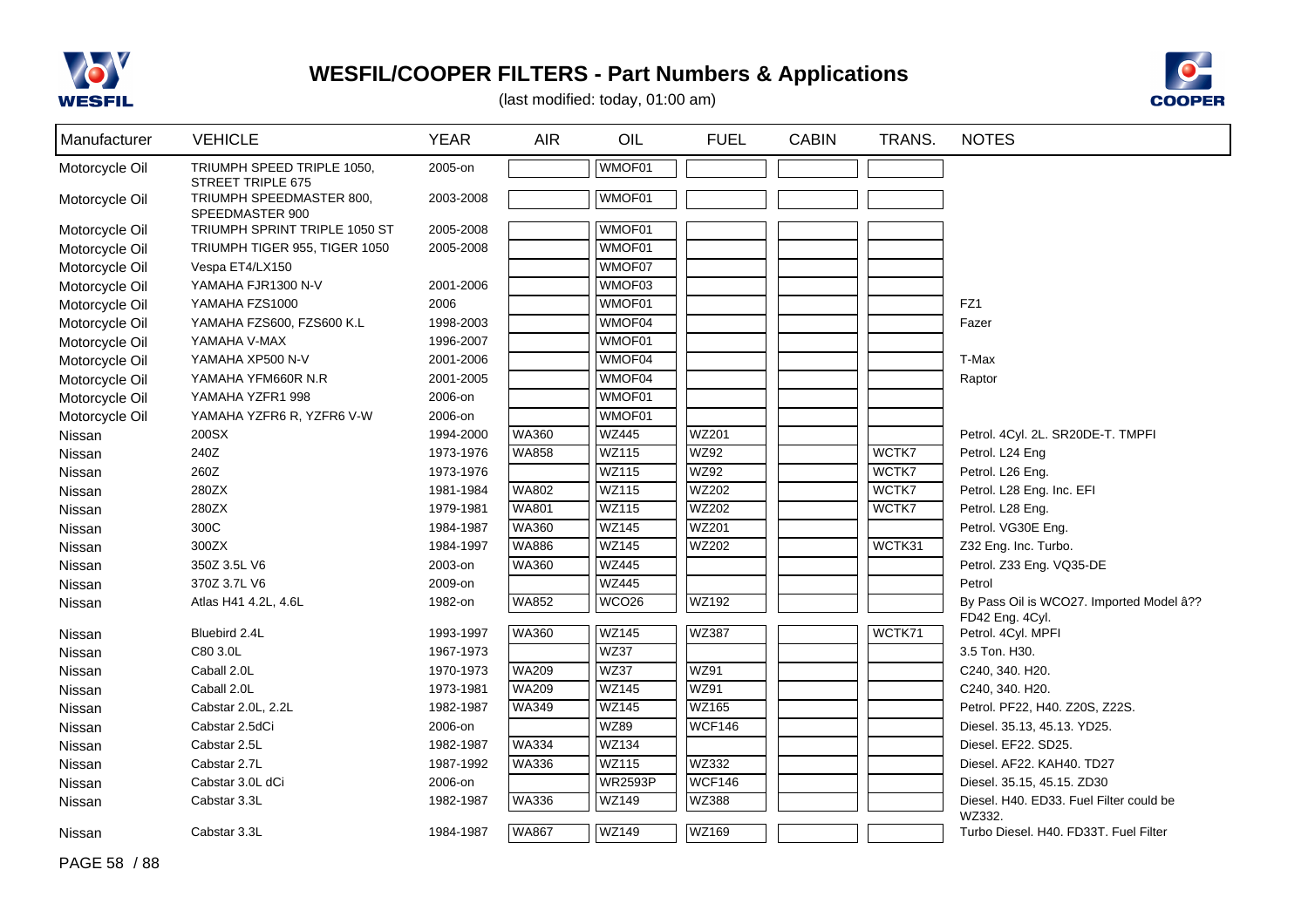



| Manufacturer | <b>VEHICLE</b>              | <b>YEAR</b> | <b>AIR</b>   | OIL               | <b>FUEL</b>        | <b>CABIN</b>    | TRANS. | <b>NOTES</b>                                                                               |
|--------------|-----------------------------|-------------|--------------|-------------------|--------------------|-----------------|--------|--------------------------------------------------------------------------------------------|
|              |                             |             |              |                   |                    |                 |        | could be WZ388                                                                             |
| Nissan       | Cabstar 3.5L                | 1987-1995   | <b>WA867</b> | <b>WZ149</b>      | WZ192              |                 |        | Turbo Diesel. SGH40X W/- FD35T Eng. 4Cyl.                                                  |
| Nissan       | Cabstar 3.5L                | 1987-1993   | <b>WA336</b> | <b>WZ149</b>      | WZ332              |                 |        | Diesel. H40. FD35.                                                                         |
| Nissan       | Civilian Bus 4.2L           | 1991-on     | <b>WA867</b> | <b>WZ115</b>      | WZ332              |                 |        | Diesel. RGW40, RYW40 W/- TD42 Eng. 6Cyl.                                                   |
| Nissan       | <b>Civilian Bus Shuttle</b> | 1984-1987   | <b>WA334</b> | <b>WZ134</b>      |                    |                 |        | Diesel. W/- SD25 Eng.                                                                      |
| Nissan       | Dualis 2.0L                 | 2007-on     | WA5146       | <b>WZ445</b>      | <b>IN TANK</b>     | WACF0077        |        | Petrol. 4Cyl. Inc. Turbo. J10. MR20 Eng.                                                   |
| Nissan       | Dualis 2.0L dCi             | 2008-on     |              | <b>WCO122 (C)</b> | <b>WCF160</b>      |                 |        | Diesel.                                                                                    |
| Nissan       | Fork lift                   |             | <b>WA919</b> |                   |                    |                 |        |                                                                                            |
| Nissan       | Fork lift                   |             | <b>WA865</b> |                   |                    |                 |        |                                                                                            |
| Nissan       | Fork lift                   |             | WA1095       |                   |                    |                 |        |                                                                                            |
| Nissan       | Gazelle 2.0L                | 1984-1988   | <b>WA345</b> | <b>WZ145</b>      | <b>WZ202</b>       |                 | WCTK7  | Petrol. 4Cyl. W/- CA20E Eng. EFI                                                           |
| Nissan       | Infiniti 4.5L V8            | 1993-1997   | <b>WA431</b> | <b>WZ145</b>      | <b>WZ200</b>       |                 |        | Petrol. MPFI                                                                               |
| Nissan       | King Cab 720                | 1979-1986   | <b>WA925</b> | <b>WZ115</b>      | WZ169              |                 |        | <b>Diesel</b>                                                                              |
| Nissan       | Maxima 3.0L V6              | 1990-1995   | <b>WA360</b> | <b>WZ145</b>      | WZ201              |                 |        | Petrol. W/- VG30E Eng. MPFI                                                                |
| Nissan       | Maxima 3.0L V6              | 1995-2003   | <b>WA360</b> | <b>WZ547</b>      | WZ201              |                 | WCTK71 | A32, A33. Petrol. 6Cyl. W/- VQ30DE Eng.<br>MPFI. A33 Fuel Filter could be WCF23 (IT)       |
| Nissan       | Maxima 3.5L V6              | 2003-on     | <b>WA360</b> | <b>WZ445</b>      | <b>WCF102 (IT)</b> | WACF0009        |        | Petrol. MPFI. J31 W/- VQ35-DE Eng. WCF23<br>with outlet w/out hole for return line. WCF102 |
|              |                             |             |              |                   |                    |                 |        | with outlet with hole for return line.                                                     |
| Nissan       | Maxima 3.5L V6              | 2003-on     | <b>WA360</b> | <b>WZ445</b>      | <b>WCF23 (IT)</b>  | <b>WACF0009</b> |        | Petrol. MPFI. J31 W/- VQ35-DE Eng. WCF23                                                   |
|              |                             |             |              |                   |                    |                 |        | with outlet w/out hole for return line. WCF102<br>with outlet with hole for return line.   |
| Nissan       | Micra 1.3L                  | 1995-on     | <b>WA944</b> | <b>WZ442</b>      | WZ201              |                 |        | Petrol. 4Cyl. W/- CG13DE Eng. EFI                                                          |
| Nissan       | Micra 1.4i 16V              | 2003-on     | <b>WA944</b> | <b>WZ442</b>      |                    |                 |        | Petrol. W/- CR14DE Eng                                                                     |
| Nissan       | Murano 3.5L V6              | 2005-on     | <b>WA360</b> | <b>WZ445</b>      |                    | <b>WACF0009</b> |        | Petrol. W/- Z50 Eng. MPFI. 4WD                                                             |
| Nissan       | Navara 2.4L                 | 1999-2005   | <b>WA360</b> | <b>WZ547</b>      | <b>WZ201</b>       |                 | WCTK70 | D22. Petrol. 4Cyl. KA24DE Eng. DOHC                                                        |
| Nissan       | Navara 2.4L                 | 1986-1995   | <b>WA052</b> | <b>WZ170</b>      | <b>WZ200</b>       |                 | WCTK7  | D21. Petrol Z24 Eng. 4WD Air Filter is WA345.<br>(4WD)                                     |
| Nissan       | Navara 2.5L dCi             | 11/05-on    | WA1100       | <b>WZ89</b>       | <b>WCF157</b>      | <b>WACF0070</b> |        | D40. Turbo Diesel. 4Cyl. YD25 Eng.                                                         |
|              |                             |             |              |                   |                    |                 |        | WACF0070 X 2 Req?d. Air Filter could be<br>WA1142                                          |
| Nissan       | Navara 2.5L dCi             | 05/05-11/05 | WA1100       | <b>WZ89</b>       | WCF71              | <b>WACF0070</b> |        | D40. Turbo Diesel. 4Cyl. YD25 Eng. WCF71<br>must be used with WCF57                        |
| Nissan       | Navara 2.5L TD              | 2007-on     | WA5168       | <b>WZ89</b>       |                    |                 |        | Turbo Diesel. YD25 Eng.                                                                    |
| Nissan       | Navara 2.5L, 2.7L           | 1988-1992   | <b>WA052</b> | <b>WZ115</b>      | WZ332              |                 | WCTK7  | D21. Diesel. TD25, TD27.                                                                   |
| Nissan       | Navara 2.7L                 | 1992-1997   | <b>WA052</b> | <b>WZ503</b>      | WZ332              |                 | WCTK7  | D21. Diesel. TD27.                                                                         |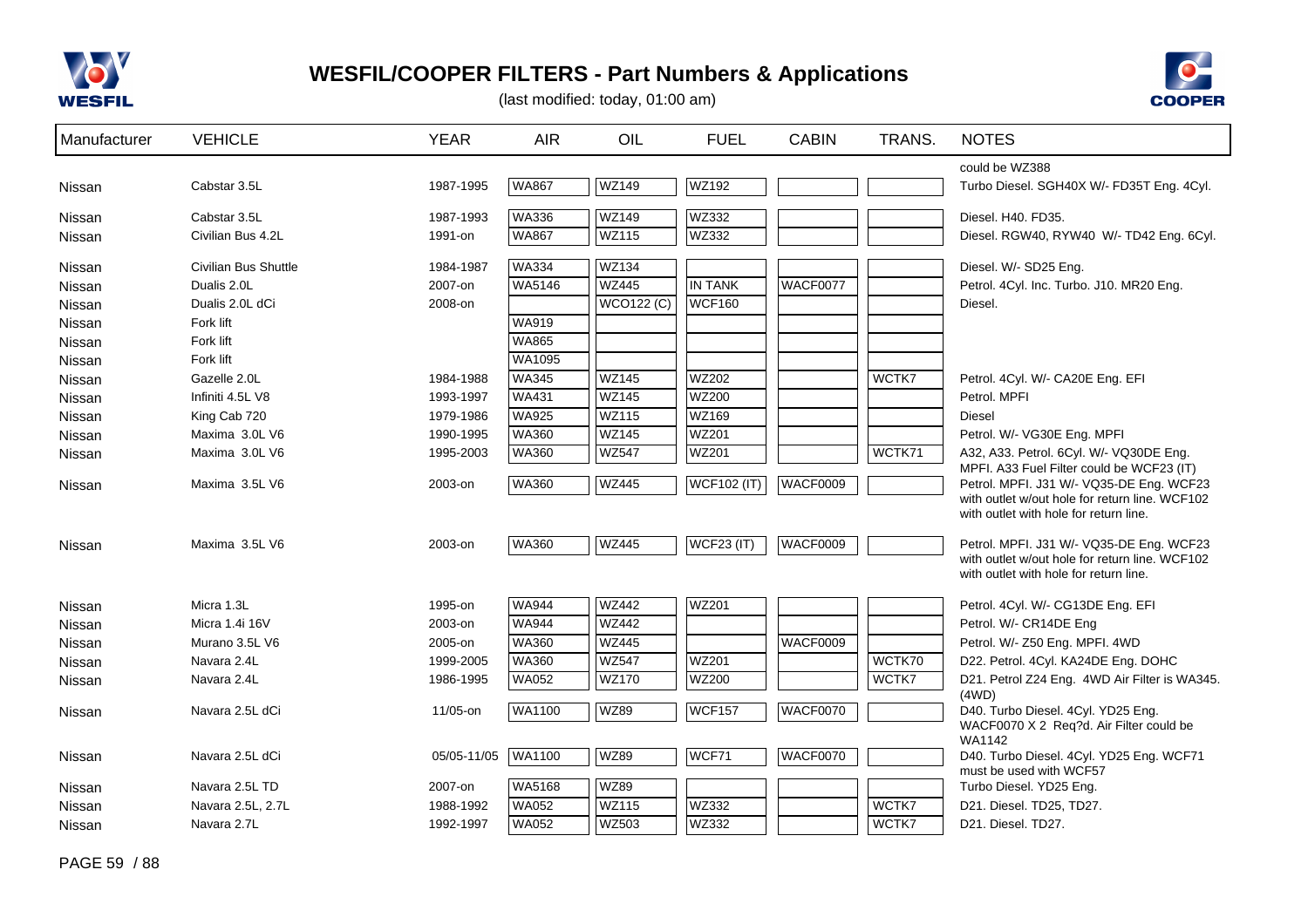



| Manufacturer | <b>VEHICLE</b>      | <b>YEAR</b> | <b>AIR</b>   | OIL            | <b>FUEL</b>   | <b>CABIN</b> | TRANS. | <b>NOTES</b>                                                                    |
|--------------|---------------------|-------------|--------------|----------------|---------------|--------------|--------|---------------------------------------------------------------------------------|
| Nissan       | Navara 2.7L, 3.2L   | 1997-2001   | WA1014       | WZ503          | WZ332         |              |        | D22. QD32, TD27 Eng. Diesel                                                     |
| Nissan       | Navara 3.0L         | 2001-on     | WA1142       | <b>WR2593P</b> | WZ332         |              | WCTK70 | D22. 4Cyl. ZD30 Eng. Turbo Diesel                                               |
| Nissan       | Navara 3.3L V6      | 2003-2005   | WA360        | WZ442          | WZ201         |              |        | D22. Petrol. MPFI                                                               |
| Nissan       | Navara 4.0L V6      | 2005-on     | <b>WA976</b> | <b>WZ547</b>   |               | WACF0070     |        | D40. Petrol. VQ40 Eng. WACF0070 X 2                                             |
| Nissan       | Nomad 2.4L          | 1986-1992   | <b>WA209</b> | <b>WZ145</b>   | WZ200         |              | WCTK7  | Req?d<br>Petrol. 4Cyl. Z24. Carby                                               |
| Nissan       | $NS-X$              |             |              |                |               | WACF0009     |        |                                                                                 |
| Nissan       | NX, NX-R Coupe 2.0L | 1991-1997   | <b>WA360</b> | <b>WZ442</b>   | <b>WZ387</b>  |              | WCTK24 | EFI 4Cyl. With ABS                                                              |
| Nissan       | NX, NX-R Coupe 2.0L | 1991-1997   | <b>WA360</b> | <b>WZ442</b>   | <b>WZ201</b>  |              | WCTK24 | EFI 4Cyl. Without ABS                                                           |
| Nissan       | Pathfinder 2.5L dCi | 2007-on     | WA1100       | <b>WZ89</b>    | <b>WCF157</b> | WACF0070     |        | Turbo Diesel. R51 Series. WACF0070 X 2                                          |
|              |                     |             |              |                |               |              |        | Req?d                                                                           |
| Nissan       | Pathfinder 2.5L dCi | 2005-2006   | WA1100       | <b>WZ89</b>    | WCF71         | WACF0070     |        | Turbo Diesel. R51 Series. WCF71 must be<br>used with WCF57. WACF0070 X 2 Req?d. |
| Nissan       | Pathfinder 3.0L V6  | 1992-1996   | <b>WA360</b> | <b>WZ145</b>   | <b>WZ201</b>  |              | WCTK70 | Petrol. W/- VG30E Eng. MPFI                                                     |
| Nissan       | Pathfinder 3.3L V6  | 1995-2005   | <b>WA360</b> | <b>WZ547</b>   | <b>WZ201</b>  |              | WCTK70 | Petrol. W/- VG33E Eng. MPFI                                                     |
| Nissan       | Pathfinder 4.0L V6  | 2005-on     | <b>WA976</b> | <b>WZ547</b>   |               | WACF0070     |        | R51 Series. Petrol. W/-VQ40E Eng. MPFI.                                         |
|              |                     |             |              |                |               |              |        | WACF0070 X 2 Req?d.                                                             |
| Nissan       | Patrol 3.0L         | 1990-1995   | <b>WA301</b> | <b>WZ145</b>   | <b>WZ200</b>  |              |        | GQ. Petrol. W/-RB30S.                                                           |
| Nissan       | Patrol 3.0L         | 2007-on     | WA1033       | <b>WR2593P</b> | <b>WCF146</b> | WACF0009     |        | GUVI. Turbo Diesel. ZD30D. DOHC 16V<br>(Common Rail)                            |
| Nissan       | Patrol 4.2L         | 1992-1997   | <b>WA360</b> | <b>WZ170</b>   | <b>WZ387</b>  |              |        | GQ. Petrol. EFI. W/-TB42E.                                                      |
| Nissan       | Patrol 4.2L         | 2005-on     | WA1033       | WZ503 (X2)     | WZ332         | WACF0009     |        | GUIV. Turbo Diesel.                                                             |
| Nissan       | Patrol 2.8L         | 1995-1997   | <b>WA972</b> | WZ502          | WZ332         |              | WCTK53 | GQ. Turbo Diesel. Intercooled                                                   |
| Nissan       | Patrol 2.8L         | 1998-on     | WA1033       | WZ502          | WZ332         |              | WCTK53 | GU. Turbo Diesel. Intercooled                                                   |
| Nissan       | Patrol 3.0L         | 2000-2007   | WA1033       | <b>WR2593P</b> | WZ332         | WACF0009     |        | GUII, GUIV. Y61 Series. Turbo Diesel.                                           |
|              |                     |             |              |                |               |              |        | (Common Rail)                                                                   |
| Nissan       | Patrol 3.0L, 4.2L   | 1999-2004   | WA1033       | WZ502 **       | WZ332         |              |        | GU. Turbo Diesel. WZ503 Must Be Used With<br>WZ502.                             |
| Nissan       | Patrol 4.2L         | 1994-1997   | <b>WA839</b> | WZ115 (X2)     | WZ332         |              |        | RX. W/- TD42. 6Cyl. Diesel                                                      |
| Nissan       | Patrol 4.2L         | 1999-2004   | WA1033       | WZ502 **       | WZ332         |              | WCTK53 | GU, GUII, GUIII. Turbo Diesel. WZ503 Used                                       |
|              |                     |             |              |                |               |              |        | With WZ502.                                                                     |
| Nissan       | Patrol 4.2L         | 1987-1995   | <b>WA444</b> | <b>WZ170</b>   | WZ322         |              | WCTK53 | GQ. Petrol. W/- TB42S Eng.                                                      |
| Nissan       | Patrol 4.2L         | 1997-2003   | <b>WA444</b> | WZ503 (X2)     | WZ332         |              | WCTK53 | GU. Diesel. Y61                                                                 |
| Nissan       | Patrol 4.5L         | 1998-on     | WA1000       | <b>WZ547</b>   | <b>WZ201</b>  |              | WCTK53 | GU, GUII. Y61 Series. MPFI 6Cyl.                                                |
| Nissan       | Patrol 4.8L         | 2007-on     | WA1000       | <b>WZ547</b>   | WZ201         | WACF0009     |        | GUVI. Petrol. 4Cyl. DOHC. TB48DE Eng.                                           |
| Nissan       | Patrol 4.8L         | 2002-on     | WA1000       | <b>WZ547</b>   | WZ387         | WACF0009     |        | GUII. Y61 Series. Petrol MPFI                                                   |
| Nissan       | Pintara 2.0L        | 1986-1989   | <b>WA345</b> | <b>WZ145</b>   | WZ202         |              | WCTK7  | Petrol. 4Cyl. W/- CA20E Eng. EFI.                                               |
| Nissan       | Pulsar N13 1.6L     | 1987-1991   | <b>WA329</b> | WZ154          | WZ168         |              |        | Petrol. (Holden) EFI. Excl. Turbo                                               |
| Nissan       | Pulsar N13 1.8L     | 1987-1991   | <b>WA345</b> | <b>WZ154</b>   | WZ168         |              | WCTK26 | Petrol. 4Cyl. EFI. Excl. Turbo.                                                 |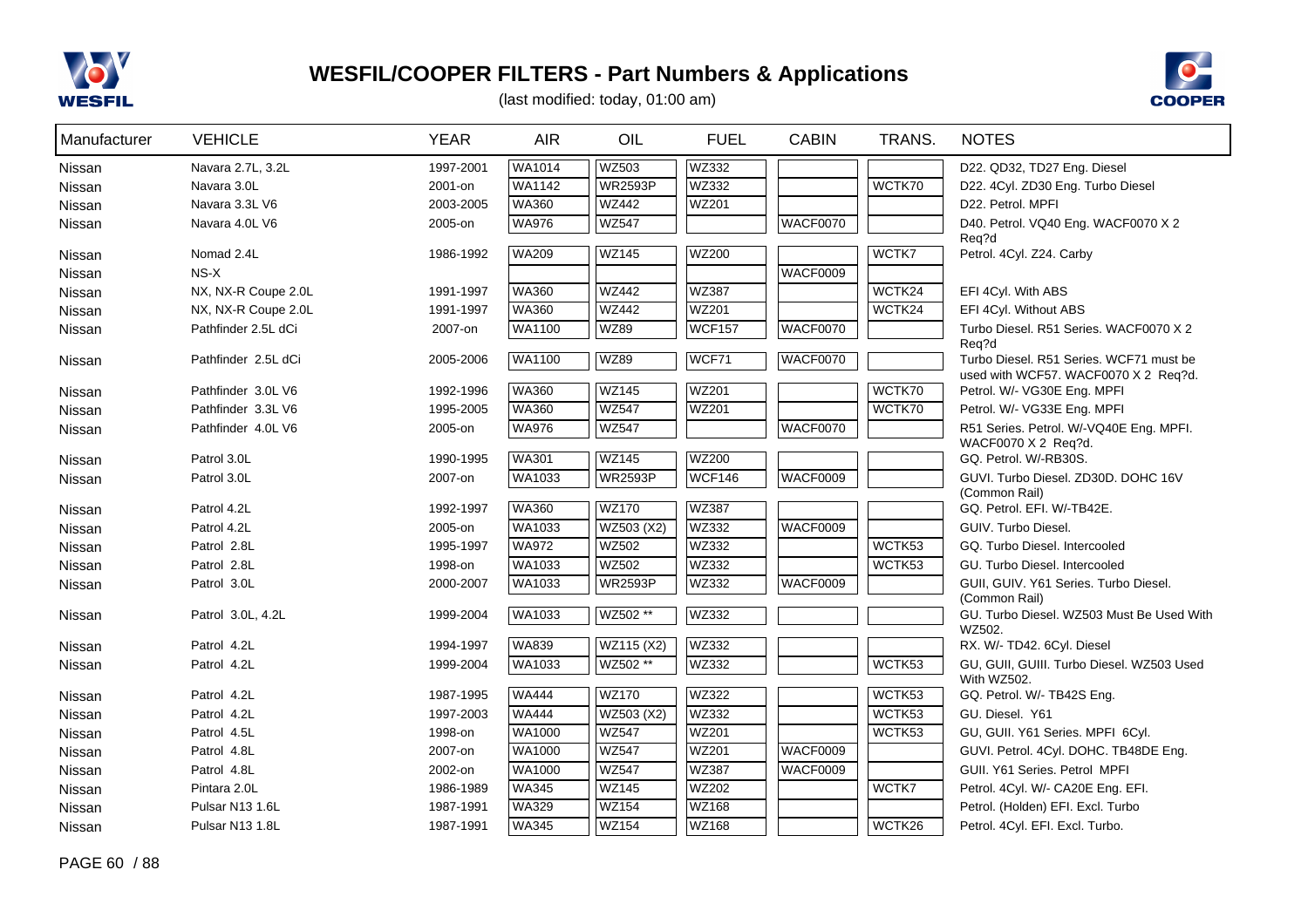



| Manufacturer | <b>VEHICLE</b>                             | <b>YEAR</b> | <b>AIR</b>    | OIL          | <b>FUEL</b>        | <b>CABIN</b>    | TRANS. | <b>NOTES</b>                                                                                  |
|--------------|--------------------------------------------|-------------|---------------|--------------|--------------------|-----------------|--------|-----------------------------------------------------------------------------------------------|
| Nissan       | Pulsar N14 1.6L                            | 1991-1995   | <b>WA360</b>  | <b>WZ145</b> | <b>WZ201</b>       |                 | WCTK24 | Petrol. 4Cyl. W/- GA16DE Eng. MPFI                                                            |
| Nissan       | Pulsar N14 2.0L                            | 1991-1995   | <b>WA360</b>  | <b>WZ442</b> | WZ201              |                 | WCTK24 | Petrol. 4Cyl. W/- SR20DE Eng. MPFI                                                            |
| Nissan       | Pulsar N15 1.6L                            | 1995-2000   | <b>WA360</b>  | <b>WZ145</b> | <b>WZ387</b>       |                 | WCTK24 | Petrol. 4Cyl. W/- GA16DE Eng. MPFI                                                            |
| Nissan       | Pulsar N15 2.0L                            | 1995-2005   | <b>WA360</b>  | <b>WZ445</b> | WZ201              |                 | WCTK24 | W/out ABS. Petrol. 4Cyl. W/- SR20E Eng.<br><b>MPFI</b>                                        |
| Nissan       | Pulsar N15 2.0L                            | 1995-2005   | <b>WA360</b>  | <b>WZ445</b> | <b>WZ387</b>       |                 | WCTK24 | W/- ABS. Petrol. 4Cyl. W/- SR20E Eng. MPFI                                                    |
| Nissan       | Pulsar N16 1.6L                            | 2000-2003   | <b>WA360</b>  | <b>WZ445</b> | <b>WCF23 (IT)</b>  | WACF0009        | WCTK24 | 4Cyl. QG16DE Eng. MPFI. WCF23 with outlet<br>without hole for return line. WCF102 with outlet |
|              |                                            |             |               |              |                    |                 |        | with hole for return line                                                                     |
| Nissan       | Pulsar N16 1.8L                            | 2000-2006   | <b>WA360</b>  | <b>WZ445</b> | <b>WCF102 (IT)</b> | <b>WACF0009</b> | WCTK24 | 4Cyl. QG18DE Eng. MPFI. WCF23 with outlet<br>without hole for return line. WCF102 with outlet |
|              |                                            |             |               |              |                    |                 |        | with hole for return line                                                                     |
| Nissan       | RB30 Bus                                   | 1979-1987   |               |              | WCF94              |                 |        | <b>Diesel</b>                                                                                 |
| Nissan       | S-Cargo                                    | 1989-on     | <b>WA105</b>  | <b>WZ145</b> | <b>WZ91</b>        |                 |        | Petrol. E15S. Carb Import                                                                     |
| Nissan       | Serena 2.0L                                | 1991-1995   | <b>WA360</b>  | <b>WZ442</b> | WZ201              |                 | WCTK31 | Petrol. 4Cyl. W/- SR20DE Eng. MPFI.                                                           |
| Nissan       | Silvia 2.0L                                | 1990-1998   | <b>WA360</b>  | <b>WZ442</b> | WZ201              |                 | WCTK31 | Petrol. W/- SR20DT Eng. EFI. Oil Filter could<br>be WZ445.                                    |
| Nissan       | Skyline 2.5L                               | 1998-on     | <b>WA360</b>  | <b>WZ442</b> |                    |                 |        | Petrol. 6Cyl. W/- RB25DE, RB25DET, RB25E                                                      |
| Nissan       | Skyline 2.5L                               | 1991-1998   | <b>WA360</b>  | <b>WZ145</b> |                    |                 |        | Eng. TEFI<br>Petrol. 6Cyl. W/- RB25DE, RB25DET, RB25E                                         |
|              |                                            |             |               |              |                    |                 |        | Eng. TEFI                                                                                     |
| Nissan       | Skyline 3.5L V6                            | 2003-on     | <b>WA360</b>  | <b>WZ445</b> |                    |                 |        | Petrol. VQ350E Eng.                                                                           |
| Nissan       | Terrano 2.7L                               | 1986-on     | <b>WA209</b>  | <b>WZ502</b> | WZ332              |                 |        | Imports Only                                                                                  |
| Nissan       | Terrano II 2.4L                            | 1997-2000   | <b>WA360</b>  | <b>WZ145</b> | <b>WZ201</b>       |                 |        | Petrol. 4Cyl. W/- KA24E Eng. MPFI                                                             |
| Nissan       | Terrano II 2.7L                            | 1997-2000   | <b>WA1041</b> | <b>WZ503</b> | WZ332              |                 | WCTK70 | Turbo Diesel. 4Cyl. W/-TD27 Eng.                                                              |
| Nissan       | Tiida 1.8L                                 | 2006-on     | <b>WA5061</b> | <b>WZ445</b> | <b>IN TANK</b>     | WACF0105        |        | C11. Petrol. 4Cyl. SMPFI. MR18 Eng.                                                           |
| Nissan       | <b>UD CGA45</b>                            | 1984-1988   | <b>WA909</b>  |              | WCF94              |                 |        | PE6T Eng. Fuel Filter could be WR2545P                                                        |
| Nissan       | UD CGA46, CGB450, CGB452                   | 1989-1996   |               |              | WCF94              |                 |        | PE6TC, PF6TA Eng. Fuel Filter could be<br><b>WR2545P</b>                                      |
| Nissan       | UD CK10, CK11, CK290, CK320                | 1973-on     |               |              | WCF94              |                 |        | ND6 Eng.                                                                                      |
| Nissan       | UD CK30                                    | 1973-1980   | WA909 (OA)    |              | WCF94              |                 |        | PE6 Eng. Inner Air Filter is WA811                                                            |
| Nissan       | UD CK330 9.2L, CKB270                      | 2002-2004   | WA5044 (OA)   |              |                    |                 |        | Inner air filter WA5045. Turbo Diesel. W/-                                                    |
| Nissan       | <b>UD CK40 10.3L</b>                       | 1975-on     | WA902 (OA)    |              | WCF94              |                 |        | MD92TD Eng.<br>PD6T Eng. Inner Filter is WA987                                                |
| Nissan       | UD CKA45, CPC12 14.7                       | 1983-1989   | <b>WA909</b>  |              | WCF94              |                 |        | PE6T Eng. Fuel Filter could be WR2545P                                                        |
| Nissan       | UD CKA46, CKB450, CKB452, CKB455           | 1988-on     |               |              | WCF94              |                 |        | PE6T, PF6TA Eng. Fuel Filter could be                                                         |
|              |                                            |             |               |              |                    |                 |        | <b>WR2545P</b>                                                                                |
| Nissan       | UD CLG87 6.9L                              | 1989-on     | <b>WA889</b>  | WZ433        | <b>WR2452P</b>     |                 |        | FE6, FE6B Eng. Secondary Fuel is WZ192                                                        |
| Nissan       | UD CLG88, CMF88, CPB88, CPV88 6.9L 1992-on |             | WA889 (OA)    | WHDZ212      | <b>WR2452P</b>     |                 |        | Turbo, FE6T. Inner Air Filter is WA915.                                                       |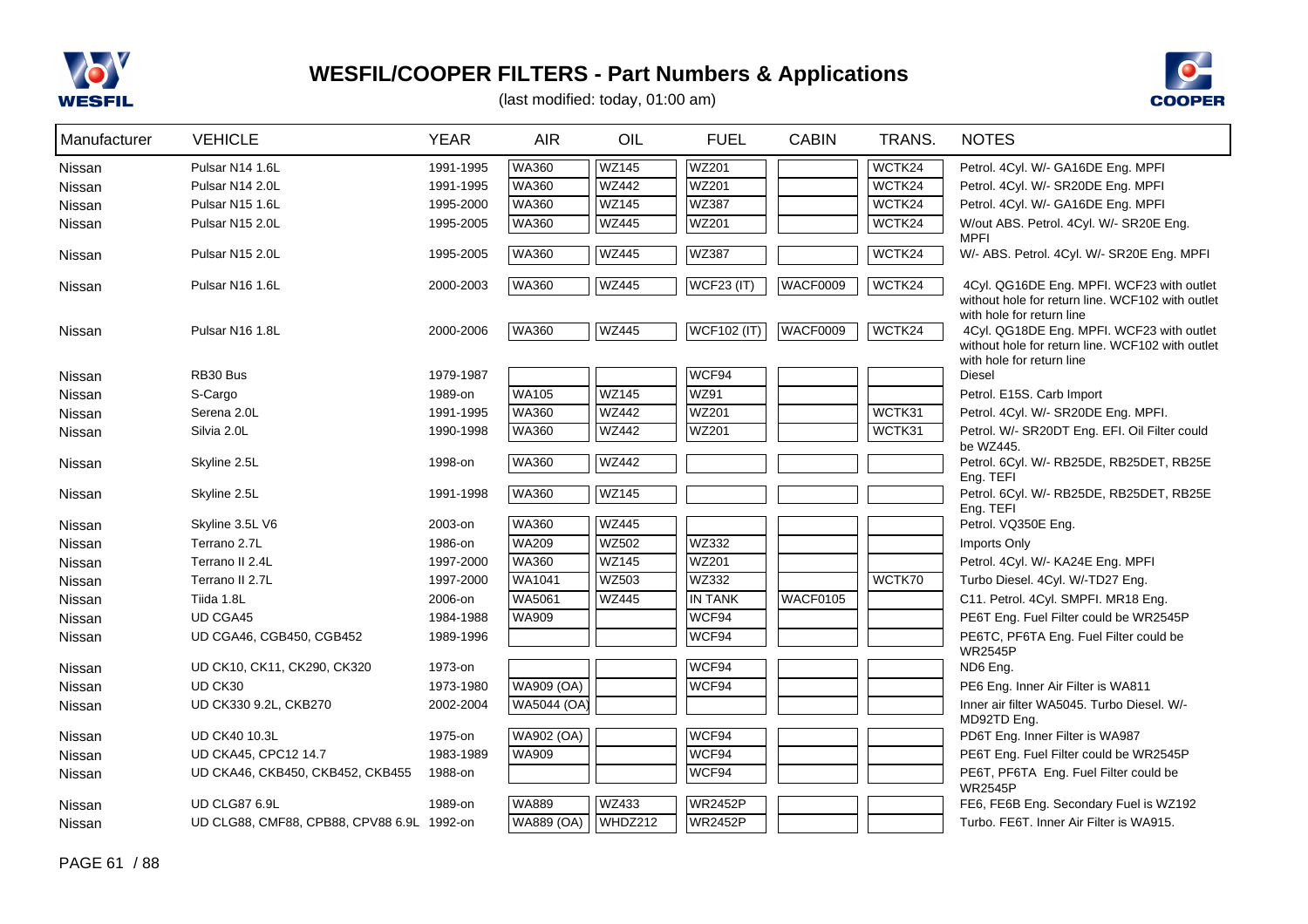



| Manufacturer  | <b>VEHICLE</b>                                      | <b>YEAR</b> | <b>AIR</b>        | OIL                   | <b>FUEL</b>    | <b>CABIN</b>    | TRANS. | <b>NOTES</b>                                                                                |
|---------------|-----------------------------------------------------|-------------|-------------------|-----------------------|----------------|-----------------|--------|---------------------------------------------------------------------------------------------|
| Nissan        | UD CM80, CM90 5.7L                                  | 1976-1983   |                   | <b>WZ149</b>          | WZ192          |                 |        | FD6. Oil Filter could be WR2390P                                                            |
| Nissan        | UD CMA81, CMA86, CMA87 5.7L                         | 1983-1995   | <b>WA889</b>      | WZ433                 | <b>WR2452P</b> |                 |        | Inc Turbo. FE6A, FE6B, FD6, FD6T.                                                           |
| Nissan        | UD CMF87, CPB87 6.9L                                | 1988-on     | <b>WA889 (OA)</b> | <b>WZ433</b>          | <b>WR2452P</b> |                 |        | Secondary Fuel is WZ192.<br>Inner air filter WA915. FE6A, FE6B. Secondary<br>Fuel is WZ192. |
| Nissan        | UD CPB12, CPB14, CPC12, CPC14,<br>CPC <sub>15</sub> | 1984-1996   | WA889 (OA)        |                       | WCF94          |                 |        | Turbo, NE6T. Inner Air Filter is WA915, Fuel<br>could be WR2545P                            |
| Nissan        | <b>UD CPR127.4L</b>                                 | 1988-1996   |                   |                       | <b>WR2452P</b> |                 |        | NE6. Secondary Fuel is WZ192.                                                               |
| Nissan        | UD CV41 10.3L, CW50, CWA45, CWA70 1976-1989         |             | WA909             |                       | WCF94          |                 |        | PD6T, PE6T Eng. Fuel Filter could be                                                        |
|               | UD CW290, CW320, CW350                              | 1992-1996   |                   |                       | WCF94          |                 |        | <b>WR2545P</b><br>Diesel                                                                    |
| Nissan        | UD CW385, CW445 13.0L, CWB481, 483 2003-on          |             |                   |                       | WCF5           |                 |        | (CWB483) W/- GE13TD ENG.                                                                    |
| Nissan        |                                                     |             |                   |                       |                |                 |        |                                                                                             |
| Nissan        | UD CW40, CW41, CWA40, CWA41                         | 1975-1992   | <b>WA902 (OA)</b> |                       | <b>WR2545P</b> |                 |        | Inner Filter is WA987                                                                       |
| Nissan        | UD CW440E                                           | 2002-2003   |                   | WCO <sub>2</sub> (FF) | WCF5           |                 |        | (CWB481). WCO13 Bypass Oil Filter                                                           |
| Nissan        | UD CW445E                                           | 2003-on     |                   | WCO <sub>2</sub> (FF) |                |                 |        | WCO13 Bypass Oil Filter                                                                     |
| Nissan        | UD CWA12, CWA14, CWA15                              | 1990-1996   | WA889 (OA)        |                       | WCF94          |                 |        | NE6T Eng. Inner Air Filter is WA915. Fuel                                                   |
| Nissan        | UD CWA46, CWB450                                    | 1988-1996   |                   |                       | WCF94          |                 |        | could be WR2545P<br>Fuel Filter could be WR2545P                                            |
| Nissan        | <b>UD CWB452, CW455</b>                             | 1992-1996   |                   |                       | WCF94          |                 |        | Diesel                                                                                      |
| <b>Nissan</b> | UD GW400, GW470, GWB4D                              | 2008-on     | WA5160 (OA)       |                       | <b>WCF133</b>  |                 |        | Turbo Diesel, Inner Air Filter is WA5159                                                    |
| Nissan        | <b>UD MK150 4.6L</b>                                | 2000-on     | <b>WA889 (OA)</b> | WCO26(FF)             | WCF57          |                 |        | WCO27 Bypass Oil Filter. Inner Air Filter is                                                |
|               |                                                     |             |                   |                       |                |                 |        | WA915. FD46T Eng.                                                                           |
| Nissan        | <b>UD MK180, 190</b>                                | 1995-2004   | <b>WA994 (OA)</b> | WHDZ371               |                |                 |        | FE6TA, NE6TA Eng. Inner Air Filter is WA995                                                 |
| Nissan        | UD MK235, PK235, PK250                              | 1995-2004   | <b>WA994 (OA)</b> | WHDZ371               | WCF44          |                 |        | FE6TA, NE6TA Eng. Inner Air Filter is WA995                                                 |
| Nissan        | UD MK245, MK265, PK245, PK265                       | 1995-on     | <b>WA994 (OA)</b> | WHDZ371               | WCF45          |                 |        | FE6TA, NE6TA Eng. Inner Air Filter is WA995                                                 |
| Nissan        | <b>UD PK265</b>                                     | 2005-on     | WA1042 (OA)       | WHDZ371               | <b>WR2545P</b> |                 |        | Inner Air Filter WA1107                                                                     |
| Nissan        | UD TFA21 10.3L, TW50 14.3L                          | 1978-1990   | WA909             |                       |                |                 |        | PD6, RD8.                                                                                   |
| Nissan        | Urvan E23                                           | 1981-1987   |                   | <b>WZ134</b>          | WZ462          |                 |        | Diesel.                                                                                     |
| Nissan        | Urvan SD22                                          | 1981-1987   | <b>WA334</b>      | <b>WZ134</b>          | <b>WZ388</b>   |                 |        | Diesel.                                                                                     |
| Nissan        | Urvan 2.4L                                          | 1987-1993   | WA830             | <b>WZ145</b>          | <b>WZ200</b>   |                 | WCTK7  | Petrol. E24 Eng.                                                                            |
| Nissan        | Urvan 2.7L                                          | 1987-1993   | WA863             | <b>WZ115</b>          | WZ332          |                 | WCTK7  | Diesel. E24 Eng.                                                                            |
| Nissan        | Vanette                                             | 1981-1986   | <b>WA818</b>      | <b>WZ145</b>          | <b>WZ91</b>    |                 |        | C20. Petrol. 4Cyl. Carby                                                                    |
| Nissan        | Vanette                                             | 1986-1993   | WA209             | <b>WZ145</b>          | <b>WZ200</b>   |                 | WCTK7  | Petrol. 4Cyl. BRC22, ERC22, GC22. Carby                                                     |
| Nissan        | X-Trail 2.0L dCi                                    | 2007-on     | WA5146            | <b>WCO122 (C)</b>     | <b>WCF160</b>  | <b>WACF0077</b> |        | Turbo Diesel. T31 Series. 4Cyl. M9R Eng.                                                    |
| Nissan        | X-Trail 2.2L dCi                                    | 2006-on     | WA360             | <b>WZ89</b>           | WCF146         | <b>WACF0009</b> |        | Diesel. T30 Series. YD22ETi.                                                                |
| Nissan        | X-Trail 2.2L Di                                     | 2001-2003   | <b>WA360</b>      | <b>WCO112 (C)</b>     |                | <b>WACF0009</b> |        | Turbo Diesel, T30 Series, 4X4                                                               |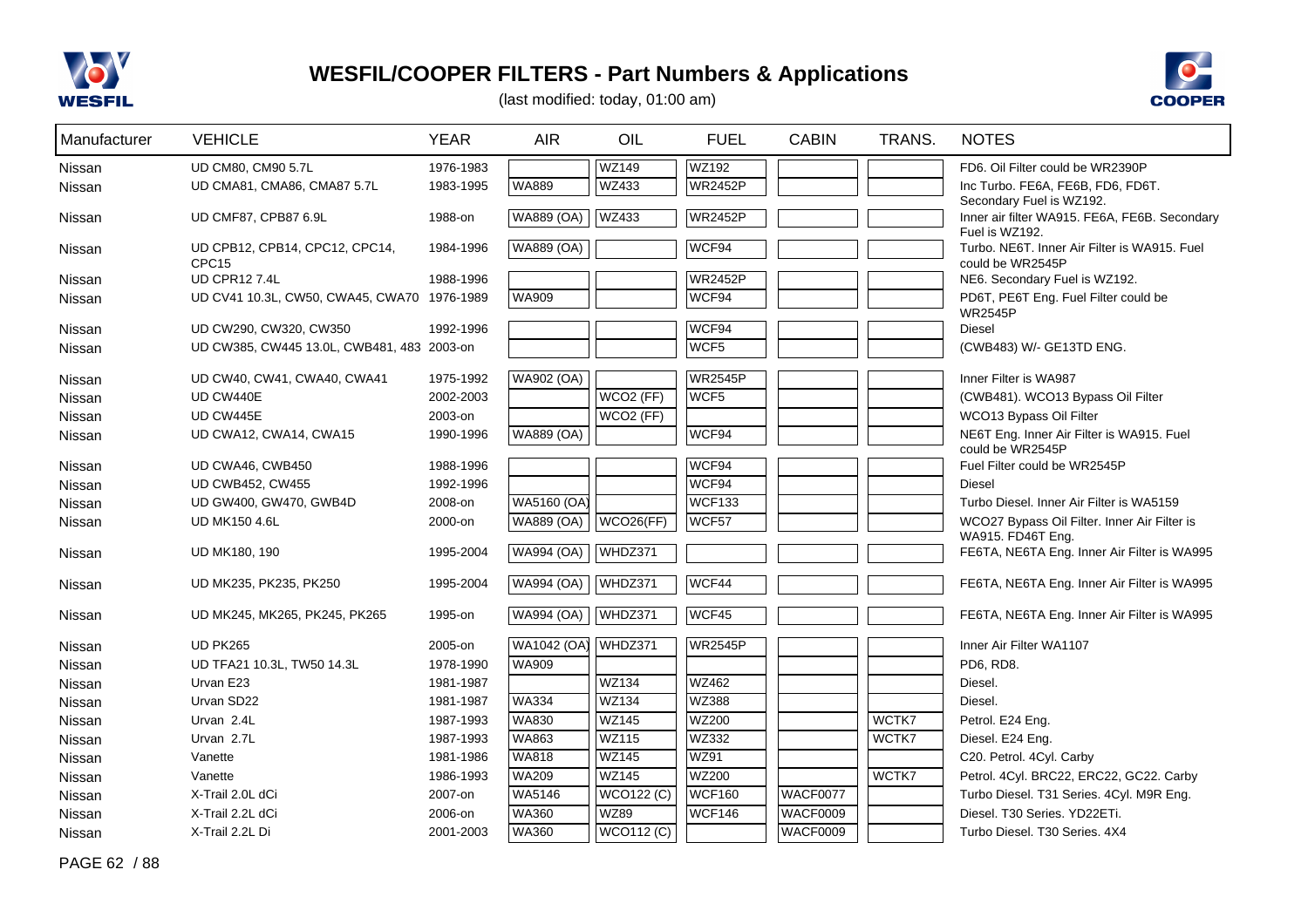



(last modified: today, 01:00 am)

| Manufacturer   | <b>VEHICLE</b>                               | <b>YEAR</b> | <b>AIR</b>     | OIL                     | <b>FUEL</b>       | <b>CABIN</b>    | TRANS. | <b>NOTES</b>                                                                                                                            |
|----------------|----------------------------------------------|-------------|----------------|-------------------------|-------------------|-----------------|--------|-----------------------------------------------------------------------------------------------------------------------------------------|
| Nissan         | X-Trail 2.5L                                 | 2007-on     | <b>WA886</b>   | <b>WZ445</b>            | <b>WCF23 (IT)</b> | <b>WACF0009</b> |        | Petrol. 4Cyl. T31 Series. MPFI. DOHC. WCF23<br>with outlet w/out hole for return line. WCF102<br>with outlet with hole for return line. |
| Nissan         | X-Trail 2.5L                                 | 2001-2006   | <b>WA360</b>   | <b>WZ445</b>            | WCF23 (IT)        | WACF0009        |        | Petrol. 4Cyl. Y61 Series. MPFI. DOHC.<br>WCF23 with outlet w/out hole for return line.<br>WCF102 with outlet with hole for return line. |
| Owatonna (OMC) | <b>Mustang Loaders</b>                       |             | <b>WA884</b>   |                         |                   |                 |        | 198mm HGT â?? 154mm OD                                                                                                                  |
| Perkins Engine | 4/154, 4/165                                 |             |                | WZ54                    |                   |                 |        | Spin On. Aprox 7.5 long                                                                                                                 |
| Perkins Engine | 4/182                                        |             |                | WHDZ179                 | <b>WR2132P</b>    |                 |        | Oil - Spin On. 1â?? -12UNF. Fuel Filter could<br>be WZ181                                                                               |
| Perkins Engine | 4/270, 4/300, A4/300, A4/318                 |             |                | WZ54                    | <b>WR2132P</b>    |                 |        | Oil â?? Spin On.                                                                                                                        |
| Perkins Engine | 6/247                                        |             |                | WHDZ179                 | <b>WR2132P</b>    |                 |        | Oil Filter could be WZ54. Fuel Filter could be<br>WZ181                                                                                 |
| Perkins Engine | 6/372, 6/354, H, HT, T6/354                  |             |                | <b>WZ54</b>             | <b>WR2132P</b>    |                 |        | Oil â?? Spin On                                                                                                                         |
| Perkins Engine | 6/440, V6/440                                |             |                | WZ54                    | <b>WR2388P</b>    |                 |        | Oil â?? Spin On                                                                                                                         |
| Perkins Engine | L4                                           |             |                | WZ54                    |                   |                 |        | Oil â?? Spin On                                                                                                                         |
| Perkins Engine | V8-510, V8-540, AV8-540, V8-640, AV8-<br>640 |             |                | <b>WZ54</b>             | <b>WR2132P</b>    |                 |        | Oil â?? Spin On. Fuel Filter could be<br>WZ181/WR2388P                                                                                  |
| Petter         | Engines                                      |             | <b>WA884</b>   |                         |                   |                 |        |                                                                                                                                         |
| Petter         | <b>Refrigeration Units</b>                   |             | <b>WA884</b>   | <b>WZ63</b>             |                   |                 |        | 76mm OD 3/4 â?? 16UNF. Spin On. Air Filter<br>could be WA954                                                                            |
| Peugeot        | 1.4L 16V                                     | 2003-on     | <b>WA5171</b>  | WCO78(C)                | WZ549             | <b>WACF0029</b> |        | TU3JP4 Eng.                                                                                                                             |
| Peugeot        | 106 1.1L, 1.4L                               | 2000-on     | <b>WA5029</b>  | WCO43 (C)               | <b>WZ549</b>      |                 |        | Petrol                                                                                                                                  |
| Peugeot        | 106, 205, 309, 405                           | 1985-on     | <b>WA5029</b>  | <b>WZ543</b>            | <b>WZ400</b>      |                 |        | Fuel Filter could be WZ168/WZ200                                                                                                        |
| Peugeot        | 205 1.6L GTX                                 | 1987-1991   | <b>WCA780</b>  |                         |                   |                 |        | Petrol                                                                                                                                  |
| Peugeot        | 205 1.6L, 1.9L CTi                           | 1983-on     | <b>WCA9166</b> | <b>WZ543</b>            | <b>WZ400</b>      |                 |        | Petrol                                                                                                                                  |
| Peugeot        | 205 1.9L                                     | 1992-1998   |                | <b>WZ543</b>            | WCF10             |                 | WCTK89 | <b>Diesel</b>                                                                                                                           |
| Peugeot        | 206 1.1L, 1.4L, 1.6L                         | 2000-on     | WA1098         | <b>WCO78 (C)</b>        | <b>WZ549</b>      | WACF0044        |        | Inc. 206 SW. Oil Filter could be WCO43                                                                                                  |
| Peugeot        | 206 1.1L, 1.4L, 1.6L                         | 1998-2000   | WA1098         | WCO <sub>53</sub>       | <b>WZ549</b>      | WACF0044        |        | Petrol. Oil Filter could be WCO73                                                                                                       |
| Peugeot        | 206 1.4i 16V                                 | 2003-on     | WA5171         | <b>WCO78 (C)</b>        | <b>WZ549</b>      | WACF0044        |        | TU3JP4 Eng.                                                                                                                             |
| Peugeot        | 206 1.6L 16V                                 | 2005-on     | WA5167         | <b>WCO78 (C)</b>        | <b>WZ549</b>      | WACF0044        |        | Petrol                                                                                                                                  |
| Peugeot        | 206 2.0L 16V                                 | 2000-on     | <b>WA1098</b>  | <b>WCO53</b>            | <b>WZ549</b>      | WACF0044        |        | Petrol.                                                                                                                                 |
| Peugeot        | 206 2.0L HDi                                 | 1999-on     | <b>WCA8109</b> | WCO <sub>53</sub>       | <b>WCF100</b>     | WACF0044        |        | Diesel. Fuel Filter could be WCF88. Inc 206<br>SW.                                                                                      |
| Peugeot        | 207 1.4L VTi, 1.6L VTi                       | 2007-on     | <b>WA5182</b>  | <b>WCO78 (C)</b>        | <b>WZ549</b>      |                 |        | Petrol.                                                                                                                                 |
| Peugeot        | 207 1.6L 16V, 1.6L VTi                       | 2006-on     | WA5022         | <b>WCO78 (C)</b>        | <b>WZ549</b>      |                 |        | Petrol                                                                                                                                  |
| Peugeot        | 207 1.6L HDi                                 | 2006-on     | <b>WA5145</b>  | $\overline{WCO100}$ (C) |                   |                 |        | Diesel                                                                                                                                  |
| Peugeot        | 306 1.4L, 1.6L                               | 2000-2004   |                | WCO43 (C)               | WZ549             |                 |        | Petrol. Oil Filter could be WCO78/WCO100                                                                                                |

PAGE 63 / 88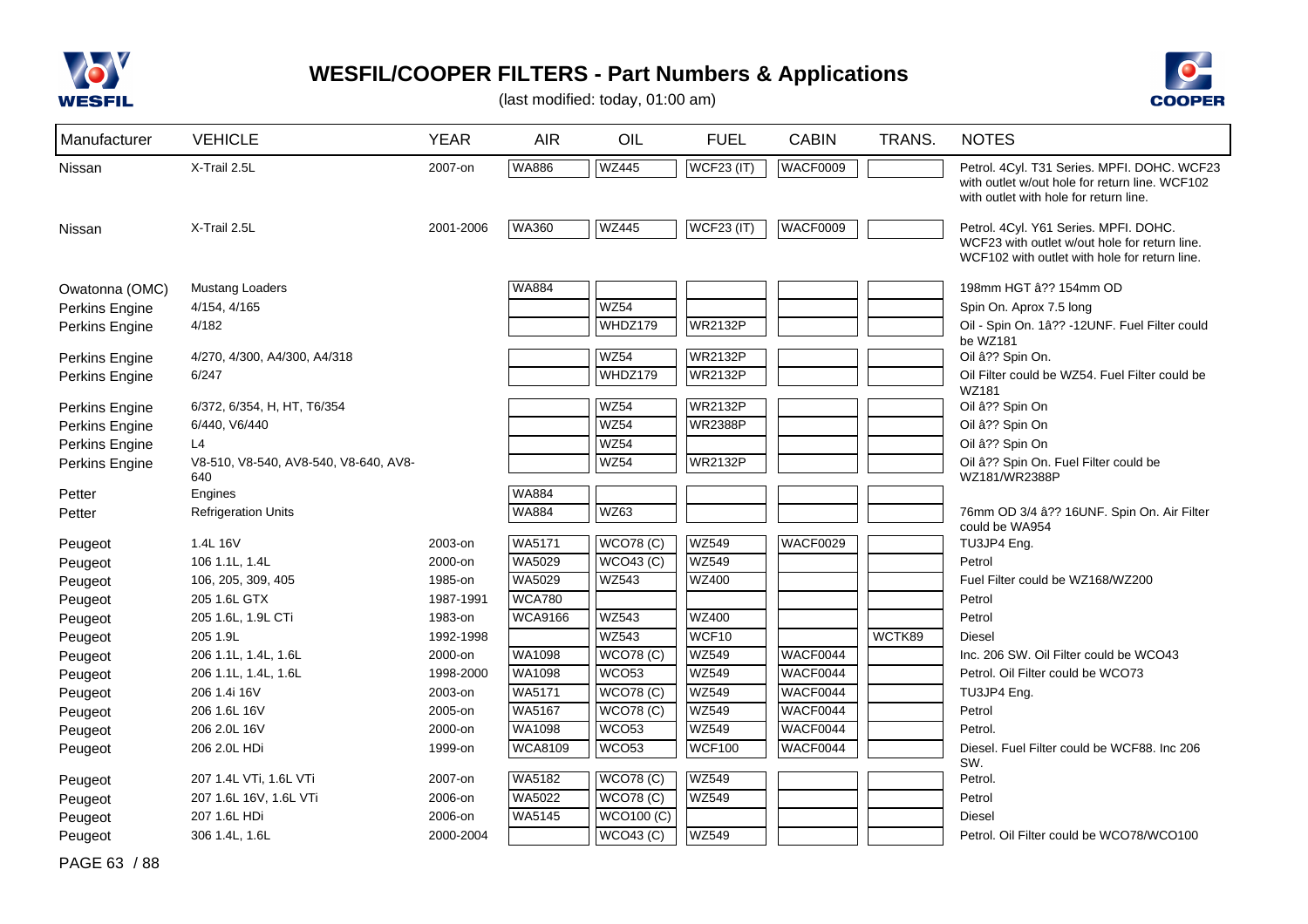



| Manufacturer | <b>VEHICLE</b>               | <b>YEAR</b> | <b>AIR</b>     | OIL               | <b>FUEL</b>   | <b>CABIN</b>    | TRANS. | <b>NOTES</b>                                               |
|--------------|------------------------------|-------------|----------------|-------------------|---------------|-----------------|--------|------------------------------------------------------------|
| Peugeot      | 306 1.9L                     | 1993-on     | <b>WCA8004</b> | <b>WZ543</b>      | WCF10         |                 | WCTK89 | Inc. Turbo Diesel, Round Air Filter                        |
| Peugeot      | 306 16S 2.0L                 | 1996-on     | <b>WCA8004</b> | <b>WCO53</b>      | WZ549         |                 | WCTK89 | Petrol. Oil Filter could be WZ543                          |
| Peugeot      | 306 2.0L                     | 1997-on     | <b>WCA8119</b> | WCO <sub>53</sub> | <b>WZ549</b>  |                 | WCTK89 | Petrol. Oil Filter could be WZ543                          |
| Peugeot      | 306 2.0L HDi                 | 1999-2004   | WA5158         | WCO <sub>53</sub> | <b>WCF100</b> |                 |        | Diesel. Fuel Filter could be WCF88                         |
| Peugeot      | 306 2.0L ST                  | 1996-on     | <b>WCA8003</b> | <b>WZ543</b>      | WZ549         |                 | WCTK89 | Petrol. Air Filter could be WCA8119                        |
| Peugeot      | 306 2.0L XSi                 | 1993-1998   | <b>WCA8003</b> | <b>WZ543</b>      | <b>WZ549</b>  |                 | WCTK89 | Petrol. Fuel Filter could be WZ200.                        |
| Peugeot      | 306 2.0L XSi                 | 1998-on     | <b>WCA8003</b> | WCO <sub>53</sub> | <b>WZ549</b>  |                 | WCTK89 | Petrol.                                                    |
| Peugeot      | 307 1.4L, 1.6L, 2.0L         | 2001-on     | WA5001         | $WCO43$ (C)       | <b>WZ549</b>  | WACF0029        |        | Petrol.                                                    |
| Peugeot      | 307 1.6L HDi                 | 2004-on     | <b>WA5145</b>  | <b>WCO100 (C)</b> |               | WACF0029        |        | Diesel. Air Filter could be WA5094                         |
| Peugeot      | 307 106L 16V                 | 2005-on     | <b>WA5167</b>  | WCO78(C)          | <b>WZ549</b>  | WACF0029        |        | Petrol                                                     |
| Peugeot      | 307 2.0L 16V                 | 2005-on     | WA5121         | <b>WCO78 (C)</b>  |               | WACF0029        |        | Petrol.                                                    |
| Peugeot      | 307 2.0L HDi                 | 2001-2004   | WA5002         | <b>WCO53</b>      | <b>WCF100</b> | WACF0029        |        | Inc. 307 SW. Diesel. Fuel Filter could be<br>WCF88         |
| Peugeot      | 307 2.0L HDi                 | 2003-on     | WA5002         | <b>WCO78 (C)</b>  | <b>WCF115</b> | WACF0029        |        | Diesel. Oil could be WCO43.                                |
| Peugeot      | 308 1.4L, 1.6L 16V           | 2007-on     | <b>WA5182</b>  | <b>WCO78 (C)</b>  |               | WACF0029        |        | Petrol.                                                    |
| Peugeot      | 308 1.6L                     | 2007-on     |                | <b>WCO78 (C)</b>  |               | <b>WACF0029</b> |        | Petrol. Inc Turbo                                          |
| Peugeot      | 308 1.6L HDi                 | 2007-on     | WA5145         | WCO100(C)         |               | WACF0029        |        | <b>Diesel</b>                                              |
| Peugeot      | 308 2.0L HDi                 | 2007-on     |                | WCO78(C)          | <b>WCF115</b> | WACF0029        |        | <b>Diesel</b>                                              |
| Peugeot      | 309 1.8L, 1.9L               | 1989-1993   | <b>WCA9166</b> | <b>WZ543</b>      | WCF10         |                 |        | Diesel & Turbo Diesel                                      |
| Peugeot      | 309 GTI 16                   | 1990-1993   | <b>WCA8004</b> | <b>WZ543</b>      | <b>WZ200</b>  |                 |        | Round Type Air Filter                                      |
| Peugeot      | 309 SR                       | 1985-on     | <b>WCA9166</b> | <b>WZ543</b>      |               |                 |        | Petrol                                                     |
| Peugeot      | 405 1.6L, 1.8L GLi, GRi, SRi | 1987-1996   | <b>WCA8003</b> | <b>WZ543</b>      | <b>WZ168</b>  |                 |        | Petrol                                                     |
| Peugeot      | 405 1.8L, 1.9L               | 1988-1992   | <b>WCA9184</b> | <b>WZ543</b>      | WCF10         |                 | WCTK89 | Diesel & Turbo Diesel                                      |
| Peugeot      | 405 2.0L Mi16, T16           | 1992-1995   | <b>WCA8004</b> | <b>WZ543</b>      | <b>WZ168</b>  |                 | WCTK89 | Round Type Air Filter                                      |
| Peugeot      | 405 2.0L, SRi, STi           | 1992-1996   | <b>WCA8003</b> | <b>WZ543</b>      | <b>WZ168</b>  |                 | WCTK89 | Petrol                                                     |
| Peugeot      | 406 1.6                      | 1996-on     | <b>WCA8003</b> | <b>WZ543</b>      | <b>WZ549</b>  |                 | WCTK86 | Petrol                                                     |
| Peugeot      | 406 1.9L, 2.1L               | 1999-on     | <b>WCA9184</b> | <b>WCO53</b>      | WCF10         |                 | WCTK86 | Diesel & Turbo Diesel                                      |
| Peugeot      | 406 2.0L 16V                 | 1999-on     | <b>WCA9184</b> | <b>WCO53</b>      | <b>WZ549</b>  |                 |        | Petrol. XU10J4R Eng.                                       |
| Peugeot      | 406 2.0L HDi, 2.2L HDi 16V   | 1999-on     | <b>WCA9184</b> | <b>WCO53</b>      | <b>WCF100</b> |                 | WCTK86 | Diesel. DW10-ATD, DW10-ATED. Fuel Filter<br>could be WCF88 |
| Peugeot      | 406 3.0L V6                  | 1996-on     | <b>WCA9184</b> | WCO73             | <b>WZ549</b>  |                 | WCTK86 | 143KW, 154KW. Petrol. Inc Coupe                            |
| Peugeot      | 407 1.6L HDi                 | 2004-on     |                | WCO100 (C)        |               | WACF0095        |        | <b>Diesel</b>                                              |
| Peugeot      | 407 2.0L                     | 2004-on     |                | WCO <sub>53</sub> | <b>WZ549</b>  | WACF0095        |        | Petrol.                                                    |
| Peugeot      | 407 2.0L HDi                 | 2006-on     | WA5094         | WCO78(C)          | <b>WCF115</b> |                 |        | Diesel. Inc SW, 136HP                                      |
| Peugeot      | 407 2.0L HDi                 | 2004-on     | WA5009         | <b>WCO78 (C)</b>  | <b>WCF115</b> | WACF0095        |        | Diesel. 135HP. DW10-BTED4.                                 |
| Peugeot      | 407 2.7L V6 HDi              | 2005-on     |                | $WCO107$ (C)      |               | WACF0095        |        | Diesel. Inc Coupe                                          |
| Peugeot      | 407 3.0L V6, SW 3.0L V6      | 2004-on     | WA5164         | <b>WCO53</b>      | WZ549         | <b>WACF0095</b> |        | Petrol.                                                    |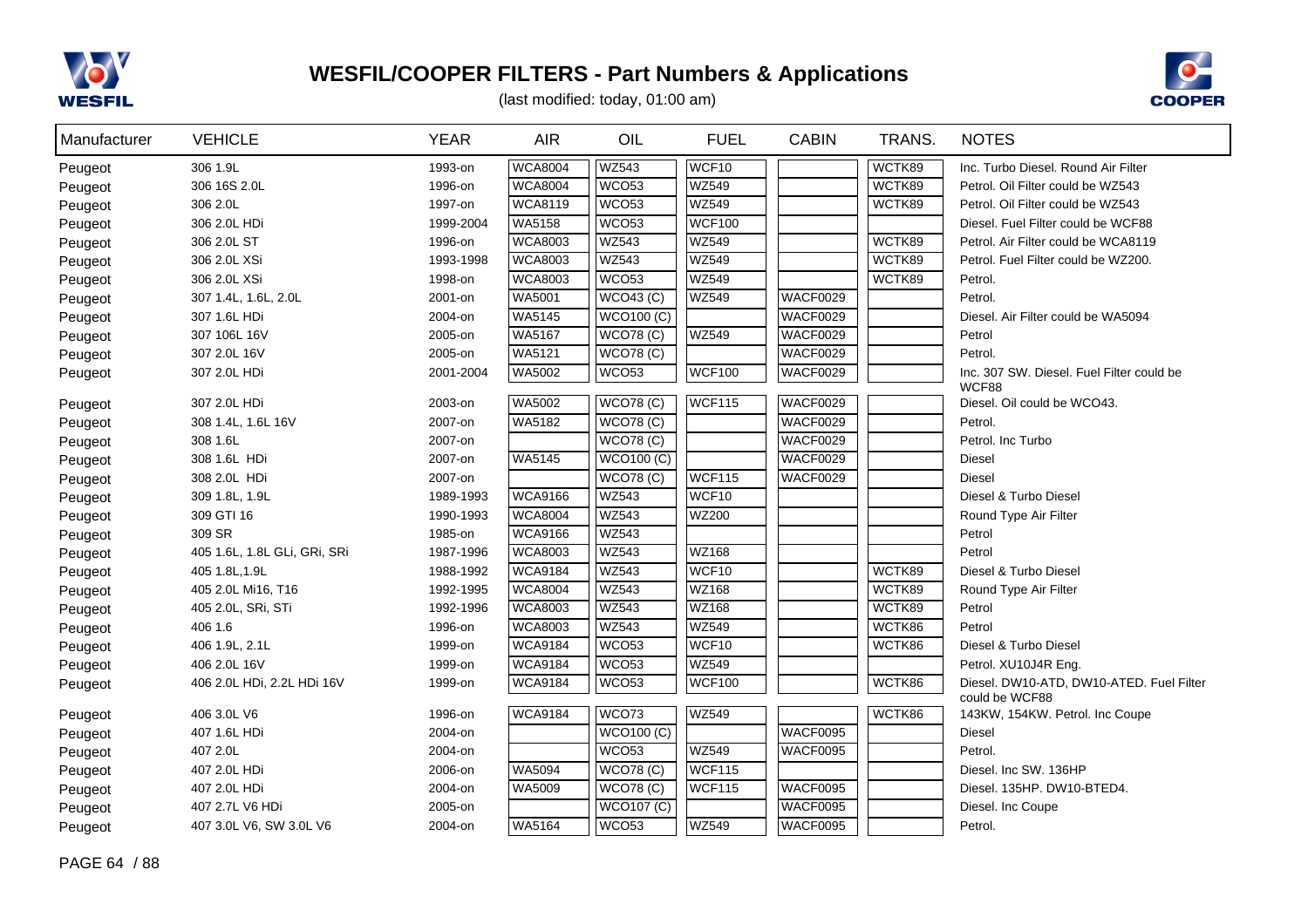



| Manufacturer | <b>VEHICLE</b>                             | <b>YEAR</b> | <b>AIR</b>     | OIL                        | <b>FUEL</b>    | <b>CABIN</b>    | TRANS. | <b>NOTES</b>                                                      |
|--------------|--------------------------------------------|-------------|----------------|----------------------------|----------------|-----------------|--------|-------------------------------------------------------------------|
| Peugeot      | 605 2.1L                                   | 1989-1999   | WA5132         | <b>WZ543</b>               | WCF10          |                 |        | <b>Turbo Diesel</b>                                               |
| Peugeot      | 605 3.0L, 3.0L V6 24V                      | 1989-1999   | WA5132         | WCO73                      | <b>WZ549</b>   |                 | WCTK91 | Petrol. Fuel Filter could be WZ168.                               |
| Peugeot      | 607 2.0L HDi                               | 2001-2006   | <b>WCA9184</b> | WCO <sub>53</sub>          | <b>WCF100</b>  |                 |        | Diesel. Fuel Filter could be WCF88. Oil Filter<br>could be WCO15. |
| Peugeot      | 607 2.0L HDi                               | 2006-on     |                | <b>WCO78 (C)</b>           | WCF115         |                 |        | <b>Diesel</b>                                                     |
| Peugeot      | 607 2.2L HDi 16V                           | 2000-on     | <b>WCA9184</b> | WCO <sub>53</sub>          | <b>WCF100</b>  |                 |        | Diesel. Fuel Filter could be WCF88                                |
| Peugeot      | 607 2.7L V6 HDi FAP                        | 2005-on     |                | WCO107(C)                  |                |                 |        | <b>Diesel</b>                                                     |
| Peugeot      | 607 3.0L V6 24V                            | 2000-on     | <b>WCA9184</b> | WCO73                      | <b>WZ549</b>   |                 |        | Petrol. MPFI                                                      |
| Peugeot      | 806 1.9L                                   | 1998-2002   | <b>WCA9184</b> | WCO53                      | WCF10          |                 |        | <b>Turbo Diesel</b>                                               |
| Peugeot      | 806 2.0L HDi                               | 1999-2002   | <b>WCA9184</b> | WCO <sub>53</sub>          | <b>WCF100</b>  |                 |        | Diesel. Fuel Filter could be WCF88.                               |
| Peugeot      | Partner 1.6L 16V                           | 2008-on     | WA5167         | WCO78(C)                   |                |                 |        | Petrol                                                            |
| Peugeot      | Partner 1.6L HDi                           | 2008-on     | WA5145         | <b>WCO100 (C)</b>          |                |                 |        | Diesel                                                            |
| Porsche      | 911 3.0L                                   | 1986        |                | <b>WZ133</b>               |                |                 |        | Turbo                                                             |
| Porsche      | 911 3.3L                                   | 1990-1993   |                | WCO44                      |                |                 |        | Turbo                                                             |
| Porsche      | 911 3.4L, 3.6L                             | 1998-2005   |                | WCO117(C)                  | <b>IN TANK</b> | <b>WACF0089</b> |        | Inc Carrera                                                       |
| Porsche      | 911 3.6L, 3.8L S                           | 2004-2008   |                | <b>WCO117 (C)</b>          | <b>IN TANK</b> | <b>WACF0089</b> |        | Inc Carrera                                                       |
| Porsche      | 924 2.5L                                   | 1985-1987   |                | WCO44                      |                |                 |        | S.                                                                |
| Porsche      | 944 2.5L, 3.0L                             | 1981-1991   |                | WCO44                      |                |                 | WCTK91 | S. S2. Turbo                                                      |
| Porsche      | 968 3.0L                                   | 1991-1995   |                | WCO44                      |                |                 | WCTK91 | Inc. Turbo                                                        |
| Porsche      | Boxster 2.5L, 2.7L, 3.2L S                 | 1996-2009   | WA5170         | WCO117(C)                  |                | <b>WACF0089</b> |        | Petrol.                                                           |
| Porsche      | Boxster 3.4L S                             | 2006-2009   |                | WCO117(C)                  |                | WACF0089        |        | Petrol.                                                           |
| Porsche      | Cayenne 3.2L V6, 3.6L V6                   | 2007-on     | WA5107         | WCO41 (C)                  | <b>IN TANK</b> | <b>WACF0048</b> |        | Inc Turbo.                                                        |
| Porsche      | Cayenne 4.5L V8, 4.5L V8 S                 | 2002-2007   | WA5107 (X2)    | <b>WCO117 (C)</b>          | <b>IN TANK</b> | WACF0048        |        | Inc Turbo. Cabin Filter could be WACF0022                         |
| Porsche      | Cayenne 4.5L V8, 4.8L GTS V8, 4.8L S<br>V8 | 2007-on     | WA5107 (X2)    |                            | <b>IN TANK</b> | <b>WACF0048</b> |        | Inc Turbo. Cabin Filter could be WACF0022                         |
| Porsche      | Cayman 2.7L, 3.4L S                        | 2006-2009   |                | $\sqrt{\text{WCO117}}$ (C) | <b>IN TANK</b> |                 |        | Inc Sport                                                         |
| Porsche      | Cayman 2.9L                                | 2009-on     |                |                            |                | <b>WACF0089</b> |        | Petrol                                                            |
| Proton       | Gen II 1.6L                                | 2004-on     | WA5086         | <b>WZ411</b>               | <b>WZ558</b>   |                 |        | CM Series. 4Cyl. Petrol.                                          |
| Proton       | Jumbuck Ute 1.5L                           | 2003-on     | <b>WA896</b>   | WZ411                      |                |                 |        | Petrol. 4Cyl. 4G15P Eng. MPFI                                     |
| Proton       | Persona 1.3L, 1.6L                         | 1996-2002   | <b>WA896</b>   | <b>WZ411</b>               | <b>WZ424</b>   |                 | WCTK66 | S4. MPFI                                                          |
| Proton       | Satria 1.3L, 1.6L, 1.8L                    | 1997-2005   | <b>WA896</b>   | WZ411                      | <b>WZ424</b>   |                 |        | C96M. C97M. C98M. C99M. GTi. GL. Petrol.                          |
|              |                                            |             |                |                            |                |                 |        | 4Cyl. 4G13P, 4G92P, 4G93PA. MPFI. SOHC<br>12V/16V                 |
| Proton       | Satria 1.5L                                | 1997-2005   | WA896          | <b>WZ142</b>               | <b>WZ424</b>   |                 | WCTK66 | C97M. C98M. Petrol. 4Cyl. 4G15P. MPFI.<br>SOHC 12V                |
| Proton       | Satria Neo 1.6L                            | 2006-on     | WA5086         | <b>WZ411</b>               |                |                 |        | Petrol                                                            |
| Proton       | Savvy 1.2L                                 | 2005-on     |                | <b>WCO124</b>              |                |                 |        | Petrol.                                                           |
| Proton       | Waja 1.6L                                  | 2001-on     | WA896          | WZ411                      |                |                 |        | CF. Petrol. 4Cyl. 4G18P Eng. MPFI                                 |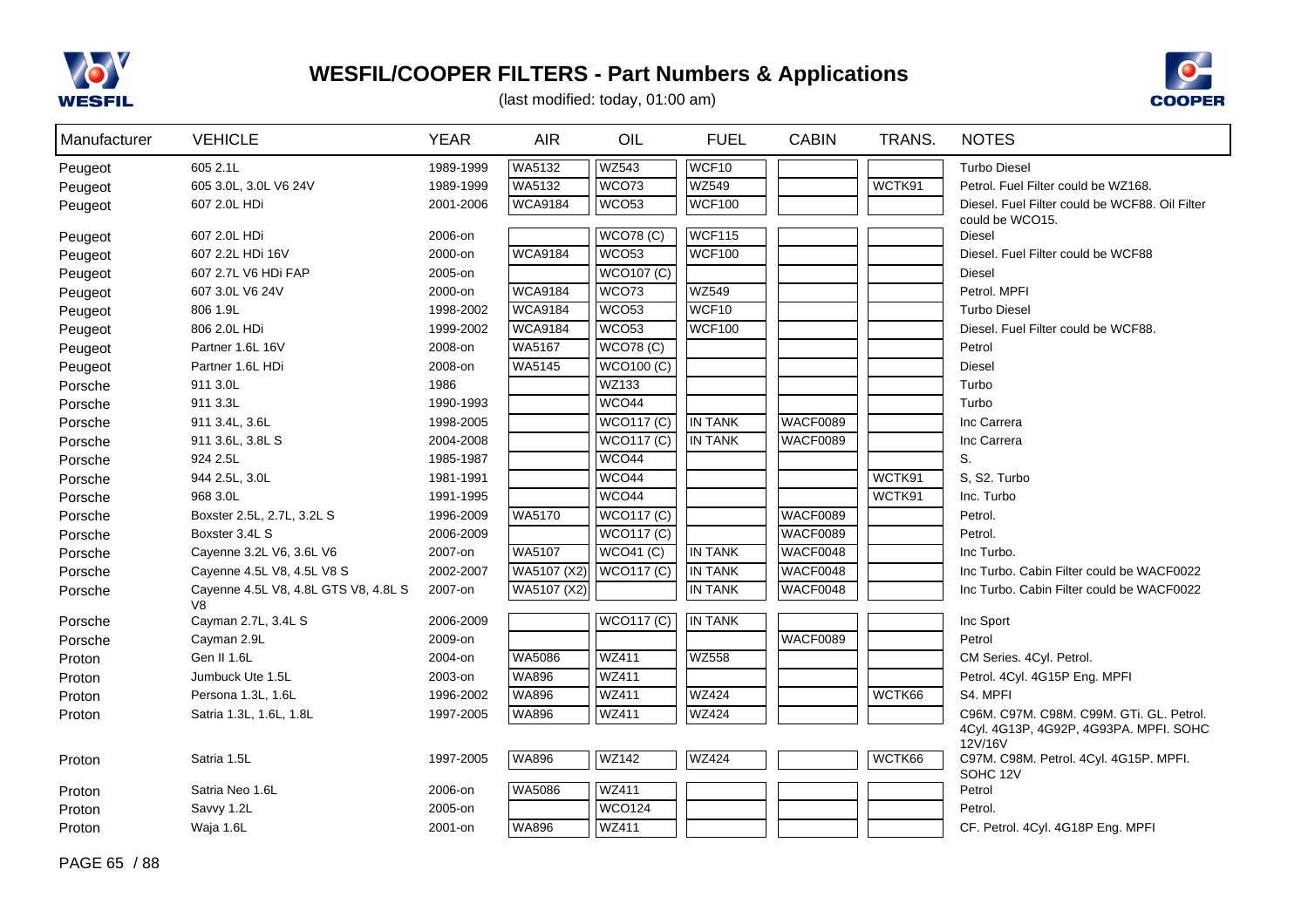



| Manufacturer | <b>VEHICLE</b>            | <b>YEAR</b> | <b>AIR</b>         | OIL               | <b>FUEL</b>   | <b>CABIN</b>    | TRANS. | <b>NOTES</b>                                                     |
|--------------|---------------------------|-------------|--------------------|-------------------|---------------|-----------------|--------|------------------------------------------------------------------|
| Range Rover  | 2.4L, 2.5L                | 1986-on     | <b>WA332</b>       |                   | <b>WZ533</b>  |                 |        | <b>Turbo Diesel</b>                                              |
| Range Rover  | 2.5L                      | 1994-on     | <b>WCA9293</b>     | WCO49             | WZ533         |                 |        | Turbo Diesel. Some models WCA8228                                |
| Range Rover  | 2.5L V6                   |             | <b>WA834</b>       |                   |               |                 |        |                                                                  |
| Range Rover  | 2.7L TD V6 Sport          | 2005-2006   | WA5124             | <b>WCO107 (C)</b> |               | <b>WACF0061</b> |        | <b>Turbo Diesel</b>                                              |
| Range Rover  | 3.0L TD6                  | 2002-on     | WA5008             | <b>WCO59 (C)</b>  | WCF60         | <b>WACF0071</b> |        | <b>Turbo Diesel</b>                                              |
| Range Rover  | 3.5L SUFFIX F V8          | 1979-on     | <b>WCA785 (X2)</b> | WCO49             |               |                 |        |                                                                  |
| Range Rover  | 3.5L V8                   | 1987-on     | <b>WCA9065</b>     | WCO49             | <b>WZ168</b>  |                 | WCTK64 | Inc. Vogue                                                       |
| Range Rover  | 3.6L TD V8                | 2006-on     | WA5107             | <b>WCO92 (C)</b>  |               | <b>WACF0071</b> |        | <b>Turbo Diesel</b>                                              |
| Range Rover  | 3.6L TD V8 Sport          | 2006-on     | WA5107             |                   |               | <b>WACF0061</b> |        | <b>Turbo Diesel</b>                                              |
| Range Rover  | 3.9L                      | 1988-1993   | <b>WCA9065</b>     | WZ9               | <b>WZ168</b>  |                 |        |                                                                  |
| Range Rover  | 3.9L, 4.0L                | 1994-on     | <b>WCA8228</b>     | WCO49             | WZ168         |                 |        | Some models. WCA9293                                             |
| Range Rover  | 4.2L V8                   | 2005-2006   | <b>WA5124</b>      |                   |               | <b>WACF0071</b> |        | V8 Supercharged.                                                 |
| Range Rover  | 4.2L V8                   | 1992-on     | <b>WCA9065</b>     | WCO49             |               |                 |        |                                                                  |
| Range Rover  | 4.2L V8                   | 2006-2009   | WA5107             | <b>WCO129</b>     |               | <b>WACF0071</b> |        | V8 Supercharged. Oil Filter could be WCO9                        |
| Range Rover  | 4.2L V8 Sport             | 2005-on     | <b>WA5124</b>      | <b>WCO129</b>     |               | <b>WACF0061</b> |        | Petrol. V8 Supercharged. Oil Filter could be<br>WCO <sub>9</sub> |
| Range Rover  | 4.4L V8                   | 2005-on     | <b>WA5107</b>      | <b>WCO129</b>     | <b>WCF131</b> | WACF0071        |        | Petrol.                                                          |
| Range Rover  | 4.4L V8                   | 2002-2005   | <b>WA5096</b>      | WCO37 (C)         | WCF131        | <b>WACF0071</b> |        | Petrol.                                                          |
| Range Rover  | 4.4L V8 Sport             | 2005-on     | <b>WA5107</b>      | <b>WCO129</b>     |               | <b>WACF0061</b> |        | Petrol.                                                          |
| Range Rover  | 4.6L V8                   | 1996-2002   | <b>WCA8228</b>     | WCO49             | <b>WZ168</b>  |                 |        | HSE Inj. EFI. Inc. SE. Oil could be WZ89. Fuel<br>could be WZ479 |
| Range Rover  | 4.6L V8                   | 1994-1996   | <b>WCA9293</b>     | WCO49             | WZ168         |                 |        | HSE Inj. EFI. Inc. SE. Oil could be WZ89. Fuel<br>could be WZ479 |
| Range Rover  | Vogue SE 4.0L             | 1995-on     | <b>WCA8007</b>     | WCO49             |               |                 | WCTK88 |                                                                  |
| Range Rover  | Vogue SE 4.0L             | 1989-1994   | <b>WCA9065</b>     | WCO49             |               |                 | WCTK88 | EFI                                                              |
| Renault      | 25 2.8L V6                | 1986-1992   | <b>WA5046</b>      | WCO46             | <b>WZ168</b>  |                 |        | 115KW                                                            |
| Renault      | Clio I 1.8L 16V, 2.0L 16V | 1991-1998   | WA5163             | WCO <sub>50</sub> | WZ168         |                 |        | Petrol. Fuel Filter could be WZ549                               |
| Renault      | Clio II 1.2L, 1.2L 16V    | 2000-2003   |                    | WCO65 (C)         | <b>WZ549</b>  | <b>WACF2945</b> |        | Petrol.                                                          |
| Renault      | Clio II 1.4L, 1.6L 16V    | 1998-on     | <b>WCA8162</b>     | WCO <sub>50</sub> | <b>WZ549</b>  | <b>WACF2945</b> |        | Petrol                                                           |
| Renault      | Clio II 2.0L 16V          | 2001-on     | WA5046             | WCO <sub>50</sub> | WZ549         | <b>WACF2945</b> |        | 124KW                                                            |
| Renault      | Clio II 2.0L 16V RS       | 2001-on     | <b>WA5063</b>      | WCO <sub>50</sub> | <b>WZ549</b>  | <b>WACF2945</b> |        | Sport 182, Sport 182 Cup, Sport Cup F1 Team<br>Edition.          |
| Renault      | Kangoo 1.6L 16V           | 2001-on     | <b>WCA8162</b>     | WCO <sub>50</sub> | WZ549         | <b>WACF2945</b> |        | X76. Petrol. 4Cyl. MPFI. 4X4                                     |
| Renault      | Kangoo II 1.5L dCi        | 2008-on     |                    | WCO <sub>96</sub> |               | <b>WACF0108</b> |        | Diesel                                                           |
| Renault      | Kangoo II 1.6L 16V        | 2008-on     | <b>WCA8162</b>     | <b>WCO50</b>      |               | <b>WACF0108</b> |        | Petrol.                                                          |
| Renault      | Koleos 2.0L dCi           | 2008-on     | WA5146             | <b>WCO111 (C)</b> | <b>WCF160</b> |                 |        | Turbo Diesel. H45. 4Cyl. M9RC833-C. DOHC<br><b>16V</b>           |
| Renault      | Koleos 2.5L               | 2008-on     | <b>WA886</b>       | <b>WZ445</b>      |               |                 |        | Petrol. H45. 4Cyl. 2TR. MPFI. DOHC 16V                           |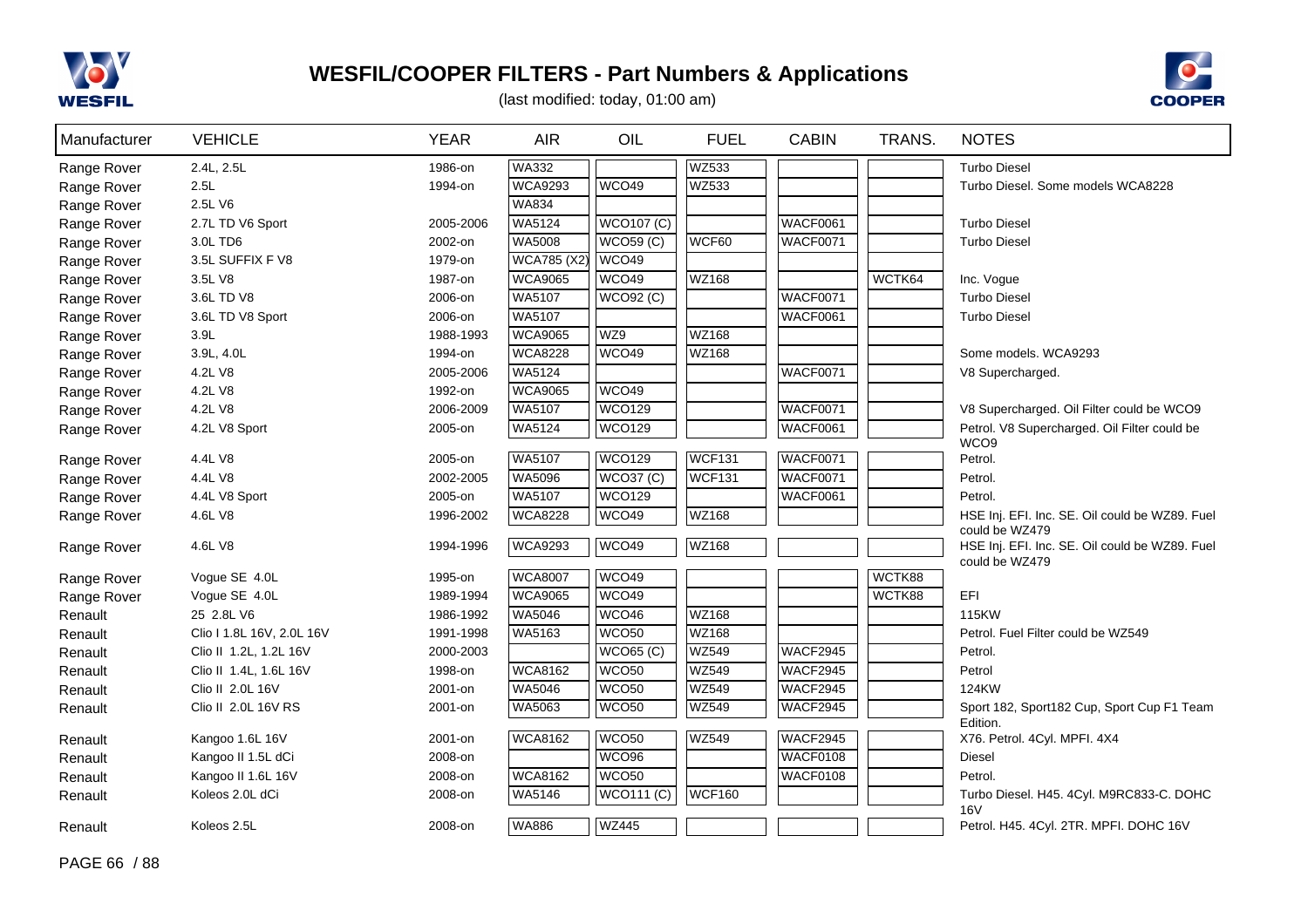



(last modified: today, 01:00 am)

| Manufacturer | <b>VEHICLE</b>                      | <b>YEAR</b> | <b>AIR</b>     | OIL               | <b>FUEL</b>   | <b>CABIN</b>    | TRANS. | <b>NOTES</b>                                 |
|--------------|-------------------------------------|-------------|----------------|-------------------|---------------|-----------------|--------|----------------------------------------------|
| Renault      | Laguna 1.6L 16V, 1.8L 16V, 2.0L 16V | 1998-on     | <b>WCA8162</b> | WCO <sub>50</sub> | <b>WZ549</b>  |                 |        | Petrol                                       |
| Renault      | Laguna 1.8L, 2.0L                   | 1993-2001   | WA5089         | WCO <sub>50</sub> | <b>WZ549</b>  |                 |        | Petrol.                                      |
| Renault      | Laguna II 2.0L 16V                  | 2002-2005   | WA5047         | WCO <sub>50</sub> | <b>WZ549</b>  |                 |        | 99KW. Petrol                                 |
| Renault      | Laguna II 2.2L dCi 16V              | 2005-on     | <b>WA5047</b>  | WCO63 (C)         | <b>WCF111</b> |                 |        | Diesel. 4Cyl.                                |
| Renault      | Laguna II 3.0L V6 24V               | 2001-on     | WA5047         | WCO46             | <b>WZ549</b>  |                 |        | Petrol                                       |
| Renault      | Laguna III 2.0L dCi 16V             | 2007-on     | <b>WA5047</b>  | <b>WCO111 (C)</b> |               |                 |        | Diesel.                                      |
| Renault      | Master 2.5L                         | 2003-on     | <b>WA5054</b>  | WCO63 (C)         | WCF87         |                 |        | Diesel. 4Cyl. FWD. DTFI                      |
| Renault      | Master 2.5L dCi                     | 2006-on     | WA5054         | <b>WCO111 (C)</b> | WCF118        |                 |        | Diesel. DCi 100, 120, 150.                   |
| Renault      | Master 2.5L dCi                     | 2003-2006   | WA5054         | WCOS (C)          | <b>WCF118</b> |                 |        | Diesel. DCi 120.                             |
| Renault      | Master 2.5L TDi                     | 1997-1998   |                |                   | <b>WCF111</b> |                 |        | <b>Turbo Diesel</b>                          |
| Renault      | Megane 1.4L, 1.6L, 2.0L             | 1999-on     | <b>WCA8162</b> | WCO50             | <b>WZ549</b>  | WACF0094        |        | Petrol. Cabin Filter could be WACF2945       |
| Renault      | Megane 2.0L                         | 1996-on     | <b>WCA8161</b> |                   | <b>WZ549</b>  | WACF0094        |        | Petrol. Cabin Filter could be WACF2945       |
| Renault      | Megane 2.0L 16V                     | 1996-1999   | WA5163         | WCO <sub>50</sub> | WZ549         | WACF0094        |        | Petrol. Cabin Filter could be WACF2945       |
| Renault      | Megane II 1.4L 16V                  | 2002-on     | <b>WCA8162</b> | WCO <sub>50</sub> | <b>WZ549</b>  | <b>WACF0107</b> |        | Petrol                                       |
| Renault      | Megane II 1.5L dCi                  | 2005-on     | WA5116         | WCO <sub>50</sub> |               | WACF0107        |        | Diesel                                       |
| Renault      | Megane II 1.6L 16V                  | 2006-on     | WA5116         | WCO <sub>50</sub> | <b>WZ549</b>  | WACF0107        |        | Petrol                                       |
| Renault      | Megane II 1.9L dCi                  | 2005-on     |                | WCO <sub>96</sub> | <b>WCF111</b> | <b>WACF0107</b> |        | <b>Diesel</b>                                |
| Renault      | Megane II 2.0L 16V                  | 2002-on     |                | WCO <sub>50</sub> | <b>WZ549</b>  | <b>WACF0107</b> |        | Petrol. Inc Turbo, RS Sport.                 |
| Renault      | Megane II 2.0L dCi                  | 2006-on     |                | WCO111 (C)        | <b>WCF111</b> |                 |        | Diesel                                       |
| Renault      | R18 2.0L                            | 1982-1986   |                | WCO46             |               |                 |        | TX, GTX. Inc. Turbo                          |
| Renault      | R19 1.8L                            | 1992-on     |                | WCO46             | <b>WZ168</b>  |                 |        | RN, RT, RSI. Inc Baccara                     |
| Renault      | Scenic 1.4L, 1.6L, 2.0L             | 1999-on     | <b>WCA8162</b> | WCO <sub>50</sub> | <b>WZ549</b>  | <b>WACF2315</b> |        | Petrol                                       |
| Renault      | Scenic II 1.9L dCi                  | 2005-on     |                | WCO <sub>96</sub> | <b>WCF111</b> |                 |        | <b>Diesel</b>                                |
| Renault      | Scenic II 2.0L dCi                  | 2005-on     |                | WCO111 (C)        | <b>WCF111</b> |                 |        | <b>Diesel</b>                                |
| Renault      | Scenic II 2.0L 16V                  | 2005-on     | WA5116         | WCO50             | <b>WZ549</b>  | WACF0024        |        | J84. Petrol. 4Cyl. MPFI. Inc Turbo           |
| Renault      | Trafic II 1.9L                      | 2001-2007   | WA5048         | WCO <sub>50</sub> | WCF87         |                 |        | X83. Turbo Diesel. 4Cyl. FWD. DTFI           |
| Renault      | Trafic II 1.9L dCi                  | 2001-2006   |                | WCO <sub>96</sub> | <b>WCF118</b> |                 |        | Diesel. DCi 80, 100.                         |
| Renault      | Trafic II 2.0L dCi                  | 2006-on     | WA5128         | <b>WCO111 (C)</b> | WCF111        |                 |        | <b>Diesel</b>                                |
| Renault      | Trafic II 2.5L dCi                  | 2002-on     | WA5128         | WCO63 (C)         | <b>WCF118</b> |                 |        | Diesel. DCi 140, 150.                        |
| Rolls Royce  | Rolls Royce EFI                     | 1981-on     | <b>WCA9099</b> | <b>WZ113</b>      | WZ311         |                 |        | Petrol                                       |
| Rolls Royce  | Rolls Royce Standard                | 1975-on     | <b>WCA9088</b> | <b>WZ113</b>      | WZ311         |                 |        | Petrol                                       |
| Rolls Royce  | Silver Shadow MK2                   | 1979-on     | <b>WCA9088</b> | WZ113             | WZ311         |                 | WCTK13 | Petrol                                       |
| Rover        | 416i                                | 1986-1990   | <b>WA834</b>   | <b>WZ130</b>      | WZ360         |                 |        | Petrol. 4Cyl. MPFI. Oil Filter could be WZ79 |
| Rover        | Range Rover 3.0L TD6                | 2002-on     | <b>WA5008</b>  | WCO59(C)          | WCF60         |                 |        | <b>Turbo Diesel</b>                          |
| Rover        | Rover 75 1.8L 16V                   | 1999-on     | WA5062         | <b>WZ585</b>      |               | WACF0036        |        | Cabin Filter could be WACF0020               |
| Rover        | Rover 75 2.0 V6, 2.5 V6             | 1999-on     | WA5062         | WCO <sub>18</sub> |               | WACF0036        |        | Petrol                                       |
| Rover        | Rover 75 2.0L CDT, CDTi             | 1999-on     | <b>WA5035</b>  | WCO42 (C)         | WCF58         | <b>WACF0036</b> |        | Diesel. Cabin Filter could be WACF0020       |

PAGE 67 / 88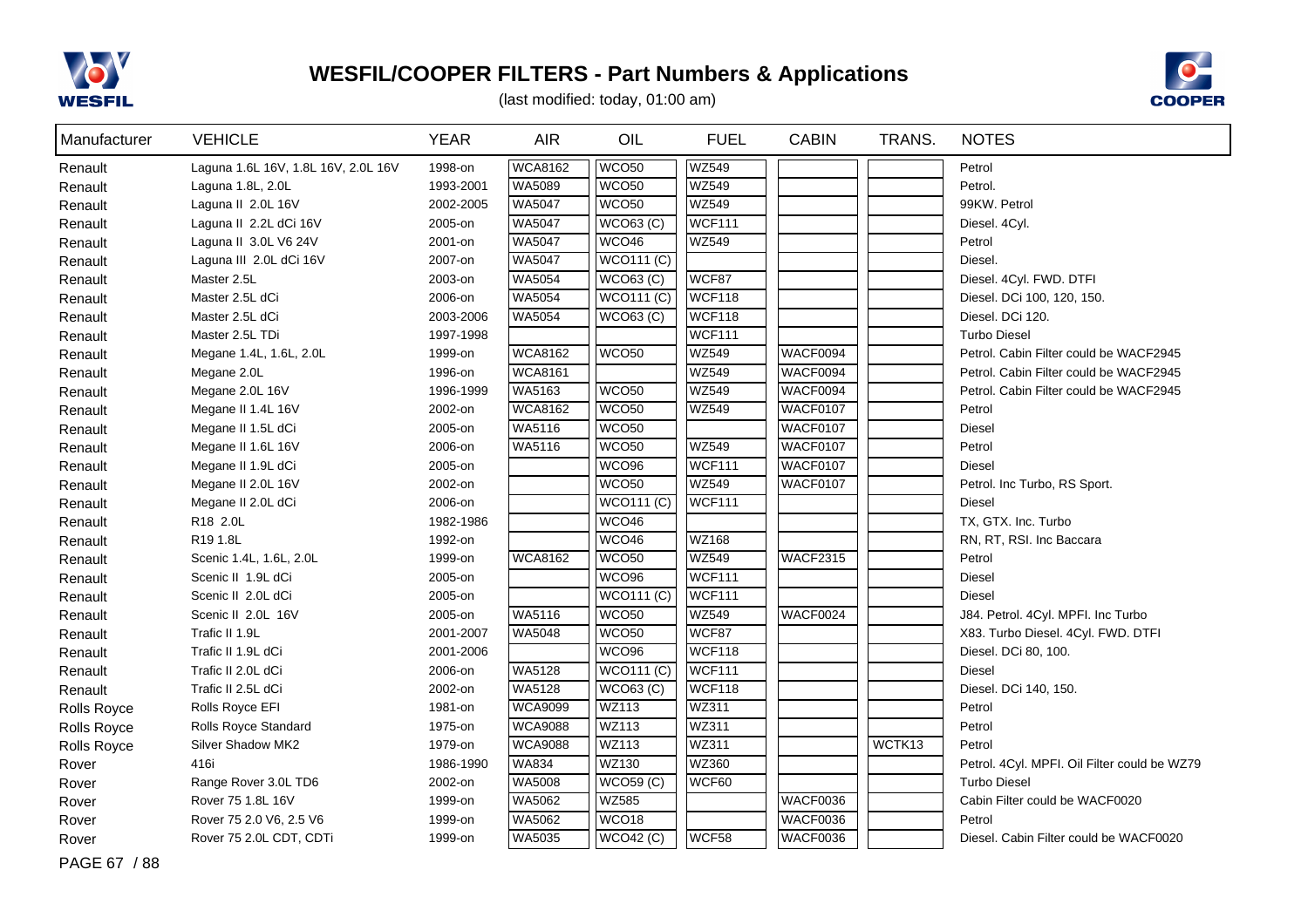



| Manufacturer | <b>VEHICLE</b>                            | <b>YEAR</b> | <b>AIR</b>        | OIL               | <b>FUEL</b>    | <b>CABIN</b>    | TRANS. | <b>NOTES</b>                                              |
|--------------|-------------------------------------------|-------------|-------------------|-------------------|----------------|-----------------|--------|-----------------------------------------------------------|
| Rover        | Sterling 825i 24V 2.5L V6                 | 1986-1988   | WA848             | <b>WZ336</b>      |                |                 |        | Petrol.                                                   |
| Saab         | 9-3 1.8L                                  | 2003-on     |                   |                   | <b>WZ469</b>   |                 |        | Petrol. Z18XE Eng.                                        |
| Saab         | 9-3 1.8L T, 2.0L T                        | 2002-on     | WA5101            | WCO32 (C)         | <b>WZ469</b>   |                 |        | Inc Turbo                                                 |
| Saab         | 9-3 1.9L TiD                              | 2004-on     |                   | <b>WCO70 (C)</b>  | WCF99          |                 |        | <b>Turbo Diesel</b>                                       |
| Saab         | 9-3 1.9L TTiD                             | 2008-on     |                   | <b>WCO131 (C)</b> |                | <b>WACF3337</b> |        | <b>Turbo Diesel</b>                                       |
| Saab         | 9-3 2.0L, 2.3L 16V, S, SE                 | 1998-2002   | <b>WCA8217</b>    | WCO47             | <b>WZ311</b>   | <b>WACF0059</b> |        | Inc. Turbo                                                |
| Saab         | 9-3 2.2L TiD                              | 2002-on     |                   | <b>WCO16 (C)</b>  |                |                 |        | Diesel, Inc. Turbo                                        |
| Saab         | 9-3 2.3L                                  | 2000-on     | WA1187            | <b>WZ418</b>      | <b>WZ311</b>   | <b>WACF0059</b> |        | Turbo                                                     |
| Saab         | 9-3 2.8L V6                               | 2005-on     | <b>WA5101</b>     | WCO4(C)           | <b>WZ469</b>   | <b>WACF3337</b> |        | Turbo                                                     |
| Saab         | 9-5 1.9L TiD                              | 2005-on     | <b>WA5003</b>     | <b>WCO70 (C)</b>  |                |                 |        | <b>Diesel</b>                                             |
| Saab         | 9-5 2.0L 16V                              | 1997-on     | WA5003            | WCO47             | <b>WZ311</b>   |                 |        | Turbo. Oil Filter could be WCO16                          |
| Saab         | 9-5 2.2L TiD                              | 2001-2005   | <b>WA5003</b>     | <b>WCO16 (C)</b>  |                |                 |        | Diesel, Inc. Turbo                                        |
| Saab         | 9-5 2.3L 16V                              | 2001-on     | WA5003            | WCO47             | WZ311          |                 |        | Petrol. 4Cyl. MPFI                                        |
| Saab         | 9-5 3.0L V6 24V                           | 1998-on     | WA5003            | WCO47             | WZ311          |                 |        | Petrol. MPFI                                              |
| Saab         | 900 2.0L 16V, 900 2.0L S                  | 1984-1993   | <b>WCA9097</b>    | WCO47             | WZ311          |                 |        | Turbo. Some models Air Filter could be<br><b>WCA9154</b>  |
| Saab         | 900 2.1L 16V                              | 1990-1993   | <b>WA1090</b>     | WCO47             | WZ311          |                 |        | Petrol                                                    |
| Saab         | 900 2.5L V6 24V                           | 1993-on     | <b>WCA9066</b>    | <b>WZ154</b>      | WZ311          | <b>WACF0059</b> |        | Petrol. MPFI                                              |
| Saab         | 9000 16V                                  | 1986-1988   | <b>WCA9154</b>    | WCO47             | WZ311          |                 | WCTK91 | Inc Turbo                                                 |
| Saab         | 9000 2.0L 16V, 2.3L 16V, 3.0L V6 24V      | 1988-on     | <b>WCA9174</b>    | WCO <sub>47</sub> | WZ311          | WACF0067        | WCTK91 | Inc. Turbo. Inc. CD, CDE, CS, CSE. Oil Filter             |
|              |                                           |             |                   |                   |                |                 |        | could be WZ154                                            |
| Saab         | 9000 3.0L V6 24V                          | 1994-1996   | <b>WCA9174</b>    | <b>WZ154</b>      | WZ311          | <b>WACF0067</b> | WCTK91 | Inc. Turbo. Inc. CD, CDE, CS, CSE.                        |
| Saab         | 900S 2.0L 16V, 2.3L 16V                   | 1993-on     | <b>WCA8217</b>    | WCO <sub>47</sub> | WZ311          | <b>WACF0059</b> |        | Inc Turbo                                                 |
| Saab         | 99 1.7L, 2.0L, 2.0L EMS, 99E 1.8L         | 1969-1984   | WCA922            | WCO47             |                |                 |        | Petrol                                                    |
| Scania       | BR111, 145 Buses                          |             |                   |                   | <b>WZ75</b>    |                 |        | Spin On                                                   |
| Scania       | D11, DS8, DS9, DS14, DSC9, 11, 14<br>Eng. |             |                   | <b>WZ89</b>       |                |                 |        |                                                           |
| Scania       | D5, DS5, D8, DS8 Eng.                     |             |                   |                   | <b>WR2132P</b> |                 |        | Cartridge                                                 |
| Scania       | LB111 11.0L                               | 1976-1981   | <b>WA902 (OA)</b> |                   | <b>WZ75</b>    |                 |        | Turbo. DS11. Inner Air Filter WA987                       |
| Scania       | LB81 7.8L, LBT86 14.2L                    | 1976-1981   |                   |                   | WZ75           |                 |        | D8, DS14. Spin On                                         |
| Scania       | LBT111 11.0L                              | 1976-1981   | <b>WA902 (OA)</b> |                   |                |                 |        | Turbo. DS11. Inner Air Filter WA987                       |
| Scania       | R142 14.2L                                | 1983-1989   |                   |                   | <b>WZ75</b>    |                 |        | <b>DS14.</b>                                              |
| Seat         | Cordoba 1.0i, 1.4i, 1.6i                  | 1996-on     | WA975             | WCO <sub>10</sub> | <b>WZ200</b>   |                 |        | WCO10 - with nut on top                                   |
| Seat         | Cordoba 1.2L                              | 2002-on     |                   |                   | WCF14          | <b>WACF5319</b> |        |                                                           |
| Seat         | Cordoba 1.4i, 1.4L                        | 1994-1999   | WA975             | <b>WZ553</b>      | <b>WZ200</b>   | WACF0016        |        | Petrol. Use WZ596 where longer oil filter is<br>required. |
| Seat         | Cordoba 1.4L 16V                          | 2002-on     | <b>WA5031</b>     | WCO10             | WCF14          | <b>WACF5319</b> |        | WCO10 - with nut on top                                   |
| Seat         | Cordoba 1.6L                              | 2003-on     | <b>WCA8168</b>    | WCO <sub>10</sub> | WCF14          | <b>WACF5319</b> |        | WCO10 - with nut on top                                   |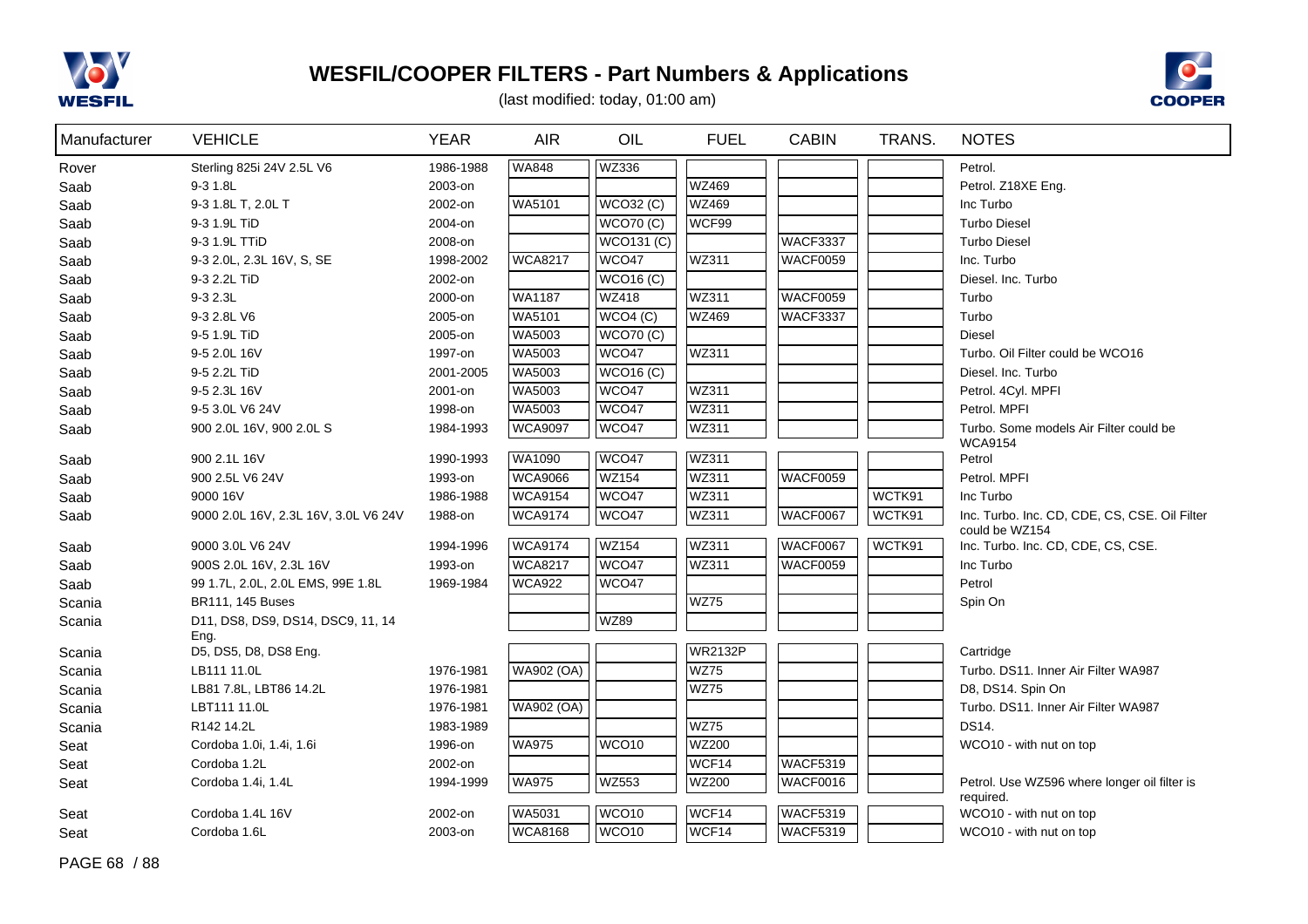



| Manufacturer | <b>VEHICLE</b>                                       | <b>YEAR</b> | <b>AIR</b>     | OIL               | <b>FUEL</b>    | <b>CABIN</b>    | TRANS. | <b>NOTES</b>                                                          |
|--------------|------------------------------------------------------|-------------|----------------|-------------------|----------------|-----------------|--------|-----------------------------------------------------------------------|
| Seat         | Cordoba 1.8L, 1.9L                                   | 1993-on     | <b>WA958</b>   | <b>WZ63</b>       | <b>WZ200</b>   | <b>WACF0016</b> | WCTK50 | Petrol. 4Cyl. SPFI                                                    |
| Seat         | Ibiza 1.6, 1.8i, 1.9L                                | 1993-1999   | <b>WA958</b>   | WCO <sub>10</sub> | <b>WZ200</b>   | <b>WACF0016</b> |        | Diesel. Incl. Turbo Diesel. WCO10 - with nut on                       |
|              |                                                      |             |                |                   |                |                 |        | top.                                                                  |
| Seat         | Ibiza I, III, & IV 1i, 1.3i, 1.4i, 1.6L              | 1996-on     | <b>WA975</b>   | WCO <sub>10</sub> | WZ200          |                 | WCTK50 | WCO10 - with nut on top                                               |
| Seat         | Ibiza IV 1.2L                                        | 2002-on     |                |                   | WCF14          | <b>WACF5319</b> |        |                                                                       |
| Seat         | Ibiza IV 1.4L 16V                                    | 2002-on     | WA5031         | WCO <sub>10</sub> | WCF14          | <b>WACF5319</b> |        | WCO10 - with nut on top                                               |
| Seat         | Ibiza IV 1.6L                                        | 2003-on     | <b>WCA8168</b> | WCO10             | WCF14          | <b>WACF5319</b> |        | WCO10 - with nut on top                                               |
| Seat         | Some                                                 | 1979-on     | <b>WCA785</b>  |                   |                |                 |        | Air Filter could be WCA9065                                           |
| Seat         | Toledo 2.0L                                          | 1995-1999   |                | <b>WZ553</b>      | WZ168          | <b>WACF0016</b> | WCTK50 | Petrol. 4Cyl. MPFI. Use WZ596 where longer<br>oil filter is required. |
| Seat         | Toledo II 1.4L 16V                                   | 1999-on     | <b>WCA8168</b> | WCO <sub>10</sub> | <b>WZ584</b>   | <b>WACF0011</b> |        | WCO10 - with nut on top                                               |
| Seat         | Toledo II 1.6L 16V                                   | 2000-on     | WA5031         | WCO <sub>10</sub> | <b>WZ584</b>   | <b>WACF0011</b> |        | WCO10 - with nut on top                                               |
| Seat         | Toledo II 1.8L 20V                                   | 1999-on     | <b>WCA8116</b> | <b>WZ596</b>      | <b>WZ584</b>   | <b>WACF0011</b> |        | Inc. Turbo                                                            |
| Seat         | Toledo II 2.3L V5                                    | 1999-on     | <b>WCA8116</b> | WCO54 (C)         | <b>WZ584</b>   | <b>WACF0011</b> |        | Petrol. MPFI                                                          |
| Seat         | Toledo III                                           | 2004-on     | WA5038         | WCO54 (C)         | WCF112         | <b>WACF0025</b> |        | Diesel. With UFI filtration                                           |
| Seat         | Toledo III 1.9L TDi, 2.0L TDi                        | 2004-on     | WA5038         | <b>WCO54 (C)</b>  | WCF92          | <b>WACF0025</b> |        | Diesel. Diesel could be WCF130                                        |
| Shibaura     | SE6, 8 SFI with CAV 7111/296                         |             |                |                   | <b>WR2132P</b> |                 |        | Cartridge Filter                                                      |
| Shibaura     | Tractors                                             |             | <b>WA884</b>   |                   |                |                 |        |                                                                       |
| Shibaura     | Tractors                                             |             | <b>WA954</b>   |                   |                |                 |        |                                                                       |
| Skoda        | Octavia II 1.4L                                      | 2005-on     | WA5031         | WCO <sub>10</sub> | <b>WCF151</b>  | <b>WACF0025</b> |        | WCO10 - with nut on top                                               |
| Skoda        | Octavia II 1.6L                                      | 2005-on     | WA5016         | <b>WZ596</b>      | <b>WCF151</b>  | <b>WACF0025</b> |        |                                                                       |
| Skoda        | Octavia II 1.4L                                      | 2004-2005   | WA5031         | WCO <sub>10</sub> | WCF14          | <b>WACF0025</b> |        | WCO10 - with nut on top                                               |
| Skoda        | Octavia II 1.6L                                      | 2004-2005   | WA5016         | <b>WZ596</b>      | WCF14          | <b>WACF0025</b> |        |                                                                       |
| Skoda        | Octavia II 1.6L FSi                                  | 2004-on     | WA5127         | <b>WCO85 (C)</b>  | WCF14          | <b>WACF0025</b> |        | Petrol                                                                |
| Skoda        | Octavia II 1.8L FSi                                  | 2007-on     | WA5038         |                   |                | <b>WACF0025</b> |        | Petrol. Inc Turbo                                                     |
| Skoda        | Octavia II 1.9L TDi, 2.0L TDi, 2.0L TDi<br><b>RS</b> | 2004-on     | WA5038         | <b>WCO54 (C)</b>  | WCF112         | <b>WACF0025</b> |        | Turbo Diesel. With UFI Filtration System.                             |
| Skoda        | Octavia II 1.9L TDi, 2.0L TDi, 2.0L TDi<br><b>RS</b> | 2004-on     | <b>WA5038</b>  | WCO54 (C)         | WCF92          | <b>WACF0025</b> |        | Turbo Diesel. Diesel filter could be WCF130                           |
| Skoda        | Octavia II 2.0L FSi                                  | 2004-on     | WA5016         | <b>WCO22 (C)</b>  |                | <b>WACF0025</b> |        | Petrol                                                                |
| Skoda        | Octavia II RS 2.0L TFSi                              | 2007-on     | WA5104         | <b>WCO22 (C)</b>  | WCF93          | <b>WACF0025</b> |        |                                                                       |
| Skoda        | Roomster 1.6L 16V                                    | 2006-on     | WA5183         | <b>WCO85 (C)</b>  | WCF151         | <b>WACF5319</b> |        | Petrol                                                                |
| Skoda        | Roomster 1.9L TDi                                    | 2006-on     | WA5147         | <b>WCO54 (C)</b>  |                | <b>WACF5319</b> |        | <b>Turbo Diesel</b>                                                   |
| Skoda        | Superb 1.8L TSi                                      | 2009-on     | WA5038         |                   | WCF93          | <b>WACF0025</b> |        | Petrol.                                                               |
| Skoda        | Superb 2.0L TDi                                      | 2009-on     | <b>WA5038</b>  | <b>WCO54 (C)</b>  | WCF112         | <b>WACF0025</b> |        | <b>Turbo Diesel</b>                                                   |
| Skoda        | Superb 3.6L FSi V6                                   | 2009-on     | WA5190         | <b>WCO54 (C)</b>  | WCF93          | <b>WACF0025</b> |        | Petrol                                                                |
| Smart        | ForFour 1.3L, 1.5L                                   | 2004-on     | WA5106         | <b>WZ411</b>      |                |                 |        | Petrol. 4Cyl                                                          |
| Smart        | ForFour 1.5L CDi                                     | 2004-2006   |                |                   | WCF13          |                 |        | Diesel.                                                               |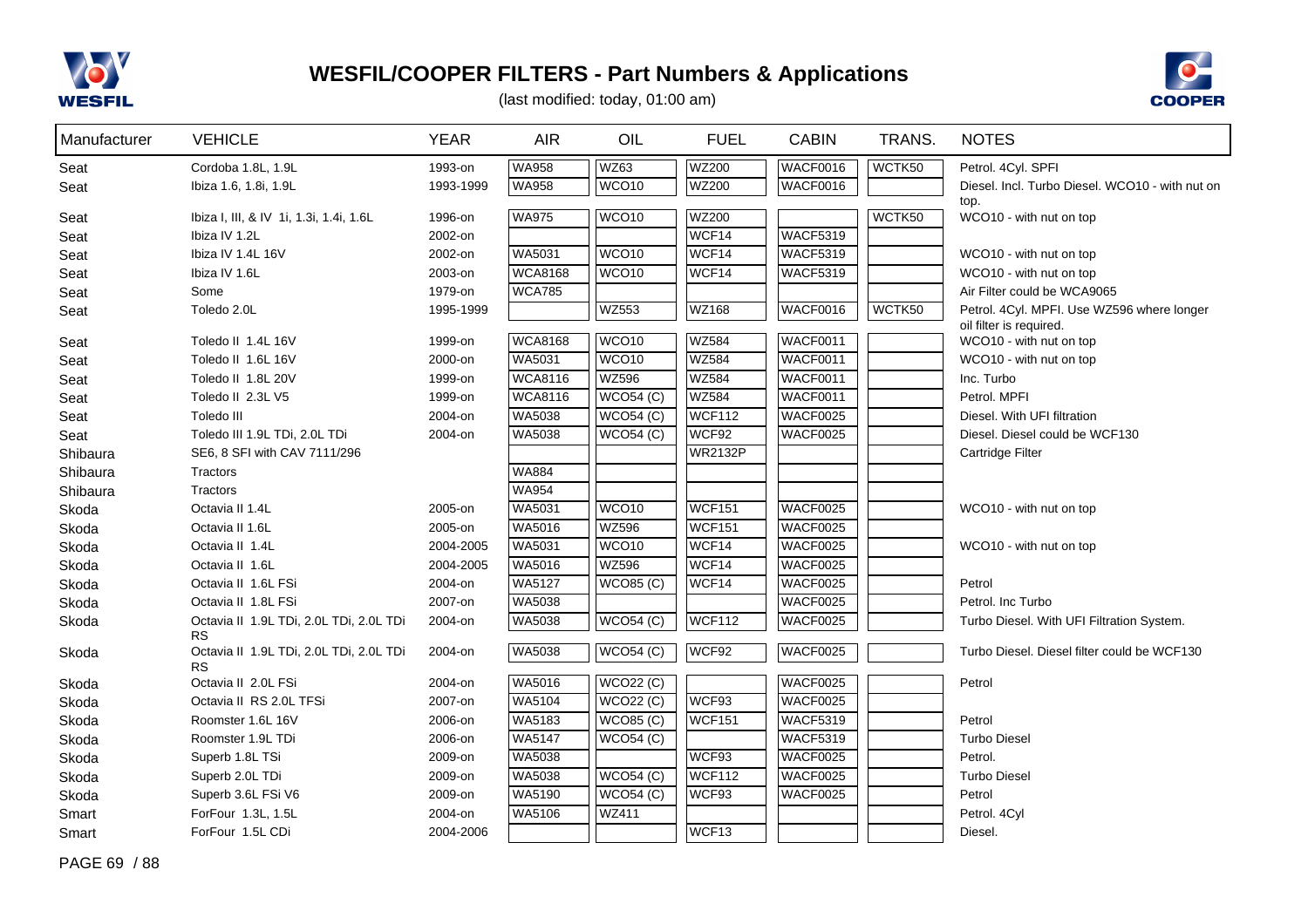



| Manufacturer | <b>VEHICLE</b>             | <b>YEAR</b> | <b>AIR</b>     | OIL               | <b>FUEL</b>  | <b>CABIN</b>    | TRANS.          | <b>NOTES</b>                                                                 |
|--------------|----------------------------|-------------|----------------|-------------------|--------------|-----------------|-----------------|------------------------------------------------------------------------------|
| Smart        | ForTwo 0.7L                | 2003-on     | <b>WA5088</b>  | WCO116(C)         | <b>WZ549</b> |                 |                 | Petrol. 3Cyl.                                                                |
| Smart        | ForTwo 1.0L                | 2008-on     |                | <b>WCO116 (C)</b> |              |                 |                 | Petrol. Inc Turbo. Coupe, Cabrio.                                            |
| Smart        | Roadster 0.7L              | 2003-on     | <b>WA5088</b>  | <b>WCO116 (C)</b> | <b>WZ549</b> |                 |                 | Petrol. 3Cyl. Inc Coupe                                                      |
| Ssangyong    | Actyon 200 XDi, A200S 2.0L | 2007-on     | <b>WA5017</b>  | <b>WR2596P</b>    | WCF90        | WACF0096        |                 | <b>Turbo Diesel</b>                                                          |
| Ssangyong    | Actyon 230                 | 2007-on     |                | <b>WR2596P</b>    |              | <b>WACF0096</b> |                 | Petrol                                                                       |
| Ssangyong    | Chairman 3.2L              | 2005-on     |                | <b>WR2596P</b>    |              |                 |                 | Petrol. 6Cyl. MPFI. DOHC. 24V                                                |
| Ssangyong    | Korando 2.3L               | 1998-on     | WA1051         | <b>WR2596P</b>    | <b>WZ453</b> |                 | WCTK1           | Petrol. 4Cyl.                                                                |
| Ssangyong    | Korando 2.9L               | 2004-on     | WA1109         | <b>WR2586P</b>    | <b>WZ556</b> |                 |                 | Turbo Diesel. 5Cyl. OM662 Eng.                                               |
| Ssangyong    | Korando 3.2L               | 1998-on     |                | <b>WR2596P</b>    | WZ453        |                 |                 | Petrol. 6Cyl.                                                                |
| Ssangyong    | Kyron 2.0L XDi, 2.7L XDi   | 2006-on     | WA5017         | <b>WR2596P</b>    | WCF90        | WACF0096        |                 | Turbo Diesel. 4Cyl.                                                          |
| Ssangyong    | Musso 2.3L                 | 1997-1998   | <b>WA1103</b>  | <b>WR2596P</b>    | WZ453        |                 | WCTK49          | Petrol. Some models WA431. 4WD                                               |
| Ssangyong    | Musso 2.3L                 | 1995-2000   | <b>WCA9085</b> | <b>WR2586P</b>    | <b>WZ556</b> |                 | WCTK1           | Diesel. 4WD                                                                  |
| Ssangyong    | Musso 2.9L D               | 1996-2002   | WA1013         | <b>WR2586P</b>    | <b>WZ556</b> |                 | WCTK1           | 5Cyl. Diesel. 4WD                                                            |
| Ssangyong    | Musso 2.9L TD              | 1998-on     | WA1109         | <b>WR2586P</b>    | <b>WZ556</b> |                 | WCTK1           | 5Cyl. Turbo Diesel. 4WD                                                      |
| Ssangyong    | Musso 3.2L                 | 1996-on     | <b>WA977</b>   | <b>WR2596P</b>    | <b>WZ453</b> |                 | WCTK49          | Petrol. Some models WA1051. 4WD                                              |
| Ssangyong    | Rexton - Automatic         |             |                |                   |              | WACF0008        |                 |                                                                              |
| Ssangyong    | Rexton â?? Manual          |             |                |                   |              | WACF0007        |                 |                                                                              |
| Ssangyong    | Rexton RX230 2.3L          | 2002-on     | WA5119         | <b>WR2596P</b>    |              |                 |                 | Petrol.                                                                      |
| Ssangyong    | Rexton RX270 2.7L XDi      | 2004-on     | <b>WA5082</b>  | <b>WR2596P</b>    | WCF90        |                 |                 | Turbo Diesel. 5Cyl. Oil Filter could be WCO40.<br>Air Filter could be WA5119 |
| Ssangyong    | Rexton RX290 2.9L          | 2001-2005   | <b>WA5082</b>  | $WCO81$ (C)       | <b>WZ556</b> |                 | WCTK1           | Turbo Diesel. 5Cyl. Oil Filter could be<br><b>WR2601P</b>                    |
| Ssangyong    | Rexton RX290 2.9L          | 2005-on     | WA5015         | <b>WR2586P</b>    | <b>WZ556</b> |                 | WCTK1           | 5Cyl. Turbo Diesel                                                           |
| Ssangyong    | Rexton RX320 3.2L          | 2003-on     | WA5016         | <b>WR2596P</b>    | WCF83        |                 |                 | Petrol. 6Cyl. MPFI. Air Filter could be WA5119                               |
| Ssangyong    | Stavic - Automatic         |             |                |                   |              | WACF0027        |                 |                                                                              |
| Ssangyong    | Stavic - Manual            |             |                |                   |              | WACF0006        |                 |                                                                              |
| Ssangyong    | Stavic 2.7L XDi            | 2005-on     | <b>WA5017</b>  | <b>WR2596P</b>    | WCF90        |                 |                 | A100. DT5Cyl. Turbo Diesel. AWD.DTFI.                                        |
| Steyer-Puch  | Halfinger                  | 1973-1976   |                | WZ418             |              |                 |                 |                                                                              |
| Subaru       | Fiori 758cc                | 1988-on     | <b>WA857</b>   | <b>WZ436</b>      | WZ197        |                 |                 | Carb. 4Cyl.                                                                  |
| Subaru       | Forester 2.0L              | 1997-2002   | WA360          | WZ495             | <b>WZ348</b> |                 | WCTK79          | Petrol. 4Cyl. Inc.Turbo. W/- EJ205, EJ20J Eng.<br>MPFI. TMPFI.               |
| Subaru       | Forester 2.0L, 2.5L        | 1998-2003   | <b>WA1026</b>  | <b>WZ495</b>      | WZ348        |                 | WCTK79          | Petrol. 4Cyl. W/- EJ202, EJ25D Eng. MPFI.<br>Non Turbo.                      |
| Subaru       | Forester 2.5L              | 2002-2003   | <b>WA360</b>   | <b>WZ495</b>      | WZ348        |                 | TO <sub>2</sub> | Petrol. 4Cyl. W/- EJ25D Eng. Turbo. TMPFI                                    |
| Subaru       | Forester 2.5L              | 2003-2005   | <b>WA1026</b>  | WZ436             | WZ348        | WACF0045        | WCTK79          | Petrol. 4Cyl. MPFI. Non Turbo                                                |
| Subaru       | Forester 2.5L              | 2008-on     | <b>WA1184</b>  | <b>WZ445</b>      |              |                 |                 | Petrol. Turbo. EJ255 Eng.                                                    |
| Subaru       | Forester 2.5L              | 2003-on     | WA360          | <b>WZ436</b>      | WZ348        | WACF0045        | TO2             | Petrol. 4Cyl. W/- EJ25T Eng. Turbo. TMPFI                                    |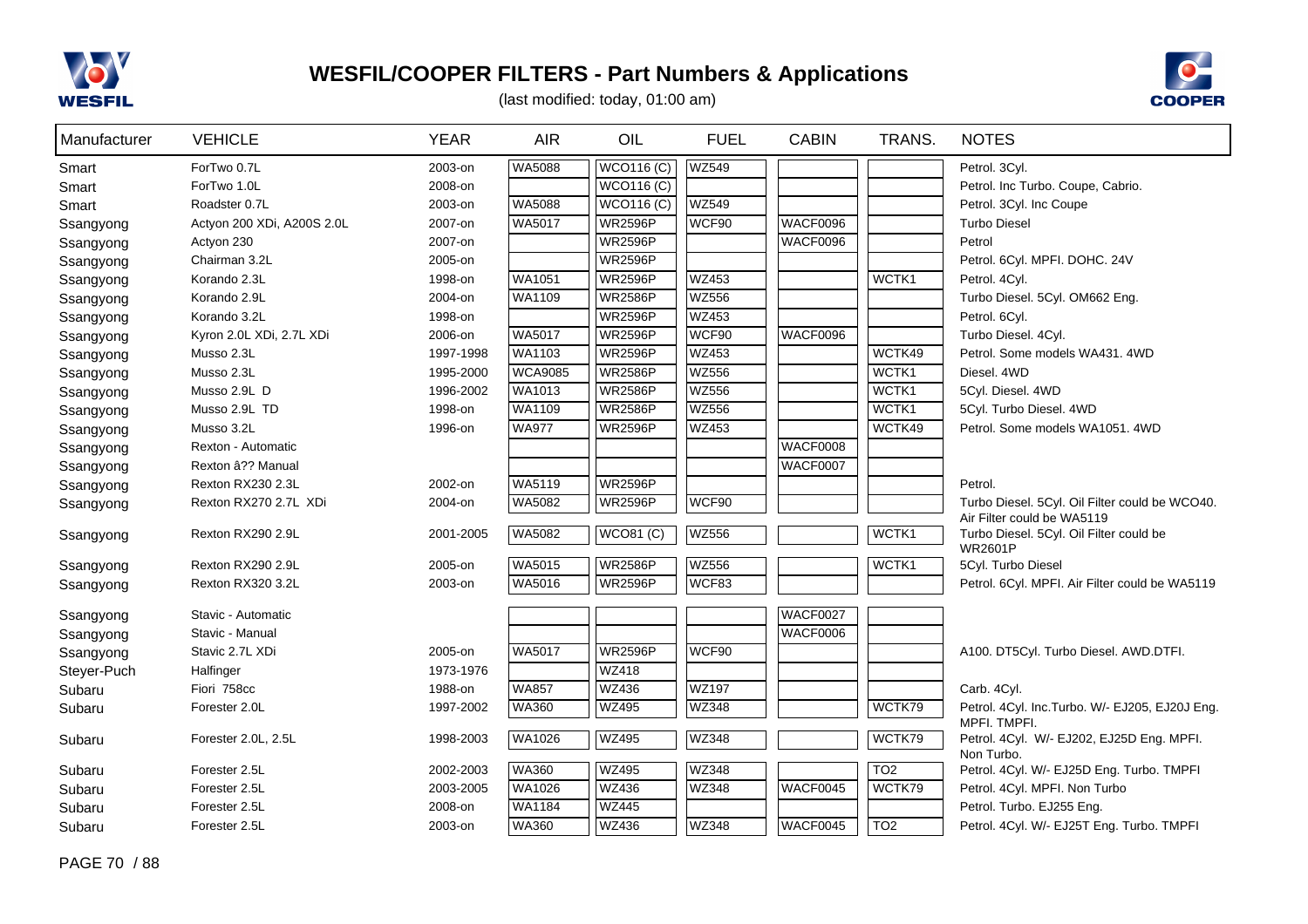



| Manufacturer | <b>VEHICLE</b>                              | <b>YEAR</b> | <b>AIR</b>    | OIL          | <b>FUEL</b>       | <b>CABIN</b>    | TRANS.           | <b>NOTES</b>                                                            |
|--------------|---------------------------------------------|-------------|---------------|--------------|-------------------|-----------------|------------------|-------------------------------------------------------------------------|
| Subaru       | Impreza 1.5L 16V, 2.0L 16V, 2.5L WRX<br>STi | 2007-on     | <b>WA1184</b> | <b>WZ445</b> |                   | WACF0110        |                  | G3. PETROL. Inc Hatchback                                               |
| Subaru       | Impreza 1.6L, 1.8L                          | 1993-1998   | <b>WA360</b>  | <b>WZ495</b> | <b>WZ348</b>      | <b>WACF2402</b> | WCTK42           | Petrol. 4Cyl. W/- EJ16, EJ18 Eng. MPFI                                  |
| Subaru       | Impreza 2.0L                                | 2003-on     | <b>WA360</b>  | <b>WZ436</b> | WZ348             | <b>WACF2402</b> | WCTK79           | Petrol. 4Cyl. Inc Turbo. MPFI                                           |
| Subaru       | Impreza 2.0L                                | 1994-2003   | <b>WA360</b>  | <b>WZ495</b> | WZ348             | <b>WACF2402</b> | WCTK79           | Petrol. 4Cyl. Inc Turbo. MPFI                                           |
| Subaru       | Impreza 2.5L                                | 2001-2003   | WA1026        | <b>WZ495</b> | WZ348             | <b>WACF2402</b> | TO2              | Petrol. 4Cyl. W/- EJ25D Eng. MPFI                                       |
| Subaru       | Impreza 2.5L                                | 2005-on     | <b>WA360</b>  | <b>WZ436</b> |                   | <b>WACF2402</b> | TO <sub>2</sub>  | Petrol. 4Cyl. W/- EJ25D Eng. TMPFI. Air Filter<br>could be WA1184       |
| Subaru       | Impreza 2.5L                                | 2003-2005   | WA1026        | <b>WZ436</b> | WZ348             | <b>WACF2402</b> | TO <sub>2</sub>  | Petrol. 4Cyl. W/- EJ25D Eng. MPFI                                       |
| Subaru       | Liberty 2.0L                                | 2003-2005   | WA1026        | <b>WZ436</b> | <b>WCF79 (IT)</b> | <b>WACF5231</b> | TO2              | Petrol. 4Cyl. W/- EJ20E Eng. MPFI. WCF79<br>metal canister style        |
| Subaru       | Liberty 2.0L                                | 2001-2002   | <b>WA360</b>  | <b>WZ495</b> | <b>WCF79 (IT)</b> | WACF0088        | $\overline{TO2}$ | Petrol. 4Cyl. W/- EJ20E Eng. MPFI. WCF79<br>metal canister style        |
| Subaru       | Liberty 2.0L                                | 1991-1994   | <b>WA345</b>  | <b>WZ495</b> | WZ348             |                 | WCTK42           | Petrol. 4Cyl. W/- EJ20 Eng. Incl. Turbo. MPFI                           |
| Subaru       | Liberty 2.0L                                | 2005-on     | WA1184        | <b>WZ436</b> | <b>WCF79 (IT)</b> | <b>WACF5231</b> | TO <sub>2</sub>  | Petrol. 4Cyl. W/- EJ20E Eng. MPFI. Turbo.<br>WCF79 metal canister style |
| Subaru       | Liberty 2.0L                                | 2000-2003   | <b>WA1026</b> | <b>WZ495</b> | <b>WCF79 (IT)</b> | WACF0088        | $\overline{TO2}$ | Petrol. 4Cyl. W/- EJ20E Eng. MPFI. Turbo.<br>WCF79 metal canister style |
| Subaru       | Liberty 2.0L                                | 1998-2000   | <b>WA1026</b> | <b>WZ495</b> | <b>WZ348</b>      | <b>WACF0088</b> | $\overline{TO2}$ | Petrol. 4Cyl. W/- EJ20E Eng. MPFI                                       |
| Subaru       | Liberty 2.2L, 2.5L                          | 1989-1998   | <b>WA360</b>  | <b>WZ495</b> | <b>WZ348</b>      |                 | WCTK42           | Petrol. 4Cyl. W/- EJ22, EJ25 Eng. MPFI.                                 |
| Subaru       | Liberty 2.5L                                | 1998-2000   | WA1026        | <b>WZ495</b> | <b>WZ348</b>      | <b>WACF0088</b> | WCTK79           | Petrol. 4Cyl. W/- EJ25D Eng. MPFI                                       |
| Subaru       | Liberty 2.5L                                | 2003-on     | WA1184        | <b>WZ436</b> | <b>WCF79 (IT)</b> | <b>WACF5231</b> | WCTK79           | Petrol. 4Cyl. W/- EJ25D Eng. MPFI. WCF79<br>metal canister style        |
| Subaru       | Liberty 2.5L                                | 2000-2003   | WA1026        | <b>WZ495</b> | <b>WCF79 (IT)</b> | <b>WACF0088</b> | WCTK79           | Petrol. 4Cyl. W/- EJ25D Eng. MPFI. WCF79<br>metal canister style        |
| Subaru       | Liberty 3.0L                                | 2004-on     | <b>WA1184</b> | <b>WZ79</b>  | <b>WCF79 (IT)</b> | <b>WACF5231</b> | $\overline{TO2}$ | Petrol. 6Cyl. MPFI. WCF79 metal canister style                          |
| Subaru       | Outback 2.0L D                              | 2009-on     | <b>WA1184</b> |              |                   | <b>WACF0040</b> |                  | <b>Diesel</b>                                                           |
| Subaru       | Outback 2.5i                                | 2009-on     |               | <b>WZ445</b> |                   | WACF0040        |                  | Petrol.                                                                 |
| Subaru       | Outback 2.5L                                | 1998-2000   | WA1026        | <b>WZ495</b> | WZ348             |                 | WCTK79           | Petrol. 4Cyl. W/- EJ25D Eng. SOHC. MPFI                                 |
| Subaru       | Outback 2.5L                                | 2003-on     | WA1184        | <b>WZ436</b> | <b>WCF79 (IT)</b> |                 | WCTK79           | Petrol. 4Cyl. MPFI. WCF79 metal canister style                          |
| Subaru       | Outback 2.5L                                | 1996-1998   | <b>WA360</b>  | <b>WZ495</b> | WZ348             |                 | WCTK42           | Petrol. 4Cyl. W/- EJ25 Eng. DOHC. MPFI                                  |
| Subaru       | Outback 2.5L                                | 2000-2003   | WA1026        | <b>WZ495</b> | $WCF79$ (IT)      |                 | WCTK79           | Petrol. 4Cyl. W/- EJ25D Eng. SOHC. MPFI.<br>WCF79 metal canister style  |
| Subaru       | Outback 3.0L                                | 2002-on     | WA1184        | <b>WZ79</b>  | <b>WCF79 (IT)</b> | <b>WACF5231</b> | TO <sub>2</sub>  | Petrol. 6Cyl. W/- EZ30D Eng. MPFI. WCF79<br>metal canister style        |
| Subaru       | Outback 3.0L                                | 2000-2002   | <b>WA360</b>  | <b>WZ79</b>  | <b>IN TANK</b>    | <b>WACF5231</b> | TO <sub>2</sub>  | Petrol. 6Cyl. W/- EZ30D Eng. MPFI                                       |
| Subaru       | Outback 3.6R                                | 2009-on     |               | <b>WZ79</b>  |                   | <b>WACF0040</b> |                  | Petrol.                                                                 |
| Subaru       | RX Turbo                                    | 1986-1987   | <b>WA345</b>  | WZ493        | <b>WZ347</b>      |                 |                  | Petrol. W/- EA82 Eng.                                                   |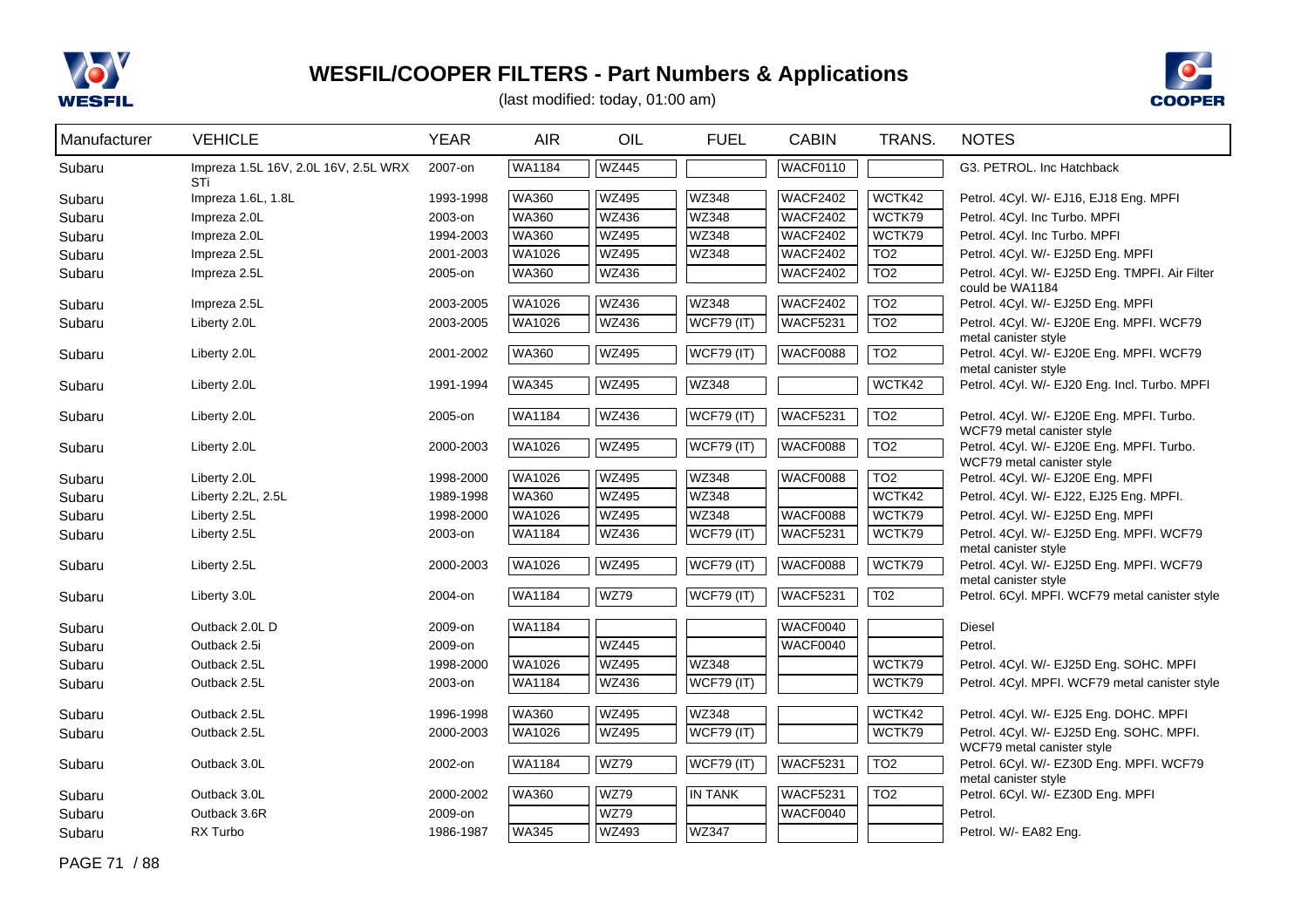



| Manufacturer | <b>VEHICLE</b>          | <b>YEAR</b> | <b>AIR</b>    | OIL               | <b>FUEL</b>       | <b>CABIN</b>    | TRANS. | <b>NOTES</b>                                                      |
|--------------|-------------------------|-------------|---------------|-------------------|-------------------|-----------------|--------|-------------------------------------------------------------------|
| Subaru       | Sherpa                  | 1983-1987   | <b>WA105</b>  | <b>WZ436</b>      | WZ197             |                 |        | Petrol. Air Filter could be WA857                                 |
| Subaru       | Tribeca 3.0L, 3.6L      | 2006-on     | WA1184        | <b>WZ79</b>       | <b>WCF79 (IT)</b> | WACF5231        |        | Petrol. DOHC. WCF79 metal canister style                          |
| Subaru       | <b>WRX</b>              | 1998-on     | WA1026        | WZ495             | WZ348             | WACF2402        |        | Petrol. Oil Filter could be WZ436                                 |
| Suzuki       | Alto 1.0L               | 2009-on     |               |                   |                   | WACF0100        |        | GF. Petrol                                                        |
| Suzuki       | Alto 993cc              | 1996-1999   | <b>WA327</b>  | WZ418             | WZ538             |                 |        | Petrol. 4Cyl. W/- G10B Eng. Carby                                 |
| Suzuki       | <b>APV 1.6L</b>         | 2006-on     | WA5138        | WZ443             |                   |                 |        | Petrol. 4WD                                                       |
| Suzuki       | Baleno 1.6L             | 1995-2001   | WA941         | <b>WZ418</b>      | <b>WZ518</b>      |                 |        | Petrol. 4Cyl. W/- G16B Eng. MPFI                                  |
| Suzuki       | Baleno GTX 1.8L         | 1996-2001   | <b>WA941</b>  | <b>WZ418</b>      | <b>WZ518</b>      |                 |        | Petrol. 4Cyl. W/- J18B Eng. MPFI                                  |
| Suzuki       | Baleno X90 1.6L         | 1996-1998   | <b>WA942</b>  | WCO <sub>28</sub> | WZ464             |                 |        | Petrol. 4Cyl. W/- G16B Eng. MPFI. Some<br>WA903                   |
| Suzuki       | Cappucino 660cc         | 1991-on     | <b>WA1040</b> | <b>WZ443</b>      |                   |                 |        | Petrol. TEFI. Used Import.                                        |
| Suzuki       | Carry 1.3L              | 1999-2005   | WA1105        | <b>WZ418</b>      | <b>IN TANK</b>    |                 |        | Petrol. 4Cyl. W/- G13BB Eng. MPFI                                 |
| Suzuki       | Grand Vitara 3.2L V6    | 2008-on     |               | WCO68             |                   | WACF0057        |        | Petrol.                                                           |
| Suzuki       | Grand Vitara 1.6L, 2.0L | 2005-on     | WA5058        | WCO <sub>28</sub> |                   | WACF0057        |        | JB416. M16A Eng. Petrol. 4Cyl. MPFI. Oil<br>Filter could be WZ418 |
| Suzuki       | Grand Vitara 1.9L DDiS  | 2007-on     | WA5058        | WCO <sub>96</sub> | <b>WCF111</b>     | <b>WACF0057</b> |        | Turbo Diesel.                                                     |
| Suzuki       | Grand Vitara 2.0L       | 1998-2005   | <b>WA938</b>  | <b>WZ418</b>      | <b>WZ572</b>      |                 | WCTK19 | Petrol. 4Cyl. W/- J20A Eng. MPFI                                  |
| Suzuki       | Grand Vitara 2.0L HDi   | 2001-on     |               | WCO <sub>53</sub> | WCF100            |                 |        | Diesel. Fuel Filter could be WCF88                                |
| Suzuki       | Grand Vitara 2.4L       | 2008-on     |               | WCO <sub>28</sub> |                   | WACF0057        |        | Petrol                                                            |
| Suzuki       | Grand Vitara 2.5L V6    | 1998-2005   | <b>WA938</b>  | <b>WZ172</b>      | WZ572             |                 | WCTK19 | Petrol. W/- H25A Eng. MPFI                                        |
| Suzuki       | Grand Vitara 2.7L V6    | 2003-on     | WA5006        | <b>WZ172</b>      |                   |                 | WCTK19 | JB627. Petrol. MPFI. H27A Eng. Air Filter<br>could be WA5058      |
| Suzuki       | Ignis 1.3L              | 2000-2005   | WA1108        | <b>WZ418</b>      | <b>IN TANK</b>    |                 |        | Petrol. 4Cyl. W/- M13A Eng. MPFI                                  |
| Suzuki       | Ignis 1.3L DDiS         | 2003-on     |               | <b>WCO113 (C)</b> | WCF99             |                 |        | <b>Diesel</b>                                                     |
| Suzuki       | Ignis 1.5L              | 2003-2005   | WA5013        | <b>WZ418</b>      |                   |                 |        | Petrol. 4Cyl. MPFI                                                |
| Suzuki       | Jimny 1.3L              | 1998-2005   | WA1078        | <b>WZ418</b>      |                   |                 |        | Petrol. 4Cyl. MPFI                                                |
| Suzuki       | Jimny 1.3L 16V          | 2005-on     |               | WCO <sub>28</sub> |                   |                 |        | Petrol                                                            |
| Suzuki       | Jimny 1.5L DDiS         | 2005-on     | WA1078        | WCO <sub>50</sub> |                   |                 |        | <b>Diesel</b>                                                     |
| Suzuki       | Liana 1.4L DDiS         | 2004-on     |               | <b>WCO100 (C)</b> |                   | WACF0079        |        | ER. Diesel                                                        |
| Suzuki       | Liana 1.6L              | 2001-on     | WA5007        | <b>WZ418</b>      | <b>IN TANK</b>    | WACF0079        |        | Series I, III. Petrol. 4Cyl. M16A Eng. MPFI                       |
| Suzuki       | Liana 1.6L              | 2001-2004   | <b>WA1131</b> | <b>WZ418</b>      | IN TANK           | WACF0079        |        | Series I, II. Petrol. 4Cyl. M16A Eng. MPFI                        |
| Suzuki       | Liana 1.8L              | 2001-on     | <b>WA5007</b> | <b>WZ418</b>      | <b>IN TANK</b>    |                 |        | Series I, III. Petrol. 4Cyl. Eng. MPFI                            |
| Suzuki       | Sierra 1300             | 1984-1999   | <b>WA348</b>  | <b>WZ172</b>      | WCF70             |                 |        | Petrol. 4Cyl. Carby                                               |
| Suzuki       | Swift 1.0L              | 1989-1995   | <b>WA861</b>  | <b>WZ125</b>      | <b>WZ491</b>      |                 |        | GA, GC, GL. SF Series. Petrol. 3Cyl. W/- G10<br>Eng. Carby.       |
| Suzuki       | Swift 1.3L              | 1986-1989   | <b>WA876</b>  | <b>WZ125</b>      | FI0136            |                 | WCTK27 | Petrol. EFI                                                       |
| Suzuki       | Swift 1.3L              | 1990-1995   | <b>WA861</b>  | <b>WZ418</b>      | <b>WZ491</b>      |                 |        | SF Series. Petrol. 4Cyl. W/- G13BA Eng.                           |
|              |                         |             |               |                   |                   |                 |        | Carby                                                             |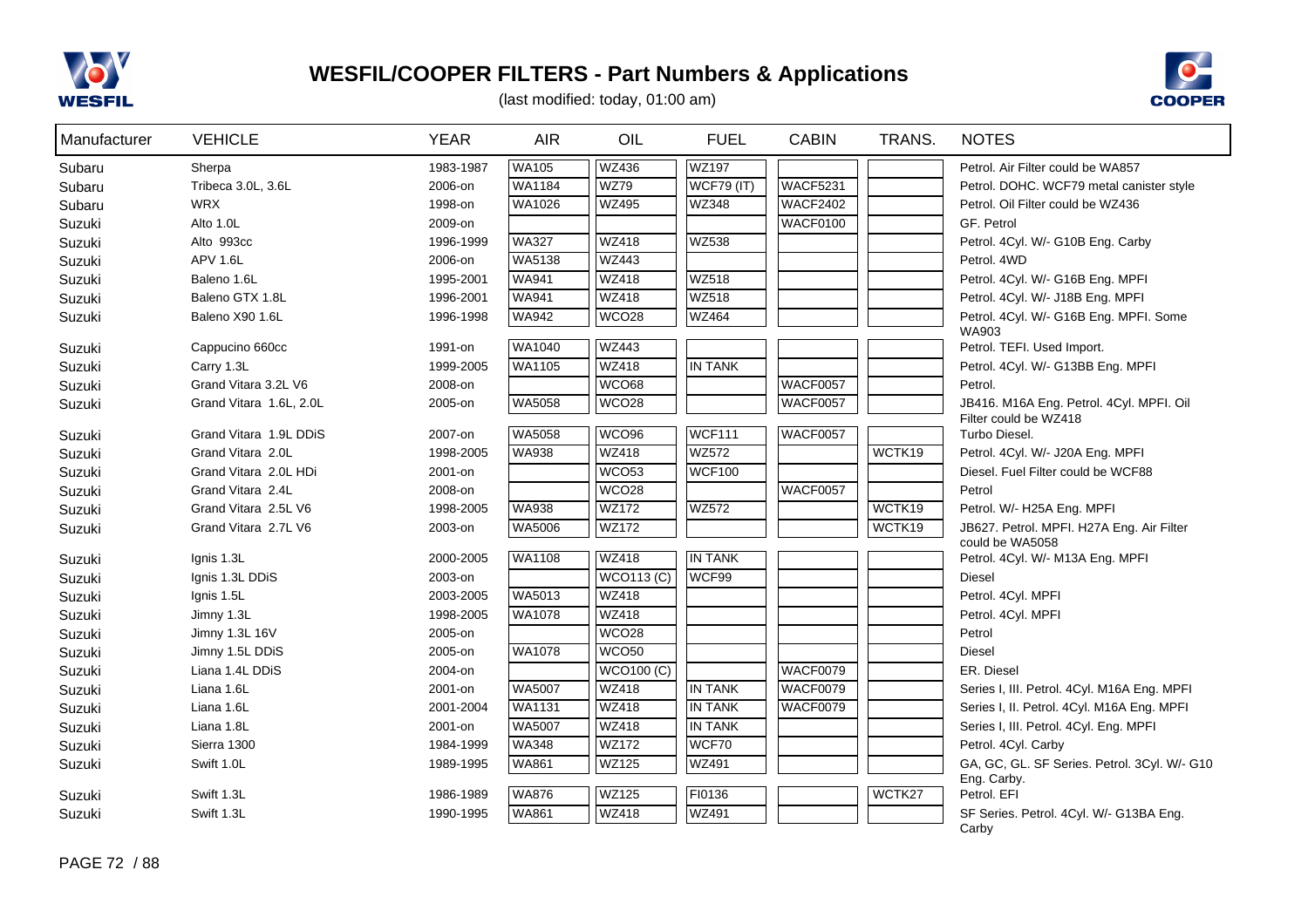



| Manufacturer            | <b>VEHICLE</b>                        | <b>YEAR</b> | <b>AIR</b>    | OIL               | <b>FUEL</b>    | <b>CABIN</b> | TRANS. | <b>NOTES</b>                                                    |
|-------------------------|---------------------------------------|-------------|---------------|-------------------|----------------|--------------|--------|-----------------------------------------------------------------|
| Suzuki                  | Swift 1.3L, 1.5L                      | 2002-on     | WA5027        | <b>WCO28</b>      |                |              |        | 2WD & 4WD. EZ. Petrol. 4Cyl. MPFI. Oil Filter<br>could be WZ418 |
| Suzuki                  | Swift 1.3L GTi                        | 1989-2000   | <b>WA837</b>  | <b>WZ125</b>      | WZ389          |              | WCTK27 | SF Series. Petrol. 4Cyl. W/- G13B Eng. DOHC.<br>EFI.            |
| Suzuki                  | Swift 1.6L                            | 1990-1995   | <b>WA887</b>  | <b>WZ418</b>      | WZ389          |              |        | SF Series. Petrol. 4Cyl. W/- G16B Eng. EFI                      |
| Suzuki                  | Swift 1.6L 16V                        | 2007-on     | WA5027        | <b>WCO28</b>      |                |              |        | Petrol. M16A. Oil Filter could be WZ418                         |
| Suzuki                  | Swift 1.6L GLX                        | 1989-1995   | <b>WA887</b>  | WZ125             | WZ389          |              | WCTK8  | Petrol. 4Cyl. EFI                                               |
| Suzuki                  | Swift Cino 1.3L                       | 1994-2000   | <b>WA861</b>  | <b>WZ418</b>      | <b>WZ491</b>   |              | WCTK27 | Petrol. 4Cyl. W/- G13BA Eng. Carby.                             |
| Suzuki                  | Swift III 1.3L DDiS                   | 2006-on     |               | <b>WCO113 (C)</b> | WCF99          |              |        | <b>Diesel</b>                                                   |
| Suzuki                  | SX4 1.5L, 1.6L 16V, 2.0L              | 2007-on     | WA5133        | WCO <sub>28</sub> |                |              |        | Petrol.                                                         |
| Suzuki                  | SX4 1.9L DDIS                         | 2006-on     | WA5133        | <b>WCO70 (C)</b>  | WCF99          |              |        | <b>Diesel</b>                                                   |
| Suzuki                  | Vitara 1.6L                           | 1988-1995   | <b>WA841</b>  | <b>WZ172</b>      | WZ367          |              | WCTK10 | Petrol. 4Cyl. W/- G16A Carby.                                   |
| Suzuki                  | Vitara 1.6L                           | 1991-1998   | <b>WA903</b>  | <b>WZ418</b>      | <b>WZ464</b>   |              | WCTK9  | Petrol. 4Cyl. W/- G16B Eng. MPFI. Could be                      |
| Suzuki                  | Vitara 2.0L                           | 1998-2000   | <b>WA841</b>  | <b>WZ418</b>      | <b>WZ464</b>   |              | WCTK19 | WA942.<br>Petrol. 4Cyl. W/- J20A Eng. MPFI. Air Filter          |
| Suzuki                  | Vitara 2.0L HDi                       | 2001-on     |               | WCO <sub>53</sub> | <b>WCF100</b>  |              |        | could be WA938.<br>Diesel. Fuel Filter could be WCF88           |
| Suzuki                  | Vitara 2.0L V6                        | 1995-1999   | <b>WA938</b>  | <b>WZ172</b>      | WZ464          |              | WCTK9  | Petrol. W/- H20A Eng. MPFI                                      |
| Suzuki                  | Wagon 1.0L, 1.2L                      | 1998-on     | WA1075        |                   |                |              |        | Petrol                                                          |
| Suzuki                  | Wagon R 1.3L DDiS                     | 2003-on     |               | <b>WCO113 (C)</b> | WCF99          |              |        | <b>Diesel</b>                                                   |
| Suzuki                  | XL-7 2.7L V6                          | 2001-2005   | WA5006        | <b>WZ172</b>      | WZ617          |              | WCTK19 | JA627. Petrol. 4X4. MPFI. H27A Eng. Some                        |
|                         |                                       |             |               |                   |                |              |        | models WA938                                                    |
| Swinger                 | Loader                                |             | <b>WA884</b>  |                   |                |              |        | 198mm HGT â?? 154mm OD                                          |
| Tata                    | Loadbeta / Gurkha 2.0L                | 1997-on     | <b>WA5081</b> | WCO30             | WCF62          |              |        | Without Lucas Assembly. Diesel. Turbo                           |
| Tata                    | Loadbeta / Gurkha 2.0L                | 1997-on     | <b>WA1083</b> | <b>WCO48</b>      | WCF62          |              |        | Without Lucas Assembly. Diesel. Non-Turbo                       |
| Tata                    | Loadbeta / Gurkha 2.0L                | 1997-on     | <b>WA5081</b> |                   | <b>WR2132P</b> |              |        | W/- Lucas Assembly. Diesel & Turbo Diesel                       |
| Tata                    | Telcoline 2.0L                        | 1998-2005   | WA1083        |                   | <b>WR2132P</b> |              |        | Turbo Diesel. AT37. RQ Eng.                                     |
| <b>TCM</b>              | Forklift                              |             | <b>WA1028</b> |                   |                |              |        | Inner Filter is WA1152                                          |
| <b>TCM</b>              | Forklift                              |             | WA1029        |                   |                |              |        | Inner Filter is WA1153                                          |
| <b>Tennant Sweepers</b> | 235                                   |             |               | <b>WZ79</b>       |                |              |        | <b>Diesel</b>                                                   |
| <b>Tennant Sweepers</b> | 240, 520                              |             |               | <b>WZ63</b>       |                |              |        | Diesel & Petrol                                                 |
| <b>Tennant Sweepers</b> | 255, 255II, 275, 275II, 285, 360, 365 |             | WA884         | <b>WZ87</b>       |                |              |        | Diesel & Petrol                                                 |
| <b>Tennant Sweepers</b> | 260, 265                              |             |               | <b>WZ87</b>       |                |              |        | Diesel & Petrol                                                 |
| <b>Tennant Sweepers</b> | 280, 385, 525, 527-2, 528, 529        |             | <b>WA884</b>  |                   |                |              |        | Diesel & Petrol                                                 |
| <b>Tennant Sweepers</b> | 355, 8400                             |             | <b>WA884</b>  | <b>WZ79</b>       |                |              |        | Diesel & Petrol                                                 |
| <b>Tennant Sweepers</b> | 527-2, 528, 529                       |             | <b>WA884</b>  | <b>WZ87</b>       |                |              |        | Petrol                                                          |
| <b>Tennant Sweepers</b> | 550                                   |             |               | <b>WZ63</b>       | <b>WR2132P</b> |              |        | <b>Diesel</b>                                                   |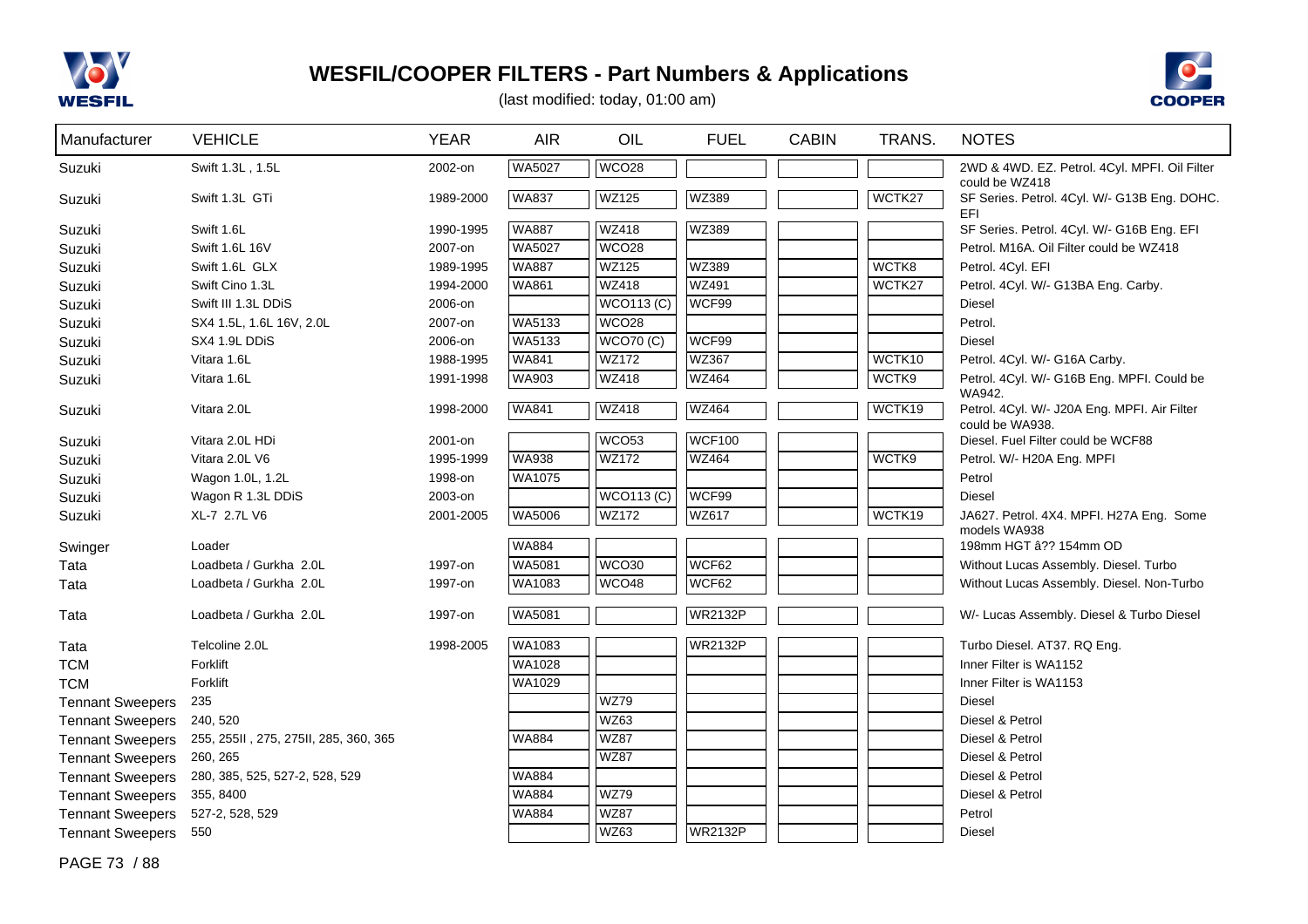



| Manufacturer            | <b>VEHICLE</b>                     | <b>YEAR</b> | <b>AIR</b>   | OIL              | <b>FUEL</b>        | <b>CABIN</b> | TRANS. | <b>NOTES</b>                                                    |
|-------------------------|------------------------------------|-------------|--------------|------------------|--------------------|--------------|--------|-----------------------------------------------------------------|
| <b>Tennant Sweepers</b> | 550                                |             | <b>WA884</b> | WZ63             |                    |              |        | Petrol                                                          |
| <b>Tennant Sweepers</b> | 600                                |             | <b>WA884</b> | <b>WZ30</b>      |                    |              |        | Diesel & Petrol                                                 |
| <b>Tennant Sweepers</b> | 717                                |             | <b>WA884</b> | <b>WZ87</b>      |                    |              |        | Diesel & Petrol                                                 |
| <b>Tennant Sweepers</b> | 800, 810                           |             |              | <b>WZ63</b>      |                    |              |        | Petrol                                                          |
| <b>Tennant Sweepers</b> | 800, 810                           |             |              | WZ419            |                    |              |        | <b>Diesel</b>                                                   |
| <b>Tennant Sweepers</b> | 8400, 8400 TRA                     |             | <b>WA884</b> |                  |                    |              |        | Diesel & Petrol                                                 |
| <b>Tennant Sweepers</b> | 86 Kohler K482, 92GRES, 92SE, 95SE |             |              | WZ63             |                    |              |        | Diesel & Petrol                                                 |
| <b>Tennant Sweepers</b> | 92, 92AA                           |             | <b>WA884</b> |                  |                    |              |        | Petrol                                                          |
| <b>Tennant Sweepers</b> | 92GRES, 92SE, 95, 95AA, 97         |             | <b>WA884</b> | WZ63             |                    |              |        | Petrol                                                          |
| <b>Tennant Sweepers</b> | 95 Cont.                           |             |              | <b>WZ63</b>      | <b>WR2132P</b>     |              |        | <b>Diesel</b>                                                   |
| <b>Tennant Sweepers</b> | 95 Kubota, 97                      |             |              | <b>WZ87</b>      |                    |              |        | Diesel                                                          |
| Toyota                  | 4 Runner                           | 2003-on     | WA5053       | WZ432            |                    | WACF5231     |        |                                                                 |
| Toyota                  | 4 Runner SR5 2.4L                  | 1993-1996   | <b>WA831</b> | <b>WZ418</b>     | WZ318              |              |        | 22R. Petrol. Carby. W/- RN130 Eng.                              |
| Toyota                  | 4 Runner SR5 2.4L                  | 1989-1992   | <b>WA831</b> | WZ131            | WZ318              |              |        | 22R. Petrol. Carby. W/- RN130 Eng.                              |
| Toyota                  | 4 Runner SR5 2.4L, 2.8L            | 1985-1996   | <b>WA310</b> | WZ9              | <b>WZ252</b>       |              | WCTK45 | 2L, 3L. 4Cyl. Diesel. W/- LN61, LN130 Eng                       |
| Toyota                  | 4 Runner SR5 3.0L V6               | 1990-1996   | <b>WA822</b> | <b>WZ418</b>     | WZ383              |              |        | VZN130. Petrol. EFI. W/- 3VZE Eng.                              |
| Toyota                  | Aristo 3.0L V6                     | 1991-2005   | WA1060       | <b>WZ418</b>     | WZ466              |              |        | Petrol. W/- 2JZ-GE, 2JZ-GTE Eng. Turbo &                        |
| Toyota                  | Aurion 3.5L V6                     | 2006-on     | WA5053       | <b>WCO67 (C)</b> | <b>WCF22 (IT)</b>  | WACF0040     |        | Non-Turbo<br>Petrol. 6Cyl. DOHC. W/- 2GR-FE Eng. MPFI.          |
|                         |                                    |             |              |                  |                    |              |        | GSV40R.                                                         |
| Toyota                  | Avalon 3.0L V6                     | 2000-2005   | <b>WA851</b> | <b>WZ418</b>     | <b>WCF22 (IT)</b>  |              | WCTK15 | Petrol. MCX10R. W/- 1MZ-FE Eng. Fuel Filter<br>could be WZ550   |
| Toyota                  | Avensis 2.0L, 2.4L                 | 2001-on     | WA1113       | <b>WZ432</b>     | WCF33 (IT)         | WACF5231     |        | Petrol. 4Cyl. ACM20R, ACM21R. W/-1AZ-FE                         |
| Toyota                  | Camry 2.4L Hybrid                  | 2010-on     | WA1135       | <b>WZ432</b>     | <b>IN TANK</b>     | WACF0040     |        | Eng. MPFI<br>Petrol. Hybrid. 4Cyl. DOHC. VVT-i                  |
| Toyota                  | Camry 3.0L V6                      | 2002-on     | WA1135       | <b>WZ418</b>     | <b>WCF22 (IT)</b>  |              | WCTK15 | MCV36R. SD33. 3L W/- 1MZ-FE Eng. MPFI.                          |
|                         |                                    |             |              |                  |                    |              |        | South African Model is WCF33(IT)                                |
| Toyota                  | Camry 1.8L, 2.0L                   | 1983-1993   | <b>WA446</b> | WZ386            | WZ316              |              | WCTK5  | SV11, SV20, SV21 W/- 1SE, 2S-EC, 3S-FE<br>Eng.                  |
| Toyota                  | Camry 2.0L                         | 1989-1991   | <b>WA893</b> | <b>WZ386</b>     | WZ318              |              |        | SV22. Petrol. 4Cyl. Carby. W/- 3S-FC Eng.                       |
| Toyota                  | Camry 2.2L                         | 2000-2002   | <b>WA851</b> | <b>WZ386</b>     | <b>WZ481</b>       |              | WCTK6  | SXV20R. Petrol. 4Cyl. W/- 5SFE Eng. EFI                         |
| Toyota                  | Camry 2.2L                         | 1992-2000   | <b>WA851</b> | <b>WZ386</b>     | <b>WZ424</b>       |              | WCTK6  | SDV10, SXV10, SXV20R. Petrol. 4Cyl. W/-                         |
|                         | Camry 2.4L                         | 2006-on     | WA5066       | <b>WZ432</b>     | <b>WCF156 (IT)</b> | WACF0040     |        | 5SFE Eng. EFI<br>ACV40R. 4Cyl. W/- 2AZ-FE Eng. VDOHC16V.        |
| Toyota                  |                                    |             |              |                  |                    |              |        | MPFI.                                                           |
| Toyota                  | Camry 2.4L                         | 2002-on     | WA1135       | WZ432            | <b>WCF22 (IT)</b>  | WACF0014     |        | ACV36R. 4Cyl. SD33. W/- 2AZ-FE Eng. MPFI.                       |
| Toyota                  | Camry 2.5L V6                      | 1988-1993   | <b>WA826</b> | <b>WZ418</b>     | WZ316              |              |        | South African Model is WCF33(IT)<br>Petrol. W/- 2VZ-FE Eng. EFI |
| Toyota                  | Camry 3.0L V6                      | 1992-2002   | <b>WA851</b> | <b>WZ418</b>     | <b>WZ424</b>       |              | WCTK15 | Petrol. MCV20R W/- 1MZ-FE Eng. Hydraulic                        |
|                         |                                    |             |              |                  |                    |              |        | Filter is WZ550                                                 |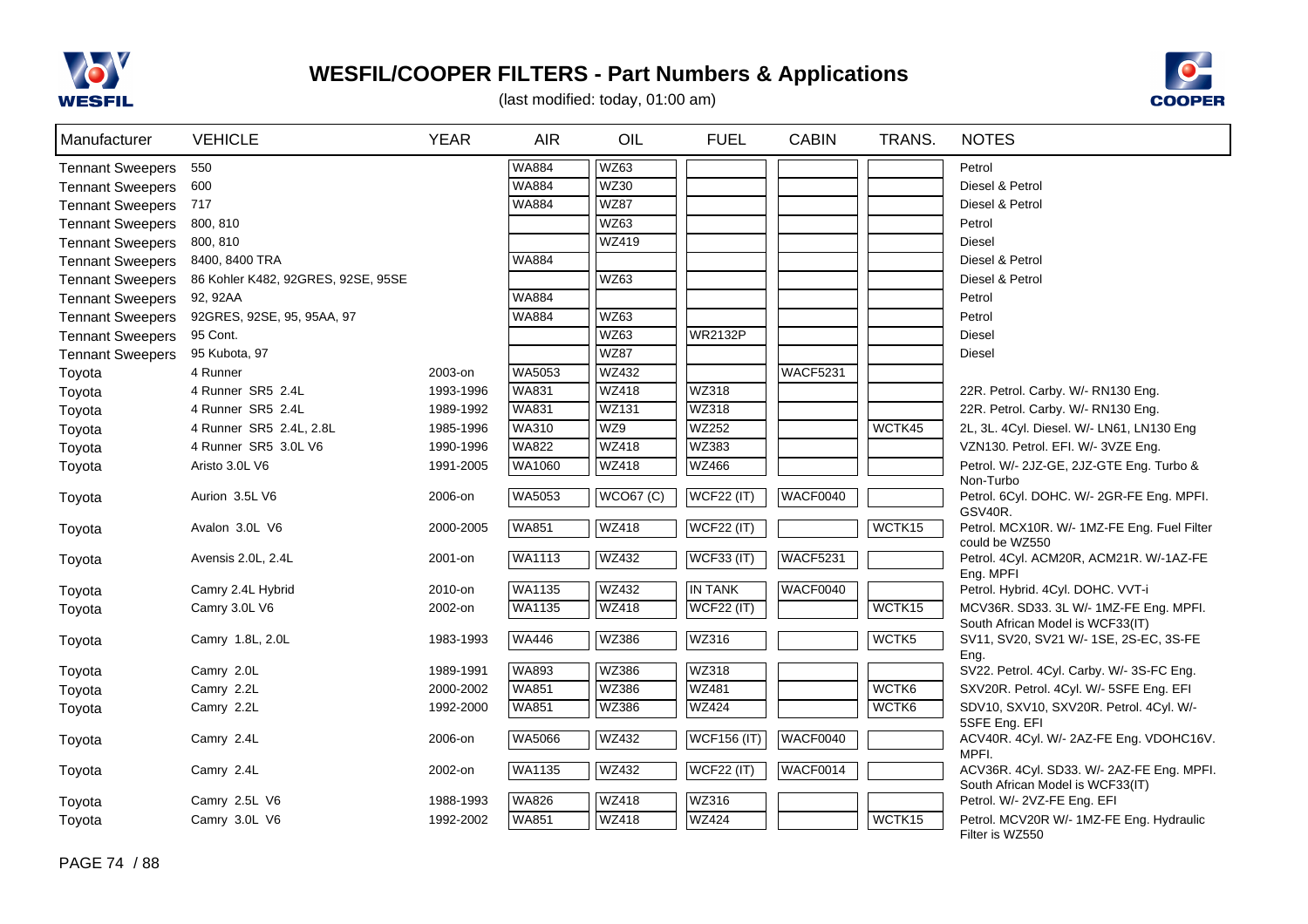



| Manufacturer | <b>VEHICLE</b>            | <b>YEAR</b> | <b>AIR</b>   | OIL              | <b>FUEL</b>       | <b>CABIN</b>    | TRANS.            | <b>NOTES</b>                                                                   |
|--------------|---------------------------|-------------|--------------|------------------|-------------------|-----------------|-------------------|--------------------------------------------------------------------------------|
| Toyota       | Celica 1.8L               | 1999-2006   | <b>WA840</b> | WZ432            | <b>WCF20 (IT)</b> |                 |                   | 4Cyl. ZZT231R W/- 2ZZ-GE Eng. V-DOHC16V<br><b>MPFI</b>                         |
| Toyota       | Celica 2.0L               | 1985-1990   | <b>WA826</b> | WZ386            | WZ394             |                 | WCTK <sub>5</sub> | Petrol. 4Cyl. ST162 W/- 3SFE, 3SGE Eng. EFI                                    |
| Toyota       | Celica 2.2L               | 1989-1991   | <b>WA840</b> | WZ386            | WZ364             |                 | WCTK14            | Petrol. 4Cyl. ST184R W/- 5SFE Eng. EFI                                         |
| Toyota       | Celica 2.2L               | 1994-1999   | <b>WA851</b> | WZ386            | WZ364             |                 | WCTK5             | Petrol. 4Cyl. ST204R. W/- 5S-FE Eng. MPFI.<br><b>DOHC</b>                      |
| Toyota       | Celica 2.2L               | 1991-1994   | <b>WA826</b> | WZ386            | WZ364             |                 | WCTK14            | Petrol. 4Cyl. ST184R W/- 5SFE Eng. EFI                                         |
| Toyota       | Celsior 4.0L V8           |             | WA1039       |                  |                   |                 |                   | W/- 1UZ-FE Eng. Import                                                         |
| Toyota       | Chaser 2.5L               | 1996-on     | <b>WA984</b> | <b>WZ418</b>     | WZ383             |                 |                   | JZX100. 6Cyl. Petrol. 1JZ-GTE Eng. Inc Turbo.<br><b>VVTi</b>                   |
| Toyota       | Coaster 4.0L              | 2007-on     |              | WCO <sub>6</sub> |                   |                 |                   | Turbo Diesel. XJB50.                                                           |
| Toyota       | Coaster Bus & Camper 4.2L | 1990-2003   | <b>WA340</b> | <b>WZ334</b>     | WZ252             |                 |                   | HZB30, HZB50. Diesel. 6Cyl. W/- 1HZ Eng.                                       |
| Toyota       | Coaster Bus 1.8L          | 1978-1981   | <b>WA215</b> | <b>WZ37</b>      |                   |                 |                   | Petrol. RB11. 18R                                                              |
| Toyota       | Coaster Bus 2.0L          | 1978-1980   | <b>WA215</b> | <b>WZ131</b>     |                   |                 |                   | Petrol. RB11, 13. 20R                                                          |
| Toyota       | Coaster Bus 2.0L          | 1971-1977   | <b>WA242</b> | WZ9              | <b>WZ382</b>      |                 |                   | Petrol. RU18, 19. 5R                                                           |
| Toyota       | Coaster Bus 2.4L          | 1982-1992   | <b>WA215</b> | <b>WZ131</b>     | <b>WZ196</b>      |                 |                   | Petrol. RB20, 22R                                                              |
| Toyota       | Coaster Bus 3.2L          | 1978-1992   | <b>WA215</b> | WZ9              | <b>WZ127</b>      |                 |                   | Diesel. BB10. 2B. BB20, 21. 3B.                                                |
| Toyota       | Coaster Bus 3.4L          | 1993-1999   | <b>WA215</b> | WZ9              | <b>WZ252</b>      |                 |                   | Diesel. BB40. 3B.                                                              |
| Toyota       | Coaster Bus 4.0L          | 1987-1990   | <b>WA340</b> | <b>WZ161</b>     | WZ169             |                 |                   | Diesel. HB30. 2H                                                               |
| Toyota       | Coaster Bus 4.1L, 4.2L    | 2002-on     | WA5030       | <b>WZ334</b>     | <b>WZ252</b>      |                 |                   | Turbo Diesel. 4Cyl. BB50R W/- 15B-FTE Eng.                                     |
| Toyota       | Commuter Bus 2.4L         | 1993-1998   | <b>WA864</b> | <b>WZ418</b>     | <b>WZ498</b>      |                 |                   | Petrol. RZH125. 2RZ                                                            |
| Toyota       | Commuter Bus 2.4L         | 1989-1992   | <b>WA864</b> | <b>WZ89</b>      | <b>WZ498</b>      |                 |                   | Petrol. RZH125. 2RZ                                                            |
| Toyota       | Commuter Bus 2.4L         | 1998-on     | <b>WA864</b> | <b>WZ418</b>     | <b>WZ595</b>      |                 |                   | Petrol. RZH125. 2RZE                                                           |
| Toyota       | Commuter Bus 2.8L         | 1989-1998   | <b>WA864</b> | WZ9              | WZ252             |                 |                   | Diesel. LH125. LH425R. 3L                                                      |
| Toyota       | Commuter Bus 3.0L         | 2007-on     | WA5076       | <b>WZ418</b>     | WCF31             |                 |                   | Diesel. KDH223R. 1KDETV Eng. Inc Turbo.                                        |
| Toyota       | Corolla 1.6L              | 1989-1994   | <b>WA449</b> | WZ386            | <b>WZ91</b>       |                 | WCTK5             | Petrol. 4Cyl. AE92 W/- 4AF Eng. Carby                                          |
| Toyota       | Corolla 1.6L              | 1994-2000   | <b>WA922</b> | <b>WZ386</b>     | <b>WZ478</b>      |                 | WCTK14            | Petrol. AE101R W/- 4AFE Eng. 4Cyl.                                             |
| Toyota       | Corolla 1.6L              | 1989-1995   | <b>WA826</b> | WZ386            | WZ354             |                 | WCTK5             | Petrol. 4Cyl. AE92 W/- 4AGE Eng. EFI.<br>Twincam. Trans Filter could be WCTK14 |
| Toyota       | Corolla 1.6L              | 2002-on     | WA1113       | WZ386            |                   | <b>WACF0015</b> |                   | Petrol. 3ZZ-FE Eng                                                             |
| Toyota       | Corolla 1.6L, 1.8L        | 1989-1995   | <b>WA840</b> | <b>WZ386</b>     | <b>WZ354</b>      |                 | WCTK <sub>5</sub> | Petrol. AE92, AE93. W/- 4AFE, 7AFE Eng.<br>EFI. Trans Filter could be WCTK14   |
| Toyota       | Corolla 1.8L              | 1994-2001   | <b>WA922</b> | <b>WZ386</b>     | <b>WZ478</b>      |                 | WCTK14            | Petrol. AE102X, AE102R, AE112R. W/- 7AFE<br>Eng. 4Cyl. EFI                     |
| Toyota       | Corolla 1.8L              | 2002-2006   | WA1113       | <b>WZ432</b>     | <b>WCF33 (IT)</b> | <b>WACF0015</b> |                   | Petrol. ZZE123R W/- 2ZZ-GE Eng. MPFI                                           |
| Toyota       | Corolla 1.8L              | 2008-on     | WA5042       | <b>WCO17 (C)</b> |                   | WACF0015        |                   | Petrol. 2ZR-FE Eng.                                                            |
| Toyota       | Corolla 1.8L              | 2001-on     | WA1113       | WZ386            | <b>WCF22 (IT)</b> | WACF0014        | <b>WCTK101</b>    | Petrol. ZZE122R W/- 1ZZ-FE Eng. MPFI.<br>Fuel could be WCF33. Transmission kit |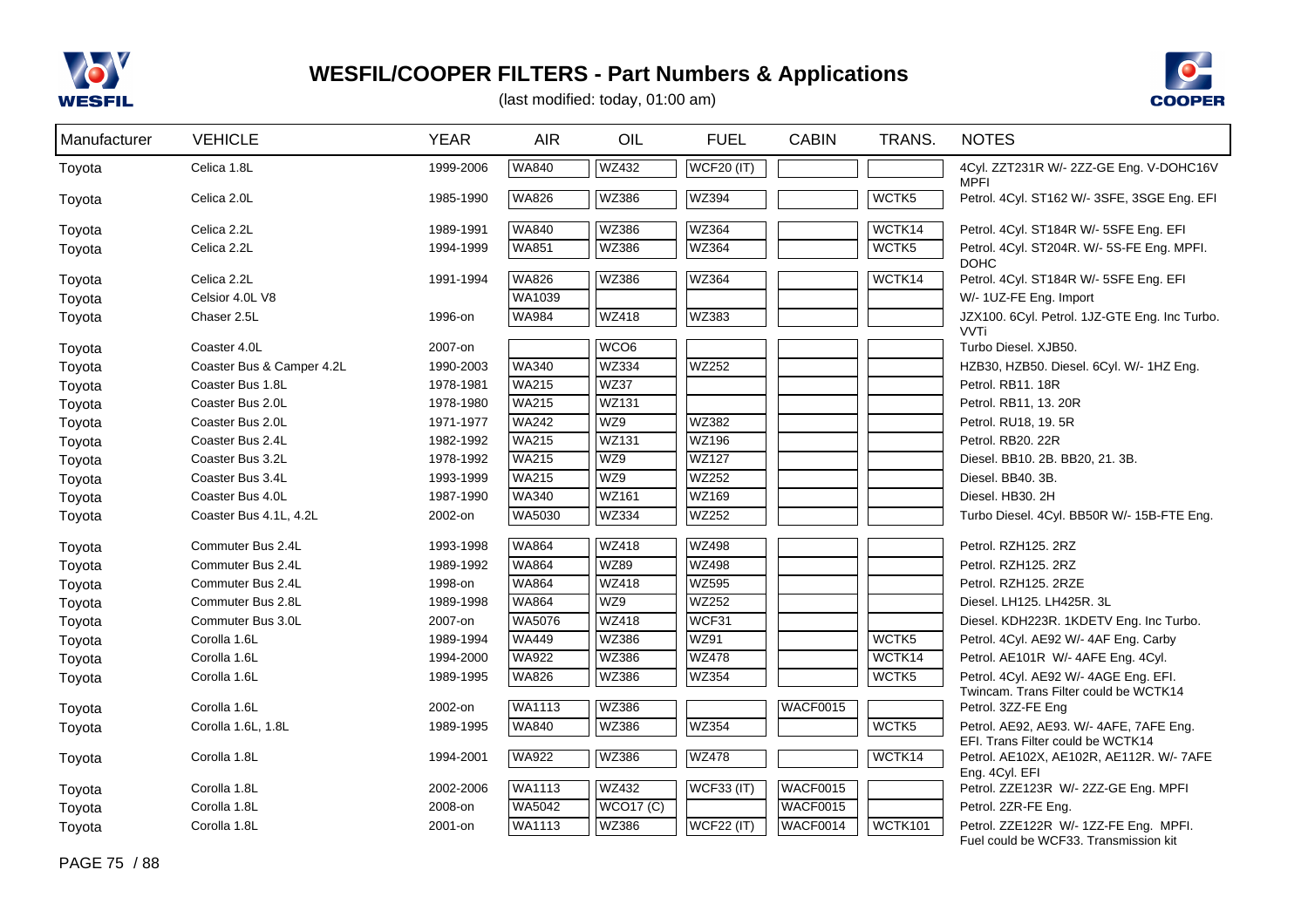



| Manufacturer | <b>VEHICLE</b>          | <b>YEAR</b> | <b>AIR</b>   | OIL          | <b>FUEL</b>       | <b>CABIN</b> | TRANS. | <b>NOTES</b>                                                    |
|--------------|-------------------------|-------------|--------------|--------------|-------------------|--------------|--------|-----------------------------------------------------------------|
|              |                         |             |              |              |                   |              |        | could be WCTK82                                                 |
| Toyota       | Corolla 1.8L            | 2007-on     | WA5042       | <b>WZ386</b> |                   | WACF0040     |        | 150 Series. Petrol. 4Cyl. FWD. MPFI. W/- 2RZ.<br>ZRE152R Eng.   |
| Toyota       | Corolla Seca 1.4L, 1.6L | 1989-1994   | <b>WA449</b> | WZ386        | <b>WZ91</b>       |              |        | Petrol. AE90, AE92. Front Wheel Drive                           |
| Toyota       | Cressida Air Pump       |             | <b>WA821</b> |              |                   |              |        |                                                                 |
| Toyota       | Cressida 2.0L           | 1980-1985   | WA1060       | WZ418        | WZ169             |              |        | LX90. Diesel Import                                             |
| Toyota       | Cressida 2.6L           | 1977-1981   | <b>WA240</b> | <b>WZ131</b> | WZ349             |              | WCTK19 | MX32. Petrol. 6Cyl. W/- 4M Eng. Carby. Air                      |
|              | Cressida 2.8L           |             | <b>WA822</b> | <b>WZ131</b> | WZ325             |              |        | could be WA824<br>MX73. Petrol. 6Cyl. W/- 5ME, 5MGE Eng. EFI    |
| Toyota       |                         | 1985-1988   |              |              |                   |              |        |                                                                 |
| Toyota       | Cressida 2.8L           | 1983-1985   | <b>WA446</b> | <b>WZ131</b> | WZ195             |              | WCTK19 | MX62. Petrol. 6Cyl. W/- 5ME, 5MGE. EFI. Air                     |
|              | Cressida 2.8L           | 1981-1983   | <b>WA446</b> | <b>WZ131</b> | WZ350             |              | WCTK19 | could be WA824<br>MX62. Petrol. 6Cyl. W/- 5ME, 5MGE. EFI. Air   |
| Toyota       |                         |             |              |              |                   |              |        | could be WA824                                                  |
| Toyota       | Cressida 2.9L           | 1988-1993   | <b>WA822</b> | <b>WZ418</b> | WZ325             |              |        | MX83. Petrol. 6Cyl. W/- 7MGE Eng. MPFI                          |
| Toyota       | Crown                   |             | WA5005       |              |                   |              |        | Import                                                          |
| Toyota       | Crown 2.8L              | 1983-1988   | <b>WA339</b> | WZ131        | WZ325             |              | WCTK9  | MS123. Petrol. 6Cyl. EFI                                        |
| Toyota       | Dyna                    | 1969-1970   | <b>WA215</b> |              |                   |              |        | Petrol. RU10, 12, 15                                            |
| Toyota       | Dyna 1.8L               | 1985-2002   | <b>WA831</b> | <b>WZ68</b>  | WZ382             |              |        | Petrol. YH81. 2Y                                                |
| Toyota       | Dyna 2.0L               | 1984-1986   | <b>WA838</b> | <b>WZ68</b>  | <b>WZ197</b>      |              |        | Petrol. YU60, 61. 3Y                                            |
| Toyota       | Dyna 2.0L               | 1971-1984   |              | WZ131        |                   |              |        | Petrol. RU10, 12, 15, 20, 30. 5R                                |
| Toyota       | Dyna 2.2L               | 1986-1991   | <b>WA831</b> | <b>WZ89</b>  | <b>WZ197</b>      |              |        | Petrol. YU62, 4Y, 200 Series                                    |
| Toyota       | Dyna 2.4L, 2.8L         | 1985-1991   | <b>WA831</b> | WZ9          | WZ252             |              |        | Diesel. LH80. 2L. 100 Series. LY60, LY61. 2L.<br>3L. 150 Series |
| Toyota       | Dyna 2.8L, 3.0L         | 1992-2004   | <b>WA215</b> | WZ9          | <b>WZ252</b>      |              |        | Diesel. LY220. 5L. LY61, LY211, LY230. 3L.                      |
|              |                         |             | <b>WA838</b> | WZ9          | WZ169             |              |        | 100, 150 Series                                                 |
| Toyota       | Dyna 3.0L               | 1984-1998   |              |              |                   |              |        | Diesel. BU60, 61, 63, 65. B, 11B. 200 Series                    |
| Toyota       | Dyna 3.0L               | 1972-1985   | <b>WA215</b> | WZ9          | WZ <sub>127</sub> |              |        | Diesel. BU10, 12, 15, 20. B                                     |
| Toyota       | Dyna 3.4L               | 1984-1988   | <b>WA340</b> | WZ9          | WZ169             |              |        | Diesel. BU85. 13B. 300 Series                                   |
| Toyota       | Dyna 3.4L, 3.7L         | 1988-2003   | <b>WA215</b> | WZ9          | WZ252             |              |        | Diesel. BU66, 88, 100, 101. 3B11, 14B. 200,                     |
| Toyota       | Dyna 3.6L               | 1972-1981   | <b>WA215</b> |              |                   |              |        | 300 Series<br>HU15, 30. H                                       |
| Toyota       | Dyna 4.0L               | 1985-1987   | WA831        | WZ9          | <b>WZ252</b>      |              | WCTK45 | W100 Diesel                                                     |
| Toyota       | Dyna 4.0L               | 1984-1995   | <b>WA340</b> | <b>WZ176</b> | WZ183             |              |        | Diesel. BU91, WU91. 1W. 400 Series. Air                         |
|              |                         |             |              |              |                   |              |        | could be WA838                                                  |
| Toyota       | Dyna 4.0L               | 1982-1984   | WA340        | WZ161        | WZ169             |              |        | Diesel. HU40, 50. 2H                                            |
| Toyota       | Dyna 4.1L               | 2003-on     | WA1115       | <b>WZ334</b> | <b>WZ252</b>      |              |        | Turbo Diesel. BU300, BU340. 15BFT.                              |
| Toyota       | Dyna 4.1L               | 1995-2003   | <b>WA215</b> | WZ334        | WZ252             |              |        | Diesel. BU142R, BU212R, BU222R.15B-<br>F/FTE. 300, 400 Series   |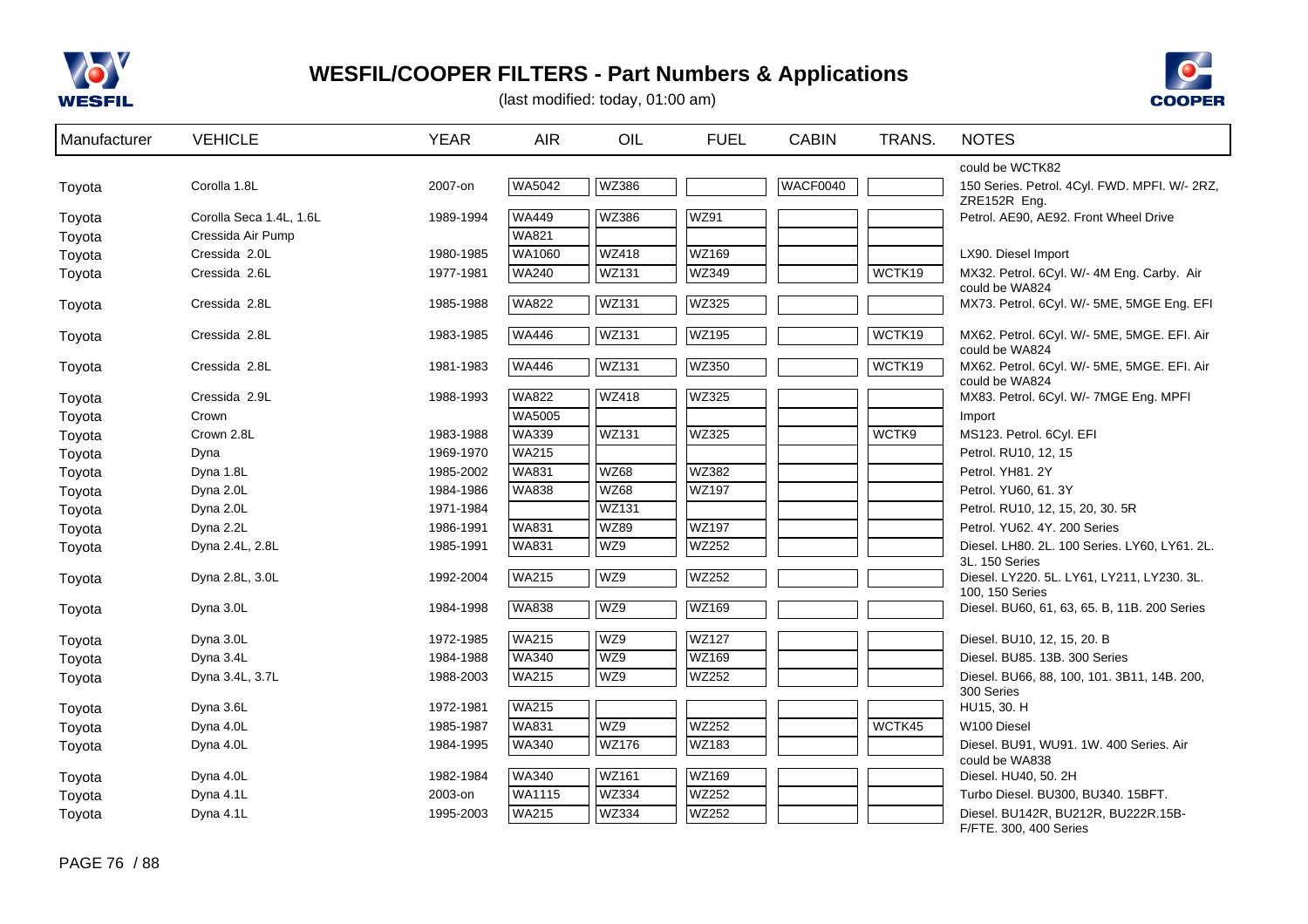



| Manufacturer | <b>VEHICLE</b>           | <b>YEAR</b> | <b>AIR</b>    | OIL               | <b>FUEL</b>        | <b>CABIN</b>    | TRANS. | <b>NOTES</b>                                                                   |
|--------------|--------------------------|-------------|---------------|-------------------|--------------------|-----------------|--------|--------------------------------------------------------------------------------|
| Toyota       | Dyna 4.6L                | 2003-on     |               | <b>WZ319</b>      |                    |                 |        | XZU404, 414, 424, 434. SO5C. 250, 350, 450,                                    |
| Toyota       | Dyna II 4.6L, 4.9L, 5.3L | 2001-on     | WA1115        | WCO <sub>25</sub> | <b>WZ252</b>       |                 |        | 550. Turbo Diesel.<br>Diesel. XZU400. J05C, S05C, S05D. Fuel<br>could be WZ132 |
| Toyota       | Dyna II 4.6L, 4.9L, 5.3L | 2001-on     | WA1017        | WCO <sub>25</sub> | <b>WZ252</b>       |                 |        | Diesel. XZU300. J05C, S05C, S05D. Fuel<br>could be WZ132                       |
| Toyota       | Echo 1.0L, 1.3L 16V      | 2005-on     | WA5099        |                   | <b>IN TANK</b>     | WACF0014        |        | Petrol.                                                                        |
| Toyota       | Echo 1.3L, 1.5L          | 1999-2005   | <b>WA1055</b> | <b>WZ386</b>      | <b>WCF20 (IT)</b>  | <b>WACF0014</b> | WCTK82 | Petrol. 4Cyl. W/- 1NZ-FE, 2NZ-FE Eng. MPFI                                     |
| Toyota       | Emina, Estima 2.4L       | 1992-1994   | WA1057        | <b>WZ335</b>      | WZ252              |                 |        | Imported Models. Turbo Diesel.                                                 |
| Toyota       | F6000 Truck              | 1968-1974   | <b>WA340</b>  | WZ9               |                    |                 |        | 3.5 Ton. Petrol. FA100, FA110, FA115                                           |
| Toyota       | Forklift                 |             | WA1027        |                   |                    |                 |        | 278mm HGT â?? 135mm OD â?? 80mm ID                                             |
| Toyota       | Hi Lux                   | 1988-1991   | <b>WA871</b>  | <b>WZ432</b>      |                    |                 |        | YN85R                                                                          |
| Toyota       | Hi Lux Surf 2.4L         | 1987-1994   | <b>WA339</b>  | <b>WZ334</b>      | <b>WZ252</b>       |                 |        | Imported Diesel. Turbo Diesel.                                                 |
| Toyota       | Hi Lux Surf 2.4L, 3.0L   | 1992-on     | WA1022        | <b>WZ334</b>      | <b>WZ252</b>       |                 |        | Imported Diesel. Turbo Diesel. Air Filter could                                |
| Toyota       | Hi Lux Surf 3.0L         | 2000-2003   | WA1062        | <b>WZ334</b>      | WZ252              |                 |        | be WA1017.<br>Turbo Diesel. 4Cyl. W/- KZJ95R Eng.                              |
| Toyota       | Hi Lux Surf 3.4L         | 1996-on     | <b>WA984</b>  | <b>WZ418</b>      |                    |                 | WCTK45 | Import Petrol DOHC                                                             |
| Toyota       | Hi Lux 2.7L              | 2005-on     | WA5023        | <b>WZ418</b>      | WCF82              | WACF0040        |        | 4Cyl. TGN16 W/- 2TR-FE Eng. MPFI. Oil could<br>be WC066                        |
| Toyota       | Hi Lux 2.8L, 3.0L        | 1988-1997   | <b>WA310</b>  | WZ9               | <b>WZ252</b>       |                 |        | <b>Diesel</b>                                                                  |
| Toyota       | Hi Lux 3.4L V6           | 2002-on     | <b>WA1001</b> | <b>WZ418</b>      | <b>WZ552</b>       |                 |        | MPFI. VZN167R W/- 5VZ-FE Eng.                                                  |
| Toyota       | Hi Lux 2.0L, 2.7L        | 1997-on     | <b>WA1001</b> | <b>WZ418</b>      | WZ571              |                 | WCTK45 | RZN147R EFI. 3RZ-FE Eng. MPFI                                                  |
| Toyota       | Hi Lux 2.4L              | 1988-1993   | <b>WA831</b>  | <b>WZ131</b>      | <b>WZ205</b>       |                 |        | RN126 22R                                                                      |
| Toyota       | Hi Lux 3.0L              | 1999-2005   | <b>WA1058</b> | WZ9               | WCF48              |                 |        | Diesel 4Cyl. 5L Eng.                                                           |
| Toyota       | Hi Lux 3.0L              | 1999-2005   | <b>WA1058</b> | <b>WZ334</b>      | <b>WZ252</b>       |                 | WCTK45 | KZN165R. W/- 1KZ-TE. 4Cyl. 5LE Eng. Diesel<br>& Turbo Diesel                   |
| Toyota       | Hi Lux 3.0L              | 1997-1999   | WA1004        | WZ9               | WCF48              |                 |        | Diesel 4Cyl. 5L Eng.                                                           |
| Toyota       | Hi Lux 3.0L              | 2000-on     | WA1072        | WZ9               | WZ252              |                 |        | Turbo Diesel. 5LE Eng.                                                         |
| Toyota       | Hi Lux 3.0L              | 2005-on     | WA5023        | <b>WZ418</b>      | WCF31              | WACF0040        |        | KUN16R/26R W/- 1KDFTV Eng. Turbo Diesel                                        |
| Toyota       | Hi Lux 4.0L V6           | 2004-on     | WA1164        | <b>WZ418</b>      | WCF81              | WACF0040        |        | GGN15R/25R W/- 1GR-FE Eng. MPFI                                                |
| Toyota       | Hiace 2.4L               | 1998-2005   | <b>WA864</b>  | <b>WZ418</b>      | <b>WZ595</b>       |                 | WCTK16 | 2RZ-E Eng. EFI                                                                 |
| Toyota       | Hiace 2.4L               | 1987-1989   | <b>WA332</b>  | WZ9               | <b>WZ252</b>       |                 |        | 2L Eng. Diesel                                                                 |
| Toyota       | Hiace 2.4L               | 1989-1992   | <b>WA864</b>  | <b>WZ89</b>       | <b>WZ498</b>       |                 | WCTK9  | Petrol.Carby. W/- 2RZ Eng.                                                     |
| Toyota       | Hiace 2.4L               | 1996-on     | WA963         | <b>WZ418</b>      | <b>WZ595</b>       |                 |        | 2RZ-E Eng. MPFI. SBV only                                                      |
| Toyota       | Hiace 2.5L               | 2005-on     | WA5043        | <b>WZ418</b>      | WCF31              | <b>WACF0076</b> |        | Turbo Diesel. KDH200 W/- 2KDFTV Eng.                                           |
| Toyota       | Hiace 2.7L               | 2005-on     | <b>WA864</b>  | <b>WZ418</b>      | <b>WCF139 (IT)</b> | WACF0076        |        | Petrol. TRH200 W/- 2TR-FE Eng. MPFI. Oil                                       |
| Toyota       | Hiace 2.8L               | 1989-2000   | <b>WA864</b>  | WZ9               | WZ252              |                 | WCTK9  | could be WCO66<br>3L Eng. Diesel                                               |
| PAGE 77 / 88 |                          |             |               |                   |                    |                 |        |                                                                                |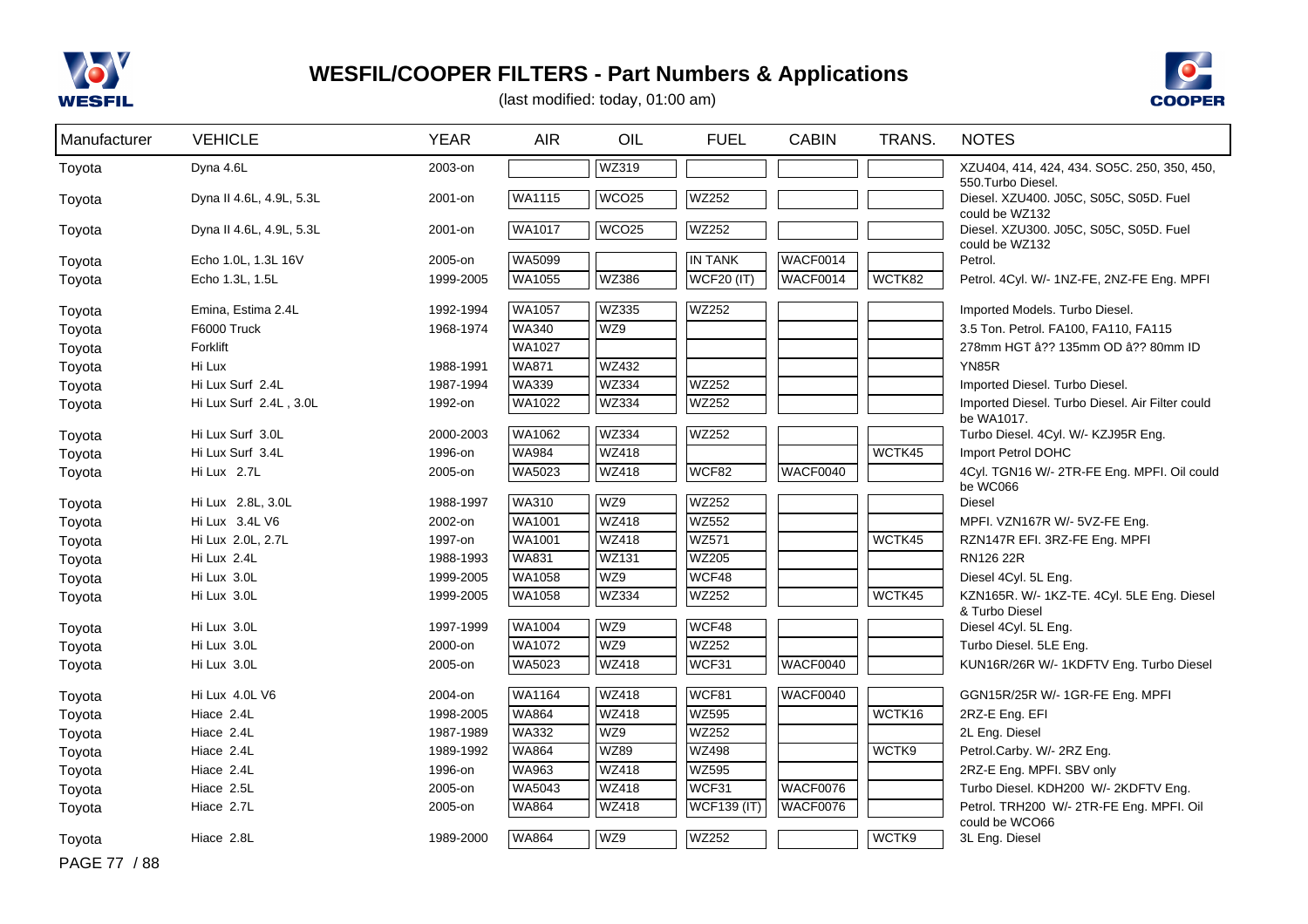



| Manufacturer     | <b>VEHICLE</b>                          | <b>YEAR</b>          | <b>AIR</b>             | OIL              | <b>FUEL</b>        | <b>CABIN</b>    | TRANS. | <b>NOTES</b>                                                                                             |
|------------------|-----------------------------------------|----------------------|------------------------|------------------|--------------------|-----------------|--------|----------------------------------------------------------------------------------------------------------|
| Toyota           | Hiace 3.0L                              | 2005-on              | WA5076                 | <b>WZ418</b>     | WCF31              |                 |        | Diesel, KDH201/203/221/223 W/- 1KD-FTV                                                                   |
| Toyota<br>Toyota | Hiace 3.0L<br>Highlander 3.3L V6 Hybrid | 2000-2005<br>2008-on | <b>WA864</b><br>WA5118 | <b>WZ334</b>     | WZ252              |                 |        | Eng. Inc. Turbo<br>5L Eng. Diesel<br>70HP Electric Motor                                                 |
| Toyota           | Imported Light Commercial               |                      | WA1151                 |                  |                    |                 |        |                                                                                                          |
| Toyota           | Imported Passenger Cars                 |                      | WA5010                 |                  |                    |                 |        | Corolla, Starlet, Tercel & some Industrial<br>Applications                                               |
| Toyota           | Kluger 3.3L V6                          | 2003-2007            | WA1135                 | WZ418            | <b>WCF137 (IT)</b> | <b>WACF0035</b> |        | 4WD. MCU28R W/- 3MZ-FE Eng. 6Cyl. MPFI                                                                   |
| Toyota           | Kluger 3.5L V6                          | 2007-on              | <b>WA1135</b>          | <b>WCO67 (C)</b> | IN TANK            | WACF0040        |        | Petrol. GSU40, GSU45. 2FR-FE, 2GR-FE Eng.<br>DOHC.                                                       |
| Toyota           | Landcruiser 4.5L                        | 1992-1999            | <b>WA340</b>           | WZ9              | <b>WZ467</b>       |                 |        | Petrol. 6Cyl. FZJ70, FZJ75, FZJ80. 1FZ-FE.<br>MPFI. DOHC 24V                                             |
| Toyota           | Landcruiser 4.5L                        | 1996-1999            | WA340                  | WZ418            | <b>WZ467</b>       |                 |        | Petrol. 6Cyl. FZJ70, FZJ75, FZJ80. 1FZ-FE.<br>MPFI. DOHC 24V                                             |
| Toyota           | Landcruiser 3.0L, 3.4L                  | 1978-1990            | WA340                  | WZ9              | <b>WZ127</b>       |                 |        | Diesel. 4Cyl. BJ40, BJ42, BJ70, BJ73.                                                                    |
| Toyota           | Landcruiser 3.9L                        | 1966-1984            | WA328                  | WZ9              |                    |                 |        | Petrol. FJ40, FJ45, FJ55. 6Cyl. F OHV                                                                    |
| Toyota           | Landcruiser 4.0L                        | 1980-1981            | <b>WA340</b>           | WZ161            | <b>WR2423P</b>     |                 |        | Diesel. 6Cyl. HJ47, HJ60, HJ75. 2H OHV                                                                   |
| Toyota           | Landcruiser 4.0L                        | 1981-1991            | <b>WA340</b>           | WZ9              | WZ196              |                 |        | Petrol. 6Cyl. FJ60, 62, 70, 73, 75, 80.<br>FZJ70/75/80. 3F OHV                                           |
| Toyota           | Landcruiser 4.0L                        | 1981-1991            | <b>WA340</b>           | <b>WZ161</b>     | WZ169              |                 |        | Turbo Diesel. 6Cyl. HJ47, HJ60, HJ61, HJ75.<br>2H, 12HT OHV                                              |
| Toyota           | Landcruiser 4.0L, 4.2L                  | 1980-1992            | <b>WA340</b>           | WZ9              | WZ391              |                 |        | Petrol. 6Cyl. FJ60, FJ62, FJ70, FJ73, FJ75,<br>FJ80. 2F/3F OHV                                           |
| Toyota           | Landcruiser 4.2L                        | 1975-1984            | <b>WA328</b>           | WZ9              | <b>WZ196</b>       |                 |        | Petrol. FJ40, FJ45, FJ55. 6Cyl. 2F OHV                                                                   |
| Toyota           | Landcruiser 4.2L                        | 1998-2002            | WA1017                 | <b>WZ334</b>     | <b>WZ252</b>       |                 |        | HZJ105. Diesel. 6Cyl. W/- 1HZ Eng. MPFI.<br>SOHC 12V                                                     |
| Toyota           | Landcruiser 4.2L                        | 1990-2007            | <b>WA340</b>           | <b>WZ334</b>     | <b>WZ252</b>       |                 |        | Diesel. HDJ80, HZJ75,78,79,80. 1HDT,1HZ<br>Eng. SOHC 12V                                                 |
| Toyota           | Landcruiser 4.5L                        | 1998-2003            | <b>WA1017</b>          | <b>WZ418</b>     | <b>WZ599</b>       |                 |        | FZJ105. 6Cyl. Petrol. W/- 1FZ-FE Eng. MPFI.<br>DOHC 24V                                                  |
| Toyota           | Landcruiser 3.4L                        | 1986-1990            | WA340                  | WZ9              | WZ169              |                 |        | Diesel. 4Cyl. BJ74. W/-13BT Eng.                                                                         |
| Toyota           | Landcruiser 3.9L, 4.2L                  | 1975-1988            | <b>WA952</b>           | WZ9              |                    |                 |        | Oval Type Air Filter. L6 Eng.                                                                            |
| Toyota           | Landcruiser 4.2L                        | 2001-2007            | <b>WA340</b>           | WZ334            | WZ252              |                 |        | Turbo Diesel. 6Cyl. HDJ78R, HDJ79R. W/-<br>1HD-FTE Eng.<br>Some Models need<br>WR2590P as well as WZ252. |
| Toyota           | Landcruiser 4.2L                        | 2000-2007            | <b>WA1019</b>          | <b>WZ334</b>     | WCF48              |                 |        | Turbo Diesel. HDJ100R. W/- 1HDFTE Eng.<br>MPFI. SOHC 24V                                                 |
| Toyota           | Landcruiser 4.5L                        | 1999-2007            | WA340                  | WZ418            | WZ624              |                 |        | Petrol. 6Cyl. MPFI. DOHC 24V FZJ78R,<br>FZJ79R. W/- 1FZ-FE.                                              |
| Toyota           | Landcruiser 4.5L V8                     | 2007-on              | WA5112                 | <b>WCO80 (C)</b> | WCF95              | <b>WACF0040</b> |        | Turbo Diesel. 200 Series. Twin Turbo. 1VD-<br>FTV Eng.                                                   |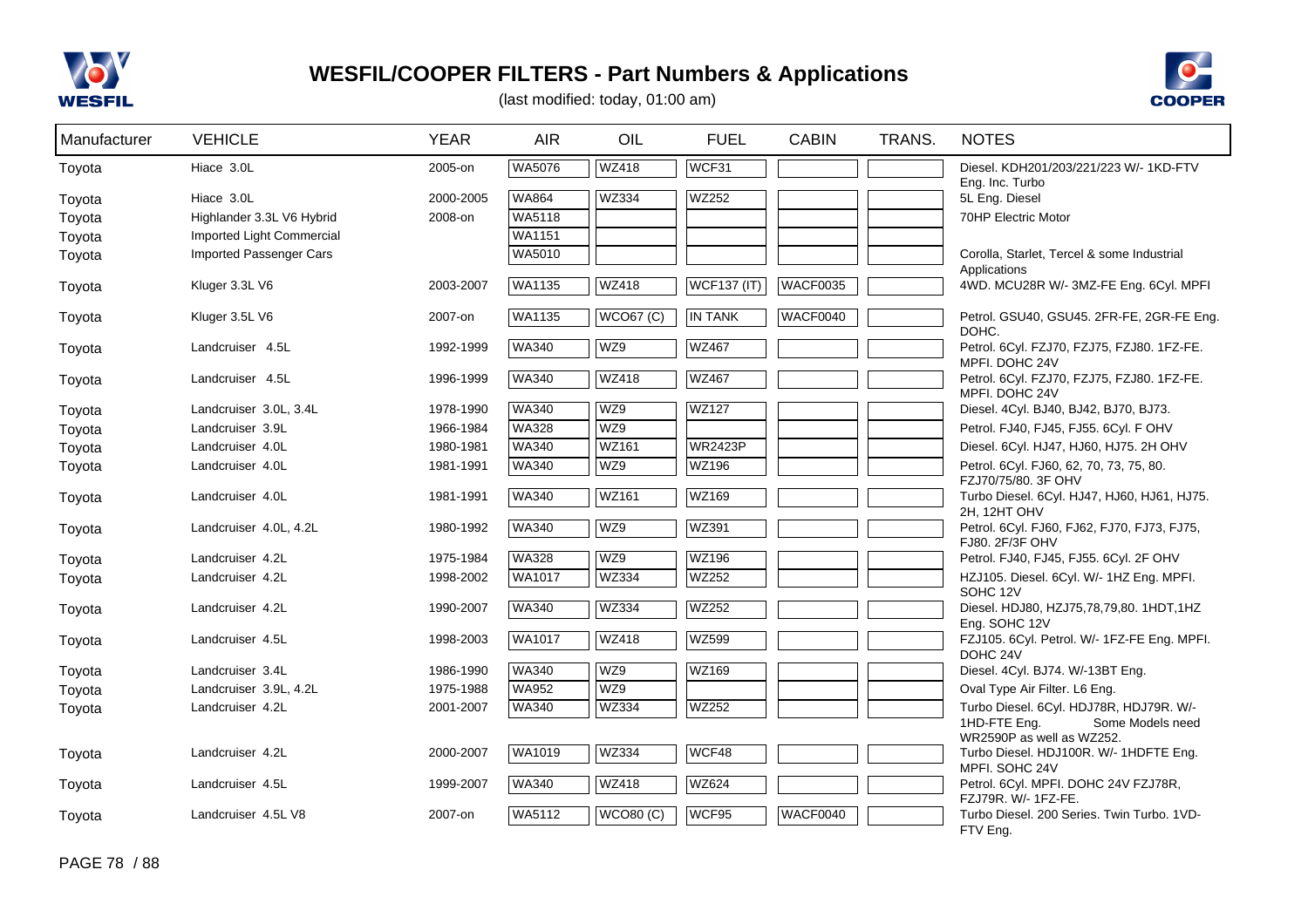



| Manufacturer | <b>VEHICLE</b>            | <b>YEAR</b> | <b>AIR</b>    | OIL          | <b>FUEL</b>        | <b>CABIN</b>    | TRANS. | <b>NOTES</b>                                                                                                |
|--------------|---------------------------|-------------|---------------|--------------|--------------------|-----------------|--------|-------------------------------------------------------------------------------------------------------------|
| Toyota       | Landcruiser 4.5L V8       | 2007-on     | WA5079        | WCO80(C)     | WCF95              | <b>WACF0040</b> |        | Turbo Diesel, 70 Series.                                                                                    |
| Toyota       | Landcruiser 4.7L V8       | 2007-on     | WA5113        | <b>WZ418</b> | WZ599              | WACF0040        |        | Petrol. VZJ200. V8Cyl. 4WD. MPFI. 200                                                                       |
| Toyota       | Landcruiser 4.7L V8       | 1998-on     | WA1019        | <b>WZ418</b> | <b>WZ599</b>       |                 |        | Series. 2UZ-FE.<br>Petrol. UZJ100, UZJ100R W/-2UZ-FE Eng.<br>MPFI. DOHC 32V                                 |
| Toyota       | Landcruiser Prado 2.7L    | 1996-2002   | <b>WA215</b>  | <b>WZ418</b> | <b>WZ464</b>       |                 | WCTK97 | MANUAL. RZJ95R W/- 3RZ-FE Eng.                                                                              |
| Toyota       | Landcruiser Prado 2.7L    | 1996-2002   | <b>WA215</b>  | <b>WZ418</b> | <b>WZ575</b>       |                 | WCTK97 | AUTO. RZJ95R W/- 3RZ-FE Eng.                                                                                |
| Toyota       | Landcruiser Prado 2.7L    | 2003-on     | WA1178        | <b>WZ418</b> | WCF6               |                 | WCTK97 | EFI. RZJ120R W/- 3RZ-FE Eng. Air Filter                                                                     |
| Toyota       | Landcruiser Prado 3.0L    | 2003-on     | <b>WA1178</b> | <b>WZ334</b> | WCF48              | <b>WACF5231</b> | WCTK97 | could be WA1164<br>KZJ120. W/- KZ-TE Eng. 4Cyl. Turbo Diesel.<br>Air Filter could be WA1164. Cabin Filter - |
| Toyota       | Landcruiser Prado 3.0L    | 2000-2003   | WA1017        | <b>WZ334</b> | WZ252              |                 | WCTK97 | Grande/VX only.<br>Turbo Diesel. KZJ95R. 4Cyl. Air Filter could<br>be WA1062.                               |
| Toyota       | Landcruiser Prado 3.0L    | 2007-on     | WA5080        | <b>WZ418</b> | WCF48              | <b>WACF5231</b> | WCTK97 | 1KDFTV Eng.Diesel. Diesel Filter could be<br>WZ252                                                          |
| Toyota       | Landcruiser Prado 3.4L V6 | 1996-on     | <b>WA1001</b> | <b>WZ418</b> | WZ383              |                 | WCTK97 | Petrol. VZJ95R W/- 5VE-FE Eng.                                                                              |
| Toyota       | Landcruiser Prado 4.0L V6 | 2003-on     | WA1164        | <b>WZ418</b> | WCF6               | <b>WACF5231</b> | WCTK97 | Petrol. GRJ120R W/- 1GR-FE Eng.                                                                             |
| Toyota       | Lecede 2.4L               | 1992-1994   | WA1057        | <b>WZ335</b> | <b>WZ252</b>       |                 |        | Used Import                                                                                                 |
| Toyota       | Lexen 3.8L V6             | 1989-1995   | <b>WA360</b>  | <b>WZ154</b> | <b>WZ200</b>       |                 | WCTK4  | VN, VP. V6Cyl. MPFI                                                                                         |
| Toyota       | Lexen 3.8L V6             | 1995-1997   | <b>WA360</b>  | <b>WZ154</b> | <b>WZ200</b>       |                 | WCTK2  | VR, VS. V6Cyl. MPFI                                                                                         |
| Toyota       | Lite Ace KM36             | 1984-1992   | <b>WA906</b>  | <b>WZ68</b>  | <b>WZ197</b>       |                 | WCTK54 | YM30, YM35, YM40, YM41                                                                                      |
| Toyota       | Lucida 2.4L               | 1992-1994   | WA1057        | <b>WZ335</b> | <b>WZ252</b>       |                 |        | Turbo Diesel. Import.                                                                                       |
| Toyota       | MR-2 1.8L                 | 2000-on     | <b>WA840</b>  | <b>WZ386</b> | WCF33 (IT)         |                 |        | Petrol. 4Cyl. MPFI. ZZW30R Eng.                                                                             |
| Toyota       | MR-2 2.0L                 | 1990-1999   | <b>WA826</b>  | <b>WZ386</b> | <b>WZ440</b>       |                 |        | Petrol. 4Cyl. EFI. DOHC. Used Import. TMPFI                                                                 |
| Toyota       | MR-2 Spyder 1.8L          | 2000-2006   | <b>WA840</b>  | <b>WZ386</b> | <b>WCF20 (IT)</b>  |                 |        | Petrol. 4Cyl. W/- ZZW30R Eng. MPFI.                                                                         |
| Toyota       | Paseo 1.5L                | 1995-2000   | <b>WA924</b>  | <b>WZ386</b> | <b>WZ552</b>       |                 | WCTK17 | EL54. Petrol. 4Cyl. DOHC MPFI                                                                               |
| Toyota       | Paseo 1.5L                | 1991-1995   | <b>WA924</b>  | <b>WZ386</b> | <b>WZ395</b>       |                 | WCTK17 | Petrol. 4Cyl. DOHC. W/- 5E-FE Eng. MPFI                                                                     |
| Toyota       | Prius 1.8L                | 2009-on     |               | WCO17 (C)    |                    | WACF0040        |        | ZVW30R. Hybrid. 2ZR-FXE Eng.                                                                                |
| Toyota       | Prius 1.5L                | 2001-on     | WA5037        | <b>WZ386</b> | <b>WCF137 (IT)</b> | <b>WACF5231</b> |        | NHW20R. Electric Hybrid. 4Cyl. MPFI. 1NZ-                                                                   |
| Toyota       | Prius 1.5L                | 2001-2003   | WA5036        | WZ386        | <b>WCF22 (IT)</b>  | <b>WACF5231</b> |        | FXE Eng.<br>NHW11R. Electric Hybrid. 4Cyl. MPFI. 1NZ-<br>FXE Eng.                                           |
| Toyota       | Rav 4 2.0L                | 1997-2000   | <b>WA826</b>  | <b>WZ386</b> | WZ573              |                 | WCTK15 | Petrol. 4Cyl. W/- 3S-FE Eng. EFI                                                                            |
| Toyota       | Rav 4 2.0L                | 1994-1997   | <b>WA826</b>  | WZ386        | <b>WZ466</b>       |                 | WCTK29 | Petrol. 4Cyl. W/- 3S-FE Eng. MPFI                                                                           |
| Toyota       | Rav 4 2.0L, 2.4L          | 2000-2006   | WA1094        | <b>WZ432</b> | WCF33 (IT)         | WACF0014        | WCTK80 | ACA20R, 21R, 22R, 23R. W/- 1AZ-FE, 2AZ-FE                                                                   |
|              |                           |             |               |              |                    |                 |        | Eng. MPFI                                                                                                   |
| Toyota       | Rav 4 2.4L                | 2006-on     | WA5053        | <b>WZ432</b> |                    | <b>WACF0040</b> | WCTK80 | Petrol. 4Cyl. ACA33R. MPFI.                                                                                 |
| Toyota       | Rav 4 3.5L V6             | 2007-on     | WA5053        | WCO67(C)     |                    | <b>WACF0040</b> |        | GSA33. 2GR-FE Eng. Petrol. MPFI.                                                                            |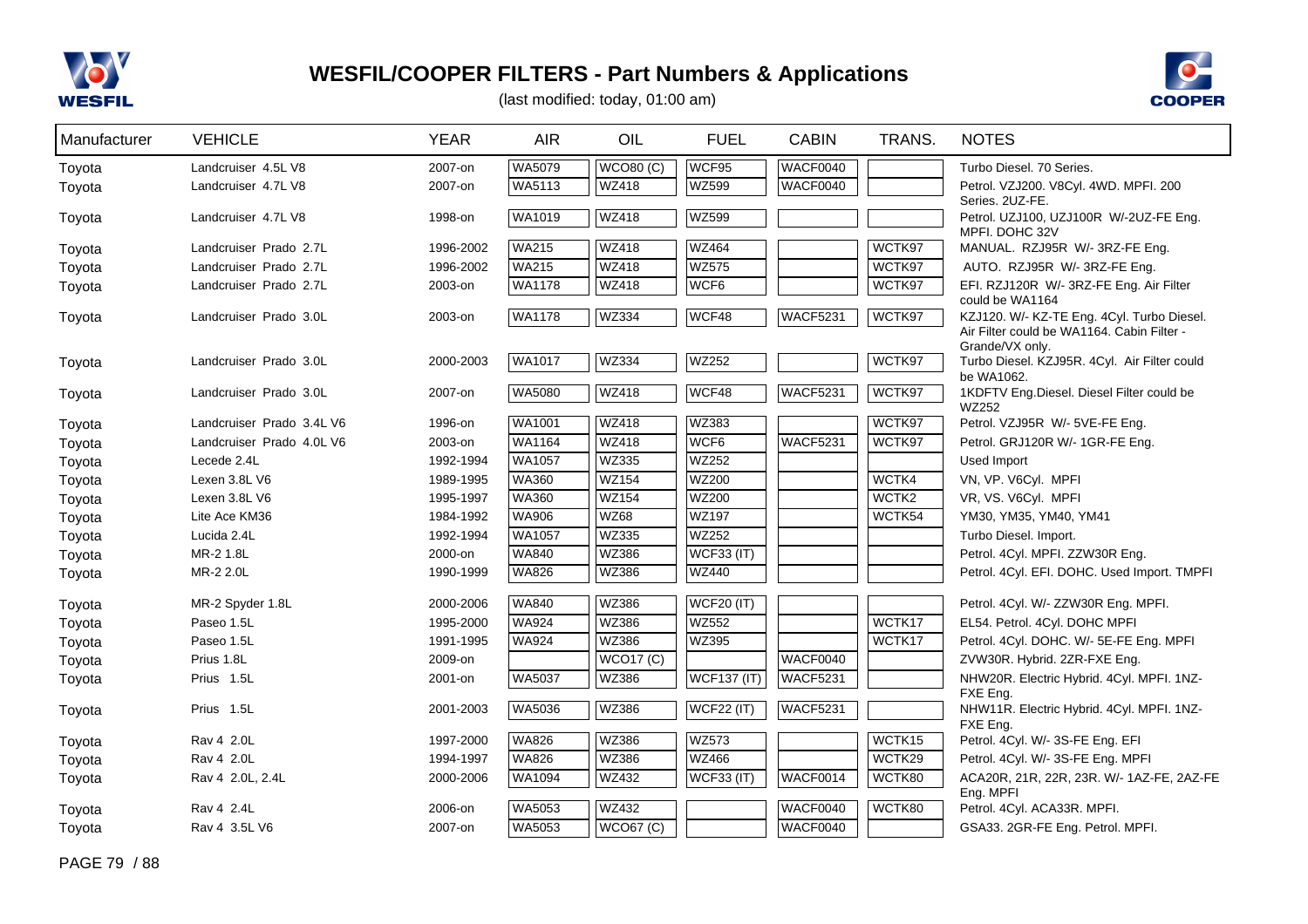



| Manufacturer                 | <b>VEHICLE</b>                            | <b>YEAR</b> | <b>AIR</b>     | OIL               | <b>FUEL</b>    | <b>CABIN</b>    | TRANS. | <b>NOTES</b>                                                          |
|------------------------------|-------------------------------------------|-------------|----------------|-------------------|----------------|-----------------|--------|-----------------------------------------------------------------------|
| Toyota                       | Soarer 4.0L                               | 1991-1998   | WA984          | <b>WZ418</b>      | WZ383          |                 |        | Non Turbo. 6Cyl. & V8. Petrol. MPFI. Used                             |
| Toyota                       | Spacia 2.0L                               | 1998-2005   | <b>WA853</b>   | <b>WZ432</b>      | <b>WZ604</b>   |                 | WCTK9  | Import.<br>DOHC. 4Cyl. MPFI Petrol. W/- 3S-FE Eng.                    |
| Toyota                       | Spacia 2.2L                               | 1992-1998   | <b>WA823</b>   | <b>WZ432</b>      | <b>WZ325</b>   |                 | WCTK9  | Petrol. 4Cyl. W/- 4Y-EC Eng. EFI                                      |
| Toyota                       | Sprinter 1.8L                             | 1994-1997   | <b>WA922</b>   | <b>WZ386</b>      | <b>WZ478</b>   |                 | WCTK14 | Petrol. DOHC 4Cyl. W/- 7A-FE Eng. EFI                                 |
| Toyota                       | Starlet 1.3L                              | 1996-1999   | <b>WA924</b>   | <b>WZ386</b>      | <b>WZ478</b>   |                 | WCTK5  | Petrol. 4Cyl. W/- 4E-FE Eng. MPFI                                     |
| Toyota                       | Supra 2.5L                                |             | WA5005         |                   |                |                 |        | Petrol                                                                |
| Toyota                       | Supra 2.8L                                | 1983-1986   | <b>WA339</b>   | <b>WZ131</b>      | WZ195          |                 | WCTK19 | Petrol. 6Cyl. W/- 5M-GE Eng. EFI. Fuel Filter<br>could be WZ489       |
| Toyota                       | Supra 3.0L                                | 1988-1993   | <b>WA822</b>   | <b>WZ418</b>      | <b>WZ352</b>   |                 | WCTK40 | Petrol. 6Cyl. W/- 7M-GTE Eng. Turbo EFI                               |
| Toyota                       | Supra 3.0L                                | 1993-1998   | <b>WA984</b>   | <b>WZ418</b>      | <b>WZ466</b>   |                 |        | Non Turbo. Petrol. 6Cyl.                                              |
| Toyota                       | Tarago                                    | 1985-1992   | <b>WA823</b>   | <b>WZ68</b>       | <b>WZ325</b>   |                 | WCTK9  | YR22, 30, 31. EFI                                                     |
| Toyota                       | Tarago                                    | 1990-2000   | <b>WA853</b>   | <b>WZ418</b>      | WZ381          |                 |        | 16V EFI. TCR10, TCR11, TCR20, TCR21 W/-<br>2TZFE Eng                  |
| Toyota                       | Tarago 2.0L                               | 1985-1992   | <b>WA820</b>   | <b>WZ68</b>       | WZ197          |                 |        | YR21. Petrol                                                          |
| Toyota                       | Tarago 2.4L                               | 2000-2006   | WA1094         | <b>WZ432</b>      | WCF22 (IT)     | <b>WACF5231</b> |        | ACR30R W/- 2AZ-FE Eng. DOHC                                           |
| Toyota                       | Tarago 2.4L                               | 2006-on     | WA5053         | <b>WZ432</b>      |                | WACF0040        |        | ACR50R. MPFI. DOHC.                                                   |
| Toyota                       | Tarago 3.5L V6                            | 2006-on     | <b>WA5053</b>  | WCO67 (C)         |                | WACF0040        |        | GSR50. 2GR-FE Eng. Petrol. V6Cyl. MPFI.                               |
| Toyota                       | Town-Ace 1.8L                             | 1997-1998   | <b>WA114</b>   | <b>WZ386</b>      | <b>WZ197</b>   |                 | WCTK16 | KR42 OHV 4Cyl. Carb.                                                  |
| Toyota                       | Town-Ace 2.0L                             | 1998-2005   | WA853          | <b>WZ432</b>      | <b>WZ604</b>   |                 | WCTK9  | 4Cyl. W/- 7KE Eng. MPFI. SR40                                         |
| Toyota                       | Town-Ace 2.0L                             | 1992-1997   | <b>WA820</b>   | WZ432             | <b>WZ197</b>   |                 | WCTK16 | YR39 OHV 4Cyl. Carb.                                                  |
| Toyota                       | Toyoace 2.0L                              | 1973-1985   | WA203          | WZ9               | WZ197          |                 |        | Petrol. RY16, 31. 5R Eng.                                             |
| Toyota                       | Toyoace 2.2L, 2.4L                        | 1982-1986   | <b>WA310</b>   | WZ9               | <b>WZ169</b>   |                 |        | LY30, LY31 Diesel. L, 2L Eng. Air could be<br><b>WA332</b>            |
| Toyota                       | Vienta 2.2L, 3.0L V6                      | 1995-2000   | <b>WA851</b>   | WZ418             | <b>WZ424</b>   |                 |        | SDV10, VCV10, MCV20R. MPFI                                            |
| Toyota                       | Yaris 1.0L, 1.3L 16V                      | 2005-on     | WA5099         |                   | <b>IN TANK</b> | WACF0014        |        | Petrol                                                                |
| Toyota                       | Yaris 1.3L, 1.5L                          | 2005-on     | <b>WA5042</b>  | <b>WZ386</b>      | <b>IN TANK</b> | <b>WACF0014</b> | WCTK83 | NCP90R, NCP91R. Petrol. 4Cyl. FWD. 2NZ-<br>FE, 1NZ-FE Eng.            |
| <b>Universal Air Filters</b> | Bobcat 863, Case, Deutz, JCB, John        |             | <b>WA1155</b>  |                   |                |                 |        |                                                                       |
| Volkswagen                   | Deere, Massey Ferguson<br>Beetle 1.4L 16V | 2001-on     | <b>WCA8168</b> | WCO <sub>10</sub> | WCF14          | <b>WACF0011</b> |        | WCO10 - with nut on top. Fuel Filter could be                         |
| Volkswagen                   | Beetle 1.6L, 1.8L                         | 2001-on     | <b>WCA8116</b> | <b>WZ553</b>      | WCF14          | WACF0011        |        | <b>WZ584</b><br>Petrol. MPFI. TMPFI. Use WZ596 where                  |
|                              |                                           |             |                |                   |                |                 |        | longer filter is required.                                            |
| Volkswagen                   | Beetle 1.9L TDi                           | 2001-on     | <b>WCA8116</b> | WCO39(C)          | <b>WCF128</b>  | <b>WACF0011</b> |        | Turbo Diesel. Inc Cabriolet.                                          |
| Volkswagen                   | Beetle 2.0L                               | 2001-on     | <b>WCA8116</b> | <b>WZ553</b>      | WCF14          | <b>WACF0011</b> | WCTK75 | Petrol. 4Cyl. MPFI. Use WZ596 where longer<br>oil filter is required. |
| Volkswagen                   | Beetle 2.3L V5                            | 1999-on     | <b>WCA8116</b> | WCO54 (C)         | WCF14          | <b>WACF0011</b> |        | Petrol. Fuel Filter could be WZ584                                    |
| Volkswagen                   | Beetle 2.5L V5                            | 2005-on     | <b>WCA8116</b> | WCO22 (C)         | WCF14          |                 |        | Petrol. 5Cyl. Fuel Filter could be WZ584.                             |
| Volkswagen                   | Bora 1.4L 16V                             | 1998-on     | <b>WCA8168</b> | WCO <sub>10</sub> | <b>WZ584</b>   | WACF0011        |        | Petrol                                                                |
| PAGE 80 / 88                 |                                           |             |                |                   |                |                 |        |                                                                       |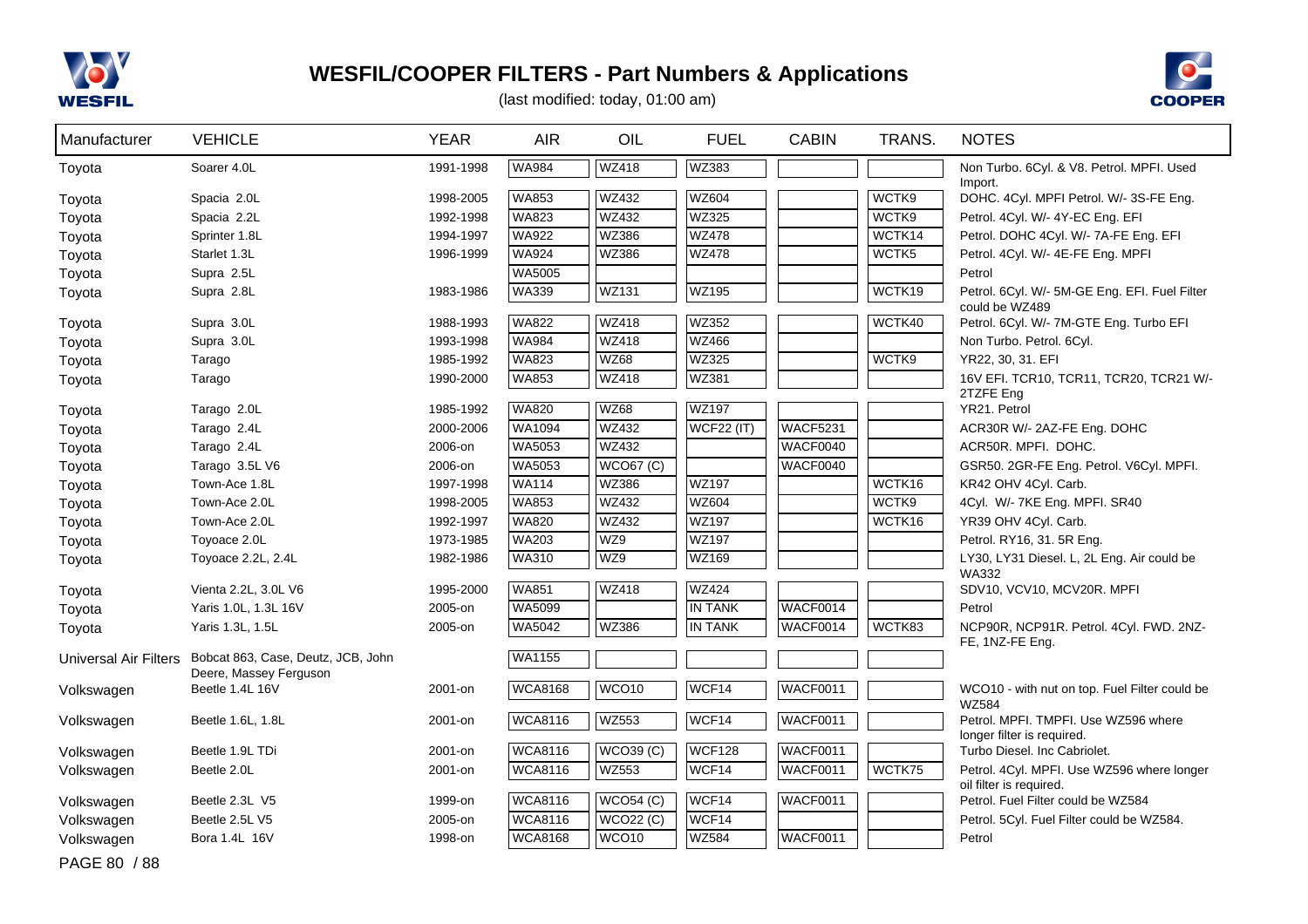



| Manufacturer | <b>VEHICLE</b>               | <b>YEAR</b> | <b>AIR</b>     | OIL               | <b>FUEL</b>   | <b>CABIN</b>    | TRANS. | <b>NOTES</b>                                                          |
|--------------|------------------------------|-------------|----------------|-------------------|---------------|-----------------|--------|-----------------------------------------------------------------------|
| Volkswagen   | Bora 1.6L 16V                | 1998-on     | <b>WA5031</b>  | WCO <sub>10</sub> | <b>WZ584</b>  | <b>WACF0011</b> |        | WCO10 - with nut on top                                               |
| Volkswagen   | Bora 1.9L SDi, 1.9L TDi      | 1998-on     | <b>WCA8116</b> | <b>WCO39 (C)</b>  | <b>WCF128</b> | WACF0011        |        | Diesel, Inc Turbo                                                     |
| Volkswagen   | Bora 2.0L                    | 1999-2005   | <b>WCA8116</b> | WZ553             | WZ584         |                 | WCTK75 | 1J. MPFI & TMPFI. Use WZ596 where longer                              |
|              |                              |             |                |                   |               |                 |        | filter is required.                                                   |
| Volkswagen   | Bora II 1.9L TDi, 2.0L TDi   | 2004-on     | WA5038         | WCO54(C)          | WCF92         |                 |        | <b>Diesel</b>                                                         |
| Volkswagen   | Bora 2.3L V5, 2.8L V6        | 1998-on     | <b>WCA8116</b> | WCO54 (C)         | <b>WZ584</b>  | WACF0011        | WCTK75 | Petrol. 5Cyl. & 6Cyl. MPFI.                                           |
| Volkswagen   | Caddy 1.5L, 1.6L             | 1982-1992   | <b>WCA757</b>  | WZ63              |               |                 |        | Petrol                                                                |
| Volkswagen   | Caddy 1.6L                   | 1982-1992   | <b>WCA9192</b> |                   |               |                 |        | Diesel                                                                |
| Volkswagen   | Caddy 1.8L                   | 1985-1992   | <b>WCA758</b>  | <b>WZ63</b>       | <b>WZ400</b>  |                 |        | Petrol                                                                |
| Volkswagen   | Caddy II 1.4L, 1.4 16V, 1.6L | 1995-2004   | <b>WA975</b>   | WCO <sub>10</sub> | <b>WZ200</b>  | WACF0016        |        | WCO10 - with nut on top                                               |
| Volkswagen   | Caddy II 1.9L TDi            | 1996-2004   |                | WCO39(C)          |               | WACF0016        |        | <b>Turbo Diesel</b>                                                   |
| Volkswagen   | Caddy III 1.4L               | 2005-on     | <b>WA5031</b>  | WCO <sub>10</sub> | WCF151        | WACF0025        |        | WCO10 - with nut on top                                               |
| Volkswagen   | Caddy III 1.4L               | 2004-2005   | WA5031         | WCO <sub>10</sub> | WCF14         | <b>WACF0025</b> |        | WCO10 - with nut on top                                               |
| Volkswagen   | Caddy III 1.6L               | 2004-2005   | WA5016         | <b>WZ596</b>      | WCF14         | <b>WACF0025</b> |        | Petrol.                                                               |
| Volkswagen   | Caddy III 1.6L               | 2005-on     | WA5016         | <b>WZ596</b>      | <b>WCF151</b> | <b>WACF0025</b> |        | Petrol.                                                               |
| Volkswagen   | Caddy III 1.9L TDi           | 2004-on     | <b>WA5038</b>  | WCO54(C)          | WCF92         | <b>WACF0025</b> |        | Turbo Diesel. Diesel could be WCF130                                  |
| Volkswagen   | Caddy III 1.9L TDi           | 2004-on     | <b>WA5038</b>  | WCO54 (C)         | WCF112        | WACF0025        |        | Turbo Diesel. With UFI filtration system.                             |
| Volkswagen   | Caddy III 2.0L               | 2006-on     | <b>WA5016</b>  | <b>WZ596</b>      | <b>WCF151</b> | WACF0025        |        | EcoFuel                                                               |
| Volkswagen   | Caddy III 2.0L SDi           | 2004-on     | WA5016         | WCO54(C)          | WCF92         | <b>WACF0025</b> |        | Diesel. Diesel could be WCF130                                        |
| Volkswagen   | Caravelle 1.9L TDi, 2.5L TDi | 2003-on     | <b>WA1198</b>  | WCO54(C)          | WCF89         | WACF0022        |        | T5. Turbo Diesel. Cabin Filter could be                               |
|              |                              |             |                |                   |               |                 |        | WACF0048                                                              |
| Volkswagen   | Caravelle 2.0L               | 2003-on     | WA1198         | <b>WZ596</b>      | <b>WZ584</b>  | <b>WACF0022</b> |        | T5. Cabin Filter could be WACF0048                                    |
| Volkswagen   | Caravelle 2.1L               | 1986-1992   | WA1090         | WZ63              | <b>WZ168</b>  |                 | WCTK76 | Watercooled. Petrol.                                                  |
| Volkswagen   | Caravelle 2.5L               | 1997-on     | WA1003         | WCO31             | <b>WZ168</b>  | <b>WACF0989</b> |        | 5Cyl. Petrol                                                          |
| Volkswagen   | Caravelle 2.8L V6            | 1997-on     | <b>WA1003</b>  | WCO54 (C)         | <b>WZ168</b>  | <b>WACF0989</b> |        | 6Cyl. Petrol.                                                         |
| Volkswagen   | Caravelle 3.2L V6            | 2003-on     | WA1198         | WCO41(C)          | <b>WZ584</b>  | <b>WACF0022</b> |        | T5. Petrol.                                                           |
| Volkswagen   | Crafter 2.5L TDi             | 2006-on     | WA5122         | WCO39(C)          | <b>WCF161</b> | <b>WACF0084</b> |        | 30, 35, 50. Turbo Diesel                                              |
| Volkswagen   | Eos 2.0L FSi                 | 2006-on     | WA5016         | <b>WCO22 (C)</b>  |               | WACF0025        |        | Petrol. Inc. Turbo                                                    |
| Volkswagen   | Eos 2.0L TDi                 | 2006-on     | <b>WA5038</b>  | WCO54 (C)         | WCF92         | WACF0025        |        | <b>Diesel</b>                                                         |
| Volkswagen   | Eos 2.0L TFSi                | 2007-on     | <b>WA5104</b>  | WCO22 (C)         | WCF93         | WACF0025        |        | Turbo                                                                 |
| Volkswagen   | Eos 3.2L V6                  | 2007-on     | WA5190         | WCO54(C)          | <b>WCF151</b> | <b>WACF0025</b> |        | Petrol.                                                               |
| Volkswagen   | Golf 1.5L                    | 1978-1983   | <b>WCA780</b>  | <b>WZ89</b>       |               |                 |        | <b>Diesel</b>                                                         |
| Volkswagen   | Golf 1.8L                    | 1988-on     | <b>WCA9267</b> | WZ63              |               |                 |        | Inc. Cabriolet                                                        |
| Volkswagen   | Golf 1.8L, 2.0L              | 1995-1998   | <b>WCA9277</b> | <b>WZ553</b>      | <b>WZ168</b>  |                 | WCTK75 | Petrol. 4Cyl. MPFI. Use WZ596 where longer<br>oil filter is required. |
| Volkswagen   | Golf 1.9L                    | 1995-1997   | <b>WCA9277</b> | <b>WZ89</b>       | <b>WZ580</b>  |                 |        | Diesel & Turbo Diesel. 4Cyl. DTFI                                     |
| Volkswagen   | Golf Cabriolet 1.8L          | 1983-1993   | <b>WCA758</b>  | WZ63              |               |                 |        | JH, PB, 2H Eng. GLI. Air Filter could be                              |
|              |                              |             |                |                   |               |                 |        | WCA9267.                                                              |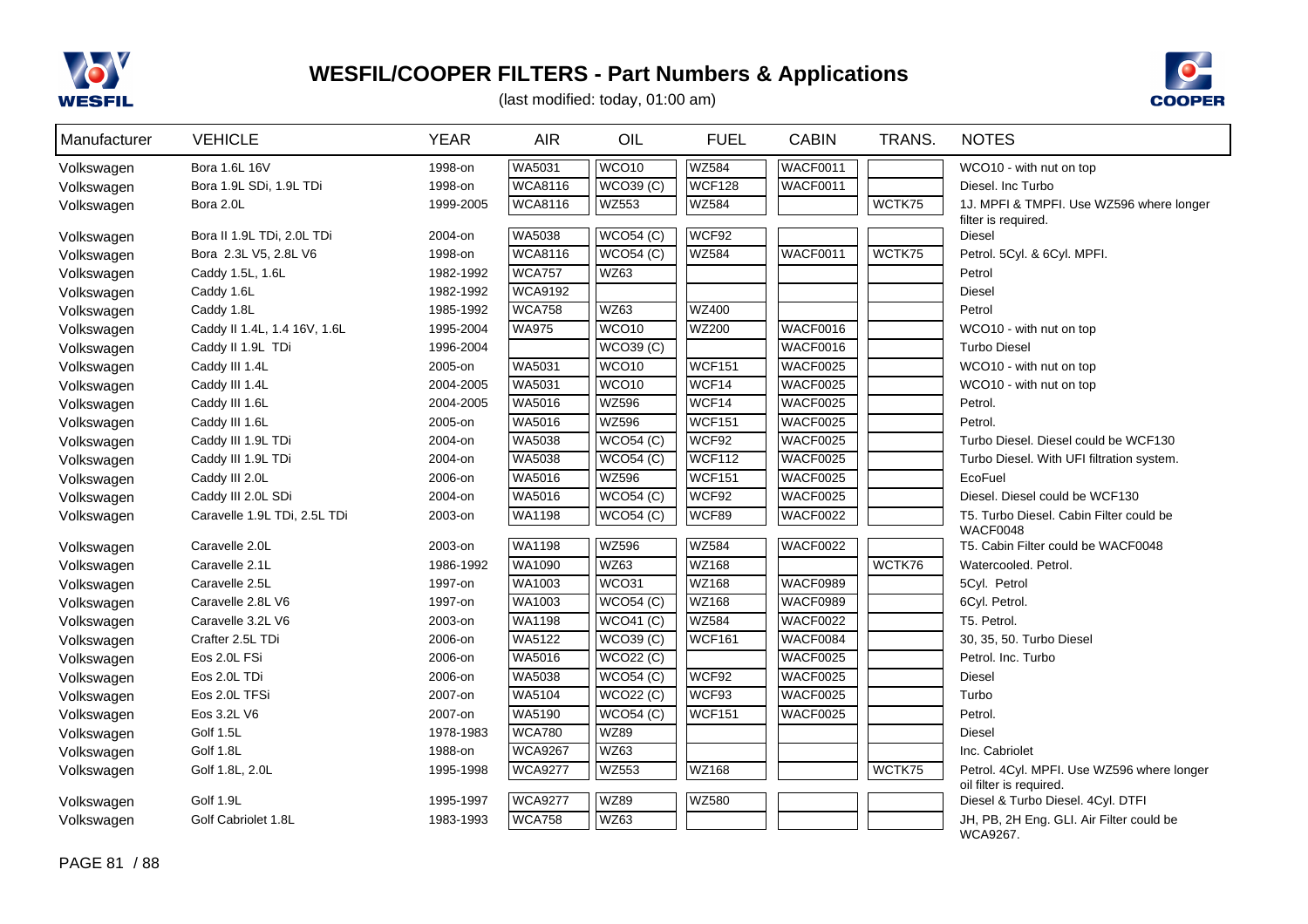



| Manufacturer | <b>VEHICLE</b>                   | <b>YEAR</b> | <b>AIR</b>     | OIL                    | <b>FUEL</b>   | <b>CABIN</b>    | TRANS. | <b>NOTES</b>                                                        |
|--------------|----------------------------------|-------------|----------------|------------------------|---------------|-----------------|--------|---------------------------------------------------------------------|
| Volkswagen   | Golf II 1.3i, 1.8L GTi           | 1983-1992   | <b>WCA780</b>  | WZ63                   |               |                 |        | Air Filter could be WCA9267. Inc. Cabriolet                         |
| Volkswagen   | <b>Golf II 1.6L</b>              | 1983-1991   | <b>WCA9192</b> |                        | <b>WZ580</b>  |                 |        | Diesel & Turbo Diesel. Fuel Filter could be                         |
|              |                                  |             |                |                        |               |                 |        | WZ542.                                                              |
| Volkswagen   | Golf II 1.6L                     | 1987-on     | <b>WCA9267</b> |                        | <b>WZ580</b>  |                 |        | Turbo Diesel W/- SB, 1V Eng.                                        |
| Volkswagen   | Golf II 1.6L, 1.8L               | 1983-1991   | <b>WCA757</b>  | WZ63                   |               |                 |        | Inc. Cabriolet                                                      |
| Volkswagen   | Golf III 1.4i, 1.6i              | 1991-1999   | <b>WCA9277</b> | WCO10                  |               | <b>WACF0016</b> |        | WCO10 - with nut on top. Air Filter could be<br>WA975.              |
| Volkswagen   | Golf III 1.8i                    | 1991-1999   | <b>WCA9277</b> | WZ63                   |               | WACF0016        |        | Oil Filter could be WZ596.                                          |
| Volkswagen   | Golf III 1.9L SDi, TDi           | 1993-1999   | <b>WCA9277</b> | WCO31                  | <b>WZ580</b>  | <b>WACF0016</b> |        | Diesel & Turbo Diesel.                                              |
| Volkswagen   | Golf III 2.0i 16V, 2.0L GTi      | 1992-1997   | <b>WCA9277</b> | <b>WZ596</b>           |               | WACF0016        |        | 2E, ADY, AGG, ABA, AKR Eng. Oil Filter could                        |
|              |                                  |             |                |                        |               |                 |        | be WZ63.                                                            |
| Volkswagen   | Golf III VR6 2.8L V6             | 1998-on     | <b>WCA9277</b> | WCO41 (C)              | <b>WZ168</b>  | <b>WACF0016</b> |        | Petrol. MPFI                                                        |
| Volkswagen   | Golf III VR6 2.8L V6             | 1991-1998   | <b>WCA9277</b> | <b>WR2600P</b>         | <b>WZ168</b>  | <b>WACF0016</b> | WCTK75 | Petrol. MPFI                                                        |
| Volkswagen   | Golf III VR6 2.9L                | 1994-1999   | <b>WCA9277</b> | $\overline{WCO41}$ (C) |               | WACF0016        |        | Syncro, 140KW, Oil Filter could be WR2600P.                         |
| Volkswagen   | Golf IV 1.4L 16V, 1.6L 16V       | 1997-on     | <b>WCA8168</b> | WCO10                  | <b>WZ584</b>  | <b>WACF0011</b> |        | WCO10 - with nut on top. Petrol. 4Cyl. MPFI                         |
|              |                                  |             |                |                        |               |                 |        |                                                                     |
| Volkswagen   | Golf IV 1.6L                     | 1997-on     | <b>WCA8116</b> | WCO <sub>10</sub>      | <b>WZ584</b>  | WACF0011        | WCTK75 | WCO10 - with nut on top. Petrol. 4Cyl. MPFI                         |
| Volkswagen   | Golf IV 1.6L 16V                 | 1980-on     | <b>WCA8272</b> | WCO <sub>10</sub>      | <b>WZ584</b>  | WACF0011        |        | W/- AZD Eng. WCO10 - with nut on top. Petrol.                       |
|              |                                  |             |                |                        |               |                 |        | 4Cyl. MPFI                                                          |
| Volkswagen   | Golf IV 1.8L, 1.8L 20V           | 1997-on     | <b>WCA8116</b> | WZ553                  | <b>WZ584</b>  | <b>WACF0011</b> | WCTK75 | GTi. Turbo. MPFI. Use WZ596 where longer oil<br>filter is required. |
| Volkswagen   | Golf IV 1.9L SDi, 1.9L TDi       | 1997-on     | <b>WCA8116</b> | <b>WCO39 (C)</b>       | <b>WCF128</b> | <b>WACF0011</b> |        | Diesel. Inc Turbo                                                   |
| Volkswagen   | Golf IV 2.0L                     | 1998-on     | <b>WCA8116</b> | <b>WZ596</b>           | <b>WZ584</b>  | <b>WACF0011</b> | WCTK75 | Petrol. 4Cyl. MPFI                                                  |
| Volkswagen   | Golf IV 2.3L V5 20V, 2.8L V6 24V | 1997-on     | <b>WCA8116</b> | <b>WCO54 (C)</b>       | <b>WZ584</b>  | <b>WACF0011</b> |        | Petrol. 5Cyl. & 6Cyl. MPFI                                          |
| Volkswagen   | Golf IV R32 3.2L                 | 2002-on     | <b>WCA8116</b> | WCO54(C)               | <b>WZ584</b>  | WACF0011        |        | Petrol.                                                             |
| Volkswagen   | Golf V 1.4L                      | 2007-on     | <b>WA5038</b>  | <b>WCO85</b>           | WCF93         | <b>WACF0025</b> |        | Petrol. Turbo. Supercharged                                         |
| Volkswagen   | Golf V 1.4L 16V                  | 2003-2005   | WA5031         | WCO <sub>10</sub>      | WCF14         | <b>WACF0025</b> |        | WCO10 - with nut on top                                             |
| Volkswagen   | Golf V 1.4L 16V                  | 2006-on     | WA5183         | WCO <sub>10</sub>      | <b>WCF151</b> | <b>WACF0025</b> |        | WCO10 - with nut on top                                             |
| Volkswagen   | Golf V 1.6L 16V                  | 2003-2005   | WA5016         | <b>WZ596</b>           | WCF14         | <b>WACF0025</b> |        | Petrol.                                                             |
| Volkswagen   | Golf V 1.6L 16V                  | 2005-on     | WA5016         | <b>WZ596</b>           | <b>WCF151</b> | <b>WACF0025</b> |        | Petrol.                                                             |
| Volkswagen   | Golf V 1.6L FSi                  | 2003-on     | WA5127         | <b>WCO85 (C)</b>       | WCF14         | <b>WACF0025</b> |        | Petrol.                                                             |
| Volkswagen   | Golf V 1.9L, 2.0L TDi            | 2004-2007   | WA5038         | WCO54(C)               | WCF92         | <b>WACF0025</b> |        | 77KW, 103KW. Turbo Diesel. 4Cyl. DWD,                               |
|              |                                  |             |                |                        |               |                 |        | FWD. DTFI. Diesel could be WCF130                                   |
| Volkswagen   | Golf V 2.0L FSi                  | 2003-on     | <b>WA5016</b>  | <b>WCO22 (C)</b>       | <b>WZ469</b>  | <b>WACF0025</b> |        | Petrol                                                              |
| Volkswagen   | Golf V 2.0L GTi                  | 2005-on     | <b>WA5104</b>  | WCO22 (C)              | WCF93         | WACF0025        |        | Petrol. Inc Turbo                                                   |
| Volkswagen   | Golf V 2.0L SDi                  | 2003-on     | <b>WA5016</b>  | WCO54 (C)              | WCF92         | WACF0025        |        | Diesel. Diesel could be WCF130                                      |
| Volkswagen   | Golf V 3.2L R32                  | 2005-on     | WA5190         | WCO54 (C)              | <b>WCF151</b> | <b>WACF0025</b> |        | Petrol.                                                             |
| Volkswagen   | Golf VI 1.4L                     | 2008-on     | WA5183         | WCO <sub>10</sub>      | <b>WCF151</b> | <b>WACF0025</b> |        | WCO10 - with nut on top. Petrol. 4Cyl.                              |
| PAGE 82 / 88 |                                  |             |                |                        |               |                 |        |                                                                     |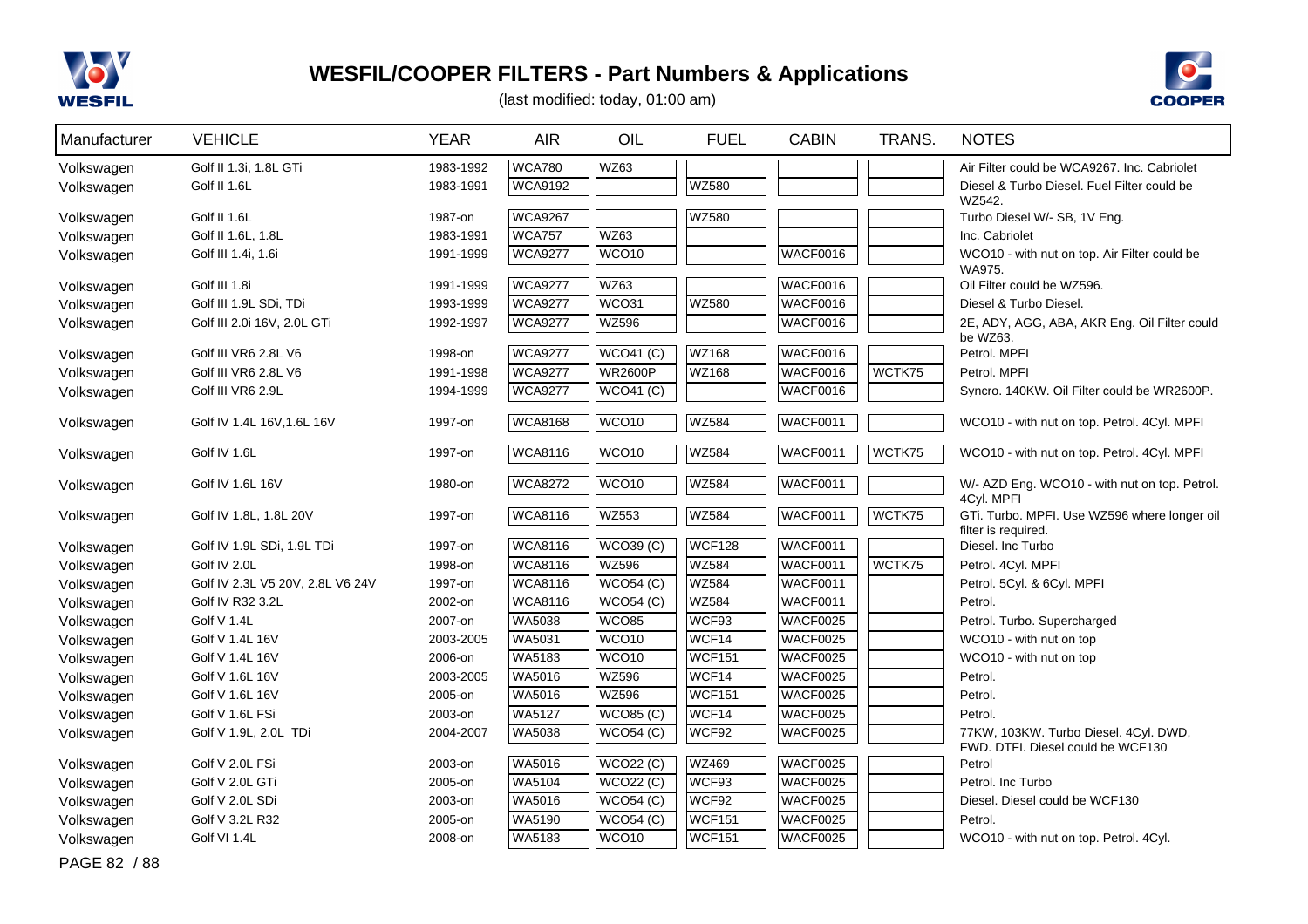



| Manufacturer | <b>VEHICLE</b>              | <b>YEAR</b> | <b>AIR</b>     | OIL                    | <b>FUEL</b>   | <b>CABIN</b>    | TRANS. | <b>NOTES</b>                                                    |
|--------------|-----------------------------|-------------|----------------|------------------------|---------------|-----------------|--------|-----------------------------------------------------------------|
|              |                             |             |                |                        |               |                 |        | <b>MPFI</b>                                                     |
| Volkswagen   | Golf VI 1.4L TSi            | 2009-on     | WA5016         |                        | WCF93         | WACF0025        |        | CAXA. Petrol                                                    |
| Volkswagen   | Golf VI 2.0L TDi            | 2008-on     | WA5038         | WCO54 (C)              | <b>WCF130</b> | WACF0025        |        | <b>Turbo Diesel</b>                                             |
| Volkswagen   | Jetta 1.6L 16V              | 2005-on     | WA5016         | <b>WZ596</b>           | <b>WCF151</b> | <b>WACF0025</b> |        | Petrol                                                          |
| Volkswagen   | Jetta 1.6L FSi              | 2005-on     | WA5127         | WCO85(C)               |               | WACF0025        |        | Petrol.                                                         |
| Volkswagen   | Jetta 1.9L TDi, 2.0L TDi    | 2005-on     | WA5038         | WCO54(C)               | WCF92         | WACF0025        |        | Diesel. Diesel could be WCF130                                  |
| Volkswagen   | Jetta 2.0L FSi              | 2005-on     | <b>WA5016</b>  | WCO22 (C)              | WCF93         | WACF0025        |        | Inc. Turbo                                                      |
| Volkswagen   | Jetta III 2.0L TFSi         | 2006-on     | <b>WA5104</b>  | <b>WCO22 (C)</b>       | WCF93         | WACF0025        |        | Turbo. Air Filter could be WA5038                               |
| Volkswagen   | Jetta III 2.5L V5           |             |                | WCO22 (C)              | <b>WCF151</b> | WACF0025        |        | Petrol.                                                         |
| Volkswagen   | Jette 1.3L, 1.8L 16V        | 1984-1991   | <b>WCA780</b>  | <b>WZ596</b>           |               |                 |        | Petrol.                                                         |
| Volkswagen   | 2.1L Water Cooled<br>Kombi  | 1972-1982   | <b>WCA729</b>  | <b>WZ63</b>            | <b>WZ168</b>  | WACF0989        |        | Replaces Genuine Oval Filter. Petrol                            |
| Volkswagen   | Kombi 1.9L, 2.4L            | 1995-on     | WA1003         | <b>WZ581</b>           | <b>WZ168</b>  |                 |        | Petrol. 5Cyl.                                                   |
| Volkswagen   | LT Van 2.5L TDi             | 2001-2006   | WA1047         | WCO39(C)               | <b>WCF128</b> | WACF3858        |        | Turbo Diesel. 28, 35, 46. ANJ. Fuel Filter could<br>be WCF2     |
| Volkswagen   | Multivan 2.5L TDi           | 2003-2008   | <b>WA1198</b>  | WCO54(C)               | WCF89         | WACF0022        |        | <b>Turbo Diesel</b>                                             |
| Volkswagen   | MultiVan 3.2L V6 T5         | 2003-on     | <b>WA1198</b>  | WCO41 (C)              | <b>WZ584</b>  | WACF0022        |        | Petrol. 6Cyl. MPFI                                              |
| Volkswagen   | Passat 1.3L, 1.5L, 1.6L     | 1973-1988   | <b>WA975</b>   | <b>WZ63</b>            |               |                 |        | Petrol. Air Filter could be WCA9049.                            |
| Volkswagen   | Passat 1.5L, 1.6L           | 1977-1983   | <b>WCA780</b>  | <b>WZ89</b>            |               |                 |        | <b>Diesel</b>                                                   |
| Volkswagen   | Passat 1.6L                 | 1982-1988   | <b>WCA9192</b> |                        |               |                 |        | Diesel. Turbo Diesel.                                           |
| Volkswagen   | Passat 1.6L, 1.8L 20V, 2.0L | 1996-2005   | <b>WA970</b>   | <b>WZ596</b>           |               | WACF0016        |        | Inc Turbo                                                       |
| Volkswagen   | Passat 1.6L, 1.8L, 2.0L     | 1988-1997   | <b>WCA9267</b> | <b>WZ63</b>            |               |                 |        | Oil Filter could be WZ596.                                      |
| Volkswagen   | Passat 1.6L, 1.9L           | 1988-1993   | <b>WCA9267</b> |                        | <b>WZ580</b>  |                 |        | Diesel & Turbo Diesel.                                          |
| Volkswagen   | Passat 1.8L                 | 1998-2002   | <b>WA970</b>   | <b>WZ553</b>           | <b>WZ168</b>  | WACF5324        |        | MPFI. Inc Turbo. Use WZ596 where longer                         |
| Volkswagen   | Passat 1.8L, 2.0L           | 1983-1988   | <b>WCA9192</b> | <b>WZ63</b>            |               |                 |        | filter is required.<br>Petrol                                   |
| Volkswagen   | Passat 1.9L TDi             | 1993-1996   | <b>WCA9267</b> | WCO31                  | <b>WZ580</b>  |                 |        | <b>Turbo Diesel</b>                                             |
| Volkswagen   | Passat 1.9L TDi             | 2000-2005   | <b>WA970</b>   | WCO39(C)               | <b>WCF128</b> | <b>WACF0016</b> |        | Turbo Diesel. Fuel Filter could be WZ533                        |
| Volkswagen   | Passat 1.9L TDi             | 1996-2000   | <b>WA970</b>   | <b>WCO39 (C)</b>       |               |                 |        | <b>Turbo Diesel</b>                                             |
| Volkswagen   | Passat 1.9L, 2.0L TDi       | 2005-on     | WA5038         | $\overline{WCO54}$ (C) | <b>WCF112</b> | WACF0025        |        | <b>Turbo Diesel</b>                                             |
| Volkswagen   | Passat 2.0L                 | 1994-1997   | <b>WCA9267</b> | <b>WZ596</b>           | <b>WZ584</b>  |                 | WCTK75 | Petrol                                                          |
| Volkswagen   | Passat 2.0L TFSi            | 2006-on     | WA5104         | WCO22(C)               |               | WACF0025        |        | Turbo                                                           |
| Volkswagen   | Passat 2.0L FSi             | 2005-on     | <b>WA5016</b>  | WCO22 (C)              |               | WACF0025        |        |                                                                 |
| Volkswagen   | Passat 2.0L TDi             | 2003-2005   | <b>WA970</b>   | WCO54 (C)              |               | WACF0016        |        | <b>Turbo Diesel</b>                                             |
| Volkswagen   | Passat 2.3L V5              | 1996-2005   | <b>WA970</b>   | WCO41 (C)              | <b>WZ400</b>  | WACF0016        |        | Petrol. V5Cyl. MPFI                                             |
| Volkswagen   | Passat 2.5L TDi V6          | 1998-2005   |                | <b>WCO77 (C)</b>       | WCF56         | WACF0016        |        | <b>Diesel</b>                                                   |
| Volkswagen   | Passat 2.8L V6              | 1998-2006   | <b>WA970</b>   | <b>WZ553</b>           | WZ168         | WACF5324        |        | Petrol. 6Cyl. MPFI. Use WZ596 where longer                      |
| Volkswagen   | Passat 2.9L VR6             | 1994-1997   | <b>WCA9267</b> | <b>WCO41 (C)</b>       |               |                 |        | oil filter is required.<br>Syncro. Oil Filter could be WR2600P. |
| PAGE 83 / 88 |                             |             |                |                        |               |                 |        |                                                                 |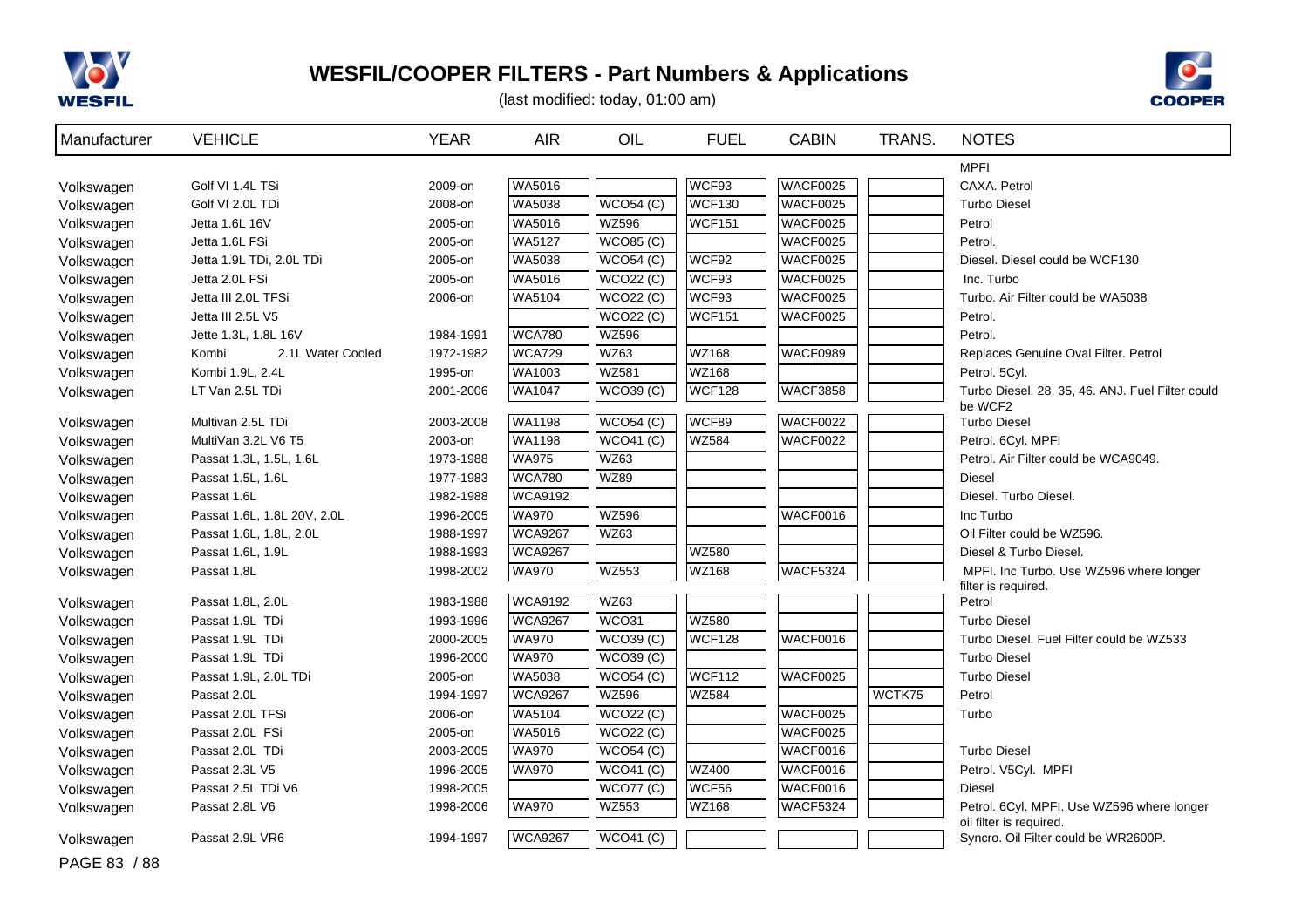



| Manufacturer | <b>VEHICLE</b>              | <b>YEAR</b> | <b>AIR</b>     | OIL               | <b>FUEL</b>   | <b>CABIN</b>    | TRANS. | <b>NOTES</b>                                                                   |
|--------------|-----------------------------|-------------|----------------|-------------------|---------------|-----------------|--------|--------------------------------------------------------------------------------|
| Volkswagen   | Passat 3.2L FSi, 3.6L FSi   | 2005-on     | WA5190         | WCO54(C)          |               | <b>WACF0025</b> |        | Petrol.                                                                        |
| Volkswagen   | Passat GL 2.0L              | 1995-1998   | <b>WCA9267</b> | WZ553             | <b>WZ168</b>  |                 |        | Petrol. 4Cyl. MPFI. Use WZ596 where longer                                     |
| Volkswagen   | Passat GL VR6 V6 2.8L       | 1991-1997   | <b>WCA9267</b> | WCO41 (C)         | WZ168         |                 | WCTK75 | oil filter is required.<br>Petrol. 6Cyl. MPFI. Oil Filter could be<br>WR2600P. |
| Volkswagen   | Passat WG 4.0L              | 2001-2005   | <b>WA970</b>   | WCO41 (C)         | <b>WZ400</b>  | WACF0016        |        | Petrol. W8Cyl. MPFI                                                            |
| Volkswagen   | Polo 1.4L                   | 1996-on     | <b>WCA8168</b> | WCO <sub>10</sub> | <b>WZ469</b>  | WACF0011        |        | Petrol. 4Cyl. MPFI. Inc. GT, GTI. WCO10 â??                                    |
|              |                             |             |                |                   |               |                 |        | with nut on top.                                                               |
| Volkswagen   | Polo 1.6L                   | 1995-on     | <b>WA975</b>   | <b>WZ596</b>      | <b>WZ578</b>  | <b>WACF5319</b> | WCTK75 | Petrol.4Cyl. EFI                                                               |
| Volkswagen   | Polo II 1.3L                | 1983-1994   | <b>WCA729</b>  | WCO <sub>10</sub> |               |                 |        | WCO10 - with nut on top. Oil Filter could be<br>WZ63. Inc. Coupe.              |
| Volkswagen   | Polo II 1.3L                | 1986-1990   | <b>WCA729</b>  |                   | <b>WZ580</b>  |                 |        | Diesel. Fuel Filter could be WZ542.                                            |
| Volkswagen   | Polo III 1.0L               | 1999-2001   |                | WCO <sub>10</sub> | <b>WZ469</b>  | WACF0011        |        | WCO10 - with nut on top                                                        |
| Volkswagen   | Polo III 1.0L, 1.0i, 1.6i   | 1994-1999   | <b>WA975</b>   | WCO <sub>10</sub> | <b>WZ200</b>  | <b>WACF0016</b> |        | Chassis W000001 - WZ469. WCO10 - with nut                                      |
|              |                             |             |                |                   |               |                 |        | on top                                                                         |
| Volkswagen   | Polo III 1.4L 16V, 1.6L 16V | 1996-1999   | <b>WCA8168</b> | WCO <sub>10</sub> | <b>WZ469</b>  | <b>WACF0011</b> | WCTK75 | Petrol. WCO10 - with nut on top. Fuel filter                                   |
| Volkswagen   | Polo III 1.7L SDi, 1.9L SDi | 1994-2001   | <b>WA5102</b>  | <b>WZ596</b>      | <b>WZ580</b>  | WACF0016        |        | could be WCF93<br><b>Diesel</b>                                                |
| Volkswagen   | Polo III 1.8L               | 1997-1999   |                | <b>WZ596</b>      | <b>WZ200</b>  |                 |        | Chassis W516001 - WZ469                                                        |
| Volkswagen   | Polo III 1.9L TDi           | 1999-2001   |                | WCO39(C)          |               | <b>WACF0011</b> |        | <b>Turbo Diesel</b>                                                            |
| Volkswagen   | Polo III 1.9L TDi           | 1996-1999   |                | WCO31             |               | WACF0016        |        | <b>Turbo Diesel</b>                                                            |
| Volkswagen   | Polo IV 1.2L                | 2001-on     |                |                   | WCF14         | <b>WACF5319</b> |        | Fuel Filter could be WZ469                                                     |
| Volkswagen   | Polo IV 1.2L 12V            | 2007-on     |                |                   | <b>WCF151</b> | <b>WACF5319</b> |        | Petrol.                                                                        |
| Volkswagen   | Polo IV 1.4L                | 2001-on     | WA5031         | WCO <sub>10</sub> | WCF14         |                 |        | WCO10 - with nut on top                                                        |
| Volkswagen   | Polo IV 1.4L 16V            | 2006-on     | WA5183         | WCO <sub>10</sub> | <b>WCF151</b> | <b>WACF5319</b> |        | WCO10 - with nut on top                                                        |
| Volkswagen   | Polo IV 1.4L FSi            | 2002-on     |                | <b>WCO85 (C)</b>  | WCF14         | <b>WACF5319</b> |        | Fuel Filter could be WZ469                                                     |
| Volkswagen   | Polo IV 1.6L 16V            | 2006-on     | WA5183         | <b>WCO85 (C)</b>  | <b>WCF151</b> | <b>WACF5319</b> |        | Petrol.                                                                        |
| Volkswagen   | Polo IV 1.9L TDi            | 2001-on     | <b>WA5147</b>  | WCO54(C)          |               | <b>WACF5319</b> |        | <b>Turbo Diesel</b>                                                            |
| Volkswagen   | Polo V 1.2L TDi, 1.6L TDi   | 2009-on     | WA5185         |                   | <b>WCF116</b> | <b>WACF5319</b> |        | <b>Turbo Diesel</b>                                                            |
| Volkswagen   | Polo V 1.4L 16V             | 2009-on     | <b>WA5183</b>  | WCO <sub>10</sub> | <b>WCF151</b> | <b>WACF5319</b> |        | Petrol. WCO10 - with nut on top.                                               |
| Volkswagen   | Tiguan 2.0L TDi             | 2008-on     | <b>WA5038</b>  | WCO54 (C)         | <b>WCF112</b> | <b>WACF0025</b> |        | <b>Turbo Diesel</b>                                                            |
| Volkswagen   | Tiguan 2.0L TSi             | 2008-on     | WA5038         |                   |               | WACF0025        |        | Petrol                                                                         |
| Volkswagen   | Touareg 2.5L TDi            | 2003-on     | WA5107         | WCO54 (C)         | WCF89         | WACF0048        |        | R5. Turbo Diesel. Cabin Filter could be                                        |
|              |                             |             |                |                   |               |                 |        | <b>WACF0022</b>                                                                |
| Volkswagen   | Touareg 3.0L TDi V6         | 2004-on     | WA5107         | WCO92(C)          |               | WACF0048        |        | Turbo Diesel. Cabin Filter could be WACF0022                                   |
| Volkswagen   | Touareg 3.2L V6, 3.6L FSi   | 2003-on     | <b>WA5107</b>  | WCO41 (C)         |               | WACF0048        |        | Petrol. 6Cyl. MPFI. Cabin Filter could be<br><b>WACF0022</b>                   |
| Volkswagen   | Touareg 4.2L V8             | 2003-on     | WA5107 (X2)    | WCO98(C)          |               | WACF0048        |        | Petrol. 8Cyl. MPFI. Cabin Filter could be<br><b>WACF0022</b>                   |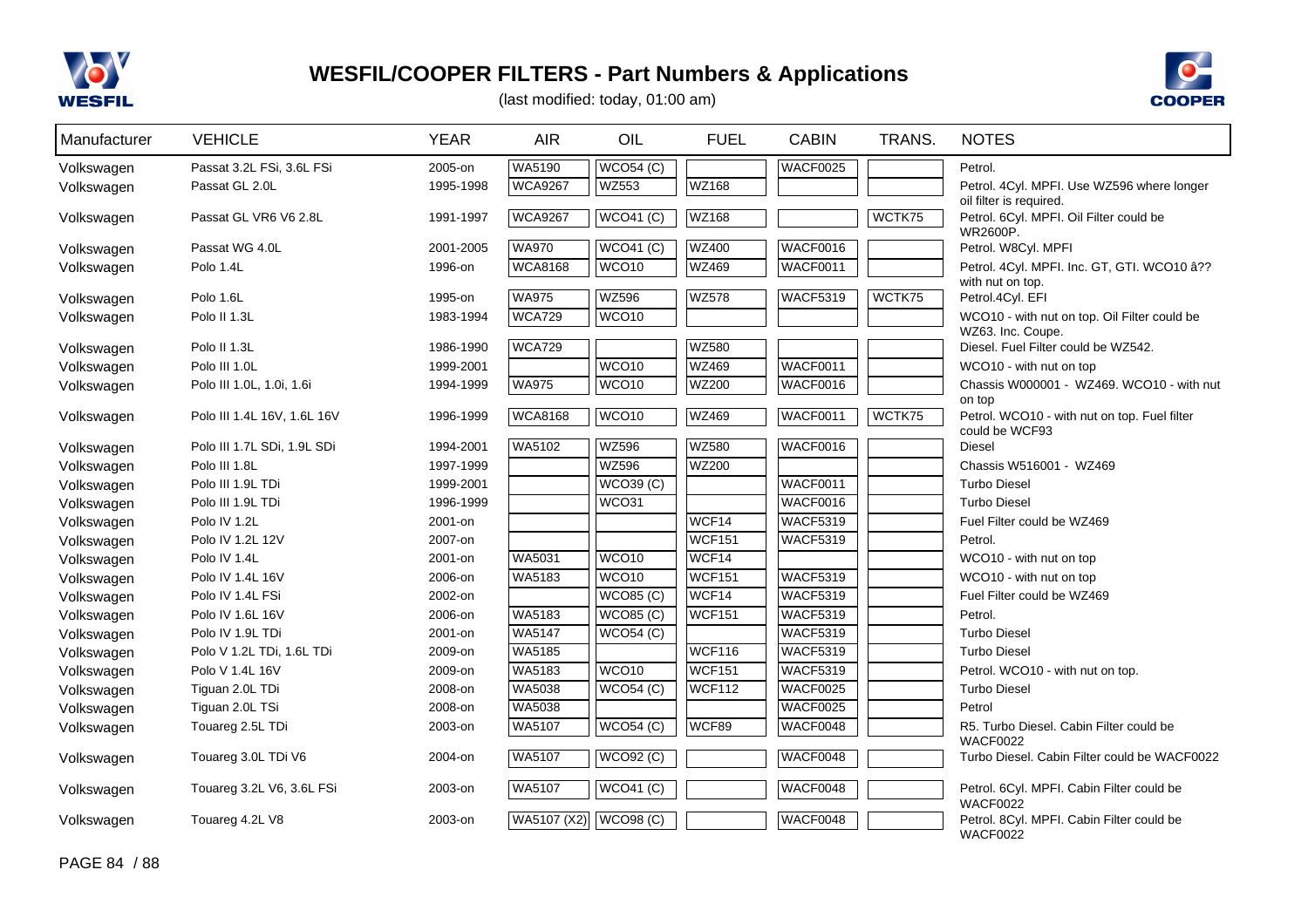



| Manufacturer | <b>VEHICLE</b>                | <b>YEAR</b> | <b>AIR</b>     | OIL                | <b>FUEL</b>  | <b>CABIN</b>    | TRANS. | <b>NOTES</b>                                                  |
|--------------|-------------------------------|-------------|----------------|--------------------|--------------|-----------------|--------|---------------------------------------------------------------|
| Volkswagen   | Touareg 5.0L V10 TDi          | 2003-on     | WA5107 (X2)    |                    |              | WACF0048        |        | Inc R50. Turbo Diesel. 10Cyl. Cabin Filter                    |
| Volkswagen   | Transporter 1.6L              | 1988-1992   |                |                    | <b>WZ580</b> |                 |        | could be WACF0022<br><b>Turbo Diesel</b>                      |
| Volkswagen   | Transporter 1.8L              | 1990-1992   | <b>WA956</b>   | <b>WZ596</b>       |              |                 |        | Petrol. T4                                                    |
| Volkswagen   | Transporter 1.9L D            | 1990-2003   | <b>WA956</b>   | WCO31              | <b>WZ580</b> |                 |        | Diesel. T4                                                    |
| Volkswagen   | Transporter 1.9L TD           | 1992-1995   | <b>WA956</b>   | WCO31              | <b>WZ580</b> |                 | WCTK76 | Turbo Diesel. T4                                              |
| Volkswagen   | Transporter 1.9L TD           | 1995-on     | WA1003         | WCO31              | <b>WZ580</b> |                 | WCTK76 | Turbo Diesel, T4                                              |
| Volkswagen   | Transporter 1.9L TDi          | 2003-on     | <b>WA1198</b>  | WCO54(C)           | WCF89        | WACF0048        |        | T5 Turbo Diesel. 4Cyl. Cabin Filter could be                  |
| Volkswagen   | Transporter 2.0L              | 1990-1995   | <b>WA956</b>   | <b>WZ596</b>       | WZ168        |                 |        | <b>WACF0022</b><br>Petrol. 4Cyl. EFI. T4                      |
| Volkswagen   | Transporter 2.0L              | 2003-on     | WA1198         | <b>WZ596</b>       | <b>WZ584</b> | WACF0048        |        | T5 Petrol. 4Cyl. MPFI. Cabin Filter could be                  |
|              |                               |             |                |                    |              |                 |        | <b>WACF0022</b>                                               |
| Volkswagen   | Transporter 2.0L              | 1995-2003   | <b>WA1003</b>  | <b>WZ63</b>        | WZ168        |                 |        | Petrol. 4Cyl. EFI.                                            |
| Volkswagen   | Transporter 2.4L              | 1990-1995   | WA956          | WCO31              | <b>WZ580</b> | <b>WACF0989</b> | WCTK76 | Diesel. 5Cyl. T4                                              |
| Volkswagen   | Transporter 2.4L              | 1995-on     | WA1003         | WCO31              | <b>WZ580</b> | <b>WACF0989</b> | WCTK76 | Diesel. 5Cyl. T4                                              |
| Volkswagen   | Transporter 2.5L              | 1990-1995   | WA956          | WCO31              | WZ168        | <b>WACF0989</b> |        | Petrol. 5Cyl.                                                 |
| Volkswagen   | Transporter 2.5L              | 1995-2003   | WA1003         | WCO31              | WZ168        | <b>WACF0989</b> |        | Petrol. 5Cyl.                                                 |
| Volkswagen   | Transporter 2.5L TDi          | 2003-on     | WA1198         | $\sqrt{WCO54}$ (C) | WCF149       | WACF0048        |        | T5. Turbo Diesel. Cabin Filter could be                       |
|              |                               |             |                |                    |              |                 |        | WACF0022. From Chassis No: 7H-8-120 001                       |
| Volkswagen   | Transporter 2.5L TDi          | 2003-on     | <b>WA1198</b>  | WCO54(C)           | WCF89        | WACF0048        |        | T5. Turbo Diesel. Cabin Filter could be                       |
|              |                               |             |                |                    |              |                 |        | WACF0022. Up To Chassis No: 7H-8-120 000                      |
| Volkswagen   | Transporter 2.5L TDi          | 1995-2003   | WA1003         | WCO31              | WZ580        | <b>WACF0989</b> | WCTK76 | <b>T4 Turbo Diesel</b>                                        |
| Volkswagen   | Transporter 2.8L V6           | 2000-2003   | WA1003         | WCO54(C)           |              |                 |        | Petrol                                                        |
| Volkswagen   | Transporter 2.8L              | 1995-2003   | <b>WA1003</b>  | WCO41 (C)          |              |                 |        | Petrol                                                        |
| Volkswagen   | Transporter 3.2L V6           | 2003-on     | WA1198         | WCO41 (C)          | <b>WZ584</b> | WACF0048        |        | T5 Petrol. MPFI. Cabin Filter could be                        |
| Volkswagen   | Vento 2.0L                    | 1995-1997   | <b>WCA9277</b> | <b>WZ553</b>       | WZ168        | <b>WACF0016</b> | WCTK75 | <b>WACF0022</b><br>Petrol. 4Cyl. MPFI. Use WZ596 where longer |
|              |                               |             |                |                    |              |                 |        | oil filter is required.                                       |
| Volvo        | 144 Early Series 240          |             | <b>WCA779</b>  |                    |              |                 |        |                                                               |
| Volvo        | 240 Series                    | 1979-1986   | <b>WCA719</b>  | <b>WZ89</b>        | <b>WZ400</b> |                 | WCTK72 | 740 W/-B23E Eng. Petrol.                                      |
| Volvo        | 242, 244, 245                 | 1974-1982   | <b>WCA719</b>  | WCO45              |              |                 | WCTK72 |                                                               |
| Volvo        | 260 All Models                | 1978-1986   | WA908          | <b>WZ89</b>        | <b>WZ400</b> |                 | WCTK72 | Large Round Air Filter                                        |
| Volvo        | 260 All Models                | 1978-1986   | <b>WCA9053</b> | <b>WZ89</b>        | WZ400        |                 | WCTK72 | Panel Air Filter                                              |
| Volvo        | 340 1.4L, 1.6L. 343. 345 1.4L |             |                | WCO <sub>50</sub>  |              |                 |        | D, DL, GL, L.                                                 |
| Volvo        | 340 1.7L DL, GL               | 1985-1991   |                | WCO46              |              |                 |        | Spin On Oil Filter. B14, B143, B143E.                         |
| Volvo        | 360 2.0L                      | 1982-1989   | <b>WCA9068</b> | WCO45              |              |                 |        | Petrol                                                        |
| Volvo        | 440, 460, 480                 | 1987-on     | <b>WCA9294</b> | WCO46              | <b>WZ400</b> |                 |        | Spin On Oil Filter                                            |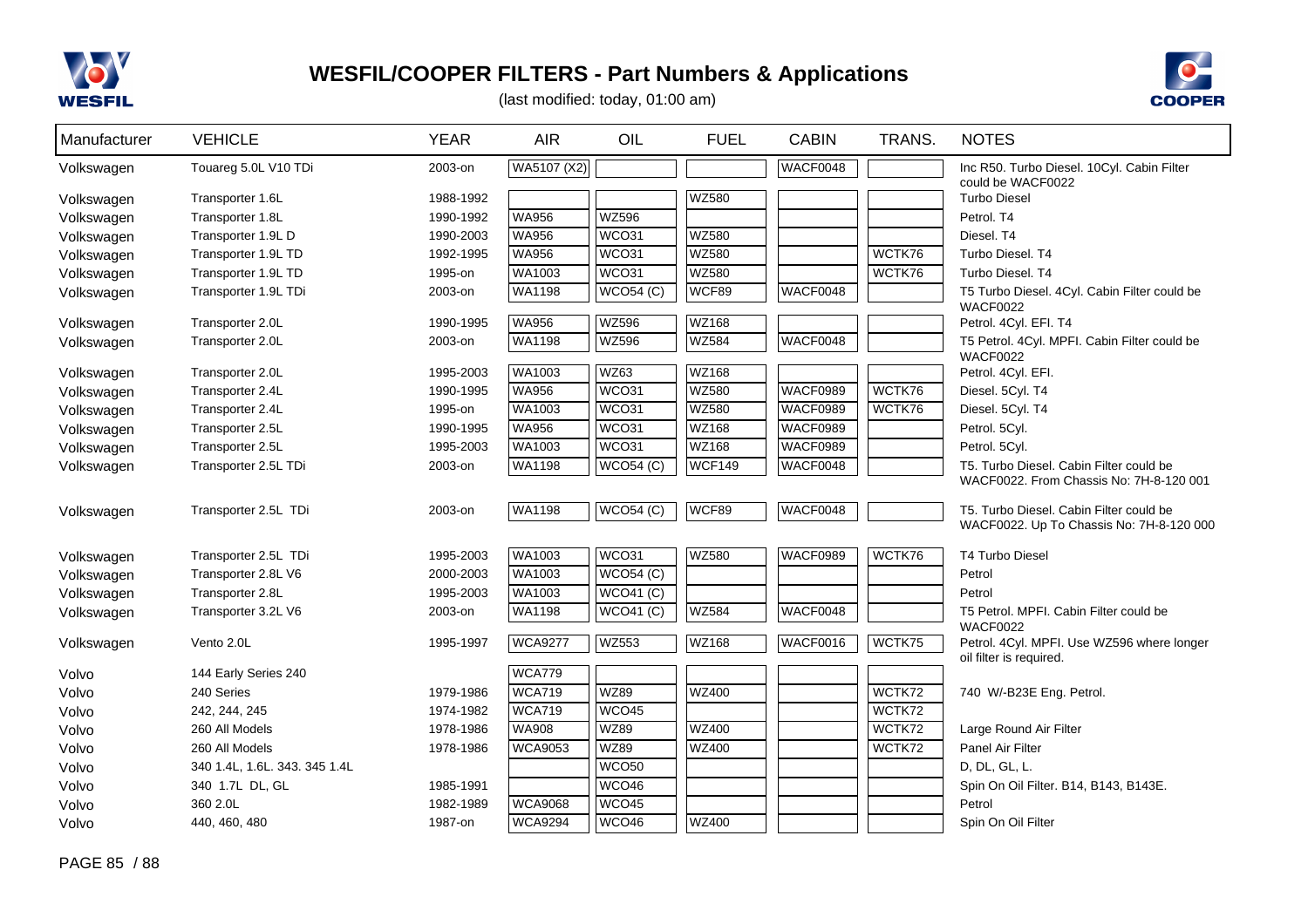



| Manufacturer | <b>VEHICLE</b>                 | <b>YEAR</b> | <b>AIR</b>     | OIL               | <b>FUEL</b>   | <b>CABIN</b>    | TRANS. | <b>NOTES</b>                                             |
|--------------|--------------------------------|-------------|----------------|-------------------|---------------|-----------------|--------|----------------------------------------------------------|
| Volvo        | 740 2.3L                       | 1985-1992   | <b>WCA9099</b> | <b>WZ89</b>       | WZ311         |                 | WCTK16 | B200A,200E,200K/B230A,230E, B230F,230K.<br>B25ET, B28ET. |
| Volvo        | 740, 760, 780 2.4L             | 1984-1993   | <b>WCA9073</b> | WCO31             | WZ533         |                 | WCTK44 | Turbo Diesel. W/-D24TD. 6Cyl                             |
| Volvo        | 760 2.8L                       | 1983-1987   | <b>WCA9066</b> | <b>WZ89</b>       | <b>WZ400</b>  |                 | WCTK16 | B28E Eng. Petrol. 6Cyl. EFI                              |
| Volvo        | 760 28E 2.8L V6                | 1988-1990   | <b>WCA9099</b> | <b>WZ89</b>       | WZ311         |                 | WCTK16 | B200A,200E,200K/B230A,230E, B230F,230K.<br>B25ET.B28ET   |
| Volvo        | 780 V6, Turbo, Turbo Inj. 2.8i | 1988-1990   | <b>WCA9099</b> | WCO45             | WZ311         |                 |        | B200A,200E,200K/B230A,230E, B230F,230K.<br>B25ET.B28ET.  |
| Volvo        | 850 Series                     | 1993-1997   | <b>WA979</b>   | <b>WZ89</b>       | WZ446         |                 |        | All Models                                               |
| Volvo        | 940 2.0L, 2.3L, 2.3L 16V       | 1988-1998   | <b>WCA9099</b> | WCO45             | WZ311         |                 | WCTK9  | Petrol. 4Cyl. EFI. B200F, B200FT, B230F-16V              |
|              |                                |             |                |                   |               |                 |        | B234F.                                                   |
| Volvo        | 940, 960 2.4L                  | 1991-1996   | <b>WCA9073</b> | WCO31             | WZ533         |                 |        | Turbo Diesel. B230T, B230FT, D24T                        |
| Volvo        | 960 2.0L, 2.5L 24V, 3.0L V6    | 1990-1997   | <b>WCA9099</b> | WCO45             | WZ311         |                 | WCTK48 | Petrol. 6Cyl. EFI. B200F, B200FT, B230F-16V<br>B234F.    |
| Volvo        | C30 1.6L D                     | 2006-on     |                | <b>WCO100 (C)</b> |               | WACF0041        |        | <b>Diesel</b>                                            |
| Volvo        | C30 2.4L D5                    | 2006-on     |                | <b>WCO79 (C)</b>  | <b>WCF150</b> | <b>WACF0041</b> |        | <b>Diesel</b>                                            |
| Volvo        | C30 2.4L, 2.5L T5              | 2006-on     | WA5049         | <b>WCO79 (C)</b>  | WCF63         | <b>WACF0041</b> |        | Petrol                                                   |
| Volvo        | C70 2.0L 20V                   | 1997-2005   | <b>WA979</b>   | WCO45             | <b>WZ446</b>  | <b>WACF0068</b> |        | Petrol. 5Cyl. TMPFI. Inc. Turbo. Oil Filter is           |
|              |                                |             |                |                   |               |                 |        | WR2599P. Cabin Filter could be WACF0042.                 |
| Volvo        | C70 2.0L D                     | 2008-on     | WA5175         | <b>WCO78 (C)</b>  | <b>WCF115</b> | WACF0041        |        | Diesel. Inc Cabriolet                                    |
| Volvo        | C70 2.3L 20V T5, 2.4L 20V      | 1997-2005   | <b>WA979</b>   | <b>WR2599P</b>    | <b>WZ446</b>  | WACF0068        |        | Petrol. 5Cyl. TMPFI. Oil Filter could be                 |
|              |                                |             |                |                   |               |                 |        | WCO45. Cabin Filter could be WACF0042.                   |
| Volvo        | C70 2.4L 20V, 2.5L T5          | 2006-on     | WA5049         | <b>WCO79 (C)</b>  | WCF63         | <b>WACF0041</b> |        | Petrol. 5Cyl. Inc. Cabriolet.                            |
| Volvo        | C70 2.4L D5                    | 2006-on     |                | WCO79(C)          | <b>WCF150</b> | <b>WACF0041</b> |        | Diesel. Inc Cabriolet                                    |
| Volvo        | Cross Country 5D Wagon 2.4L    | 2000-on     | <b>WA1168</b>  | <b>WR2599P</b>    | <b>WZ548</b>  |                 |        | Petrol. 5Cyl. TMPFI                                      |
| Volvo        | S40 1.6i, 1.8i, 2.0i           | 2007-on     | <b>WA5175</b>  |                   | WCF63         | <b>WACF0041</b> |        | Petrol                                                   |
| Volvo        | S40 1.6L 16V                   | 1997-2004   | WA1049         | WCO45             | <b>WZ548</b>  | WACF0043        |        | Petrol. 4Cyl. MPFI. Oil Filter could be<br>WR2599P.      |
| Volvo        | S40 1.6L D                     | 2007-on     | <b>WA5175</b>  | WCO100 )C)        |               | WACF0041        |        | Diesel.                                                  |
| Volvo        | S40 1.6L D                     | 2004-2007   |                | WCO100(C)         |               | <b>WACF0041</b> |        | <b>Diesel</b>                                            |
| Volvo        | S40 1.8L 16V, 1.9L 16V T4      | 1998-2004   | WA1050         | <b>WR2599P</b>    | WCF17         | WACF0043        |        | Petrol. 4Cyl. MPFI. Fuel Filter could be WZ548           |
| Volvo        | S40 2.0D                       | 2007-on     | WA5175         | <b>WCO78 (C)</b>  | <b>WCF115</b> | <b>WACF0041</b> |        | <b>Diesel</b>                                            |
| Volvo        | S40 2.0L 16V                   | 1998-2004   | WA1050         | <b>WR2599P</b>    | WCF17         | WACF0043        |        | Petrol. 4Cyl. MPFI. Inc. Turbo. Fuel Filter could        |
|              |                                |             |                |                   |               |                 |        | be WZ548                                                 |
| Volvo        | S40 2.0L T                     | 1997-2000   | WA1050         | <b>WR2599P</b>    | <b>WZ548</b>  | <b>WACF0052</b> |        | Turbo                                                    |
| Volvo        | S40 2.0L T4                    | 2000-2004   | WA1050         | <b>WR2599P</b>    |               | <b>WACF0052</b> |        | VS. Turbo.                                               |
| Volvo        | S40 2.4L D5                    | 2006-on     |                | <b>WCO79 (C)</b>  | <b>WCF150</b> | <b>WACF0041</b> |        | <b>Diesel</b>                                            |
| Volvo        | S40 2.4L, 2.5L T5              | 2004-on     | WA5049         | <b>WCO79 (C)</b>  | WCF63         | WACF0041        |        | Petrol. 4Cyl. 5Cyl. MPFI                                 |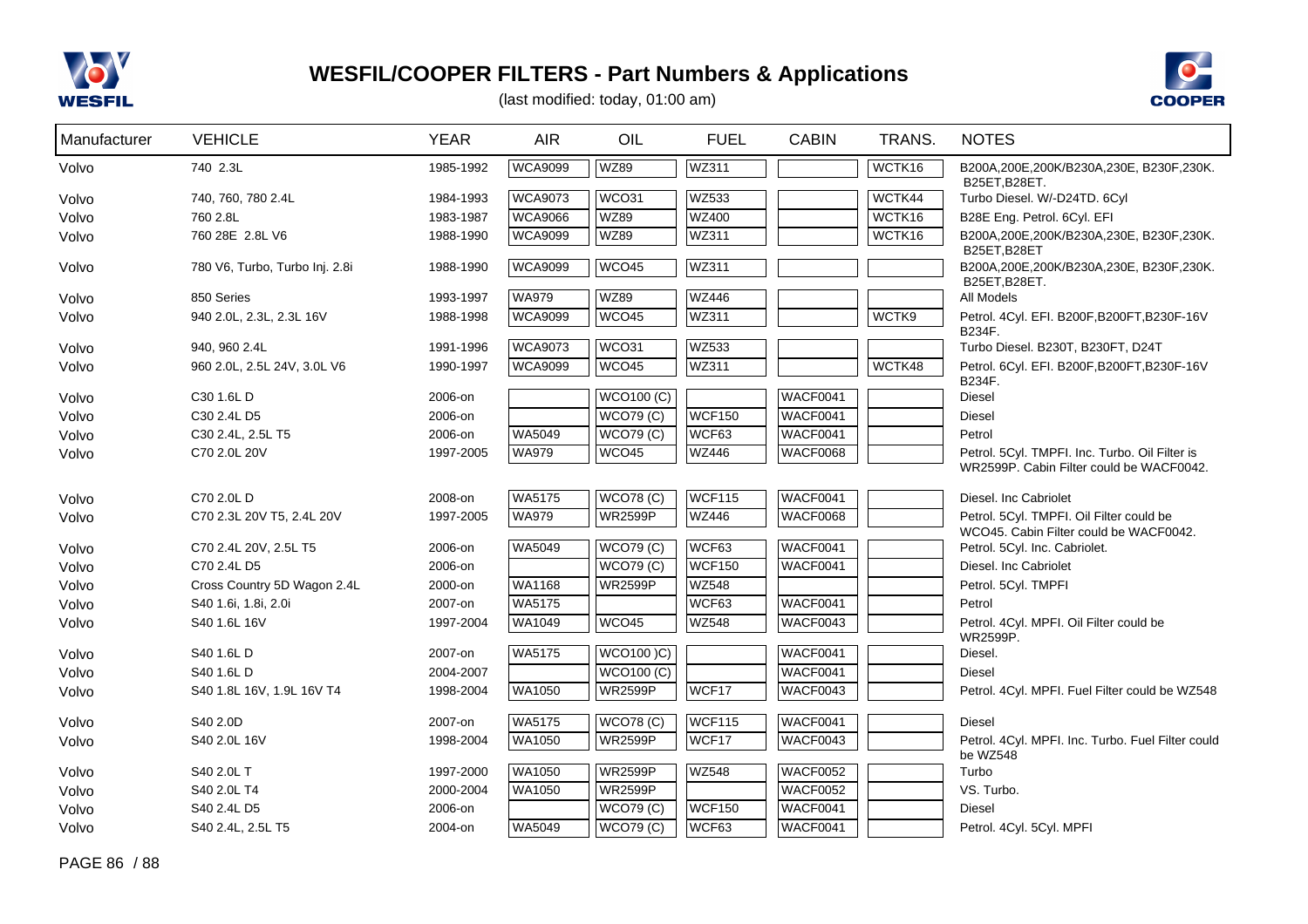



(last modified: today, 01:00 am)

| Manufacturer | <b>VEHICLE</b>                                                       | <b>YEAR</b> | <b>AIR</b>     | OIL               | <b>FUEL</b>       | <b>CABIN</b>    | TRANS. | <b>NOTES</b>                                                                                             |
|--------------|----------------------------------------------------------------------|-------------|----------------|-------------------|-------------------|-----------------|--------|----------------------------------------------------------------------------------------------------------|
| Volvo        | S40 2.5L RT                                                          | 2003-2004   | <b>WA1168</b>  | <b>WR2599P</b>    |                   | <b>WACF0052</b> |        |                                                                                                          |
| Volvo        | S40 1.8L                                                             | 1997-1999   | WA1050         | <b>WR2599P</b>    | <b>WZ548</b>      | <b>WACF0052</b> |        | Petrol. 4Cyl. MPFI                                                                                       |
| Volvo        | S40 1.8L                                                             | 1995-1997   | WA1049         | WCO45             | <b>WZ548</b>      | <b>WACF0052</b> |        | Petrol. 4Cyl. MPFI                                                                                       |
| Volvo        | S60 2.0L, 2.3L T5, 2.4L                                              | 2000-on     | WA1168         | <b>WR2599P</b>    | WCF17             | <b>WACF0068</b> |        | Petrol. 5Cyl. MPFI. Inc. Turbo. Fuel Filter could<br>be WZ548. Cabin Filter could be WACF0042.           |
| Volvo        | S60 2.4L D5                                                          | 2005-on     | WA5130         | WCO79(C)          |                   | <b>WACF0068</b> |        | Diesel. Cabin Filter could be WACF0042.                                                                  |
| Volvo        | S60 2.4L T5                                                          | 2004-on     |                | <b>WR2599P</b>    |                   | <b>WACF0068</b> |        | Cartridge Oil Filter. Petrol. 5Cyl. MPFI. Cabin<br>Filter could be WACF0042.                             |
| Volvo        | S60 2.4L, 2.4L D5                                                    | 2001-on     | <b>WA1168</b>  | <b>WCO79 (C)</b>  | WCF <sub>15</sub> | <b>WACF0068</b> |        | Diesel. Cabin Filter could be WACF0042.                                                                  |
| Volvo        | S70 2.0L, 2.0L 20V, 2.3L 20V T5                                      | 1997-2000   | <b>WA979</b>   | WCO45             | <b>WZ446</b>      | <b>WACF0068</b> |        | Petrol. 5Cyl. MPFI. Inc Turbo. Oil Filter could<br>be WR2599P. Cabin Filter could be<br><b>WACF0042.</b> |
| Volvo        | S70 2.4L 10V, 2.4L 20V                                               | 1997-2000   | <b>WA979</b>   | WCO45             | <b>WZ446</b>      | <b>WACF0068</b> |        | Petrol. 5Cyl. MPFI. Inc Turbo. Oil Filter could<br>be WR2599P. Cabin Filter could be<br><b>WACF0042.</b> |
| Volvo        | S80 2.0L 20V, 2.4L                                                   | 1998-on     | <b>WCA8194</b> | <b>WR2599P</b>    | <b>WZ548</b>      | <b>WACF0068</b> |        | Petrol. MPFI. Turbo. Cabin Filter could be<br><b>WACF0042.</b>                                           |
| Volvo        | S80 2.0L D                                                           | 2007-on     | <b>WA5114</b>  | <b>WCO78 (C)</b>  | <b>WCF150</b>     | <b>WACF0080</b> |        | <b>Diesel</b>                                                                                            |
| Volvo        | S80 2.0L, 2.4L 20V, 2.8L 24V T6, 2.9L<br>24 <sub>V</sub>             | 1998-on     | <b>WCA8194</b> | <b>WR2599P</b>    | WCF17             | <b>WACF0068</b> |        | Petrol. 6Cyl. MPFI. Inc Turbo. Fuel Filter could<br>be WZ548. Cabin Filter could be WACF0042.            |
| Volvo        | S80 2.4L D, 2.4L D5                                                  | 2001-2006   | <b>WCA8194</b> | <b>WCO79 (C)</b>  | WCF <sub>15</sub> | <b>WACF0068</b> |        | Diesel, Inc Turbo, Cabin Filter could be<br><b>WACF0042.</b>                                             |
| Volvo        | S80 2.4L D, 2.4L D5                                                  | 2007-on     | <b>WA5166</b>  | WCO79(C)          | <b>WCF150</b>     | <b>WACF0080</b> |        | Diesel, Inc Turbo                                                                                        |
| Volvo        | S80 3.2L                                                             | 2006-on     |                | <b>WCO109 (C)</b> |                   | <b>WACF0080</b> |        | Petrol. Inc. AWD                                                                                         |
| Volvo        | S80 4.4L V8                                                          | 2007-on     | WA5166         | <b>WR2599P</b>    |                   | <b>WACF0080</b> |        | Petrol.                                                                                                  |
| Volvo        | S90 3.0L 24V                                                         | 1996-1998   | <b>WCA9099</b> | WCO45             | <b>WZ311</b>      |                 | WCTK48 | Petrol. 6Cyl. MPFI. Fuel Filter could be WZ548.                                                          |
| Volvo        | V40 1.6L 16V                                                         | 1995-2004   | <b>WA1049</b>  | <b>WR2599P</b>    | <b>WZ548</b>      | WACF0043        |        | Petrol. 4Cyl. MPFI                                                                                       |
| Volvo        | V40 1.8 16V, 1.9L 16V T4, 2.0L 16V, 2.0L 1997-2004<br>T <sub>4</sub> |             | WA1050         | <b>WR2599P</b>    | WCF17             | <b>WACF0043</b> |        | Petrol. 4Cyl. MPFI, Inc Turbo. Fuel Filter could<br>be WZ548.                                            |
| Volvo        | V40 1.8L                                                             | 2001-2004   | <b>WA1050</b>  | <b>WR2599P</b>    |                   | <b>WACF0052</b> |        |                                                                                                          |
| Volvo        | V40 1.8L 16V, 2.0L 16V                                               | 1995-1997   | WA1049         | WCO45             | <b>WZ548</b>      | <b>WACF0043</b> |        | Petrol. 4Cyl. MPFI.                                                                                      |
| Volvo        | V50 1.6i, 1.8i, 2.0i                                                 | 2007-on     | WA5175         |                   | WCF63             | <b>WACF0041</b> |        | Petrol                                                                                                   |
| Volvo        | V50 1.6L D                                                           | 2007-on     | WA5175         | <b>WCO100 (C)</b> |                   | WACF0041        |        | <b>Diesel</b>                                                                                            |
| Volvo        | V50 2.0L D                                                           | 2007-on     | WA5175         | <b>WCO78 (C)</b>  | WCF115            | <b>WACF0041</b> |        | <b>Diesel</b>                                                                                            |
| Volvo        | V50 2.4L D5                                                          | 2006-on     |                | <b>WCO79 (C)</b>  | <b>WCF150</b>     | WACF0041        |        | <b>Diesel</b>                                                                                            |
| Volvo        | V50 2.4L, 2.5L T5                                                    | 2004-on     | WA5049         | <b>WCO79 (C)</b>  | WCF63             | <b>WACF0041</b> |        | Petrol. Inc AWD                                                                                          |
| Volvo        | V70 2.0L D                                                           | 2007-on     | WA5114         | <b>WCO78 (C)</b>  | <b>WCF150</b>     | <b>WACF0080</b> |        | Diesel                                                                                                   |
| Volvo        | V70 2.3L 20V T5, 2.4L, 2.4L 10V, 2.4                                 | 1997-2000   | <b>WA979</b>   | WCO45             | <b>WZ446</b>      | <b>WACF0068</b> |        | Petrol. 5Cyl. MPFI. Inc. Turbo. Oil Filter                                                               |

PAGE 87 / 88